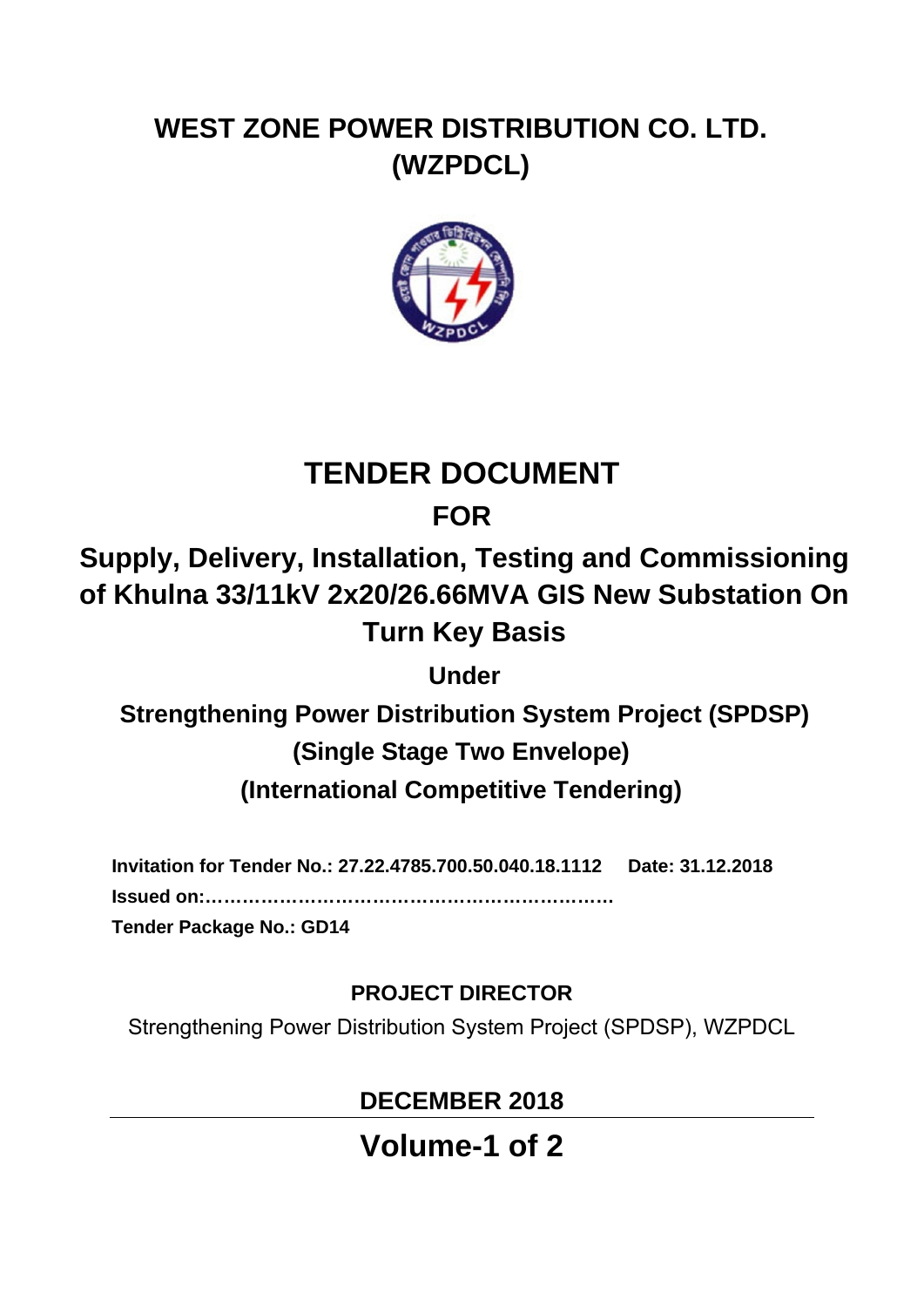#### **Table of Contents**

#### **Volume-1 of 2**

- Section-1: Instruction to Tenderers (ITT)
- Section-2: Tender Data Sheet (TDS)
- Section-3: General Conditions of Contract (GCC)
- Section-4: Particular Conditions of Contract (PCC)
- Section-5: Tender & Contract Forms
- Section-6: Schedule of Requirements and Bill of Quantities

#### **Volume-2 of 2**

| Section-7: | <b>Technical Specifications</b> |
|------------|---------------------------------|
|------------|---------------------------------|

| Section-7.1:  | Technical Specification for 33/11kV GIS substation switchgear |
|---------------|---------------------------------------------------------------|
| Section-7.2:  | Technical Specification for Substation Automation System      |
| Section-7.3:  | Technical Specification for 33/11kV GIS substation Equipment  |
| Section-7.4:  | <b>Technical Specification for Power Transformers</b>         |
| Section-7.5:  | <b>Technical Specifications for Power Cables</b>              |
| Section-7.6:  | <b>Technical Specifications for Tools and Accessories</b>     |
| Sectiion-7.7: | Supplementary Information                                     |
| Section-7.8:  | Civil and Architecture General Provision                      |
| Section-7.9:  | Inspection and Testing                                        |
| Section-7.10: | <b>Technical Specifications for CCTV System</b>               |
|               | Guaranteed Technical Particulars (GTP)                        |
|               |                                                               |

Section-9: Drawings

Section-8: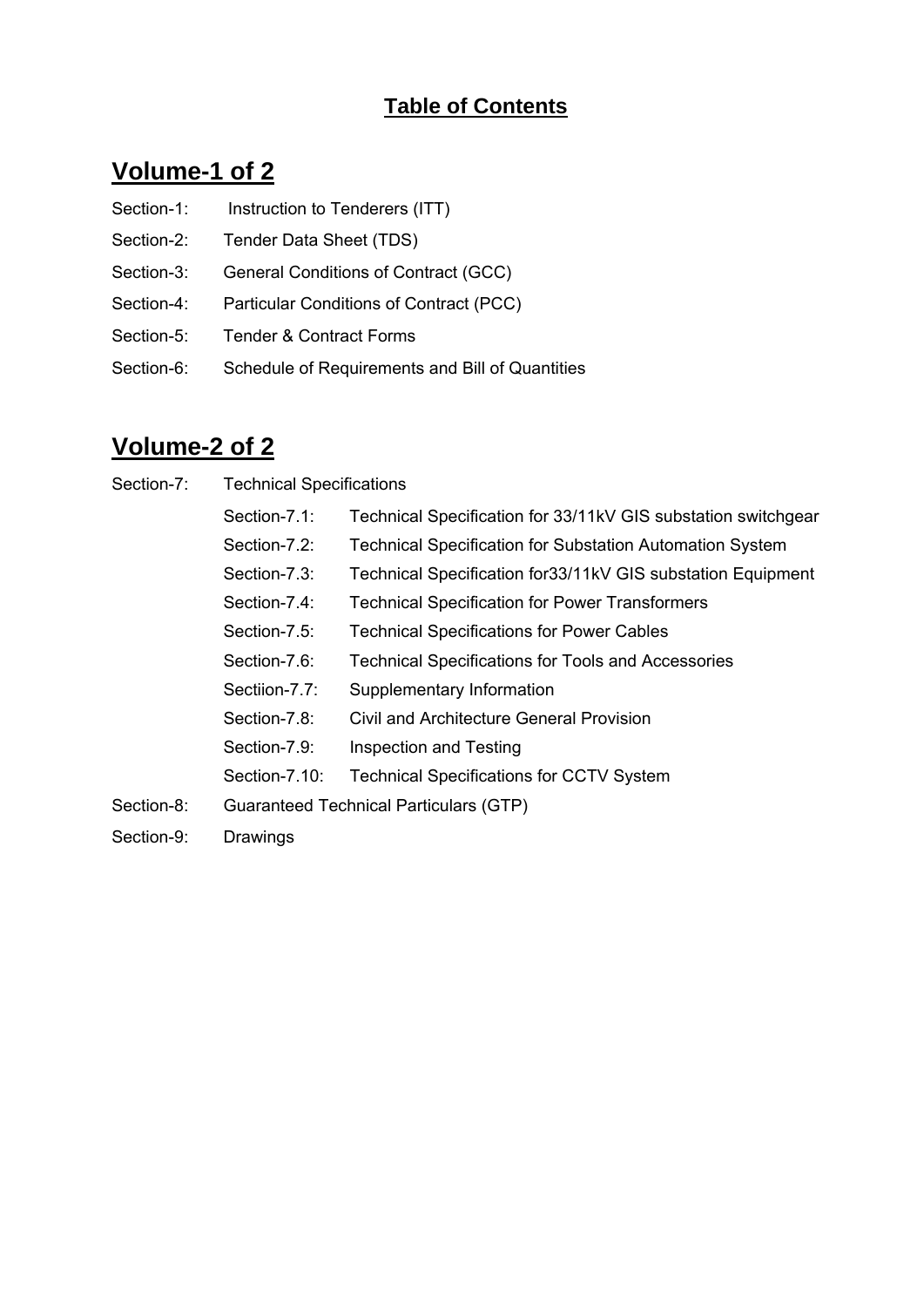|    | 26. Documents Establishing the Eligibility and Conformity of Materials, Equipment and Services  17 |  |
|----|----------------------------------------------------------------------------------------------------|--|
|    |                                                                                                    |  |
|    |                                                                                                    |  |
|    |                                                                                                    |  |
|    |                                                                                                    |  |
|    |                                                                                                    |  |
|    |                                                                                                    |  |
|    |                                                                                                    |  |
|    |                                                                                                    |  |
|    |                                                                                                    |  |
|    |                                                                                                    |  |
| Е. |                                                                                                    |  |
|    |                                                                                                    |  |
|    |                                                                                                    |  |
|    |                                                                                                    |  |
|    |                                                                                                    |  |
|    |                                                                                                    |  |

#### **Table of Contents**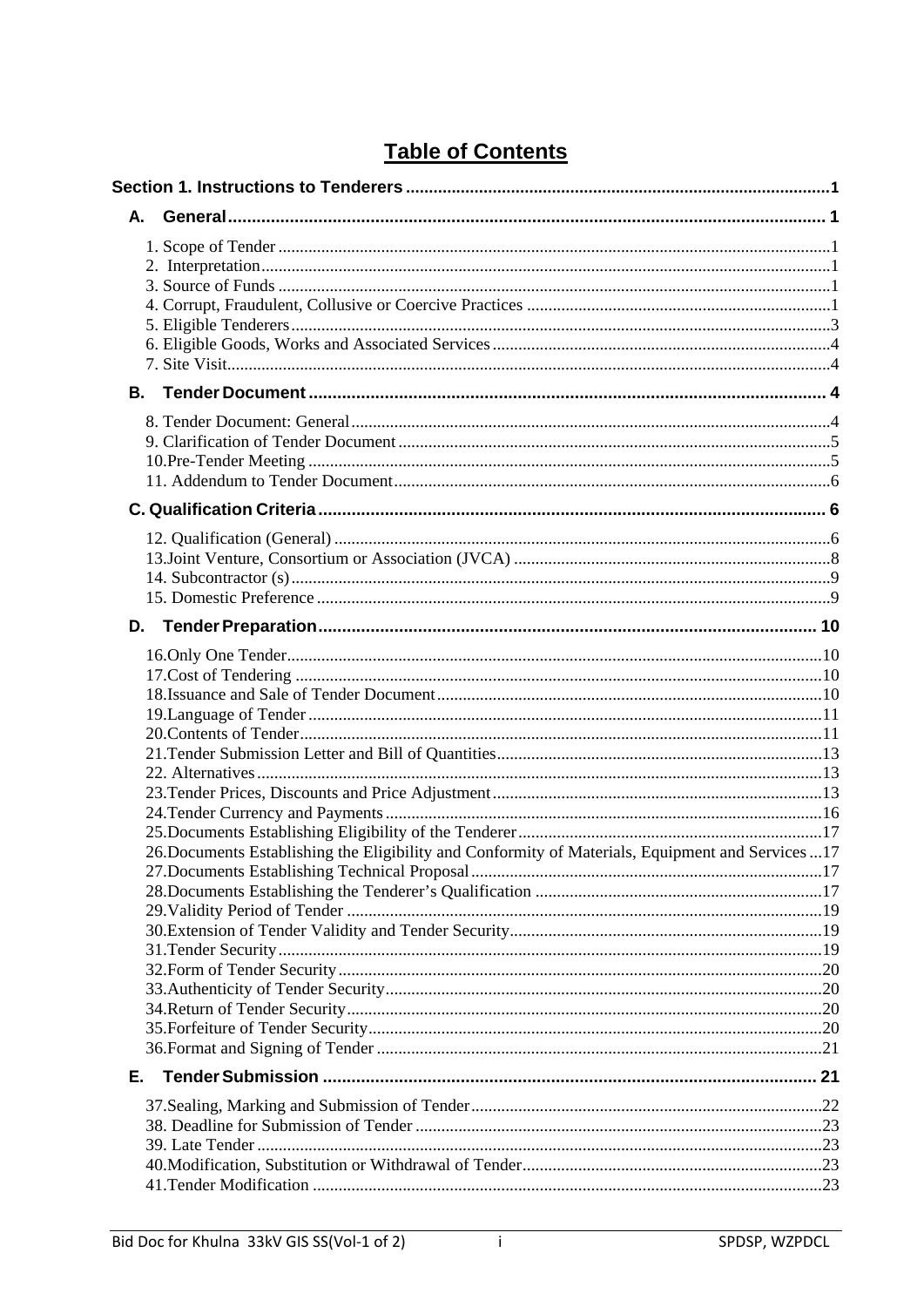| 50. Restrictions on Disclosure of Information Relating to Procurement Process 30 |  |
|----------------------------------------------------------------------------------|--|
|                                                                                  |  |
|                                                                                  |  |
|                                                                                  |  |
|                                                                                  |  |
|                                                                                  |  |
|                                                                                  |  |
|                                                                                  |  |
|                                                                                  |  |
|                                                                                  |  |
|                                                                                  |  |
|                                                                                  |  |
|                                                                                  |  |
|                                                                                  |  |
|                                                                                  |  |
|                                                                                  |  |
|                                                                                  |  |
|                                                                                  |  |
|                                                                                  |  |
| Α.                                                                               |  |
|                                                                                  |  |
|                                                                                  |  |
|                                                                                  |  |
| Е.                                                                               |  |
| F.                                                                               |  |
|                                                                                  |  |
|                                                                                  |  |
|                                                                                  |  |
|                                                                                  |  |
|                                                                                  |  |
|                                                                                  |  |
|                                                                                  |  |
|                                                                                  |  |
|                                                                                  |  |
|                                                                                  |  |
|                                                                                  |  |
|                                                                                  |  |
|                                                                                  |  |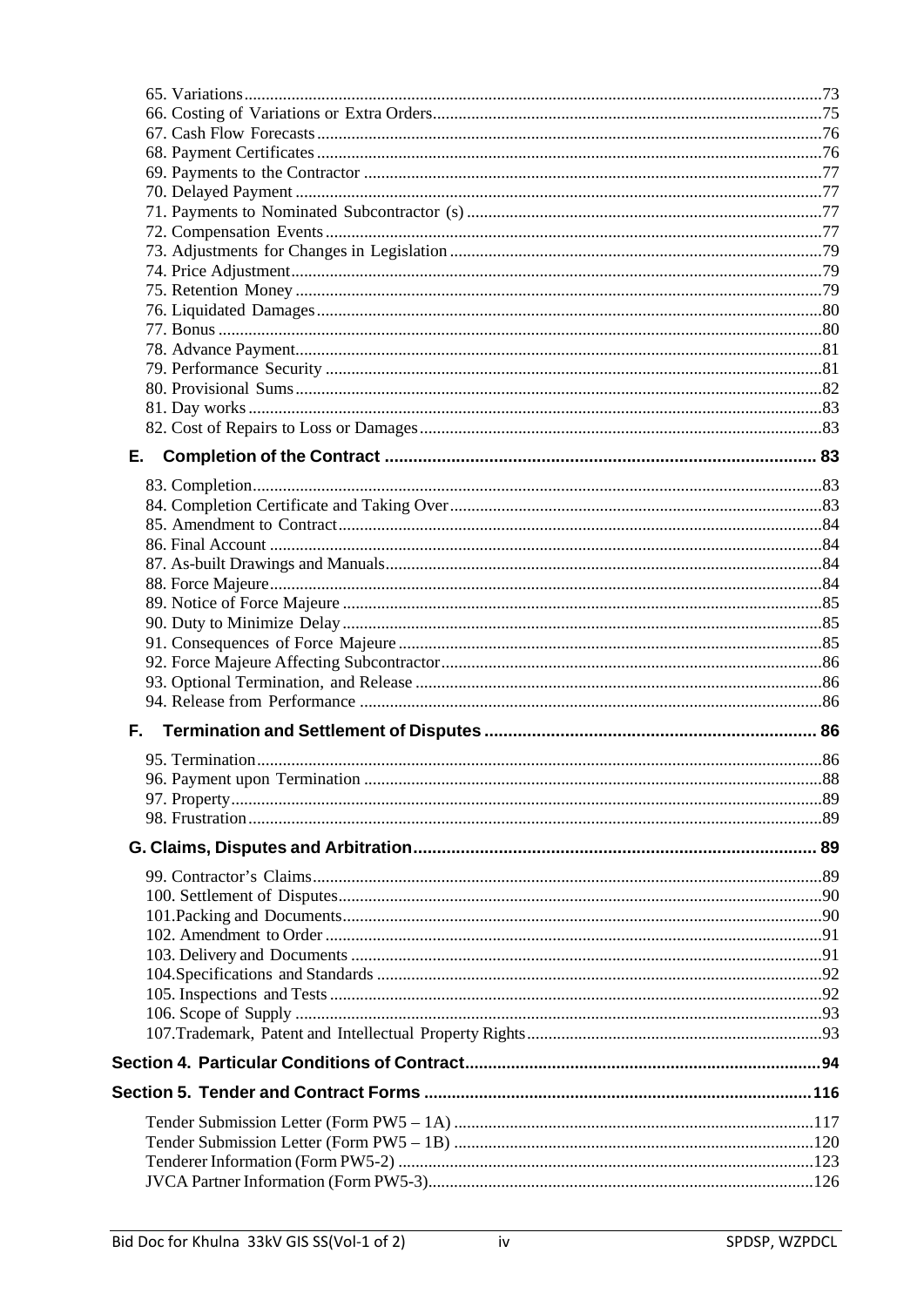| Price and Completion Schedule - Related Services (Form PG4-3C) for Khulna GIS SS139 |  |
|-------------------------------------------------------------------------------------|--|
|                                                                                     |  |
|                                                                                     |  |
|                                                                                     |  |
|                                                                                     |  |
|                                                                                     |  |
|                                                                                     |  |
|                                                                                     |  |
|                                                                                     |  |
|                                                                                     |  |
|                                                                                     |  |
|                                                                                     |  |
|                                                                                     |  |
|                                                                                     |  |
|                                                                                     |  |
|                                                                                     |  |
| 6.2.1                                                                               |  |
|                                                                                     |  |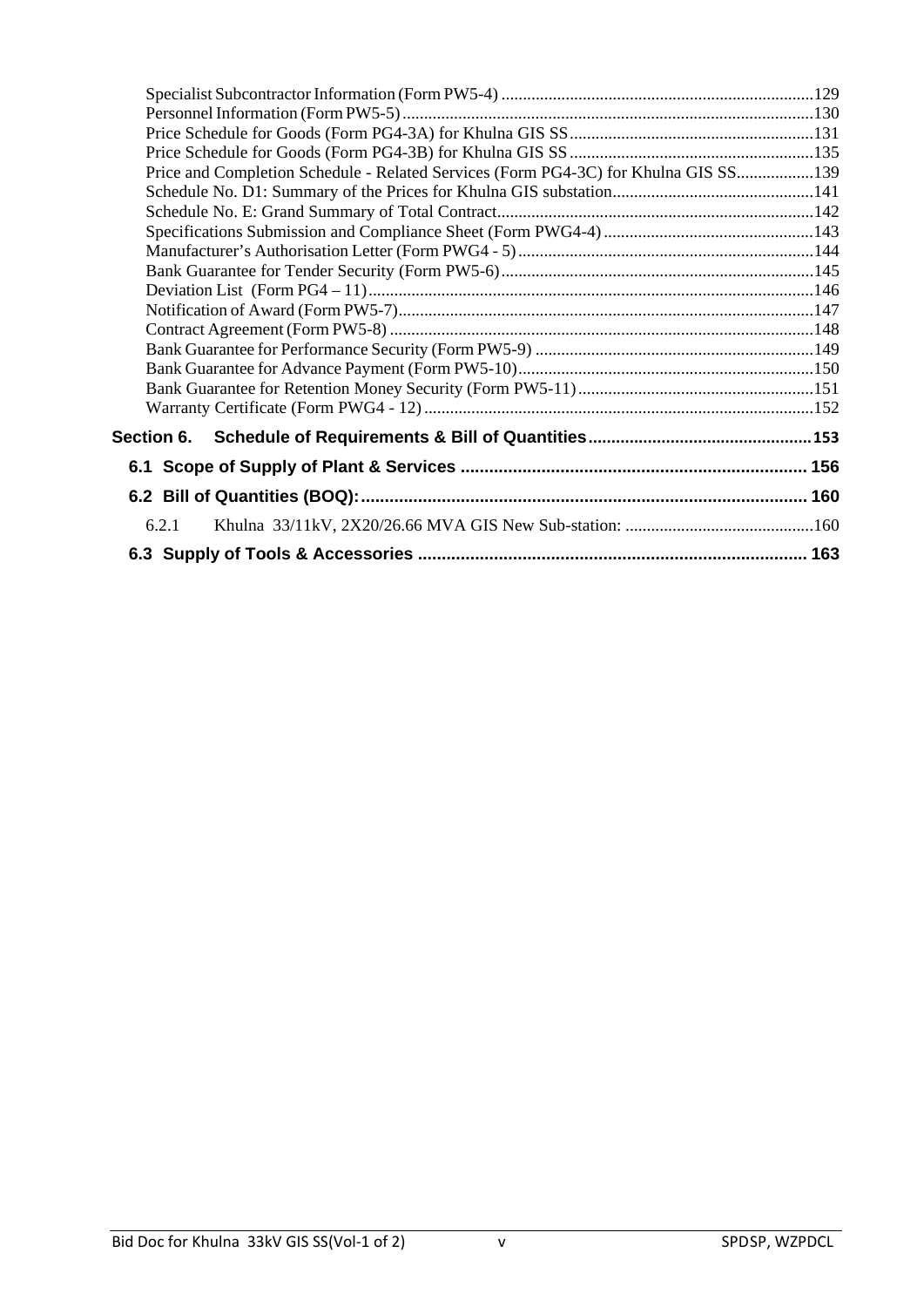# **Section 1. Instructions to Tenderers**

#### **A. General**

**1. Scope of Tender** 1.1 The Employer, as indicated in the Tender Data Sheet (TDS) issues this Tender Document for the procurement of Plant & Machineries Supply and Installation services (Goods, Works and associated services) incidental thereto as specified in the TDS and as detailed in **Section 6: Scope of Plant & Machineries Supply and Installation services (Goods, Works and associated services) and Bill of Quantities (BOQ).** The name of the Tender and the number and identification of its constituent lot(s) are stated in the TDS.

- 1.2 The successful Tenderer shall be required to execute the Plant & Machineries Supply and Installation services (Goods, Works and associated services) as specified in the General Conditions of Contract.
- **2. Interpretation** Throughout this Tender Document:
	- (a) the term **"in writing"** means communication written by hand or machine duly signed and includes properly authenticated messages by facsimile or electronic mail;
	- (b) if the context so requires, **singular** means plural and vice versa;
	- (c) **"day"** means calendar days unless otherwise specified as working days;
	- (d) **"Tender Document"** means the Document provided by a Employer to a Tenderer as a basis for preparation of the Tender; and
	- (e) **"Tender"** depending on the context, means a Tender submitted by a Tenderer for execution of Works and Physical Services to the Employer in response to an Invitation for Tender.
- **3. Source of Funds** 3.1 The Employer has been allocated **'public funds'** as indicated in the TDS and intends to apply a portion of the funds to eligible payments under the Contract for which this Tender Document is issued.
	- 3.2 For the purpose of this provision, **"public funds"** means any funds allocated to the Employer under Government budget, or loan, grants and credits placed at the disposal of the Employer through the Government by the Development Partners or foreign states or organisations.
	- 3.3 Payments by the Development Partner, if so indicated in the TDS, will be made only at the request of the Government and upon approval by the Development Partner or foreign state or organisation in accordance with the applicable Loan / Credit / Grant Agreement, and will be subject in all respects to the terms and conditions of that Agreement.
- **4. Corrupt, Fraudulent, Collusive or**  4.1 The Government requires that Employer, as well as Tenderers and Contractors shall observe the highest standard of ethics during implementation of procurement proceedings and the execution of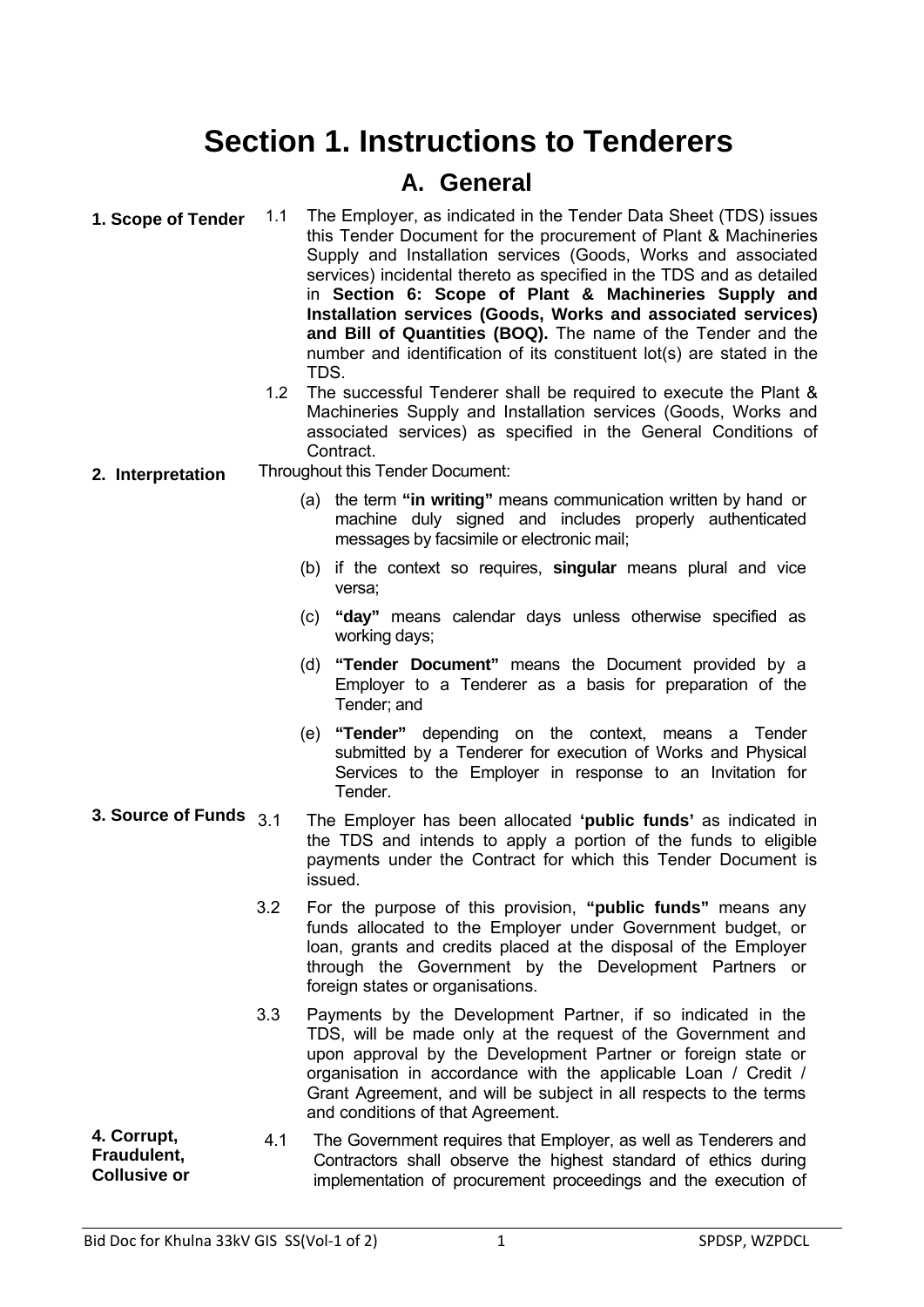**Coercive Practices Contracts under public funds.** 

- 4.2 The Government requires that Employer, as well as Tenderers and Contractors shall, during the Procurement proceedings and the execution of Contracts under public funds, ensure-
	- (a) strict compliance with the provisions of Section 64 of the Public Procurement Act, 2006;
	- (b) abiding by the code of ethics as mentioned in the Rule127 of the Public Procurement Rules, 2008;
	- (c) that neither it's any officer nor any staff nor any other agents nor intermediaries working on its behalf engages in any such practice as detailed in ITT Sub Clause 4.2(b).
- 4.3 Should any corrupt, fraudulent, collusive or coercive practice of any kind come to the knowledge of the Employer, it will, in the first place, allow the Tenderer to provide an explanation and shall, take actions only when a satisfactory explanation is not received. Such decision and the reasons thereof, shall be recorded in the record of the procurement proceedings and promptly communicated to the Tenderer concerned. Any communications between the Tenderers and the Employer related to matters of alleged fraud or corruption shall be in writing.
- 4.4 If corrupt, fraudulent, collusive or coercive practices of any kind is determined by the Employer against any Tenderer alleged to have carried out such practices, the Employer shall :
	- (a) exclude the concerned Tenderer from further participation in the particular Procurement proceeding; or
	- (b) reject any recommendation for award that had been proposed for that concerned Tenderer; or
	- (c) declare, at its discretion, the concerned Tenderer to be ineligible to participate in further Procurement proceedings, either indefinitely or for a specific period of time.
- 4.5 Tenderers shall be aware of the provisions on corruption, fraudulence, collusion and coercion in Section 64 of the Public Procurement Act, 2006 and Rule 127 of the Public Procurement Rules, 2008.
- 4.6 For the purposes of ITT Sub-clause 4.2 the terms set forth as bellows:
	- (a) **corrupt practice** means offering, giving or promising to give, receiving, or soliciting, either directly or indirectly, to any officer or employee of a Employer or other public or private authority or individual, a gratuity in any form; employment or any other thing or service of value as an inducement with respect to an act or decision or method followed by a Employer in connection with a Procurement proceeding or contract execution;
	- (b) **fraudulent practice** means the misrepresentation or omission of facts in order to influence a decision to be taken in a Procurement proceeding or Contract execution;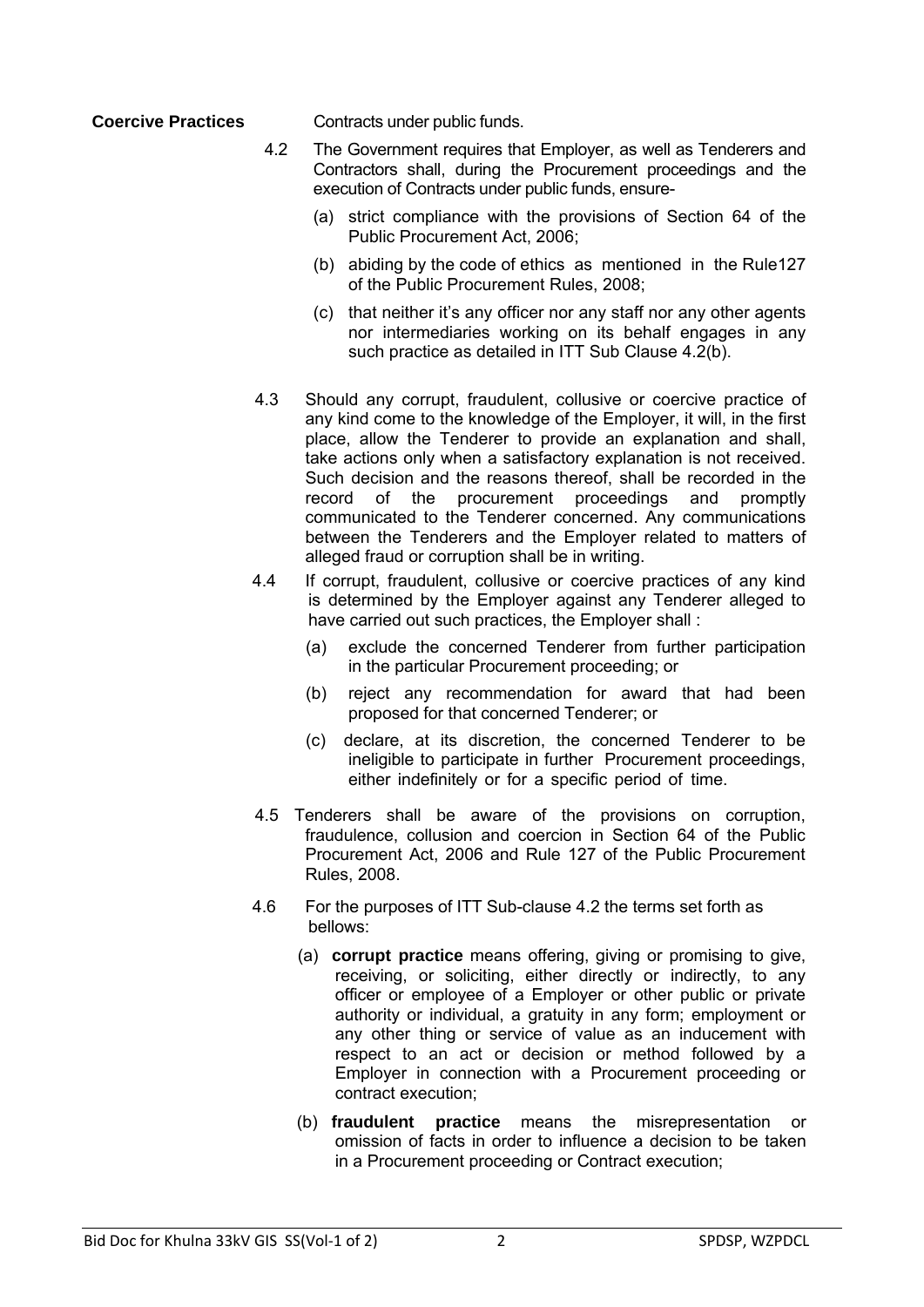- (c) **collusive practice** means a scheme or arrangement between two (2) or more Persons, with or without the knowledge of the Employer, that is designed to arbitrarily reduce the number of Tenders submitted or fix Tender prices at artificial, non competitive levels, thereby denying a Employer the benefits of competitive price arising from genuine and open competition; or
- (b) (d) **coercive practice** means harming or threatening to harm, directly or indirectly, Persons or their property to influence a decision to be taken in a Procurement proceeding or the execution of a Contract, and this will include creating obstructions in the normal submission process used for Tenders.
- 5.1 This Invitation for Tenders is open only to eligible Tenderers from all countries, except for any specified in the **TDS.** A Tenderer will be eligible if it is a citizen, or is constituted, registered and operates in conformity with the provisions of the laws of that country.
	- 5.2 Tenderers shall have the legal capacity to enter into the Contract. A Tenderer that is under a declaration of ineligibility by the Government of Bangladesh in accordance with applicable laws at the date of the deadline for Tender submission or thereafter shall be disqualified.
	- 5.3 Tenderers shall provide such evidence of their continued eligibility satisfactory to the Employer, as the Employer will reasonably request.
	- 5.4 Tenderers' requirements for eligibility will extend, as applicable, to each JV partner and Specialist Subcontractor proposed by the **Tenderer**
	- 5.5 Tenderer may be a physical or juridical individual or body of individuals, or company, association or any combination of them in the form of a Joint Venture, Consortium or Association (JVCA) invited to take part in public procurement or seeking to be so invited or submitting a Tender in response to an Invitation for Tender.
	- 5.6 Tenderers should not be associated, or have been associated in the past, directly, or indirectly, with a firm or any of its affiliates which have been engaged by the Employer to provide consulting services for preparation of the design, specifications, and other documents to be used for the procurement of Goods to be purchased under this Invitation for Tenders.
	- 5.7 A Government-owned enterprise in Bangladesh shall be eligible to participate in the Tender process if it is legally and financially autonomous, it operates under commercial law, and it is not a dependent agency of the Employer.
	- 5.8 Tenderers and all parties constituting the Tenderer shall not have a conflict of interest pursuant to Rule 55 of the Public Procurement Rules, 2008.
	- 5.9 Tenderers in its own name or its other names or also in the case of its Persons in different names shall not be under a declaration of

**5. Eligible Tenderers**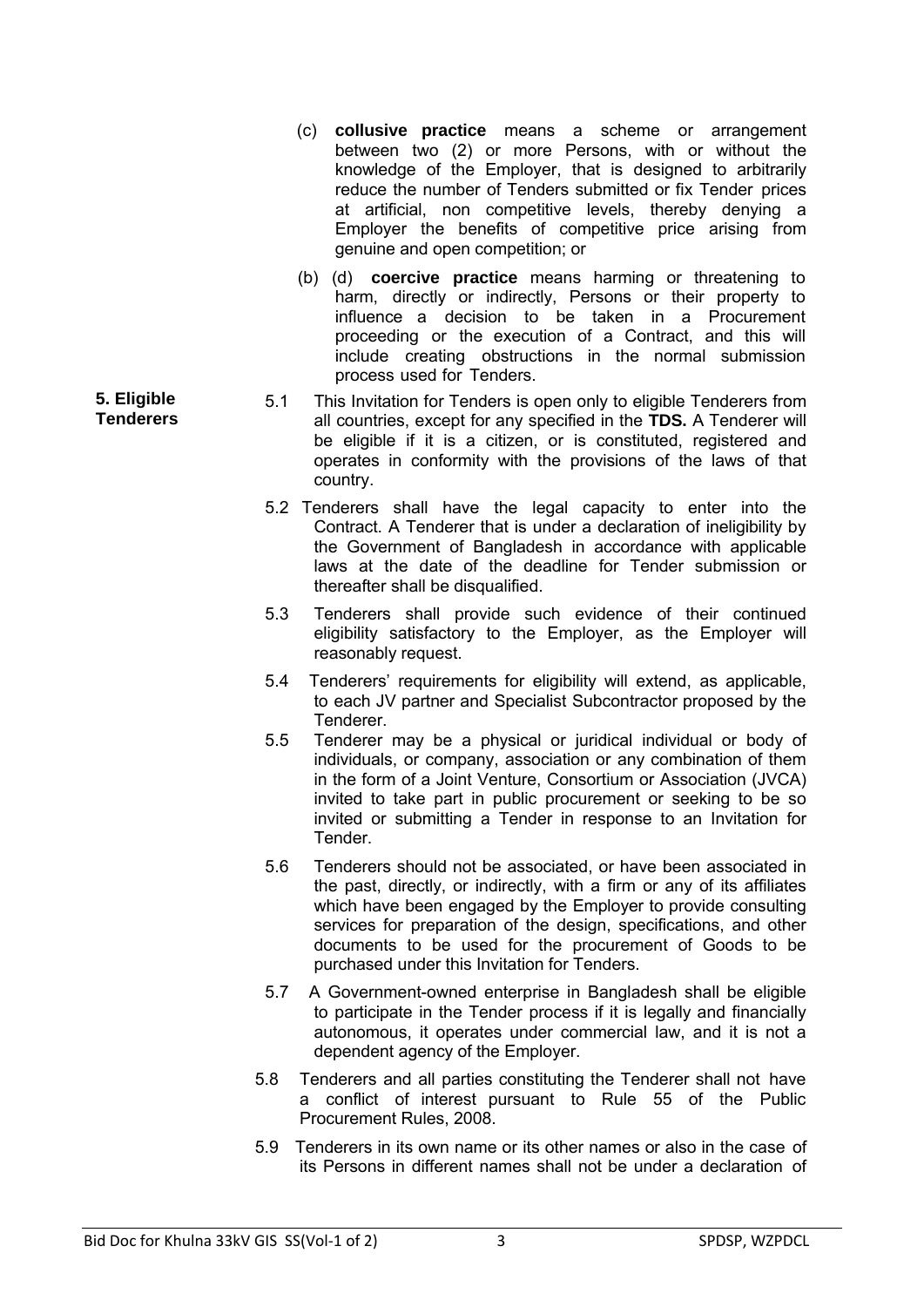ineligibility for corrupt, fraudulent, collusive or coercive practices as stated under ITT Sub Clause 4.4.

- 5.10 Tenderers shall not be insolvent, be in receivership, be bankrupt, be in the process of bankruptcy, be not temporarily barred from undertaking business and it shall not be the subject of legal proceedings for any of the foregoing.
- 5.11 Tenderers shall have fulfilled its obligations to pay taxes and social security contributions under the provisions of laws and regulations of the country of its origin. In the case of foreign Tenderers, a certificate of competent authority in that country of which the Tenderer is citizen shall be provided.
- 5.12 Tenderers are not under a declaration of ineligibility by an international financing agency such as World Bank, Asian Development Bank or any other international agency.
- **6. Eligible Goods, Works and Associated Services** 6.1 All Goods, Works and associated services to be supplied under the Contract are from eligible sources, unless their origin is from a country specified in the TDS.
	- 6.2 For purposes of this Clause, the term "goods" includes commodities, raw material, machinery, equipment, and industrial plants; and "Works" includes all civil & building construction and "associated services" includes services such as insurance, transportation, installation, testing and commissioning, training, inspection and initial maintenance.
	- 6.3 For the purposes of this Clause, **"origin"** means the place where the Goods, are mined, grown, cultivated, produced or manufactured or processed, or through manufacturing, processing, or assembly, another commercially recognized new product results that differs substantially in its basic characteristics from its components or the place from which the associated services are supplied.
- **7. Site Visit** 7.1 Tenderers are advised to visit and examine the Site Plant & Machineries Supply and Installation services and its surroundings and obtain for itself on its own responsibility all information that may be necessary for preparing the Tender and entering into a contract for Plant & Machineries Supply and Installation services (Goods, Works and associated services).
	- 7.2 Tenderers and any of its personnel or agents will be granted permission by the Employer to enter into its premises and lands for the purpose of such visit, but only upon the express condition that the Tenderer, its personnel, and agents will release and indemnify the Employer and its personnel and agents from and against all liability in respect thereof, and will be responsible for death or personal injury, loss of or damage to property, and any other loss, damage, costs, and expenses incurred as a result of the inspection.
	- 7.3 The costs of visiting the Site shall be at the Tenderer's own expense.

#### **B. Tender Document**

**8. Tender Document: General**  8.1 The Sections comprising the Tender Document are listed below, and should be read in conjunction with any Addendum issued under ITT Clause 11.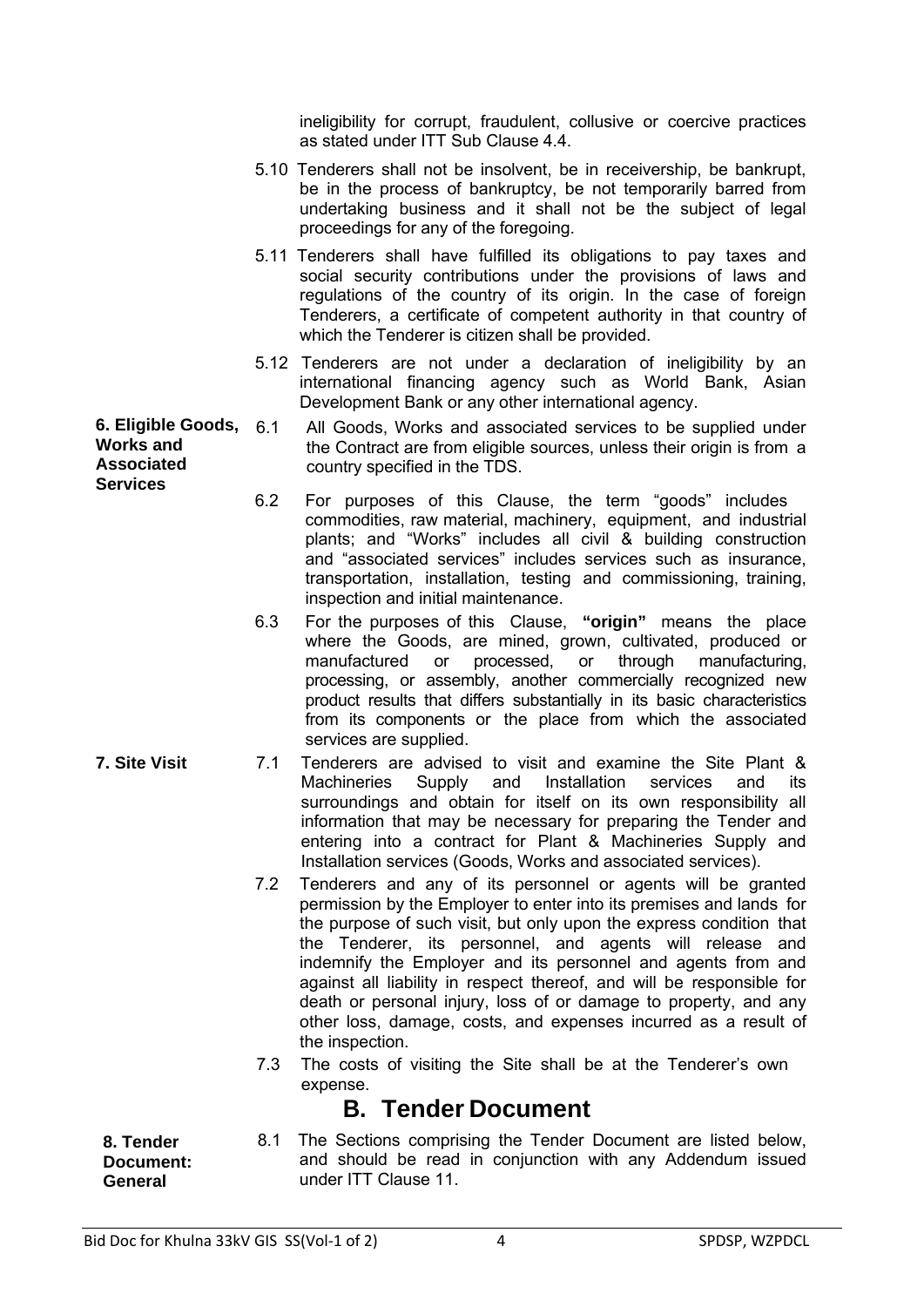- Section 1 Instructions to Tenderers (ITT)
- Section 2 Tender Data Sheet (TDS)
- Section 3 General Conditions of Contract (GCC)
- Section 4 Particular Conditions of Contract (PCC)
- Section 5 Tender and Contract Forms
- Section 6 Scope of Plant & Machineries Supply and Installation services (Goods, Works and associated services) and Bill of Quantities (BOQ).
- Section 7 Technical Specifications
- Section 8 Guaranteed Technical Particulars
- Section 9 Drawings
- 8.2 The Employer will not take into consideration any Tender if the Tender Document was not directly purchased from or issued by, the Employer, or through its agent(s) as stated in the TDS.
- 8.3 Tenderers are expected to examine all instructions, forms, terms, and specifications in the Tender Document as well as in Addendum to Tender, if any.
- 9.1 Tenderers requiring any clarification of the Tender Document shall contact the Employer in writing at the Employer's address indicated in the TDS before **two-third** of the time allowed for preparation and submission of Tender elapses.
	- 9.2 The Employer is not obliged to answer any clarification request received after that date as stated under ITT Sub Clause 9.1.
	- 9.3 The Employer shall respond in writing within fourteen (**14**) working days of receipt of any such request for clarification received under ITT Sub Clause 9.1.
	- 9.4 The Employer shall forward copies of its response to all those who have purchased or have been issued with the Tender Document, including a description of the enquiry but without identifying its source.
	- 9.5 Should the Employer deem it necessary to revise the Tender Document as a result of a clarification, it will do so following the procedure under ITT Clause 11 and ITT Sub Clause 38.2.
	- 10.1 To clarify issues and to answer questions on any matter arising in the Tender Document, the Employer may, if stated in the TDS, hold a pre-Tender Meeting at the place, date and time as specified in the TDS. All potential Tenderers are encouraged and invited to attend the meeting, if it is held.
		- 10.2 Minutes of the pre-Tender meeting, including the text of the questions raised and the responses given, together with any responses prepared after the meeting, will be transmitted within seven (7) days of holding the meeting to all those who purchased or obtained the Tender Document and, to even those who did not attend the meeting. Any amendment to the Tender Document listed in ITT Sub-Clause 8.1 that may become necessary as a result of the pre-Tender meeting will be made by the Employer exclusively through the issue of an Addendum pursuant to ITT Sub Clause 11 and not through the minutes of the Pre-Tender meeting.
		- 10.3 Non-attendance at the Pre-Tender meeting will not be a cause for

**9. Clarification of Tender Document**

**10.Pre-Tender** 

**Meeting**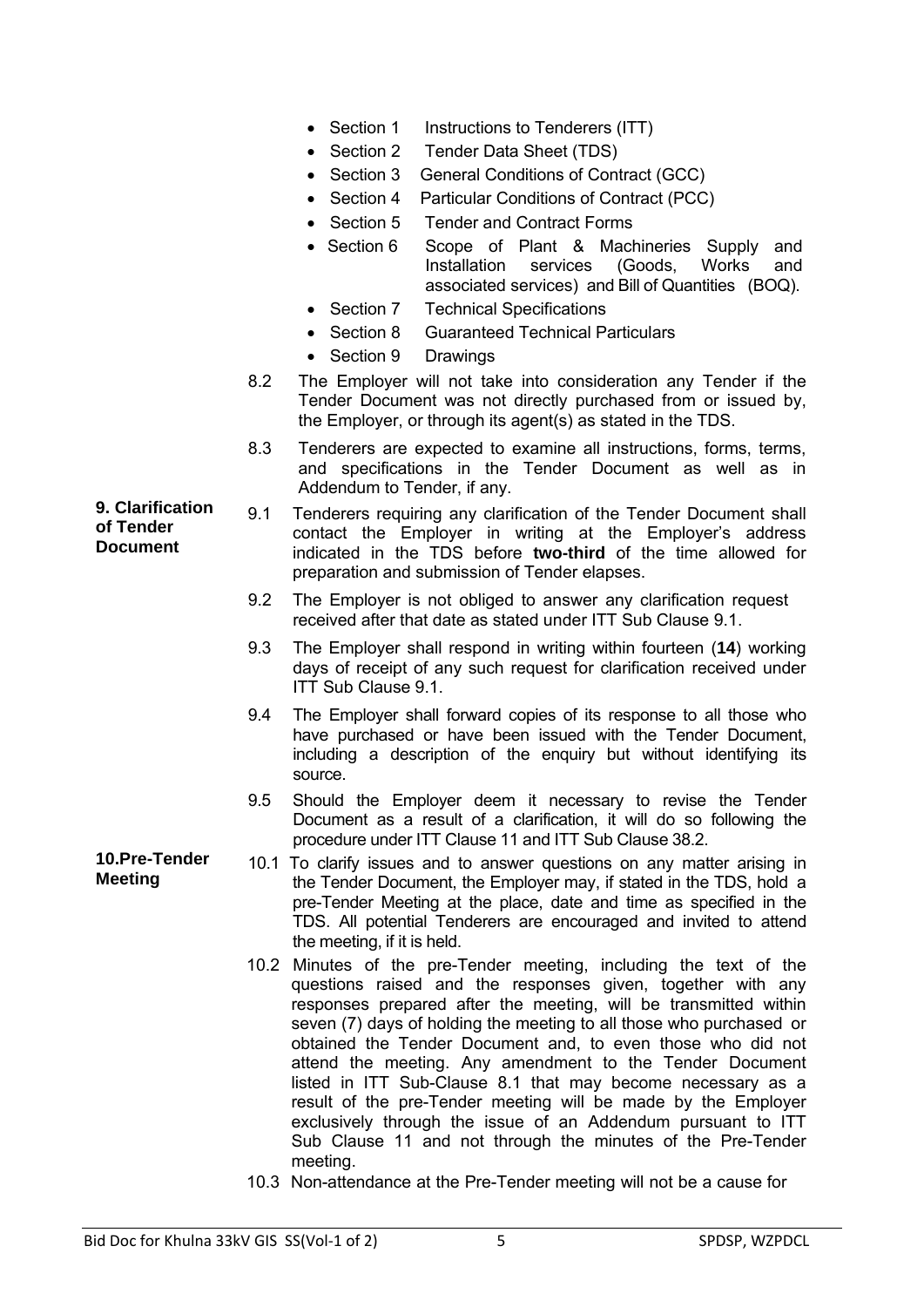disqualification of a Tenderer.

**11. Addendum to Tender Document**

- 11.1 At any time prior to the deadline for submission of Tenders, the Employer, on its own initiative or in response to an inquiry in writing from a Tenderer, having purchased the Tender Document, or as a result of a Pre-Tender meeting may revise the Tender Document by issuing an Addendum.
- 11.2 The Addendum issued under ITT Sub Clause 11.1 shall become an integral part of the Tender Document and shall have a date and an issue number and must be circulated by fax/mail or e-mail, to Tenderers who have purchased or been issued with the Tender Documents within five (5) working days of issuance of such Addendum, to enable Tenderers to take appropriate action.
- 11.3 Tenderers shall acknowledge receipt of an Addendum within three (3) working days.
- 11.4 The Employer shall also ensure posting of the relevant Addenda with the reference number and date on their websites including notice boards, where the Employer had originally posted the IFTs.
- 11.5 Tenderers who have purchased or been issued with the Tender Documents and, have not received any Addenda issued under ITT Sub Clause 11.1 shall inform the Employer of the fact by fax, mail before **two- third** of the time allowed for the submission of Tender has elapsed.
- 11.6 To give prospective Tenderers a reasonable time in which to take an Addendum into account in preparing its Tender, the Employer may, at its discretion, extend the deadline for the submission of Tenders as stated under ITT Sub Clause 38.2.
- 11.7 If an Addendum is issued when time remaining is less than **onethird** of the time allowed for the preparation of Tenders, a Employer shall extend the deadline by an appropriate number of days for the submission of Tenders, depending upon the nature of the Procurement requirement and the addendum. The minimum time for such extension shall not be less than seven (**7**) days.

#### **C. Qualification Criteria**

- 12.1 Tenderers shall be able to abide by the professional and ethical standards set out in Section 64 of the Public Procurement Act, 2006 and Rule 127 of the Public Procurement Rules, 2008.
	- 12.2 The Employer requires the Tenderers to be qualified by meeting predefined, precise minimum requirements, which entails setting pass/fail criteria, which if not met by the Tenderers, will result in consideration of its Tender as disqualified.
	- 12.3 In addition to meeting the eligibility criteria, as stated under ITT Clause 5, the Tenderer shall satisfy the other criteria as stated under ITT Clauses 12 to 14 inclusive.
	- 12.4 Tenderers, with regard to professional and technical capacity to execute Goods, Works and associated services they are participating for, shall possess:
	- (i) the professional and technical qualifications;
	- (ii) managerial capability;

**12. Qualification (General)**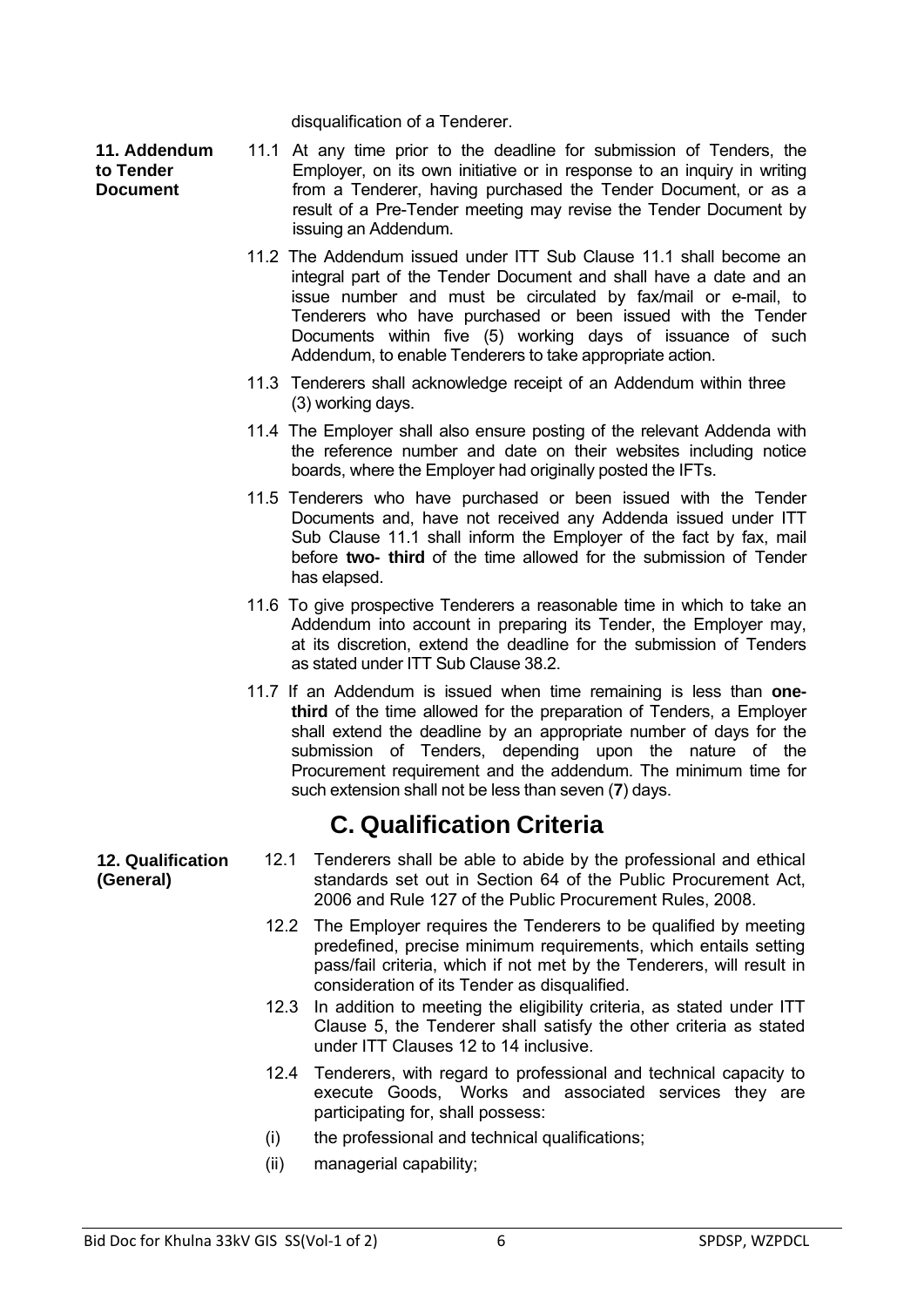- (iii) satisfactory reputation for diligent and non-problematic performance of contracts; and
- (iv) appropriate personnel required to perform the contract; both in terms of numbers and skills.
- 12.5 To qualify for a multiple number of lots in a package for which Tenders are invited in the Invitation for Tender, the Tenderer shall demonstrate having requirements and resources sufficient to meet the aggregate of the qualifying criteria for individual lots.
- 12.6 The requirements of general experience as stated under ITT Sub Clause **12.10 (a)** and specific experience under ITT Sub Clause **12.10 (b)** shall not be separately applicable for each individual lot.
- **Qualification (Litigation History)** 12.7 Non-performance of a contract shall not occur within the last years as specified in the **TDS**, prior to the deadline for Tender submission based on all information on fully settled disputes or litigation. For the purpose, a fully settled dispute or litigation is one that has been resolved in accordance with the Dispute Resolution Mechanism under the respective contract and where all appeal instances have been exhausted. The Tenderer shall provide updated information on any assessed aspects including **litigation history** in Tenderer Information **(PW5-2 & PW5-12).**
	- 12.8 All pending litigation shall in total not represent more than the percentage, as specified in the **TDS**, of the Tenderer's net worth and shall be treated as resolved against the Tenderer.
- **Qualification (JVCA**  12.9 For a Joint Venture under ITT Sub Clause 13.1, the precise minimum requirements of Leading Partner and other partners shall be as specified in the **TDS**.
- **(Experience Criteria)** 12.10 Tenderers shall have the following minimum level of experience to qualify for participation in the Tender and if successful, the performance of the Works under the Contract:
	- (a) a minimum number of years of general experience in the construction of works as Prime Contractor or Subcontractor or Management Contractor as specified in the **TDS**; and
	- (b) a minimum number of years of specific experience as a Prime Contractor or Subcontractor or Management Contractor in construction works of a nature, complexity and methods/construction technology similar to the proposed Goods, Works and associated services in at least a number of contracts over the period, as specified in the TDS; and
	- (c) satisfactory completion of similar works of a minimum value under a single or multiple numbers of contracts over a period, as specified in the TDS.
- **Qualification (Financial Criteria)** 12.11 Tenderers shall have the following minimum level of financial capacity to qualify for participation in theTender and if successful, the performance of the Works under the Contract.
	- (a) the average annual **construction** turnover as specified in the **TDS** during the period specified in the **TDS;** and

**Capacity)**

**Qualification**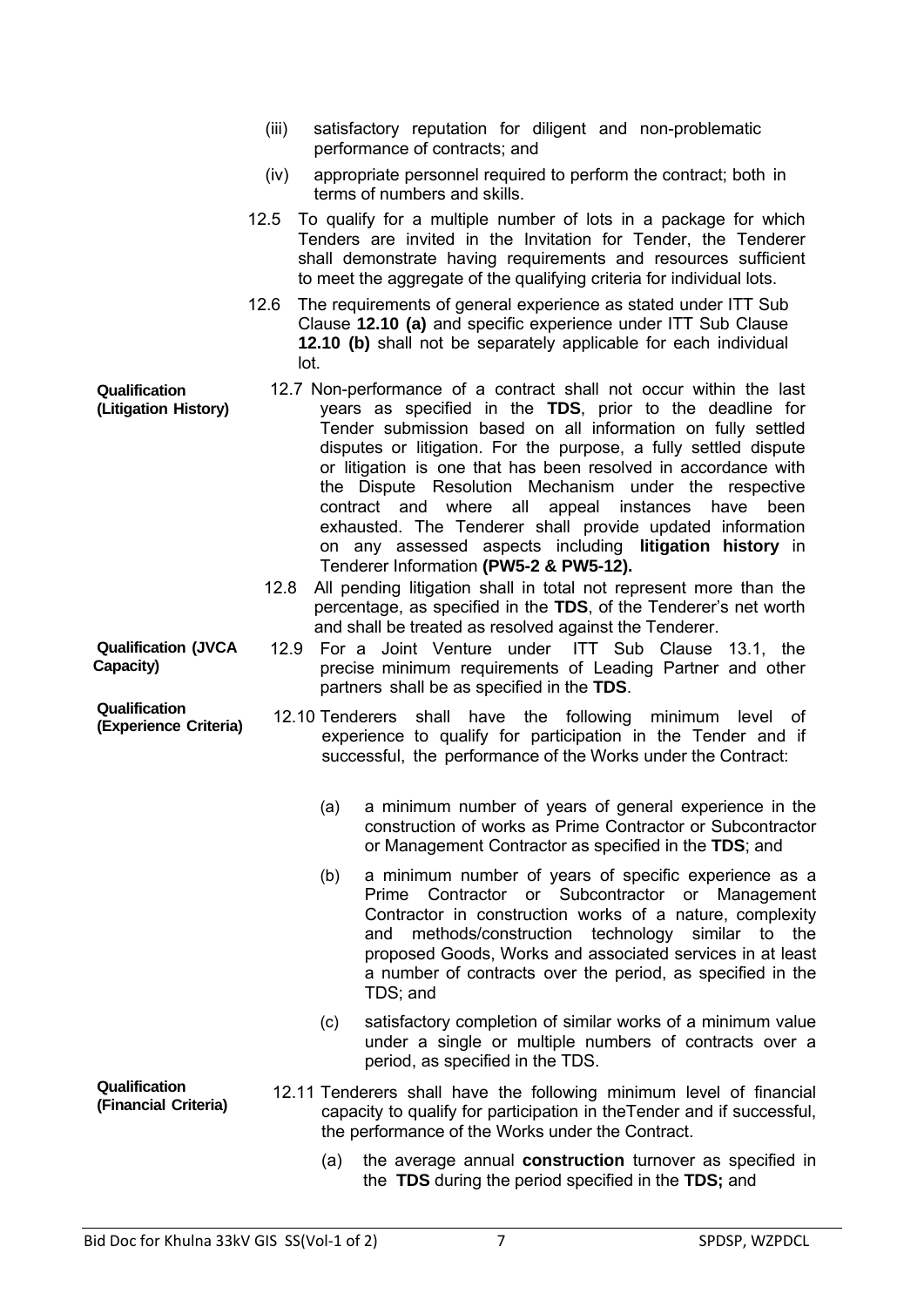- (b) the minimum Tender capacity as specified in the TDS;
- (c) availability of minimum liquid assets or working capital or credit facilities from a Bank, as specified in the TDS.
- **Qualification (Personnel Capacity Criteria)**
- 12.12 Tenderer shall have the following minimum level of personnel capacity to qualify for participation in the Tender and the performance of the Works under the Contract:
	- (a) a Construction Project Manager with qualifications and experience as specified in the TDS;
	- (b) the minimum number of Engineers with qualifications and experience as specified in the TDS; and
	- (c) other key staff with qualifications and experience as specified in the TDS.
- **Qualification (Equipment Capacity Criteria)**  12.13 Tenderers shall own suitable equipment and other physical facilities or have proven access through contractual arrangement to hire or lease such equipment or facilities for the desired period, where necessary or have assured access through lease, hire, or other such method, of the essential equipment, in full working order, as specified in the TDS.
- **13.Joint Venture, Consortium or Association (JVCA)** 13.1 Tenderers may participate in the Tender process and subsequent procurement proceedings by forming a Joint Venture, Consortium or Associations (JVCA) or alternately with the intent to enter into such an agreement supported by a Letter of Intent along with the proposed agreement.
	- 13.2 The JV agreement, indicating at least the parts of the Goods, Works and associated services to be executed by the respective partners, shall be legally entered into case-by-case in the Tenderer's Leading Partner's country of origin, as specified in the TDS, duly signed by all legally authorised representatives of the Persons who are parties to such agreement. Percentage (%) stake of individual partners in the JVCA must mentioned in the JVCA Agreement.
	- 13.3 Tenderers, as an alternate to ITT Sub Clause 13.3, may intend to enter into a JV agreement case-by-case in the form of a Letter of Intent along with the proposed agreement, indicating at least the parts of the Works Goods and associated services to be executed by the respective partners, duly signed by all partners of the intended JV and authenticated by an authority of the Tenderer's Leading Partner's country of origin, as stated in the TDS, with the declaration that the partners will execute the Joint Venture agreement in the event the Tenderer , in the Tender.
	- 13.4 For a Joint Venture under ITT Sub Clause 13.1, the precise minimum qualification requirements of Leading Partner and other partners shall be as specified in the TDS.
	- 13.5 In cases where a JV partner's, personnel capacity, equipment capacity and financial capacity individually fulfils the precise minimum qualifying requirement of that particular component as specified, capacities of such partner(s) in the JV will be combined together for summation to determine the total precise minimum qualifying requirements criterion of that JV as stated under ITT Sub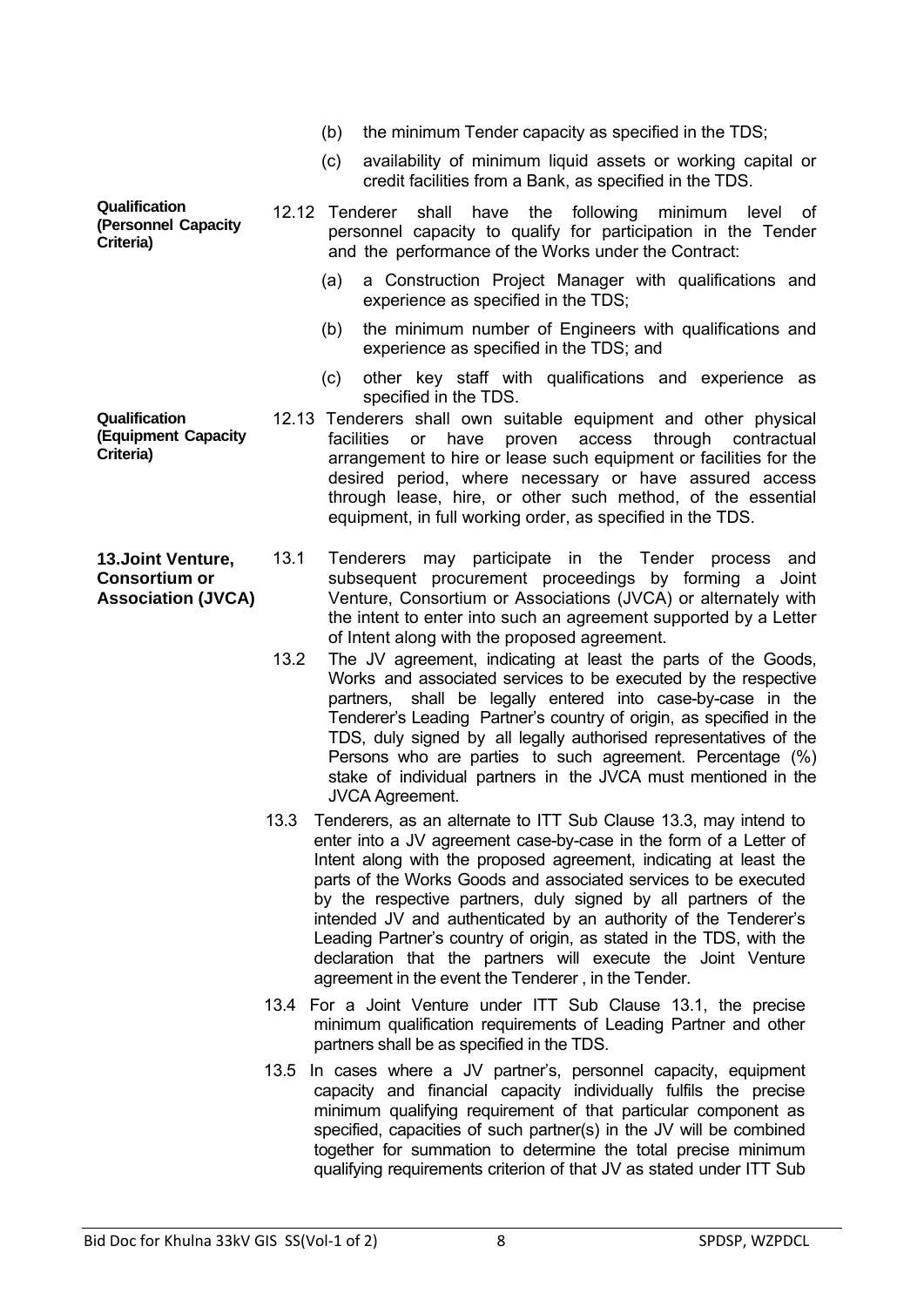Clause 13.5.

- 13.6 Each partner of the JV shall be jointly and severally liable for the execution of the Contract, all liabilities and ethical and legal obligations in accordance with the Contract terms.
- 13.7 The JV shall nominate a Representative (partner-in-charge) who shall have the authority to conduct all business for and on behalf of any and all the partners of the JV during the tendering process and, in the event the JV is awarded the Contract, during contract execution including the receipt of payments for and on behalf of the JV.
- 13.8 The composition or the constitution of a JV formed, assessed, and Tender, shall not be allowed to be altered prior to signing of the **Contract**
- 13.9 Alteration of partners to the composition or constitution at a date later than the signing of the Contract during execution shall be allowed by the Employer only when any of such partners is found to be incompetent or has serious difficulties which may impact the overall implementation of the proposed Works, where the incoming partner shall require to have qualifications higher than that of the outgoing partner.
- 13.10 Each partner of the JV shall complete the JV Partner Information (**Form PW5-3)** for submission with the Tender.
- 14.1 Tenderers may intend to subcontract an activity or part of the Goods and associated services to a Specialist Subcontractor, in which case such elements and the proposed Subcontractor shall be clearly identified and its qualifications supported by documents.
	- 14.2 A Specialist Subcontractor may participate in more than one Tender, but only in that capacity.
	- 14.3 The Employer may require Tenderers to provide more information about their subcontracting arrangements. If any Specialist Subcontractor is found ineligible or unsuitable to carry out the subcontracted tasks, the Employer may request the Tenderer to propose an acceptable substitute.
	- 14.4 The Employer may also select in advance Nominated Subcontractor(s) to execute certain specific components of the Works and if so, those will be specified in the TDS. In that case the successful Tenderer shall under no circumstances assign the Works or any part of it to the Subcontractor(s).
	- 14.5 Each Specialist Subcontractor must comply with the provision of ITT Clause 5. For this purpose Tenderer shall complete the Subcontractor's information in Form (**Form PW5-4**) for submission with Tender.
	- 14.6 All subcontracting arrangement must be disclosed at the time of Tendering, and subcontractors must be identified in the Tender submitted by Tenderer.
- **15. Domestic Preference** 15.1 If so specified in the TDS, a national Tenderer including Joint Venture comprising only national partners shall qualify for a percentage margin of **'domestic preference'** provided the conditions set out in ITT Sub Clause 15.2 are fully met.

**14.** 

**(s)** 

**Subcontractor**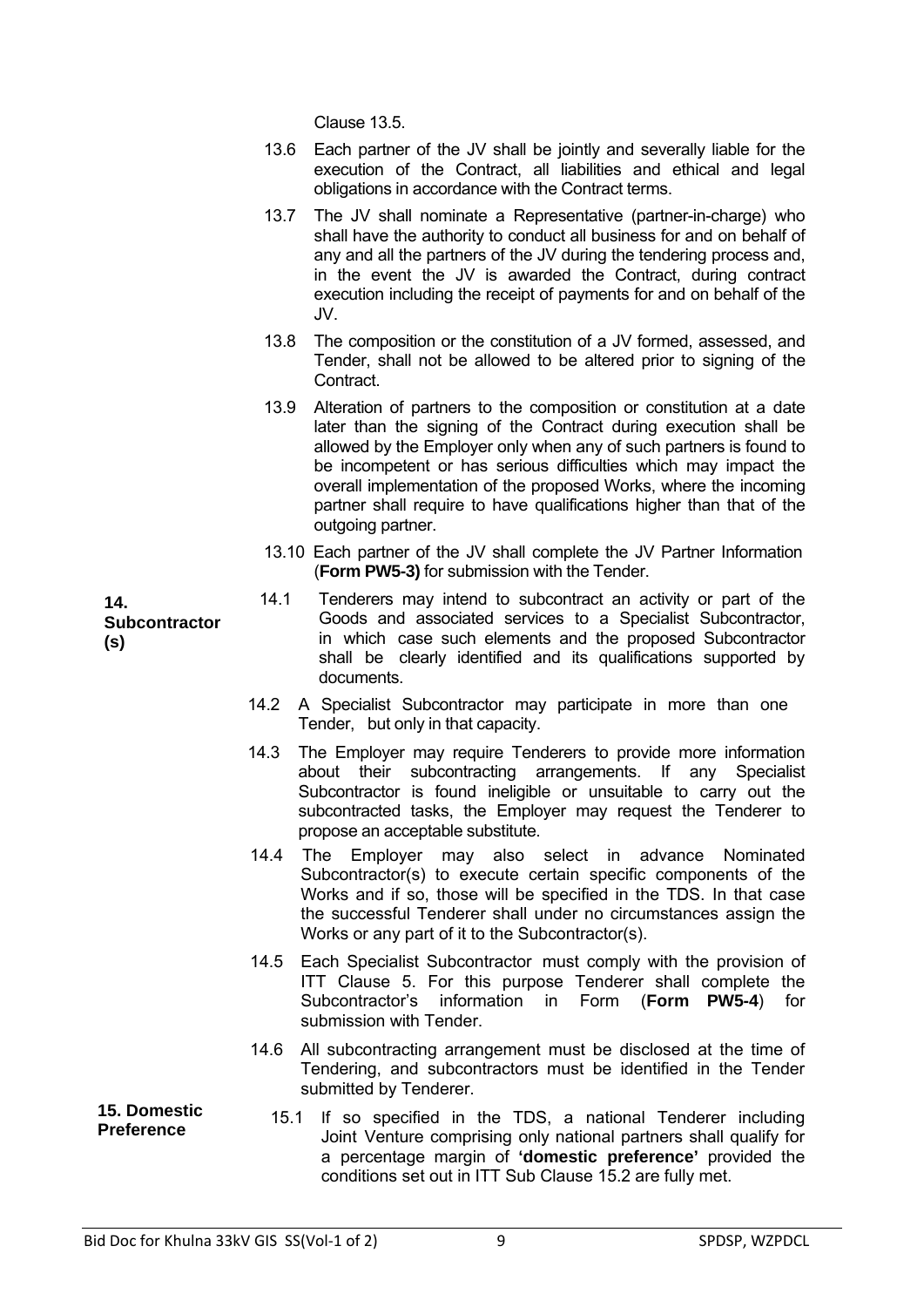- 15.2 The requirements of a national Tenderer to qualify for '**domestic preference'** shall be :
	- (a) for an individual firm
		- (i) it is registered within Bangladesh
		- (ii) it has more than fifty (50) percent ownership by the nationals of **Bangladesh**
		- (iii) it does not subcontract more than twenty (20) percent of the Tender price, excluding provisional sums, to foreign contractors.
		- (iv) it meets any other requirements specified in this document
	- (b) for a Joint Venture
		- (i) it is registered in Bangladesh
		- (ii) the individual partners are registered in Bangladesh and have more than 50 percent ownership by the nationals of Bangladesh.
		- (iii) it does not sub-contract more than twenty(20) percent of the Tender price, excluding the provisional sums, to foreign contractors
		- (iv) it meets any other requirements specified in this document.
- 15.3 The national Tenderer qualifying for **'domestic preference'**, as stated under ITT Sub Clause 15.2, shall receive a margin of fifteen percent (15%) domestic preference to Goods manufactured in Bangladesh under the condition set out in ITT Sub-Clause 15.4 and a seven and half (7.5) percent margin for locally incurred associated services of preference only in the evaluation of its Tender(s) while comparing the same with those of other Tenderers.
- 15.4 Tender offering goods manufactured in Bangladesh, for which:
	- (i) labour, raw materials, and components from within the Bangladesh account for more than thirty (30) percent of the EXW price; and
	- (ii) the production facility in which they will be manufactured or assembled has been engaged in manufacturing or assembling such goods at least since the date of tender submission.

#### **D. Tender Preparation**

| 16.Only One<br><b>Tender</b>   |      | 16.1 Tenderers shall submit only one (1) Tender for each lot, either<br>individually or as a JV. The Tenderer who submits or participates in<br>more than one (1) Tender in one (1) lot will cause all the Tenders of<br>that particular Tenderer to be considered non-responsive. |
|--------------------------------|------|------------------------------------------------------------------------------------------------------------------------------------------------------------------------------------------------------------------------------------------------------------------------------------|
| 17.Cost of<br><b>Tendering</b> | 17.1 | Tenderers shall bear all costs associated with the preparation and<br>submission of its Tender, and the Employer shall not be<br>responsible or liable for those costs, regardless of the conduct or<br>outcome of the Tendering process.                                          |

**18.Issuance and Sale of Tender Document** 18.1 The Employer shall make Tender Documents to the Tenderers, to purchase at the corresponding price by the date the advertisement has been published in the newspaper.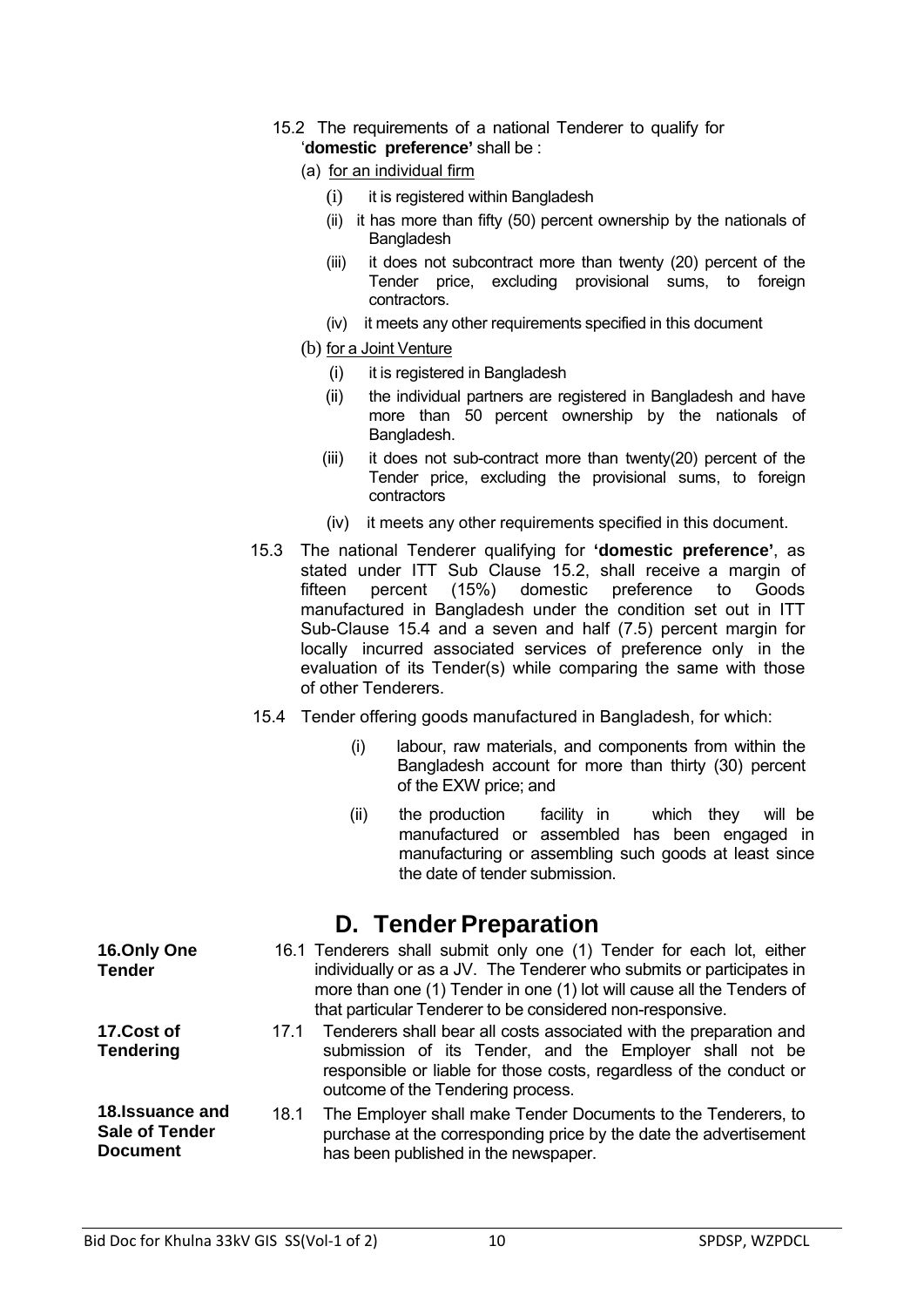- 18.2 Full contact details, with mailing address, telephone and facsimile numbers and electronic mail address, as applicable, of those to whom the Tender Documents have been issued shall be recorded with a reference number by the Employer or its agents.
- 18.3 There shall not be any pre-conditions whatsoever, for sale or issuance of Tender Documents and, the sale or issuance of such Document shall be permitted up to the day prior to the day of deadline for the submission of Tender.
- 18.4 Tender Document posted in the designated website may also be used by the Tenderer for submission of Tenders, if so permitted by the Employer and specified in the TDS.
- **19.Language of Tender** 19.1 The Tender shall be written in the English language. Correspondences and documents relating to the Tender may be written in English*.* Supporting documents and printed literature furnished by the Tenderer that are part of the Tender may be in another language, provided they are accompanied by an accurate translation of the relevant passages in English, in which case, for purposes of interpretation of the Tender, such translation shall govern.
	- 19.2 Tenderers shall bear all costs of translation to the governing language and all risks of the accuracy of such translation.
	- 20.1 The Tender prepared by the Tenderers shall comprise the following:
		- (a) the Tender Submission Letter (**Form PW5-1A**) (with Technical Proposal) & (**Form PW5-1B**) (With Financial Proposal) as furnished in Section 5: Tender and Contract Forms and **Appendix to Tender**;
		- (b) Tenderer Information (**Form PW5-2),** as furnished in Section 5: Tender and Contract Forms;
		- (c) The completed Price Schedule for Goods and Associated Services as furnished in Section 5 and Bill of Quantities as furnished in Section 6: Scope of Plant & Machineries Supply and Installation services (Goods, Works and associated services) and Bill of Quantities (BOQ as stated under ITT Clauses 21, 23 and 24;
		- (d) Tender Security, as stated under ITT Clauses 31, 32 and 33.
		- (e) alternatives, if permissible, as stated under ITT Clause 22;
		- (f) written confirmation authorizing the signatory of the Tender to commit the Tenderer, as stated under ITT Sub Clause 36.3;
		- (g) documentary evidence, establishing the origin of all Materials, Equipment and services to be supplied under the Contract, as stated under ITT Clause 26;
		- (h) documentary evidence, establishing that the Tenderer is qualified for this particular procurement proceeding, as stated under ITT Sub Clause 5.1;
		- (i) documentary evidence, establishing the Tenderer's continued eligible and qualified status, as stated under ITT Sub Clause 5 and 12;
		- (j) Technical Proposal describing work plan & method, personnel, equipment and schedules, as stated under ITT

**20.Contents of** 

**Tender**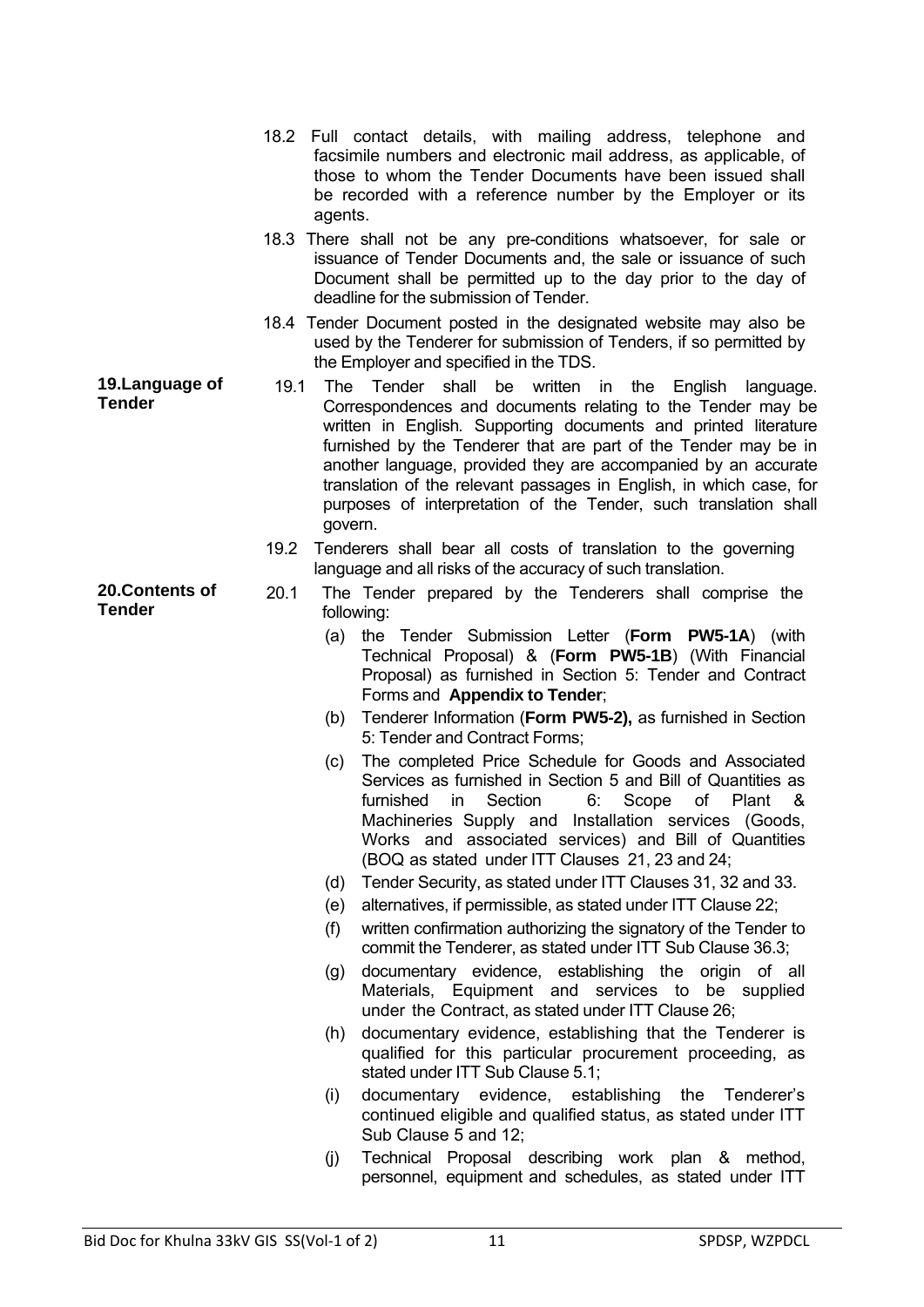Clause 27;

- (k) An affidavit confirming that the legal capacity stating that there are no existing orders of any judicial court that prevents either the Tenderer or employees of that Tenderer subsequently entering into or signing a Contract with the Employer;
- (l) An affidavit confirming that the Tender is not insolvent, in receivership, bankrupt or in the process of bankruptcy, temporarily barred from undertaking business and shall not be the subject of legal proceedings for any of the foregoing;
- (m) documents confirming that all claims, arbitration or other litigation cases have been satisfactorily resolved, and if not, they shall have no serious negative impact on the financial capacity of the Tnderer.
- (n) A certificate issued by the competent authority stating that the Tenderer is a Tax payer having valid Tax identification Number (TIN) and VAT registration number or in lieu any other document acceptable to the Purchaser demonstrating that the Tenderer is a genuine Tax payer and has a VAT registration number as aproof of fulfillment of taxation obligations as stated under ITT Clause 5. In the case of foreign Tenderers, a certificate of competent authority in that country of which the Tenderer is citizen shall be provided;
- (o) documentary evidence demonstrating that they are enrolled in the relevant professional or trade organizations registered in Bangladesh or in case of foreign tenderer in their country of origin or a certificate concerning their competency issued by a professional institution in accordance with the law of the country of their origin, as stated under ITT Clause 5.
- (p) documents establishing the Tenderer's eligibility to perform the contract;
- (q) documents establishing the origin of all Materials, Equipment and services to be supplied under the Contract, as stated under ITT Clause 6 and 21;
- (r) documentary evidence as stated under ITT Clause 25, 26, 27 and 28 establishing the Tenderer's eligibility and the minimum qualifications of the Tenderers required to be met for due performance of the Goods and associated services under the Contract:
- (s) any other document as specified in the TDS.
- 20.2 In addition to the requirements stated under ITT Sub Clause 20.1, Tenders submitted by a JV or proposing a Specialised Subcontractor shall include:
	- (a) Joint Venture Agreement legally entered into in the Tenderer's Leading Partner's country of origin, by all partners, as stated under ITT Clause 13;

**or**

(b) Letter of Intent along with the proposed agreement duly signed by all partners of the intended JV and authenticated by an authority of the Tenderer's Leading Partner's country of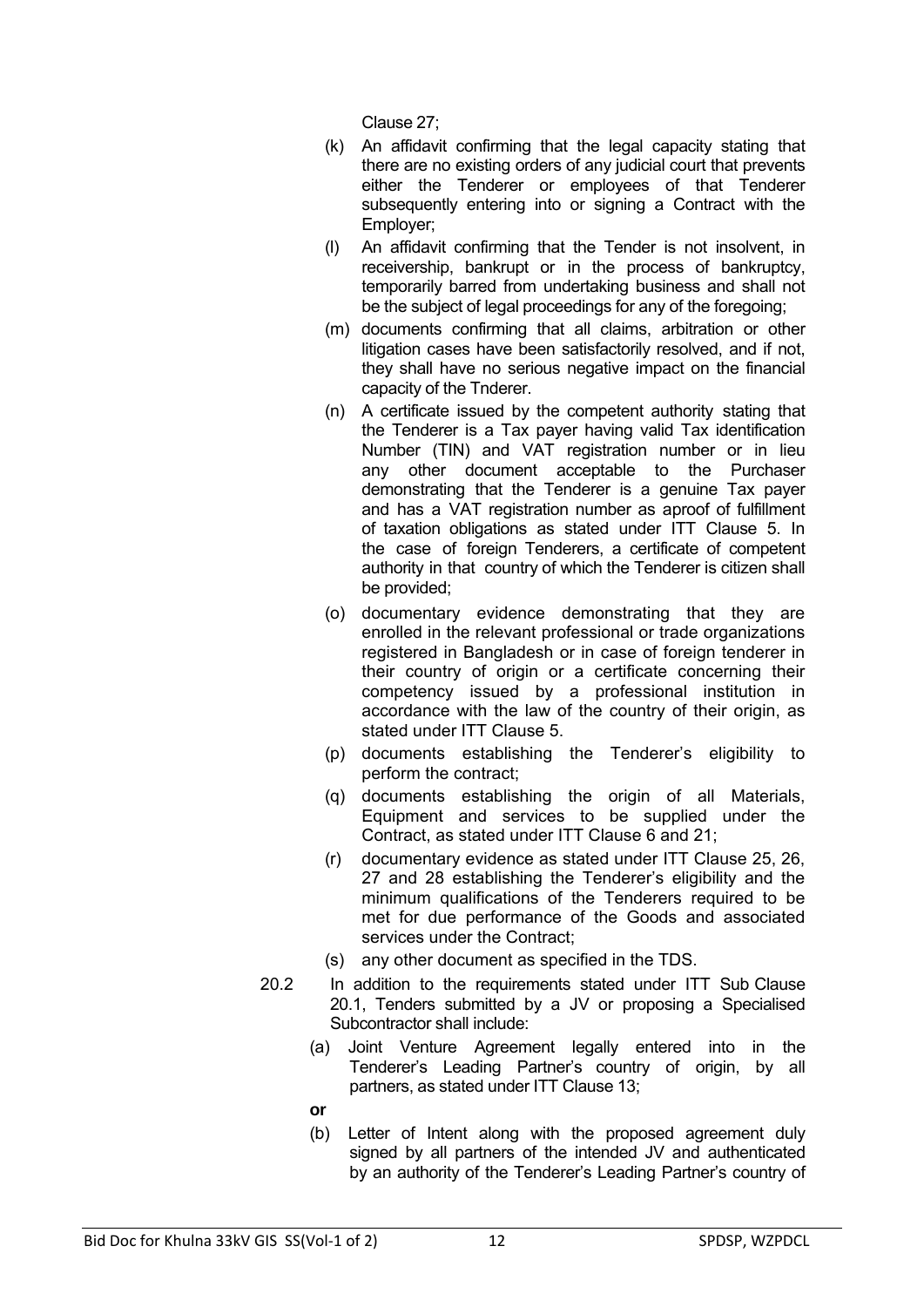origin with the declaration that it will execute the Joint Venture Agreement in the event the Tenderer is successful, as stated under ITT Clause 13;

- (c) the JV Partner Information (**Form PW5-3**), as furnished in Section 5: Tender and Contract Forms;
- (d) the Specialist Subcontractor Information (**Form PW5-4**), as furnished in Section 5: Tender and Contract Forms.
- 21.1 Tenderers shall submit the Tender Submission Letter (**Form PW5- 1**), which shall be completed without any alterations to its format, filling in all blank spaces with the information requested, failing which the Tender may be considered non-responsive as being incomplete.
- 21.2 Tenderers shall submit all lots or items as listed in Section 6.2: Bill of Quantities must be listed and priced separately on the Price Schedule following the Form Schedule A (Form PG4-3A), Schedule B (Form PG4-3B), Schedule C (Form PG4-3C), Schedule D (Form PG4-3D), Schedule E, and Schedule F as applicable;
- 21.3 If in preparing its Tender, the Tenderer has made errors in the unit rate or price or the total price, and wishes to correct such errors prior to submission of its Tender, it may do so, but shall ensure that each correction is initialled by the authorised person of the Tenderer and that a statement shall be made as to the total number of initialled corrections made, at the end of the **Bill of Quantities** and Price Schedule in **Section 5**.
- **22. Alternatives** 22.1 Unless otherwise stated in the TDS, alternatives shall not be considered.
	- 22.2 When alternative times for completion are explicitly invited, a statement to that effect will be included in the TDS, as will the method of evaluating different times for completion.
	- 22.3 Except as provided under ITT Sub Clause 22.4, Tenderers wishing to offer technical alternatives to the requirements of the Tender Documents **must first price** the Employer's design as described in the Tender Documents and shall further provide all information necessary for a complete evaluation of the alternative by the Employer, including drawings, designs, design calculations, technical specifications, breakdown of prices, and proposed construction methodology and other relevant details.
	- 22.4 When specified in the TDS, Tenderers are permitted to submit alternative technical solutions for specified parts of the Works, and such parts will be identified in the TDS.
	- 22.5 Only the technical alternatives, if any, of the lowest evaluated Tenderer conforming to the basic technical requirements will be considered by the Employer.
- **23.Tender Prices, Discounts and Price Adjustment** 23.1 The prices and discounts quoted by the Tenderer in the Tender Submission Letter (**Form PW5-1**) and in the Price Schedule following the form Schedule A (Form PG4-3A), Schedule B (From PG4-3B), Schedule C (From PG4-3C), Schedule D( From PG4- 3D), Schedule E, and Schedule F as applicable shall conform to the requirements specified below.
	- 23.2 Tenderers shall fill in unit rates or prices for all items of the Plant & Machineries Supply and Installation services (Goods, Works and associated services) both in figures and in words as described in

**21.Tender Submission Letter and Bill of Quantities**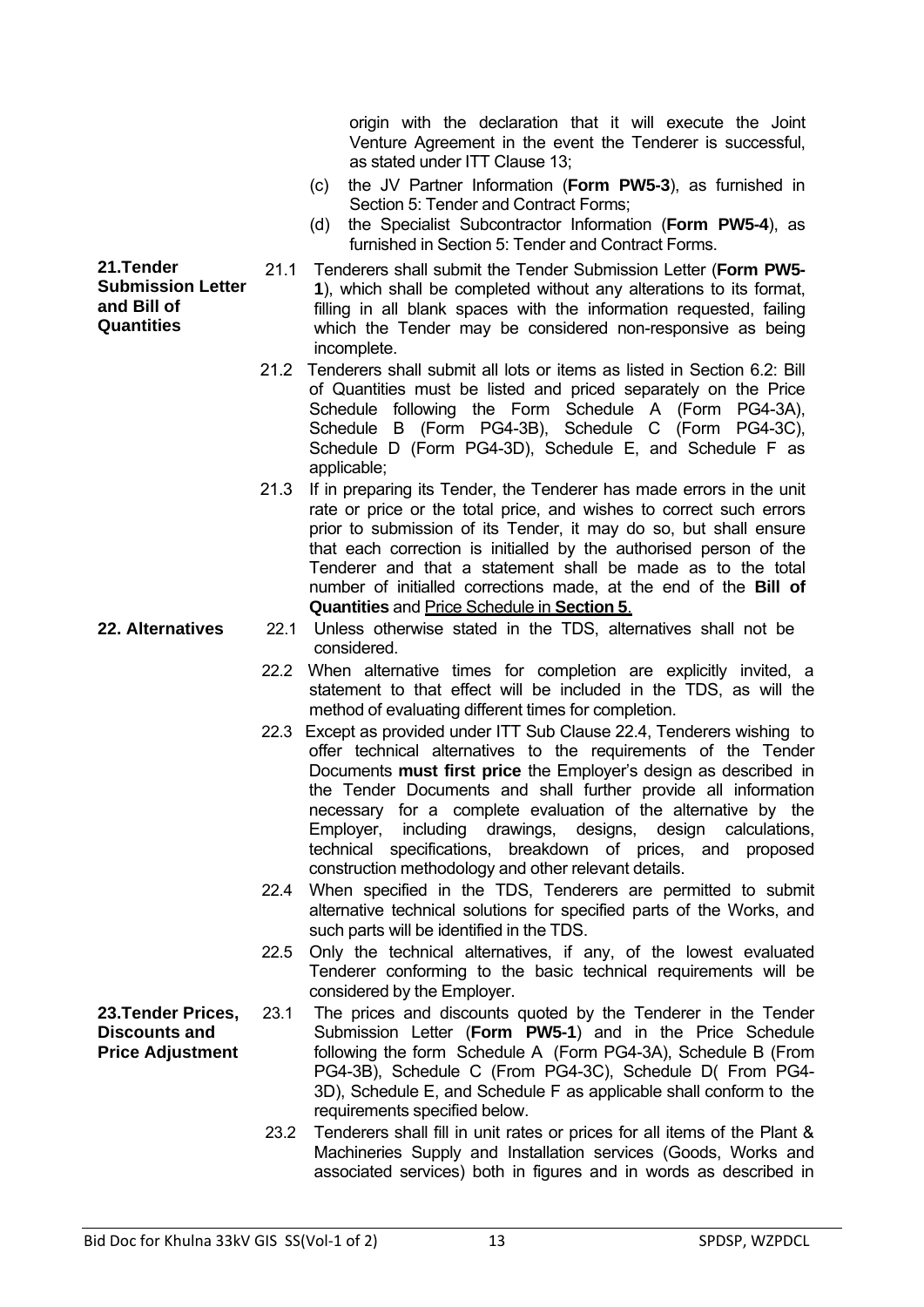the Price Schedule. The rates or prices shall be inclusive of profit and overhead and, all kinds of applicable taxes, customs duties, fees, levies, and other charges to be paid and Tenderers shall quote for the entire Plant & Machineries Supply and Installation services (Goods, Works and associated services) on a "single responsibility" basis such that the total Tender price covers all the Contractor's obligations mentioned in or to be reasonably inferred from the Tender document in respect of the design, manufacture, including procurement and subcontracting (if any), delivery, construction, installation and completion of the Plant & Machineries Supply and Installation services (Goods, Works and associated services). This includes all requirements under the Contractor's responsibilities for testing, pre-commissioning and commissioning of the Plant & Machineries Supply and Installation services (Goods, Works and associated services) and, where so required by the Tender document, the acquisition of all permits, approvals and licenses, etc.; the operation, maintenance and training services and such other items and services as may be specified in the Tender Document, all in accordance with the requirements of the General Conditions. Items against which no price is entered by the Tenderer will not be paid for by the Employer when executed and shall be deemed to be covered by the prices for other items.

- 23.3 The items quantified in the Price Schedule and BOQ for which no unit rates or prices have been quoted by the Tenderer will not be paid for, by the Employer when executed and shall be deemed covered by the amounts of other rates or prices in the Price Schedule and BOQ and, it shall not be a reason to change the Tender price.
- 23.4 Tenderers shall give a breakdown of the prices in the manner and detail called for in the Price Schedules included in Section 5 (Tender and Contract Forms). Separate numbered Schedules included in Section 5 (Tender and Contract Forms) shall be used for each of the following elements. The total amount from each Schedule (A to C) shall be summarized in Summary of Individual (Schedule Nos. D) and the total amount from Schedule No.- D shall be summarized in the Grand Summary (Schedule E) giving the total bid price(s) to be entered in the Tender and Contract Forms.
	- Schedule No. A Price Schedule for Goods (Manufactured within the Employer's Country).
	- Schedule No. B- Price Schedule for Goods (Manufactured in outside the Employer's Country, to be imported).
	- Schedule No. C Works and Associated Services.
	- Schedule No. D- Summary of Individual (Schedule Nos. A, B to C).
	- Schedule No. E Grand Summary of Total (Schedule No. D)

Schedule No. F -Recommended Spare Parts.

Bidders shall note that the Goods included in Schedule Nos. A and B above exclude materials used for civil, building and other construction works. All such materials, all type Installation Services shall be included and priced under Schedule No. C,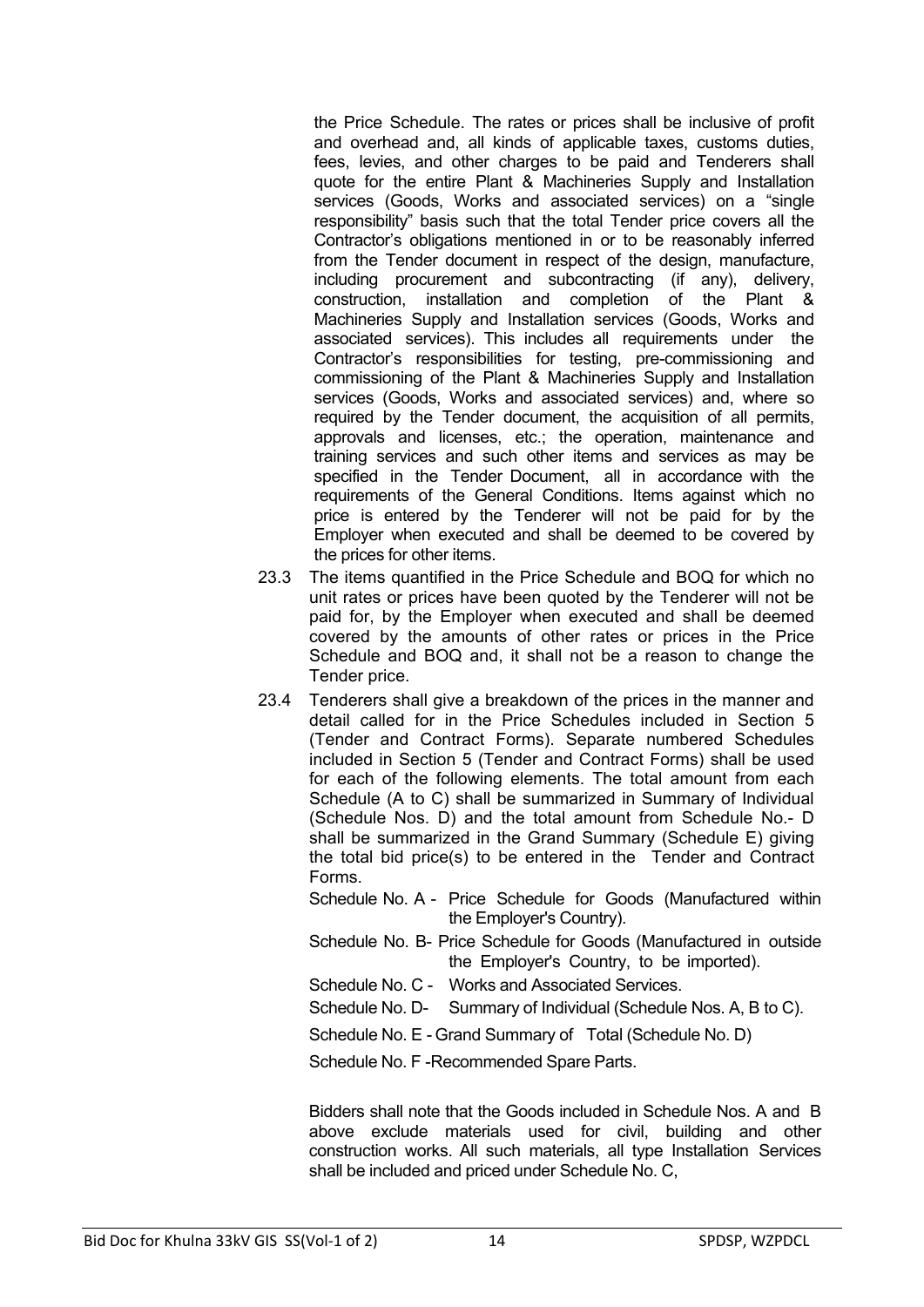- 23.5 The Tender price shall be calculated on the basis defined in the ITT which is the unit rates or prices applied to Goods, Works and associated services proposed in the Price Schedule of this Tender Document.
- 23.6 The price to be quoted in the Tender Submission Letter, as stated under ITT Sub Clause 21.1, shall be the total price of the Tender, **excluding any discounts offered, only in case of being awarded more than one lot, by the Tenderer.**
- 23.7 Tenderers shall quote any unconditional discounts for being awarded more than one lot if so specified in the TDS and the methodology for application of discount in the Tender Submission Letter as stated under ITT Sub Clause 21.1.
- 23.8 If so indicated under ITTSub Clause 23.7, Tenders are being invited for individual lots or for any combination of lots. Tenderers wishing to offer any price reduction for the award of more than one lot shall specify in their Tender the price reductions applicable to each lot, or alternatively, to any combination of lots within the package. Price reductions or discounts will be submitted as stated under ITT Sub Clause 23.1, provided the Tenders for all lots are submitted and opened together.
- 23.9 All kinds of applicable taxes , customs duties, fees, levies, VAT and other charges payable by the Contractor under the Contract, or for any other causes, as of the date twenty-eight (**28**) days prior to the deadline for submission of Tenders, shall be included in the unit rates and prices and the total Tender price submitted by the Tenderer.
- 23.10 Unless otherwise provided in the TDS and the PCC, the price of a Contract shall be fixed in which case the unit rates or prices may not be modified in response to changes in economic or commercial conditions. A Tender submitted with an adjustable price quotation will be treated as non-responsive and rejected.
- 23.11 If so indicated under ITT Sub Clause 23.10, Tenders are being invited with a provision for price adjustments. The unit rates or prices quoted by the Tenderer are subject to adjustment during the performance of the Contract in accordance with the provisions of GCC Clause 74 and, in such case the Employer shall provide the indexes and weightings or coefficients in **Appendix to the Tender**  for the price adjustment formulae specified in the PCC.
- 23.12 The Employer may require the Tenderer to justify its proposed indexes, if any of those as stated under ITT Sub Clause 23.11 are instructed to be quoted by the Tenderer in **Appendix to the Tender**.
- 23.13 The formulas, indexes, coefficients and procedures to be followed as referred to in the PCC shall be used to determine whether economic or commercial conditions have changed during performance of the Contract to significant degree to justify a price adjustment and to identify the amount of increase and the frequency with which price adjustments shall be implemented.
- 23.14 The price adjustment stated under ITT Sub Clause 23.11 shall be dealt with in accordance with the provisions set out in this Tender Document.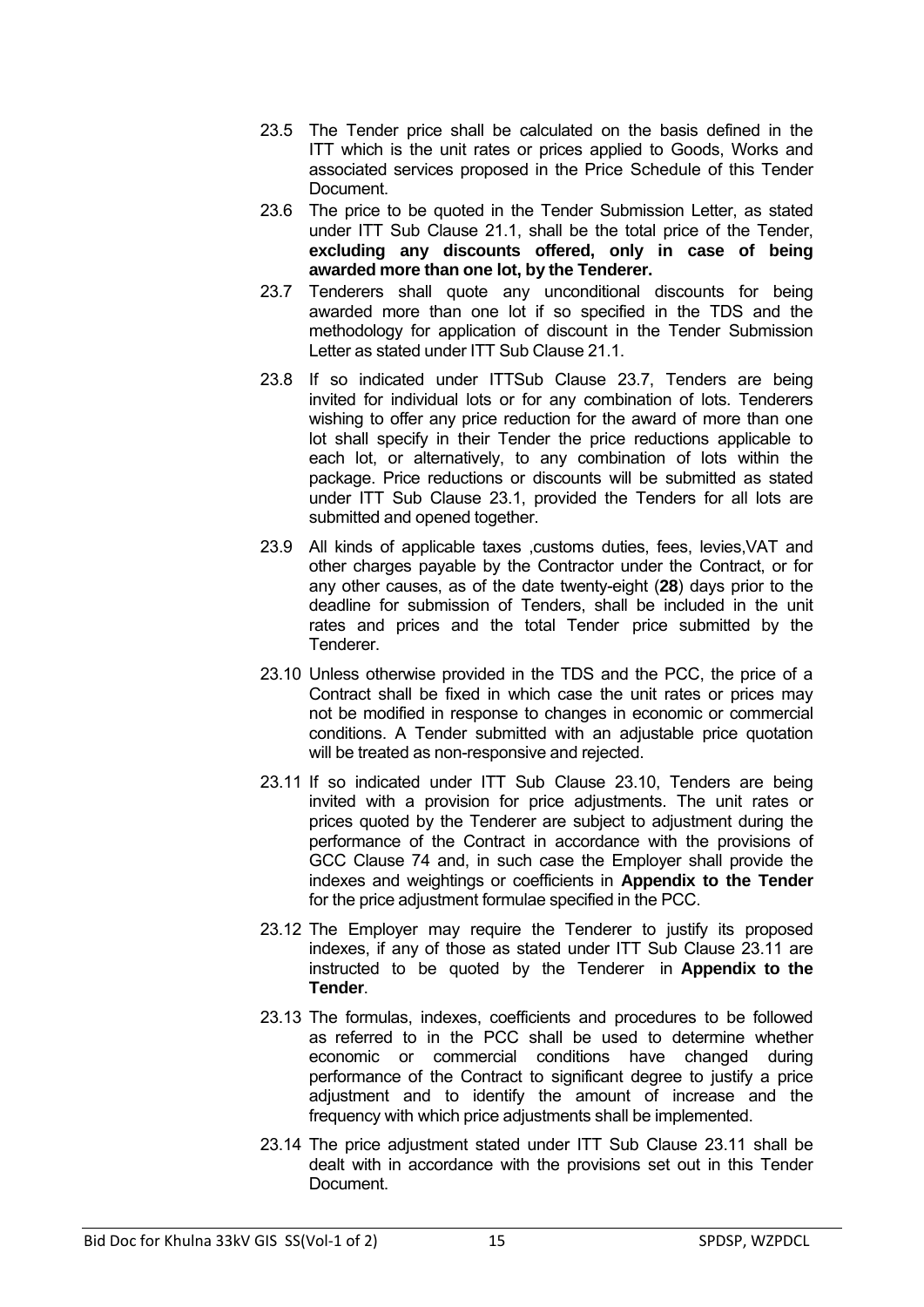- **(New Clause)** 23.15 In the Schedules as indicated under ITT 23.4, Tenderers shall give the required details and a breakdown of their prices as follows:
	- a) Price Schedule for Goods (Manufactured within the Employer's Country). (Schedule No. A):
		- (i) The price of the Goods quoted EXW (ex works, ex factory, ex warehouse, ex showroom, or off- the-shelf, as applicable), including all customs duties and import vat and other taxes already paid or payable on the components and raw material used in the manufacture or assembly of the Goods.
		- (ii) VAT payable on account of Contractor, if the contract is awarded;
		- (iii) The price for inland transportation, insurance, and other local costs for the delivery of the Goods to their final destination (Project Site) specified in the **TDS**.
	- b) Price Schedule for Goods (Manufactured in outside the Employer's Country, to be imported) (Schedule No. B):
		- (i) The price of the Goods, quoted CIP (named place of destination, in the Bangladesh) or CIF (named port of destination, in Bangladesh) as specified in the TDS;
		- (ii) VAT payable on account of supplier, if the contract is awarded;
		- (iii) the price for inland transportation, insurance, and other local costs for the delivery of the Goods to their final destination (Project Site) specified in the TDS; and
	- (c) Works and Associated Services (Schedule No. C).
		- For Works and Associated Services, other than inland transportation and other services required to convey the Goods to their final destination, whenever such Works and Associated Services are specified in BOQ, the prices in the price schedule (Schedule No. C) shall be entered in the following manner :
			- i) the price of each item comprising the Works and Associated Services (inclusive of any applicable taxes).
	- (d) Summary of Individual (Schedule No. D)

 Summary of Individual for Schedule Nos. A, B to C of each Plant/Station shall be quoted in this section.

(e) Grand Summary of Total (Schedule Nos. E )

 Total Summary of Schedule Nos. D for each Plant/Station shall be quoted in this section.

(f) Recommended Spare Parts (Schedule No. F)

 Recommended spare parts shall be quoted separately (Schedule F) as specified in either subparagraph (a) or (b) above in accordance with the origin of the spare parts.

**24.Tender** 

**Currency and** 24.1 The currency of the Tender shall be either in USD or GBP or EUR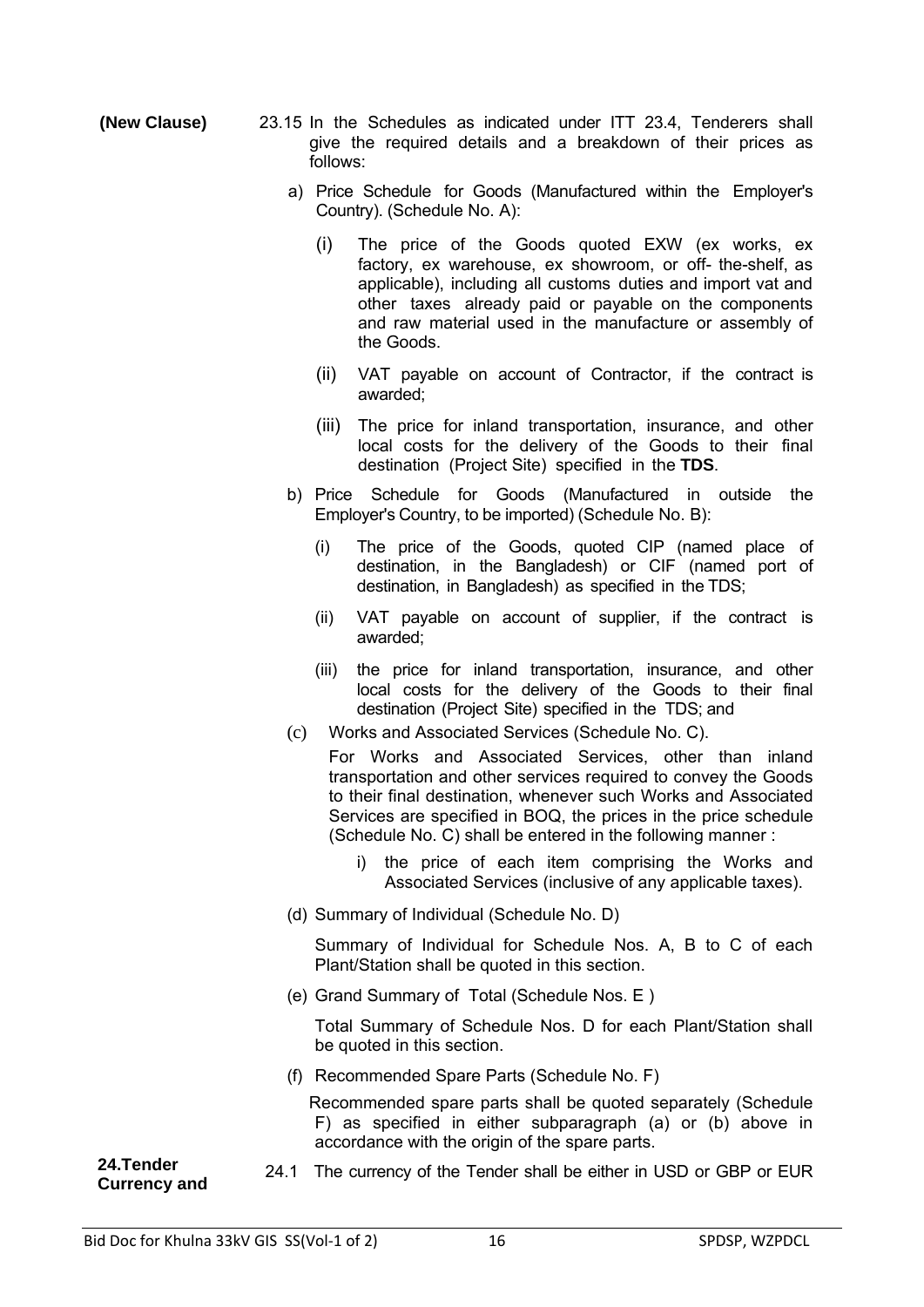| <b>Payments</b>                                                                           |      | or JPY and/or Bangladesh Taka as specified in the TDS.                                                                                                                                                                                                                                                                                                                                                                                                                                    |
|-------------------------------------------------------------------------------------------|------|-------------------------------------------------------------------------------------------------------------------------------------------------------------------------------------------------------------------------------------------------------------------------------------------------------------------------------------------------------------------------------------------------------------------------------------------------------------------------------------------|
|                                                                                           | 24.2 | The currency of Tender for the portion of local inputs shall be<br>expressed in Bangladesh Taka.                                                                                                                                                                                                                                                                                                                                                                                          |
|                                                                                           | 24.3 | The national Tenderers including Joint Venture of national partners<br>shall be able to express their Tenders in combination of local and<br>foreign currency (ies) similar to foreign Tenderer; whereby a price<br>breakdown be provided in support of demand for foreign currency.                                                                                                                                                                                                      |
|                                                                                           | 24.4 | The currency of payments, as stated under ITT Sub Clauses 24.1<br>and 24.2 shall be as specified in the TDS.                                                                                                                                                                                                                                                                                                                                                                              |
| 25.Documents<br><b>Establishing</b><br><b>Eligibility of the</b><br><b>Tenderer</b>       | 25.1 | Tendrers, if applying as a sole Tenderer, shall submit documentary<br>evidence to establish its eligibility as stated under ITT Clause 5<br>and, in particular, it shall:                                                                                                                                                                                                                                                                                                                 |
|                                                                                           |      | (a) complete the eligibility declarations<br>the<br>Tender<br>in<br>Submission Letter (Form PW5-1);                                                                                                                                                                                                                                                                                                                                                                                       |
|                                                                                           |      | (b) complete the Tenderer Information (Form PW5-2) providing<br>photocopies of the original documents requested;                                                                                                                                                                                                                                                                                                                                                                          |
|                                                                                           |      | (c) complete the Specialist Subcontractor Information (Form<br>$PQW5-4$ ),<br>if<br>it it<br>intends<br><b>Specialist</b><br>to<br>engage<br>any<br>Subcontractor(s);                                                                                                                                                                                                                                                                                                                     |
|                                                                                           |      | (d) provide the documents establishing eligibility as stated under<br>ITA Clause 20.1.                                                                                                                                                                                                                                                                                                                                                                                                    |
|                                                                                           | 25.2 | Tenderers, if applying as a partner of an existing or intended JV<br>shall submit documentary evidence to establish its eligibility as<br>stated under ITT Clause 5 and in particular, in addition to as stated<br>under ITT Sub Clause 25.1, it shall:                                                                                                                                                                                                                                   |
|                                                                                           |      | (a) provide for each JV partner, completed JV<br>Partner<br>Information (Form PW5-3);                                                                                                                                                                                                                                                                                                                                                                                                     |
|                                                                                           |      | (b) provide the JV agreement executed on a non-judicial stamp of<br>value BDT. 300.00 or equivalent as stated under ITT Sub<br>Clause 13.2, or Letter of Intent along with the proposed<br>agreement of the intended JV as stated under ITT Sub<br><b>Clause 13.3.</b>                                                                                                                                                                                                                    |
| 26.Documents<br><b>Establishing the</b><br><b>Eligibility and</b><br><b>Conformity of</b> | 26.1 | Tenderers shall submit documentary evidence to establish the<br>origin of all Materials, Equipment and services to be supplied<br>under the Contract as stated under ITT Clause 6.                                                                                                                                                                                                                                                                                                        |
| Materials,<br><b>Equipment and</b><br><b>Services</b>                                     | 26.2 | To establish the conformity of the Materials, Equipment and<br>services to be supplied under the Contract, the Tenderer shall<br>furnish, as part of its Tender, the documentary evidence (which<br>may be in the form of literature, specifications and brochures,<br>drawings or data etc. as stated in TDS) that these conform to the<br>technical specifications and standards specified in Section 7,<br>Technical Specifications and Section 8, Guaranteed Technical<br>Particular. |
| 27.Documents<br><b>Establishing</b><br><b>Technical</b><br><b>Proposal</b>                | 27.1 | Tenderers shall furnish a Technical Proposal including a<br>statement of work methods, equipment, personnel, schedule and<br>any other information as stipulated in TDS, in sufficient detail to<br>demonstrate the adequacy of the Tenderer's proposal to meet the<br>work requirements and the completion time.                                                                                                                                                                         |
| 28.Documents                                                                              | 28.1 | Tenderers shall complete and submit the Tenderer Information                                                                                                                                                                                                                                                                                                                                                                                                                              |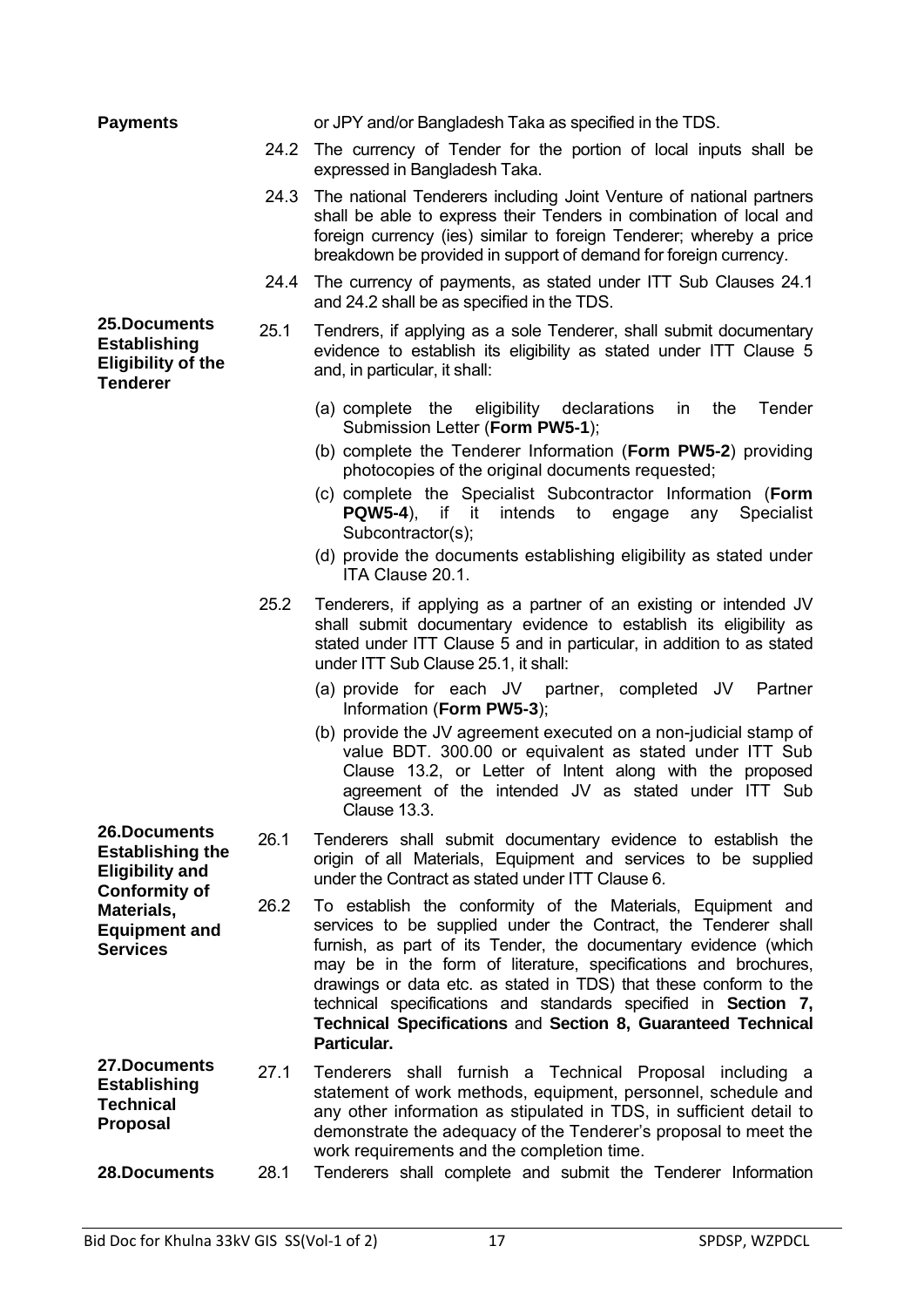**Establishing the Tenderer's Qualification** 

(**Form PW5-2**) and shall include documentary evidence, as applicable to satisfy the following:

- (a) details on the financial standing of the Tenderer, such as profit and loss statements and corresponding auditor's report establishing the liabilities and assets, as stated under ITT Sub Clause 12.8;
- (b) details of general experience in construction works and associated services on case-by-case procurement proceedings performed for each of the last years along with the sums, dates and recipients, as stated under ITT Sub Clause 12.10(a) substantiated by the year of registration/constitution/licensing in its country of origin;
- (c) details of specific experience in construction works and associated services of similar nature and size on case-bycase procurement proceedings performed for each of the last years along with the sums, dates and recipients, as stated under ITT Sub Clauses 12.10(b) and (c); substantiated by Completion Performance Certificate (s) issued by the relevant Procuring Entity(s);
- (d) details of average annual **construction** turnover for a period as stated under ITT Sub Clause 12.11(a); substantiated by Statement(s) of Receipts, from any scheduled Bank of Tenderer's Country , issued not earlier than twenty-eight (28) days prior to the day of the original deadline for submission of Tenders;
- (e) details of existing commitments, works and associated services to assess the minimum Tender Capacity as stated under ITT Sub Clause 12.11(b) substantiated by statement(s) of the entity(s) participating in the Tender in its letter-head pad;
- (f) details of adequacy of working capital for the subsequent Tender i.e. access to line(s) of credit and availability of other financial resources as stated under ITT Sub Clause 12.11(c) substantiated by Audit Reports mentioned in (k) below or credit line(s) substantiated by any scheduled Bank of Tenderer's Country in the format as specified (**Form PW3-7**), without alteration, issued not earlier than twenty-eight (28) days prior to the day of the original deadline for submission of Tenders for this Contract;
- (g) details of numbers of technical and administrative personnel along with their qualification and experience proposed for the subsequent Tender as stated under ITT Clause 12.12;
- (h) details of Tenderer's technical facilities, available major construction equipments, measures for ensuring quality such as, ISO certification and design, research and development facilities proposed to carry out the Contract as stated under ITT Clause 112.13 substantiated by statement(s) of the entity(s) participating in the Tender in its letter-head pad declaring source of its availability;
- (i) details of Procuring Entities who may be contacted, if necessary, by the Employer; and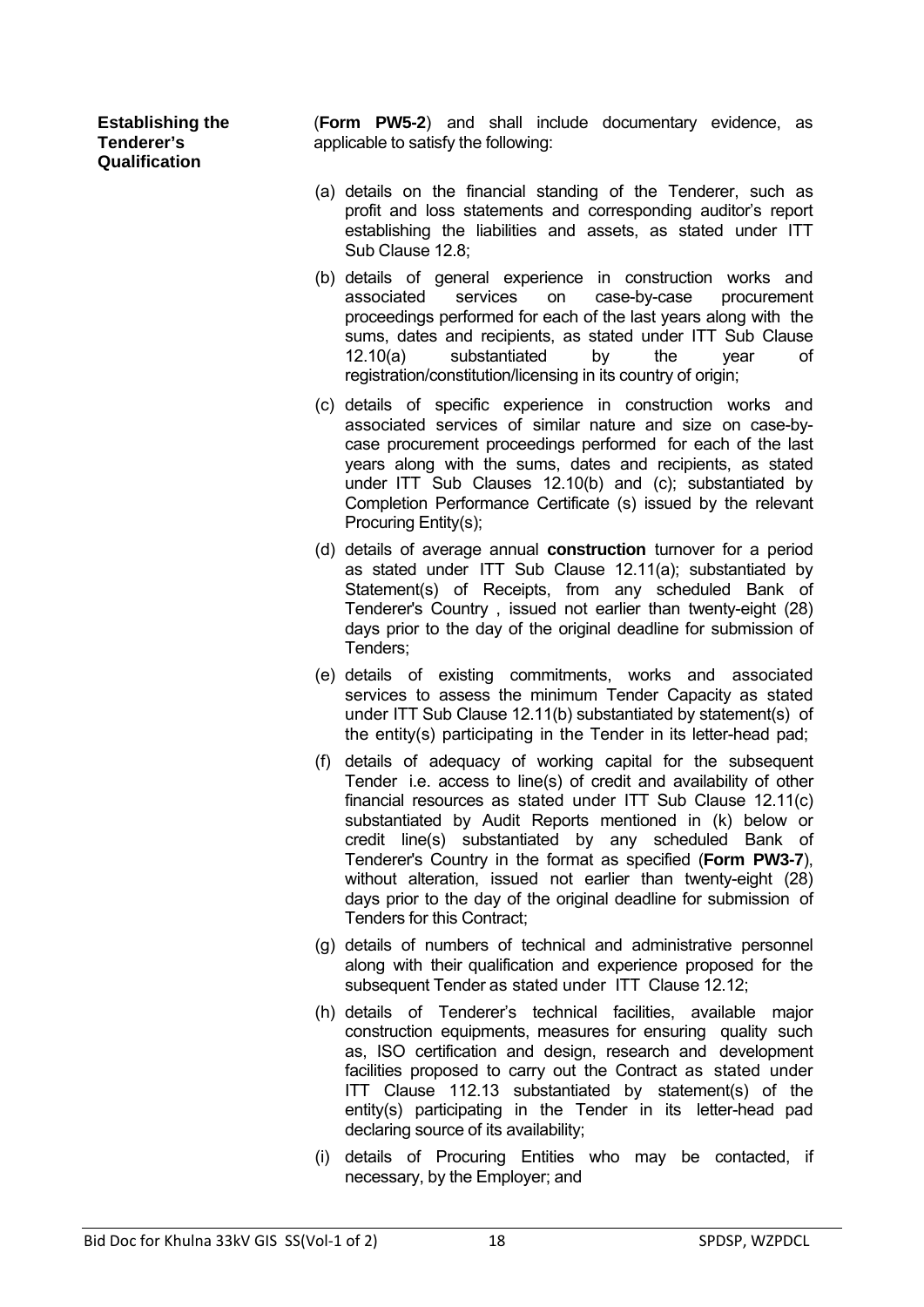any other sources; (k) authority to seek references from the Applicant's bankers or any other sources; (l) reports on the financial standing of the Tenderer, such as profit and loss statements and audited balance sheet for the past years as specified in the **TDS**, of the entity(s) participating in the Tender, substantiated by attested Audit Reports. 28.2 If **'domestic preference'** applies as stated under ITT Sub Clause 15.1, the national Tenderers, individually or in Joint Ventures, applying for eligibility for **'domestic preference'** shall provide all information required to satisfy the criteria for eligibility as stated under ITT Sub Clause 15**.**2. **29.Validity Period of Tender** 29.1 Tender Validities shall be determined on the basis of the complexity of the Tender and the time needed for its examination, evaluation, approval of the Tender and issuance of the Notification of Award. 29.2 Tenders shall remain valid for the period specified in the TDS after the date of Tender submission deadline prescribed by the Employer, as stated under ITT Sub Clause 29.1. A Tender valid for a period shorter than that specified will be considered nonresponsive by the Employer. **30.Extension of Tender Validity and Tender Security** 30.1 In justified exceptional circumstances, prior to the expiration of the Tender validity period, the Employer may solicit not later than ten (10) days before the expiry date of the Tender Validity, compulsorily all the Tenderers' consent to an extension of the period of validity of their Tenders. 30.2 The request for extension of Tender Validity period shall state the new date of the validity of the Tender. 30.3 The request from the Employer and the responses from the Tenderers will be made in writing. 30.4 Tenderers consenting in writing to the request made by the Employer under ITT Sub Clause 30.3 shall also correspondingly extend the validity of its Tender Security for twenty eight (28) days beyond the new date for the expiry of the Tender Validity. 30.5 Tenderers consenting in writing to the request as stated under ITT Sub Clause 30.3 shall not be required or permitted to modify its Tender in any circumstances. 30.6 If the Tenderers are not consenting in writing to the request made by the Employer as stated under ITT Sub Clause 30.2, its Tender shall not be considered in the subsequent evaluation. **31.Tender Security** 31.1 Tender Securities and its amounts shall be determined sufficient to discourage the submission of frivolous and irresponsible Tenders shall be rounded fixed amount and, shall not be stated as a precise percentage of the estimated total Contract price. 31.2 Tenderers shall furnish as part of its Tender, in favour of the Employer or as otherwise directed on account of the Tenderer, a Tender Security in original form and,in currency of the Tender, as stated under ITT Sub Clause 31.1, of the amount as specified in the TDS.

(j) authority to seek references from the Tenderer's bankers or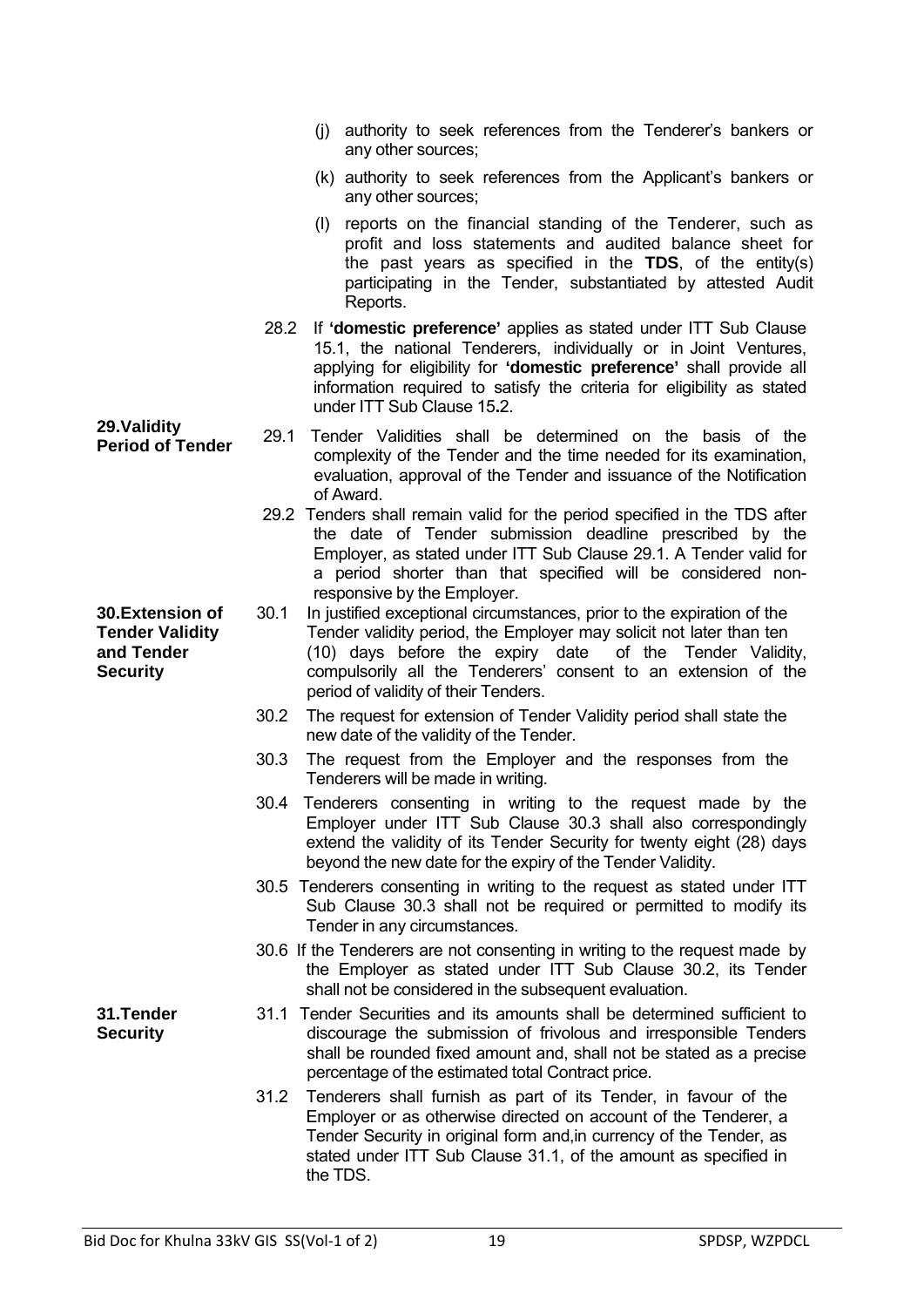|                                                  |      | 31.3 If the Tender is a Joint Venture, the Tenderer shall furnish as part of<br>its Tender, in favour of the Employer or as otherwise directed on<br>account of the title of the existing or intended JV or any of the<br>partners of that JV, a Tender Security in original form and in<br>currencyofthe amount as stated under ITTSub Clause 31.2. |
|--------------------------------------------------|------|------------------------------------------------------------------------------------------------------------------------------------------------------------------------------------------------------------------------------------------------------------------------------------------------------------------------------------------------------|
| 32.Form of                                       | 32.1 | The Tender Security shall:                                                                                                                                                                                                                                                                                                                           |
| <b>Tender Security</b>                           |      | be in the form of an irrevocable Bank Guarantee issued by<br>(a)<br>an internationally reputable Bank which has a correspondent<br>Bank located in Bangladesh, in the format (Form PW5-6)<br>furnished in Section 5: Tender and Contract Forms;                                                                                                      |
|                                                  |      | be payable promptly upon written demand by the Employer in<br>(b)<br>the case of the conditions listed in ITT Sub Clause 35 being<br>invoked; and                                                                                                                                                                                                    |
|                                                  |      | remain valid for at least twenty eight (28) days beyond the<br>(c)<br>expiry date of the Tender Validity in order to make a claim in<br>due course against a Tenderer in the circumstances as<br>stated under ITT Sub Clause 35 and pursuant to Rule 25 of<br>the Public Procurement Rules, 2008.                                                    |
| 33. Authenticity<br>of Tender<br><b>Security</b> | 33.1 | The authenticity of the Tender Security submitted by a Tenderer<br>shall be examined and verified by the Employer in writing from the<br>Bank issuing the security, prior to finalization of the Evaluation<br>Report.                                                                                                                               |
|                                                  | 33.2 | If a Tender Security is found to be not authentic, the Tender which it<br>covers shall not be considered for subsequent evaluation and in<br>such case the Employer shall proceed to take punitive measures<br>against that Tenderer as stated under ITT Sub Clause 4.4.                                                                             |
|                                                  | 33.3 | A Tender not accompanied by a valid Tender Security as stated<br>under ITT Clause 31, 32 and 33 will be considered non-responsive<br>by the Employer.                                                                                                                                                                                                |
| 34.Return of<br><b>Tender Security</b>           | 34.1 | No Tender Securities shall be returned by the Tender Opening<br>Committee (TOC) during and after the opening of the Tenders.                                                                                                                                                                                                                         |
|                                                  | 34.2 | No Tender Security shall be returned to the Tenderers before<br>contract signing, except to those who are considered non-<br>responsive.                                                                                                                                                                                                             |
|                                                  | 34.3 | Tender Securities of the non-responsive Tenders shall be<br>returned immediately after the Evaluation Report has been<br>approved by the Employer.                                                                                                                                                                                                   |
|                                                  | 34.4 | Tender Securities of the responsive Tenders shall be returned<br>only after the lowest evaluated Tenderer has submitted the<br>Performance Security and signed the Contract; that being even<br>before the expiration of the Tender Validity period as stated<br>under ITT Clause 29.                                                                |
|                                                  | 34.5 | Tender Securities of the Tenderers not consenting within the<br>specified date in writing to the request made by the Employer<br>under ITT Sub Clause 30.2 in regard to extension of its Tender<br>Validity shall be discharged or returned forthwith.                                                                                               |
| 35.Forfeiture of                                 | 35.1 | Tender Security may be forfeited, if a Tenderer:                                                                                                                                                                                                                                                                                                     |
| <b>Tender Security</b>                           |      | (a) withdraws its Tender after opening of Tenders but within the<br>validity of the Tender as stated under ITT Clause 29 and 30;<br>or                                                                                                                                                                                                               |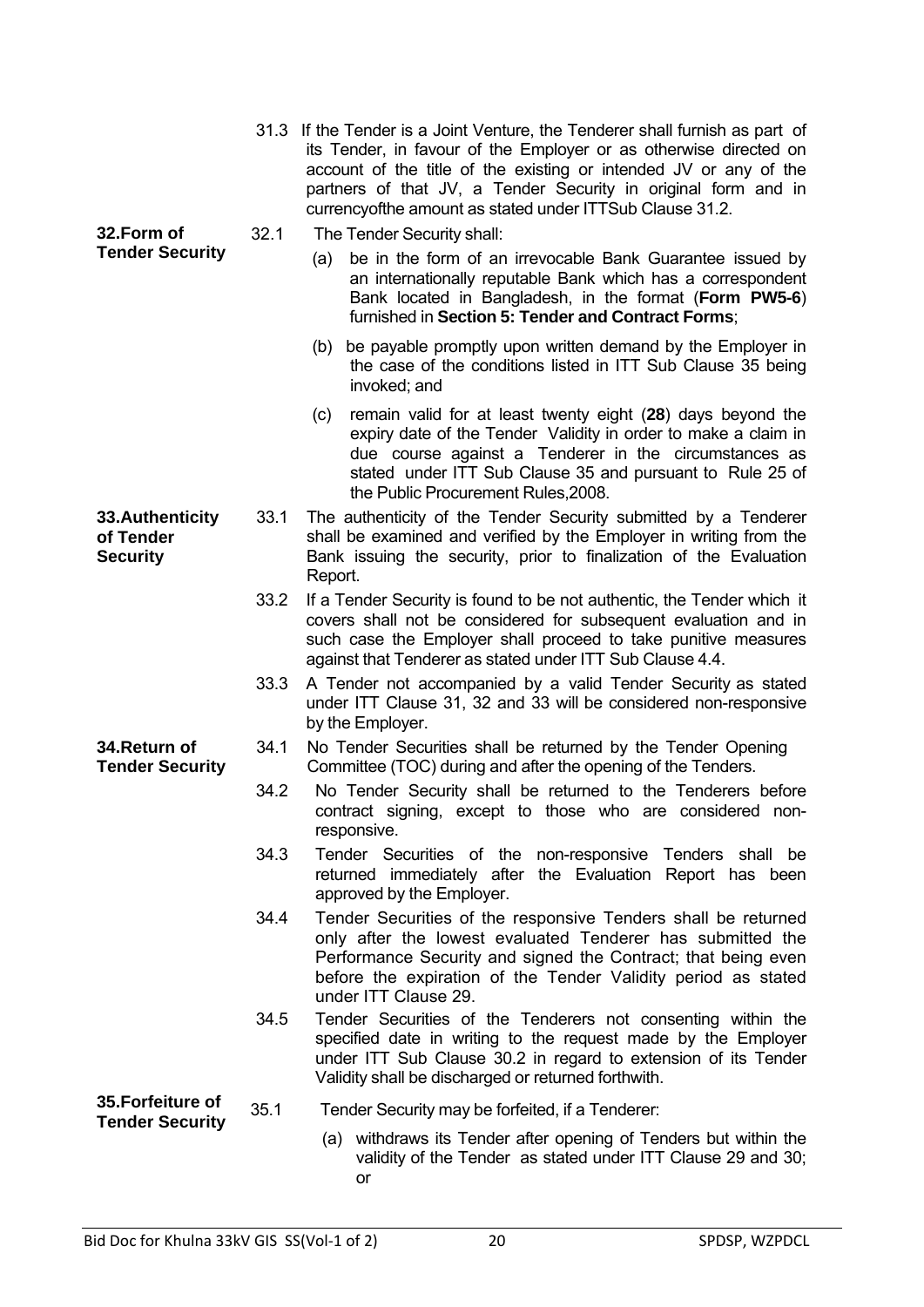(b) refuses to accept a Notification of Award as stated under ITTSub Clause 60.3;

or

- (c) fails to furnish Performance Security as stated under ITTSub Clause 61.2 and 61.3 ;
- or
- (d) refuses to sign the Contract as stated under ITTSub Clause 65.2;
- or
- (e) does not accept the correction of the Tender price following the correction of the arithmetic errors as stated under ITT Clause 51.
- **36.Format and Signing of Tender** 36.1 The Tenderer shall prepare one (1) original of the documents comprising the Tender as described in ITT Clause 20 and clearly mark it "ORIGINAL." In addition, the Tenderer shall prepare the number of copies of the Tender, as specified in the TDS and clearly mark each of them "COPY." In the event of any discrepancy between the original and the copies, the ORIGINAL shall prevail.
	- 36.2 Alternatives, if permitted in accordance with ITT Clause 22, shall be clearly marked "Alternative".
	- 36.3 The original and each copy of the Tender shall be typed or written in indelible ink and shall be signed by the Person duly authorized to sign on behalf of the Tenderer. This authorization shall consist of a written authorization and shall be attached to the Tender Submission Letter (**Form PW5-1**). The name and position held by each Person(s) signing the authorization must be typed or printed below the signature. All pages of the original and of each copy of the Tender, except for un-amended printed literature, shall be numbered sequentially and signed or initialled by the person signing the Tender.
	- 36.4 In case of JV, the application of the provisions as stated under ITT Sub Clause 36.3 shall extend up to each partner of that existing or intended JV.
	- 36.5 Any interlineations, erasures, or overwriting will be valid only if they are signed or initialled by the Person(s) signing the Tender.
	- 36.6 Person(s) signing the Tender shall describe his or her name, address, position along with his or her national Identification Number, if any.

#### **E. Tender Submission**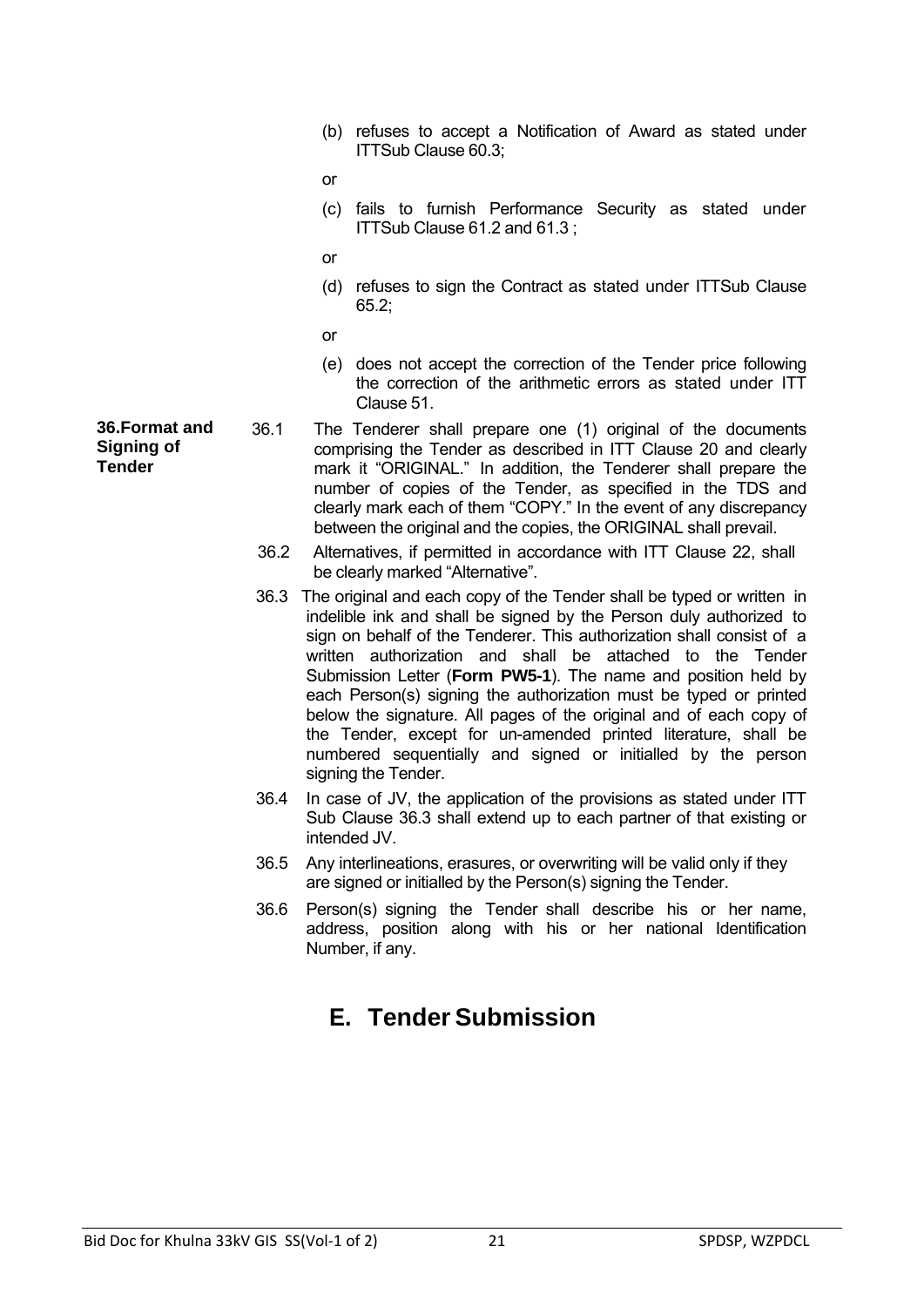**37.Sealing, Marking and Submission of Tender**

37.1 The Tenderer shall enclose:

The Tender that shall comprise two envelopes submitted simultaneously, one called the Technical Proposal and the other the Financial Proposal. Both envelopes enclosed together in an another outer single envelope.

All documents/ Information (except price schedule and tender submission letter with financial proposal) shall be included in the Technical Proposal.

Price schedule and tender submission letter with price/financial proposal shall be included in the Financial proposal.

the original and all the copies of the Technical Proposal, including the alternatives, if permitted under ITT Clause 22 duly marking as "ORIGINAL" "ALTERNATIVE" (if permitted) and "COPY." And the original and all the copies of the Financial Proposal duly marking as "ORIGINAL" "ALTERNATIVE" (if permitted) and "COPY" shall be submitted within the due date and time as Stated in TDS. Any technical proposal associated with financial proposal in the same envelopes will be rejected.

- 37.2 The inner and outer envelopes shall:
	- (a) be addressed to the Employer at the address as stated under ITT Sub Clause 38.1;
	- (b) bear the name of the Tender and the Tender Number as stated under ITT Sub Clause 1.1;
	- (c) bear the name and address of the Tenderer;
	- (d) bear a statement "DO NOT OPEN BEFORE -----------------

-----" the time and date for Tender opening as stated under ITT Sub Clause 44.2;

or ( for Single stage Two Envelope method)

bear a statement "DO NOT OPEN BEFORE…" the time and date for Technical Bid as stated under ITT Sub-Clause 44.2. The another inner envelope (Financial Proposal) shall bear a warning "DO NOT OPEN UNTIL ADVISED BY THE EMPLOYER".

- (e) bear any additional identification marks as specified in the TDS.
- 37.3 The Tenderer is solely and entirely responsible for predisclosure of Tender information if the envelope(s) are not properly sealed and marked.
- 37.3 Tenders shall be delivered by hand or by mail, including courier services at the address(s), as stated under ITT Sub Clause 38.1.
- 37.4 Tenders shall be submitted on the basis of this Tender Document issued by the Employer.
- 37.5 The Employer will, on request, provide the Tenderer with acknowledgement of receipt showing the date and time when it's Tender was received.

Tender Security in original form and, in currency of the Tender, as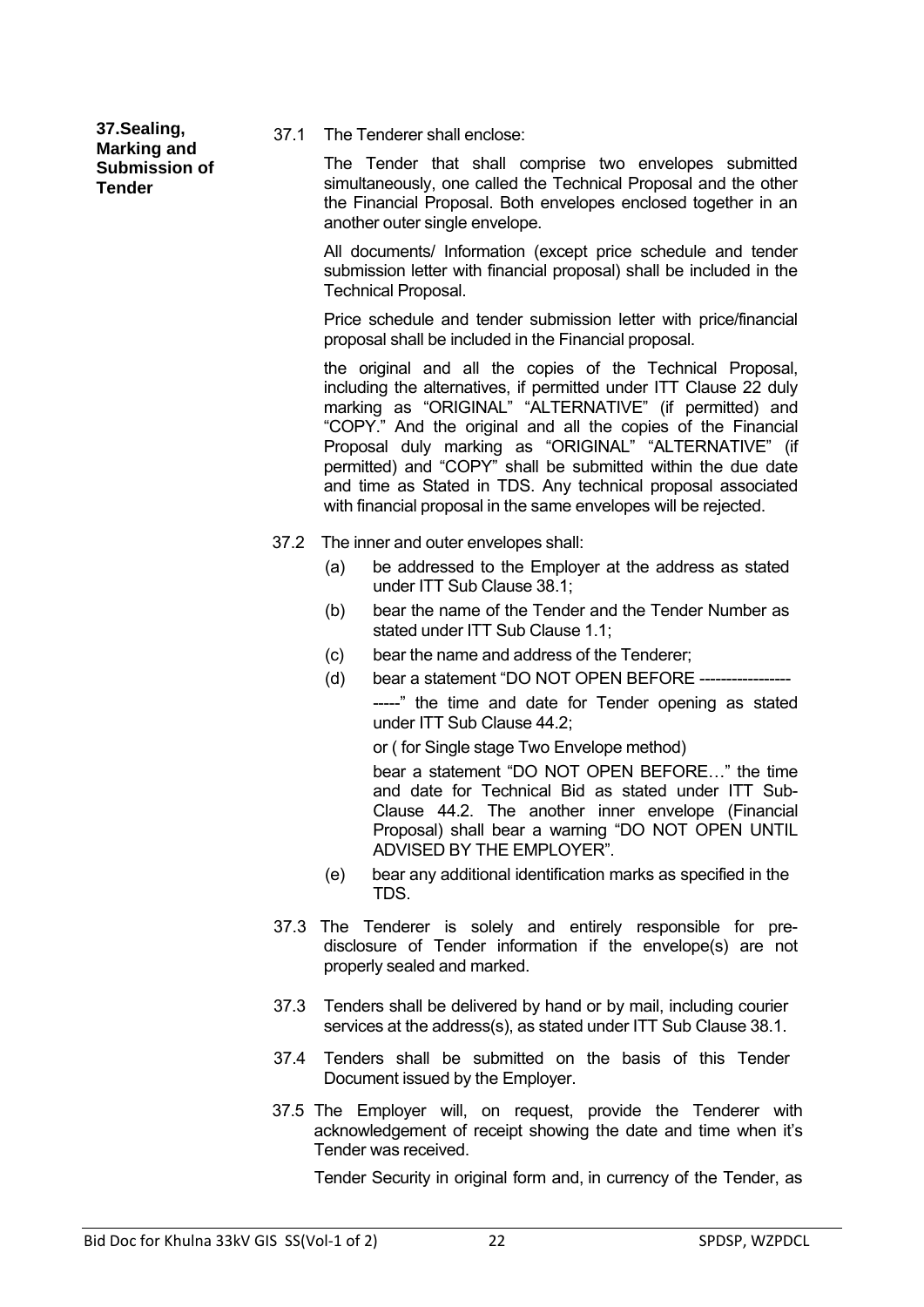|                                                                                      |      | stated under ITT Sub Clause 31.1, of the amount as specified in<br>the TDS.                                                                                                                                                                                                                                                                                                                                                                                                                                                            |
|--------------------------------------------------------------------------------------|------|----------------------------------------------------------------------------------------------------------------------------------------------------------------------------------------------------------------------------------------------------------------------------------------------------------------------------------------------------------------------------------------------------------------------------------------------------------------------------------------------------------------------------------------|
| (New Clause)                                                                         |      | 37.7 If all envelopes are not sealed and marked as required, the<br>Employer will assume no responsibility for the misplacement or<br>premature opening of the tender.                                                                                                                                                                                                                                                                                                                                                                 |
| 38. Deadline for<br><b>Submission of</b><br><b>Tender</b>                            | 38.1 | Tenders shall be delivered to the Employer at the address<br>specified in the TDS and no later than the date and time<br>specified in the TDS.                                                                                                                                                                                                                                                                                                                                                                                         |
|                                                                                      | 38.2 | The Employer may, at its discretion on justifiably acceptable<br>grounds duly recorded, extend the deadline for submission of<br>Tender as stated under ITT Sub Clause 38.1, in which case all<br>rights and obligations of the Employer and Tenderers previously<br>subject to the deadline will thereafter be subject to the new<br>deadline as extended.                                                                                                                                                                            |
|                                                                                      | 38.3 | If submission of Tenders for this procurement is allowed in more<br>than one location, the date and time for submission of Tender at<br>the primary and secondary place(s) shall be as specified in the<br>TDS.                                                                                                                                                                                                                                                                                                                        |
|                                                                                      | 38.4 | The Employer shall ensure that the Tenders received at the<br>secondary place(s) are hand-delivered at the primary place as<br>stated under ITTSub Clause 38.1 before the time specified in the<br>TDS; but in no case later than THREE (3) HOURS after the<br>deadline for submission of Tenders at the secondary place(s) in<br>case of MULTIPLE DROPPING.                                                                                                                                                                           |
| 39. Late Tender                                                                      | 39.1 | Any Tender received by the Employer after the deadline for<br>submission of Tenders as stated under ITT Sub Clause<br>38.1 shall be declared LATE, excluded, and returned unopened<br>to the Tenderer.                                                                                                                                                                                                                                                                                                                                 |
| 40. Modification,<br><b>Substitution or</b><br><b>Withdrawal of</b><br><b>Tender</b> | 40.1 | Tenderers may modify, substitute or withdraw its Tender after it<br>has been submitted by sending a written notice duly signed by<br>the authorized signatory and properly sealed, and shall include<br>a copy of the authorization confirmed by an affidavit<br>authenticated by an authority of the Tenderer's Leading<br>Partner's country of origin; provided that such written notice<br>including the affidavit is received by the Employer prior to the<br>deadline for submission of Tenders as stated under ITT Clause<br>38. |
|                                                                                      |      | 40.2 If submission of Tenders for this procurement is allowed in more<br>than one location, the Tenderer may modify, substitute or<br>withdraw its Tender as stated under ITT Sub Clause 40.1 after it<br>has been submitted, prior to the deadline prescribed for<br>submission of Tenders at the primary place.                                                                                                                                                                                                                      |
| 41.Tender<br><b>Modification</b>                                                     |      | 41.1 Tenderers shall not be allowed to retrieve its original Tender, but<br>shall be allowed to submit corresponding modification to its<br>original Tender marked as "MODIFIFICATION".                                                                                                                                                                                                                                                                                                                                                |
| 42. Tender<br><b>Substitution</b>                                                    | 42.1 | Tenderers shall not be allowed to retrieve its original Tender, but<br>shall be allowed to submit another Tender marked as<br>"SUBSTITUTION".                                                                                                                                                                                                                                                                                                                                                                                          |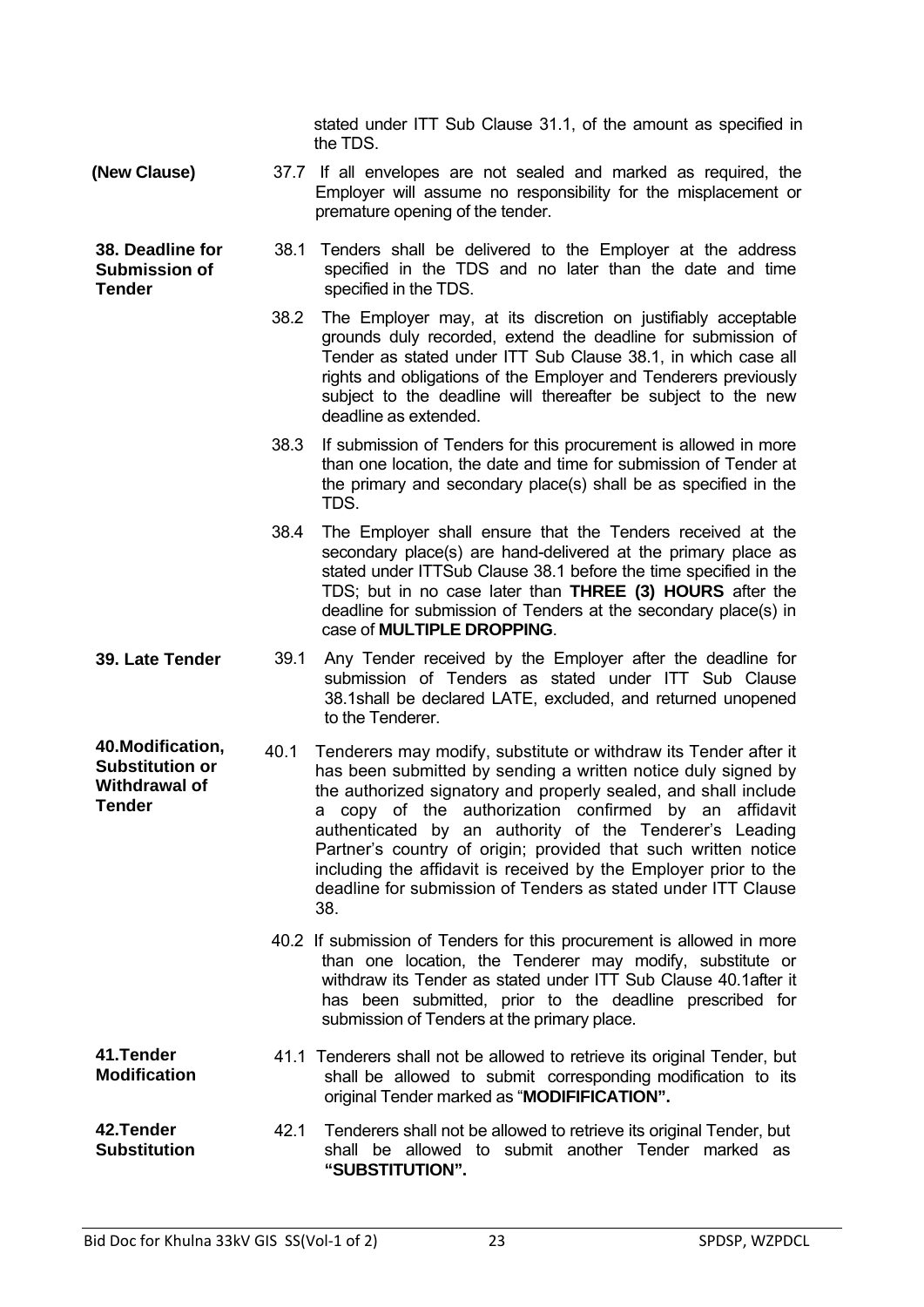| 43. Withdrawal of | 43.1 Tenderers shall be allowed to withdraw its Tender by a Letter of |
|-------------------|-----------------------------------------------------------------------|
| <b>Tender</b>     | Withdrawal marked as "WITHDRAWAL".                                    |

#### **F. Tender Opening and Evaluation**

- **44. I ender** 44.1 Tenders shall be opened pursuant to Rule 97 following steps in<br>Opening **Deming** But D of Schedule IV of the Public Procurement Rules 2008 Part D of Schedule IV of the Public Procurement Rules, 2008.
	- 44.2 Tenders shall be opened immediately after the deadline for submission of Tenders at the primary place irrespective of **SINGLE DROPPING** and **MULTIPLE DROPPING** as specified in the TDS but no later than **ONE HOUR** after expiry of the submission deadline at the same primary place. Tender opening shall not be delayed on the plea of absence of Tenderers or his or her representatives.

In addition, for Single stage Two Envelope method the Employer shall conduct the opening of Technical Bids in the presence of Tenderer designated representatives who choose to attend, and at the address, date and time specified in the TDS. The Financial proposal will remain unopened and will be held in custody of the Employer until the advice of employer. Any technical proposal associated with financial proposal in the same envelopes (except outer envelope) will be rejected.

- 44.3 Persons not associated with the Tender may not be allowed to attend the public opening of Tenders.
- 44.4 Tenderers' representatives shall be duly authorised by the Tenderer. Tenderers or their authorised representatives will be allowed to attend and witness the opening of Tenders, and will sign a register evidencing their attendance.
- 44.5 The authenticity of withdrawal or substitution of, or modifications to original Tender, if any made by a Tenderer in specified manner, shall be examined and verified by the Tender Opening Committee (TOC) based on documents submitted as stated under ITT Sub Clause 40.1.
- 44.6 Tenders will be opened in the following manner:
	- (a) firstly, envelopes marked "Withdrawal" shall be opened and "Withdrawal" notices read aloud and recorded and the envelope with the corresponding Tender shall not be opened, but returned unopened to the Tenderer by the Employer at a later time immediately after preliminary examination by the Tender Evaluation Committee as stated under ITT Sub Clause 47. No Tender withdrawal shall be permitted unless the corresponding withdrawal notice contains a valid authorization to request the withdrawal and in such case the Tender shall be read aloud at the Tender opening ;
	- (b) secondly, the remaining Tenders will be sorted out and those marked "Substitution" or "Modification" will be linked with their corresponding "Original"(O) Tender;
	- (c) Next, envelopes marked "Substitution"(S) shall be opened

**44.Tender**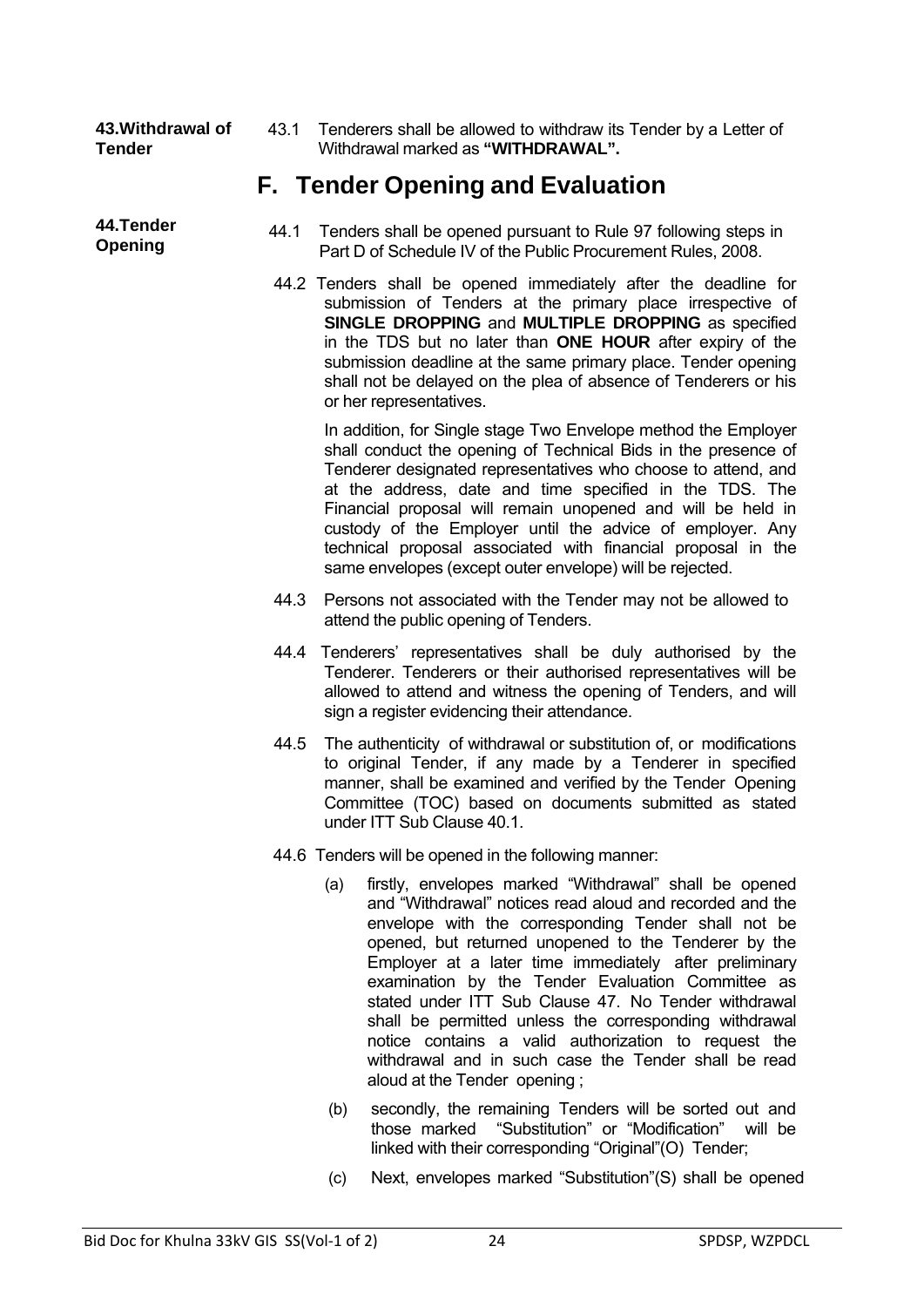and read aloud and recorded, and exchanged with the corresponding Tender being substituted, and the substituted Tender shall not be opened, but returned unopened to the Tenderer by the Employer at a later time immediately after preliminary examination by the Tender Evaluation Committee as stated under ITT Sub Clause 47. No Tender substitution shall be permitted unless the corresponding substitution notice contains a valid authorization to request the substitution and in such case the Tender shall be read aloud at the Tender opening;

- (d) Next envelopes marked "Modification" (M) shall be opened and read aloud with the corresponding Tender and recorded. No Tender modification shall be permitted unless the corresponding modification notice contains a valid authorization to request the modification and in such case the Tender shall be read aloud at the Tender opening;
- (e) thirdly, if so specified in this Tender Document, the envelopes marked "Alternative" (A) shall be opened and read aloud with the corresponding Tender and recorded.
- 44.7 Ensuring that only the correct (M), (S), (A),(O) envelopes are opened, details of each Tender will be dealt with as follows:
	- (a) the Chairperson of the Tender Opening Committee will read aloud each Tender and record in the Tender Opening Sheet (TOS) :
		- (i) the name and address of the Tenderer;
		- (ii) state if it is a withdrawn, modified, substituted or original Tender;
		- (iii) any alternatives;
		- (iv) the presence or absence of any requisite Tender Security; and
		- (v) such other details as the Employer, at its discretion, may consider appropriate.
	- (b) only discounts and alternatives read aloud at the Tender opening will be considered in evaluation.
	- (c) all pages of the original version of the Tender, except for un-amended printed literature, will be initialled by members of the Tender Opening Committee.
	- (d) All envelopes containing Financial Proposal shall be opened one at a time and the following read out and recorded:
		- (i) the name of the Tenderer;
		- (ii) whether there is a modification or substitution;

(iii) the Financial Proposals, including any discounts and alternative offers; and

(iv) any other details as the Employer may consider appropriate.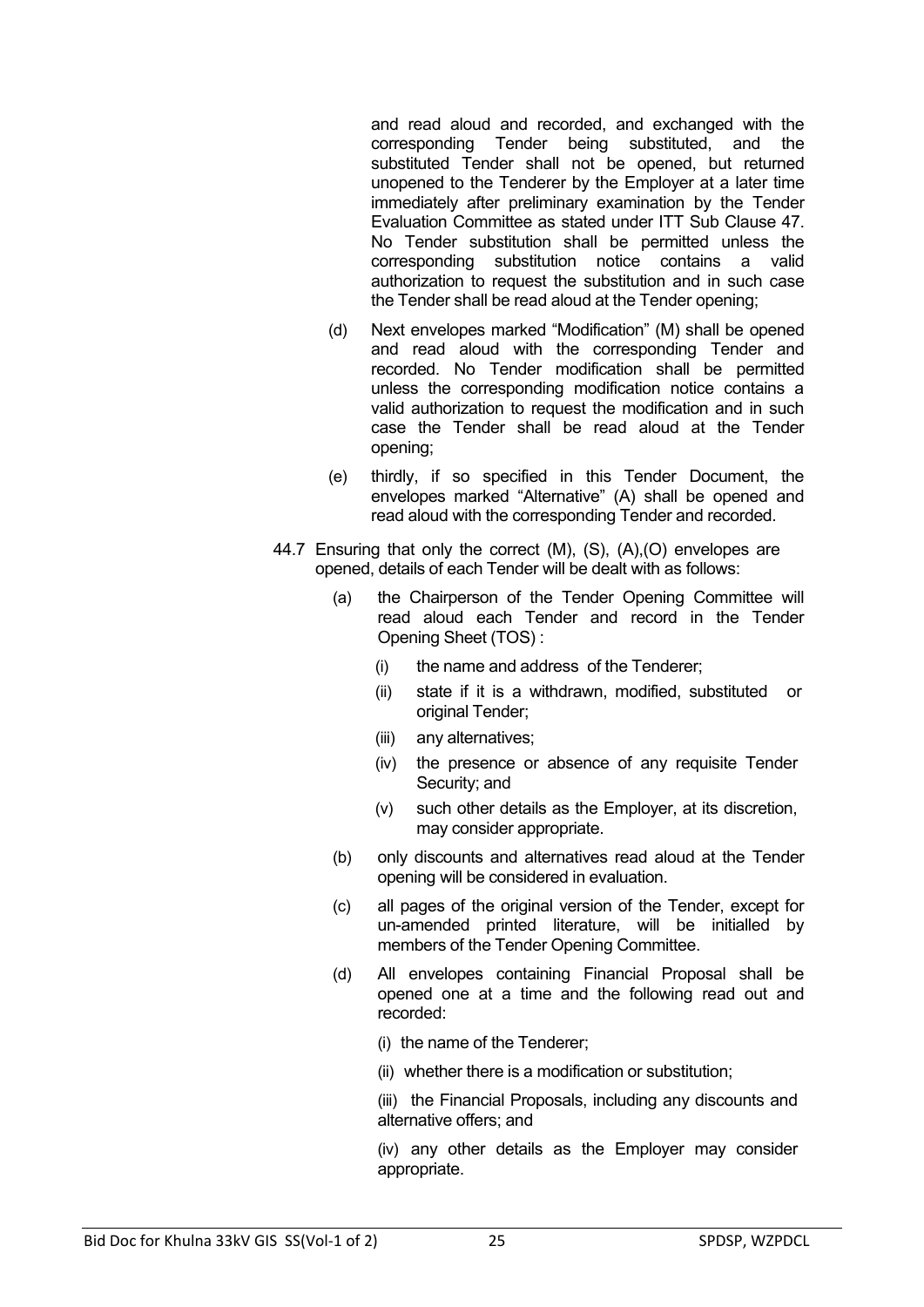- (e) Only Financial proposals, discounts, and alternative offers read out and recorded during the opening of Financial proposals shall be considered for evaluation. No tender shall be rejected at the opening of Financial proposal.
- (f) The Employer shall prepare a record of the opening of Financial proposal that shall include, as a minimum:
	- i) the name of the Tenderer,
	- ii) the Tender Price (per lot if applicable),
	- iii) any discounts, and
	- iv) alternative offers.
- 44.8 Upon completion of Tender opening, all members of the Tender Opening Committee and the Tenderers or Tenderer's duly authorised representatives attending the Tender opening shall sign by name, address, designation and their national Identification Numbers the Tender Opening Sheet, copies of which shall be issued to the Head of the Procuring Entity or an officer authorised by him or her and also to the members of the Tender Opening Committee and any authorised Consultants and, to the Tenderers immediately.
- 44.9 The omission of a Tenderer's signature on the record shall not invalidate the contents and effect of the record under ITT Sub Clause 44.7.
- 44.10 No Tender will be considered non-responsive at the Tender opening stage except the LATE Tenders.
- **45.Evaluation of 45. Evaluation of** 45.1 Tenders shall be examined and evaluated only on the basis of **Tenders** the criteria specified in the Tender Document the criteria specified in the Tender Document.
	- 45.2 The Employer's **Tender Evaluation Committee** (**TEC**) shall examine, evaluate and compare Tenders that are responsive to the mandatory requirements of Tender Documents in order to identify the successful Tenderer.
- **46.Evaluation Process** 46.1 The TEC may consider a Tender as responsive in the Evaluation, only if it is submitted in compliance with the mandatory requirements set out in the Tender Document. The evaluation process should begin immediately after tender opening following four broad steps:
	- (a) Preliminary examination
	- (b) Technical examination and responsiveness
	- (c) Financial evaluation and price comparison
	- (d) Post-qualification of the lowest evaluated responsive Tender.
	- 46.2 In case of tie for the evaluated price, the tenderer shall be selected based on the "Past Performance Evaluation and rating matrix for different aspects" to be used in assessing the Tenderer's quality as stated below: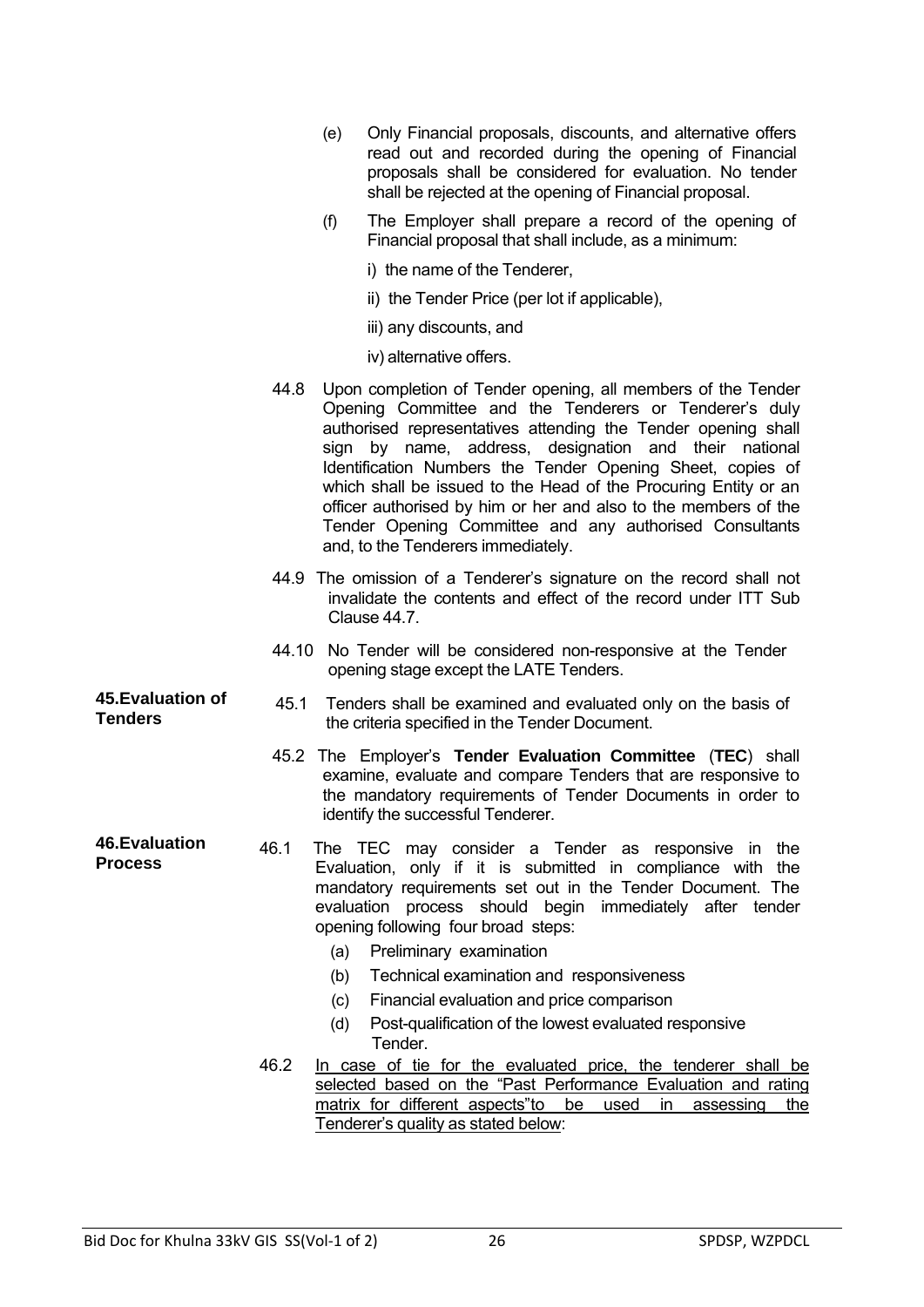| SI.<br>No                                                                                                                | Aspects of<br>Evaluation                                                                                    | Measure of<br>Rating               | Past Performance Rating               |                                                  |                                                   |                                         | Points Awarded         |                          |
|--------------------------------------------------------------------------------------------------------------------------|-------------------------------------------------------------------------------------------------------------|------------------------------------|---------------------------------------|--------------------------------------------------|---------------------------------------------------|-----------------------------------------|------------------------|--------------------------|
| $\mathbf{1}$                                                                                                             | $\overline{c}$                                                                                              | 3                                  | 4                                     | 5                                                | 6                                                 | $\overline{7}$                          | 8                      | 9                        |
| $\mathbf{1}$                                                                                                             | Number of court cases filed<br>and won against PEs during<br>last 5 years (a)<br>Cases filed                | No. of Court<br>Cases              | $\geq 5$<br>Nos.                      | $< 5$ but $\geq 3$<br>Nos.                       | $<$ 3 but $\geq 1$ no                             | ≤ 1 no                                  | none                   |                          |
|                                                                                                                          | <b>Points Allocated</b>                                                                                     |                                    | $\mathbf{0}$                          | 25                                               | 50                                                | 75                                      | 100                    |                          |
|                                                                                                                          | Points Awarded                                                                                              |                                    |                                       |                                                  |                                                   |                                         |                        |                          |
|                                                                                                                          | (b)<br>Cases won                                                                                            | No. of Court Cases                 | None                                  | $\leq$ 1 nos.                                    | $<3$ but $\geq 1$ nos.                            | $< 5$ but $\geq$<br>$3$ nos.            | $\geq$ 5 nos.          |                          |
|                                                                                                                          | <b>Points Allocated</b>                                                                                     |                                    | 0                                     | $\overline{25}$                                  | 50                                                | $\overline{75}$                         | 100                    |                          |
|                                                                                                                          | Points Awarded                                                                                              |                                    |                                       |                                                  |                                                   |                                         |                        |                          |
|                                                                                                                          | For no Case filed and no Case won, the Points Awarded shall be taken as                                     |                                    | 200                                   |                                                  |                                                   |                                         |                        |                          |
| $\overline{2}$                                                                                                           | Debarred by<br>PEs during<br>last 5 years                                                                   | No. of<br>Years                    | $\geq$ 5yrs                           | $5$ but $\ge$<br>3 yrs                           | $<$ 3 but $\geq$ 1<br>yrs                         | $\leq 1$ yrs                            | none                   |                          |
|                                                                                                                          | <b>Points Allocated</b>                                                                                     |                                    | $\mathbf{0}$                          | $\overline{25}$                                  | 50                                                | $\overline{75}$                         | 100                    |                          |
|                                                                                                                          | Points Awarded                                                                                              |                                    |                                       |                                                  |                                                   |                                         |                        |                          |
| 3                                                                                                                        | $\overline{of}$<br>Termination<br>incomplete contract for poor<br>performance by PEs during<br>last 5 years | No. of<br>Contracts                | $\geq 5$<br>contract                  | $< 5$ but $\geq 3$<br>contract                   | $<$ 3 but $\geq$ 1<br>contract                    | ≤1<br>contra<br>ct                      | none                   |                          |
|                                                                                                                          | Points Allocated                                                                                            |                                    | 0                                     | 50                                               | 75                                                | 100                                     | 150                    |                          |
|                                                                                                                          | Points Awarded                                                                                              |                                    |                                       |                                                  |                                                   |                                         |                        |                          |
| 4                                                                                                                        | Extension of Time beyond<br>original contract period<br>by<br>PEs during last 5 years                       | Percent Time<br>of Contract        | $\geq 50$ % Of<br>contract<br>period  | $< 50\%$ but $\geq$<br>30% Of contract<br>period | < 30% but<br>$\geq 10\%$ of<br>contract<br>period | $\leq 10\%$<br>of<br>contract<br>period | none                   |                          |
|                                                                                                                          | Points Allocated                                                                                            |                                    | 0                                     | 50                                               | 75                                                | 100                                     | 150                    |                          |
|                                                                                                                          | Points Awarded                                                                                              |                                    |                                       |                                                  |                                                   |                                         |                        |                          |
| 5                                                                                                                        | Imposition of Liquidity<br>Damages (LD)<br>by PEs<br>during last 5years                                     | <b>Percent Time</b><br>of Contract | $\geq 50$ % Of<br>contra ct<br>period | $< 50\%$ but $\geq$<br>30% of<br>contract period | $<$ 30% but $\ge$<br>10% of<br>contract<br>period | $≤ 10%$<br>Of<br>contrac<br>t period    | none                   |                          |
|                                                                                                                          | Points Allocated                                                                                            |                                    | 0                                     | 50                                               | 75                                                | 100                                     | 150                    |                          |
|                                                                                                                          | Points Awarded                                                                                              |                                    |                                       |                                                  |                                                   |                                         |                        |                          |
| 6                                                                                                                        | Extension<br>of<br>Defects Liability<br>contracted<br>Period (DLP) by PEs during<br>last 5 years            | Percent Time<br>of Contract        | $\geq 50 \%$ of<br><b>DLP</b>         | $<$ 50% but $\ge$<br>30% Of DLP                  | $< 30\%$<br>But $\geq 10\%$<br>of DLP             | $\leq 10\%$<br>of DLP                   | none                   |                          |
|                                                                                                                          | Points Allocated                                                                                            |                                    | 0                                     | 50                                               | 75                                                | 100                                     | 150                    |                          |
|                                                                                                                          | Points Awarded                                                                                              |                                    |                                       |                                                  |                                                   |                                         |                        |                          |
| $\overline{7}$                                                                                                           | Declared<br>bankrupt during<br>last 5 years                                                                 | Year Counting<br>Backward          | Year 2                                | Year 3                                           | Year 4                                            | Year 5                                  | none                   |                          |
|                                                                                                                          | Points Allocated                                                                                            |                                    | 0                                     | 25                                               | 50                                                | 75                                      | 100                    |                          |
|                                                                                                                          | Points Awarded                                                                                              |                                    |                                       |                                                  |                                                   |                                         |                        |                          |
|                                                                                                                          | <b>Total Points Allocated</b><br>Total Points Awarded (Col.9)                                               |                                    |                                       |                                                  |                                                   |                                         | 1000<br>$\blacksquare$ | $\overline{\phantom{a}}$ |
|                                                                                                                          |                                                                                                             |                                    |                                       |                                                  |                                                   |                                         |                        |                          |
| In case of multiple EQUALS in their Past Performance, total Turnover of last five (5) years shall determine the ranking. |                                                                                                             |                                    |                                       |                                                  |                                                   |                                         |                        |                          |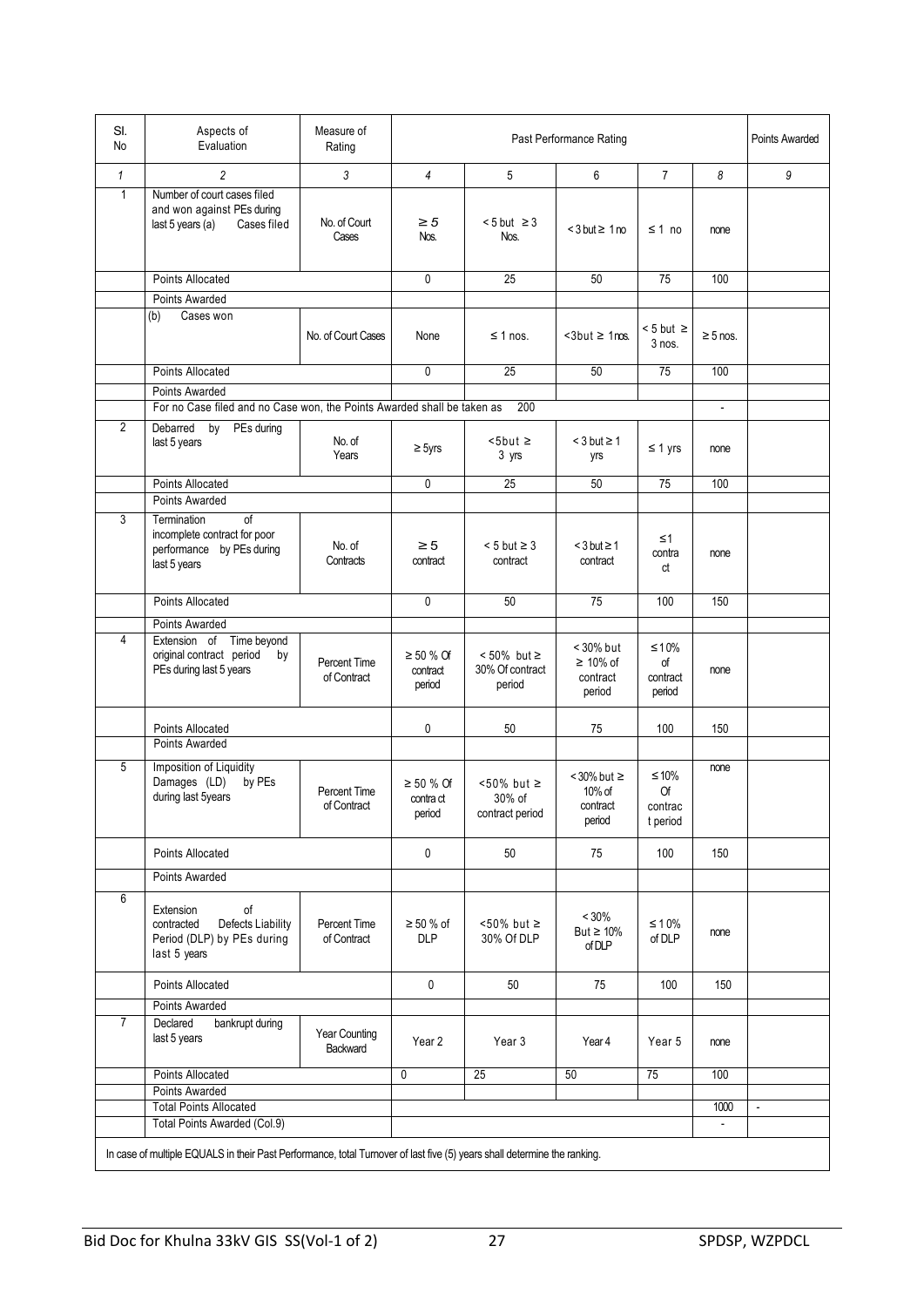- **47. Preliminary 47. Preliminary** 47.1 Firstly, compliance, adequacy and authenticity of the documentary<br>**Examination** exidences for meeting the eligibility and qualification criterion evidences for meeting the eligibility and qualification criterion specified in the corresponding Sections of the Tender Document shall be preliminarily examined.
	- 47.2 The TEC shall firstly examine the Tenders to confirm that all documentation requested in ITT Clause 20 has been provided. Examination of the compliance, adequacy and authenticity of the documentary evidence may follow the order below:
		- (a) verification of the completeness of the eligibility declarations in the Tender Submission Sheet **(Form PW5- 1A)** (to be submitted with Technical proposal) & (**Form PW5-1B**) (to be submitted with Financial proposal) as furnished in **Section 5: Tender and Contract Forms**;
		- (b) verification of the completeness of the Tenderer Information (**Form PW5-2**) as furnished in **Section 5: Tender and Contract Forms**;
		- (c) verification of the completeness of the JV Partner Information (**Form PW5-3**) as furnished in **Section 5: Tender and Contract Forms**;
		- (d) verification of the completeness of the Specialist Subcontractor Information (**Form PW5-4**) as furnished in **Section 5: Tender and Contract Forms**;
		- (e) verification of that the Tenderer's country of origin is not ineligible;
		- (f) verification of that the Tenderer is enrolled in the relevant professional or trade organisations registered in in the country of its origin;
		- (g) verification of that the written authorisation confirming the signatory of the Tenderer to commit the Tender has been attached with the Tender Submission Letter (**Form PW5- 1**)as stated under ITT SubClause 36.3; in order to check the authenticity of Tender and Tenderer itself;
		- (h) verification of the eligibility in terms of legal capacity and fulfilment of taxation obligations by the Tenderer;
		- (i) verification of that all the documents required, as stated under ITT Clause 28 for a Tender, has been provided and requirements met by a Tender;
		- (j) verification of that all the documents required, as stated under ITT Clause 13 and ITT Clause 25 for a Joint Venture Tender, has been provided and requirements met, if it is a joint venture Tender:
		- (k) verification of that the Tenderer is not insolvent, in receivership, bankrupt, in the process of bankruptcy or temporarily barred;
		- (l) verification of that the written notice for substitution of or modification to, the corresponding Tender is proper and authentic, if the Tender is "WITHDRAWN" "SUBSTITUTION" or "MODIFICATION', in accordance with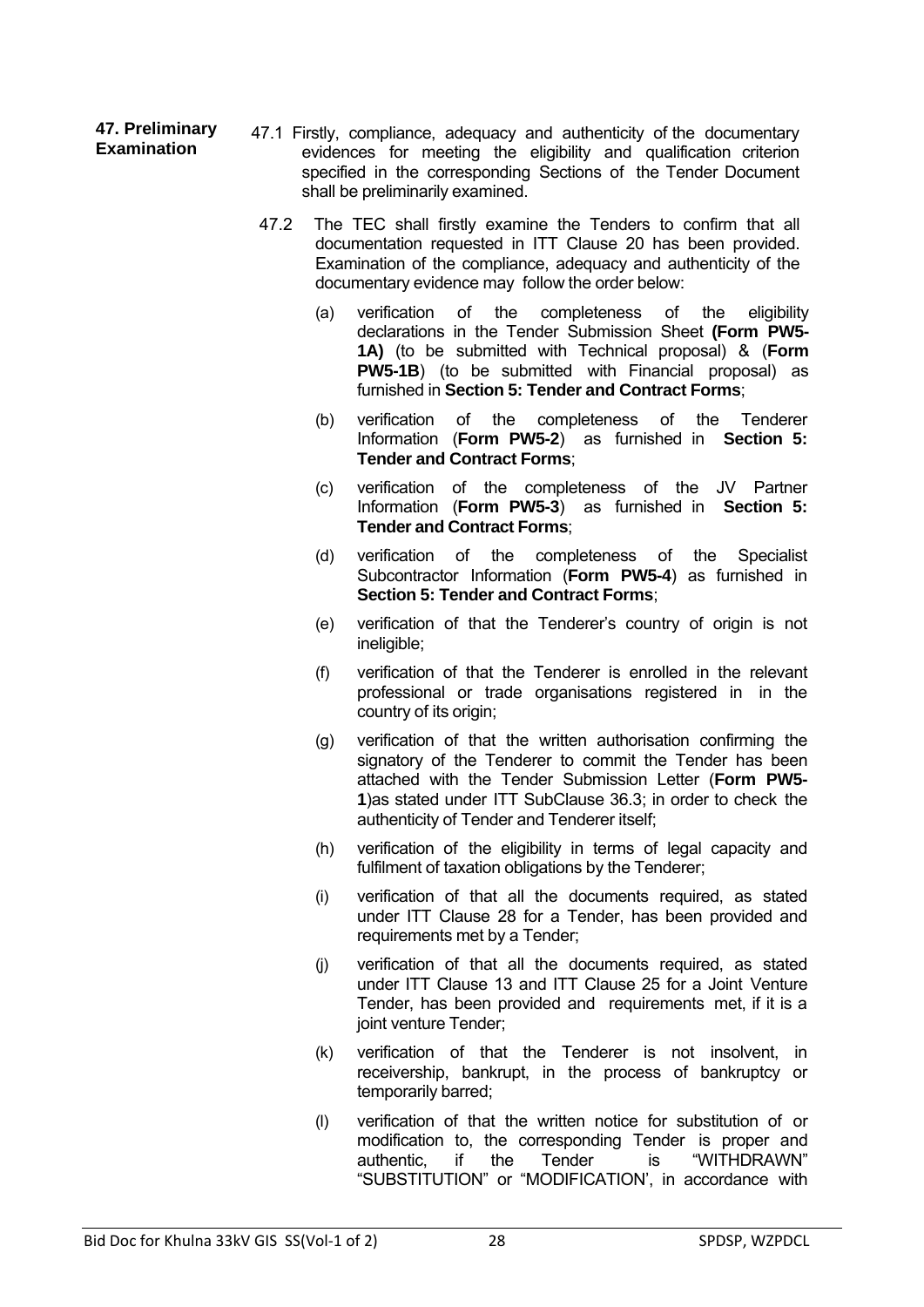ITT Clause 40;

- (m) verification of the status of claims, arbitration and other litigation cases of the Tenderer as stated under ITT Clause 5 and ITT Clause 25;
- (b) verification of the validity and authenticity of the Tender Security in the form of Bank Guarantee using the standard format (**Form PW5-6**) furnished in **Section 5: Tender and Contract Forms**, issued by an internationally reputable Bank which has a correspondent Bank located in Bangladesh as attached with the Tender Submission Letter (**Form PW5-1**), in order to check the compliance of the instructions as stated under ITT Clauses 30,31,32 and 33;
- 48.1 Secondly, the TEC will examine the adequacy and authenticity of the documentary evidence which may follow the order below.

48.2 The TEC will evaluate the technical aspects of the Tender submitted as stated under ITT Clauses 25, 26 and 27, to confirm that all mandatory requirements have been met.

- 48.3 The TEC will further examine the terms and conditions specified in **Section 6 Scope of Plant & Machineries Supply and Installation services (Goods, Works and associated services) and Bill of Quantities (BOQ), Section 7: General Specifications (Technical)** and **Section 8: Particulars Specifications** of the Tender Document have been met without any material deviation or reservation.
- 48.4 The TEC's determination of a Tender's responsiveness is to be based on the documentary evidence as stated under ITT Clause20 without recourse to extrinsic evidence.
- 48.5 Information contained in a Tender submission that was not requested in the Tender Document shall not be considered in evaluation of the Tender.
- 48.6 A Tender shall be considered responsive in the evaluation, only when it is submitted in compliance with the mandatory requirements set out in the Tender Document without material deviation or reservation.
- 48.7 If, after the examination of the terms and conditions and the technical aspects of the Tender, the TEC determines that the Tender is not responsive in accordance with ITT Clause 20, it shall consider the Tender non-responsive.
- 48.8 If a Tender is not responsive to the mandatory requirements set out in the Tender Document, it shall be considered nonresponsive by the TEC and will not subsequently be made responsive by correction of the material deviation or reservation.
- 48.9 A material deviation or reservation is one that:
	- (a) affects in any substantial way the scope, quality, or performance of the Works; or
	- (b) limits in any substantial way, or is inconsistent with the Tender Document, the Employer's rights or the Tenderer's obligations under the Contract; or

**48.Technical Examination and Responsiveness**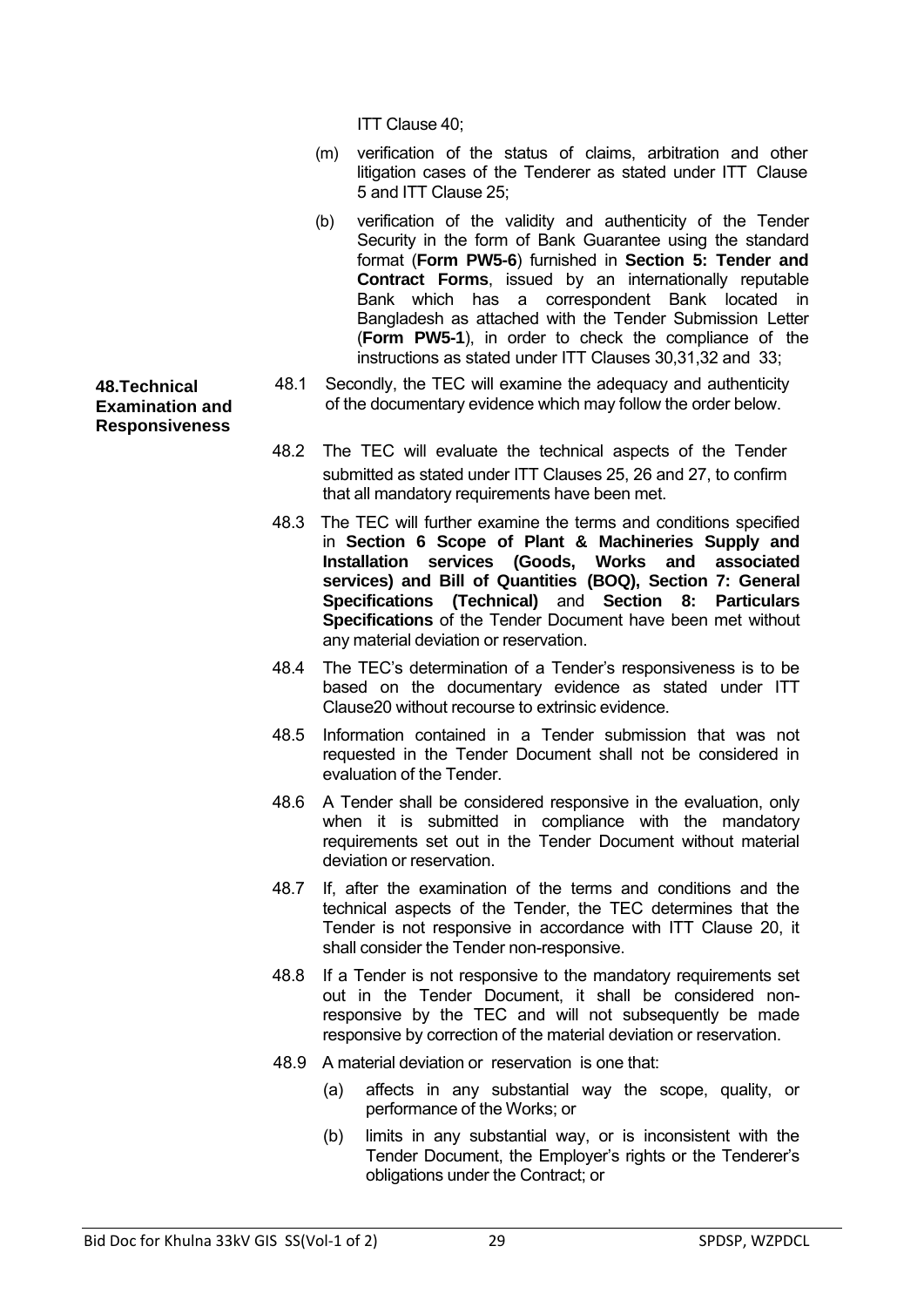|                                                                                                                                 | (c) |                                                                                                                                                                                                                                                                                                                                                                                                                                                                                                                   | if rectified would unfairly affect the competitive position of<br>other Tenderers presenting responsive Tenders. |             |     |           |                 |     |
|---------------------------------------------------------------------------------------------------------------------------------|-----|-------------------------------------------------------------------------------------------------------------------------------------------------------------------------------------------------------------------------------------------------------------------------------------------------------------------------------------------------------------------------------------------------------------------------------------------------------------------------------------------------------------------|------------------------------------------------------------------------------------------------------------------|-------------|-----|-----------|-----------------|-----|
|                                                                                                                                 |     | [During the evaluation of Tenders, the following definitions apply:                                                                                                                                                                                                                                                                                                                                                                                                                                               |                                                                                                                  |             |     |           |                 |     |
|                                                                                                                                 |     | "Deviation" is a departure from the requirements set out in<br>the Tender Document;                                                                                                                                                                                                                                                                                                                                                                                                                               |                                                                                                                  |             |     |           |                 |     |
|                                                                                                                                 |     | "Reservation" is the setting of limiting conditions or withholding<br>from complete acceptance of the mandatory requirements set<br>out in the Tender Document                                                                                                                                                                                                                                                                                                                                                    |                                                                                                                  |             |     |           |                 |     |
|                                                                                                                                 |     | 48.10 The TEC may regard a Tender as responsive even if it<br>contains;                                                                                                                                                                                                                                                                                                                                                                                                                                           |                                                                                                                  |             |     |           |                 |     |
|                                                                                                                                 | (a) | minor or insignificant deviations which do not meaningfully<br>alter<br>characteristics and commercial terms and, conditions or<br>other mandatory requirements set out in the Tender<br>Document; or                                                                                                                                                                                                                                                                                                             | or                                                                                                               | depart from | the | technical | specifications, |     |
|                                                                                                                                 | (b) | errors or oversights that if corrected, would not alter the<br>key aspects of the Tender.                                                                                                                                                                                                                                                                                                                                                                                                                         |                                                                                                                  |             |     |           |                 |     |
| <b>49. Clarification on</b><br><b>Tender</b>                                                                                    |     | 49.1 The TEC may ask Tenderers for clarification of their Tenders,<br>including breakdowns of unit rates or prices, in order to facilitate<br>the examination and evaluation of Tenders. The request for<br>clarification by the TEC and the response from the Tenderer<br>shallbe in writing, and Tender clarifications which may lead to a<br>change in the substance of the Tender or in any of the key<br>elements of the Tender pursuant to ITT Sub Clause 48.9, will<br>neither be sought nor be permitted. |                                                                                                                  |             |     |           |                 |     |
|                                                                                                                                 |     | 49.2 Changes in the Tender price shall also not be sought or<br>permitted, except to confirm the correction of arithmetical errors<br>discovered by the TEC in the evaluation of the Tenders, as<br>stated under ITT Sub Clause 51.1.                                                                                                                                                                                                                                                                             |                                                                                                                  |             |     |           |                 |     |
|                                                                                                                                 |     | 49.3 Any request for clarifications by the TEC shall not be directed<br>towards making an apparently non-responsive Tender<br>responsive and reciprocally the response from the concerned<br>Tenderer shall not be articulated towards any addition,<br>alteration or modification to its Tender.                                                                                                                                                                                                                 |                                                                                                                  |             |     |           |                 |     |
|                                                                                                                                 |     | 49.4 If a Tenderer does not provide clarifications of its Tender by<br>the date and time set in the TEC's written request for<br>clarification, its Tender shall not be considered in<br>evaluation.                                                                                                                                                                                                                                                                                                              |                                                                                                                  |             |     |           |                 | the |
|                                                                                                                                 |     | 49.5 Requests for clarifications on Tenders shall be duly signed<br>only by the TEC Chairperson.                                                                                                                                                                                                                                                                                                                                                                                                                  |                                                                                                                  |             |     |           |                 |     |
| 50. Restrictions on<br><b>Disclosure of</b><br><b>Information</b><br><b>Relating to</b><br><b>Procurement</b><br><b>Process</b> |     | 50.1 Following the opening of Tenders until issuance of Notification<br>of Award no Tenderer shall, unless requested to provide<br>clarification to its Tender or unless necessary for submission<br>of a complaint, communicate with the concerned Employer<br>pursuant to Rule 31 of the Public Procurement Rules, 2008.                                                                                                                                                                                        |                                                                                                                  |             |     |           |                 |     |
|                                                                                                                                 |     | 50.2 Tenderers shall not seek to influence in anyway, the                                                                                                                                                                                                                                                                                                                                                                                                                                                         |                                                                                                                  |             |     |           |                 |     |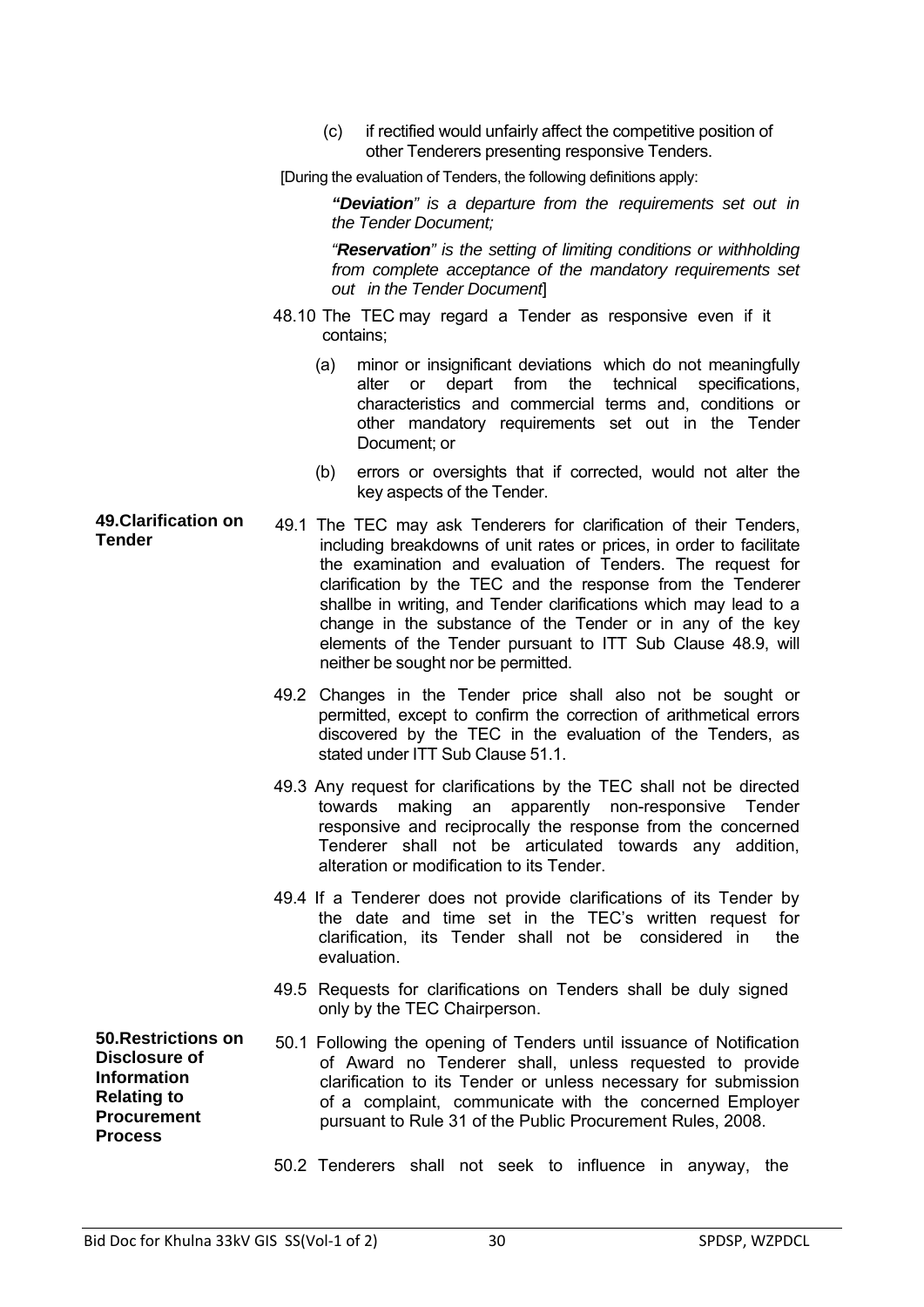examination and evaluation of the Tenders.

- 50.3 Any effort by a Tenderer to influence a Employer in its decision concerning the evaluation of Tenders, Contract awards may result in the consideration its Tender non-responsive as well as further action in accordance with Section 64 (5) of the Public Procurement Act, 2006.
- 50.4 All clarification requests shall remind Tenderers of the need for confidentiality and that any breach of confidentiality on the part of the Tenderer may result in their Tender being disqualified.
- **51.Correction of Arithmetical Errors** 51.1 Provided that the Tender is responsive, the TEC shall correct arithmetical errors on the following basis:
	- (a) if there is a discrepancy between the unit price and the line item total price that is obtained by multiplying the unit price and quantity, the unit price will prevail and the line item total price shall be corrected, unless in the opinion of the TEC there is an obvious misplacement of the decimal point in the unit price, in which case the total price as quoted will govern and the unit price will be corrected; and
	- (b) if there is an error in a total corresponding to the addition or subtraction of subtotals, the subtotals shall prevail and the total shall be corrected; and
	- (c) if there is a discrepancy between words and figures, the amount in words shall prevail, unless the amount expressed in words is related to an arithmetic error, in which case the amount in figures shall prevail subject to (a) and (b) above.
	- 51.2 Any arithmetical error or other discrepancies as stated in ITT Sub Clause 51.1 will be immediately notified by the TEC pursuant to Rule 98 (11) of the Public Procurement Rules, 2008 to the concerned Tenderer for acceptance. Any Tenderer that does not accept the correction of the Tender amount following correction of arithmetic errors as determined by the application of ITT Sub-Clause 51.1 shall be considered as non-responsive.
- **52. Conversion to S2. Conversion to** 52.1 For evaluation and comparison purposes, the currency of the **Single Currency** Tender shall be converted into Bangladesh Taka currency Tender shall be converted into Bangladesh Taka currency.
	- 52.2 The exchange rate for conversion, as stated under ITT Sub Clause 52.1, to be used in arriving at the Bangladesh Taka currency equivalent shall be the **selling rate** quoted by the source being Bangladesh Bank **on the date of opening** of the Tenders.
- **53.Financial**  53.1 Thirdly the TEC will evaluate each Tender that has been determined, up to this stage of the evaluation, to be responsive to the mandatory requirements set out in the Tender Document.
	- 53.2 To evaluate a Tender, the TEC will consider the following:
		- (a) Verification and examination of the Price Schedule for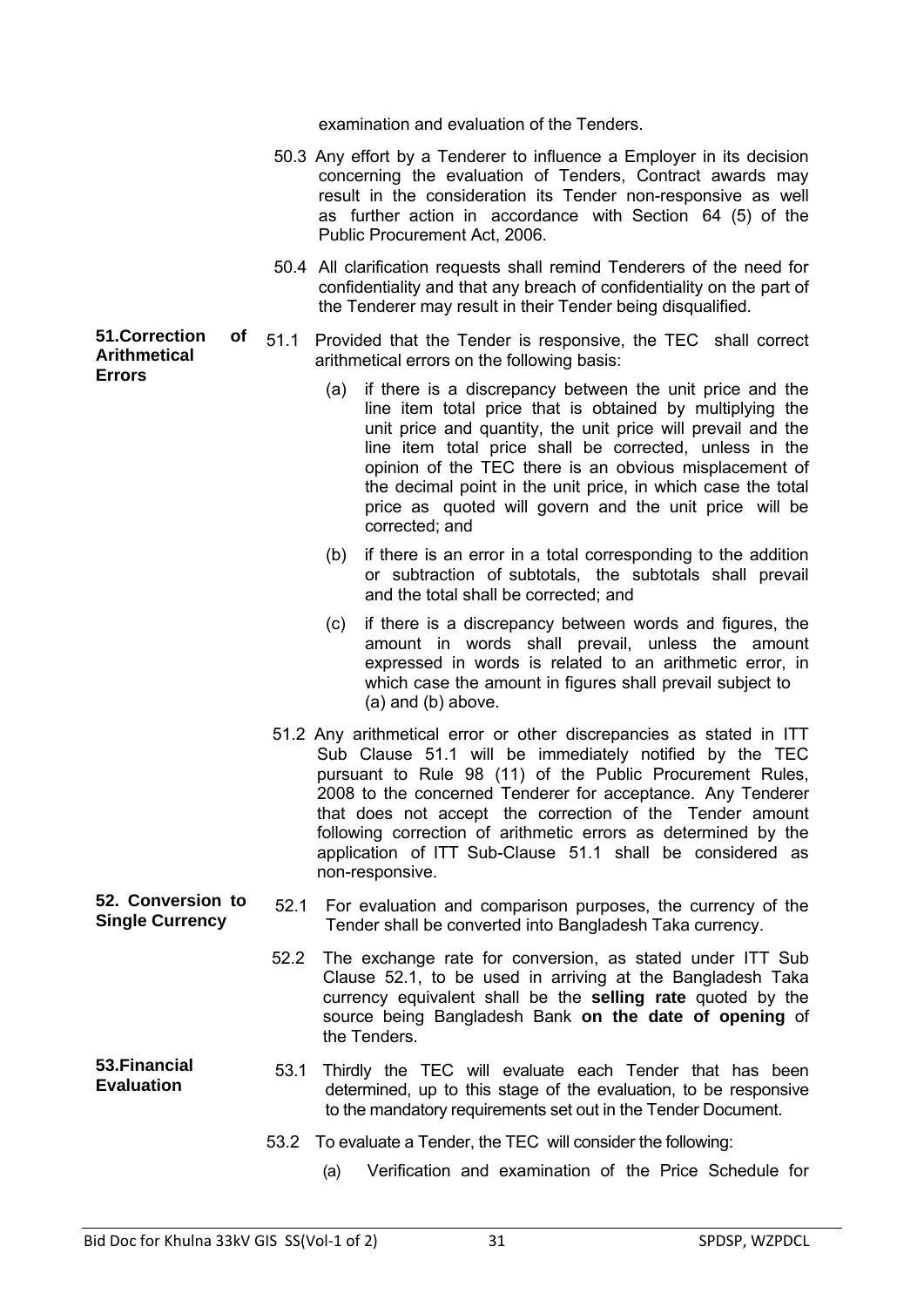Goods, Works and associated Services in prescribed form as furnished by the Tenderer and checking the compliance with the instructions provided under ITT Clause 23;

- (b) Evaluation will be done for Items or lot by lot as stated under ITT Clause 23 and the Total Tender Price as quoted in accordance with Clause 23;
- (c) the Tender price, excluding Provisional Sums and the provision, if any, for contingencies in the priced Bill of Quantities, but including Day work items, where priced competitively;
- (d) adjustments for correction of arithmetical errors pursuant to ITT Sub Clause 51.1;
- (e) adjustments in order to take into consideration the unconditional discounts or methodology for application of the discount offered pursuant to ITT Sub Clause 23.7;
- (f) adjustments by converting the amount resulting from (c), (d), and (e) above , if relevant, to Bangladesh Taka currency, as stated under ITT Sub Clause 52;
- (d) adjustments for any other acceptable variations or deviations pursuant to ITT Sub Clause 48.10.
- 53.3 Variations, deviations, alternatives and other factors which are in excess of the requirements of the Tender Document or otherwise result in unsolicited benefits for the Employer will not be taken into account in Tender evaluation.
- 53.4 The estimated effect of any **price adjustment** provisions under GCC Clause 74, applied over the period of execution of the Contract, will not be taken into account in Tender evaluation.
- 53.5 If so indicated in the ITT Sub Clause 23.7 the Employer may award one or multiple lots to one Tenderer following the methodology specified in ITT Sub Clause 53.6.
- 53.6 To determine the lowest-evaluated lot or combination of lots, the TEC will take into account:
	- (a) the experience and resources sufficient to meet the aggregate of the qualifying criteria for the individual lot;
	- (b) the lowest-evaluated Tender for each lot calculated in accordance with all the requirements of Evaluation Criteria;
	- (c) the price reduction on account of discount per lot or combination of lots and the methodology for application of the discount as offered by the Tenderer in its Tender; and
	- (d) the Contract-award sequence that provides the optimum economic combination on the basis of least overall cost of the total Contract package taking into account any limitations due to constraints in Works or execution capacity determined in accordance with the postqualification criteria stated under ITT Clause 56.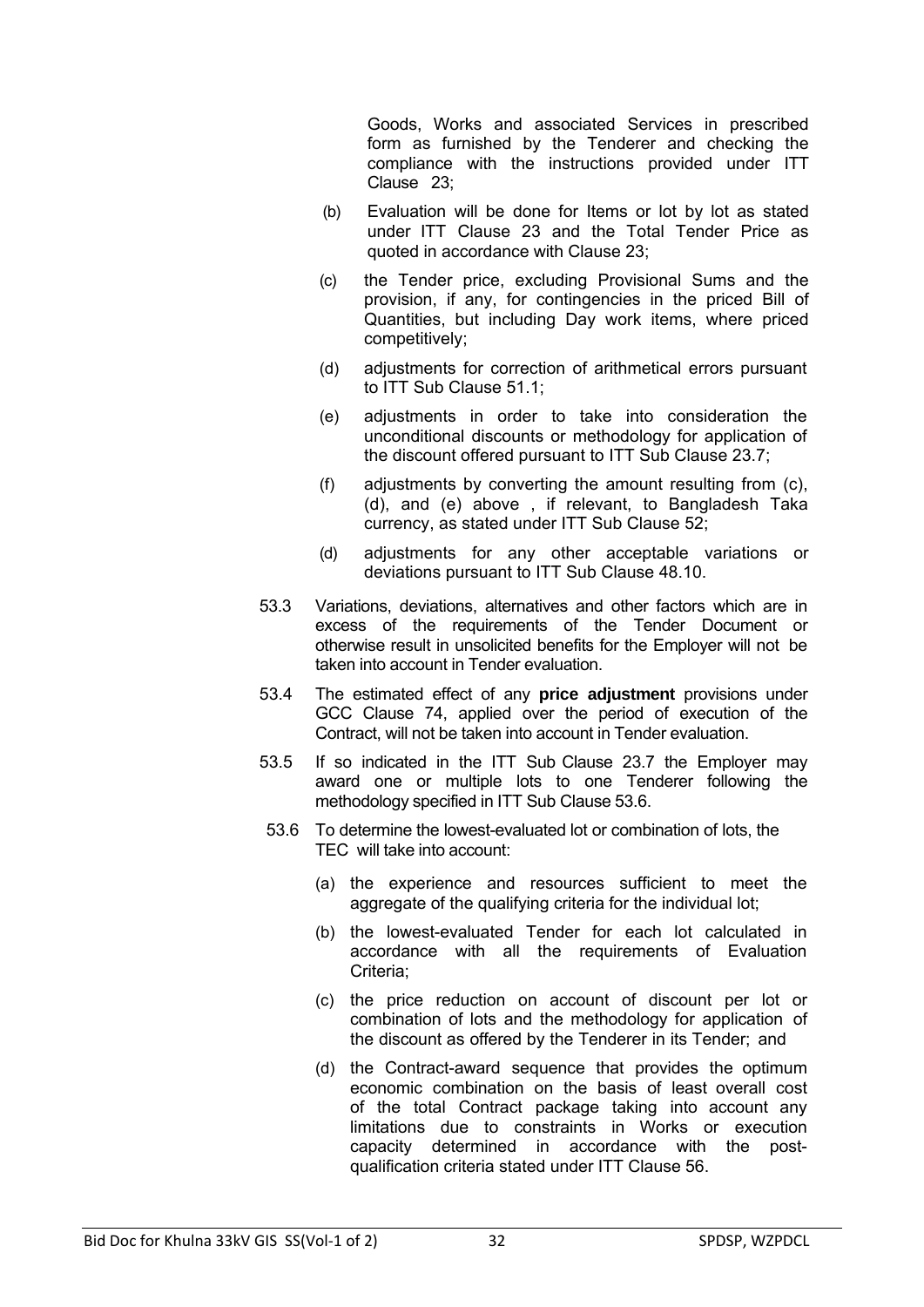- 53.7 If the lowest Evaluated Tender is significantly below the official estimated cost or unbalanced as a result of front loading in the opinion of the TEC, the TEC may require the Tenderer to produce detailed breakdown of unit price or rates for any or all items of the BOQ, to demonstrate the internal consistency of those prices with the construction methods and schedule proposed. After evaluation of the breakdown of the unit price or rates, taking into consideration the schedule of estimated Contract payments, the Employer may require that the amount of the Performance Security set forth in ITT Sub Clause 61.2 be increased at the expenses of the Tenderer to a level as stated under ITT Sub Clause 61.3 sufficient to protect the Employer against financial loss in the event of default by such Tenderer during Contract implementation, if awarded the Contract.
- **(New Clause)** 53.8 Only those spare parts and tools which are specified as a item in the List of Goods, Works and Related Services in Price Schedule or adjustment as stated under ITT Sub-clause 53.9, shall be taken into account in the Tender evaluation. Supplierrecommended spare parts for a specified operating requirement as stated under ITT Sub-clause 26.2 shall not be considered in Tender evaluation.
- **(New Clause)** 53.9 The Employer's evaluation of a tender may require the consideration of other factors, in addition to the Tender Price quoted as stated under ITT Clause 23. The effect of the factors selected, if any, shall be expressed in monetary terms to facilitate comparison of tenders. The factors, methodologies and criteria to be used shall be as specified in TDS. The applicable economic factors, for the purposes of evaluation of Tenders shall be:
	- (a) Adjustment for Deviations in the Delivery and Completion **Schedule**
	- (b) Cost of major replacement components, mandatory spare parts, and service

**54.Price** 

- **54.Price**<br>**Comparison** 54.1 The TEC will compare all responsive Tenders to determine the<br>lowest-evaluated Tender in accordance with ITT Clause 53 lowest-evaluated Tender, in accordance with ITT Clause 53.
	- 54.2 The TEC shall apply percent margin of preference for national Tenderer, if applicable, as stated under ITT Sub Clause 15.3; only for ranking.
	- 54.3 For the purpose of **comparison** of the Tenders only, the margin of **'domestic preference'** shall be applied following the procedures as stated under ITT Sub Clause 54.4, 54.5and 54.6.
	- 54.4 The responsive Tenders shall be classified into following groups:
		- (i) **Group A** shall include all Tenders offered by national Tenderers and JV, which meet the requirements stated under ITT Sub Clause 15.2; and
		- (ii) **Group B** shall include all other Tenders.
	- 54.5 For the purpose of **ranking** the Tenders only, the respective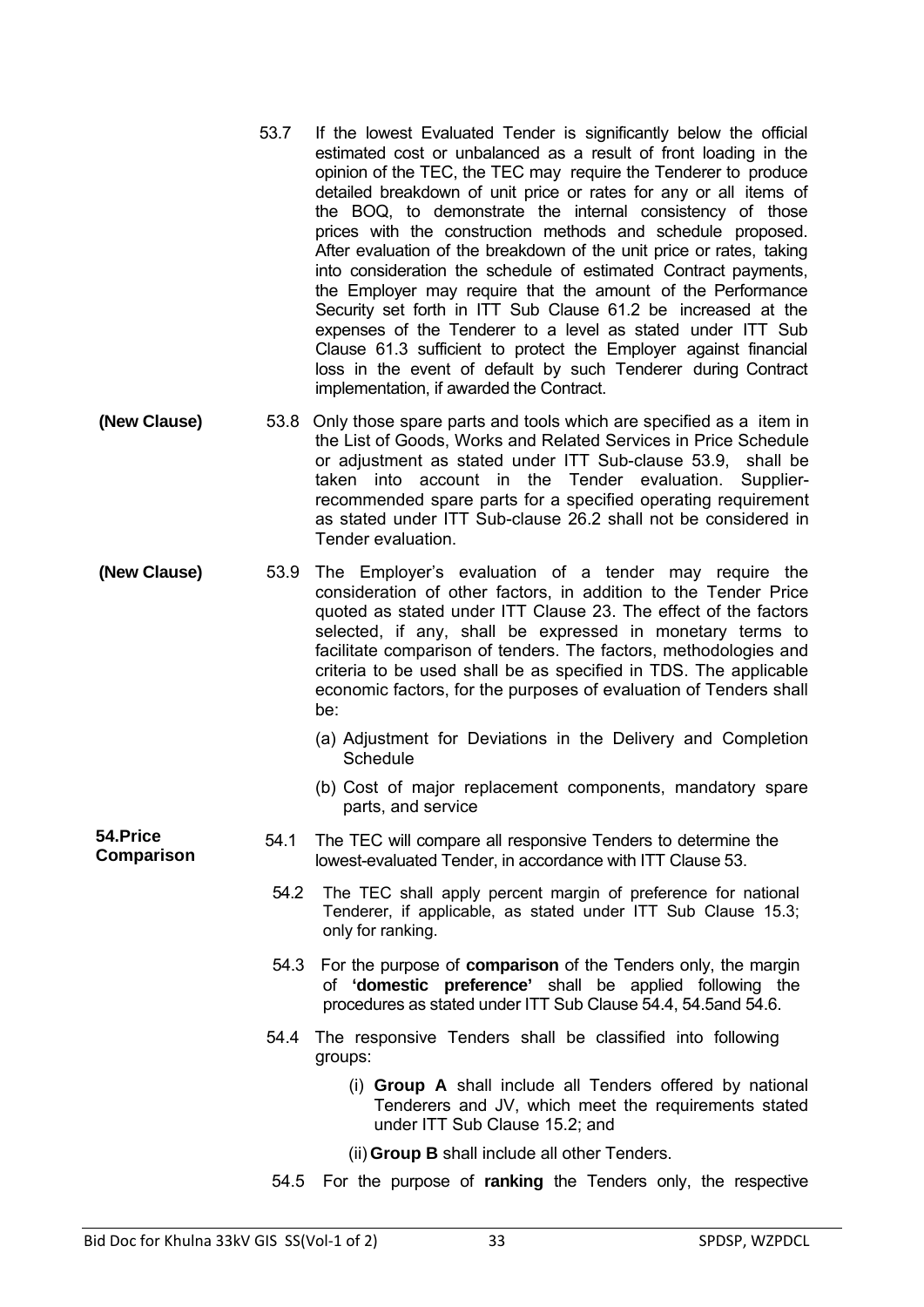evaluated Tender prices of all Tenders placed in Group B shall be increased by the percentage for **'domestic preference'**, as stated under ITT Sub Clause 15.3, after having adjusted arithmetical errors or other discrepancies and having excluded **'provisional sums'** and provision, if any, for contingencies within the Tender price, but including Day Work.

- 54.6 The lowest evaluated priced Tenders in **Groups A** and **B** shall then be compared, and that lowest evaluated Tender shall be recommended for award.
- 54.7 In the extremely unlikely event that there is a tie for the lowest evaluated price, the Tenderer with the superior past performance with the Employer shall be selected, whereby factors such as delivery period, quality of Works delivered, complaints history and performance indicators could be taken into consideration.
- 54.8 In the event that there is a tie for the lowest price and none of the Tenderers has the record of past performance with the Employer as stated under ITT Sub Clause 54.7, then the Tenderer shall be selected, subject to firm confirmation through the Post-qualification process, after consideration as to whether the Tenderer has demonstrated in its Tender superior past performance with the other Procuring Entities or a more efficient work programme and work methodology.
- 54.9 The successful Tenderer as stated under ITT Sub Clauses54.1, 54.7 and 54.8 shall not be selected through lottery under any circumstances.
- **55. Negotiations** 55.1 No negotiations shall be held during the Tender evaluation or award with the lowest or any other Tenderer.
	- 55.2 The Employer through the TEC may, however, negotiate with the lowest evaluated Tenderer with the objective to reduce the Contract price by reducing the scope of works or a reallocation of risks and responsibilities, only when it is found that the lowest evaluated Tender is significantly higher than the official estimated cost; the reasons for such higher price being duly investigated.
	- 55.3 If the Employer decides to negotiate for reducing the scope of the requirements under ITT Sub Clause 55.2, it will be required to guarantee that the lowest Tenderer remains the lowest Tenderer even after the scope of work has been revised and shall further be ensured that the objective of the Procurement will not be seriously affected through this reduction.
	- 55.4 In the event that the Employer decides because of a high Tender price to reduce the scope of the requirements to meet the available budget, the Tenderer is not obliged to accept the award and shall not be penalised in any way for un-accepting the proposed award.

```
56.Post-
56.Post- 56.1 After determining the lowest evaluated responsive Tender in qualification
```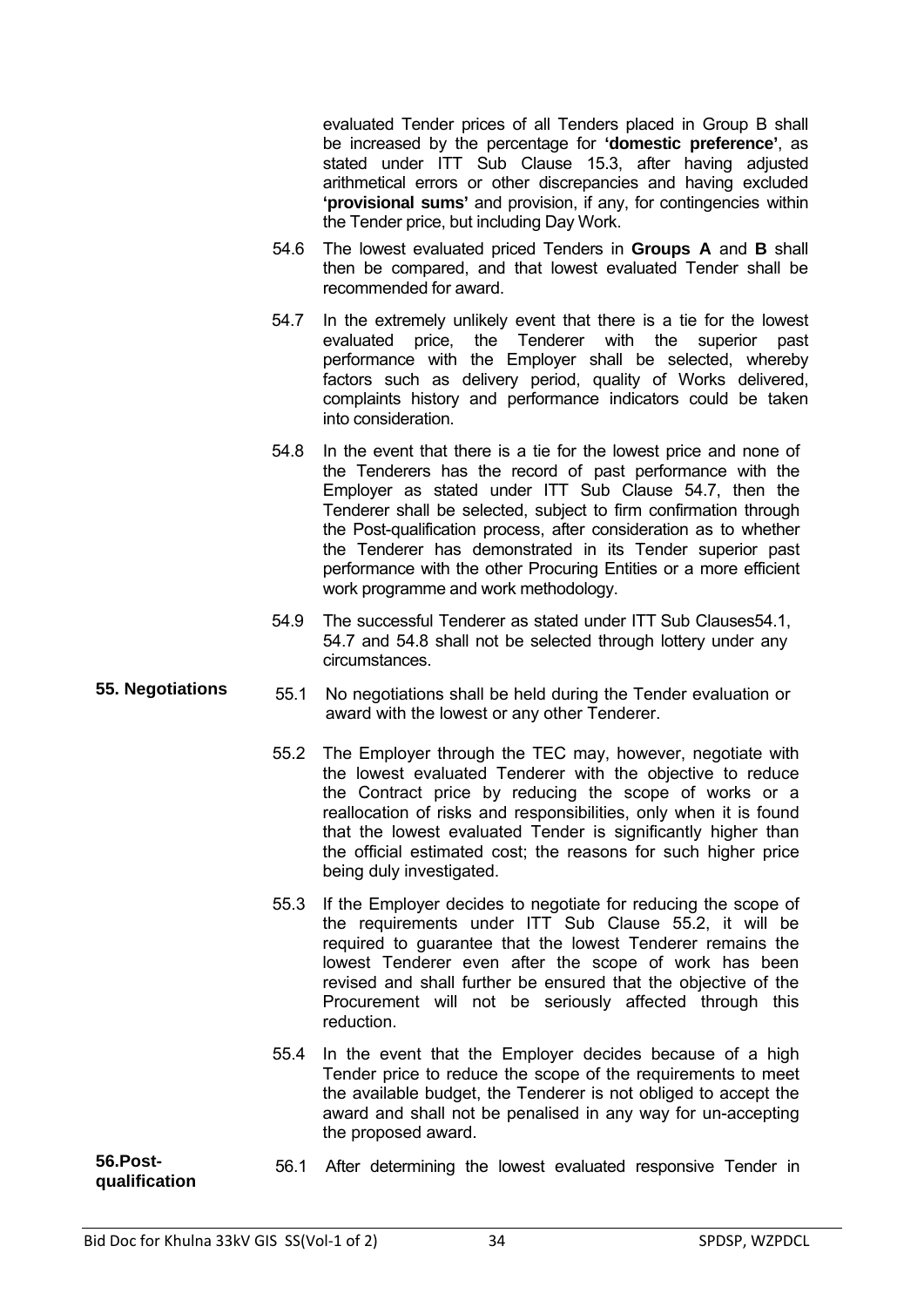accordance with ITT Clause 55, the Employer's TEC shall carry out the Post-qualification of the Tenderer, using only the requirements specified in **Sub-section C: Qualification Criteria.**

- 56.2 The TEC shall contact the references given by Tenderers about their previous working experience to verify, if necessary, statements made by them in their Tender and to obtain the most up-to-date information available concerning the Tenderers.
- 56.3 The TEC may visit the premises of the Tenderer as a part of the qualification process, if practical and appropriate, to verify information contained in its Tender particularly when evaluating Tenders in respect of high value or complex Works projects.
- 56.4 The objective of any visit under IITT Sub Clause 56.3 shall be limited to a general and visual inspection of the Tenderer's facilities and its plant and equipment, and there shall be no discussion concerning the Tender or its evaluation with the Tenderer during such visit(s).
- 56.5 In the event that the Tenderer with lowest evaluated Tender price fails the post-qualification, the TEC shall make a similar determination for the Tenderer offering the next lowest evaluated Tender price and so on from the remaining responsive Tenders, provided that,
	- (a) such action shall only be taken if the evaluated costs of the Tenders under consideration are acceptable to the Employer;
	- (b) when the point is reached whereby the evaluated costs of the remaining responsive Tenders are significantly higher than that of the official estimate, or the market price, the Employer proceed for re-Tendering, using a revised Tender Document, where necessary, designed to achieve a more successful result.
- **57. Rejection of**  57.1 The Employer may, in the circumstances as stated under ITT Sub Clause 57.2, reject all Tenders following recommendations from the Tender Evaluation Committee (TEC) only after the approval of such recommendations by the Head of the Procuring Entity.
	- 57.2 All Tenders can be rejected, if
		- (a) the price of the lowest evaluated Tender substantially exceeds the official estimate, provided the estimate is realistic;
		- or
		- (b) there is evidence of lack of effective competition; such as non-participation by a number of pre-qualified Tenderers;
		- or
		- (c) the Tenderers are unable to offer the required completion time, provided the stipulated completion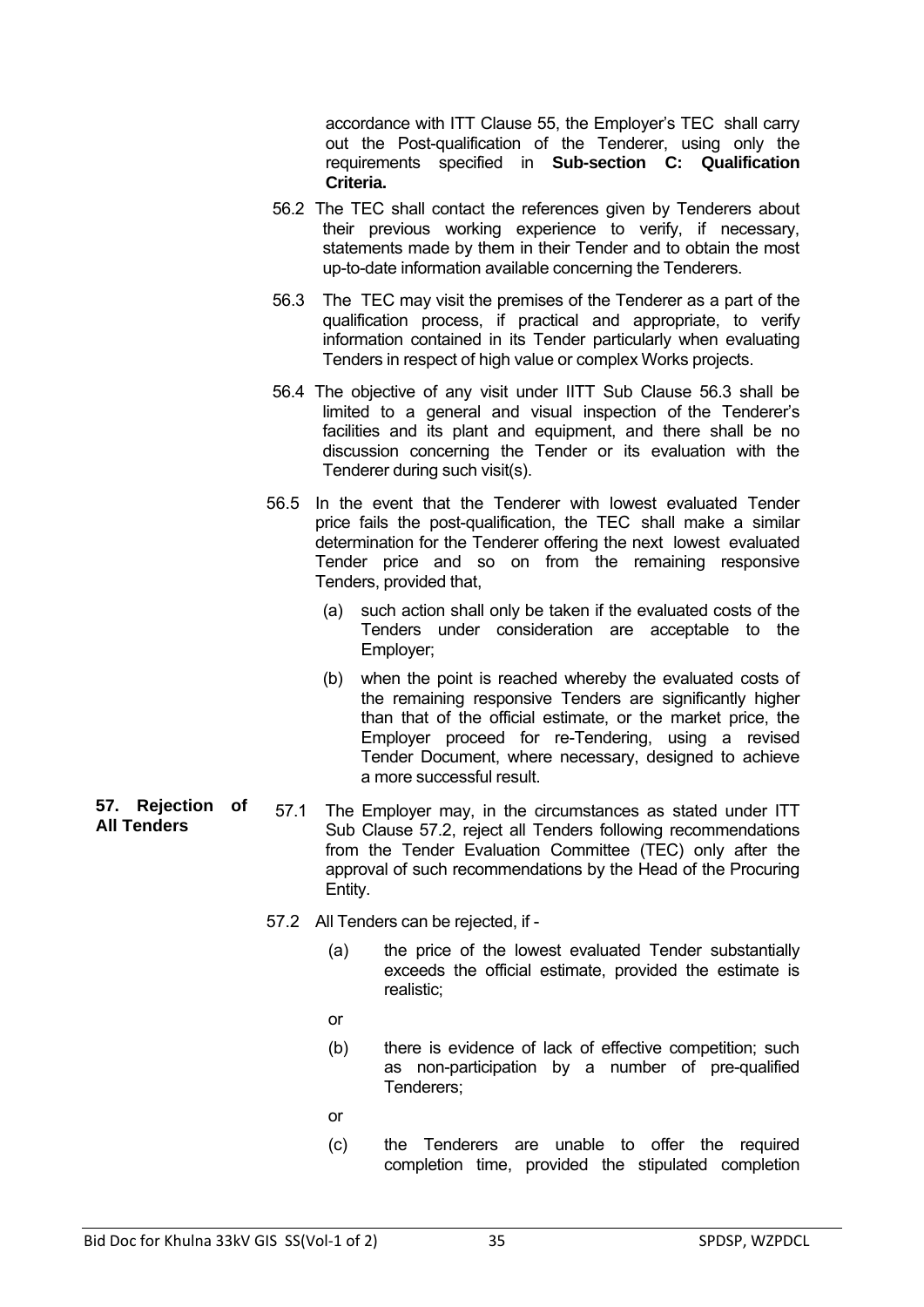time is reasonable and realistic;

or

- (d) Tenders are not responsive;
- or
- (e) evidence of professional misconduct, affecting seriously the Procurement process, is established as per Chapter Seven of the Public Procurement Rules,2008.
- 57.3 Not withstanding anything contained in ITT Sub Clause 57.2(a), Tenders may not be rejected if the lowest evaluated price is in conformity with the market price.
- 57.4 The Employer, on justifiable grounds, may annul the Procurement proceedings with prior approval of the Head of the Procuring Entity, any time prior to the deadline for submission of Tenders following specified procedures.
- 57.5 All Tenders received by the Employer shall be returned unopened to the Tenderers in the event Procurement proceedings are annulled under ITT Sub Clause 57.4.
- 57.6 The Employer, on justifiable grounds, may further annul the Procurement proceedings, any time prior to the issuance of NOA following specified procedures.
- **58.Informing Reasons for Rejection** 58.1 Notice of the rejection will be given promptly within seven (7) days of decision taken by the Employer to all Tenderers and, the Employer will, upon receipt of a written request, communicate to any Tenderer the reason(s) for its rejection but is not required to justify those reason(s).

#### **G. Contract Award**

- **59.Award Criteria** 59.1 The Employer shall award the Contract to the Tenderer whose offer is responsive to all the requirements of the Tender Document and that has been determined to be the lowest evaluated Tender, provided further that the Tenderer is determined to be Post-qualified in accordance with ITT Clouse 56.
	- 59.2 The Tenderer will not be required, as a condition for award, to undertake responsibilities not stipulated in the Tender documents, to change its price, or otherwise to modify its Tender.
- **60.Notification of 60.Notification of** 60.1 Prior to the expiry of the Tender Validity period and within<br>Award seven (7) working days of receipt of the approval of the award by the Approving Authority, the Employer shall issue the Notification of Award (NOA) to the successful Tenderer.
	- 60.2 The Notification of Award, attaching the contract as per the sample (**Form PW5-7**) to be signed, shall state :
		- (a) the acceptance of the Tender by the Employer;
		- (b) the price at which the contract is awarded;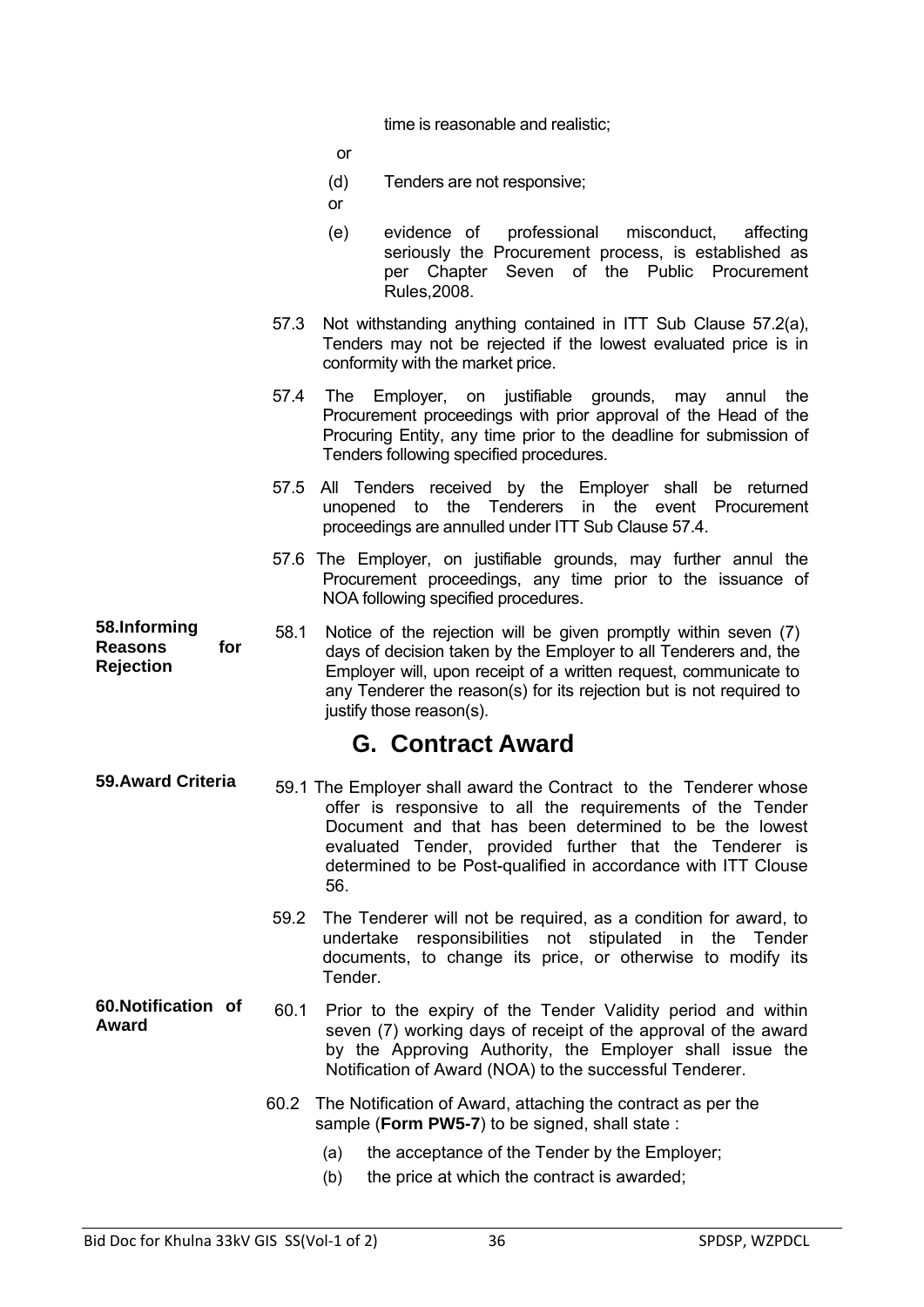- (c) the amount of the Performance Security and its format;
- (d) the date and time within which the Performance Security shall be submitted; and
- (e) the date and time within which the Contract shall be signed.
- 60.3 The Notification of Award shall be accepted in writing by the successful Tenderer within seven (7) working days from date of issuance of the Notification of Award.
- 60.4 Until a formal contract is signed, the Notification of Award will constitute a Contract, which shall become binding upon the furnishing of a Performance Security and the signing of the Contract by both parties.
- 60.5 The Notification of Award establishes a Contract between the Employer and the successful Tenderer and the existence of a Contract is confirmed through the signature of the Contract Document that includes all agreements between the Employer and the successful Tenderer.
- **S1.Performance** 61.1 The Performance Security shall be determined sufficient to<br>Security shall be determined sufficient to performance of the Contract pursuant to Pule 27 of protect the performance of the Contract pursuant to Rule 27 of the Public Procurement Rules, 2008
	- 61.2 The Performance Security shall be provided by the successful Tenderer inthe currency of USDor GBP or EUR or JPY and/or Bangladesh Taka, as stated under ITT Sub Clauses 24.1 and 24.2,at the percentage as specified in the TDS.
	- 61.3 The Employer may increase the amount of the Performance Security above the amounts as stated under ITT Sub Clause 61.2 but not exceeding twenty five (25) percent of the Contract price, if it is found that the Tender is significantly below the official estimated cost or unbalanced as a result of front loading as stated under ITT Sub Clause 53.7.
	- 61.4 The proceeds of the Performance Security shall be payable to the Employer unconditionally upon first written demand as compensation for any loss resulting from the Contractor's failure to complete its obligations under the Contract.
- **62.Form and Time Furnishing of Performance**  62.1 The Performance Security, as stated under ITT Clause 61,shall be in the form of an irrevocable Bank Guarantee issued by an internationally reputable Bank which has a correspondent Bank located in Bangladesh, in the format (**Form PW5-9**), acceptable to the Employer.
	- 62.2 Within twenty eight (**28**) days of issuance of the Notification of Award (NOA) but not later than the date specified therein, the successful Tenderer shall furnish the Performance Security for the due performance of the Contract in the amount as stated under ITT Sub Clauses 61.2 or61.3.
- **63.Validity of Performance Security** 63.1 The Performance Security shall be required to be valid until a date twenty eight (**28**) days beyond the Intended Completion Date as specified in Tender Document.

**61.Performance** 

**Limit for** 

**Security**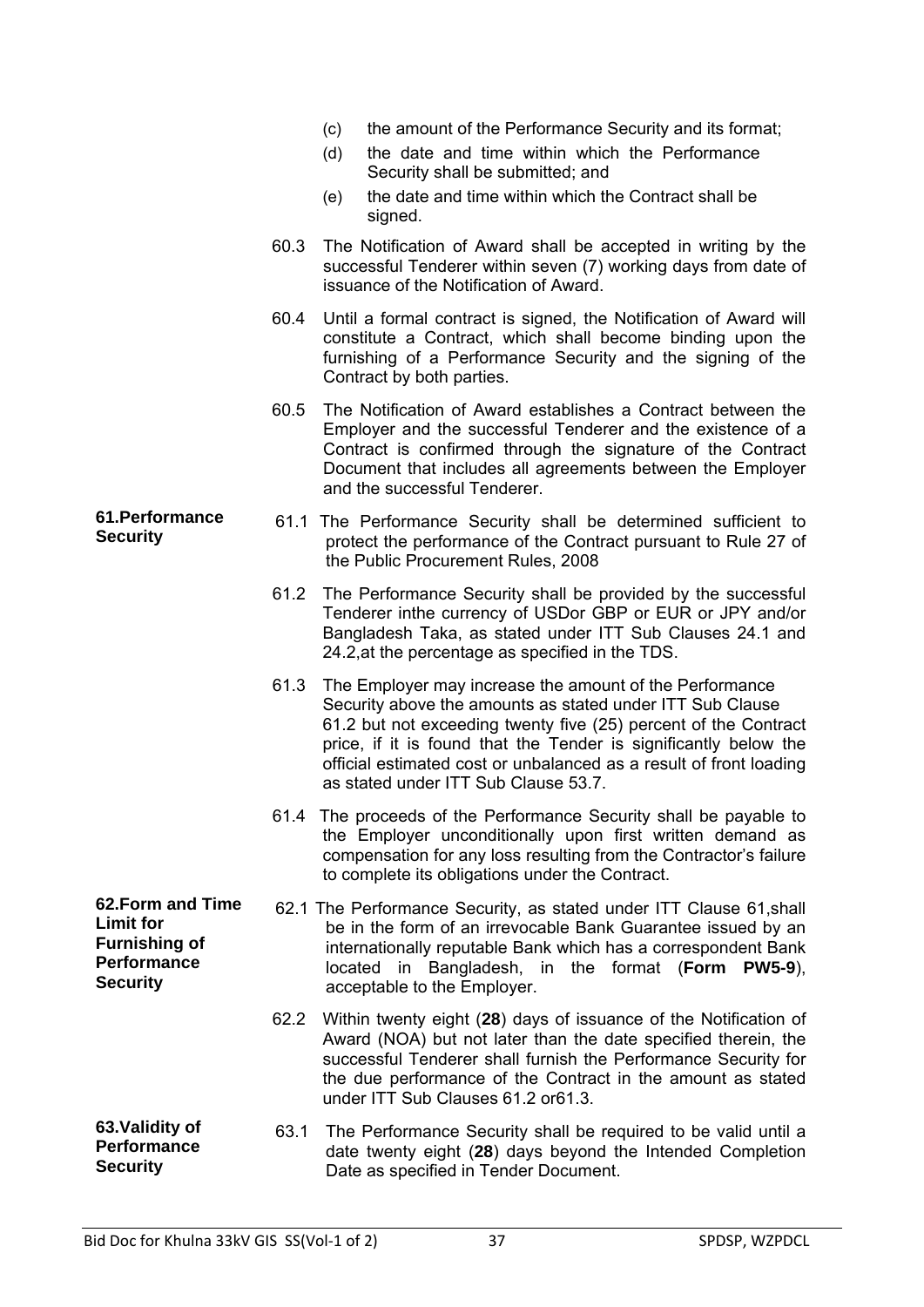|                                                                          |      | 63.2 If under any circumstances the Intended Completion Date is<br>Performance<br>extended, the<br>Security<br>to<br>be<br>shall<br>correspondingly be extended for the same period until twenty<br>eight (28) days from the new Intended Completion Date.                                                                       |
|--------------------------------------------------------------------------|------|----------------------------------------------------------------------------------------------------------------------------------------------------------------------------------------------------------------------------------------------------------------------------------------------------------------------------------|
|                                                                          | 63.3 | The amount of the Performance Security as stated under ITT<br>Sub Clauses 61.2 and 61.3 and further its validity as stated<br>under ITT Sub Clauses 63.1 and 63.2 shall be reset to cover<br>the Defects Liability Period in accordance with the provisions<br>laid down in GCC Clause 79.                                       |
| 64. Authenticity of<br><b>Performance</b><br><b>Security</b>             |      | 64.1 The Employer shall verify the authenticity of the Performance<br>Security submitted by the successful Tenderer by sending a<br>written request to the branch of the Bank issuing the<br>irrevocable Bank Guarantee in specified format and, to its<br>correspondent Bank located in Bangladesh, as and where<br>applicable. |
|                                                                          | 64.2 | If the Performance Security submitted under ITT Sub Clause<br>64.1 is not found to be authentic, the Employer shall proceed<br>to take measures against the Tenderer in accordance with<br>Section 64 of the Act and pursuant to Rule 127 of the Public<br>Procurement Rules, 2008.                                              |
| 65.Contract<br><b>Signing</b>                                            | 65.1 | At the same time as the Employer issues the Notification of<br>Award (NOA), the Employer will send the draft Contract<br>Agreement and all documents forming the Contract to the<br>successful Tenderer.                                                                                                                         |
|                                                                          |      | 65.2 Within twenty-eight (28) days of issuance of the NOA, the<br>successful Tenderer and the Employer shall sign the contract<br>provided that the Performance Security submitted by the<br>Tenderer is found to be genuine.                                                                                                    |
|                                                                          |      | 65.3 If the successful Tenderer fails to provide the required<br>Performance Security, pursuant to ITT Clause 61 or to sign the<br>Contract, pursuant to ITT Sub Clause 65.2, Employer shall<br>proceed to award the Contract to the next lowest evaluated<br>Tenderer, and so on, by order of ranking.                          |
| 66. Publication of<br><b>Notification of</b><br><b>Award of Contract</b> |      | 66.1 Notification of Award for Contract shall be notified by the<br>Employer to the Central Procurement Technical Unit within<br>seven (7) days of issuance of the NOA for publication in their<br>website, and that notice shall be kept posted for not less than<br>a month.                                                   |
| 67. Debriefing of<br><b>Tenderers</b>                                    |      | 67.1 Debriefing of Tenderers by Employer shall outline the relative<br>status and weakness only of his or her Tender requesting to<br>be informed of the grounds for not accepting the Tender<br>submitted by him or her without disclosing information about<br>any other Tenderer.                                             |
|                                                                          |      | 67.2 In the case of debriefing, confidentiality of the evaluation<br>process shall be maintained.                                                                                                                                                                                                                                |
| 68. Right to<br>Complain                                                 |      | 68.1 Any Tenderer has the right to complain if it has suffered or<br>likely to suffer loss or damage due to a failure of a duty                                                                                                                                                                                                  |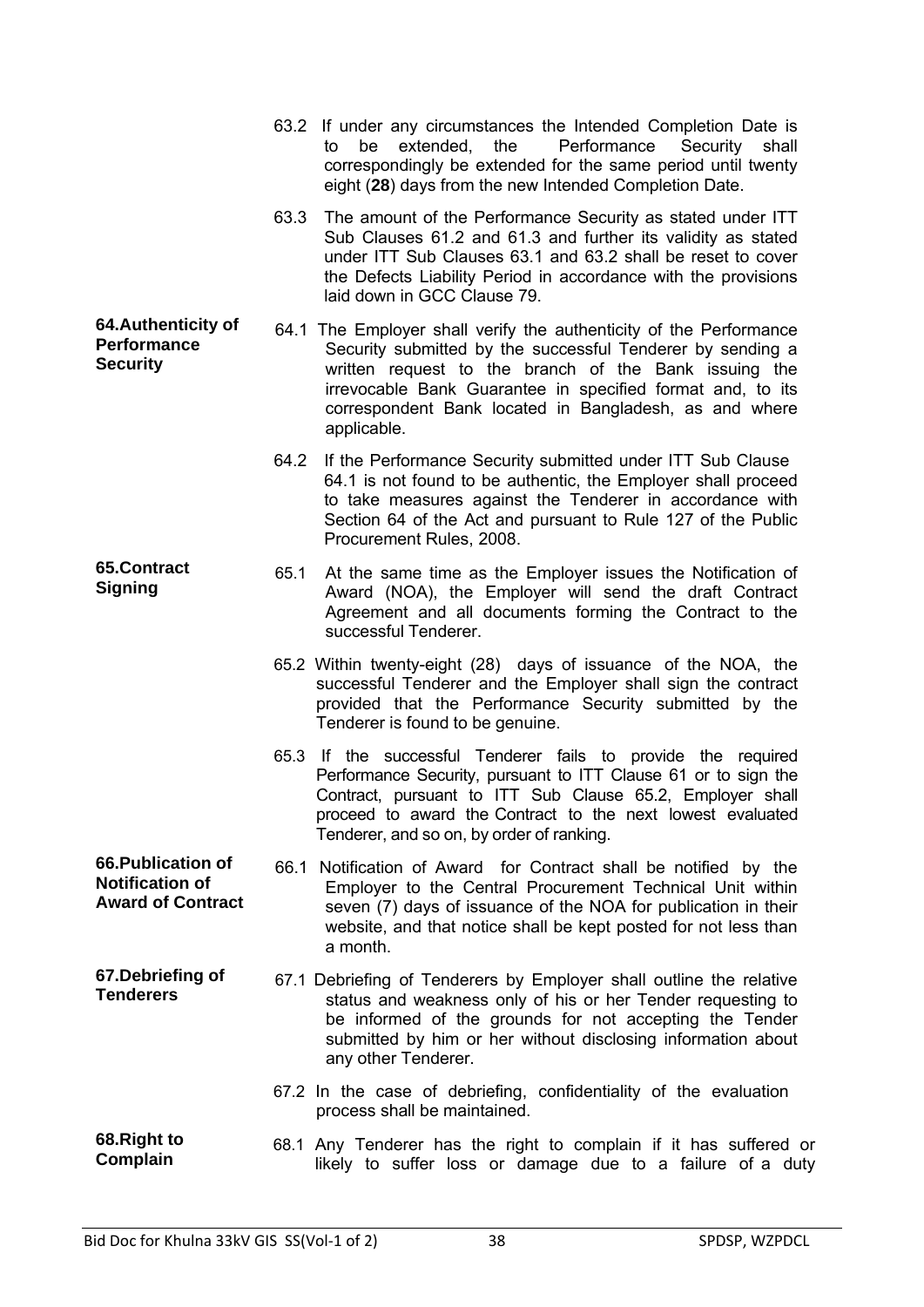imposed on the Employer to fulfil its obligations in accordance with Section 29 of the Public Procurement Act 2006 and Part 12 of Chapter Three of the Public Procurement Rules, 2008.

- 68.2 Circumstances in which a formal complaint may be lodged in sequence by a Tenderer against a Employer pursuant to Rule 56 of the Public Procurement Rules, 2008, and the complaints, if any, be also processed pursuant to Rule 57 of the Public Procurement Rules 2008.
- 68.3 The Tenderer shall submit his or her complaint in writing within seven (**7**) calendar days of becoming aware of the circumstances giving rise to the complaint.
- 68.4 In the first instance, the Tenderer shall submit his or her complaint to the Employer who issued the Tender Document.
- 68.5 The place and address for the first stage in the submission of complaints to the administrative authority is provided in the TDS.
- 68.6 A Tenderer may appeal to a Review Panel only when that Tenderer has exhausted all his or her options of complaints to the administrative authority as stated under ITT Sub Clause 68.2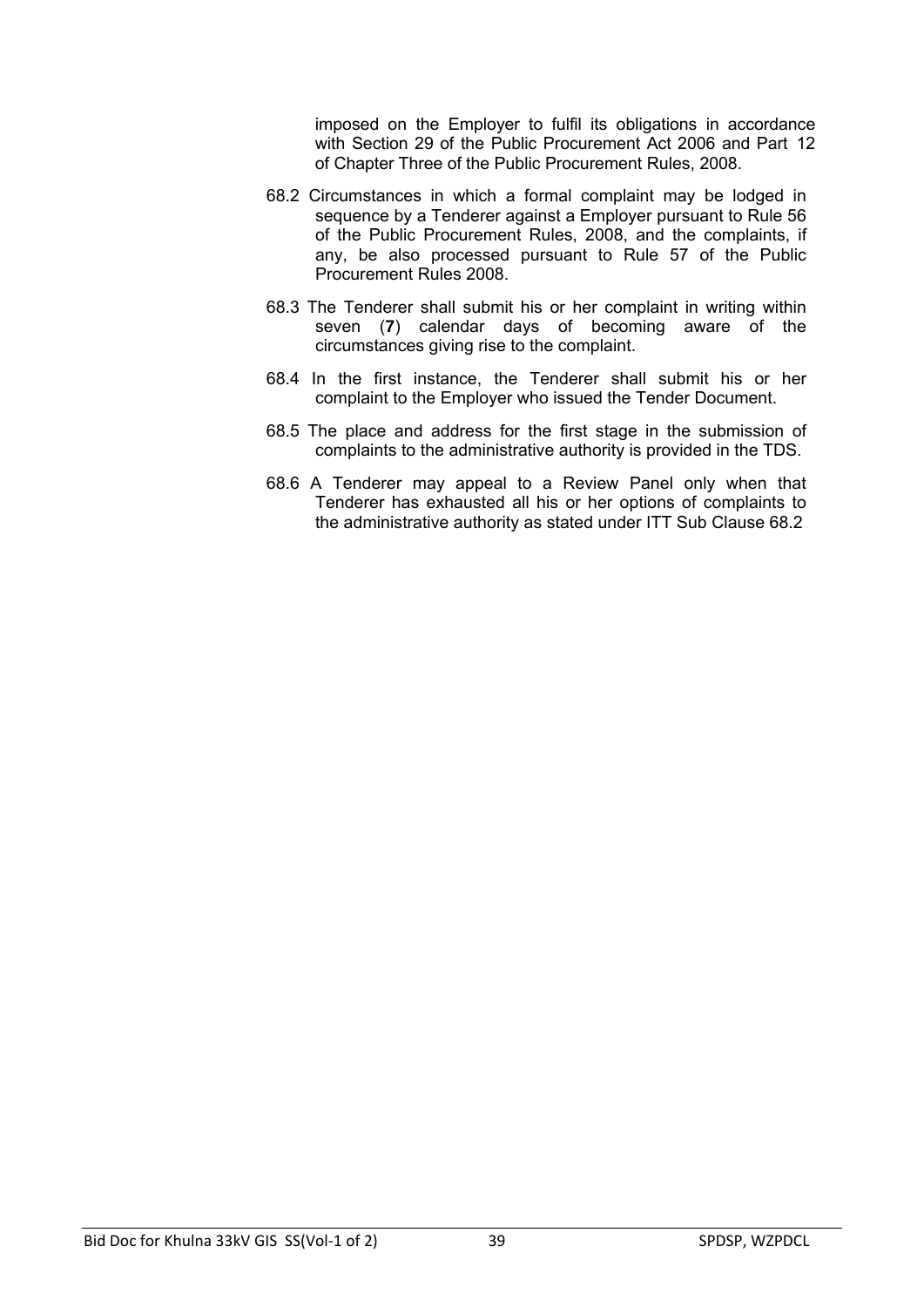## **Section 2. Tender Data Sheet**

|                             | Instructions for completing Tender Data Sheet are provided in italics in parenthesis for the relevant ITT clauses                                                                       |  |  |  |  |  |
|-----------------------------|-----------------------------------------------------------------------------------------------------------------------------------------------------------------------------------------|--|--|--|--|--|
| <b>ITT</b><br><b>Clause</b> | Amendments of, and Supplements to, Clauses in the Instructions to Tenderers                                                                                                             |  |  |  |  |  |
|                             |                                                                                                                                                                                         |  |  |  |  |  |
| A. General                  |                                                                                                                                                                                         |  |  |  |  |  |
| <b>ITT 1.1</b>              | The Employer is West Zone Power Distribution Co. Ltd. (WZPDCL),                                                                                                                         |  |  |  |  |  |
|                             | <b>Representative by</b>                                                                                                                                                                |  |  |  |  |  |
|                             | Project Director, Strengthening Power Distribution system Project, WZPDCL                                                                                                               |  |  |  |  |  |
|                             | Bidyut Bhaban Campus, Boyra Main Road, Khulna<br>Address:                                                                                                                               |  |  |  |  |  |
|                             | Telephone: 041-813794 Facsimile number: 041- 731786                                                                                                                                     |  |  |  |  |  |
|                             | e-mail: wzpd.spdsp@gmail.com                                                                                                                                                            |  |  |  |  |  |
|                             | The Name of the Tender is:                                                                                                                                                              |  |  |  |  |  |
|                             | Supply, Delivery, Installation, Testing and Commissioning of 01 no. 33/11 kV,<br>2x20/26.66 MVA new (GIS) Substation (Khulna) on Turnkey basis.                                         |  |  |  |  |  |
|                             | <b>Brief Description of the Works:</b>                                                                                                                                                  |  |  |  |  |  |
|                             | Supply, Delivery, Installation, Testing and Commissioning of 01 no. 33/11 kV,<br>2x20/26.66 MVA new (GIS) Substation (Khulna) on Turnkey basis.                                         |  |  |  |  |  |
|                             | <b>Tender Ref:</b>                                                                                                                                                                      |  |  |  |  |  |
|                             | Lot No(s): Single package single Lot                                                                                                                                                    |  |  |  |  |  |
| <b>ITT3.1</b>               | The source of public funds is Government of Bangladesh (GoB) (Cash Foreign<br>Exchange).                                                                                                |  |  |  |  |  |
| <b>ITT3.3</b>               | The name of the Development Partner is: None.                                                                                                                                           |  |  |  |  |  |
| <b>ITT 5.1</b>              | Tenderers from the following countries are not eligible: Israel and countries having no<br>diplomatic relation with the Government of Bangladesh.                                       |  |  |  |  |  |
| <b>ITT 6.1</b>              | Materials, Equipments and associated services from the following countries are not<br>eligible: Israel and countries having no diplomatic relation with the Government of<br>Bangladesh |  |  |  |  |  |
|                             | <b>Tender Document</b><br>В.                                                                                                                                                            |  |  |  |  |  |
| <b>ITT8.2</b>               | The following are authorized agents of the Employer for the purpose of issuing the<br><b>Tender Document:</b>                                                                           |  |  |  |  |  |
|                             | 1. Project Director, Strengthening Power Distribution System Project (SPDSP),<br>WZPDCL, Bidyut Bhaban Campus, Boyra Main Road, Khulna, Telephone: +88-<br>041-813803                   |  |  |  |  |  |
|                             | 2. Khulna Office of the Police Commissioner, KMP, Khulna,                                                                                                                               |  |  |  |  |  |
|                             | 3. Office of the Divisional Commissioner, Khulna Division, Khulna, and                                                                                                                  |  |  |  |  |  |
|                             | 4. Director, Directorate of Purchase, Address: WAPDA Building (9 <sup>th</sup> Floor), Motijheel<br>C/A, Dhaka-1000, Telephone: +880-2-9550532                                          |  |  |  |  |  |
| <b>ITT9.1</b>               | If any party contemplating the submission of the Proposal for the Work be in doubt as                                                                                                   |  |  |  |  |  |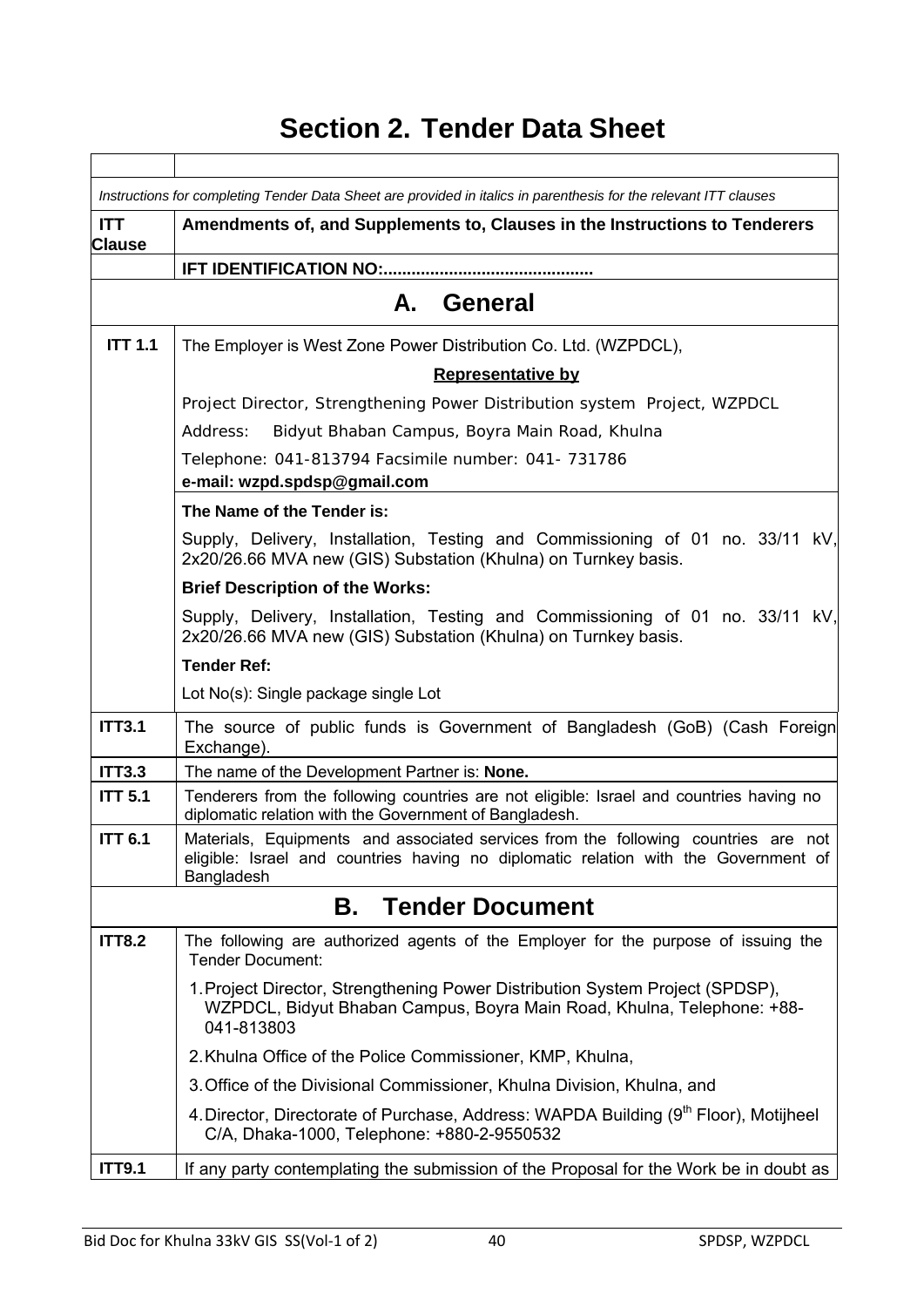|                 | to the true meaning of any part of the Drawings, Technical Requirements or any<br>other part of the Tender Documents shall be made by letter or Fax and to be<br>received not later than 15 (fifteen) days before Tender closing and addressed as<br>follows: |                              |                                            |                                                                                                                                                                                                                                                              |  |  |  |  |  |
|-----------------|---------------------------------------------------------------------------------------------------------------------------------------------------------------------------------------------------------------------------------------------------------------|------------------------------|--------------------------------------------|--------------------------------------------------------------------------------------------------------------------------------------------------------------------------------------------------------------------------------------------------------------|--|--|--|--|--|
|                 |                                                                                                                                                                                                                                                               |                              |                                            | For clarification of Tender Document purposes only, the Employer's address is:                                                                                                                                                                               |  |  |  |  |  |
|                 | Attention: Project Director, Strengthening Power Distribution System Project<br>(SPDSP), WZPDCL                                                                                                                                                               |                              |                                            |                                                                                                                                                                                                                                                              |  |  |  |  |  |
|                 | Address:                                                                                                                                                                                                                                                      |                              |                                            |                                                                                                                                                                                                                                                              |  |  |  |  |  |
|                 | Bidyut Bhaban Campus, Boyra Main Road, Khulna                                                                                                                                                                                                                 |                              |                                            |                                                                                                                                                                                                                                                              |  |  |  |  |  |
|                 | Telephone: +88-041-813803                                                                                                                                                                                                                                     |                              |                                            |                                                                                                                                                                                                                                                              |  |  |  |  |  |
|                 | Fax No.: +88-041-731786                                                                                                                                                                                                                                       |                              |                                            |                                                                                                                                                                                                                                                              |  |  |  |  |  |
| <b>ITT10.1</b>  | A Pre- Tender meeting shall not be held.                                                                                                                                                                                                                      |                              |                                            |                                                                                                                                                                                                                                                              |  |  |  |  |  |
|                 |                                                                                                                                                                                                                                                               |                              | <b>C.</b> Qualification Criteria           |                                                                                                                                                                                                                                                              |  |  |  |  |  |
| <b>ITT 12.7</b> | counting backward from the date of publication of IFT.<br>performance.                                                                                                                                                                                        |                              |                                            | Non-performance of a contract shall not occur within the last 10 years; years<br>Note: A Non-performance of a contract is such as abandonment of the project for reasons<br>other than a Force Majeure event on contractor replacement by the client for non |  |  |  |  |  |
| <b>ITT 12.8</b> | Tenderer's net worth.                                                                                                                                                                                                                                         |                              |                                            | All pending litigation shall in total not represent more than 30 percent of the                                                                                                                                                                              |  |  |  |  |  |
| <b>ITT12.9</b>  | follows:                                                                                                                                                                                                                                                      |                              |                                            | The minimum requirements of Leading Partner and other Partner(s) of a JV shall be as                                                                                                                                                                         |  |  |  |  |  |
|                 | <b>TDS Clauses</b><br><b>References</b>                                                                                                                                                                                                                       | Requirements<br>by summation | Requirements for<br><b>Leading Partner</b> | Requirements for other<br>Partner(s)                                                                                                                                                                                                                         |  |  |  |  |  |
|                 | <b>ITT-12.7</b>                                                                                                                                                                                                                                               | Summation not<br>applicable  | Same as stated in<br><b>TDS</b>            | Same as stated for Leading<br>Partner                                                                                                                                                                                                                        |  |  |  |  |  |
|                 | <b>ITT-12.8</b>                                                                                                                                                                                                                                               | Summation not<br>applicable  | Same as stated in<br><b>TDS</b>            | Same as stated for Leading<br>Partner                                                                                                                                                                                                                        |  |  |  |  |  |
|                 | $ITT-12.10(a)$                                                                                                                                                                                                                                                | Summation not<br>applicable  | as stated in ITT-<br>12.10(a)              | Same as stated for Leading<br>Partner                                                                                                                                                                                                                        |  |  |  |  |  |
|                 | ITT-12.10(b)                                                                                                                                                                                                                                                  | 100%                         | Must Meet the<br>requirement               | Minimum requirement Not<br>Applicable                                                                                                                                                                                                                        |  |  |  |  |  |
|                 | ITT-12.10(c)                                                                                                                                                                                                                                                  | 100%                         | Must Meet the<br>requirement               | Minimum requirement Not<br>Applicable                                                                                                                                                                                                                        |  |  |  |  |  |
|                 | $ITT-12.11(a)$                                                                                                                                                                                                                                                | 100%                         | Minimum 40%                                | Minimum 25%                                                                                                                                                                                                                                                  |  |  |  |  |  |
|                 | ITT-12.11(b)                                                                                                                                                                                                                                                  | 100%                         | Minimum 40%                                | Minimum25%                                                                                                                                                                                                                                                   |  |  |  |  |  |
|                 | ITT-12.11(c)                                                                                                                                                                                                                                                  | 100%                         | Minimum 40%                                | Minimum 25%                                                                                                                                                                                                                                                  |  |  |  |  |  |
|                 | $ITT-12.12(a)$                                                                                                                                                                                                                                                | 100%                         | Minimum requirement<br>Not Applicable      | Minimum requirement Not<br>Applicable                                                                                                                                                                                                                        |  |  |  |  |  |
|                 | ITT12.12(b)                                                                                                                                                                                                                                                   | 100%                         | Minimum requirement<br>Not Applicable      | Minimum requirement Not<br>Applicable                                                                                                                                                                                                                        |  |  |  |  |  |
|                 | ITT12.12(c)                                                                                                                                                                                                                                                   | 100%                         | Minimum requirement<br>Not Applicable      | Minimum requirement Not<br>Applicable                                                                                                                                                                                                                        |  |  |  |  |  |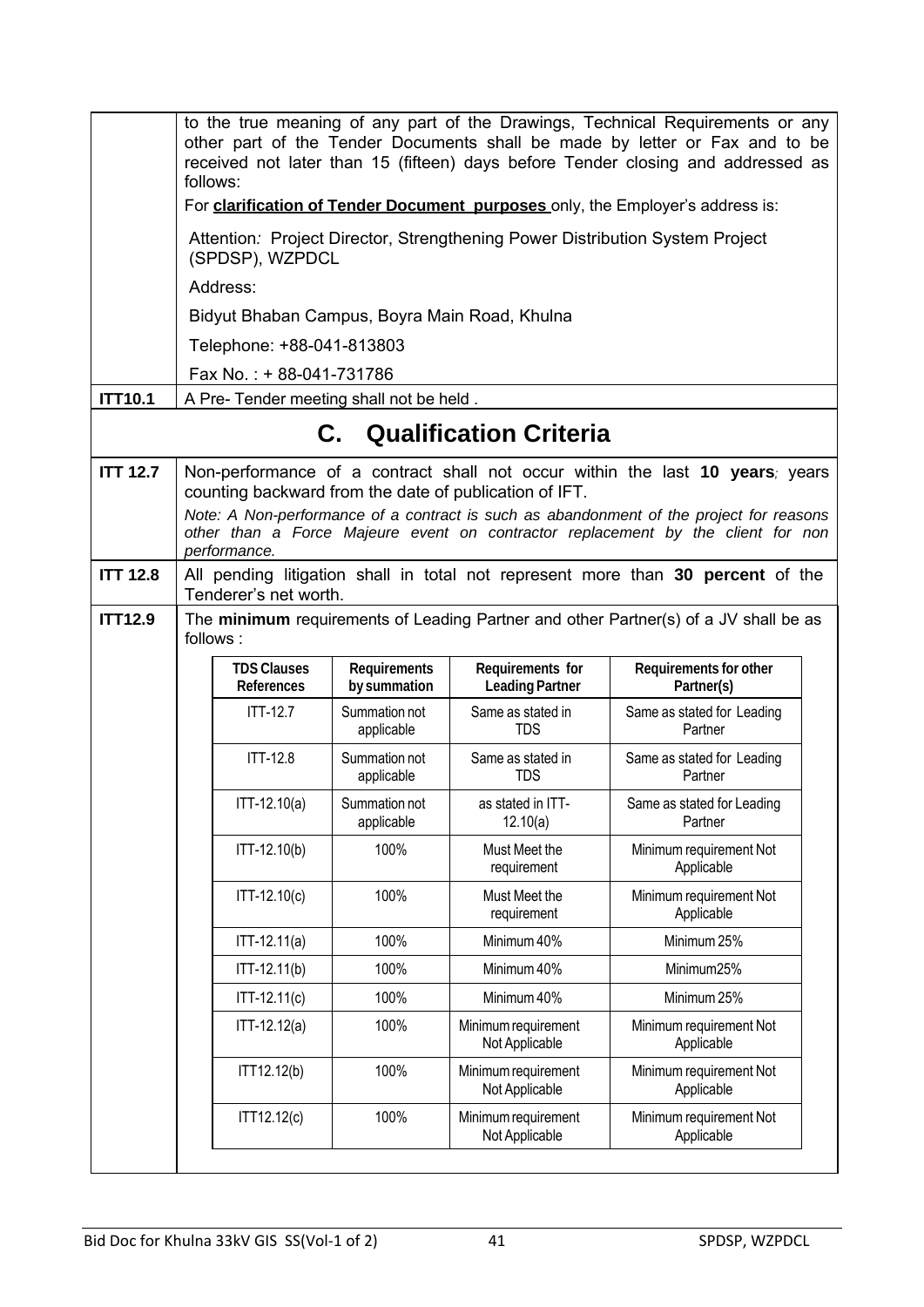| <b>ITT12.10</b><br>(a) | The minimum number of years of general experience in the construction of works as<br>Prime Contractor or Subcontractor or Management Contractor shall be 5(five) years;<br>years counting backward from the date of publication of IFT. In case of Joint Venture,<br>Consortium or Association, the lead partner and other partner (s) shall have<br>necessary experience as stated in ITT12.9;                                                                                                                                                                                                                                                                                                                                                                                                                                                                                                                                                     |
|------------------------|-----------------------------------------------------------------------------------------------------------------------------------------------------------------------------------------------------------------------------------------------------------------------------------------------------------------------------------------------------------------------------------------------------------------------------------------------------------------------------------------------------------------------------------------------------------------------------------------------------------------------------------------------------------------------------------------------------------------------------------------------------------------------------------------------------------------------------------------------------------------------------------------------------------------------------------------------------|
| <b>ITT</b><br>12.10(b) | The minimum specific experience as a Prime Contractor or Subcontractor or<br>Management Contractor (lead partner in case of JV) in construction works is as<br>follows:                                                                                                                                                                                                                                                                                                                                                                                                                                                                                                                                                                                                                                                                                                                                                                             |
|                        | 1. At least 02(Two) nos. of contract for construction of 33/11KV or higher voltage<br>level Substations. Each contract having capacity regarding engineering, supply,<br>erection, installation, testing and commissioning of at least 01(one) nos. of<br>2X20/26.66 MVA or higher capacity GIS substations on turnkey basis within last<br>10 years; years counting backward from the date of publication of IFT in the news<br>paper and the substation under this contract shall be in continuous operation for<br>minimum 02(two) years.                                                                                                                                                                                                                                                                                                                                                                                                        |
|                        | 2. In support of experience as mentioned in Serial no. 1 Tenderer shall submit<br>Satisfactory Performance Certificate(s) (SPC) from the end users in end user's letter<br>head pad. The Certificate(s) shall mention the name & commissioning date of Sub-<br>station, capacity & voltage level which were designed, supplied, constructed, tested<br>and commissioned by Tenderer (lead partner in case of JV) and shall contain end-<br>user's full mailing address, e-mail address, website address, fax number and phone<br>number for the convenience of authentication. These Certificates must be notarized<br>and have authentication from the Chamber of Commerce of the Tenderer's country<br>or the Embassy/High Commission of the Tenderer's/end user's country situated in<br>Dhaka, Bangladesh or by an appropriate authority (such as Ministry of<br>Power/Energy/Commerce/Embassy etc) in English version from Tenderer's Country. |
|                        | 3. Tenderer himself and any member of JVCA who have already completed or<br>executing similar or higher capacity substation works (33/11kV substations work on<br>turnkey basis) in last 10 years in WZPDCL shall submit satisfactory performance<br>certificate to be issued from Project Director, WZPDCL with the bid otherwise bid<br>shall not be eligible. In this case Tenderer himself and any member of JVCA shall<br>have to submit prayer to Project Director, WZPDCL for issuing of the certificate<br>15 days before the bid submission.                                                                                                                                                                                                                                                                                                                                                                                               |
| 12.10(c)               | A satisfactory completion shall be required for same nature of works in power sector of at<br>least BDT 1100.00 lac or USD 1.33 million equivalent under maximum 02<br>contract(s) over a period of last 10 years; years counting backward from the date of<br>publication of IFT in the news paper. Tenderer Shall submit completion or<br>performance Certificate(s) from end user along with contract agreement as documentary<br>evidence in English.                                                                                                                                                                                                                                                                                                                                                                                                                                                                                           |
| 12.11(a)               | The Tenderer must demonstrate average annual turnover of at least <b>BDT 3100.00 lac or</b><br>USD 3.74 million equivalent as total certified payments received for contracts or work<br>in progress or completed works within the last five years; years counting backward<br>from the date of publication of IFT in the news paper. In case of JVCA, members<br>should have total average annual turnover of at least BDT 3100.00 lac or USD<br>3.74 million as stated in minimum requirements of ITT12.9.                                                                                                                                                                                                                                                                                                                                                                                                                                        |
| 12.11(b)               | The minimum Tender Capacity shall be: BDT 1200.00 lac or USD 1.45 million<br>equivalents. In case of JVCA, members should have total Tender Capacity of at least<br>BDT 1200.00 lac or USD 1.45 million as stated in minimum requirements of ITT12.9.                                                                                                                                                                                                                                                                                                                                                                                                                                                                                                                                                                                                                                                                                               |
|                        | [the following formulae may be used to assess the Tender Capacity:                                                                                                                                                                                                                                                                                                                                                                                                                                                                                                                                                                                                                                                                                                                                                                                                                                                                                  |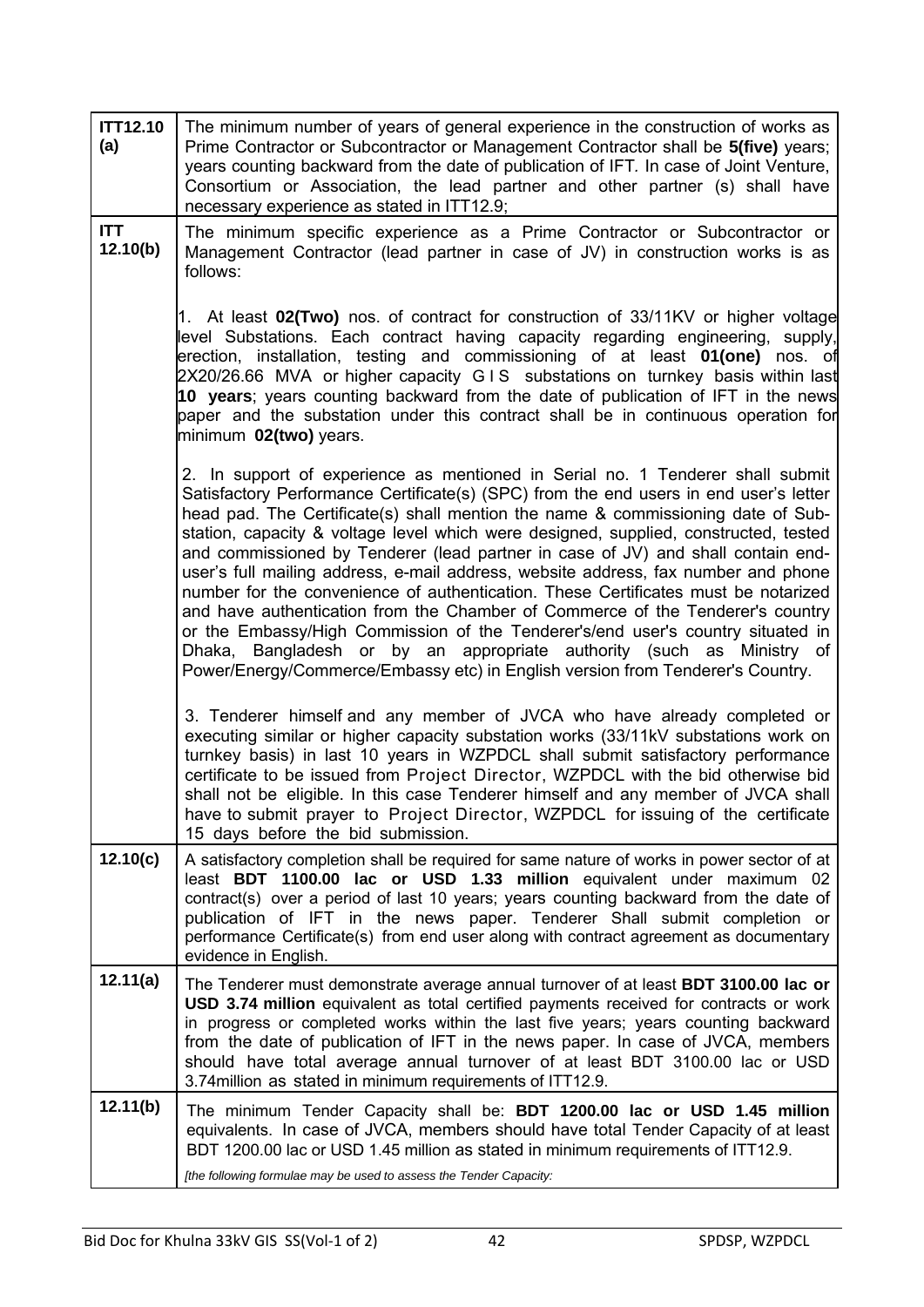|          | Assessed Tender Capacity = $(A \times N \times 1.5 - B)$                                                                                                                                                                                                                                                                            |                                     |                                                           |  |                                                           |                                                    |                                                            |                                                    |                                                                                                                                                                                                                                                                                                                                                        |  |
|----------|-------------------------------------------------------------------------------------------------------------------------------------------------------------------------------------------------------------------------------------------------------------------------------------------------------------------------------------|-------------------------------------|-----------------------------------------------------------|--|-----------------------------------------------------------|----------------------------------------------------|------------------------------------------------------------|----------------------------------------------------|--------------------------------------------------------------------------------------------------------------------------------------------------------------------------------------------------------------------------------------------------------------------------------------------------------------------------------------------------------|--|
|          | where:<br>A = maximum value of works performed in any one year during the last five(5) years; years counting backward from                                                                                                                                                                                                          |                                     |                                                           |  |                                                           |                                                    |                                                            |                                                    |                                                                                                                                                                                                                                                                                                                                                        |  |
|          | the date of publication of IFP<br>$N =$ Completion time of the proposed work in years; its value being taken never as less than one (1)                                                                                                                                                                                             |                                     |                                                           |  |                                                           |                                                    |                                                            |                                                    |                                                                                                                                                                                                                                                                                                                                                        |  |
|          |                                                                                                                                                                                                                                                                                                                                     |                                     |                                                           |  |                                                           |                                                    |                                                            |                                                    |                                                                                                                                                                                                                                                                                                                                                        |  |
| 12.11(c) | $B =$ Value of existing commitments and works to be completed during the next N years.]<br>The minimum amount of liquid assets or working capital or credit facilities of the<br>Applicant shall be BDT 1500.00 lac or USD 1.81 million equivalent. In case of JVCA,<br>members should have minimum requirements stated in ITT12.9. |                                     |                                                           |  |                                                           |                                                    |                                                            |                                                    |                                                                                                                                                                                                                                                                                                                                                        |  |
| 12.12(a) | A Project Manager shall have the following qualifications and experience:                                                                                                                                                                                                                                                           |                                     |                                                           |  |                                                           |                                                    |                                                            |                                                    |                                                                                                                                                                                                                                                                                                                                                        |  |
|          |                                                                                                                                                                                                                                                                                                                                     | <b>SL</b><br><b>Position</b><br>No. |                                                           |  | Qualification                                             |                                                    |                                                            | <b>Total Works</b><br><b>Experience</b><br>(years) | <b>In Similar</b><br><b>Works</b><br><b>Experience</b><br>(years)                                                                                                                                                                                                                                                                                      |  |
|          |                                                                                                                                                                                                                                                                                                                                     | 01                                  | Project Manager                                           |  | Minimum B.Sc. in<br>Electrical/Mecha<br>nical Engineering |                                                    |                                                            | 10                                                 | 5                                                                                                                                                                                                                                                                                                                                                      |  |
|          |                                                                                                                                                                                                                                                                                                                                     |                                     | shall be endorsed by the Tenderer in its letter head pad. |  |                                                           |                                                    |                                                            |                                                    | The tenderer shall provide details of proposed personal and CV of the employee                                                                                                                                                                                                                                                                         |  |
|          |                                                                                                                                                                                                                                                                                                                                     |                                     | the control required over each package]                   |  |                                                           |                                                    |                                                            |                                                    | [for Tenders where the package contains more than one (1) lot, this qualification<br>requirement may be necessary for each lot in the package, subject to the nature of                                                                                                                                                                                |  |
| 12.12(b) | as follows:                                                                                                                                                                                                                                                                                                                         |                                     |                                                           |  |                                                           |                                                    |                                                            |                                                    | The minimum number of Engineers with qualifications and experience shall be                                                                                                                                                                                                                                                                            |  |
|          | SL.<br>No.                                                                                                                                                                                                                                                                                                                          |                                     | <b>Position</b>                                           |  | <b>Minimum</b><br>qualification                           | <b>Total Works</b><br><b>Experience</b><br>(years) | In Similar<br><b>Works</b><br><b>Experience</b><br>(years) |                                                    | <b>Minimum</b><br><b>Number</b><br>requirement                                                                                                                                                                                                                                                                                                         |  |
|          | 01                                                                                                                                                                                                                                                                                                                                  |                                     | Electrical<br>Engineer                                    |  | B.Sc. in<br>Electrical<br>Engineering                     | 7                                                  |                                                            | 3                                                  | 1                                                                                                                                                                                                                                                                                                                                                      |  |
|          | 02                                                                                                                                                                                                                                                                                                                                  |                                     | Power<br>Transformer<br>Expert*                           |  | B.Sc. in<br>Electrical<br>Engineering                     | 5                                                  |                                                            | $\overline{2}$                                     | $\mathbf{1}$                                                                                                                                                                                                                                                                                                                                           |  |
|          | 03                                                                                                                                                                                                                                                                                                                                  |                                     | Civil Engineer                                            |  | <b>B.Sc. in Civil</b><br>Engineering                      | 5                                                  |                                                            | 2                                                  | 1                                                                                                                                                                                                                                                                                                                                                      |  |
|          | $\overline{2}$<br>B.Sc. in<br>5<br>1<br>Protection/Co<br>04<br>ntrol/Automati<br>Protection/contr<br>on Engineer<br>ol/ Automation<br>engineering or<br>equivalent                                                                                                                                                                  |                                     |                                                           |  |                                                           |                                                    |                                                            |                                                    |                                                                                                                                                                                                                                                                                                                                                        |  |
|          | The tenderer shall provide details of proposed personal and CV of the employee<br>except expertise shall be endorsed by the Tenderer in its letter head pad.                                                                                                                                                                        |                                     |                                                           |  |                                                           |                                                    |                                                            |                                                    |                                                                                                                                                                                                                                                                                                                                                        |  |
|          |                                                                                                                                                                                                                                                                                                                                     |                                     | Tenderer's employee.                                      |  |                                                           |                                                    |                                                            |                                                    | *The Tenderer shall state clearly in its Tender to the effect that installation, testing<br>and commissioning of 33kV VCB, 11kV Switchgear, Power Transformer, etc. shall be<br>performed by experts of relevant manufacturer. In this regard, the Tenderer shall<br>provide CV of the expertise of the relevant manufacturer in addition to the CV of |  |
|          |                                                                                                                                                                                                                                                                                                                                     |                                     |                                                           |  |                                                           |                                                    |                                                            |                                                    | [for Tenders where the package contains more than one (1) lot, this qualification<br>requirement may be necessary for each lot in the package, subject to the nature of the                                                                                                                                                                            |  |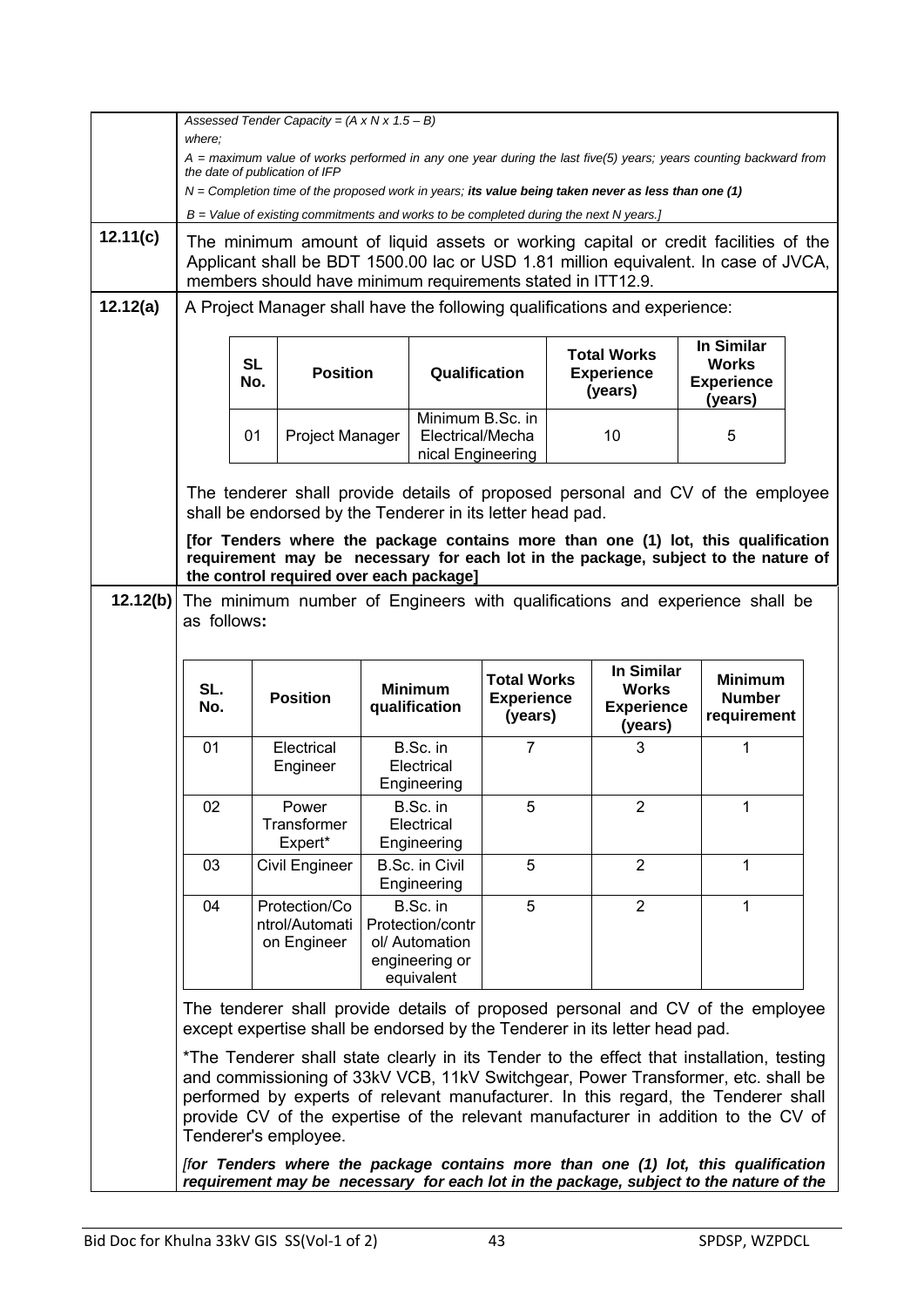|          | control required over each package]                                                                                                                                                                                                                                                                                                                                                       |            |                                                                                         |                              |                                                                                                                                                                                    |                                             |                                              |  |  |
|----------|-------------------------------------------------------------------------------------------------------------------------------------------------------------------------------------------------------------------------------------------------------------------------------------------------------------------------------------------------------------------------------------------|------------|-----------------------------------------------------------------------------------------|------------------------------|------------------------------------------------------------------------------------------------------------------------------------------------------------------------------------|---------------------------------------------|----------------------------------------------|--|--|
| 12.12(c) |                                                                                                                                                                                                                                                                                                                                                                                           |            |                                                                                         |                              | Other key staff with qualifications and experience shall be as follows:                                                                                                            |                                             |                                              |  |  |
|          |                                                                                                                                                                                                                                                                                                                                                                                           | SL.<br>No. | Position                                                                                | No of<br>Position            | Minimum<br>Qualification                                                                                                                                                           | <b>Total Works</b><br>Experience<br>(years) | In Similar<br>Works<br>Experience<br>(years) |  |  |
|          |                                                                                                                                                                                                                                                                                                                                                                                           | 01         | Foreman                                                                                 | 03                           | 01                                                                                                                                                                                 | 05                                          |                                              |  |  |
|          |                                                                                                                                                                                                                                                                                                                                                                                           | 02         | Technician<br>(Auto CAD)                                                                | 01                           | Diploma                                                                                                                                                                            | 05                                          | 02                                           |  |  |
|          |                                                                                                                                                                                                                                                                                                                                                                                           | 03         | Technician<br>(Electrical)                                                              | 03<br>05<br>02<br>Diploma    |                                                                                                                                                                                    |                                             |                                              |  |  |
| 12.13    | CV of the employee shall be endorsed by the Tenderer in its letter head pad.<br>[for Tenders where the package contains more than one (1) lot, this qualification<br>requirement may be necessary for each lot in the package, subject to the nature of<br>the control required over each package]<br>The Tenderer shall demonstrate to own or have proven access to hire or lease of the |            |                                                                                         |                              |                                                                                                                                                                                    |                                             |                                              |  |  |
|          |                                                                                                                                                                                                                                                                                                                                                                                           |            |                                                                                         |                              | major construction equipments, in full working order as follows :                                                                                                                  |                                             |                                              |  |  |
|          | No.                                                                                                                                                                                                                                                                                                                                                                                       |            | <b>Equipment Type and Characteristics</b>                                               |                              |                                                                                                                                                                                    |                                             | Minimum Number Required                      |  |  |
|          | 1.                                                                                                                                                                                                                                                                                                                                                                                        |            | Crane 60 tons                                                                           |                              |                                                                                                                                                                                    |                                             | 01 set                                       |  |  |
|          | 2.                                                                                                                                                                                                                                                                                                                                                                                        |            | Crane 10 tons                                                                           |                              |                                                                                                                                                                                    |                                             | 02 set                                       |  |  |
|          | 3.<br>4.                                                                                                                                                                                                                                                                                                                                                                                  |            | <b>Transportation Vehicles</b>                                                          |                              |                                                                                                                                                                                    |                                             | Asrequired<br>01 set                         |  |  |
|          |                                                                                                                                                                                                                                                                                                                                                                                           |            | Oil testing set                                                                         |                              |                                                                                                                                                                                    |                                             |                                              |  |  |
|          | 5.                                                                                                                                                                                                                                                                                                                                                                                        |            | 01 set<br>Relay test set                                                                |                              |                                                                                                                                                                                    |                                             |                                              |  |  |
|          | 6.                                                                                                                                                                                                                                                                                                                                                                                        |            | Primary Current Injector<br>01 set                                                      |                              |                                                                                                                                                                                    |                                             |                                              |  |  |
|          | 7.                                                                                                                                                                                                                                                                                                                                                                                        |            | 01 set<br>Secondary Current Injector                                                    |                              |                                                                                                                                                                                    |                                             |                                              |  |  |
|          | 8.                                                                                                                                                                                                                                                                                                                                                                                        |            |                                                                                         | 01 set<br>Harmonics Analyzer |                                                                                                                                                                                    |                                             |                                              |  |  |
|          | 9.                                                                                                                                                                                                                                                                                                                                                                                        |            | Earth tester                                                                            |                              |                                                                                                                                                                                    |                                             | 01 set                                       |  |  |
|          | 10.                                                                                                                                                                                                                                                                                                                                                                                       |            | Oil Centrifuge Machine                                                                  |                              |                                                                                                                                                                                    |                                             | 01 set                                       |  |  |
|          | 11.                                                                                                                                                                                                                                                                                                                                                                                       |            | <b>Terminal Compression tools</b>                                                       |                              |                                                                                                                                                                                    |                                             | 05 set                                       |  |  |
|          | 12.                                                                                                                                                                                                                                                                                                                                                                                       |            | Insulation testers (5 kV)                                                               |                              |                                                                                                                                                                                    |                                             | 04 set                                       |  |  |
|          | 13.                                                                                                                                                                                                                                                                                                                                                                                       |            | Live-Line Voltage & Current Measuring Tools                                             |                              |                                                                                                                                                                                    |                                             | 01 set                                       |  |  |
|          | 14.                                                                                                                                                                                                                                                                                                                                                                                       |            | Communication tools                                                                     |                              |                                                                                                                                                                                    |                                             | 02 set                                       |  |  |
|          | 15.                                                                                                                                                                                                                                                                                                                                                                                       |            | All sorts of testing equipment for control &<br>metering with necessary Tools & tackles |                              |                                                                                                                                                                                    |                                             | Asrequired                                   |  |  |
|          |                                                                                                                                                                                                                                                                                                                                                                                           |            |                                                                                         |                              | The Tenderer may add equipment list if required by the Tenderer.                                                                                                                   |                                             |                                              |  |  |
| 13.3     |                                                                                                                                                                                                                                                                                                                                                                                           |            |                                                                                         |                              | In the case the Applicant's Leading Partner's country of origin is Bangladesh, the value<br>of non-judicial stamp for execution of the Joint Venture agreement shall be BDT 300.00 |                                             |                                              |  |  |
| 13.4     | Public.                                                                                                                                                                                                                                                                                                                                                                                   |            |                                                                                         |                              | In the case the Tenderer's Leading Partner's country of origin is Bangladesh, the Letter<br>of Intent along with the proposed agreement shall be authenticated by a Notary         |                                             |                                              |  |  |
| 13.5     |                                                                                                                                                                                                                                                                                                                                                                                           |            | JV shall be as follows: Same as TDS 12.9.                                               |                              | The minimum qualification requirements of Leading Partner and other Partner(s) of a                                                                                                |                                             |                                              |  |  |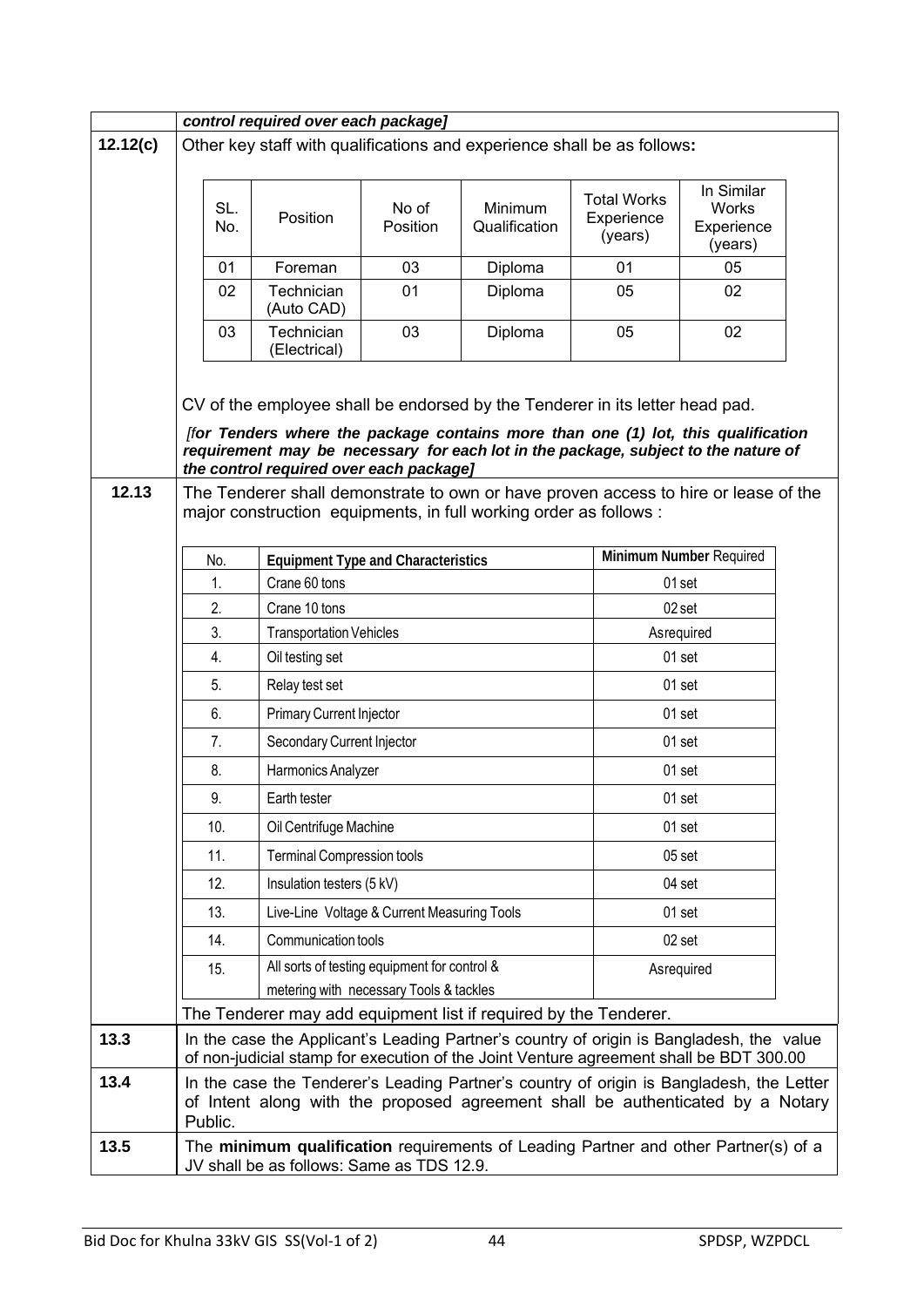| <b>ITT 14.4</b><br>The Nominated Sub-contractor (s) shall execute the following specific component of<br>the proposed works. The subcontractor shall have the minimum qualification as<br>follows: |                                                                                                             |                                                                                                                                                                                                                                                                |  |  |  |  |  |  |
|----------------------------------------------------------------------------------------------------------------------------------------------------------------------------------------------------|-------------------------------------------------------------------------------------------------------------|----------------------------------------------------------------------------------------------------------------------------------------------------------------------------------------------------------------------------------------------------------------|--|--|--|--|--|--|
|                                                                                                                                                                                                    | component of the proposed works                                                                             | Subcontractor minimum qualification                                                                                                                                                                                                                            |  |  |  |  |  |  |
|                                                                                                                                                                                                    | Civil Works (Substation control room,<br>functional<br>building/office<br>room,<br>foundation, fencing etc) | 1.<br>Shall have at least 05(five) years of<br>relevant business.                                                                                                                                                                                              |  |  |  |  |  |  |
|                                                                                                                                                                                                    |                                                                                                             | 2 <sub>1</sub><br>Shall have construction experience<br>of at least Two control room building<br>of 33/11KV or higher capacity AIS<br>Substation.                                                                                                              |  |  |  |  |  |  |
|                                                                                                                                                                                                    | Installation, testing & Commissioning of<br>substation                                                      | Shall have at least 05(five) years of<br>1.<br>relevant business.                                                                                                                                                                                              |  |  |  |  |  |  |
|                                                                                                                                                                                                    |                                                                                                             | Shall have installation, testing,<br>2.<br>commissioning experience of at<br>least Two (02) 33/11KV or higher<br>voltage level GIS Substation.                                                                                                                 |  |  |  |  |  |  |
|                                                                                                                                                                                                    | address, fax/telephone number for the convenience of authentication.                                        | Tenderer shall submit end user certificate(s) as documentary evidence against<br>subcontractor qualification. The end user certificate(s) shall be in end user's letter<br>head pad and shall contain End User's full mailing address, e-mail address, website |  |  |  |  |  |  |
| <b>ITT 15.1</b>                                                                                                                                                                                    | prevailing law of Government of Bangladesh.                                                                 | Domestic preference shall be applicable for eligible national tenderers as per                                                                                                                                                                                 |  |  |  |  |  |  |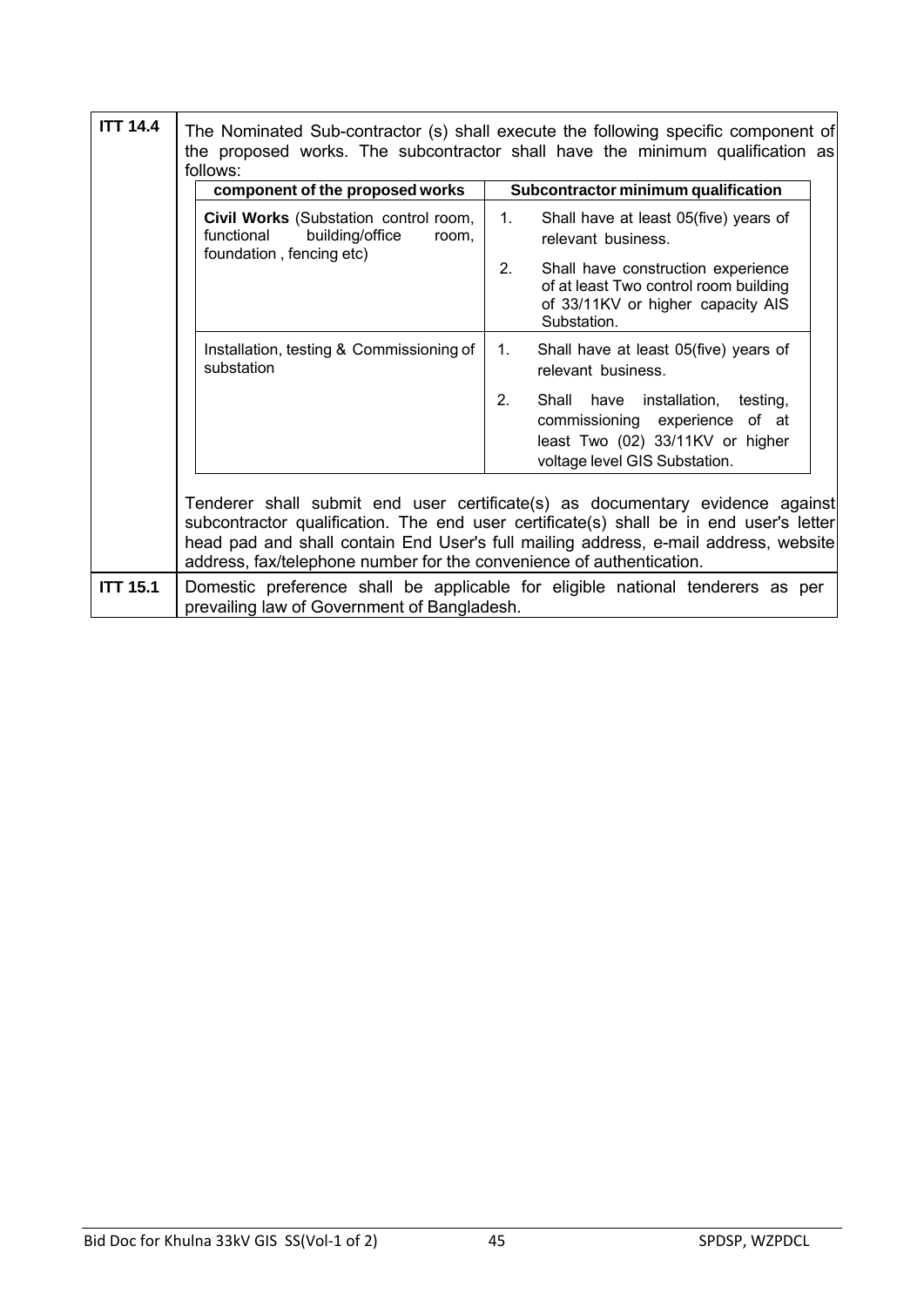| <b>ITT 18.4</b> | Not permitted.                                                                                                                                                                                 |
|-----------------|------------------------------------------------------------------------------------------------------------------------------------------------------------------------------------------------|
| <b>ITT</b>      | The Tenderer shall submit with its Tender the following additional documents:                                                                                                                  |
| 20.1(s)         |                                                                                                                                                                                                |
|                 | 1. Sealed & signed original Tender Document (which was issued by WZPDCL) by a person                                                                                                           |
|                 | duly authorized to sign on behalf of the tender. Copy of issued tender document will                                                                                                           |
|                 | not be acceptable.                                                                                                                                                                             |
|                 | Compliance Certificate conforming to the terms and condition of the tender document.<br>2.<br>Name of the Manufacturer, Certificate of the country of origin and port of shipment (where<br>3. |
|                 | applicable) of offered equipment/ items.                                                                                                                                                       |
|                 | 4. Manufacturer's Authorization is required for Power Transformer, 33kVGIS including                                                                                                           |
|                 | VCB,33kV PCM Panel,11kV GIS including VCB with PCM Panel Station Auxiliary                                                                                                                     |
|                 | Transformer, AC DC Distribution Panel, Battery & Battery Charger, 11kV XLPE Cable,                                                                                                             |
|                 | 33kV & 11kV LA, 33kV & 11kV Isolator, 33kV & 11kV CT, 33kV & 11kV PT and                                                                                                                       |
|                 | Other Equipments listed in Section 6: Bill of Quantity.                                                                                                                                        |
|                 | Authorization letter from Manufacturer's Sales office (if located outside the manufacturing                                                                                                    |
|                 | country) and Dealer/Trading house will not be accepted if not supported by Manufacturer's                                                                                                      |
|                 | letter. In this regard, scanning paper, e-mail copy, faxed copy & sealed signature will not                                                                                                    |
|                 | be accepted. Manufacturer's signature in Authorization letter shall be hand written by pen                                                                                                     |
|                 | i.e, signature through stamp/seal is not accepted. The Authorization letter shall mention e-                                                                                                   |
|                 | mail address, telephone/fax and designation with detail address of the manufacturer                                                                                                            |
|                 | representative duly signed in the manufacturer's official pad.                                                                                                                                 |
|                 | 5. Warranty Certificate (Form PG4-12) from Tenderer as per GCC 602<br>List of Goods and Delivery schedule as stated in Schedule of Requirements and Bill of<br>6.                              |
|                 | Quantities (BOQ), Section: 6.2                                                                                                                                                                 |
|                 | Manufacturer's Printed Catalogue describing specification and technical data of offered<br>7.                                                                                                  |
|                 | type equipment.                                                                                                                                                                                |
|                 | 8. Outline and General Arrangement drawings of the offered type equipment.                                                                                                                     |
|                 | Detail description of testing facilities at manufacturer's plant including calibration<br>9.                                                                                                   |
|                 | certificates of testing equipment.                                                                                                                                                             |
|                 | 10. Manufacturer's valid ISO 9001 Certificate.                                                                                                                                                 |
|                 | 11. Certification from the manufacturer confirming that his offered item is unused, new and in                                                                                                 |
|                 | good condition and confirmed all features & accessories stated in Section 7: Technical                                                                                                         |
|                 | Specification.<br>12. If Tenderer has any reservation, Tenderer has to mention it in Deviation list (Form PG4-                                                                                 |
|                 | 11).                                                                                                                                                                                           |
|                 | 13. Guaranteed Technical Particulars (GTP) in Section 8 shall be properly filled up in                                                                                                         |
|                 | manufacturer's official pad with submission of related supporting documents & signed by                                                                                                        |
|                 | the Manufacturer & Tenderer.                                                                                                                                                                   |
|                 | 14. At least 02 (two) nos. of Manufacturer's Supply Experience (supported by Copy of NOA/                                                                                                      |
|                 | Contract Agreement/Certificate from Purchaser) for offered type similar or higher capacity                                                                                                     |
|                 | rating & voltage class Power Transformer, 33kV GIS including VCB, 33kV PCM                                                                                                                     |
|                 | Panel, 11kV GIS including VCB with PCM Panel, Station Auxiliary Transformer, AC                                                                                                                |
|                 | DC Distribution Panel, Battery & Battery Charger, 33kV & 11kV XLPE Cable, 33kV &                                                                                                               |
|                 | 11kV LA, 33kV Isolator, 33kV CT & PT within the last 05 (five) years i.e. years counting<br>backward from the date of publication of IFT in the news paper. Manufacturer's Supply              |
|                 | Experience shall be furnished in the following supply record format. (The Supply                                                                                                               |
|                 | Experience covering at least 25% of the tendered quantity in a single contract will be                                                                                                         |
|                 | considered only):                                                                                                                                                                              |
|                 |                                                                                                                                                                                                |
|                 |                                                                                                                                                                                                |

# **D. Tender Preparation**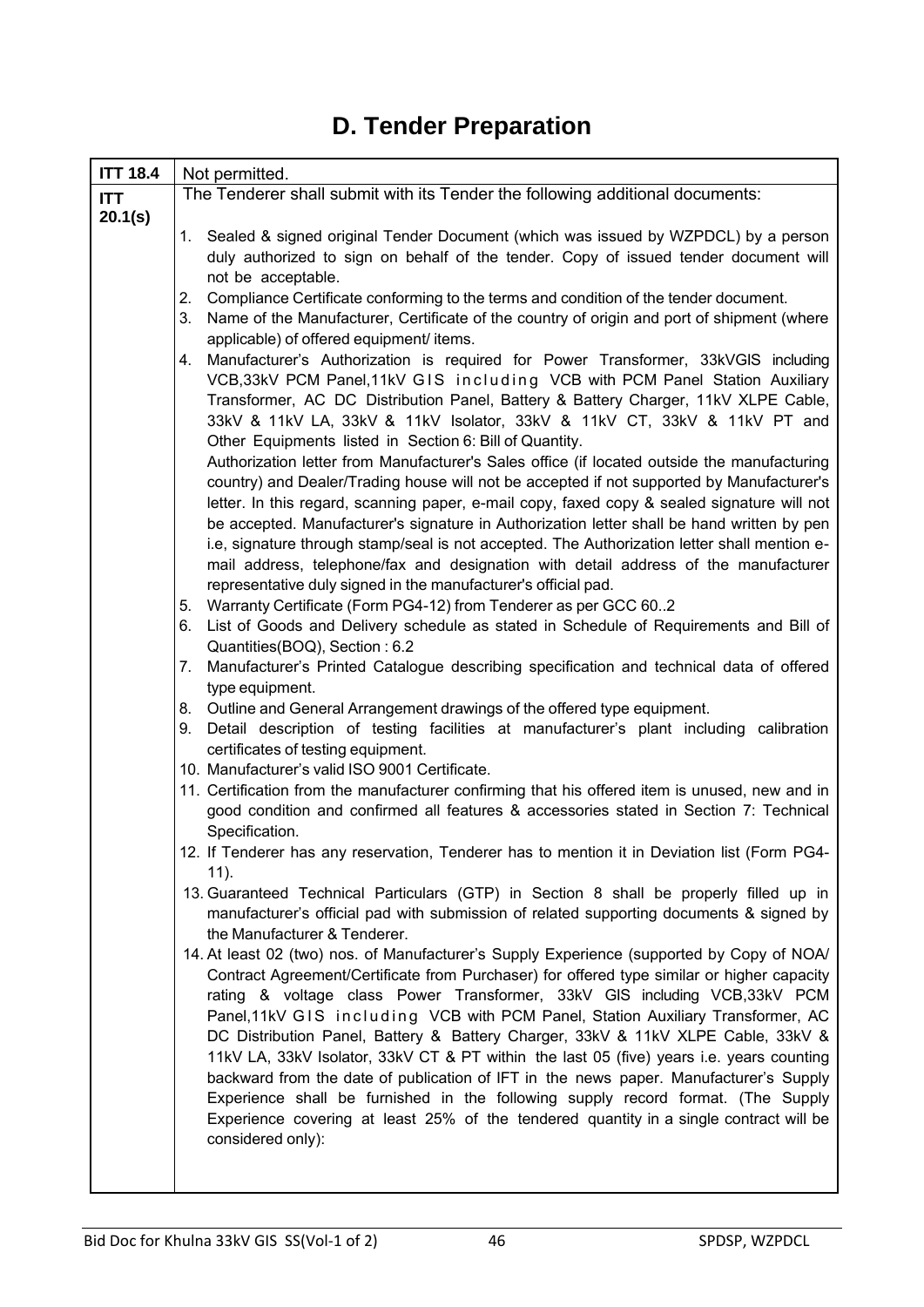| SI.<br>No.              | Name, Address,<br>Phone & Fax<br>No. of the<br>Purchaser                                                                                                                                                                                                                                                                                                                                                                                                                                                                                                                                                                             | Contract<br>No. &<br>Date/NOA | Contract<br>Value | Description<br>of materials<br>with<br>Quantity | Date of<br>Completion<br>of Supply |
|-------------------------|--------------------------------------------------------------------------------------------------------------------------------------------------------------------------------------------------------------------------------------------------------------------------------------------------------------------------------------------------------------------------------------------------------------------------------------------------------------------------------------------------------------------------------------------------------------------------------------------------------------------------------------|-------------------------------|-------------------|-------------------------------------------------|------------------------------------|
|                         | 15. At least 02 (two) nos. Manufacturer's Satisfactory Performance Certificates (supported by<br>the Supply Record) from Electricity Utility as End User depicting that the offered type<br>similar or higher capacity rating & voltage class Power Transformer, 33kV GIS including<br>VCB,33kV PCM Panel,11kV GIS including VCB with PCM Panel, Station Auxiliary<br>Transformer, AC DC Distribution Panel, Battery & Battery Charger, 11kV XLPE Cable,<br>33kV & 11kV LA, 33kV Isolator, 33kV CT & PT within last 10(ten) years i.e. years<br>counting backward from the date of publication of IFT in the news paper and has been |                               |                   |                                                 |                                    |
|                         | in satisfactorily service for at least 02(two) years. The Satisfactory Performance<br>Certificate (SPC) shall be in End User's official pad and shall contain end-user's full<br>mailing address, e-mail address, website address and fax / telephone number for the<br>convenience of authentication.<br>Note: Electricity Utility means an organization/company that engages in electricity                                                                                                                                                                                                                                        |                               |                   |                                                 |                                    |
|                         | generation/ transmission / distribution of electricity for sale in a regulated market.<br>For 33KV VCB with PCM & 11KV Switchgear Panel:                                                                                                                                                                                                                                                                                                                                                                                                                                                                                             |                               |                   |                                                 |                                    |
|                         |                                                                                                                                                                                                                                                                                                                                                                                                                                                                                                                                                                                                                                      |                               |                   |                                                 |                                    |
| 16.<br>(PG4-5).         | Manufacturer's authorization for Protective Relays from ABB (Switzerland/<br>Sweden/Finland) or Siemens (Germany) or Schneider Electric (UK/France) or ALSTOM<br>(UK/France) & Energy Meters from Siemens (Germany/Switzerland) or AEG<br>(Germany) or ABB (Switzerland/Finland) or Itron (USA) or Elster (USA/Romania) or<br>Landis+ Gyr (Switzerland) or Toshiba (Japan) or Honeywell (USA) in prescribed Form                                                                                                                                                                                                                     |                               |                   |                                                 |                                    |
| a)<br>b)                | 17. Type Test Certificates & Reports for offered type similar or higher Ampere rating<br>CB/Switchgear for same voltage class from any short-circuit testing liaison (STL) Member<br>[http://www.stl-liaison.org/web/03_Members.php] Testing Organization or Laboratory as<br>per relevant IEC standard. The type test report along with results shall include at least the<br>following tests:<br><b>Dielectric Test</b><br>Radio interference Voltage test                                                                                                                                                                         |                               |                   |                                                 |                                    |
| C)<br>d)<br>e)<br>$f$ ) | Measurement of resistance of the main circuit.<br><b>Temperature Rise Tests</b><br>Short-time withstand current and peak withstand current tests<br>Internal Arc Fault test                                                                                                                                                                                                                                                                                                                                                                                                                                                          |                               |                   |                                                 |                                    |

20. Type Test Certificates, Reports & Special Tests for offered type similar or higher MVA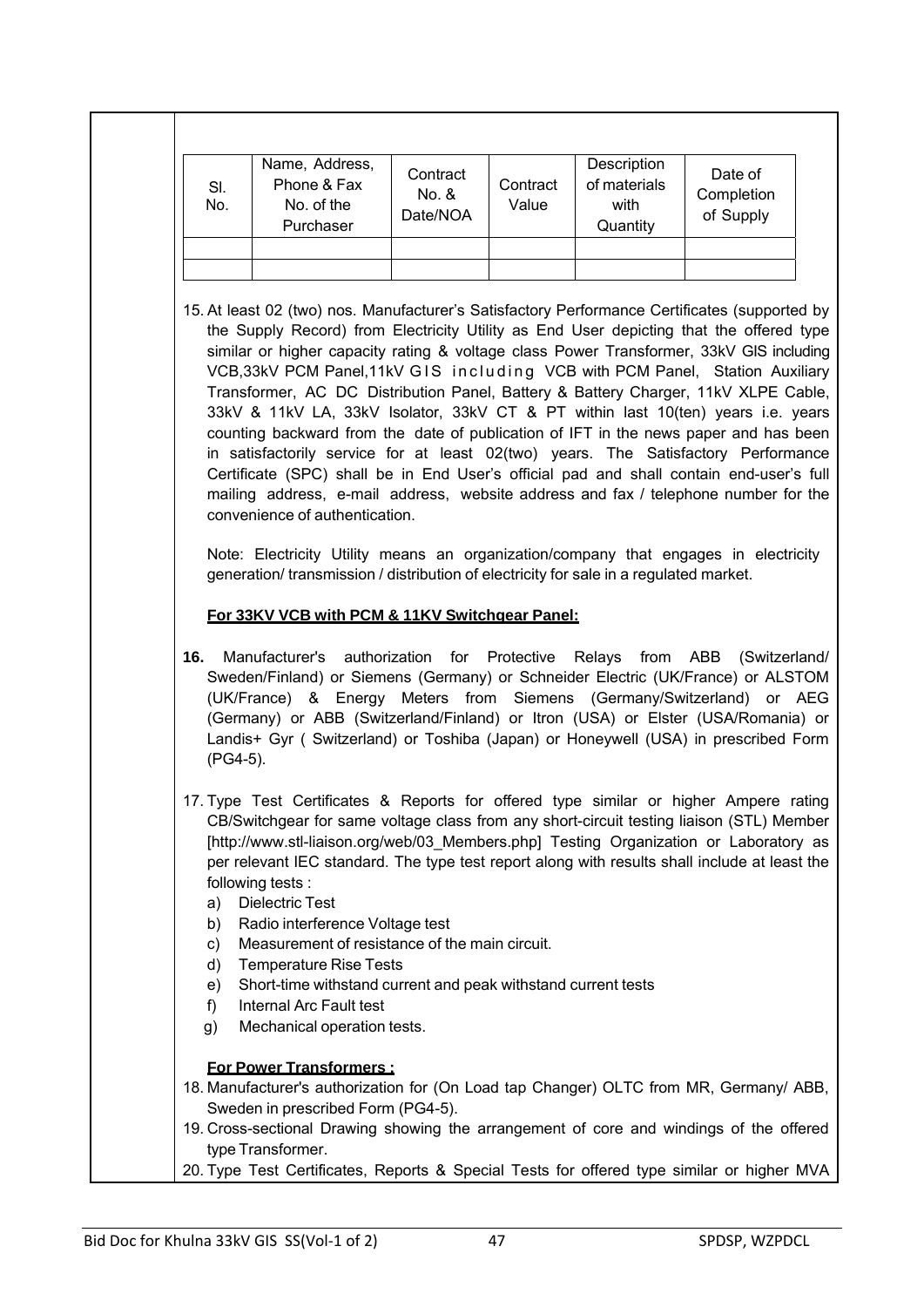rating power transformer for same voltage class from any short-circuit testing liaison (STL) Member [http://www.stl-liaison.org/web/03\_Members.php] Testing Organization or Laboratory as per relevant IEC standard. The type test report shall include at least the following tests along with results: a) Temperature Rise Test b) Lightning Impulse Test c) Short circuit withstands test report of HV-LV 21. Loss calculation, short circuit calculation and temperature rise calculation. Tenderer's quoted No load Loss and Full load loss shall be supported by loss calculation. Moreover, Tenderer shall submit the characteristic curve (flux vs Loss/Kg) of core materials. **For 33/.415KV Station Auxiliary Transformer :** 22. Type Test reports for offered type similar or higher KVA rating Station Auxiliary transformer for same voltage class from an internationally reputed independent testing laboratory as per relevant IEC standard. The type test report shall include at least the following tests along with results: a) Temperature Rise Test b) Lightning Impulse Test **For 33kV CT & PT and Isolator** 23. Type Test Certificates & Reports for offered type similar of higher ampere rating CT & PT from any short-circuit testing liaison (STL) Member [http://www.stl-liaison.org/web /03\_Members.php] Testing Organization or Laboratory as per relevant IEC standard. **For 110V DC Substation Battery & 110V DC Battery Charger** 24. 2Type Test Certificates & Reports for offered type similar of higher ampere rating Substation Battery & 110V DC Battery Charger from any independent testing laboratory as per relevant IEC standard. **For 33KV Surge Arrester (LA):** 25. Type Test Certificates & Reports for offered type similar or higher Ampere rating Surge Arrester (LA) for same voltage class from any short-circuit testing liaison (STL) Member [http://www.stl-liaison.org/web /03\_Members.php] Testing Organization or Laboratory as per relevant IEC standard. The type test report along with results shall include at least the following tests : a) Insulation Withstand tests on the Arrester housing; b) Step Current Impulse Residual Voltage test; c) Lightning Impulse Residual Voltage test; d) Long Duration Current Impulse withstand test; e) High Current Impulse operating duty test; f) Power Frequency voltage versus time curve; g) Partial Discharge test. **For 33KV & 11 KV XLPE Cable:** 26. Type Test Certificates & Reports for XLPE insulated Copper cable of similar or higher size of similar or higher voltage class from any short-circuit testing liaison (STL) Member [http://www.stl-liaison.org/web/03\_Members.php] Testing Organization or Laboratory or China National Center for quality Supervision and test of electrical wire and cable as per relevant IEC standard. The type test report along with results shall include at least the following tests :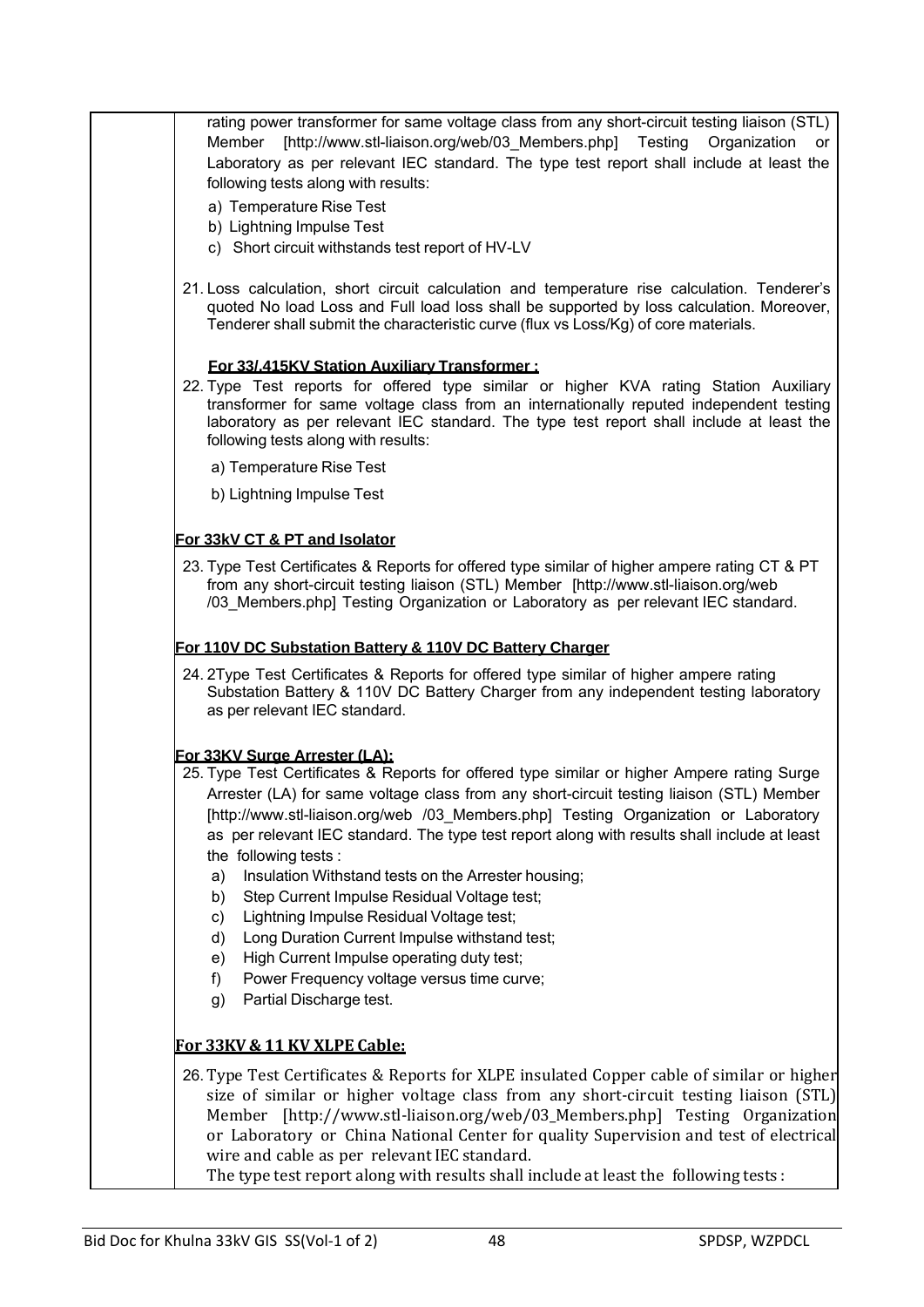|                                           | Bending test followed by partial discharge test.<br>a)                                                                                                                                                                                                                                                                                                                                                                                                                                                                                            |
|-------------------------------------------|---------------------------------------------------------------------------------------------------------------------------------------------------------------------------------------------------------------------------------------------------------------------------------------------------------------------------------------------------------------------------------------------------------------------------------------------------------------------------------------------------------------------------------------------------|
|                                           | Tan Delta measurement.<br>b)                                                                                                                                                                                                                                                                                                                                                                                                                                                                                                                      |
|                                           | Heating cycle voltage tests.<br>C)                                                                                                                                                                                                                                                                                                                                                                                                                                                                                                                |
|                                           | Partial discharge tests:<br>d)                                                                                                                                                                                                                                                                                                                                                                                                                                                                                                                    |
|                                           | At ambient temperature, and                                                                                                                                                                                                                                                                                                                                                                                                                                                                                                                       |
|                                           | At high temperature.                                                                                                                                                                                                                                                                                                                                                                                                                                                                                                                              |
|                                           | Switching impulse voltage test.<br>e)                                                                                                                                                                                                                                                                                                                                                                                                                                                                                                             |
|                                           | Lightning impulse voltage test followed by a power frequency voltage tests.<br>f)                                                                                                                                                                                                                                                                                                                                                                                                                                                                 |
|                                           | <b>Short Circuit Capability Test</b><br>g)                                                                                                                                                                                                                                                                                                                                                                                                                                                                                                        |
|                                           | 27. Short circuit earth fault current with details Calculation for metal sheath.                                                                                                                                                                                                                                                                                                                                                                                                                                                                  |
|                                           | 28. Detail cross sectional drawing of the offered type cable showing dimension &<br>identification name.                                                                                                                                                                                                                                                                                                                                                                                                                                          |
|                                           | <b>For Substation Automation System (SAS):</b>                                                                                                                                                                                                                                                                                                                                                                                                                                                                                                    |
|                                           | 29. The following documentation shall be provided for the system during the course of the<br>project and they shall be consistent, CAD supported, and of similar look/feel:<br>a) Block Diagram<br>b) Circuit Diagram<br>Test Specification for Factory Acceptance Test (FAT)<br>c)<br>d) Logic Diagram                                                                                                                                                                                                                                           |
|                                           | Third Party cyber security certification.<br>e)                                                                                                                                                                                                                                                                                                                                                                                                                                                                                                   |
|                                           | <b>33KV DOFC:</b>                                                                                                                                                                                                                                                                                                                                                                                                                                                                                                                                 |
|                                           | 30. Type Certificates & Reports for offered type similar or higher Ampere rating DOFC for same<br>voltage class from any independent testing laboratory as per relevant IEC standard. The<br>type test report along with results shall include at least the following tests                                                                                                                                                                                                                                                                       |
|                                           | Impulse Voltage withstands tests.<br>a)                                                                                                                                                                                                                                                                                                                                                                                                                                                                                                           |
|                                           | Power Frequency withstands tests.<br>b)                                                                                                                                                                                                                                                                                                                                                                                                                                                                                                           |
|                                           | Temperature Rise tests.<br>C)                                                                                                                                                                                                                                                                                                                                                                                                                                                                                                                     |
|                                           | <b>Time/ Current Characteristics</b><br>d)                                                                                                                                                                                                                                                                                                                                                                                                                                                                                                        |
|                                           | Note: If required, Purchaser will authenticate Type Test Certificates & Reports from the<br>Certificates & Reports issuing laboratory. The certificates and Reports shall contain<br>laboratory's full mailing address, e-mail address, website address and fax/telephone number<br>for the convenience of authentication. If these information are not mentioned in the<br>Certificates & Reports, all these information should be mentioned in the Letterhead pad of the<br>manufacturer duly seal & signed by the manufacturer representative. |
| <b>ITT 22.1</b>                           | Alternatives will not be permitted.                                                                                                                                                                                                                                                                                                                                                                                                                                                                                                               |
| <b>ITT 22.2</b>                           | There shall not be alternative times for completion of the Works.                                                                                                                                                                                                                                                                                                                                                                                                                                                                                 |
| <b>ITT 22.4</b>                           | Alternative technical solutions for any parts of works will be permitted.                                                                                                                                                                                                                                                                                                                                                                                                                                                                         |
| <b>ITT 23.7</b>                           | Tenders are being invited for Single lot.                                                                                                                                                                                                                                                                                                                                                                                                                                                                                                         |
| <b>ITT</b><br>23.10                       | The prices quoted by the Tenderer shall be fixed for the duration of the Contract.                                                                                                                                                                                                                                                                                                                                                                                                                                                                |
| <b>ITT23.15</b><br>(a)(iii),<br>(b) (iii) | "Final destination (Project Site)": WZPDCL central Store (Khalishpur) or<br>WZPDCL's store near to the substation sites.                                                                                                                                                                                                                                                                                                                                                                                                                          |
| <b>ITT23.15</b><br>(b)(i)                 | Port of Destination: Chittagong/ Dhaka/ Khulna (Mongla)/ Benapole.                                                                                                                                                                                                                                                                                                                                                                                                                                                                                |
| <b>ITT 24.1</b>                           | The currency of the Tender shall be USD/EUR/GBP/JPY and/or BDT.                                                                                                                                                                                                                                                                                                                                                                                                                                                                                   |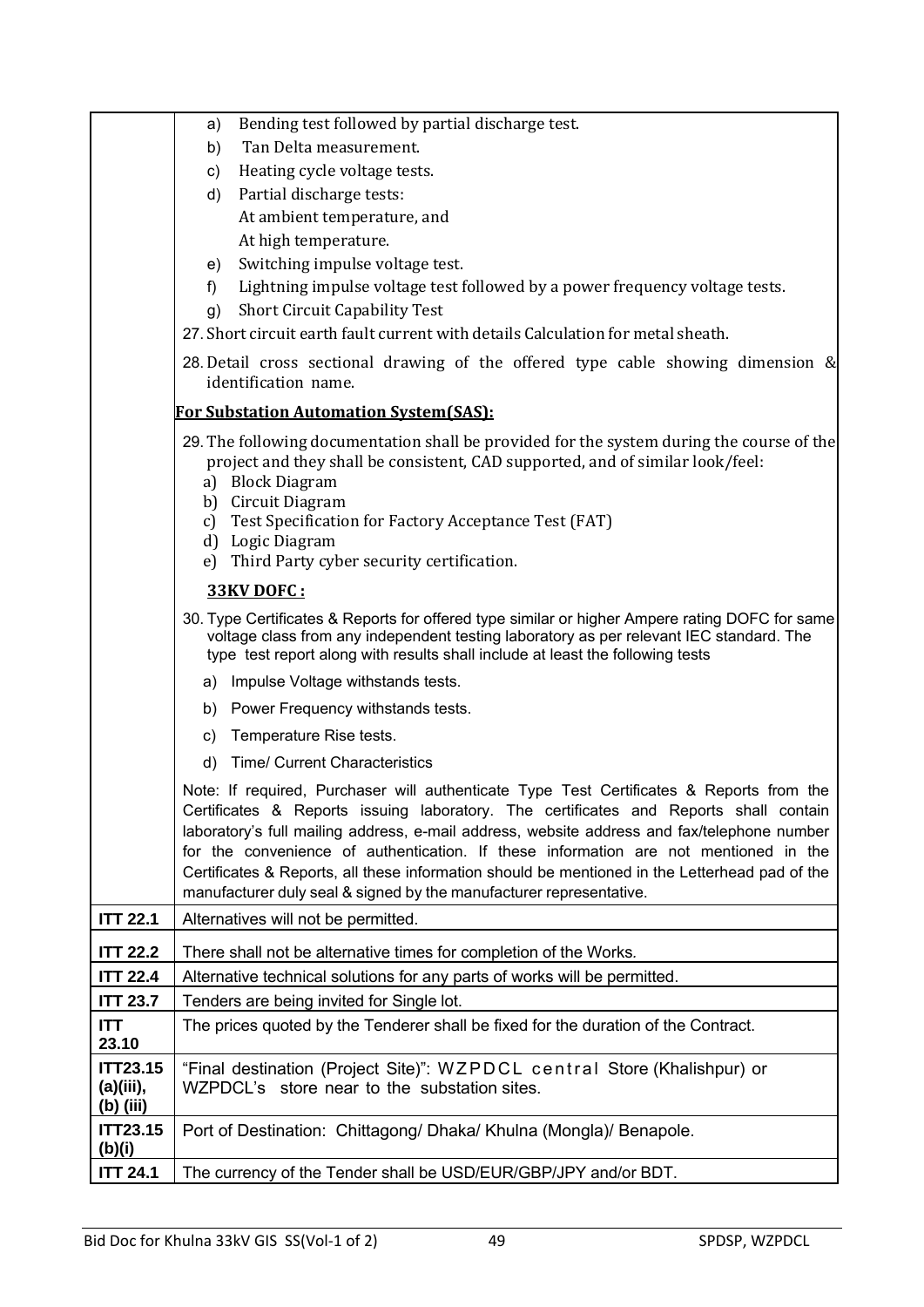| <b>ITT 24.4</b>       | The currency of the payments shall be USD/EUR/GBP/JPY and/or BDT                                                                                                                                                                                                                                                                         |
|-----------------------|------------------------------------------------------------------------------------------------------------------------------------------------------------------------------------------------------------------------------------------------------------------------------------------------------------------------------------------|
| <b>ITT27.1</b>        | The required Technical Proposal shall include the following additional information:<br>Statement of Site Organization, Mobilization Schedule and Construction Schedule.                                                                                                                                                                  |
| <b>ITT29.2</b>        | The Tender Validity period shall be 180 days.                                                                                                                                                                                                                                                                                            |
| <b>ITT 31.2</b>       | The amount of the Tender Security shall be USD 48,000.00 or equivalent BDT 40.00<br>lac in the form of irrevocable bank guarantee issued by an Internationally reputable<br>Bank which has a correspondent bank located in Bangladesh in favour of Project<br>Director, Strengthening Power Distribution System Project, WZPDCL, Khulna, |
| <b>ITT36.1</b>        | In addition to the original of the Tender, 01 (One) hardcopy (copy-1) and 02 (Two) electronic<br>copy (Copy-2, Copy-3) shall be submitted.                                                                                                                                                                                               |
|                       | In case of discrepancies, the information provided in the "Original" hard copy of the tender shall<br>prevail.                                                                                                                                                                                                                           |
|                       | • The electronic copy of the technical proposal shall be included in the envelope with<br>the original technical proposal. Data storage medium for electronic submission will<br>be CD or USB memory.                                                                                                                                    |
|                       | • The electronic copy of the Financial Proposal (Price schedules in editable format (MS Excel))<br>shall be included in the envelope with the original Financial proposal. Data storage medium for<br>electronic submission will be USB memory.                                                                                          |
|                       | <b>E.</b> Tender Submission                                                                                                                                                                                                                                                                                                              |
| <b>ITT37.1</b>        | The Tender shall comprise two envelopes submitted simultaneously, one called the<br>Technical Proposal and the other the Financial Proposal. Both envelopes enclosed<br>together in another outer single envelope.                                                                                                                       |
|                       | All documents/ Information (except price schedule and tender submission letter with<br>financial proposal) shall be included in the Technical Proposal.                                                                                                                                                                                  |
|                       | Price schedule and tender submission letter with financial proposal shall be included<br>in the Financial proposal.                                                                                                                                                                                                                      |
|                       | The original & three copies of the Technical Proposal and the original & three copies<br>of Financial Proposal shall be submitted within the due date and time as mentioned<br>in the tender notice. Any technical proposal associated with financial proposal<br>in the same envelopes will be rejected.                                |
| <b>ITT37.2</b><br>(d) | The two inner envelop shall be marked as a "Technical Proposal" and "Financial<br>Proposal".                                                                                                                                                                                                                                             |
|                       | The outer envelope and the inner envelope (Technical proposal) shall bear a warning<br>not to open before the time and date for the opening of Technical Bid                                                                                                                                                                             |
|                       | Another inner envelope (Financial Proposal) shall bear a warning not to open until<br>advised by the Employer.                                                                                                                                                                                                                           |
| <b>ITT37.2</b>        | The inner and outer envelopes shall bear the following additional identification marks:                                                                                                                                                                                                                                                  |
| (e)                   | 1. Date of Submission                                                                                                                                                                                                                                                                                                                    |
|                       | 2. Tender Enquiry no., name and date                                                                                                                                                                                                                                                                                                     |
|                       | 3. Name and address of the Employer                                                                                                                                                                                                                                                                                                      |
|                       | 4. Name and address of the tenderer<br>5. Seal and Signature of the Tenderer                                                                                                                                                                                                                                                             |
|                       | Book Binding and Page Number is required for original and copies.                                                                                                                                                                                                                                                                        |
| <b>ITT38.1</b>        | For Tender submission purposes only, the Employer's address is:                                                                                                                                                                                                                                                                          |
|                       | Attention: Project Director, Strengthening Power Distribution System Project<br>(SPDSP), WZPDCL                                                                                                                                                                                                                                          |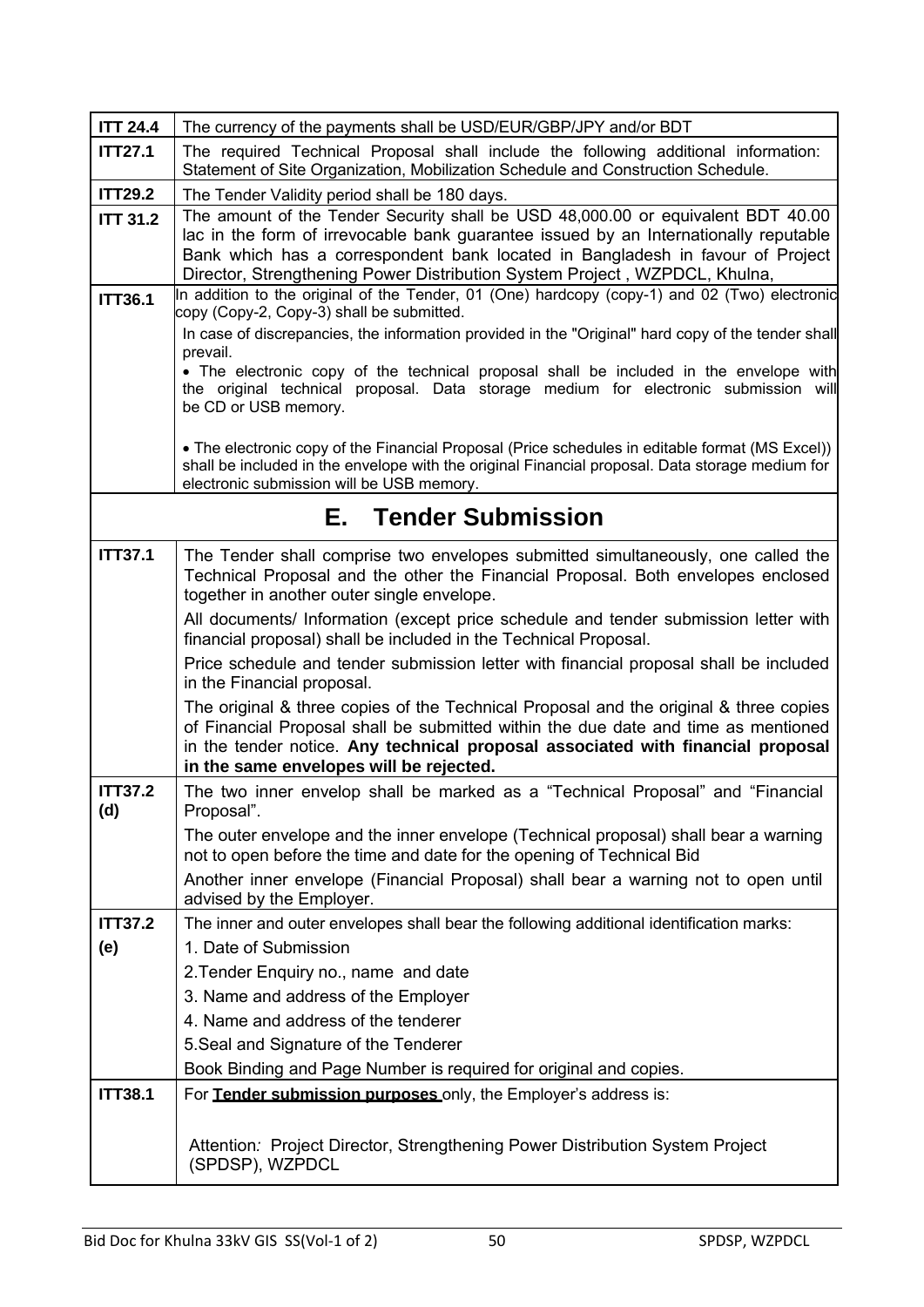|                          | Address:                                                                                                                                                                                                                                                                                                                                                                                                                                                                                                                      |  |  |  |  |
|--------------------------|-------------------------------------------------------------------------------------------------------------------------------------------------------------------------------------------------------------------------------------------------------------------------------------------------------------------------------------------------------------------------------------------------------------------------------------------------------------------------------------------------------------------------------|--|--|--|--|
|                          | Bidyut Bhaban Campus, Boyra Main Road, Khulna                                                                                                                                                                                                                                                                                                                                                                                                                                                                                 |  |  |  |  |
|                          | Telephone: +88-041-813803                                                                                                                                                                                                                                                                                                                                                                                                                                                                                                     |  |  |  |  |
|                          | Fax No.: + 88-041-731786<br>e-mail: wzpd.spdsp@gmail.com                                                                                                                                                                                                                                                                                                                                                                                                                                                                      |  |  |  |  |
| <b>ITT38.3</b>           | Attention: Project Director, Strengthening Power Distribution System Project<br>(SPDSP), WZPDCL                                                                                                                                                                                                                                                                                                                                                                                                                               |  |  |  |  |
|                          | Address:                                                                                                                                                                                                                                                                                                                                                                                                                                                                                                                      |  |  |  |  |
|                          | Bidyut Bhaban Campus, Boyra Main Road, Khulna                                                                                                                                                                                                                                                                                                                                                                                                                                                                                 |  |  |  |  |
|                          | Telephone: +88-041-813803                                                                                                                                                                                                                                                                                                                                                                                                                                                                                                     |  |  |  |  |
|                          | Fax No.: +88-041-731786                                                                                                                                                                                                                                                                                                                                                                                                                                                                                                       |  |  |  |  |
|                          | e-mail: wzpd.spdsp@gmail.com                                                                                                                                                                                                                                                                                                                                                                                                                                                                                                  |  |  |  |  |
|                          | The deadline for the submission of Tenders is: Time & Date: BST 11.00 AM on 18.02.2019                                                                                                                                                                                                                                                                                                                                                                                                                                        |  |  |  |  |
| <b>ITT38.4</b>           | The deadline for the hand-delivering of the Tenders at the PRIMARY PLACE is: The Office<br>of the Director, Directorate of Purchase, BPDB, WAPDA Building (9th floor), Motijheel<br>C/A,Dhaka-1000                                                                                                                                                                                                                                                                                                                            |  |  |  |  |
|                          | Time & Date: BST 11.00 AM on 18.02.2019                                                                                                                                                                                                                                                                                                                                                                                                                                                                                       |  |  |  |  |
|                          | <b>Tender Opening and Evaluation</b><br>F.                                                                                                                                                                                                                                                                                                                                                                                                                                                                                    |  |  |  |  |
| <b>ITT44.2</b>           | The Tender opening shall take place at (always the PRIMARY PLACE):                                                                                                                                                                                                                                                                                                                                                                                                                                                            |  |  |  |  |
|                          | Address : The Office of the Director, Directorate of Purchase, BPDB, WAPDA Building<br>9th floor), Motijheel C/A, Dhaka-1000                                                                                                                                                                                                                                                                                                                                                                                                  |  |  |  |  |
|                          | Time & Date: BST 12.00 PM on 18.02.2019                                                                                                                                                                                                                                                                                                                                                                                                                                                                                       |  |  |  |  |
|                          | Electronic Tender opening procedures is not permitted.                                                                                                                                                                                                                                                                                                                                                                                                                                                                        |  |  |  |  |
| 45.3                     | <b>Evaluation Procedure:</b>                                                                                                                                                                                                                                                                                                                                                                                                                                                                                                  |  |  |  |  |
|                          | The Technical Proposals submitted by the tenderer shall be opened first in presence of<br>the Tenderers. At the same time the envelope marked "Financial Proposal" submitted by<br>the respective Tenderers will be noted for record and kept unopened in proper custody of<br>Employer until the Technical Proposals are completely evaluated and approved. Only the<br>financial proposal of technically responsive Tenderers shall be opened for further<br>evaluation in the presence of technically qualified Tenderers. |  |  |  |  |
| <b>G.</b> Contract Award |                                                                                                                                                                                                                                                                                                                                                                                                                                                                                                                               |  |  |  |  |
| <b>ITT 61.2</b>          | The amount of Performance Security shall be Ten percent 10% of the Contract Price.                                                                                                                                                                                                                                                                                                                                                                                                                                            |  |  |  |  |
| <b>ITT 68.5</b>          | The name and address of the office where complaints to the Employer under Rule 57<br>are to be submitted is:                                                                                                                                                                                                                                                                                                                                                                                                                  |  |  |  |  |
|                          | Attention: Project Director, Strengthening Power Distribution System Project<br>(SPDSP), WZPDCL                                                                                                                                                                                                                                                                                                                                                                                                                               |  |  |  |  |
|                          | Address:                                                                                                                                                                                                                                                                                                                                                                                                                                                                                                                      |  |  |  |  |
|                          | Bidyut Bhaban Campus, Boyra Main Road, Khulna                                                                                                                                                                                                                                                                                                                                                                                                                                                                                 |  |  |  |  |
|                          | Telephone: +88-041-813803                                                                                                                                                                                                                                                                                                                                                                                                                                                                                                     |  |  |  |  |
|                          | Fax No.: + 88-041-731786                                                                                                                                                                                                                                                                                                                                                                                                                                                                                                      |  |  |  |  |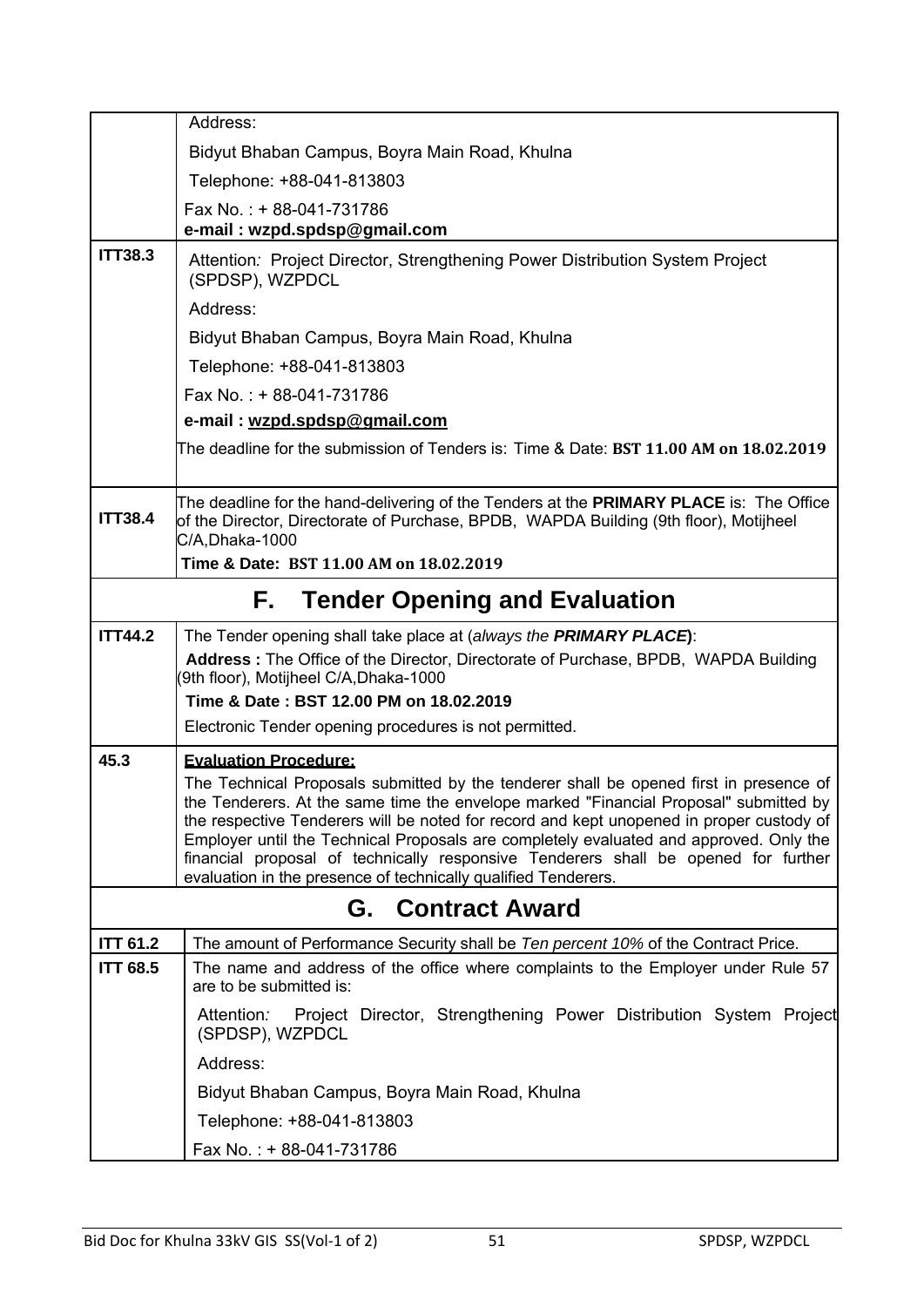### **Section 3. General Conditions of Contract**

#### **A. General**

- 
- **1. Definitions** 1.1 In the Conditions of Contract, which include Particular Conditions and these General Conditions, the following words and expressions shall have the meaning hereby assigned to them. Boldface type is used to identify the defined terms:
	- (a) **Approving Authority** means the authority which, in accordance with the Delegation of Financial powers, approves the award of Contract for the Procurement of Goods, Works and Services.
	- (b) **Act means** The Public Procurement Act, 2006 (Act 24 of 2006).
	- (c) **Adjudicator** is the expert appointed jointly by the Employer and the Contractor to resolve disputes in the first instance, as provided for in GCC Sub Clause 100.2.
	- (d) **Bill of Quantities (BOQ)** means the priced and completed Bill of Quantities forming part of the Contract defined in GCC Clause 63.
	- (e) **Compensation Events** are those defined in GCC Clause 72.
	- (f) **Competent Authority** means the authority that gives decision on specific issues as per delegation of administrative and/or financial powers.
	- (g) **Completion Certificate** means the Certificate issued by the Engineer as evidence that the Contractor has executed the Works and Physical services in all respects as per design, drawing, specifications and Conditions of Contract.
	- (h) **Completion Date** is the actual date of completion of the Works and Physical services certified by the Engineer, in accordance with GCC Clause 83.
	- (i) **Contract** means the Contract Agreement, the Notification of Award, Tender Submission Letter, these Conditions, the Specification, the Drawings, the Schedules, the Priced Bill of Quantities, and the further Documents (if any ) which are listed in the Contract Agreement or in the Notification of Award.
	- (j) **Contract Agreement** means the Agreement entered into between the Employer and the Contractor, together with the Contract Documents referred to therein, including all attachments, appendices, and all documents incorporated by reference therein to execute, complete, and maintain the Works.
	- (k) **Contract Documents** means the documents listed in GCC Clause 6, including any amendments thereto.
	- (l) **Contractor** means the Person under contract with the Employer for the execution of Works under the Rules and the Act as stated in the PCC.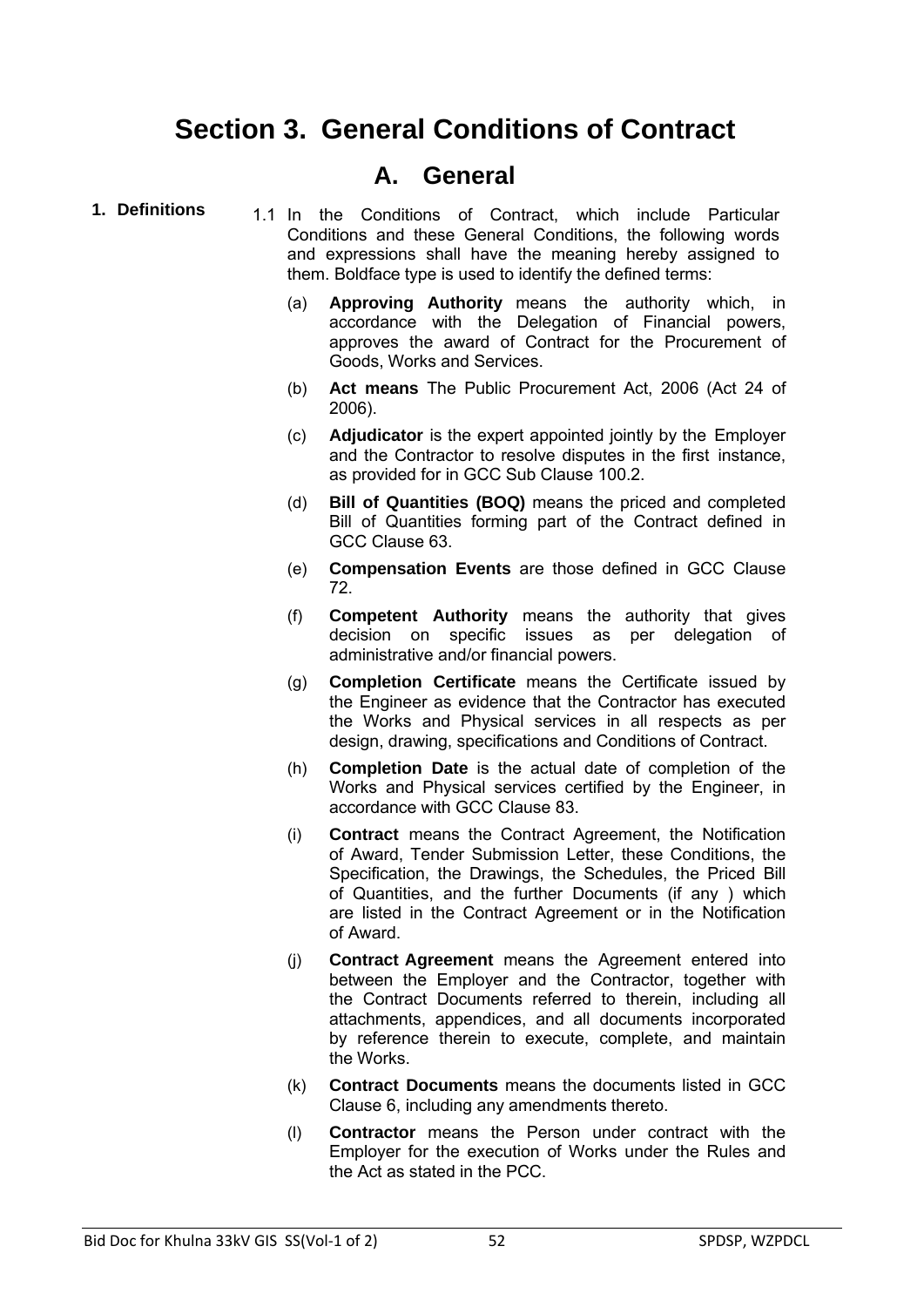- (m) **Contract Price** is the price stated in the Notification of Award (**FormPW5-7**) and as specified in the GCC Sub Clause 62.1 and, thereafter as adjusted in accordance with the provisions of the Contract.
- (n) **Contractor's Tender** is the completed Tender Document including the priced Bill of Quantities and the Schedules submitted by the Contractor to the Employer.
- (o) **Cost** means all expenditures reasonably incurred or to be incurred by the Contractor, whether on or off the Site, including overhead, profit, taxes, duties, fees, and such other similar levies.
- (p) **Day** means calendar day unless otherwise specified as working days.
- (q) **Day works** means work carried out following the instructions of the Employer or the authorised Engineer and is paid for on the basis of time spent by the Contractor's workers and equipment at the rates specified in the Schedules, in addition to payments for associated Materials and Plant.
- (r) **Defect** is any part of the Works not completed in accordance with the Contract.
- (s) **Defects Correction Certificate** is the certificate issued by the Engineer upon correction of defects by the Contractor.
- (t) **Defects Liability Period** is the period specified in the PCC and calculated from the Completion Date.
- (u) **Drawings** include calculations and other information provided in Section 9 or as approved by the Engineer for the execution and completion of the Contract.
- (v) **Employer (Procuring Entity)** means a Employer having administrative and financial powers to undertake procurement of Works and Physical services using public funds and is as named in the PCC who employs the Contractor to carry out the Works.
- (w) **Engineer** is the person named in the PCC or any other competent person appointed by the Employer and notified to the Contractor who is responsible for supervising the execution and completion of the Works and Physical services and administering the Contract.
- (x) **Equipment** is the Contractor's apparatus, machinery, vehicles and other things required for the execution and completion of the Works and remedying any defects excluding Temporary Works and the Employer's Equipment (if any ), Plant, Materials and any other things to form or forming part of the Permanent Works.
- (y) **Force Majeure** means an event or situation beyond the control of the Contractor that is not foreseeable, is unavoidable, and its origins not due to negligence or lack of care on the part of the Contractor; such events may include, but not be limited to, acts of the Government in its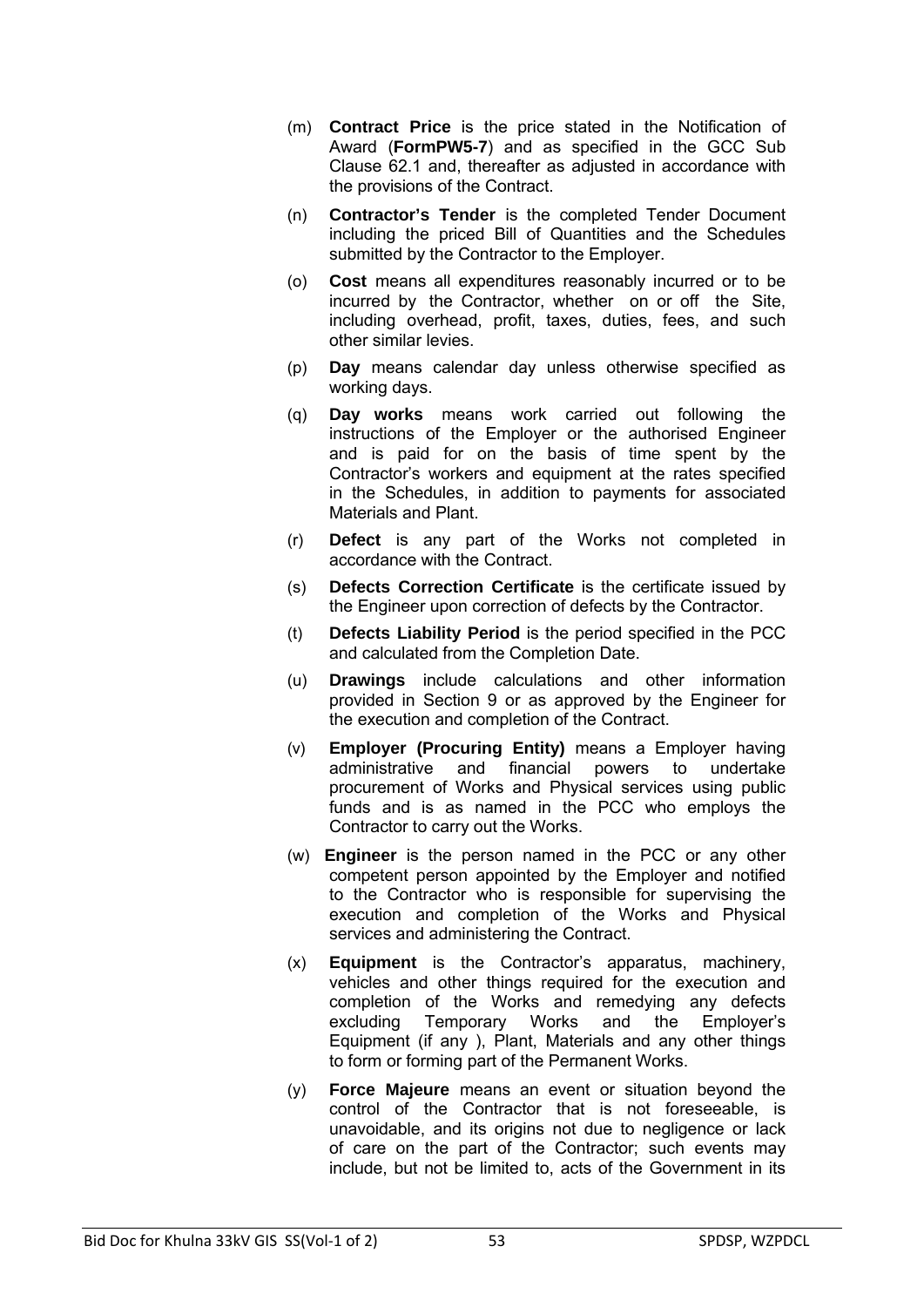sovereign capacity, wars or revolutions, fires, floods, epidemics, quarantine restrictions, and freight embargoes or more as included in GCC Clause 88.;

- (z) **GCC** means the General Conditions of Contract.
- (aa) **Government** means the Government of the People's Republic of Bangladesh.
- (bb) **Goods** mean the Contractor's Equipment, Materials, Plant and Temporary Works, or any of them as appropriate.
- (cc) **"Head of the Procuring Entity"** means the Secretary of a Ministry or a Division, the Head of a Government Department or Directorate; or the Chief Executive, by whatever designation called, of a local Government agency, an autonomous or semi-autonomous body or a corporation, or a corporate body established under the Companies Act;
- (dd) **Intended Completion Date** is the date calculated from the Commencement Date as specified in the PCC, on which it is intended that the Contractor shall complete the Works and Physical services as specified in the Contract and may be revised only by the Engineer by issuing an extension of time or an acceleration order.
- (ee) **Materials** means things of all kinds other than Plant intended to form or forming part of the Permanent Works, including the supply-only materials, if any, to be supplied by the Contractor under the Contract.
- (ff) **Month** means calendar month.
- (gg) **Original Contract Price** is the Contract Price stated in the Employer's Notification of Award and further clearly determined in the PCC.
- (hh) **Permanent works** means the permanent works to be executed by the Contractor under the Contract.
- (ii) **PCC** means the Particular Conditions of Contract.
- (jj) **Plant** means the apparatus, machinery and other equipment intended to form or forming part of the Permanent Works, including vehicles purchased for the Employer and relating to the construction of the Works and Physical services.
- (kk) **Provisional Sums means** amounts of money specified by the Employer in the Bill of Quantities which shall be used, at its discretion, for payments to Nominated Subcontractor(s) and for meeting other essential expenditures under the Contract pursuant to GCC Sub Clause 80.
- (ll) **Retention Money** means the accumulated retention moneys which the Employer retains under GCC Clause 75.
- (mm) **Schedules** means the document(s) entitled schedules, completed by the Contractor and submitted with the Tender Submission Letter, as included in the Contract.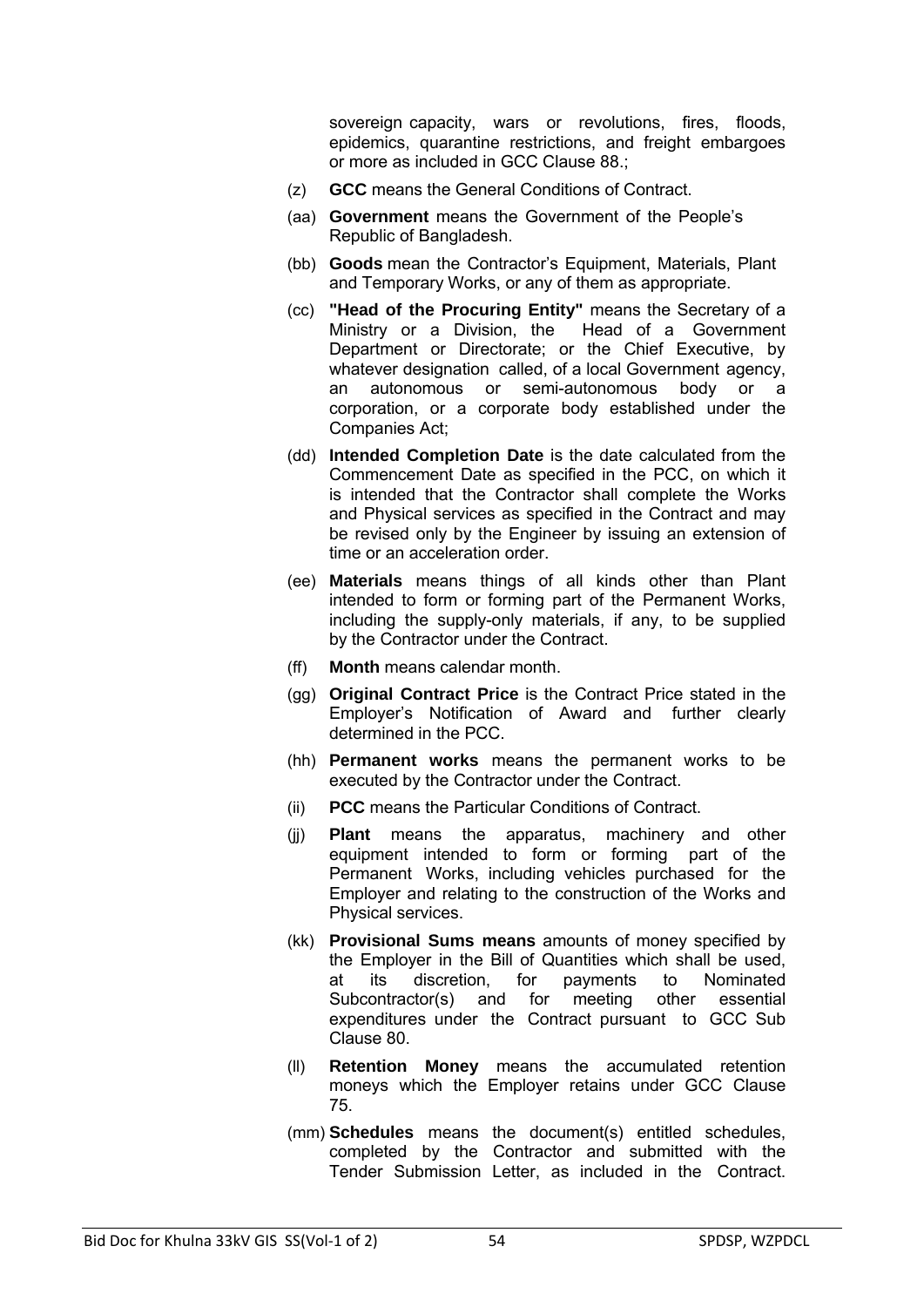Such document may include the data, lists and schedules of rates and/or prices.

- (nn) **Site** means the places where the Permanent Works are to be executed including storage and working areas and to which Plant and Materials are to be delivered, and any other places as may be specified in the PCC as forming part of the Site.
- (oo) **Site Investigation Reports** are those that were included in the Tender Document and are factual and interpretative reports about the surface and subsurface conditions at the Site.
- (pp) **Specification** means the Specification of the Works included in the Contract and any modifications or additions to the specifications made or approved by the Engineer in accordance with the Contract.
- (qq) **Start Date** is the date defined in the PCC and it is the last date when the Contractor shall commence execution of the Works under the Contract.
- (rr) **Subcontractor** means a person or corporate body, who has a contract with the Contractor to carry out a part of the work in the Contract, which includes work on the Site.
- (ss) **Taking-Over** means a certificate issued by the Employer under GCC Clause 84.
- (tt) **Temporary Works** means all temporary works of every kind other than Contractor's Equipment required on the Site for the execution and completion of the Permanent Works and remedying of any defects.
- (uu) **Variation** means any change to the Works directly procured from the original Contractor under some specific conditions and circumstances following approved procedures, which is instructed as a Variation under GCC Clause 65 by the Engineer that varies the Works.
- (vv) **Works** means all works associated with the construction, reconstruction, site preparation, demolition, repair, maintenance or renovation of railways, roads, highways, or a building, an infrastructure or structure or an installation or any construction work relating to excavation, installation of equipment and materials, decoration, as well as physical services ancillary to works as detailed in the PCC, if the value of those services does not exceed that of the Works themselves.
- (ww) **Writing** means communication written by hand or machine duly signed and includes properly authenticated messages by facsimile or electronic mail.
- **2. Interpretation** 2.1 In interpreting the GCC, singular also means plural, male also means female or neuter, and the other way around. Headings in the GCC shall not be deemed part thereof or be taken into consideration in the interpretation or construance of the Contract. Words have their normal meaning under the language of the Contract unless specifically defined.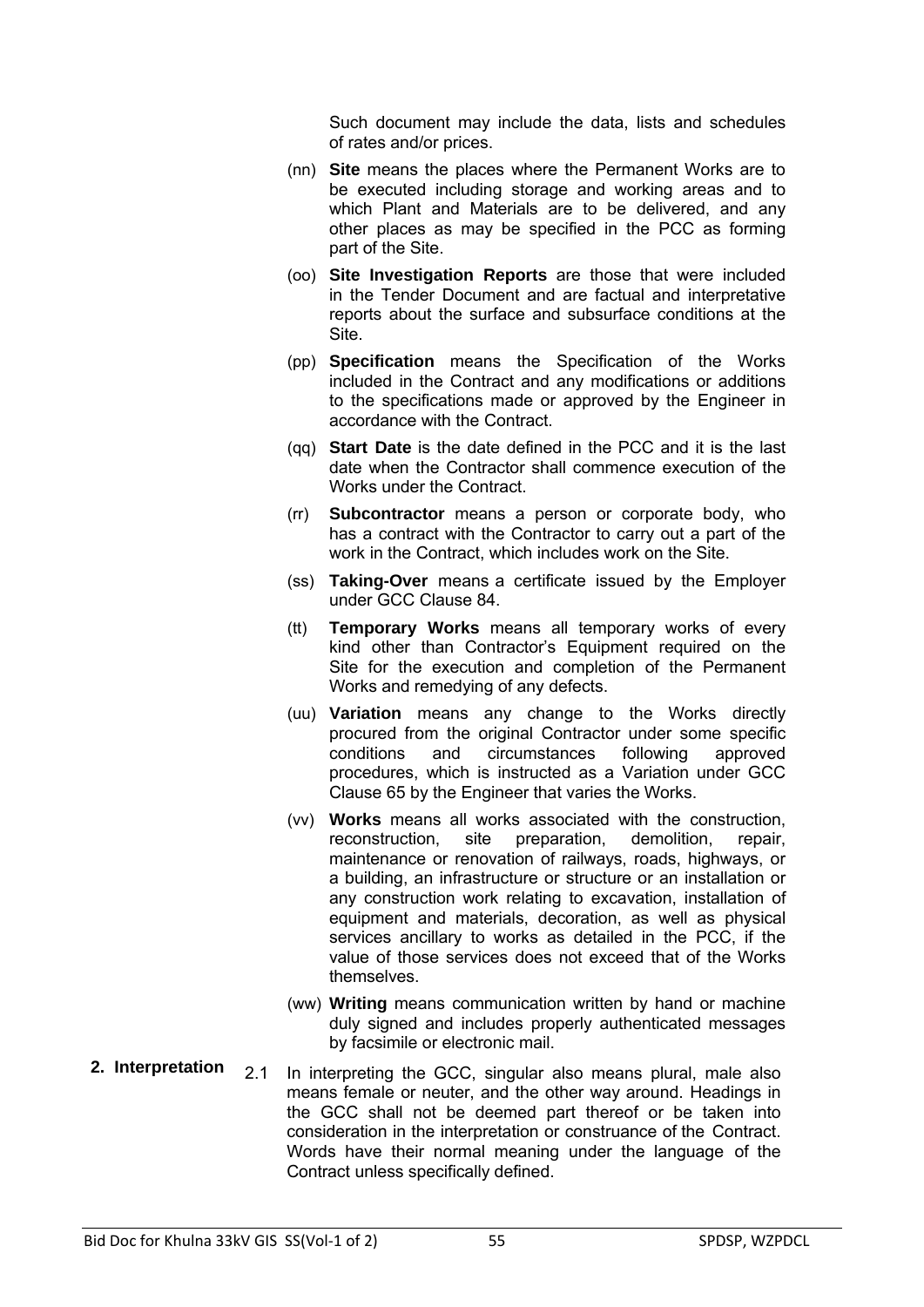2.2 Entire Agreement

 The Contract constitutes the entire agreement between the Employer and the Contractor and supersedes all communications, negotiations and agreements (whether written or verbal) of parties with respect thereto made prior to the date of Contract Agreement; except those stated under GCC Sub Clause 6.1(j).

- 2.3 Non waiver
	- (a) Subject to GCC Sub Clause 2.3(b), no relaxation, forbearance, delay, or indulgence by either party in enforcing any of the terms and conditions of the Contract or the granting of time by either party to the other shall prejudice, affect, or restrict the rights of that party under the Contract, neither shall any waiver by either party of any breach of Contract operate as waiver of any subsequent or continuing breach of Contract.
	- (b) Any waiver of a party's rights, powers, or remedies under the Contract must be in writing, dated, and signed by an authorized representative of the party granting such waiver. and must specify the right and the extent to which it is being waived.
- 2.4 Severability

 If any provision or condition of the Contract is prohibited or rendered invalid or unenforceable, such prohibition, invalidity or unenforceability shall not affect the validity or enforceability of any other provisions and conditions of the Contract.

2.5 Sectional completion

 If sectional completion is specified in the PCC, references in the GCC to the Works, the Completion Date, and the Intended Completion Date apply to any section of the Works (other than references to the Completion Date and Intended Completion Date for the whole of the Works).

- **Communication s and Notices**  3.1 Communications between Parties such as notice, request or consent required or permitted to be given or made by one party to the other pursuant to the Contract shall be in writing to the addresses specified in the PCC.
	- 3.2 A notice shall be effective when delivered or on the notice's effective date, whichever is later.
	- 3.3 A Party may change its address for notice hereunder by giving the other Party notice of such change to the address.
- **4. Governing Law** 4.1 The Contract shall be governed by and interpreted in accordance with the laws of the People's Republic of Bangladesh.
- **5. Governing Language**  5.1 The Contract shall be written in English. All correspondences and documents relating to the Contract may be written in English. Supporting documents and printed literature that are part of the Contract may be in another language, provided they are accompanied by an accurate translation of the relevant

**3.**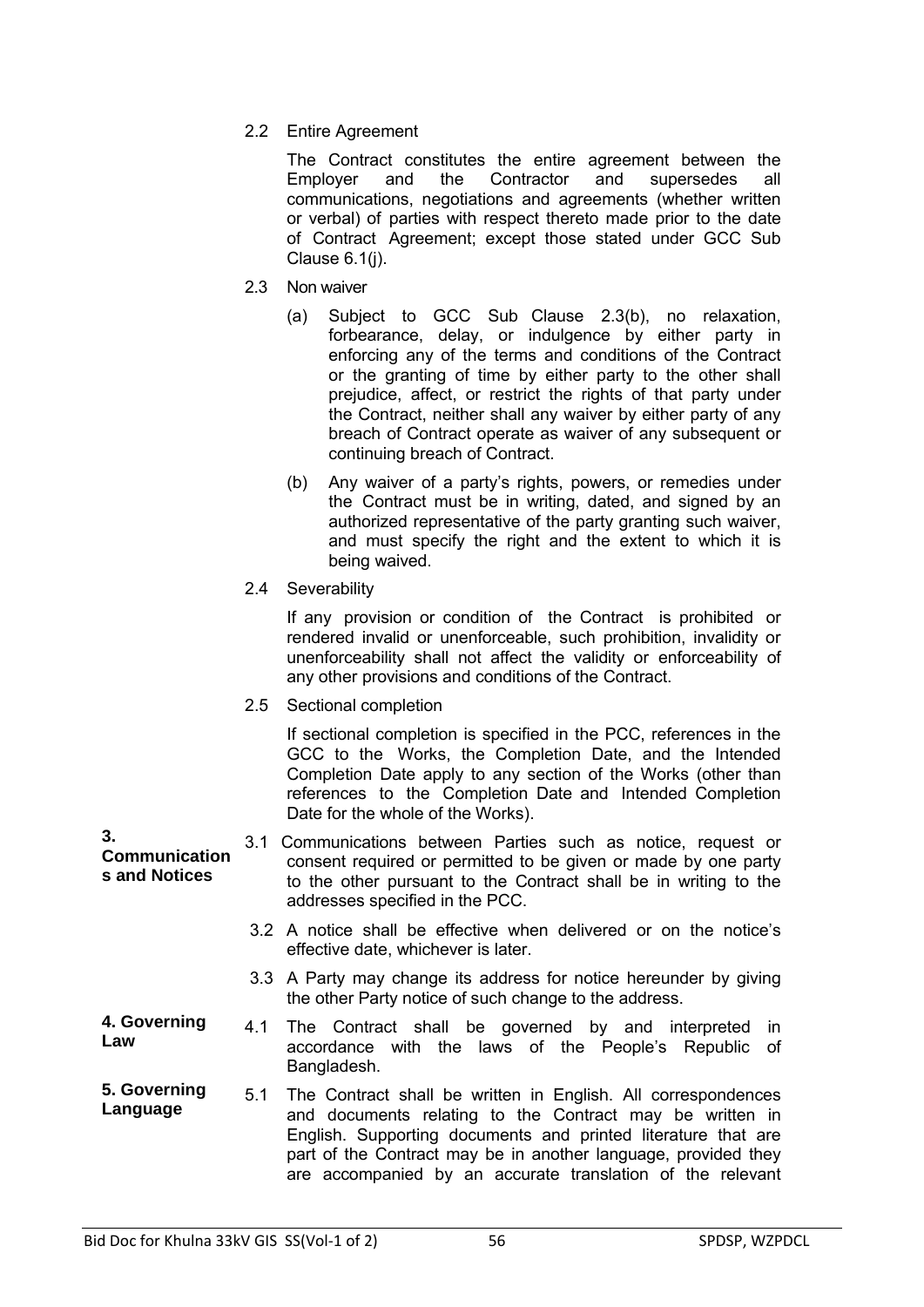|                                                                  |      |     | interpretation of the Contract, such translation shall govern.                                                                                                                                                                                                                                                                                                                       |
|------------------------------------------------------------------|------|-----|--------------------------------------------------------------------------------------------------------------------------------------------------------------------------------------------------------------------------------------------------------------------------------------------------------------------------------------------------------------------------------------|
|                                                                  | 5.2  |     | The Contractor shall bear all costs of translation to the governing<br>language and all risks of the accuracy of such translation.                                                                                                                                                                                                                                                   |
| <b>6. Documents</b><br><b>Forming the</b><br><b>Contract and</b> |      |     | The following documents forming the Contract shall be<br>interpreted in the following order of priority:                                                                                                                                                                                                                                                                             |
| <b>Priority of</b>                                               |      | (a) | the signed Contract Agreement (Form PW5-8);                                                                                                                                                                                                                                                                                                                                          |
| <b>Documents</b>                                                 |      | (b) | the Notification of Award (PW5-7);                                                                                                                                                                                                                                                                                                                                                   |
|                                                                  |      | (c) | the completed Tender and the Appendix to the Tender;                                                                                                                                                                                                                                                                                                                                 |
|                                                                  |      | (d) | the Particular Conditions of Contract;                                                                                                                                                                                                                                                                                                                                               |
|                                                                  |      | (e) | the General Conditions of Contract;                                                                                                                                                                                                                                                                                                                                                  |
|                                                                  |      | (f) | the Technical Specifications;                                                                                                                                                                                                                                                                                                                                                        |
|                                                                  |      | (g) | the General Specifications;                                                                                                                                                                                                                                                                                                                                                          |
|                                                                  |      | (h) | the Drawings;                                                                                                                                                                                                                                                                                                                                                                        |
|                                                                  |      | (i) | the priced Bill of Quantities and the Schedules; and                                                                                                                                                                                                                                                                                                                                 |
|                                                                  |      | (j) | any other document listed in the PCC forming part of<br>the Contract.                                                                                                                                                                                                                                                                                                                |
| <b>7.Contract</b><br><b>Agreement</b>                            | 7.1  |     | The parties shall enter into a Contract Agreement within<br>twenty eight (28) days from the date of issuance of the<br>Notification of Award (NOA). The costs of stamp duties and<br>similar charges, if any, designated by the applicable law in<br>connection with entry into the Contract Agreement, shall be<br>borne by the Employer.                                           |
| 8. Assignment                                                    | 8.1  |     | Neither the Contractor nor the Employer shall assign, in whole<br>or in part, its obligations under the Contract; except with the<br>Employer's prior written approval.                                                                                                                                                                                                              |
| 9. Eligibility                                                   | 9.1  |     | The Contractor and its Subcontractor(s) shall have the<br>nationality of a country other than that specified in the PCC.                                                                                                                                                                                                                                                             |
|                                                                  | 9.2  |     | All materials, equipment, plant, and supplies used by the<br>Contractor in both permanent and temporary works and<br>services supplied under the Contract shall have their origin<br>in the countries except any specified in the PCC.                                                                                                                                               |
|                                                                  | 9.3  |     | For the purpose of the GCC Clause 9.2, origin means the<br>country where the goods have been grown,<br>mined,<br>cultivated, produced, manufactured, or processed; or through<br>manufacture,<br>processing,<br>or<br>assembly,<br>another<br>results<br>that<br>differs<br>commercially<br>recognized<br>article<br>substantially in its basic characteristics from its components. |
| 10. Gratuities /<br><b>Agency fees</b>                           | 10.1 |     | No fees, gratuities, rebates, gifts, commissions or other<br>payments, other than those included in the Contract, shall<br>be given or received in connection with the procurement<br>process or in the Contract execution.                                                                                                                                                          |
| 11.<br><b>Confidential</b><br><b>Details</b>                     | 11.1 |     | The Employer and the Contractor shall keep confidential<br>and shall not, without the written consent of the other party<br>hereto, divulge to any third party any documents, data, or                                                                                                                                                                                               |

passages in English, in which case, for purposes of

other information furnished directly or indirectly by the other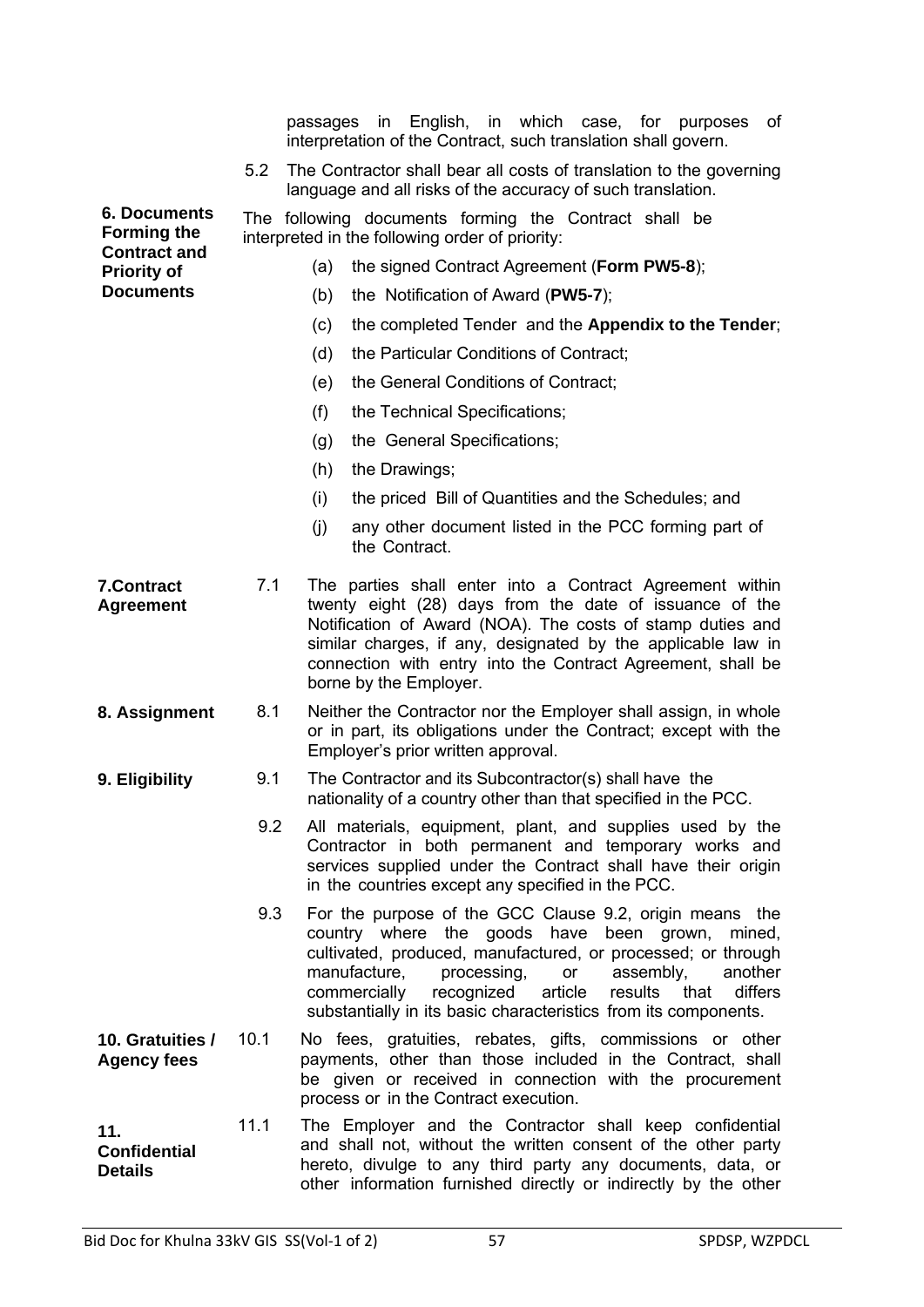party hereto in connection with the Contract, whether such information has been furnished prior to, during or following completion or termination of the Contract. Notwithstanding the above, the Contractor may furnish to its Subcontractor such documents, data, and other information it receives from the Employer to the extent required for the Subcontractor to perform its work under the Contract, in which event the Contractor shall obtain from such Subcontractor an undertaking of confidentiality similar to that imposed on the Contractor under GCC Clause 11.

11.2 The Employer shall not use such documents, data, and other information received from the Contractor for any purposes unrelated to the Contract. Similarly, the Contractor shall not use such documents, data, and other information received from the Employer for any purpose other than the design, construction, or other work and services required for the performance of the Contract.

11.3 The obligations of a party under GCC Sub Clauses 11.1 and

11.2 above, however, shall not apply to information that: the Employer or Contractor needs to share with institutions participating in the financing of the Contract; now or hereafter enters the public domain through no fault of that party; can be proven to have been possessed by that party at the time of disclosure and which was not previously obtained, directly or indirectly, from the other party; or otherwise lawfully becomes available to that party from a third party that has no obligation of confidentiality.

- 11.4 The above provisions of GCC Clause 11 shall not in any way modify any undertaking of confidentiality given by either of the parties hereto prior to the date of the Contract in respect of the Works or any part thereof.
- 11.5 The provisions of GCC Clause 11 shall survive completion or termination, for whatever reason.

If the Contractor is a Joint Venture, Consortium, or Association (JVCA ),

- (a) each partner of the JV shall be jointly and severally liable for all liabilities and ethical or legal obligations to the Employer for the performance of the Contract;
- (b) the JV partners shall nominate a representative who shall have the authority to conduct all business including the receipt of payments for and on behalf of all partners of the JV;
- (c) in the event of a dispute that results in legal action against all partners of the JV, if they are available and if only one partner is available, then that partner alone shall answer on behalf of all partners and, if the complaint lodged is proven, the penalty shall be applicable on that lone partner as whatever penalty all the partners would have received.
- (d) the JV shall notify the Employer of its composition and

**12. Joint Venture, Consortium or Association (JVCA)**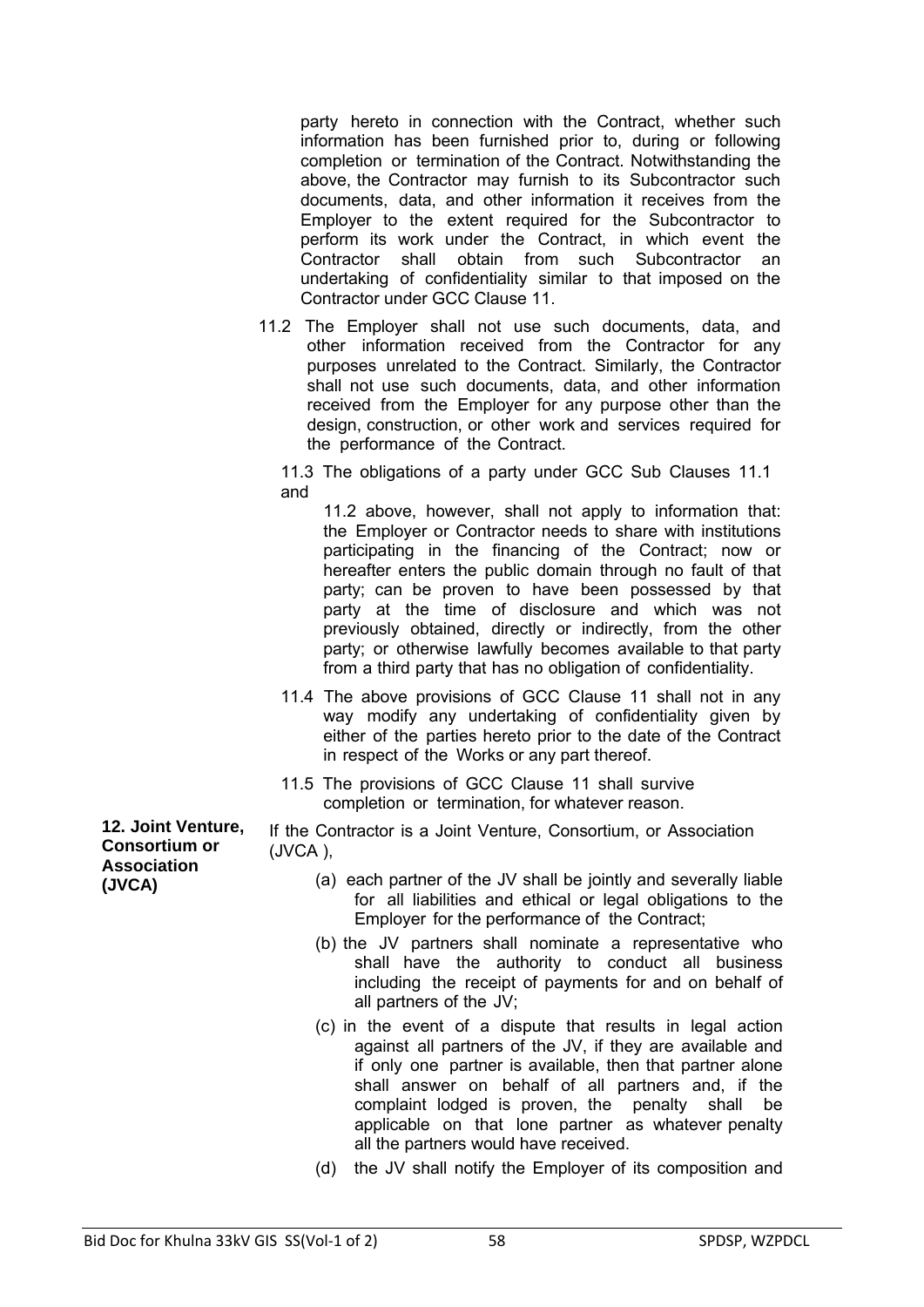legal status which shall not be altered without the prior approval of the Employer.

- (e) alteration of partners shall only be allowed if any of the partners is found to be incompetent or has any serious difficulties which may impact the overall implementation of the Works, whereby the incoming partner shall require to posses qualifications equal to or higher than that of the outgoing partner.
- (f) if any of the partners of JV has been debarred from participating in any procurement activity due to corrupt, fraudulent, collusive or coercive practices, that JV partner shall be altered following provisions under GCC Sub Clause 12.1 (d) and (e), while in case the Leading Partner has been debarred due to the same reasons stated herein the Contract shall be terminated as stated under GCC Sub Clause 95.1(b).
- **13. Possession of the Site**  13.1 The Employer shall give possession of the Site or part(s) of the Site, to the Contractor on the date(s) stated in the PCC. If possession of a part of the Site is not given by the date stated in the PCC, the Employer will be deemed to have delayed the start of the relevant activities, and this will be a Compensation Event as stated under GCC Sub Clause 72.1(a).
- 14. Access to the 14.1 The Contractor shall allow the Engineer and any person **Site**  authorised by the Engineer access to the Site and to any place where work in connection with the Contract is being carried out or is intended to be carried out.
- **15. Employer's Responsibilities**  15.1 The Employer shall pay the Contractor, in consideration of the satisfactory progress of execution and completion of the Works and Physical services, and the remedying of defects therein, the Contract price or such other sum as may become payable under the provisions of the Contract at the times and in the manner prescribed by the Contract Agreement.
	- 15.2 The Employer shall make its best effort to guide and assist the Contractor in obtaining, if required, any permit, licence, and approvals from local public authorities for the purpose of execution of the Works and Physical services under the Contract.
- **16. Approval of the Contractor's Temporary Works**  16.1 The Contractor shall submit Specifications and Drawings showing the proposed Temporary Works to the Engineer, who is to approve them, if they comply with the Specifications and Drawings.
	- 16.2 The Contractor shall be responsible for design of Temporary Works.
	- 16.3 All Drawings prepared by the Contractor for the execution of the Temporary or Permanent Works, are subject to prior approval by the Engineer before their use.
	- 16.4 The Engineer's approval shall not alter the Contractor's responsibility for design of the Temporary **Works**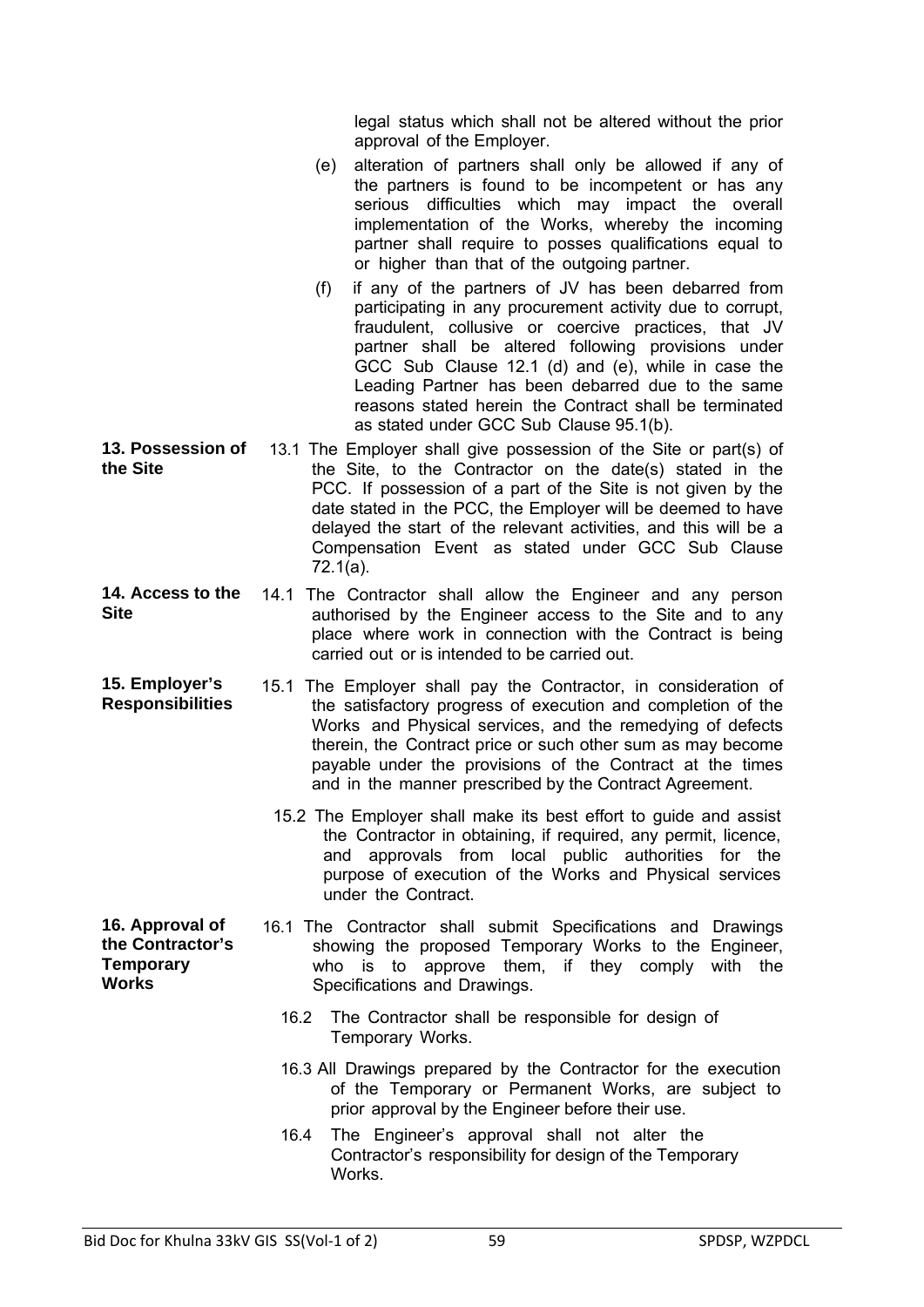|                                             | The Contractor shall obtain approval of third parties to<br>16.5<br>the design of the Temporary Works, where required.                                                                                                                                                                                                                                                                                                                                                                                                                                                                                                                                                                                                                                                                                                                                                                                     |
|---------------------------------------------|------------------------------------------------------------------------------------------------------------------------------------------------------------------------------------------------------------------------------------------------------------------------------------------------------------------------------------------------------------------------------------------------------------------------------------------------------------------------------------------------------------------------------------------------------------------------------------------------------------------------------------------------------------------------------------------------------------------------------------------------------------------------------------------------------------------------------------------------------------------------------------------------------------|
| 17. Contractor's<br><b>Responsibilities</b> | 17.1 The Contractor shall execute and complete the Works and<br>remedy any defects therein in conformity in all respects with<br>the provisions of the Contract Agreement.                                                                                                                                                                                                                                                                                                                                                                                                                                                                                                                                                                                                                                                                                                                                 |
| 18. Taxes and<br><b>Duties</b>              | 18.1 The Contractor shall be entirely responsible for all kinds of<br>taxes, duties, fees, levies, and such other charges to be<br>paid under the Applicable Law imposed inside and outside<br>Bangladesh as per PCC.                                                                                                                                                                                                                                                                                                                                                                                                                                                                                                                                                                                                                                                                                      |
| 19. Contractor's<br><b>Personnel</b>        | 19.1 The Contractor shall employ the key personnel named in the<br>Schedule of Key Personnel, as referred to in the PCC, to<br>carry out the functions stated in the Schedule or other<br>personnel approved by the Engineer.                                                                                                                                                                                                                                                                                                                                                                                                                                                                                                                                                                                                                                                                              |
|                                             | 19.2 The Engineer will approve any proposed replacement of<br>key personnel only if their relevant qualifications and<br>abilities are equal to or higher than those of the<br>personnel named in the Schedule.                                                                                                                                                                                                                                                                                                                                                                                                                                                                                                                                                                                                                                                                                            |
|                                             | 19.3 If the Engineer asks the Contractor to remove a particular<br>person who is a member of the Contractor's staff or work<br>force from the Site, he or she shall state the reasons, and<br>the Contractor shall ensure that the person leaves the<br>Sitewithin three (3) days and has no further connection<br>with the work in the Contract.                                                                                                                                                                                                                                                                                                                                                                                                                                                                                                                                                          |
| 20.<br>Subcontracting                       | 20.1 Subcontracting the whole of the Works by the Contractor shall<br>not be permissible. The Contractor shall be responsible for<br>the acts or defaults of any Subcontractor, his or her<br>agents or employees, as if they were the acts or defaults<br>of the Contractor.                                                                                                                                                                                                                                                                                                                                                                                                                                                                                                                                                                                                                              |
|                                             | 20.2 The Contractor shall not be required to obtain consent from<br>the Engineer, for suppliers solely of Materials or to a<br>subcontract for which the Specialist Subcontractor(s) is<br>already named in the Contract.                                                                                                                                                                                                                                                                                                                                                                                                                                                                                                                                                                                                                                                                                  |
|                                             | The prior consent, in writing, of the Engineer shall<br>20.3<br>however be obtained for other proposed Subcontractor(s).                                                                                                                                                                                                                                                                                                                                                                                                                                                                                                                                                                                                                                                                                                                                                                                   |
| 21. Nominated<br><b>Subcontractor</b>       | 21.1 Nominated Subcontractor named in the Contract shall be<br>entitled to execute the specific components of the Works<br>stated in the PCC.                                                                                                                                                                                                                                                                                                                                                                                                                                                                                                                                                                                                                                                                                                                                                              |
|                                             | 21.2 The Contractor shall not be under obligations to employ a<br>Nominated Subcontractor against whom the Contractor<br>raises reasonable objection by notice to the Engineer<br>as soon as practicable, with supporting particulars while<br>there are reasons to believe that the Subcontractor does<br>not have sufficient competence, resources or financial<br>strength, or does not accept to indemnify the Contractor<br>against and from any negligence or misuse of Goods by<br>the nominated Subcontractor, or does not accept to enter<br>subcontract which<br>specifies<br>into<br>that,<br>for<br>the<br>a<br>subcontracted<br>work<br>including<br>the<br>design,<br>if<br>any,<br>Subcontractor<br>shall<br>Nominated<br>undertake<br>to<br>the<br>Contractor such obligations and liabilities as will enable the<br>contractor to discharge his or her liabilities under the<br>Contract. |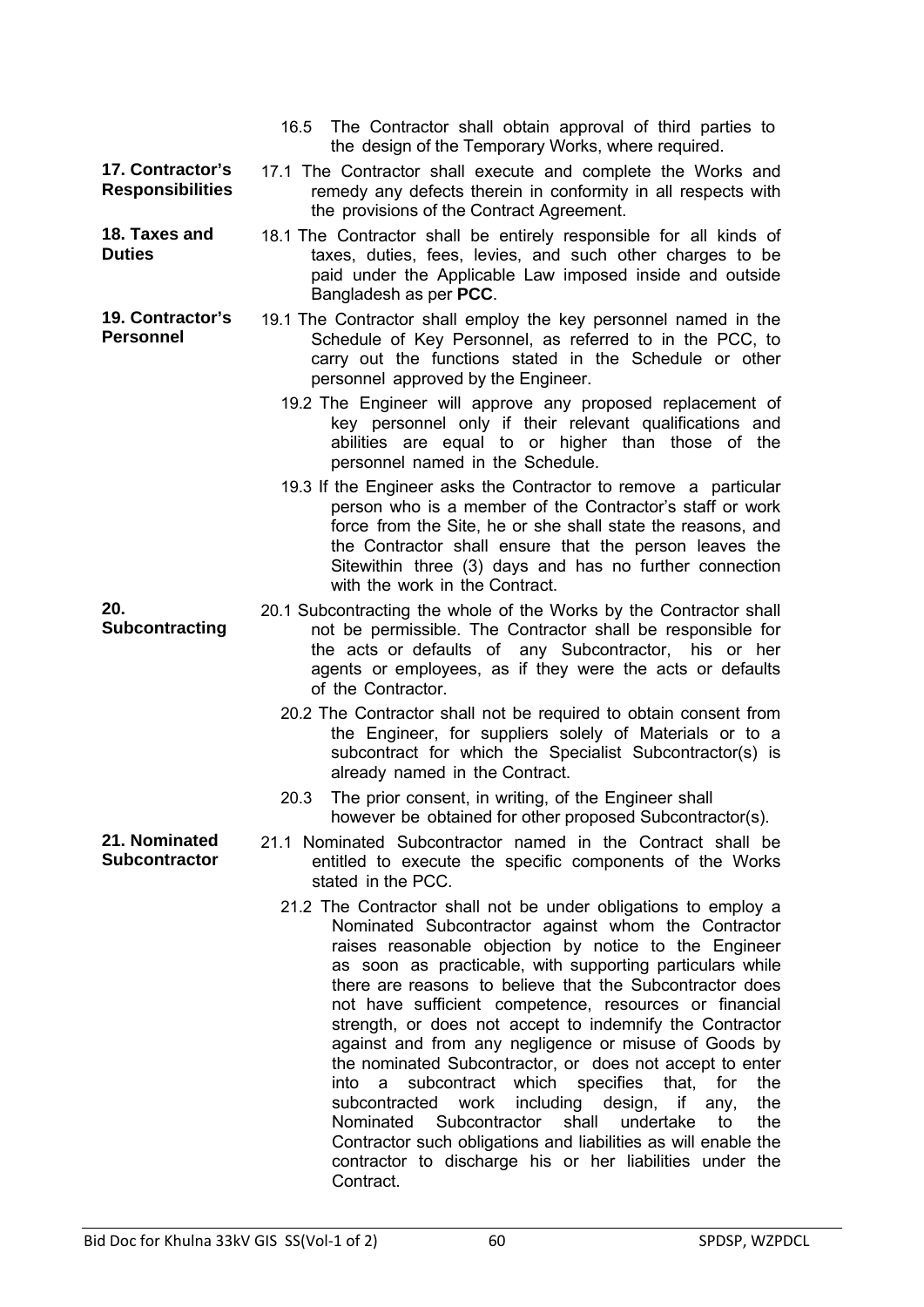|                                                                | 21.3                                                                                                                                                                                                     | Subcontracting shall in no event relieve the Contractor<br>from any of its obligations, duties, responsibilities, or<br>liability under the Contract and all Subcontractors shall<br>comply with the provisions of GCC Clause 38.                                                                                                                                                                                                                    |  |
|----------------------------------------------------------------|----------------------------------------------------------------------------------------------------------------------------------------------------------------------------------------------------------|------------------------------------------------------------------------------------------------------------------------------------------------------------------------------------------------------------------------------------------------------------------------------------------------------------------------------------------------------------------------------------------------------------------------------------------------------|--|
| 22. Other<br><b>Contractors</b>                                |                                                                                                                                                                                                          | 22.1 The Contractor shall cooperate and share the Site with other<br>Contractors, public authorities, utilities, the Engineer and<br>the Employer between the dates given in the Schedule of<br>other Contractors. The Contractor shall also<br>provide<br>facilities and services for them as described in the Schedule.<br>The Employer may modify the Schedule of other Contractors,<br>and shall notify the Contractor of any such modification. |  |
| 23. Engineer's<br><b>Decisions</b>                             | 23.1 Except where otherwise specifically stated in the PCC, the<br>Engineer will decide Contractual matters between the<br>Employer and the Contractor in its role as representative<br>of the Employer. |                                                                                                                                                                                                                                                                                                                                                                                                                                                      |  |
| 24. Delegation                                                 | 24.1                                                                                                                                                                                                     | Engineer may delegate any of his duties<br>The<br>and<br>responsibilities to his representative, after notifying<br>the<br>Contractor, and may cancel any delegation,<br>without<br>retroactivity, after notifying the Contractor.                                                                                                                                                                                                                   |  |
|                                                                | 24.2                                                                                                                                                                                                     | Any communications to the Contractor in accordance<br>with such delegation shall have the same effect as if it<br>was given by the Engineer.                                                                                                                                                                                                                                                                                                         |  |
| 25. Instructions                                               | 25.1                                                                                                                                                                                                     | The Contractor shall carry out all instructions of the<br>Engineer that comply with the applicable law.                                                                                                                                                                                                                                                                                                                                              |  |
| 26. Queries<br>about the<br><b>Contract</b><br>conditions      | 26.1                                                                                                                                                                                                     | The Engineer, on behalf of the Employer, will clarify<br>queries on the Conditions of Contract.                                                                                                                                                                                                                                                                                                                                                      |  |
| 27. Safety,<br><b>Security and</b><br><b>Protection of the</b> | 27.1                                                                                                                                                                                                     | The Contractor shall throughout the execution and<br>completion of the Works and the remedying of any defects<br>therein:                                                                                                                                                                                                                                                                                                                            |  |
| <b>Environment</b>                                             |                                                                                                                                                                                                          | take all reasonable steps to safeguard the health<br>(a)<br>and safety of all workers working on the Site and<br>other persons entitled to be on it, and to keep the<br>Site in an orderly state;                                                                                                                                                                                                                                                    |  |
|                                                                |                                                                                                                                                                                                          | (b)<br>provide and maintain at the Contractor's own cost<br>lights, guards, fencing, warning signs<br>and<br>all<br>watching for the protection of the Works or for the<br>safety on-site; and                                                                                                                                                                                                                                                       |  |
|                                                                |                                                                                                                                                                                                          | take all reasonable steps to protect the environment<br>(c)<br>on and off the Site and to avoid damage or<br>nuisance to persons or to property of the public or<br>others resulting from pollution, noise or other causes<br>arising as a consequence of the Contractors methods<br>of operation.                                                                                                                                                   |  |
| 28. Working<br><b>Hours</b>                                    | 28.1                                                                                                                                                                                                     | The Contractor shall not perform any work on the Site on<br>the weekly holidays, or during the night or outside the<br>normal working hours, or on any religious or public<br>holiday, without the prior written approval of the Engineer.                                                                                                                                                                                                           |  |
| 29. Welfare of<br><b>Laborers</b>                              | 29.1                                                                                                                                                                                                     | The Contractor shall comply with all the relevant labour<br>Laws applicable to the Contractor's personnel relating                                                                                                                                                                                                                                                                                                                                   |  |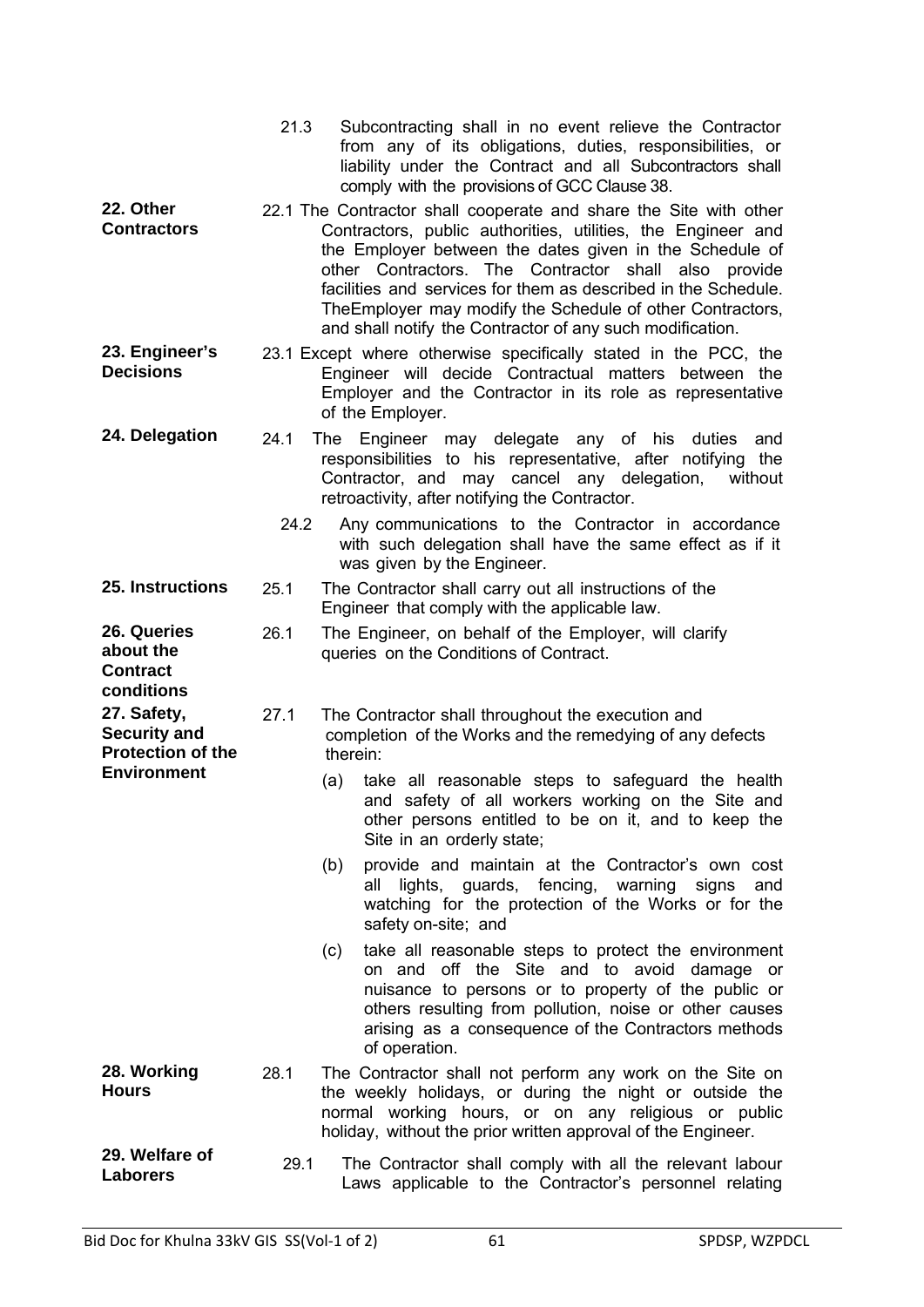to their employment, health, safety, welfare, immigration and shall allow them all their legal rights.

- 29.2 The Contractor, in particular, shallprovide proper accommodation to his or her labourers and arrange proper water supply, conservancy and sanitation arrangements at the site for all necessary hygienic requirements and for the prevention of epidemics in accordance with relevant regulations, rules and orders of the government.
- 29.3 The Contractor, further in particular, shall pay reasonable wages to his or her labourers, and pay them in time. In the event of delay in payment the Employer may effect payments to the labourers and recover the cost from the Contractor.
- 29.4 The Contractor shall appoint an accident prevention officer at the Site, responsible for maintaining safety and protection against accidents. This person shall be qualified for this responsibility, and shall have the authority to issue instructions and take appropriate protective measures to prevent accidents that could result in injury. Throughout the execution of the Works, the Contractor shall provide whatever is required by this person to exercise this responsibility and authority.
- **30. Child Labor** 30.1 The Contractor shall not employ any child to perform any work that is economically exploitative, or is likely to be hazardous to, or to interfere with, the child's education, or to be harmful to the child's health or physical, mental, spiritual, moral, or social development in compliance with the applicable laws and other relevant treaties ratified by the government.
- **31. Fossils** 31.1 All fossils, coins, articles of value or antiquity, and structures and other remains or items of geological or archaeological interest found on the Site shall be placed under the care and authority of the Employer. The Contractor shall take reasonable precautions to prevent Contractor's Personnel or other persons from removing or damaging any of these findings.
	- 31.2 The Contractor shall, upon discovery of any such finding, promptly give notice to the Engineer, who shall issue instructions for dealing with it. If the Contractor suffers delay and/or incurs cost from complying with the instructions, the Contractor shall give a further notice to the Engineer and shall be entitled subject to Claims under GCC Clause 99 to:
		- (a) an extension of time for any such delay, if completion is or will be delayed, under GCC Clause 45, and
		- (b) payment of any such cost, which shall be included in the Contract Price.
- **32. Employer's and Contractor's**
- 32.1 The Employer carries the risks that the Contract states are Employer's risks and the Contractor carries the risks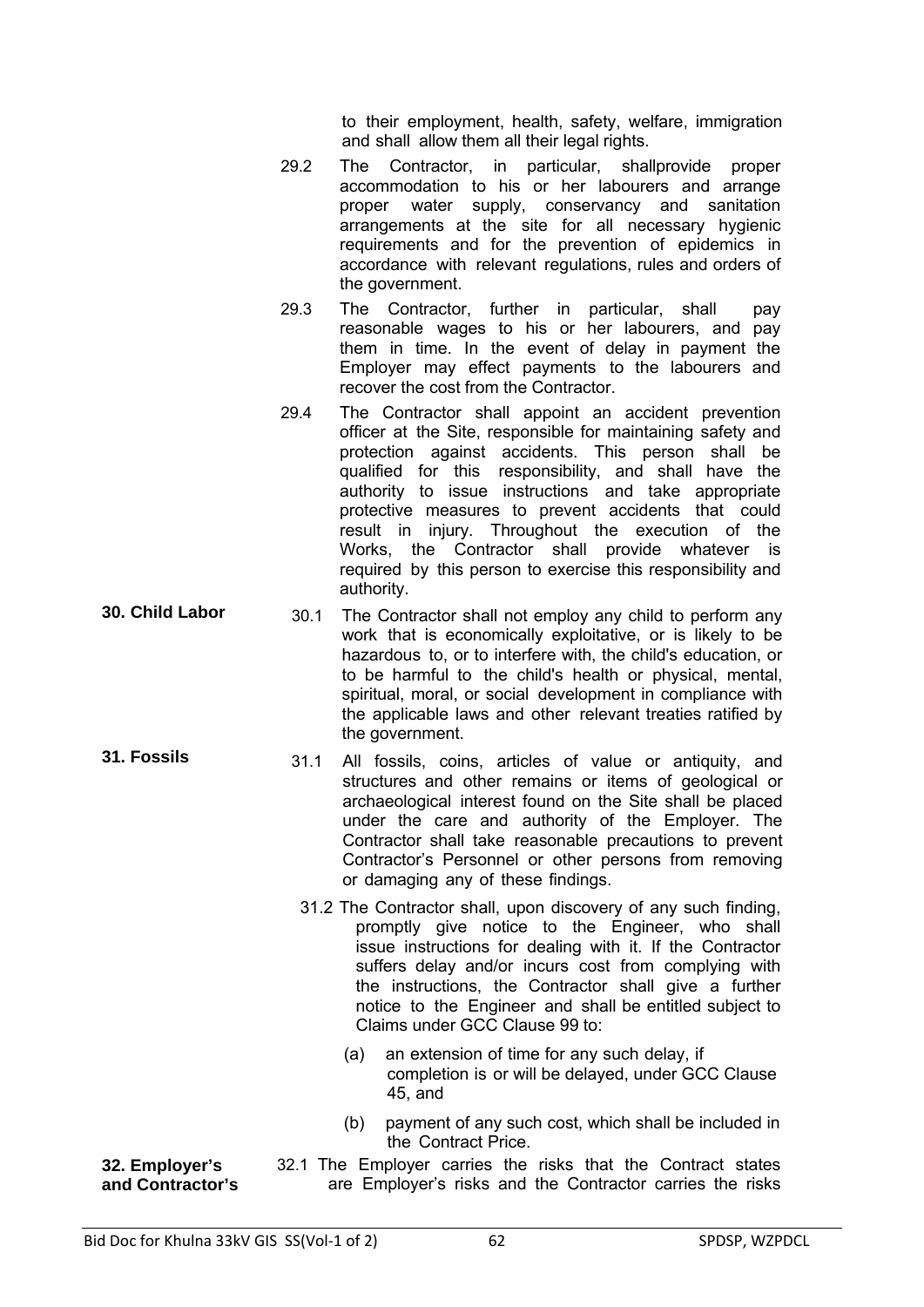| <b>Risks</b>                     |      | that the Contract states are Contractor's risks.                                                                                                                                                                                                                                                                                                                                                                      |
|----------------------------------|------|-----------------------------------------------------------------------------------------------------------------------------------------------------------------------------------------------------------------------------------------------------------------------------------------------------------------------------------------------------------------------------------------------------------------------|
| 33. Employer's<br><b>Risks</b>   | 33.1 | From the Start Date until the Defects Correction<br>Certificate has been issued, the following are Employer's<br>risks:                                                                                                                                                                                                                                                                                               |
|                                  |      | (a)<br>the risk of personal injury, death, or loss of or damage<br>to property (excluding the Works, Plant, Materials,<br>and Equipment), which are due to                                                                                                                                                                                                                                                            |
|                                  |      | i.<br>use or occupation of the Site by the Works or<br>for the purpose of the Works, which is the<br>unavoidable result of the Works or                                                                                                                                                                                                                                                                               |
|                                  |      | ii.<br>negligence, breach of statutory duty,<br>or<br>interference with any legal right by the Employer<br>or by any person employed by or Contracted<br>to him except the Contractor.                                                                                                                                                                                                                                |
|                                  |      | (b) the risk of damage to the Works, Plant, Materials,<br>and Equipment to the extent that it is due to a fault<br>of the Employer or in the Employer's design, or due<br>to war or radioactive contamination directly affecting<br>the country where the Works are to be executed.                                                                                                                                   |
|                                  |      | 33.2 From the Completion Date until the Defects Correction<br>Certificate has been issued, the risk of loss of or<br>damage to the Works, Plant, and Materials is Employer's<br>risk, except loss or damage due to:                                                                                                                                                                                                   |
|                                  |      | a Defect which existed on the Completion Date;<br>(a)<br>an event occurring before the Completion Date,<br>(b)<br>which was not itself Employer's risk; or<br>the activities of the Contractor on the Site after<br>(c)                                                                                                                                                                                               |
|                                  |      | the Completion Date.                                                                                                                                                                                                                                                                                                                                                                                                  |
| 34. Contractor's<br><b>Risks</b> | 34.1 | the Start Date until the Defects Correction<br>From<br>Certificate has been issued the risks of personal injury,<br>death, and loss of or damage to property including<br>without limitation, the Works, Plant, Materials,<br>and<br>Equipment, which<br>Employer's<br>not<br>risks<br>are<br>are<br>Contractor's risks.                                                                                              |
| 35. Copyright                    | 35.1 | The copyright in all drawings, documents, and other<br>materials containing data and information furnished to the<br>Employer by the Contractor herein shall remain vested<br>in the Contractor, or, if they are furnished to the Employer<br>directly or through the Contractor by any third party,<br>including Suppliers of materials, the copyright in such<br>materials shall remain vested in such third party. |
|                                  | 35.2 | The Contractor shall not, except for the purposes of<br>performing the obligations under the Contract, without the<br>written permission of the Employer disclose or make<br>use of any specification, plan, design and drawing,<br>pattern, sample or information furnished by or on behalf of<br>the Employer.                                                                                                      |
| 36. Limitation of<br>Liability   | 36.1 | Except in cases of criminal negligence or wilful misconduct:<br>the Contractor shall not be liable to the Employer,<br>(a)                                                                                                                                                                                                                                                                                            |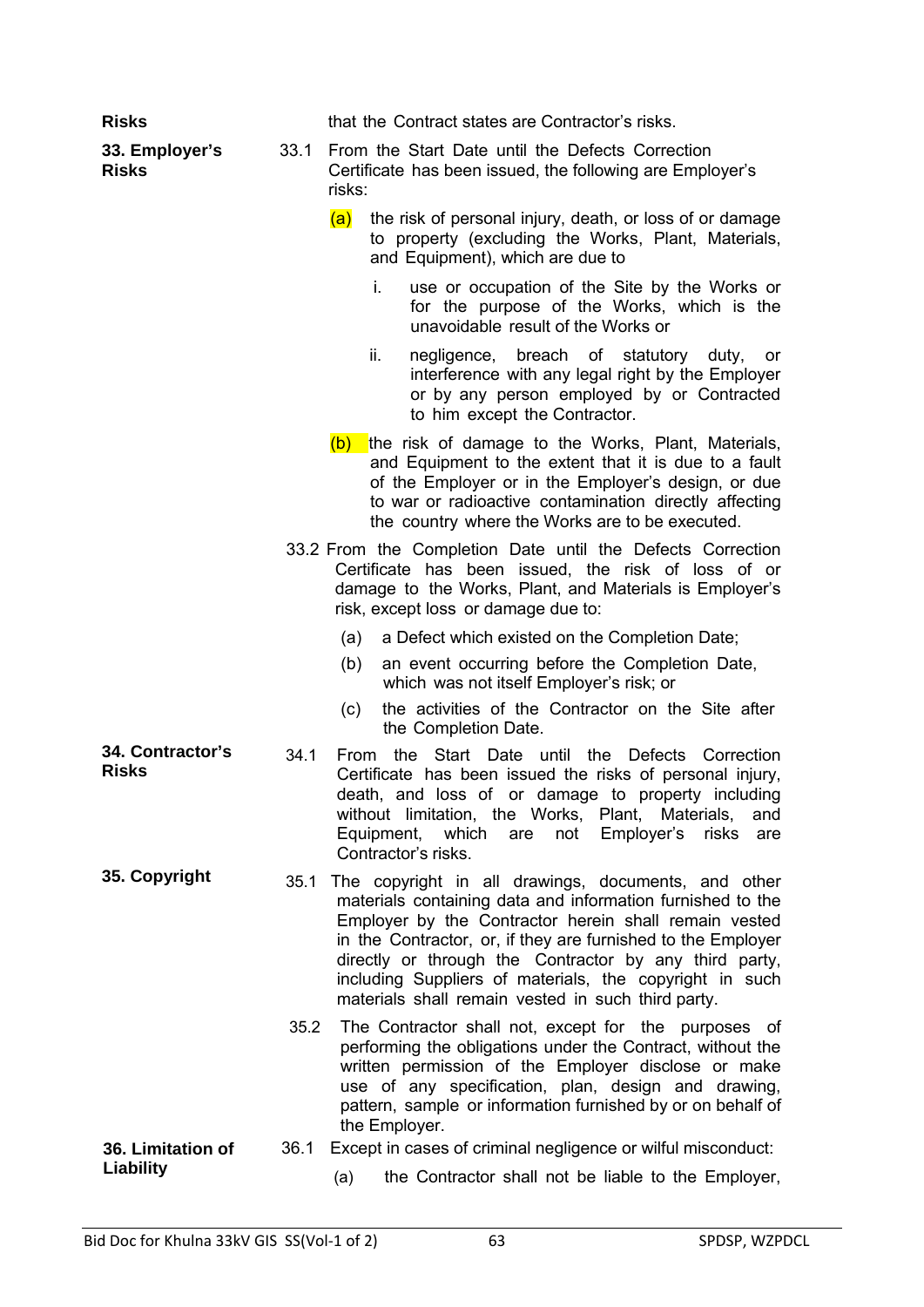whether in Contract, tort, or otherwise, for any indirect or consequential loss or damage, loss of use, loss of production, or loss of profits or interest costs, provided that this exclusion shall not apply to any obligation of the Contractor to pay liquidated damages to the Employer; and

- (b) the aggregate liability of the Contractor to the Employer, whether under the Contract, in tort or otherwise, shall not exceed the total Contract Price, provided that this limitation shall not apply to the cost of repairing or replacing defective Works, or to any obligation of the Contractor to indemnify the Employer with respect to patent infringement.
- **37. Insurance** 37.1 The Contractor shall provide, in the joint names of the Employer and the Contractor, insurance cover from the Start Date to the end of the Defects Liability Period, in the amounts and deductibles specified in the PCC for the following events which are due to the Contractor's risks:
	- (a) loss of or damage to the Works, Plant, and Materials;
	- (b) loss of or damage to Equipment;
	- (c) loss of or damage to property (except the Works, Plant, Materials, and Equipment) in connection with the Contract; and

(d) personal injury or death.

- 37.2 The Contractor shall deliver policies and certificates of insurance to the Engineer, for the Engineer's approval, before the Start Date. All such insurances shall provide for compensation to be payable in the types and proportions of currencies required to rectify the loss or damage incurred.
- 37.3 If the Contractor does not provide any of the policies and certificates required, the Employer may effect the insurance which the Contractor should have provided and recover the premiums the Employer has paid from payments otherwise due to the Contractor or, if no payment is due, the payment of the premiums shall be a debt due.
- 37.4 Alterations to the terms of insurance shall not be made without the approval of the Engineer.
- 37.5 Both parties shall comply with conditions of the insurance policies.
- 38.1 Either the Engineer or the Contractor may require the other to attend a management and progress meeting. The business of such meeting shall be to review the progress and plans for remaining work and to deal with matters raised in accordance with the early warning procedure.
	- 38.2 The Engineer shall record the business of the meetings and provide copies of the record to those attending the meeting and to the Employer. The responsibility of the

**38. Management and Progress Meetings**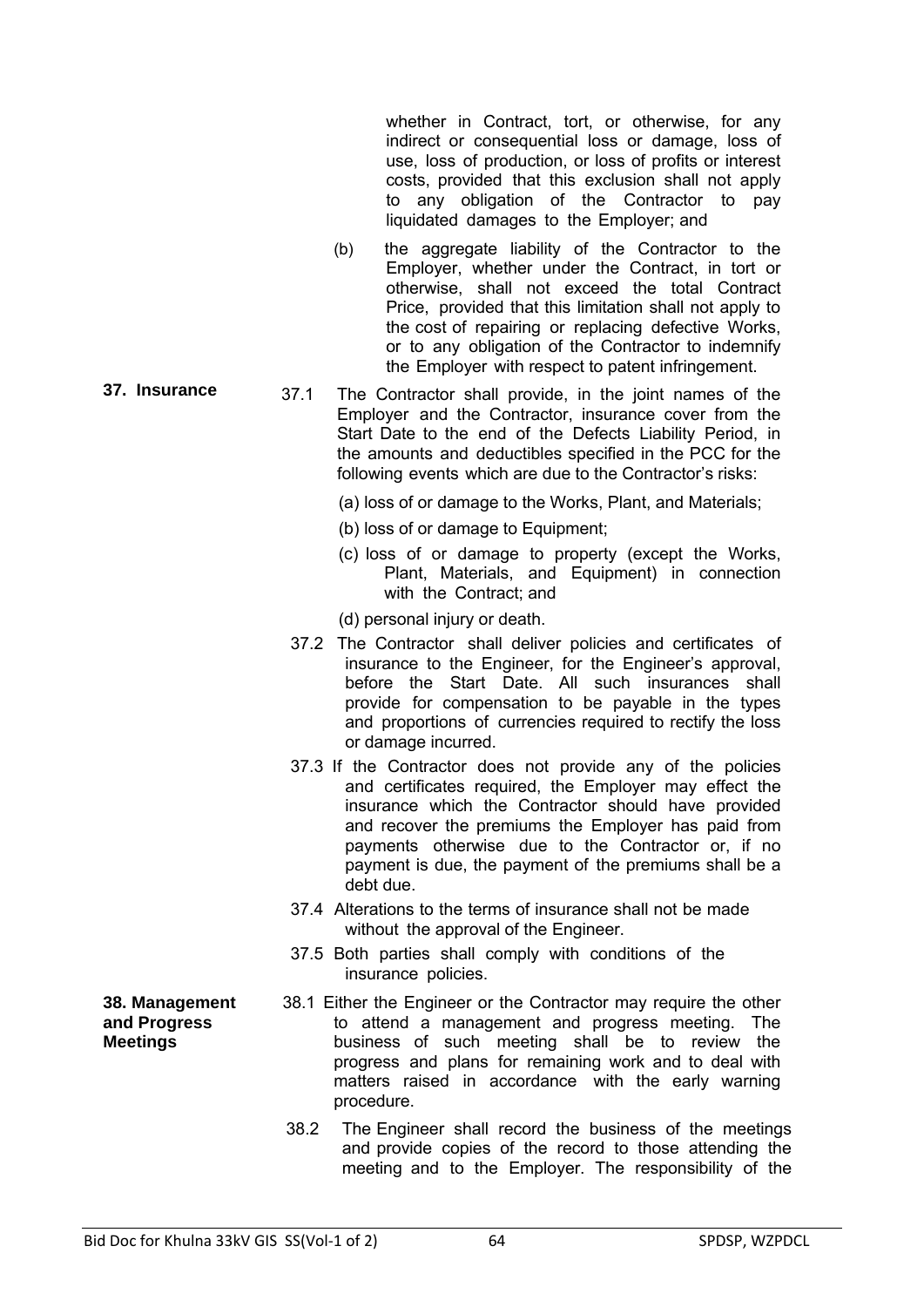parties for actions to be taken shall be decided by the Engineer either at the management and progress meeting or after the meeting, and stated in writing to all concerned.

- 39.1 The Government requires that Employer, as well as the Contractor shall observe the highest standard of ethics during the implementation of procurement proceedings and the execution of the Contract under the Contract.
- 39.2 The Government requires that Employer, as well as the Contractor shall, during the Procurement proceedings and the execution of the Contract under public funds, ensure-
	- (a) strict compliance with the provisions of Section 64 of the Public Procurement Act, 2006;
	- (b) abiding by the code of ethics as mentioned in the Rule127 of the Public Procurement Rules, 2008;
	- (c) that neither it, nor any other member of its staff, or any other agents or intermediaries working on its behalf engages in any such practice as detailed in GCC Sub Clause 39.3.
- 39.3 For the purposes of GCC Sub Clause 39.2, the terms set forth below as follows:
	- (a)"**corrupt practice**" means offering, giving or promising to give, receiving, or soliciting either directly or indirectly, to any officer or employee of a Employer or other public or private authority or individual, a gratuity in any form; employment or any other thing or service of value as an inducement with respect to an act or decision or method followed by a Employer in connection with a Procurement proceeding or Contract execution;
	- (b)"**fraudulent practice**" means the misrepresentation or omission of facts in order to influence a decision to be taken in a Procurement proceeding or Contract execution;
	- (c)"**collusive practice**" means a scheme or arrangement between two (2) or more Persons, with or without the knowledge of the Employer, that is designed to arbitrarily reduce the number of Tenders submitted or fix Tender prices at artificial, non-competitive levels, thereby denying a Employer the benefits of competitive price arising from genuine and open competition; or
	- (d)"**coercive practice**" means harming or threatening to harm, directly or indirectly, Persons or their property to influence a decision to be taken in the Procurement proceeding or the execution of the Contract, and this will include creating obstructions in the normal submission process used for **Tenders**
- 39.4 Should any corrupt, fraudulent, collusive or coercive practice of any kind come to the knowledge of the

**39. Corrupt, Fraudulent, Collusive or Coercive Practices**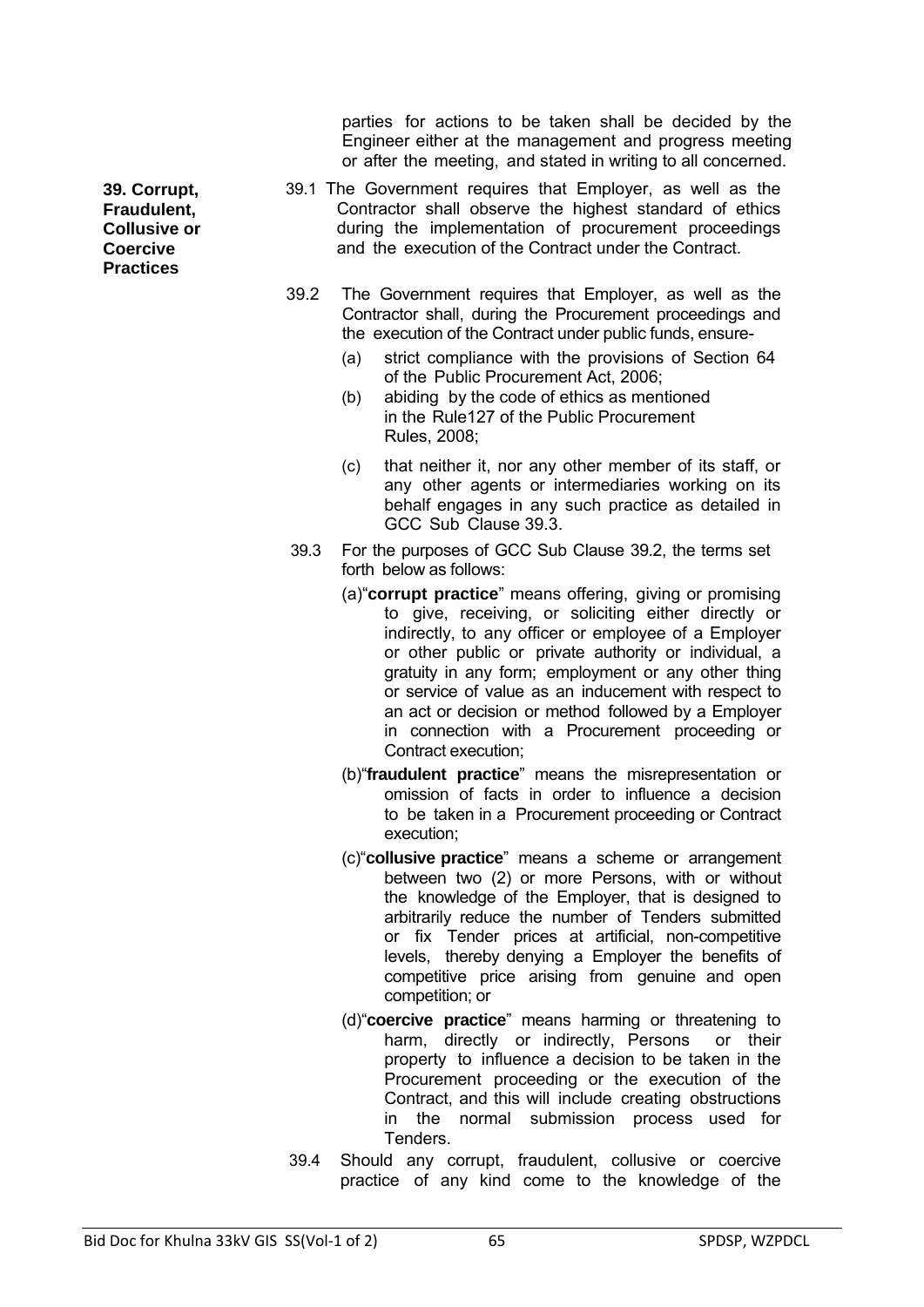Employer, it will, in the first place, allow the Contractor to provide an explanation and shall, take actions only when a satisfactory explanation is not received. Such decision and the reasons thereof, shall be recorded in the record of the procurement proceedings and promptly communicated to the Contractor.Any communications between the Contractor and the Employer related to matters of alleged fraud or corruption shall be in writing.

- 39.5 If corrupt, fraudulent, collusive or coercive practices of any kind determined by the Employer against the Contractor alleged to have carried out such practices, the Employer will :
	- (a) exclude the Contractor from further participation in the particular Procurement proceeding; or
	- (b) declare, at its discretion, the Contractor to be ineligible to participate in further Procurement proceedings, either indefinitely or for a specific period of time.
- 39.6 The Contractor shall be aware of the provisions on corruption, fraudulence, collusion and coercion in Section 64 of the Public Procurement Act, 2006 and Rule 127 of the Public Procurement Rules, 2008.

## **B. Time Control**

**40.Commencem ent of Works**  Except otherwise specified in the PCC , the Commencement Date shall be the date at which the following precedent conditions have all been fulfilled and the Engineer's instruction recording the agreement of both Parties on such fulfilment and instructing to commence the Works is received by the Contractor:

- (a) signing of the Contract Agreement by both parties upon approval of the by relevant authorities;
- (b) except if otherwise specified in the PCC , possession of the Site given to the Contractor as required for the commencement of the Works; and
- (c) receipt by the Contractor of the Advance Payment under GCC Clause 78 provided that the corresponding Bank Guarantee has been delivered by the Contractor.
- 40.2 If the Engineer's instruction is not received by the Contractor within one hundred eighty (180) days from the date of signing of the Contract Agreement, the Contractor shall be entitled to terminate the Contract under GCC Sub Clause 93.1.
- 40.3 The Contractor shall commence the execution of the Works as soon as is reasonably practicable by the Start Date as specified in the GCC Sub Clause 1.1(pp) after the Commencement Date, and shall then proceed with the Works with due expedition and without delay.
- **41. Completion of Works**  41.1 The Contractor shall carry out the Works in accordance with the Programme of Works submitted by the Contractor and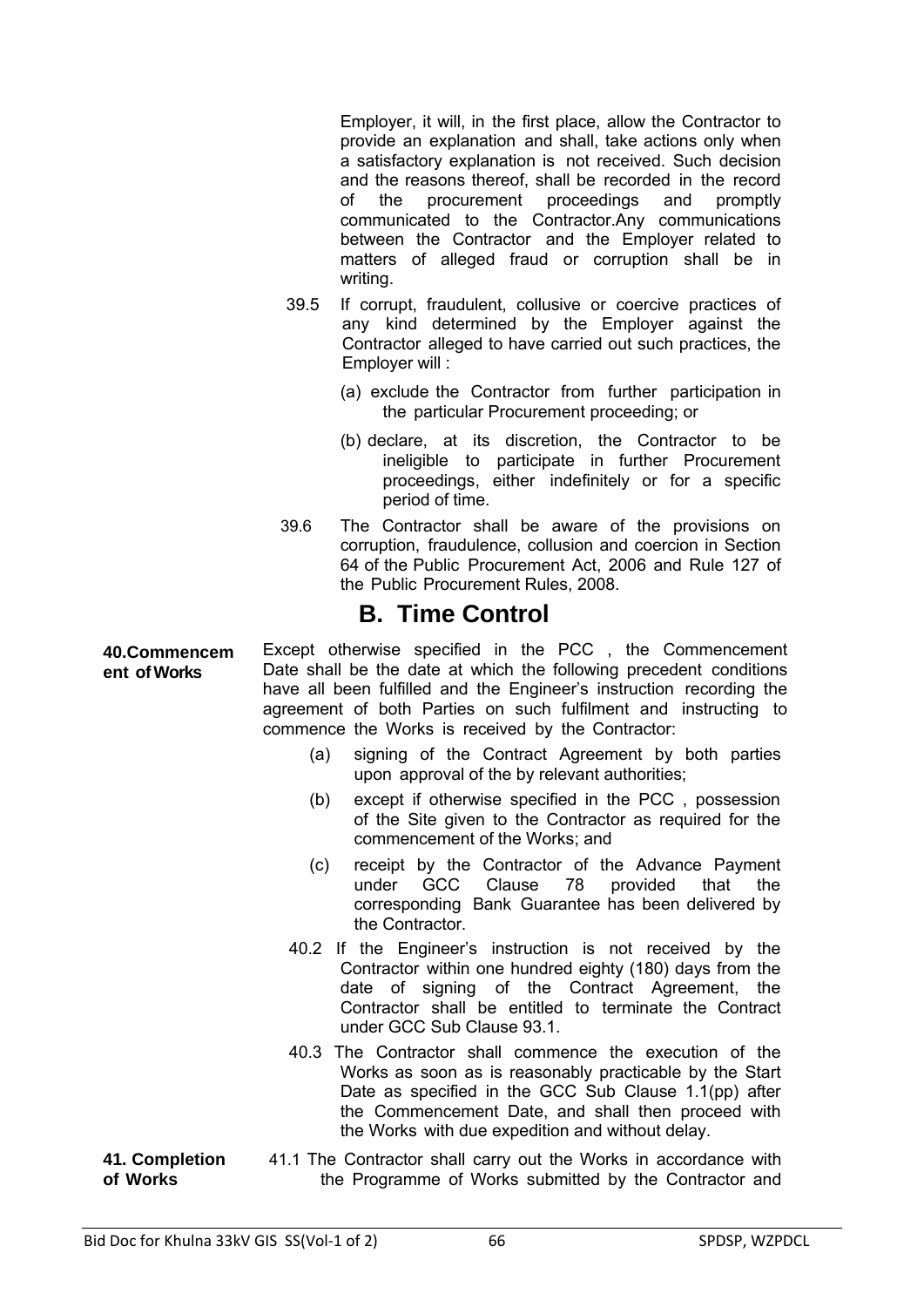as updated with the approval of the Engineer as stated under GCC Clause 42 to complete them in all respects by the Intended Completion Date.

- **42. Programme of Works**  42.1 Within the time stated in the PCC, the Contractor shall submit to the Engineer for approval a Programme of Works showing the general methods, arrangements, order, and timing for all the activities in the Works. The programme may be in the form of an Implementation Schedule prepared in any software or other form acceptable to the Engineer.
	- 42.2 The Contractor shall submit to the Engineer for approval of an updated Programme at intervals no longer than the period stated in the PCC. An update of the Programme shall be a Programme showing the actual progress achieved on each activity and the effect of the progress achieved on the timing of the remaining work, including any changes to the sequence of the activities.
	- 42.3 If the Contractor does not submit an updated Programme of Works at the intervals stated in the PCC, the Engineer may withhold an amount as stated in the PCC from the next payment certificate and continue to withhold this amount until the next due payment after the date on which the overdue Programme of Works has been submitted.
	- 42.4 The Engineer's approval of the Programme of Works shall not alter the Contractor's obligations. The Contractor may revise the Programme and submit it to the Engineer again at any time for approval. A revised Programme shall show the effect of Variations and Compensation Events.
	- 43.1 The Contractor shall maintain Pro Rata progress of the Works. Progress to be achieved shall be pursuant to GCC Clause 42 and shall be determined in terms of the value of the works done.
		- 43.2 Failure to achieve the progressin accordance with the updated Programme of Works stated under GCC sub Clause 42.1and 42.2 by the Contractor may be treated as the fundamental breach of the Contract under GCC Clause 95.1.
- **44. Early Warning** 44.1 If at any time during performance of the Contract, the Contractor or its Subcontractors should encounter events, circumstances, conditions that may adversely affect the quality of the work, increase the original Contract Price or delay the execution of the Works, the Contractor shall promptly notify the Engineer in writing of the delay, its likely duration, and its cause. As soon as practicable after receipt of the Contractor's notice, the Engineer shall evaluate the situation, and the Contractor shall cooperate with the Engineer in making and considering proposals for how the effect of such an event or circumstance can be avoided or reduced.

**43. Pro Rata Progress**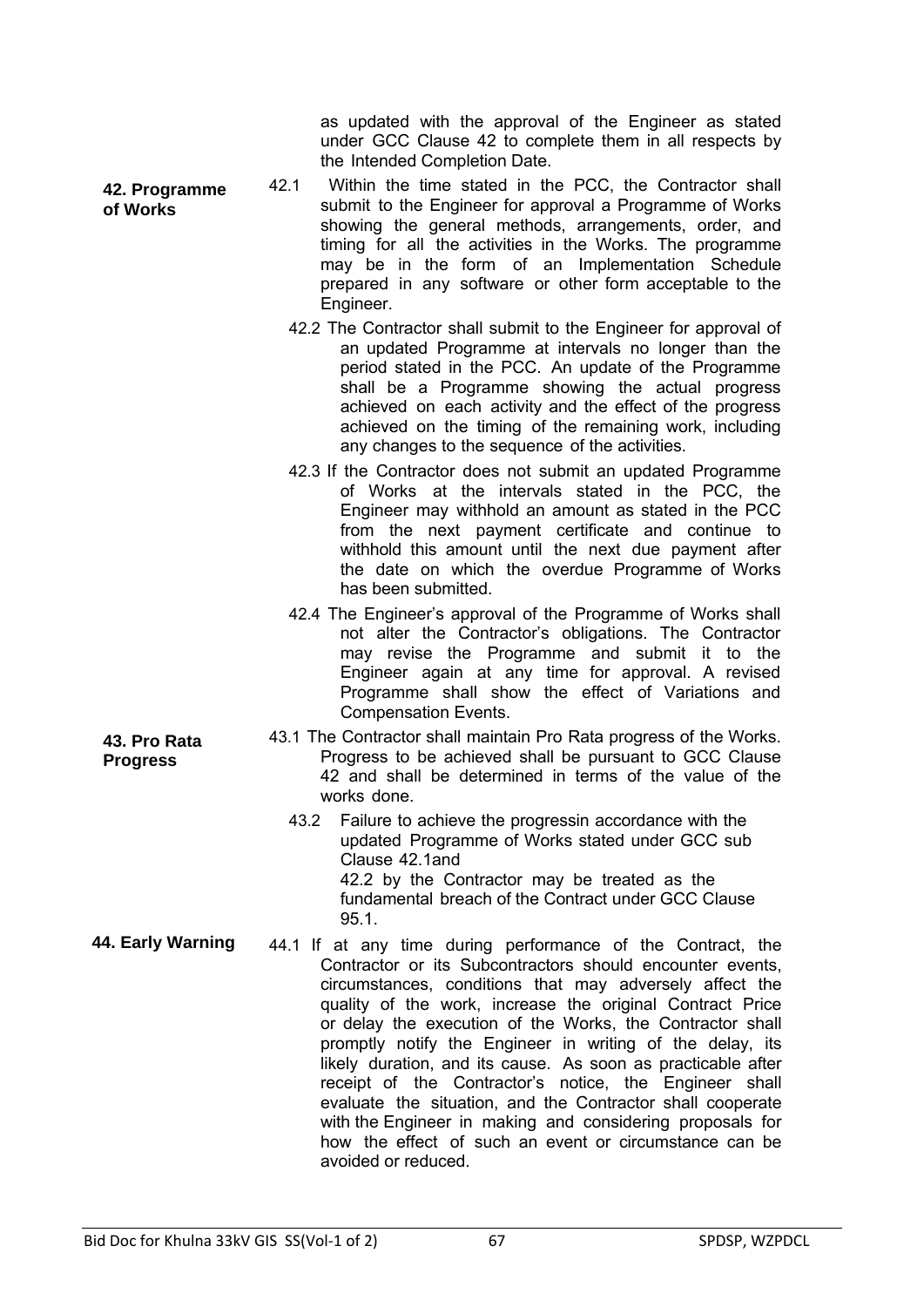- 44.2 The Engineer may require the Contractor to provide an estimate of the expected effect of the future event or circumstance on the original Contract price and Completion Date. The Contractor shall provide the estimate and the Engineer shall further proceed as soon as reasonably possible.
- 45.1 The Contractor shall be entitled to an extension of the Intended Completion Date, if and to the extent that completion of the Works or any part thereof is or will be delayed by Compensation Events or a Variation or Extra Work Order
	- 45.2 If the Contractor considers itself to be entitled to an extension of the Intended Completion Date as stated under GCC Sub Clause 45.1, the Contractor shall give notice, not later than twenty eight (28) days after the Contractor became aware or should have become aware of the event or circumstance, to the Engineer pursuant to GCC Sub Clause 99.1.
	- 45.3 The Employer shall decide whether and by how much to extend the Intended Completion Date within twentyone (21) days of the Contractor asking the Engineer for a decision upon the effect of a Compensation Event or Variation and submitting full supporting information. If the Contractor has failed to give early warning of a delay or has failed to cooperate in dealing with a delay, the delay by this failure shall not be considered in assessing the extension of Intended Completion Date.
	- 45.4 The Employer may **extend the Intended Completion Date** by twenty (20) percent of the original Contract time as stated under GCC Sub Clause 45.1, if a Compensation Event occurs or a Variation Order is issued which does not make it possible to complete the Works by the Intended Completion Date without incurring additional cost.
	- 45.5 In the case anextension of the Intended Completion Date required under GCC Sub Clause 45.3 is or will be more than twenty (20) percent of the original Contract time, approval of the Head of the Procuring Entity for the same shall be required to be obtained.
- **46. Delays Caused**  If the following conditions apply, namely: **by Authorities** 
	- (a) the Contractor has diligently followed the procedures laid down by the relevant legally constituted public authorities,
	- (b) these public authorities delay or disrupt the Contractor's work, and
	- (c) the delay or disruption was unforeseeable;

then this delay or disruption will be considered as a cause of delay under GCC Sub Clause 46.1.

46.2 The Engineer shall notify the Contractor accordingly keeping the Employer posted.

**45. Extension of Intended Completion Date**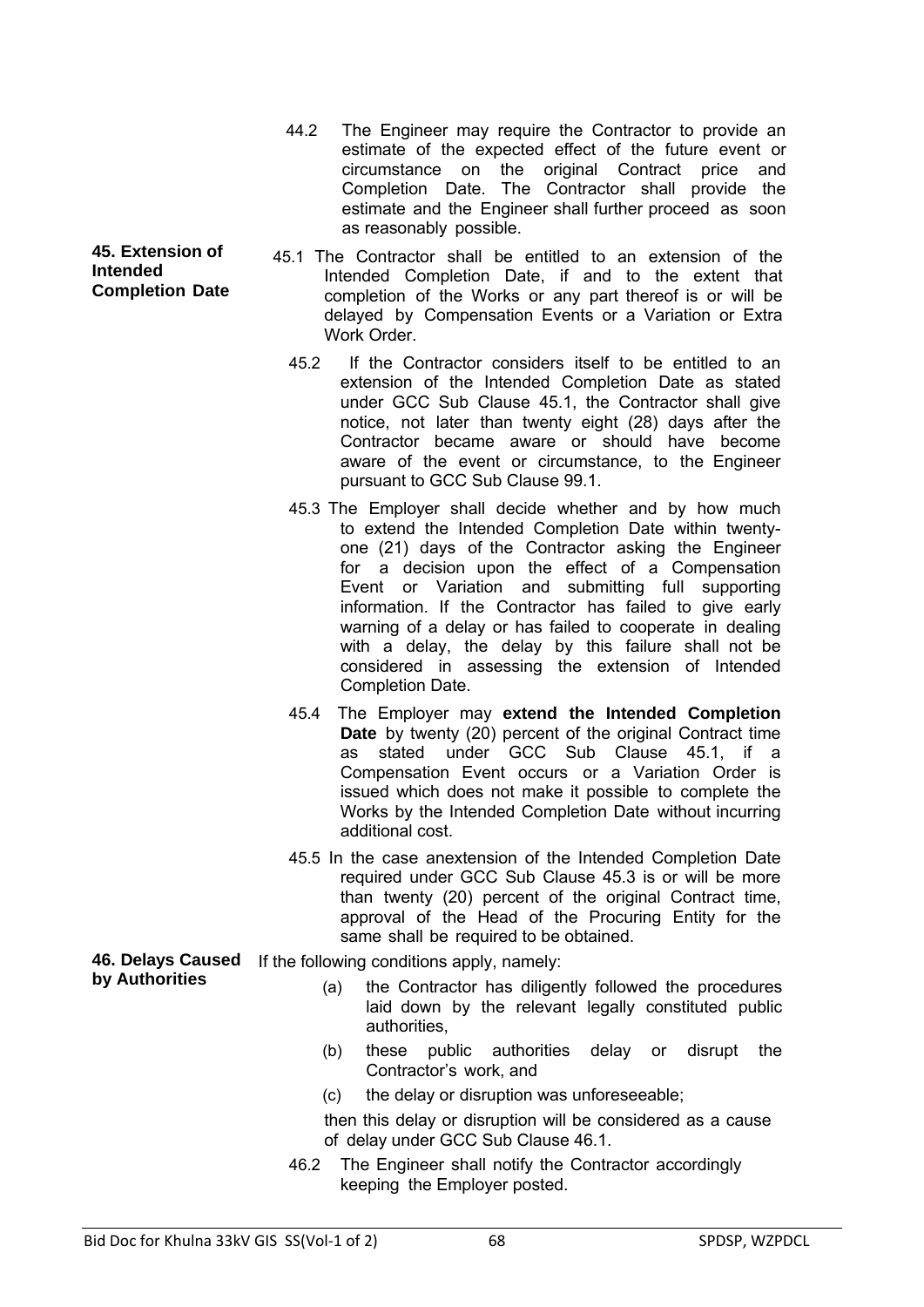| 46.3 | Except in case of Force Majeure, as provided under         |
|------|------------------------------------------------------------|
|      | GCC Clause 88, a delay by the Contractor in the            |
|      | performance of its Completion obligations shall render the |
|      | Contractor liable to the imposition of Liquidated          |
|      | Damages pursuant to GCC Clause 76, unless an               |
|      | extension of Intended Completion Date is agreed upon,      |
|      | pursuant to GCC Clause 45.                                 |

- 46.4 If the Contractor fails to complete the Works by the Intended Completion Date or as extended by the Employer or Head of the Procuring Entity, as the case may be under GCC Sub Clause 45.4 or45.5, the Contractor shall be liable to pay Liquidated Damages to the Employer pursuant to GCC Clause76.
- **47. Acceleration** 47.1 When the Employer wants the Contractor to finish the Works before the Intended Completion Date, the Engineer will obtain priced proposals for achieving the necessary acceleration from the Contractor. If the Employer accepts these proposals, the Intended Completion Date will be advanced accordingly and confirmed by both the Employer and the Contractor.
	- 47.2 If the Employer accepts the Contractor's priced proposals for acceleration, they will be incorporated in the Contract Price and treated as a **Variation** under GCC Clause65.
	- 48.1 The Engineer may instruct the Contractor to delay the start or progress of any activity within the Works.
	- 49.1 The Engineer may at any time instruct the Contractor to suspend progress of part or all of the Works. During such suspension, the Contractor shall protect, store and secure such part or the Works against any deterioration, loss or damage.
		- 49.2 The Engineer may also notify the cause for the suspension. If and to the extent that the cause is notified and is the responsibility of the Contractor, the following GCC Clauses 50, 51 and 52 shall not apply.
	- 50.1 If the Contractor suffers delay and/or incurs Cost from complying with the Engineer's instructions under GCC Clause48 and/or from resuming the work, the Contractor shall give notice to the Engineer and shall be entitled subject to GCC Clause 99 to:
		- (a) an extension of time for any such delay, if Completion is or will be delayed, under GCC Clause 44, and
		- (b) payment of any such cost, which shall be included in the Contract Price.
		- 50.2 After receiving this notice, the Engineer shall proceed to agree or determine these matters.
		- 50.3 The Contractor shall not be entitled to any extension of time for, or to any payment of the cost incurred in, making good the consequences of the Contractor's faulty design, workmanship or materials, or of the Contractor's failure

**48. Delays Ordered by the Engineer 49. Suspension of Work** 

**50. Consequences of Suspension**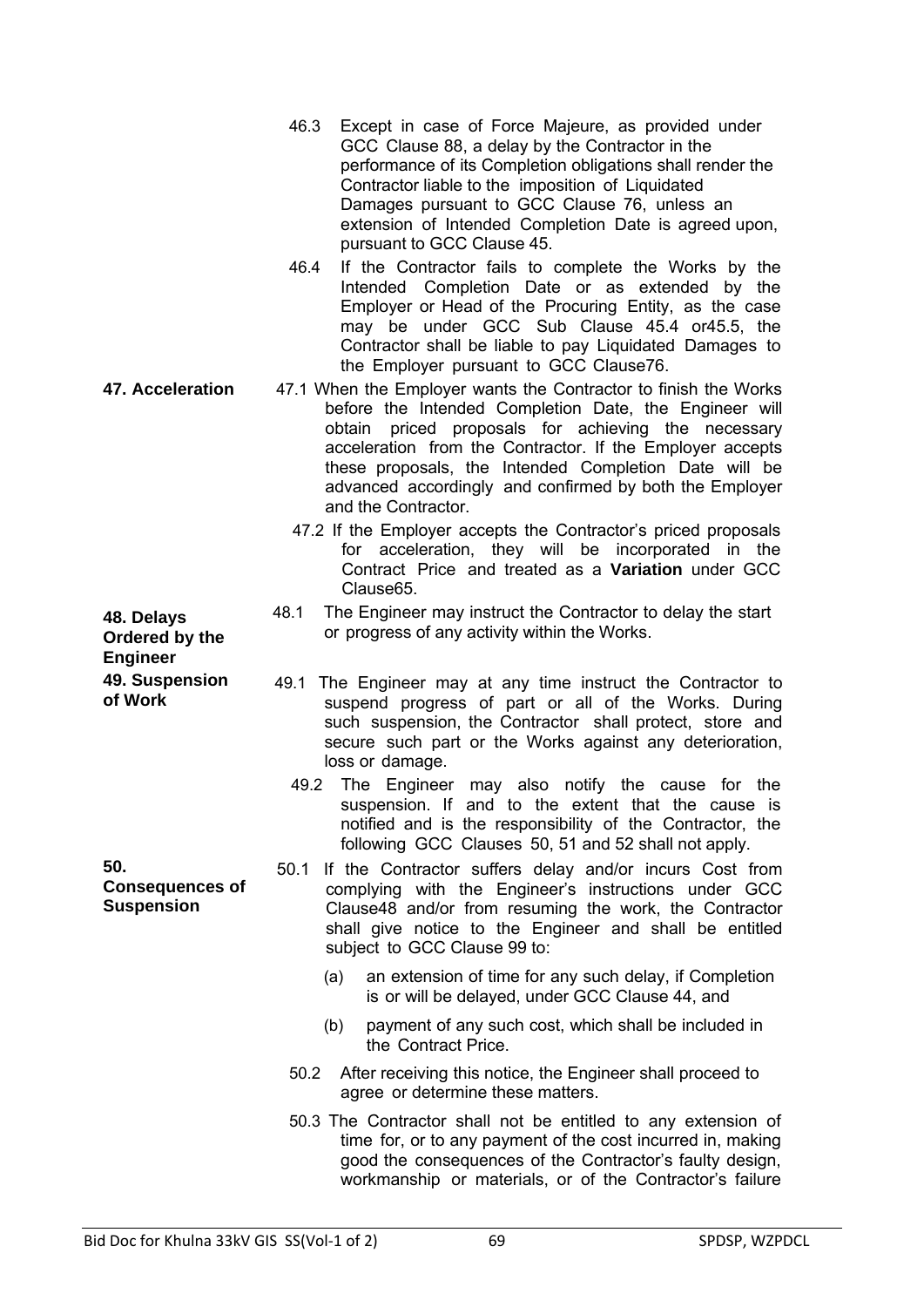**51. Payment for Plant and Materials in Event of Suspension** 

to protect, store or secure in accordance with GCC Clause 49.

- 51.1 The Contractor shall be entitled to payment of the value, as at the date of suspension, of Plant and/or Materials which have not been delivered to Site, if:
	- (a) the work on Plant or delivery of Plant and/or Materials has been suspended for more than twenty (28) days, and
	- (b) the Contractor has marked the Plant and/or Materials as the Employer's property in accordance with the Engineer's instructions.
- **52. Prolonged Suspension**  52.1 If the suspension under GCC Clause 49 has continued for more than eighty four (84) days, the Contractor may request the Engineer's permission to proceed. If the Engineer does not give permission within twenty eight (28) days after being requested to do so, the Contractor may, by giving notice to the Project Manger, treat the suspension as an omission under GCC Clause 65 of the affected part of the Works. If the suspension affects the whole of the Works, the Contractor may give notice of termination pursuant to GCC Clause 93.
- **53. Resumption of Work** 53.1 After the permission or instruction to proceed is given, the Contractor and the Engineer shall jointly examine the Works and the Plant and Materials affected by the suspension. The Contractor shall make good any deterioration or defect in or loss of the Works or Plant or Materials, which has occurred during the suspension after receiving from the Engineer an instruction to this effect under GCC Clause 65.

## **C. Quality Control**

- **54. Execution of 54. Execution of** 54.1 The Contractor shall construct, install and carry out the Works Works and Physical services in accordance with the Specifications and Drawings as scheduled in GCC Clause6.
- **55. Examination of**  55.1 All works under the Contract shall at all times be open to examination, inspection, measurements, testing and supervision of the Engineer, and the Contractor shall ensure presence of its representatives at such actions provided proper advance notice is given by the Engineer.
	- 55.2 No part of the Works shall be covered up or put out of sight without the approval of the Engineer. The Contractor shall give notice in writing to the Engineer whenever any such part of the Works is ready for examination and the Engineer shall attend to such examination without unreasonable delay.
- **56. Identifying 56. Identifying** 56.1 The Engineer shall check the works executed by the Defects Contractor and notify the Contractor of any Defects found. Such checking shall not relieve the Contractor from his or her obligations. The Engineer may also instruct the Contractor to search for a Defect and to uncover and test any work that the Engineer considers may have a Defect.

**Works before covering up**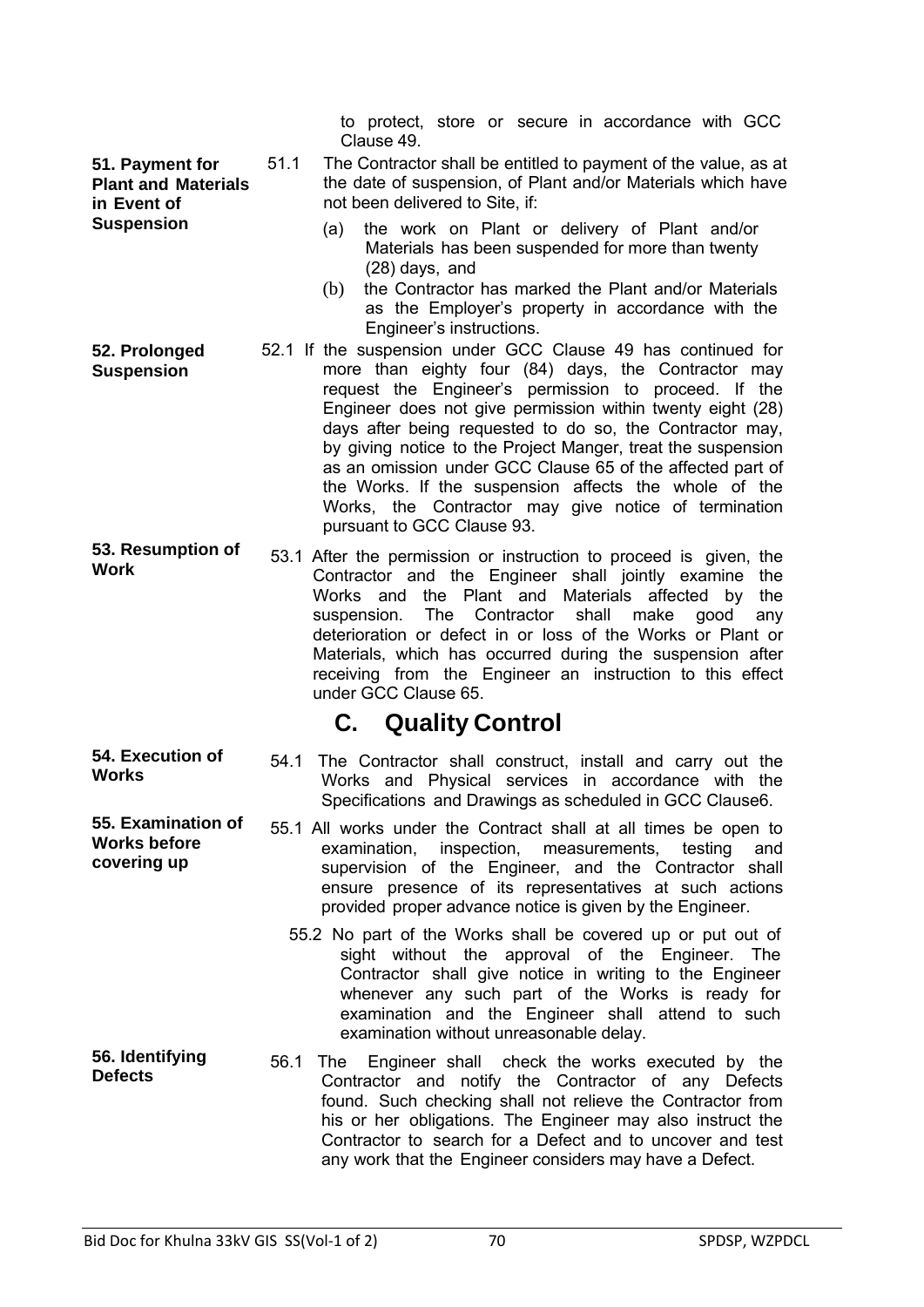| 57. Testing                      | 57.1 | The Contractor shall carry out the Testing of works<br>in accordance with this Clause after providing the<br>relevant documents.                                                                                                                                                                                                                                                                                            |
|----------------------------------|------|-----------------------------------------------------------------------------------------------------------------------------------------------------------------------------------------------------------------------------------------------------------------------------------------------------------------------------------------------------------------------------------------------------------------------------|
|                                  |      | 57.2 The Contractor shall give to the Engineer not less than<br>twenty one (21) days' notice of the date after which the<br>Contractor will be ready to carry out each of the<br>Testing. Unless otherwise agreed, Testing shall be<br>carried out within fourteen<br>(14) days after this date, on such day or days as the<br>Engineer shall instruct.                                                                     |
|                                  |      | 57.3 In considering the results of the Testing, the Engineer<br>shall make allowances for the effect of any use of the<br>Works by the Employer on the performance or other<br>characteristics of the Works. As soon as the Works<br>have passed any Testing, the Contractor shall submit a<br>certified report of the results of these Tests to the<br>Engineer.                                                           |
|                                  |      | 57.4 If the Engineer instructs the Contractor to carry out a test<br>not specified in the Specification to check whether any<br>work has a Defect and the test shows that it does, the<br>Contractor shall pay for the test and any samples. If there<br>is no Defect, the test shall be a Compensation Event.                                                                                                              |
| 58. Rejection of<br><b>Works</b> |      | 58.1 If, as a result of an examination, inspection, measurement<br>or testing, of Works it is found to be defective or otherwise<br>not in accordance with the Contract, the Engineer may<br>reject the Works by giving notice to the Contractor, with<br>reasons. The Contractor shall then promptly make good<br>that the<br>defect and<br>rejected<br>Works<br>the<br>ensure<br>subsequently complies with the Contract. |
| 59. Remedial<br><b>Work</b>      | 59.1 | Notwithstanding any test or certification, the Engineer<br>may instruct the Contractor to:                                                                                                                                                                                                                                                                                                                                  |
|                                  |      | remove from the Site and replace any Plant or<br>(a)<br>Materials which is not in accordance with the<br>Contract,                                                                                                                                                                                                                                                                                                          |
|                                  |      | (b)<br>remove and re-execute any other work which is not<br>in accordance with the Contract, and                                                                                                                                                                                                                                                                                                                            |
|                                  |      | execute any work which is urgently required for<br>(c)<br>the safety of the Works, whether because of an<br>accident, unforeseeable event or otherwise.                                                                                                                                                                                                                                                                     |
|                                  |      | 59.2 The Contractor shall comply with the instruction issued<br>under GCC Sub Clause 59.1 within a reasonable time,<br>specified<br>the<br>which<br>shall<br>be<br>in<br>instruction,<br>or<br>immediately if urgency is specified under GCC Sub<br>Clause 59.1(c).                                                                                                                                                         |
|                                  | 59.3 | If the Contractor fails to comply with the instruction<br>issued under GCC Sub Clause 59.2, the Employer shall<br>be entitled to employ and pay other persons to carry out<br>the work. Except to the extent that the Contractor<br>would have been entitled to payment for the work, the<br>Contractor shall be liable to pay all such costs arising                                                                       |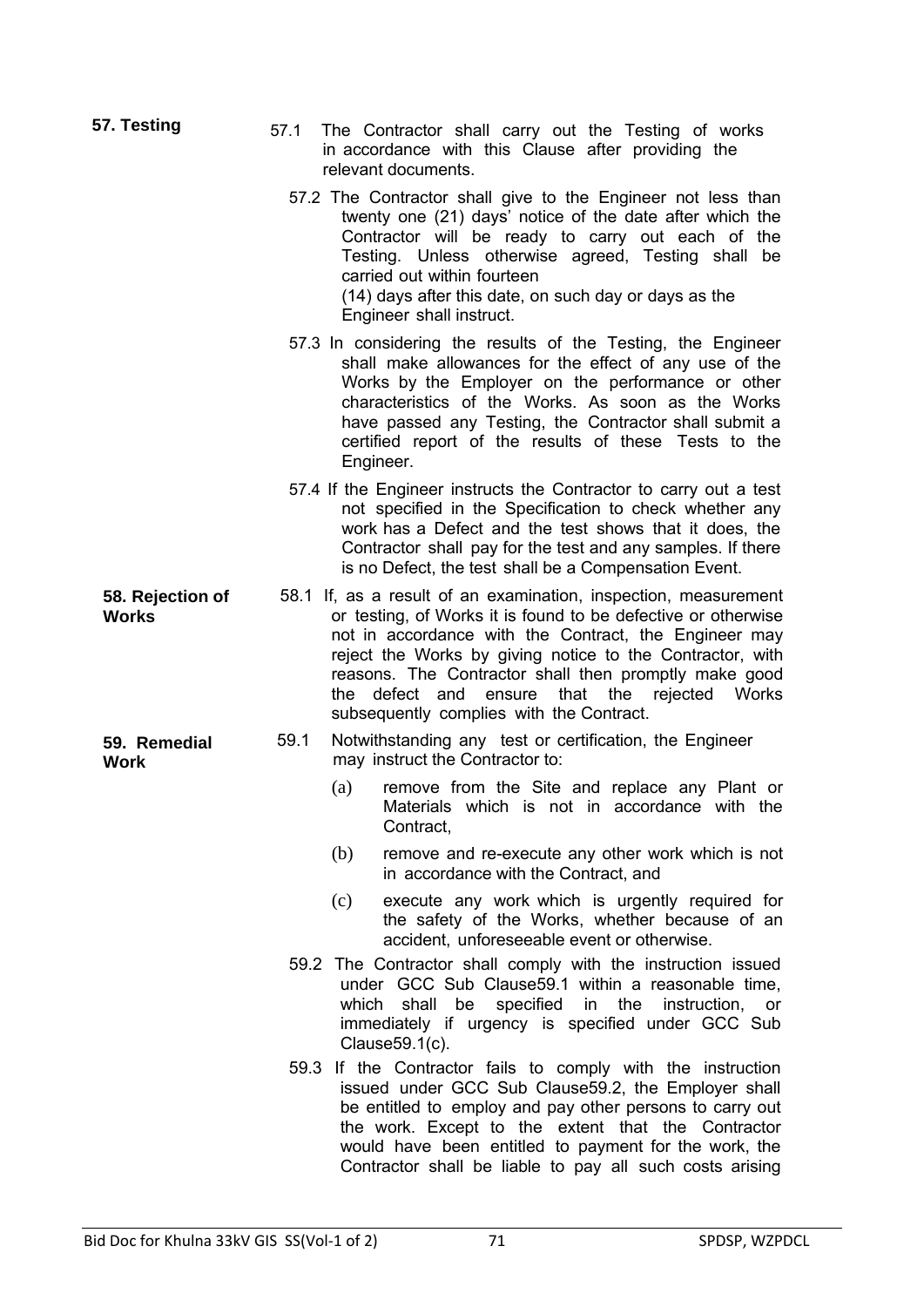from this failure. **60. Correction of Defects**  60.1 The Engineer shall issue a **Defects Liability Schedule**  for correction of Defects within fifty six (56) days from the Contractor's request for **Final Payment** stating the scope of corrections or additions that are necessary. 60.2 The Engineer shall give notice to the Contractor, with a copy to the Employer and others concerned, of any Defects before the end of the Defects Liability Period, which begins at Completion Date, and is defined in the PCC. 60.3 Every time notice of a Defect is given, the Contractor shall correct the notified Defect within the length of time specified by the Engineer's notice. 60.4 The Defects Liability Period shall be extended for as long as Defects remain to be corrected. 60.5 If the corrections or additions scheduled or notified by the Engineer have been completed by the Contractor, the Engineer shall issue a **Defects Correction Certificate. 61. Uncorrected Defects**  61.1 If the Contractor has not corrected a Defect within the time specified in the Engineer's notice, the Engineer shall assess the cost of having the Defect corrected by it, and the Contractor shall remain liable to pay the expenditures incurred on account of correction of such Defect. **D. Cost Control 62. Contract Price**  62.1 The Contract price shall be agreed or determined under GCC Sub Clause 62.2 and as specified in the PCC. 62.2 The Contractor shall pay all of taxes, duties, fees, levies, and other charges required to be paid under the Applicable Law under the Contract pursuant to GCC Clause18 and the Contract Price shall not be adjusted for any of these costs except as provided under the Conditions of the Contract. **63. Bill of Quantities**  63.1 The priced Bill of Quantities shall be used to calculate the Contract Price. The Bill of Quantities shall provide estimated quantities for the individual items of Works and Day works. The Employer may include in the Bill of Quantities the Provisional Sums for payments to Nominated Subcontractor(s) and for meeting other expenditures under the Contract pursuant to GCC Sub Clause 80. 63.2 Except as otherwise stated in the Contract and notwithstanding any other practice: (a) measurement shall be made of the net actual quantity of each item of the Permanent Works , and (b) the method of measurement shall be in accordance with the Bill of Quantities. 63.3 Items of works quantified in the Bill of Quantities for which no rates or prices have been quoted shall be deemed covered by the amounts at rates and prices of other items in the Contract and shall not be separately paid for.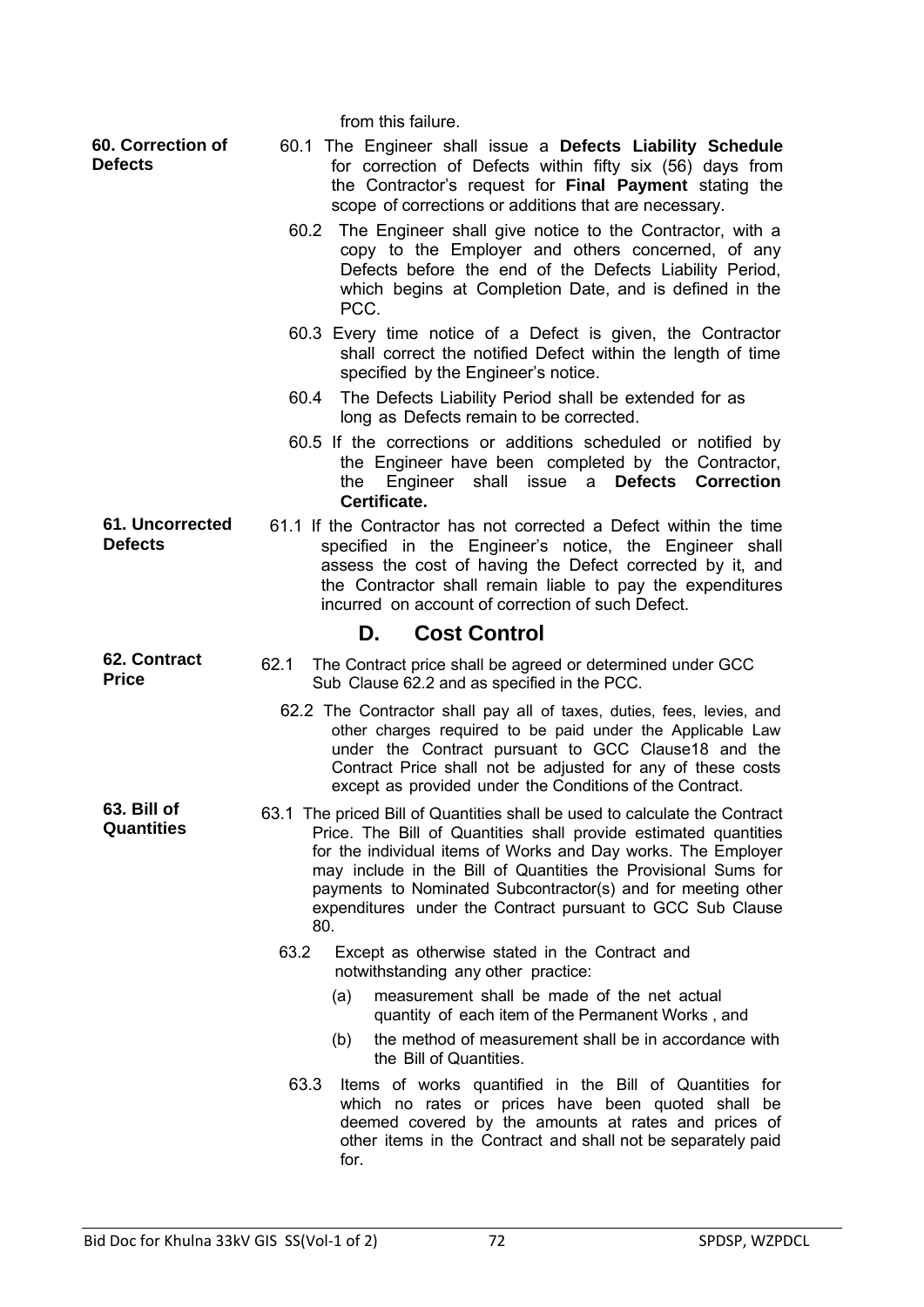**64. Changes in the Quantities and Unit Rate or Price** 

- 64.1 A new rate or price for items included in the Bill of Quantities shall, however, be appropriate for an item of work if:
	- (a) the final measured quantity of the work done for any particular item in the Bill of Quantities is increased or decreased by more than twenty five (25) percent from the quantity of this item in the Bill of Quantities;
	- (b) the cost resulting from such increase or decrease in quantity of this particular item in the Bill of Quantities multiplied by its specified rate or price is exceeded by one (1) percent of the original Contract price:
	- (c) this particular item is not specified in the Contract as a "fixed rate item";
	- (d) this particular item is not specified in the Contract as for which no rates or prices have been quoted and deemed covered by the amounts at rates and prices of other items in the Bill of Quantities stated under GCC Sub Clause 63.3;and
	- 64.2 The new rate or price for the particular item of work included in the Bill of Quantities described under GCC Sub Clause 64.1 shall be adjusted by the Engineer from any relevant rates or prices within the Contract by taking into consideration the context and threshold of the Variation Order as stated under GCC Clause 65.
- **65. Variations** 65.1 The Employer may issue a Variation Order for Procurement of Works and Physical services from the original Contractor to cover any increase or decrease in quantities, including the introduction of new work items that are either due to change of plans, design or alignment to suit actual field conditions, within the **general scope**  and **physical boundaries** of this Contract .
	- 65.2 The Employer may also issue an Extra Work Order to cover the introduction of such new works necessary for the completion, improvement or protection of the original works which were not included in the original contract, on the grounds where there are subsurface or latent physical conditions at the site differing materially from those indicated in the contract, or where there are duly unknown physical conditions at the site of an unusual nature differing materially from those usually encountered and generally recognized as inherent in the work or character provided for in the Contract.
	- 65.3 Variations as defined under GCC Sub Clause 1.1(tt) may be initiated by the Engineer at any time prior to issuing the Taking-Over certificate for the Works, either by an instruction or by a request for the Contractor to submit a proposal.
	- 65.4 Variations may include;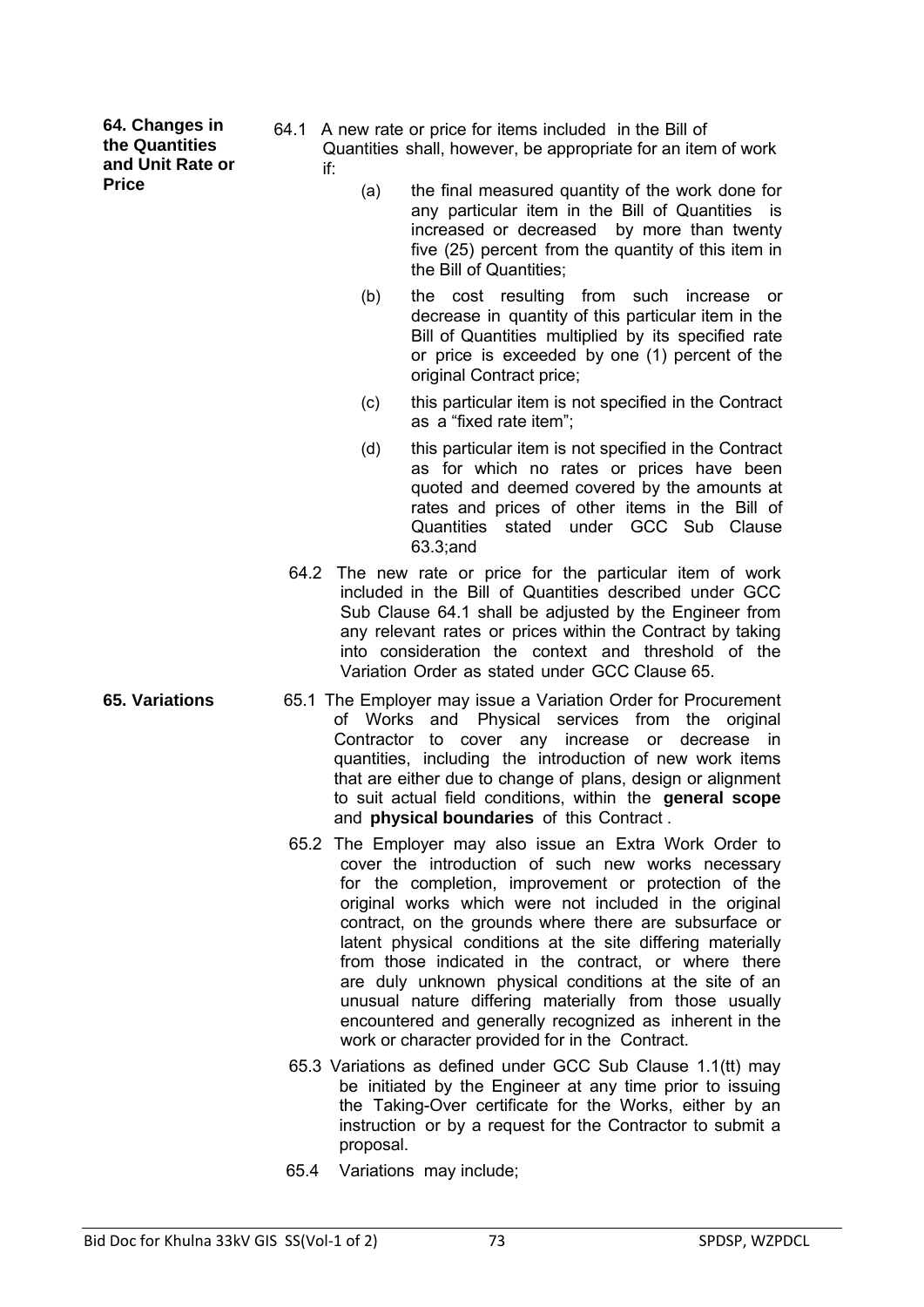- (a) changes to the quantities of any item of work included in the Bill of Quantities as stated under GCC Sub Clause 64.1; not necessarily however, shall always constitute a Variation until the algebraic summation of costs resulting from such increases or decreases in quantities of changing items included in the Bill of Quantities under the Contract exceeds one (1) percent of the original Contract price;
- (b) changes to the quality and other characteristics of any item of work;
- (c) changes to the levels, positions and/or dimensions of any part of the Works;
- (d) omission of any work unless it is to be carried out by others;
- (e) any additional work, Plant, Materials or services necessary for the Permanent Works, including any associated testing, boreholes and other testing and exploratory work; or
- (f) changes to the sequence or timing of the execution of the Works.
- 65.5 The Contractor, for any Variation or Extra Wok Order, shall deliver a written notice within seven (7) calendar days of being aware of the need for the Variation, giving full and detailed particulars of any extra cost in order that it may be investigated at that time, and failure to provide such notice shall constitute a waiver by the Contractor for any subsequent claim.
- 65.6 The Contractor shall, under no circumstances, proceed to commence the works under any Variation or Extra Work Order unless it has been approved by the **Approving Authority.**
- 65.7 The Head of the Procuring Entity may, in exceptions to the GCC Sub Clause 65.6, and subject to the availability of funds and to his or her satisfaction, authorize the immediate start of work under any Variation or Extra Work Order under any or all of the following conditions -
	- (a) in the event of an extreme emergency where the carrying out of the work is required urgently to avoid causing damage to public services, or damage to life or property or to both or to the Works itself; or
	- (b) when time is of the essence provided that,
		- i the cumulative increase in value of works under the Contract not yet duly approved does not exceed ten (10) percent of the adjusted original Contract price.
		- ii immediately after the start of work, the corresponding Variation Order or Extra Work Order shall be prepared and submitted for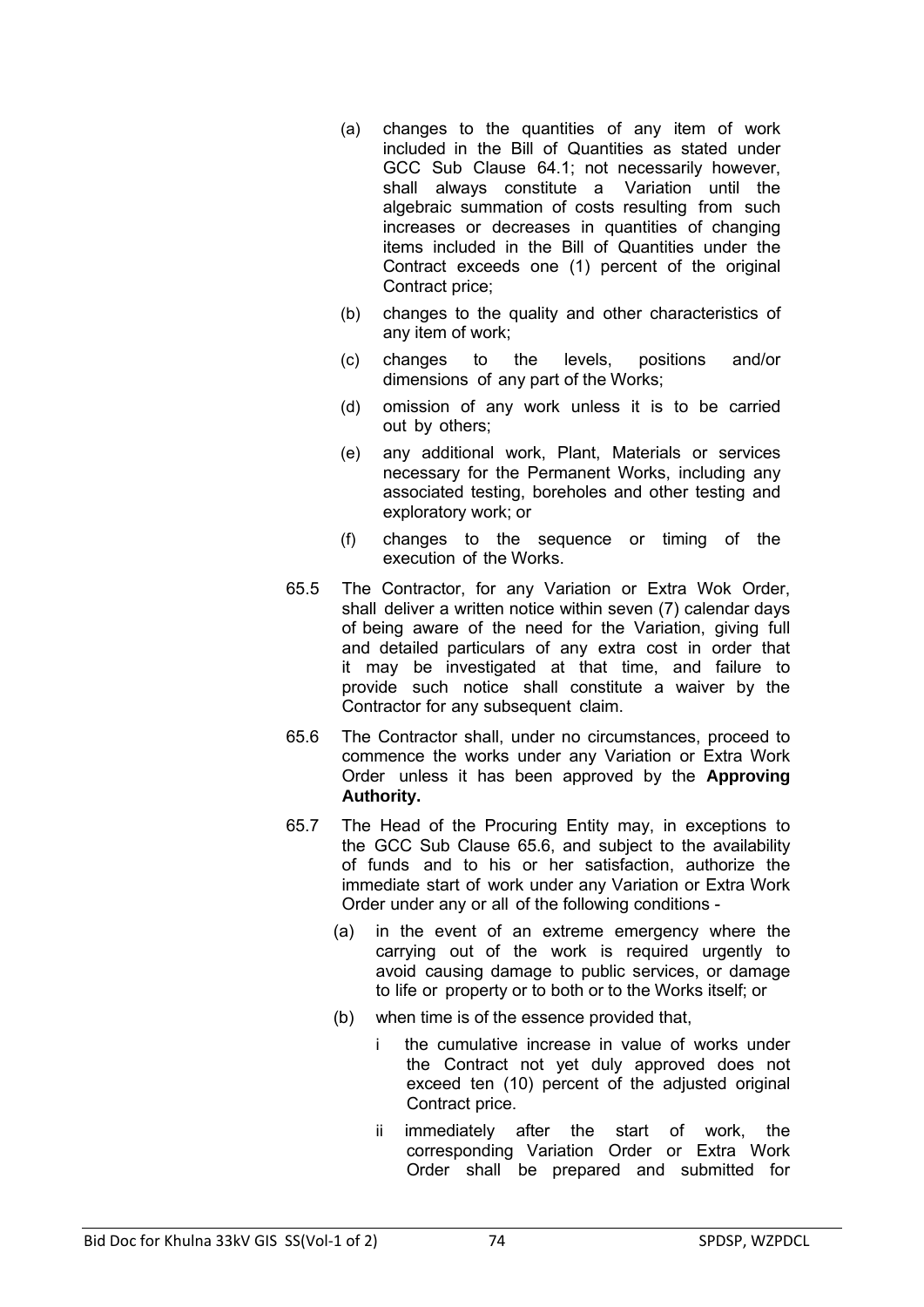approval following due procedures, and adhering to the time-line stated under GCC Sub Clause 65.11.

- 65.8 Any cumulative Variation Orders or Extra Work Orders beyond fifteen (15) percent of the original Contract price shall be the subject of another separate contract to be tendered out provided that the Works are separable from this Contract.
- 65.9 For a Variation or Extra Work Order for works justifiably inseparable from this Contract involving a cumulative amount beyond fifteen (15) percent of the original Contract price, no work thereon shall be commenced unless the said Variation or Extra Work Order has been approved by the **Approving Authority**.
- 65.10 The Contractor shall not make any alteration and/or modification of the Permanent Works, unless and until the Engineer instructs or communicates such approvals of a Variation or Extra work Order.
- . 65.11 The time for processing of a Variation and an Extra Work Order from its preparation to approval may not exceed thirty 65.12 All Variations and Extra Work Orders under the Contract shall

be included in the updated Programme of Works produced by the Contractor.

- 66.1 The Contractor shall provide the Engineer with a quotation for carrying out the Variation when requested to do so by the Engineer. The Engineer shall assess the quotation, which shall be given within seven (7) days of the request or within any longer period stated by the Engineer and before the Variation or Extra Work Order is ordered.
	- 66.2 Items of works under Variation or Extra work Order are if exactly the same or similar to those in the Bill of Quantities of the original Contract, the applicable unit rates or prices of those work items in the Bill of Quantities of the original Contract shall be used for costing of those additional work items.
	- 66.3 For new items of works that are not included in the Bill of Quantities of the original Contract as stated under GCC Sub Clause 65.1, the unit rates or prices of those new work items shall be based on ;
	- (i) the direct unit costs used in the Bill of Quantities of original Contract for other items (e.g. unit cost of cement, steel rebar, formwork, labor rate, equipment rental, etc) as indicated in the Contractor's price breakdown of the cost estimate, if available; or
	- (ii) fixed prices acceptable to both the Employer and the Contractor based on market prices; or
	- (iii) the direct cost of the new work items based on (i) and (ii) above shall then be combined with the mark-

**66. Costing of Variations or Extra Orders**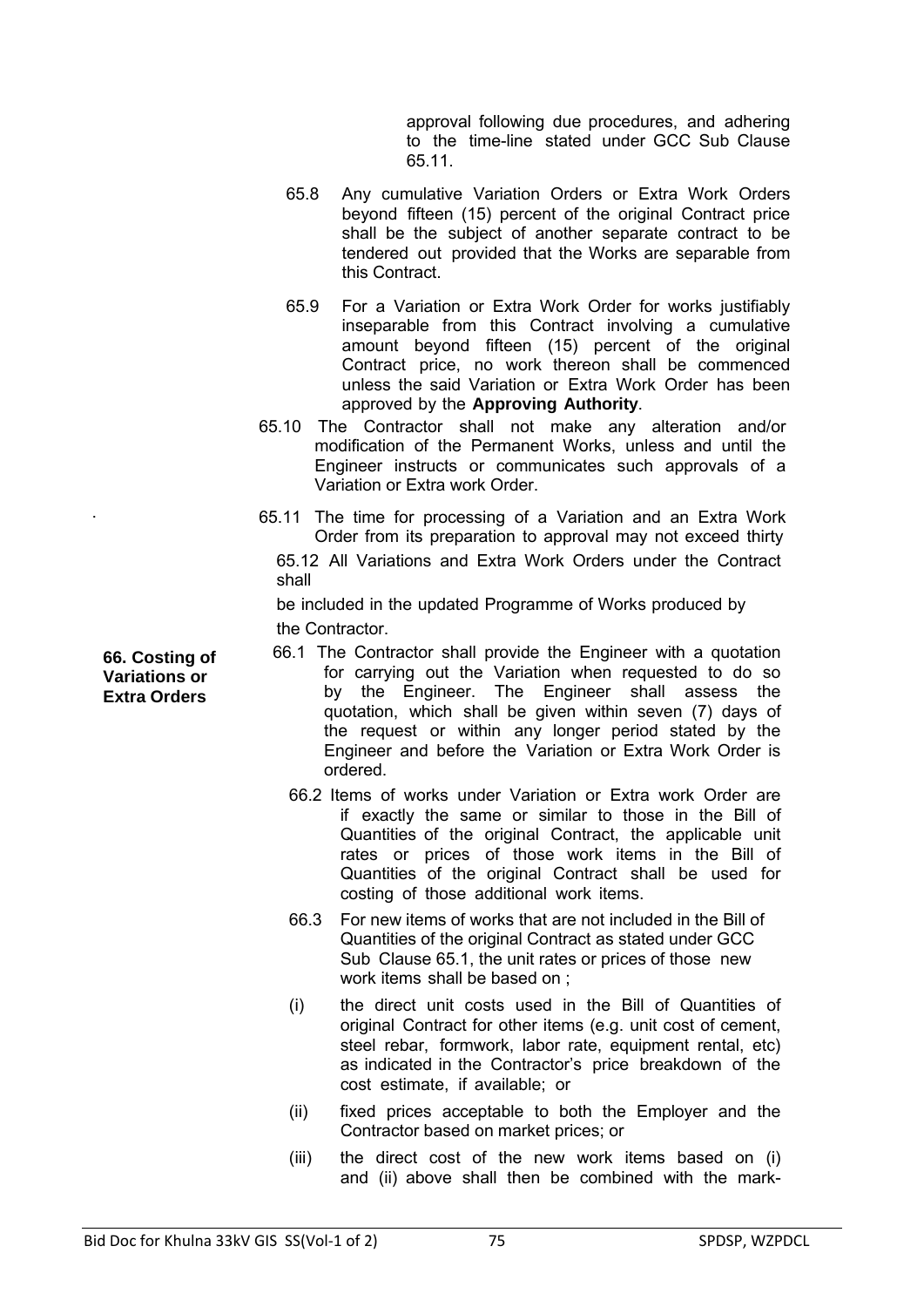up factor (i.e. taxes, overheads and profit) used by the Contractor in his or her Tender to determine the unit rate or price of the new work item.

- 66.4 If the Contractor's quotation is found to be unreasonable, the Engineer may order the Variation and make a change to the Contract price, which shall be based on the Engineer's own forecast of the effects of the Variation on the Contractor's costs.
- 66.5 If the Engineer decides that the urgency of varying the work would prevent a quotation being given and considered without delaying the work, no quotation shall be given and the Variation shall be treated as a Compensation Event under GCC Sub Clause72.
- 66.6 The Contractor shall not be entitled to additional payment for costs that could have been avoided by giving early warning under GCC Sub Clause 44.1.
- 67.1 When the Programme of Works is updated under GCC Sub Clause 42.2, the Contractor shall provide the Engineer with an updated cash flow forecast.
	- 68.1 The basis for payment certificates shall be Bill of Quantities used to determine the Contract price.
		- 68.2 The Contractor shall submit to the Engineer monthly statements of the estimated value of the works executed less the cumulative amount certified previously.
		- 68.3 The Engineer shall check the Contractor's monthly statement and certify the amount to be paid to the Contractor.
		- 68.4 The value of work executed shall be determined by the Engineer and shall comprise the value of the items of works completed as per the unit rates or prices in the Bill of Quantities including the priced Schedules, if any.
		- 68.5 The value of work executed shall include the valuation of Variations or Extra Work Orders, Certified Day works and Compensation Events.
		- 68.6 The Engineer may exclude any item certified in a previous certificate or reduce the proportion of any item previously certified in any certificate in the light of later information.
		- 68.7 The Engineer may in any payment certificate make any correction or modification that should properly be made to any previous payment certificate.
		- 68.8 The Engineer may withhold any payment certificates under the Contract until the Programme of Works has been submitted by the Contractor as stated under GCC Sub Clause 42.2.
		- 68.9 The Engineer may also withhold the cost of rectification or replacement until such rectification or replacement has been completed, if any thing supplied or work done by the Contractor is not in accordance with the Contract. Further, if the Contractor is or was failing to

**67. Cash Flow Forecasts** 

**68. Payment Certificates**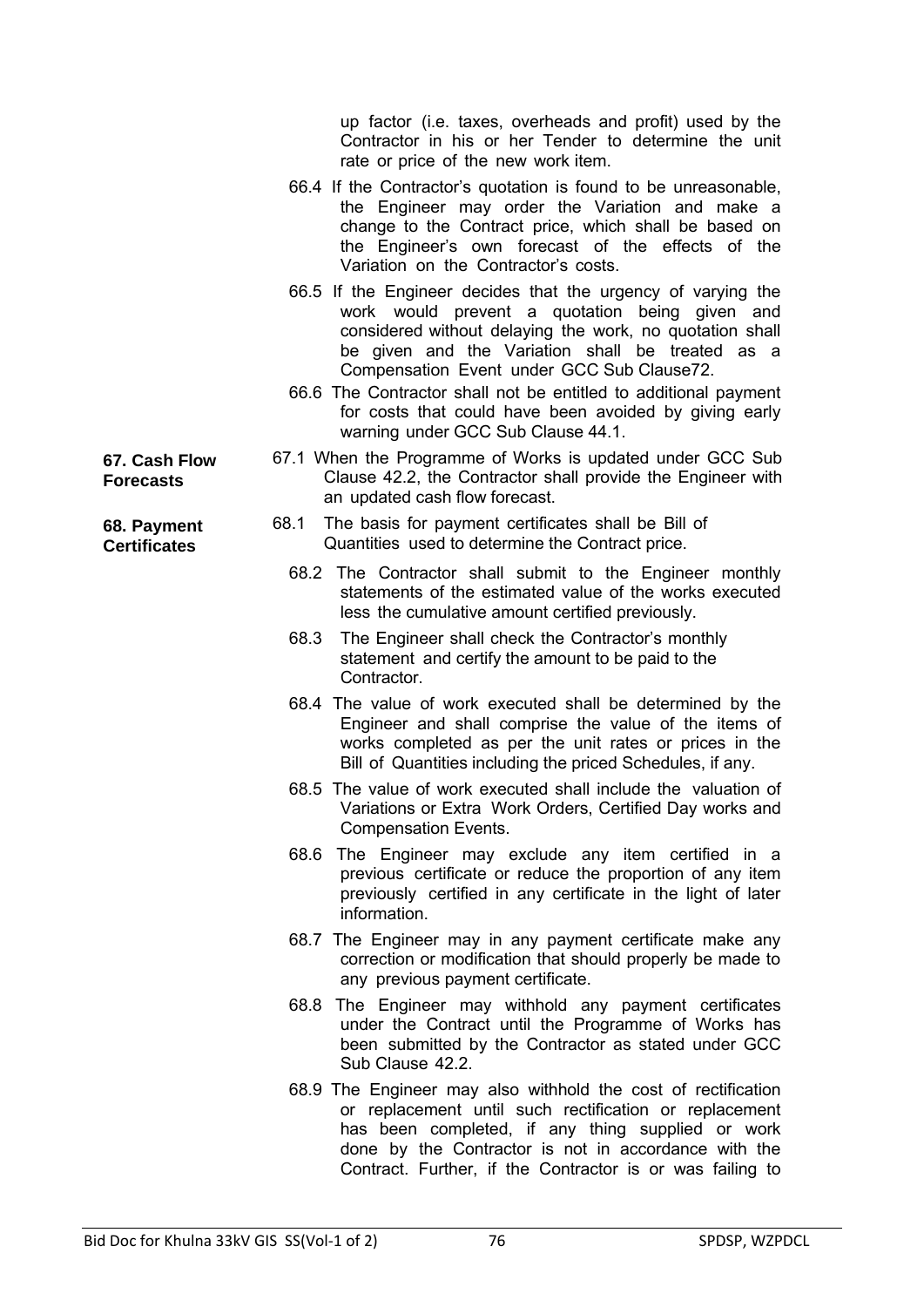perform any work or obligation in accordance with the Contract, and had been so notified by the Engineer earlier, the value of this work or obligation may be withheld until the work or obligation has been performed.

- **69. Payments to**  69.1 The Employer shall pay the Contractor the amounts certified by the Engineer within twenty eight (28) days of the date of each certificate after due adjustments for deductions for advance payments, retention and any other additions or deductions which may have become due under the Contract or otherwise, including those under GCC Clause 99.
	- 69.2 Items of works quantified in the Bill of Quantities for which no rates or prices have been quoted shall be deemed covered by the amounts at rates and prices of other items in the Contract as stated under GCC Sub Clause 63.3 and shall under no circumstances be paid for, by the Employer.
	- 69.3 Payments due to the Contractor in each certificate shall be made into the Bank Account of the title of the Contract specified in the PCC and nominated by the Contractor in the currency specified in the Contract.
	- 70.1 If the Contractor does not receive payments as stated under GCC Sub Clause 69.1, the Contractor shall be entitled to receive financing charges compounded monthly on the amount unpaid during the period of delay. This period shall be deemed to commence on the date due for payment specified in GCC Sub Clause 69.1.
		- 70.2 These financing charges shall be calculated at the annual rate of interest as specified in the PCC.
		- 70.3 If an amount certified is increased in a subsequent certificate as a result of an award by an Arbitrator, the Contractor shall be paid interest upon the delayed payment as set out in this clause. Interest shall be calculated from the date upon which the increased amount would have been certified in the absence of dispute.
- **71. Payments to**  71.1 The Contractor shall pay to the Nominated Subcontractor(s) the amounts shown on the Nominated Subcontractor's invoices approved by the Contractor which the Engineer certifies to be due in accordance with the subcontract included under the Contract.

The following shall be Compensation Events:

- (a) The Employer does not give access to or possession of the Site or part of the Site by the Site Possession Date stated in the GCC Sub Clause 13.1;
- (b) The Employer modifies the Schedule of other Contractors in a way that affects the works of the Contractor under the Contract;
- (c) The Engineer orders a delay or does not issue Drawings, Specifications, or instructions required for

**the Contractor** 

**70. Delayed Payment** 

**Nominated Subcontractor** 

**Compensation** 

**(s)** 

**72.** 

**Events**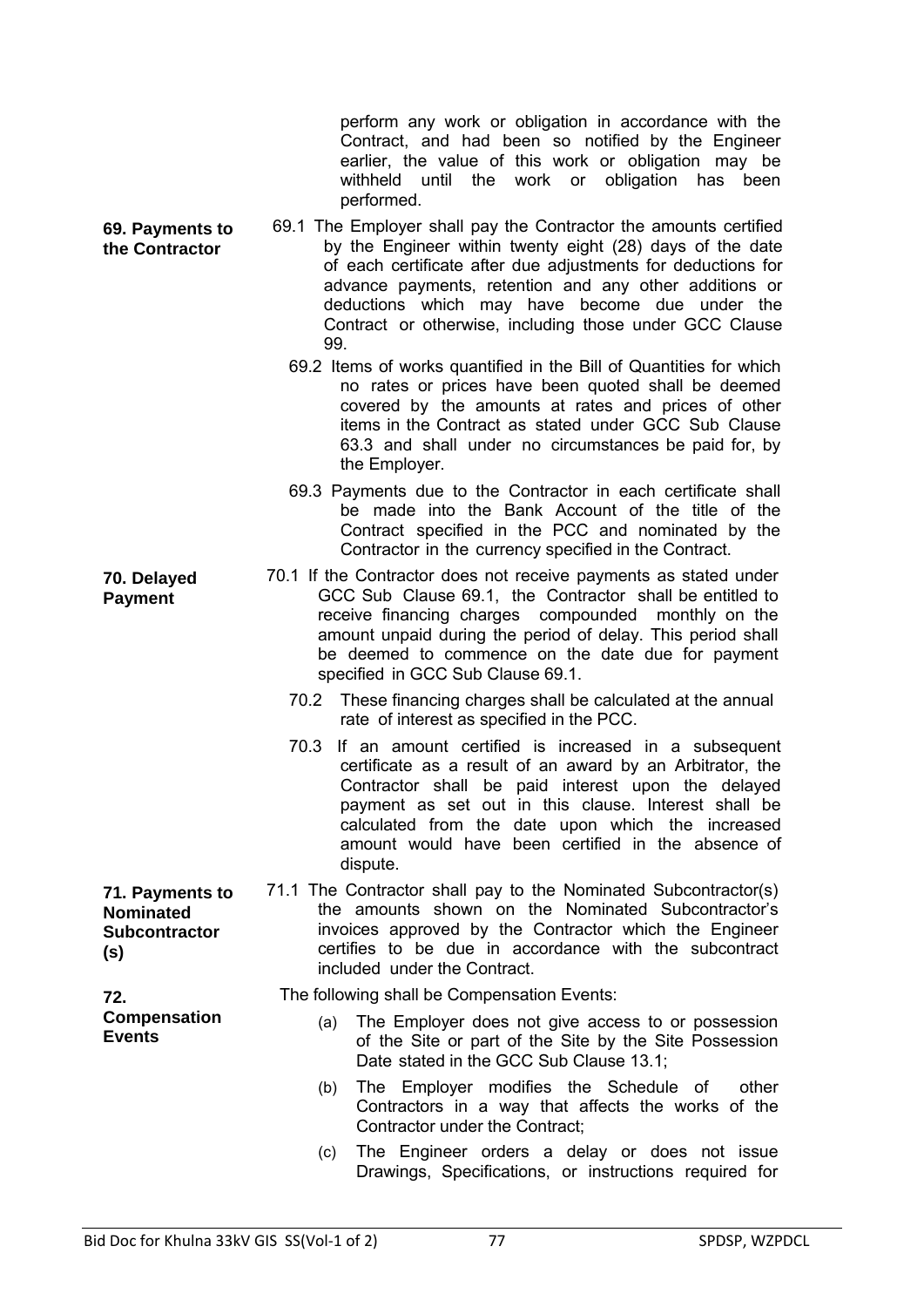execution of the Works on time;

- (d) The Engineer instructs the Contractor to uncover or to carry out additional tests upon work, which is then found to have no Defects;
- (e) The Engineer unreasonably does not approve a subcontract to be let, if applicable;
- (f) Ground conditions are substantially more adverse than could reasonably have been assumed before issuance of the Notification of Award from the information issued to Tenderers (including the Site Investigation Reports), from information available publicly and from a visual inspection of the Site;
- (g) The Engineer gives an instruction for dealing with an unforeseen condition, caused by the Employer, or additional work required for safety or other reasons;
- (h) Other Contractors, public authorities, utilities, or the Employer do not work within the dates and other constraints stated in the Contract, and they cause delay or extra cost to the Contractor;
- (i) The advance payment is delayed;
- (j) The effects on the Contractor of any of the Employer's Risks;
- (k) The Engineer unreasonably delays issuing a Completion Certificate;
- (l) A situation of Force Majeure has occurred, as defined in GCC Clause 88; and
- (m) Other Compensation Events described in the Contract or determined by the Engineer in the PCC shall apply.
- 72.2 If a Compensation Event would cause additional cost or would prevent the work being completed before the Intended Completion Date, the Contract price shall be increased and/or the Intended Completion Date shall be extended. The Engineer shall decide whether and by how much the Contract price shall be increased and whether and by how much the Intended Completion Date shall be extended, only on justifiably acceptable grounds duly recorded.
- 72.3 As soon as the Contractor has provided information demonstrating the effect of each Compensation Event upon the Contractor's forecast cost, the Engineer shall assess it, and the Contract price shall be adjusted accordingly. If the Contractor's forecast is deemed unreasonable, the Engineer shall adjust the Contract price based on the Engineer's own forecast. The Engineer will assume that the Contractor will react competently and promptly to the event.
- 72.4 The Contractor shall not be entitled to compensation to the extent that the Employer's interests are adversely affected by the Contractor not having given early warning or not having cooperated with the Engineer.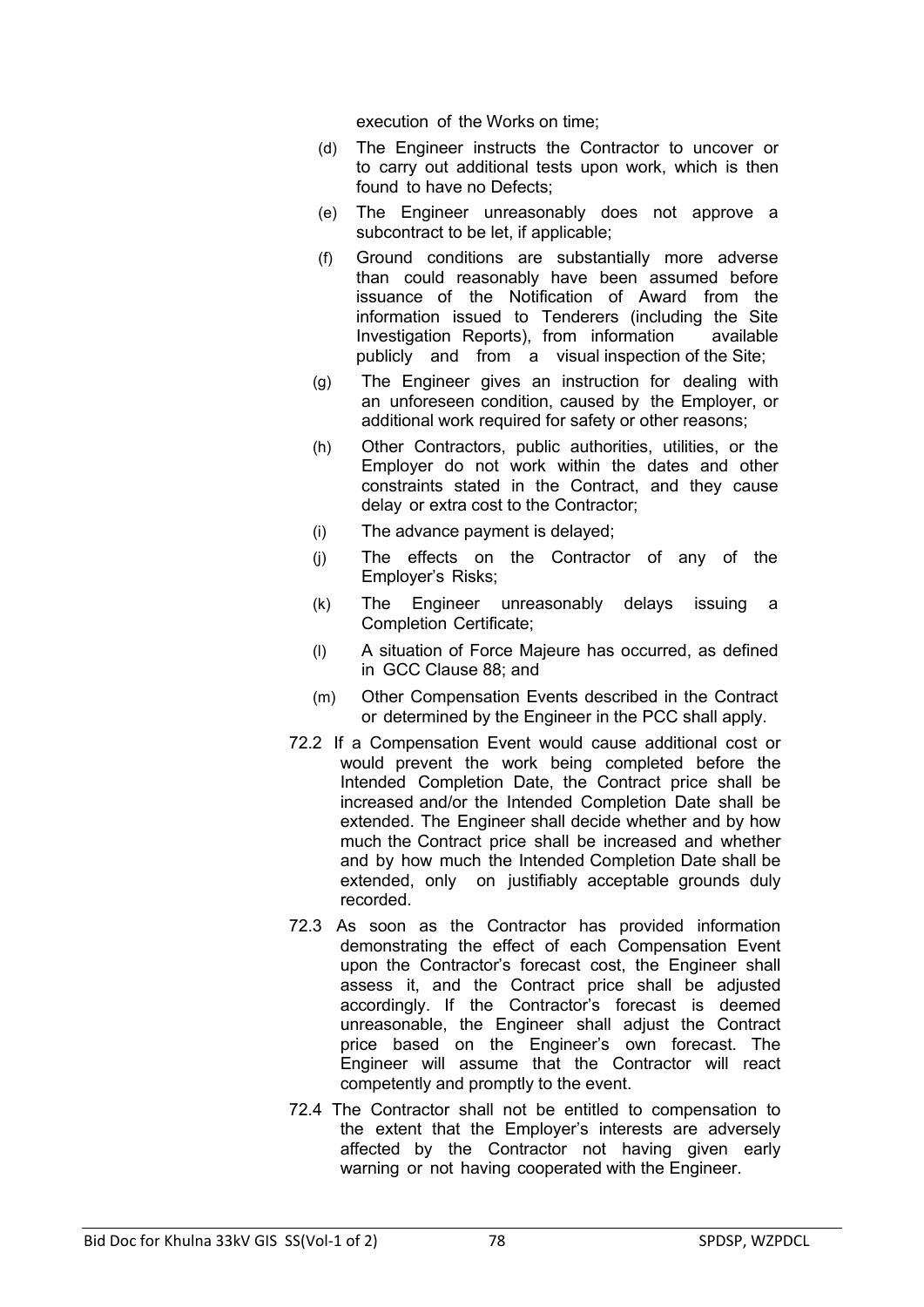**73. Adjustments for Changes in Legislation** 

**74. Price Adjustment** 

- 73.1 Unless otherwise specified in the Contract, if between the date twenty-eight (28) days before the submission of Tenders for the Contract and the date of the last Completion Certificate, any law, regulation, ordinance, order or bylaw having the force of law is enacted, promulgated, abrogated, or changed in Bangladesh (which shall be deemed to include any change in interpretation or application by the competent authorities) that subsequently affects the Completion Date and/or the Contract price, then such Completion Date and/or Contract price shall be correspondingly increased or decreased, to the extent that the Contractor has thereby been affected in the performance of any of its obligations under the Contract.
	- 73.2 The Engineer shall adjust the Contract Price on the basis of the change in the amount of taxes, duties, and other levies payable by the Contractor, provided such changes have not already been accounted for in the price adjustment as defined in GCC Clause 74 and/or reflected in the Contract price.
- 74.1 Prices shall be adjusted for fluctuations in the cost of inputs only if provided for in the PCC. If so provided, the amounts as certified in each payment certificate, before deducting for Advance Payment, shall be adjusted by applying the respective price adjustment factor to the payment amount. The generic formula indicated below in the form as specified in the PCC applies:

#### **P= A + B (Im/Io)**

where:

**P** is the adjustment factor

**A** and **B** are Coefficients specified in the PCC, representing the nonadjustable and adjustable portions, respectively, of the Contract; and

**Im** is the Index during the month the work has been executed and **Io** is the Index prevailing twenty eight

(28) days prior to the deadline for submission of Tender.

The Indexes to be used is as published by the Bangladesh Bureau of Statistics (BBS) on a monthly basis. In case not available, then other countries or authorities of the sources mentioned in **Appendix to the Tender** may be used.

74.2 If the value of the Index is changed after it has been used in a calculation, the calculation shall be corrected and an adjustment made in the next orin the finalpayment certificate. The Index value shall be deemed to take account of all changes in price due to fluctuations.

75.1 The Employer shall retain from each progressive payment due to the Contractor at the percentage specified in the PCC until completion of the whole of the Works under the Contract.

**75. Retention** 

**Money**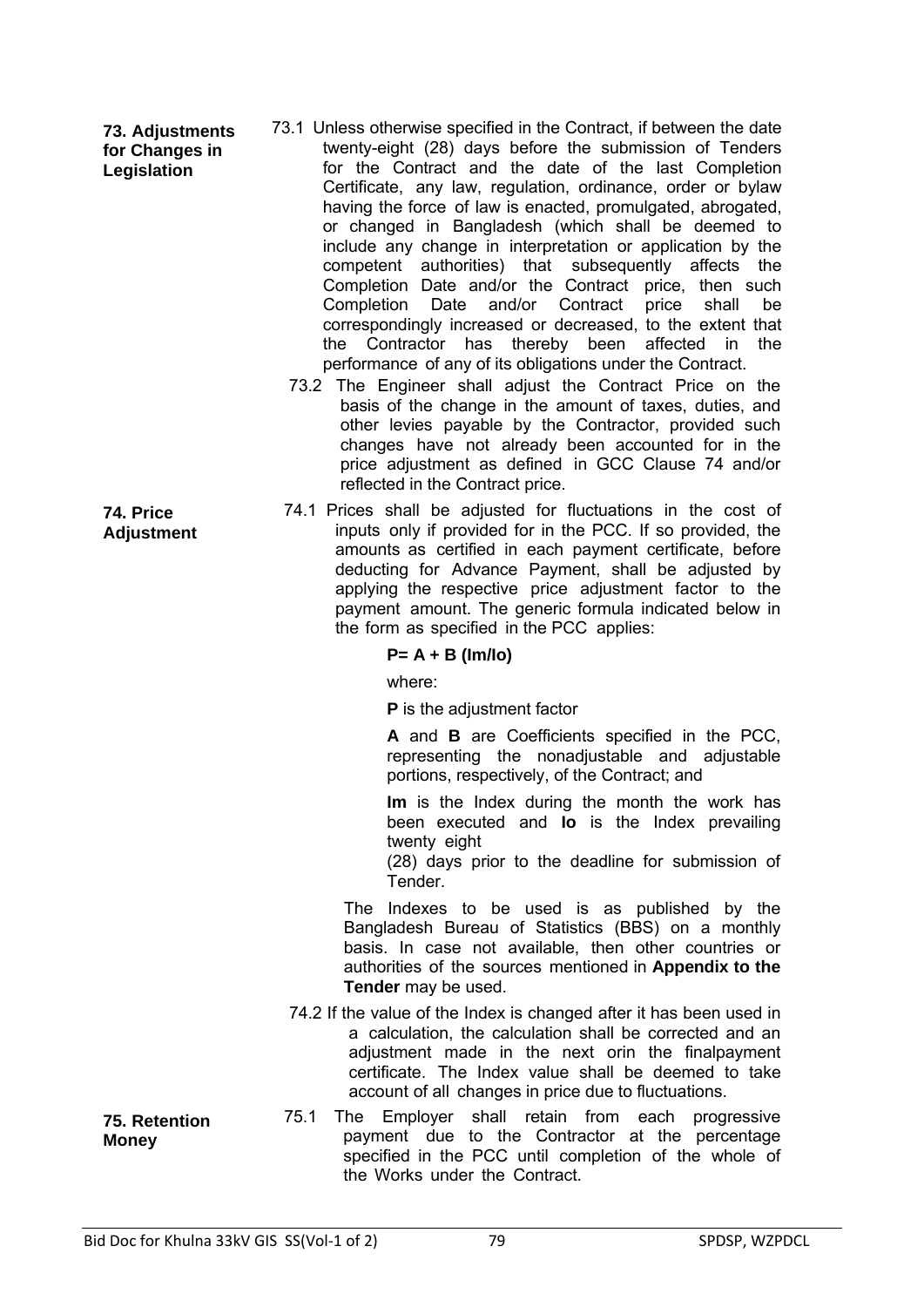- 75.2 On completion of the whole of the Works, the first half the total amount retained under GCC Sub Clause 75.1 shall be repaid to the Contractor and the remaining second half after the Defects Liability Period has passed and the Engineer has certified in the form of **Defects Corrections Certificate** as stated under GCC Sub Clause 60.5 that all Defects notified by the Engineer to the Contractor before the end of this period have been corrected.
- 75.3 On completion of the whole of the Works, the Contractor may substitute an unconditional Bank Guarantee an internationally reputable Bank which has a correspondent Bank located in Bangladesh in the format as specified (**Form PW5-11**) acceptable to the Employer for the second half of the retention money as stated under GCC Sub Clause 75.2.
- 75.4 Deductions of Retention Money shall be applicable in this Contract, if no advance payment has been made to the Contractor and in such case, the provisions under GCC Sub Clauses 79.1 and 79.2 shall be applied.
- 75.5 If the provision of Retention Money is not included in this Contract these Sub Clauses shall not apply except the relevant ones.
- 76.1 The Contractor shall be liable to pay Liquidated Damages or in other words the Delay Damages to the Employer at the rate per day as specified in the PCC for each day of delay from the Intended Completion Date, for the uncompleted Works or for any part thereof.
	- 76.2 The total amount of Liquidated Damages shall not exceed the amount defined in the PCC.
	- 76.3 Once the cumulative amount of Liquidated Damages reaches ten (**10**) percent of the Contract price, the Employer may rescind the Contract, without prejudice to other courses of action and remedies open to it.
	- 76.4 The amount of Liquidated Damages may be deducted from any money due or which may become due to the Contractor under the Contract and/or collect such amount of Liquidated Damages from the Retention Money (if any) or other securities posted by the Contractor whichever is convenient to the Employer.
	- 76.5 Payment of Liquidated Damages by the Contractor shall not relieve the Contractor from its obligations.
	- 76.6 If the Intended Completion Date is extended after Liquidated Damages have been paid, the Engineer shall correct any overpayment of Liquidated Damages by the Contractor by adjusting the next payment certificate.
- **77. Bonus** 77.1 The Contractor shall be paid a Bonus calculated at the rate per calendar day if stated in the PCC for each day (less any days for which the Contractor is paid for acceleration) that the Completion of the whole of the Works is earlier than the Intended Completion Date. The

**76. Liquidated Damages**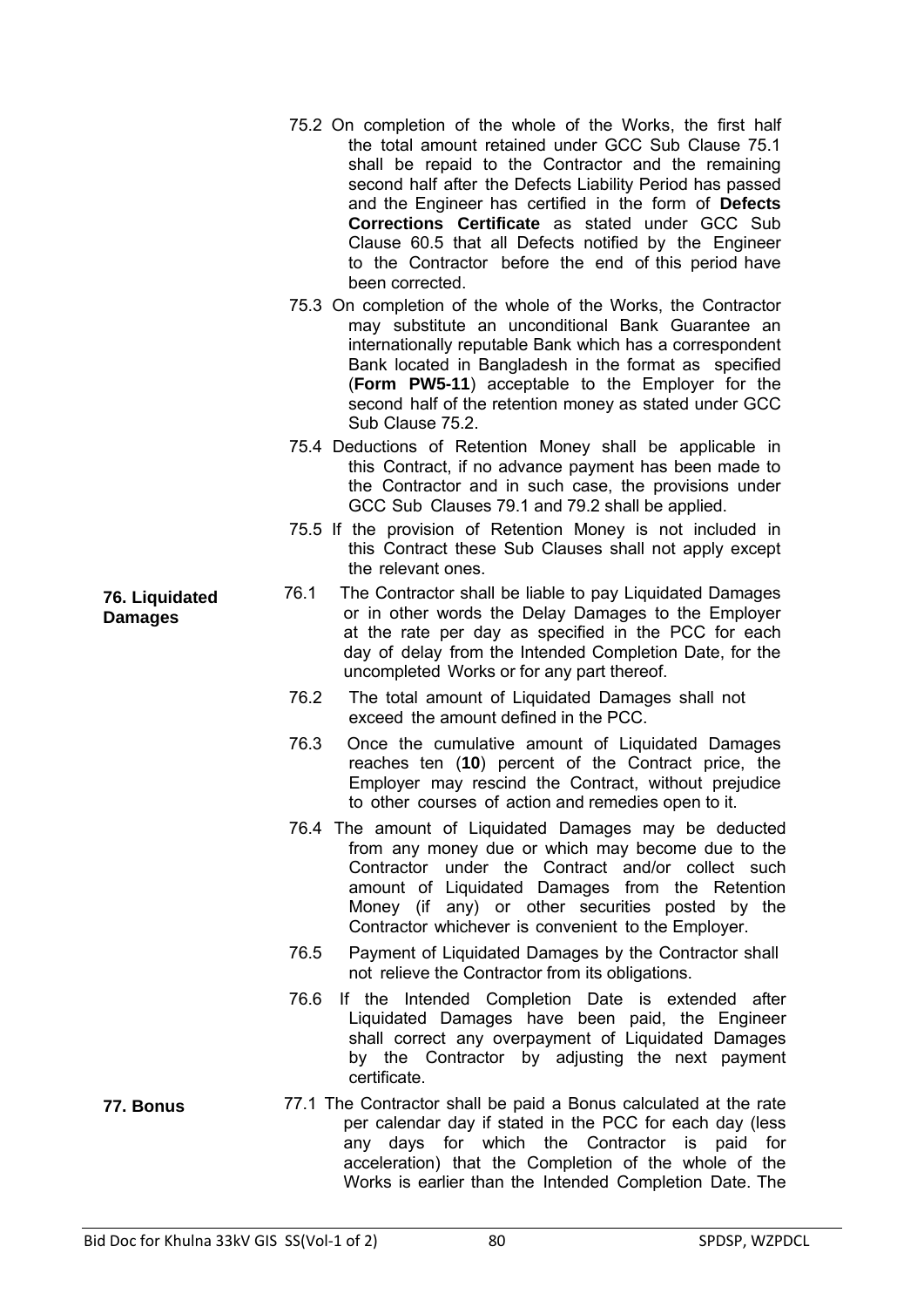Engineer shall require certifying that the Works are complete, although they may not have fallen due to being complete as per approved updated Programme of **Works** 

- 78.1 The Employer shall make advance payment, if so specified in the PCC, to the Contractor in the amounts and by the dates specified in the PCC against an Unconditional Bank Guarantee issued by an internationally reputable Bank which has a correspondent Bank located in Bangladesh in the format as specified (**Form PW5-10**) and acceptable to the Employer, of an amount equal to the advance payment.
	- 78.2 The Guarantee stated under GCC Sub Clause 78.1 shall remain effective until the advance payment has been repaid by the Contractor, but the amount of the Guarantee shall be progressively reduced by the amounts repaid. No interest will be charged on the advance payment made.
	- 78.3 The Contractor shall use the advance payment only to pay for Equipment, Plant, Materials, and mobilization expenses required specifically for execution of the Contract. The Contractor shall demonstrate that advance payment has been used for such specific purposes by supplying copies of invoices or other documents to the Engineer.
	- 78.4 The advance payment shall be repaid by deducting at proportionate rate from payments otherwise due to the Contractor, based on percentages of actually completed Works as specified in the PCC.
	- 78.5 Advance payment or its repayment shall not be taken into account in assessing Valuation of work done, Variations or Extra Work Order, Price Adjustments, Compensation Events, Bonuses or Liquidated Damages.
	- 78.6 If the repayment of advance payment by the Contractor has not been completed by twenty eight (28) days prior to the expiry date of the Guarantee stated under GCC Sub Clause 78.2, the Contractor shall correspondingly extend the validity of the Guarantee for a period so long the advance payment has been fully repaid.
	- 78.7 If the provision of advance payment is not included in this Contract these Sub Clauses shall not apply.
- 79.1 Without limitation to provisions of any of these Sub Clauses, whenever the Engineer determines an addition or a reduction to the Contract price as a result of change in cost and/or legislation or a result of Variation or Extra Work Order amounting to more than fifteen (15) percent of the original Contract price, the Contractor shall at the Engineer's request promptly increase, or may decrease, as the case may be, the amount of the Performance Security furnished at the time of signing of the Contract Agreement by an equal

**79. Performance Security** 

**78. Advance Payment**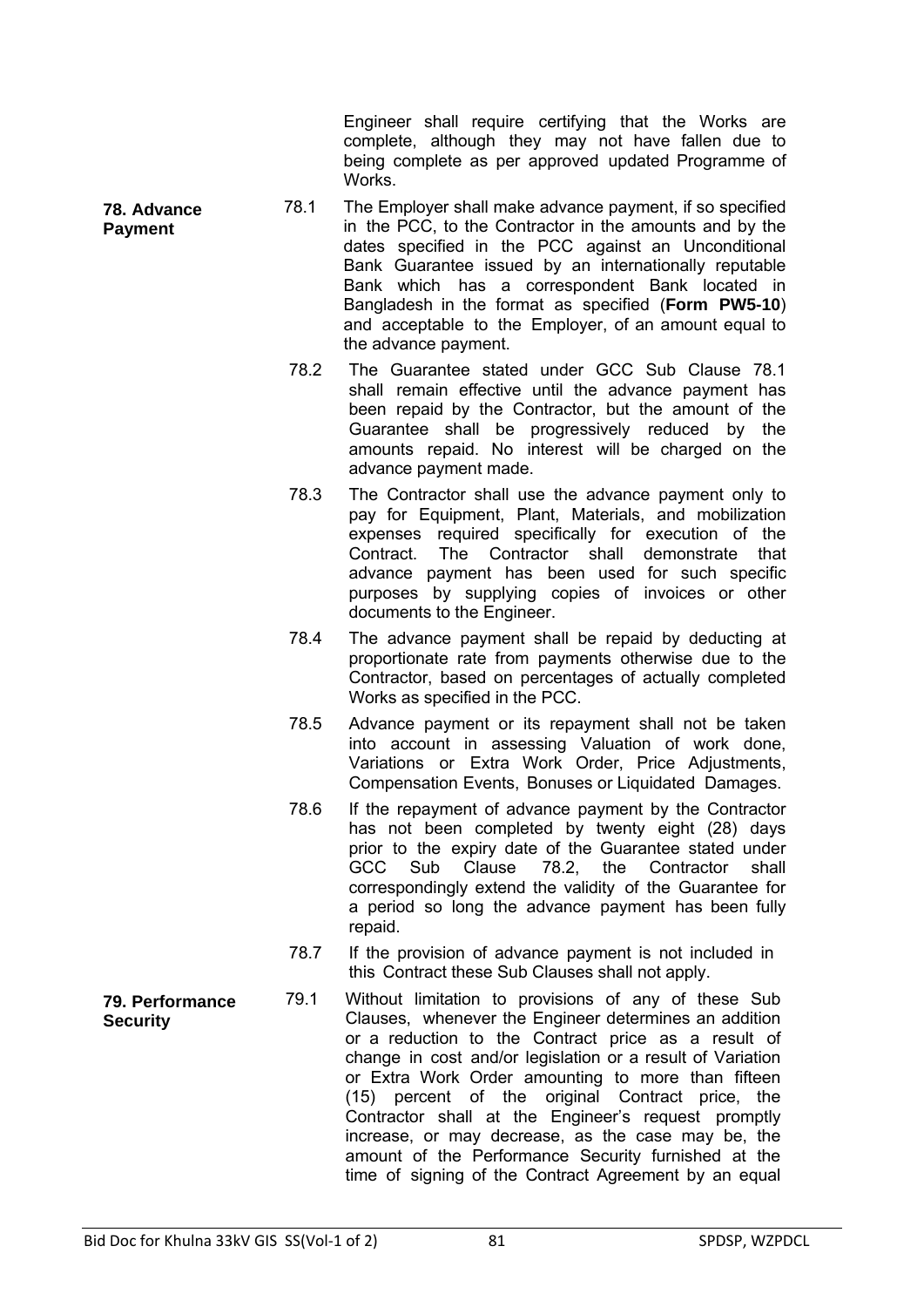percentage.

- 79.2 The Performance Security furnished at the time of signing of the Contract Agreement or as determined under GCC Sub Clause 79.1, shall be substituted by a new Security covering fifty (50) percent of the amount of the Performance Security to cover the Defects Liability Period.
- 79.3 The amount of the new Security under GCC Sub Clause 79.1to be provided by the Contractor shall be calculated based on the final Contract Price and shall cover twenty eight

(28) days beyond the Defects Liability Period.

- 79.4 The Employer shall notify the Contractor of any claim made against the Bank issuing the Performance Security.
- 79.5 The Employer may claim against the security if any of the following events occurs for fourteen (14) days or more.
	- (a) The Contractor is in breach of the Contract and the Employer has duly notified him or her ; and
	- (b) The Contractor has not paid an amount due to the Employer and the Employer has duly notified him or her.
- 79.6 In the event the Contractor is liable to pay compensation under the Contract amounting to the full value of the Performance Security or more, the Employer may call the full amount of the Performance Security.
- 79.7 The Employer shall not make any claim under the Performance Security, except for amounts to which the Employer is entitled under the Contract.
- 79.8 If there is no reason to call the Performance Security, the Performance Security shall be discharged by the Employer and returned to the Contractor not later than twenty-eight (28) days following the date of issuance of Defects **Correction Certificate** of Works by the Engineer as stated under GCC Sub Clause60.5 or as otherwise specified in the Contract.
- 80.1 Provisional Sums shall only be used, in whole or in part, in accordance with the Engineer's instructions and the Contract price shall be adjusted accordingly. The total sum paid to the Contractor shall include only such amounts, for the work, supplies or services to which the Provisional Sum relates, as the Engineer shall have instructed.
	- 80.2 Plants, Materials or Services to be purchased by the Contractor under the provisions of GCC Sub Clause 80.1from Nominated Subcontractor(s) or for meeting the other expenditures under the Contract, and for which there shall be included in the Contract price, the

**80. Provisional Sums**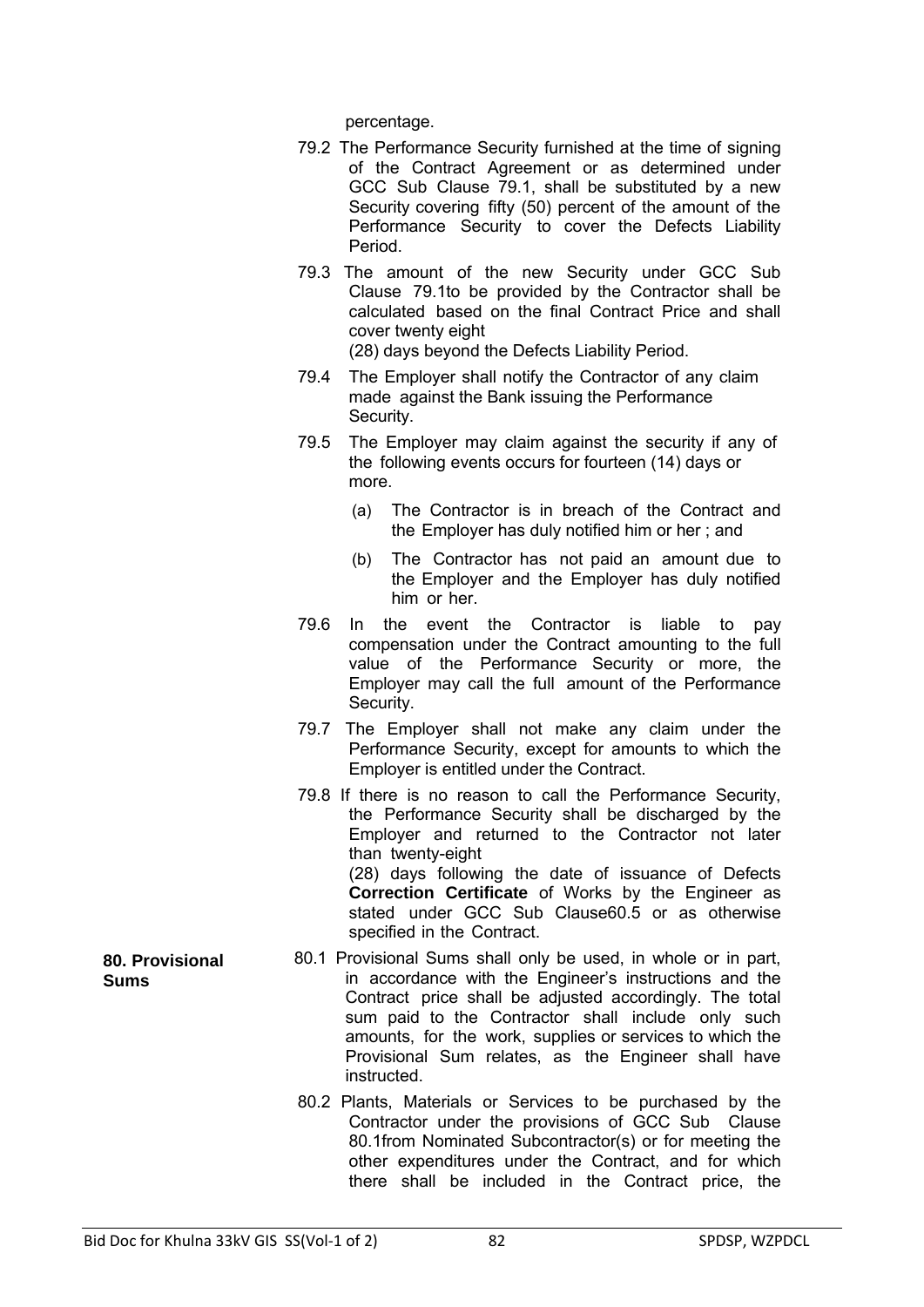actual amounts paid or due to be paid by the Contractor, and a sum for VAT, profit and overhead charges, as applicable, calculated as a percentage of these actual amounts by applying the relevant percentage rate as specified in the PCC.

- 80.3 The Contractor shall, when required by the Engineer, produce quotations, invoices, vouchers and accounts or receipts in substantiation of purchases under GCC Sub Clause 80.2.
- **81. Day works** 81.1 If applicable, the Day works rates in the Contractor's Tender shall be used for small additional amounts of work only when the Engineer has given written instructions in advance for additional work to be paid for in that way.
	- 81.2 All works to be paid for as Day works shall be recorded by the Contractor on forms approved by the Engineer. Each completed form shall be certified and signed by the Engineer within seven (7) days of the works being done.
	- 81.3 The Contractor shall be paid for Day works subject to obtaining signed Day works forms.
	- 81.4 If Day works is not included in this Contract these Sub Clauses shall not apply.
	- 82.1 Loss or damage to the Works or Materials to be incorporated in the Works between the Start Date and the end of the Defects Liability Period shall be remedied by the Contractor at the Contractor's own cost, if the loss or damage arises from the Contractor's acts or omissions.

## **E. Completion of the Contract**

- **83. Completion** 83.1 The Contractor shall apply by notice to the Engineer for issuing a Completion Certificate of the Works, and the Engineer shall do so upon deciding that the work is completed.
	- 84.1 The Engineer shall, within twenty eight(28) days after receiving the Contractor's application stated under GCC Sub Clause 83.1:
		- (a) issue the Completion Certificate to the Contractor, stating the date on which the Works or part thereof were completed in accordance with the Contract, except for any minor outstanding work and defects which may not substantially affect the use of the Works or part thereof for their intended purpose (either until or whilst this work is completed and these defects are remedied); or
		- (b) reject the application, giving reasons and specifying the work required to be done by the Contractor to enable the Completion Certificate to be issued. The Contractor shall then complete this work before issuing a further notice under this

**82. Cost of Repairs to Loss or Damages** 

**84. Completion Certificate and Taking Over**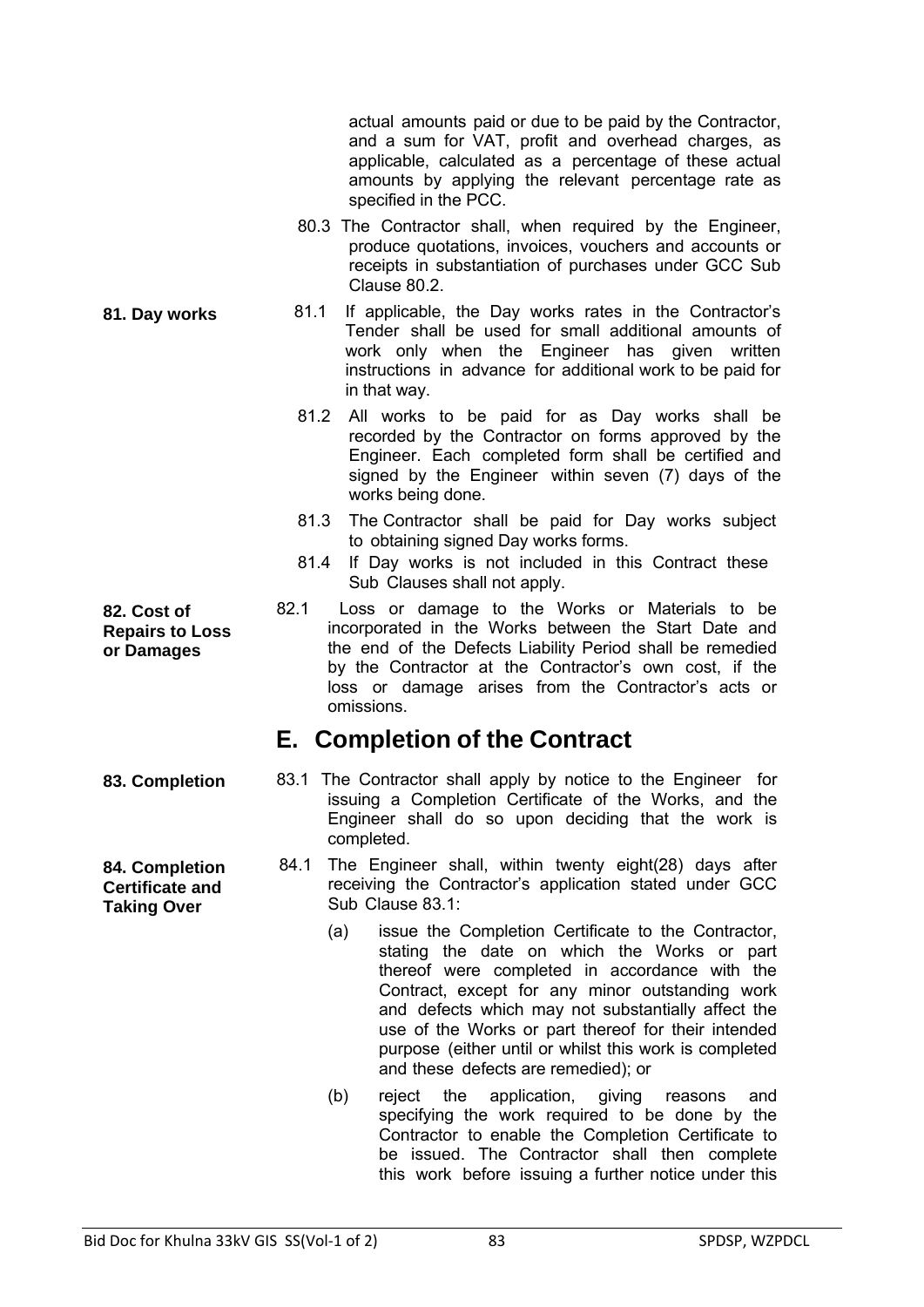Sub Clause.

| 84.2 If the Engineer fails either to issue the Completion |
|-----------------------------------------------------------|
| Certificate or to reject the Contractor's application     |
| within the period of twenty eight (28) days, and if the   |
| Works or parts thereof, as the case may be, are           |
| substantially in accordance with the Contract, the        |
| Completion Certificate shall be deemed to have been       |
| issued on the last day of that period.                    |

- 84.3 The Employer shall Take-Over the Site and the Works within seven (7) days of the Engineer issuing a Completion Certificate under GCC Sub Clause 84.1.
- **85. Amendment to Contract**  85.1 The amendment to Contract shall generally include extension of time to the Intended Completion Date, increase or decrease in original Contract price and any other changes duly approved under the conditions of the Contract.
	- 85.2 The Employer contracting, shall amend the Contract incorporating the required approved changes subsequently introduced to the original terms and conditions of the Contract in line with the Rules, including prior review, where necessary.
- **86. Final Account** 86.1 The Contractor shall submit with a detailed account of the total amount that the Contractor considers payable under the Contract to the Engineer before the end of the Defects Liability Period.
	- 86.2 The Engineer shall certify the **Final Payment** within fifty six (56) days of receiving the Contractor's account if the payable amount claimed by the Contractor is correct and the corresponding works are completed.
	- 86.3 If it is not, the Engineer shall issue within fifty six (56) days a **Defects Liability Schedule** under GCC Sub Clause 60.1 that states the scope of the corrections or additions that are necessary.
	- 86.4 If the **Final Account of Works** submitted under GCC Sub Clause 86.1 is unsatisfactory even after it has been resubmitted, the Engineer shall decide on the amount payable to the Contractor and issue a payment certificate.
	- 87.1 If "As Built" Drawings and/or operating and maintenance manuals are required, the Contractor shall supply them by the dates stated in the PCC.
		- 87.2 If the Contractor does not supply the Drawings and/or Manuals by the dates specified in GCC Sub Clause 87.1, or they do not receive the Engineer's approval, the Engineer shall withhold a nominal amount specified in the PCC from payments due to the Contractor.
- **88. Force Majeure** Force Majeure may include, but is not limited to, exceptional events or circumstances of the kind stated below;
	- (a) war, hostilities (whether war be declared or not), invasion, act of foreign enemies ;

**87. As-built Drawings and Manuals**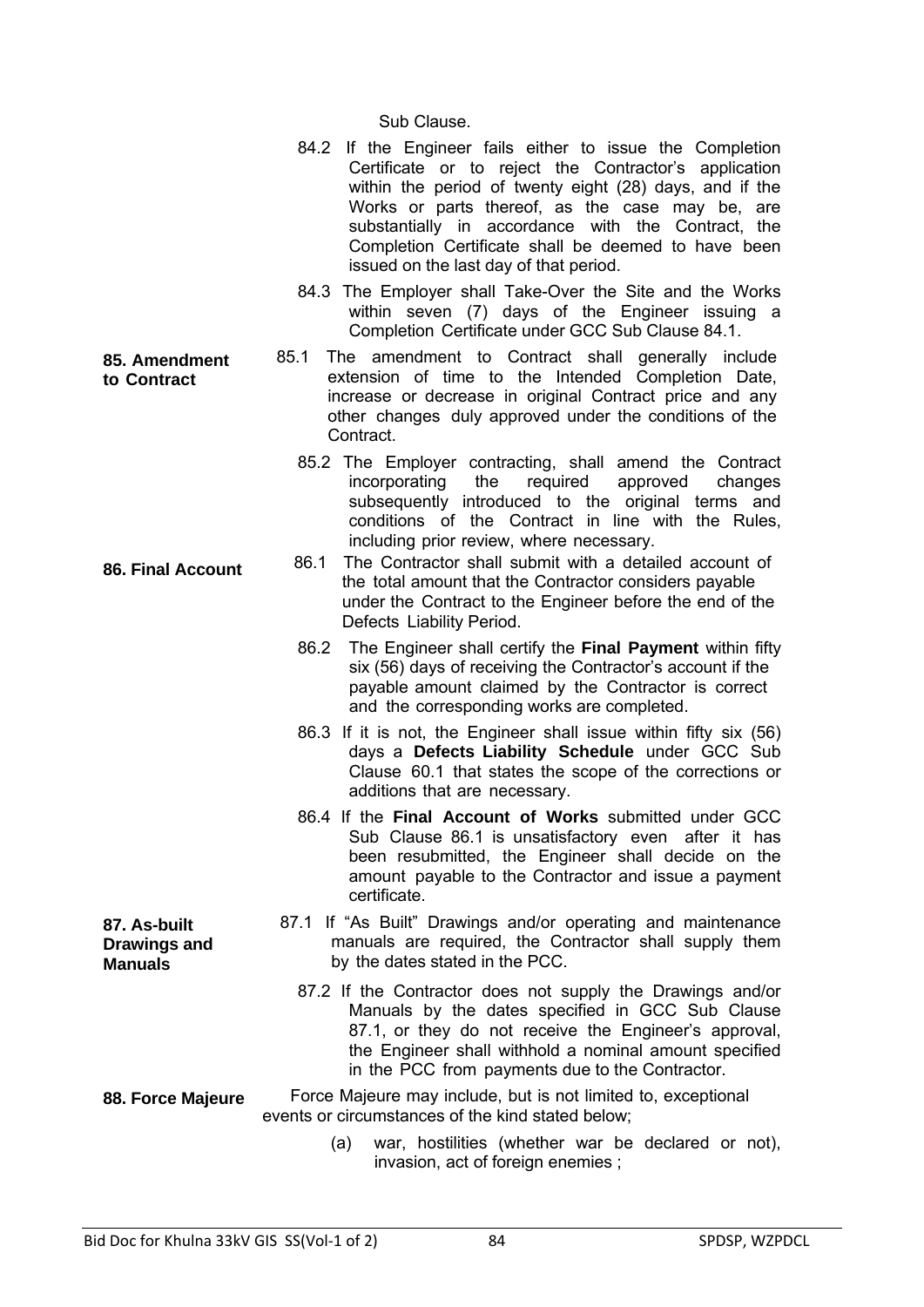|                                                | rebellion, terrorism, sabotage by persons other than<br>(b)<br>the Contractor's personnel, revolution, insurrection,<br>military or usurped power, or civil war;                                                                                                                                                                       |
|------------------------------------------------|----------------------------------------------------------------------------------------------------------------------------------------------------------------------------------------------------------------------------------------------------------------------------------------------------------------------------------------|
|                                                | riot, commotion, disorder, strike or lockout by<br>(c)<br>persons other than the Contractor's personnel;                                                                                                                                                                                                                               |
|                                                | munitions of war, explosive materials, ionising<br>(d)<br>radiation or contamination by radio-activity, except<br>as may be attributable to the Contractor's use of<br>such munitions, explosives, radiation or radio-activity                                                                                                         |
|                                                | acts of the Government in its sovereign capacity and<br>(e)                                                                                                                                                                                                                                                                            |
|                                                | (f)<br>catastrophes<br>such<br>fires,<br>floods,<br>natural<br>as<br>epidemics,<br>quarantine<br>restrictions,<br>freight<br>embargoes, cyclone, hurricane, typhoon, tsunami,<br>storm surge, earthquake, hill slides, landslides, and<br>volcanic activities.                                                                         |
| <b>89. Notice of Force</b><br><b>Majeure</b>   | 89.1 If a party is or will be prevented from performing its<br>substantial obligations under the Contract by Force<br>Majeure, then it shall give notice to the other party of<br>the event or circumstances constituting the Force<br>Majeure and shall specify the obligations, the performance<br>of which is or will be prevented. |
|                                                | 89.2 The notice under GCC Sub Clause 89.1 shall be given<br>within fourteen (14) days after the party became aware,<br>or should have become aware, of the relevant event or<br>circumstance constituting Force Majeure.                                                                                                               |
|                                                | 89.3 The party shall, having given notice, be relieved from<br>performance of its obligations for so long as such Force<br>Majeure prevents it from performing the works.                                                                                                                                                              |
|                                                | Notwithstanding any other provision of this Clause,<br>89.4<br>Force Majeure shall not apply to obligations of either<br>party to make payments to the other party under the<br>Contract.                                                                                                                                              |
| 90. Duty to Minimize<br><b>Delay</b>           | 90.1 Each party shall at all times use all reasonable endeavors to<br>minimize any delay in the performance of the Contract as<br>a result of Force Majeure.                                                                                                                                                                           |
|                                                | 90.2 A party shall give notice to the other party when it<br>ceases to be affected by the Force Majeure.                                                                                                                                                                                                                               |
| 91.<br><b>Consequences</b><br>of Force Majeure | 91.1<br>If the Contractor is prevented from performing its<br>substantial obligations under the Contract by Force<br>Majeure of which notice has been given under GCC Sub<br>Clause 89, and suffers delay and/or incurs cost by<br>reason of such Force Majeure, the Contractor shall be<br>entitled subject to GCC Sub Clause 99 to:  |
|                                                | an extension of time for any such delay, if completion<br>(a)<br>is or will be delayed, under GCC Clause 45, and                                                                                                                                                                                                                       |
|                                                | if the event or circumstance is<br>of the<br>kind<br>(b)<br>described sub-paragraphs (a) to (e) of GCC Sub<br>Clause 88.1 and, in the case of sub-paragraphs (b)<br>to (e), occurs in the Country, payment of any such<br>cost, including the costs of rectifying or replacing                                                         |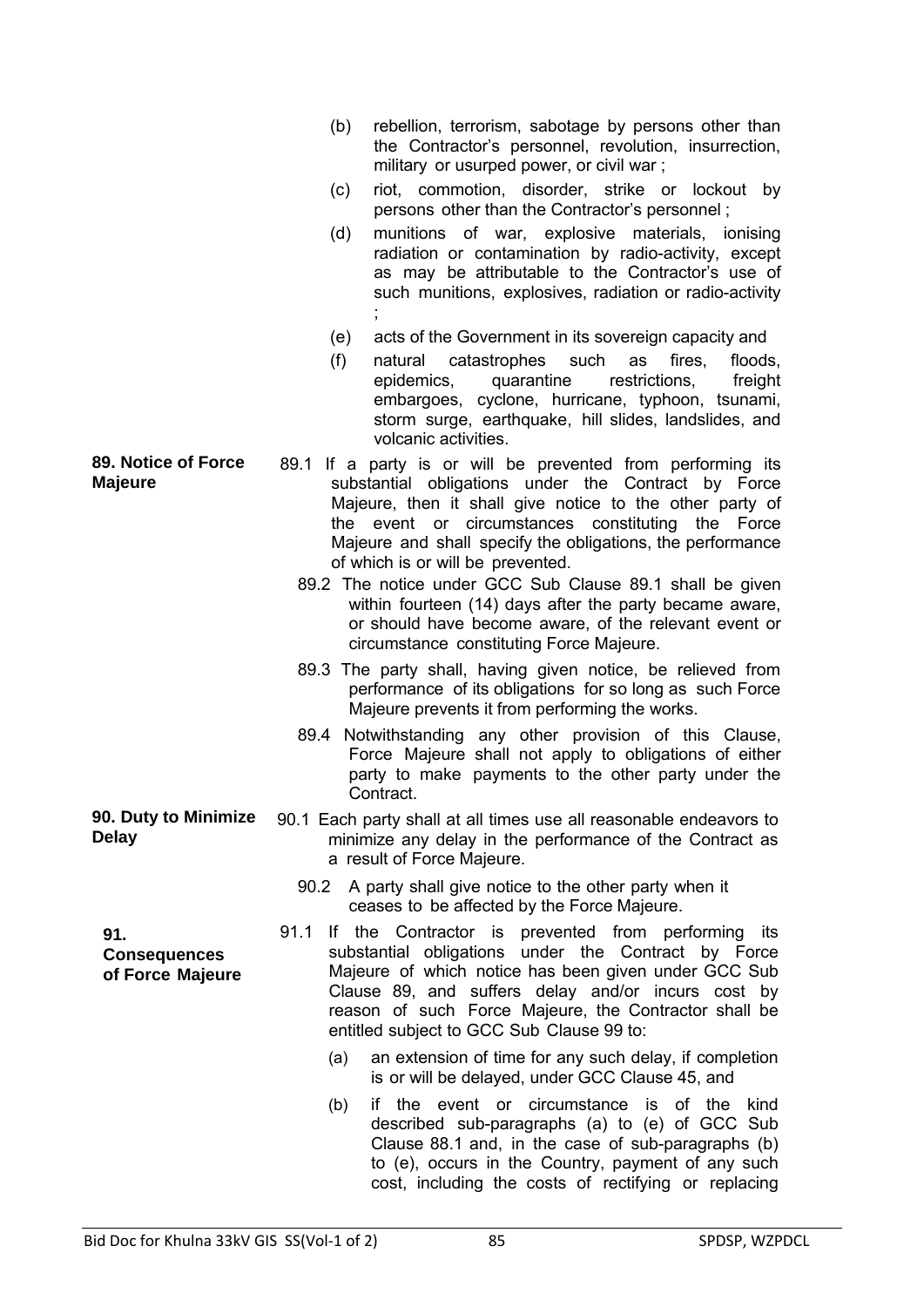the Works and Physical services damaged or destructed by Force Majeure, to the extent they are not indemnified through the insurance policy referred to in GCC Clause 37.

- 91.2 After receiving notice under GCC Sub Clause 89.2, the Engineer shall proceed to determine these matters under the provisions of the Contract.
- **92. Force Majeure Subcontractor** 92.1 If any Subcontractor is entitled under any contract or agreement relating to the Works to relief from Force Majeure on terms additional to or broader than those specified in this Clause, such additional or broader Force Majeure events or circumstances shall not be relieved of the Contractor's non- performance or entitle him or her to relief under this Clause.
- **93. Optional Termination, and Release**  93.1 If the execution of substantially all the Works in progress is prevented for a continuous period of eighty four (84) days by reason of Force Majeure of which notice has been given under GCC Sub Clause 89, or for multiple periods which total more than one hundred forty (140) days due to the same notified Force Majeure, then either party may give to the other party a notice of termination of the Contract. In this event, the termination shall take effect seven (7) days after the notice is given, and the Contractor shall proceed to cessation of Works and removal of Contractor's Equipment from Site.
	- 94.1 Notwithstanding any other provision of this Clause, if any event or circumstance outside the control of the parties (including, but not limited to, Force Majeure) arises which makes it impossible or unlawful for either or both parties to fulfil its or their contractual obligations or which, under the law governing the Contract, entitles the parties to be released from further performance of the Contract, then upon notice by either party to the other party of such event or circumstance:
		- (a) the parties shall be discharged from further performance, without prejudice to the rights of either party in respect of any previous breach of the Contract, and
		- (b) the sum payable by the Employer to the Contractor shall be the same as would have been payable under GCC Sub Clause 96.3 if the Contract had been terminated under GCC Sub Clause 95.3.

## **F. Termination and Settlement of Disputes**

### **95. Termination Termination for Default**

(a) The Employer or the Contractor, without prejudice to any other remedy for breach of Contract, by giving twenty eight (28) days written notice of default to the other party, may terminate the Contract in whole or in part if the other party causes a fundamental

**Affecting** 

**94. Release from Performance**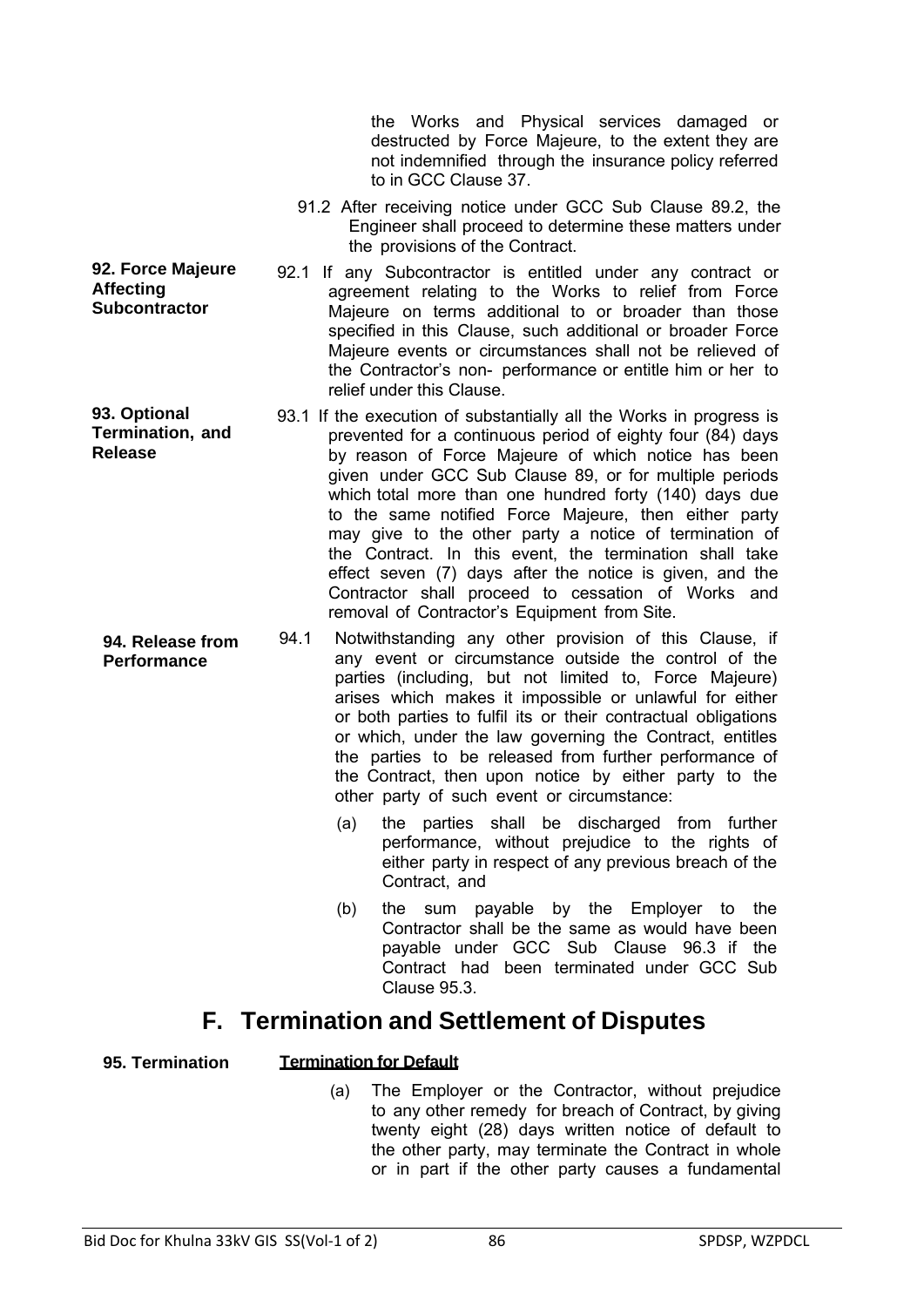breach of Contract.

- (b) Fundamental breaches of the Contract shall include, but shall not be limited to, the following:
	- (i) the Contractor stops work for twenty-eight (28) days when no stoppage of work is shown on the current Programme and the stoppage has not been authorized by the Engineer;
	- (ii) the Engineer instructs the Contractor to delay the progress of the Works, and the instruction is not withdrawn within twenty-eight (28) days;
	- (iii) the Engineer gives Notice that failure to correct a particular Defect is a fundamental breach of Contract and the Contractor fails to correct it within a reasonable period of time determined by the Engineer;
	- (iv) the Engineer gives Notice that the failure to achieve the progress in accordance with the updated Programme of Works by the Contractor is a non-fulfilment of contractual obligations and the Contractor fails to restore it within a reasonable period of time instructed by the Engineer;
	- (v) the Contractor does not maintain a Security, which is required;
	- (vi) the Contractor has delayed the completion of the Works by the number of days for which the maximum amount of Liquidated Damages can be paid, as specified in GCC Sub Clause 76;
	- (vii) the Contractor has subcontracted the whole of the Works or has assigned the Contract without the required agreement and without the approval of the Engineer;
	- (viii) the Contractor, in the judgment of the Employer has engaged in practices, as defined in GCC Sub Clause 39, in competing for or in executing the Contract.
- (c) A payment certified by the Engineer is not paid by the Employer to the Contractor within twenty eight (28) days of the date of the Engineer's certificate.

## 95.2 **Termination for Insolvency**

The Employer and the Contractor may at any time terminate the Contract by giving twenty eight (28) days written notice to the other party if either of the party becomes bankrupt or otherwise insolvent. In such event, termination will be without compensation to any party, provided that such termination will not prejudice or affect any right of action or remedy that has accrued or will accrue thereafter to the other party.

#### 95.3 **Termination for Convenience**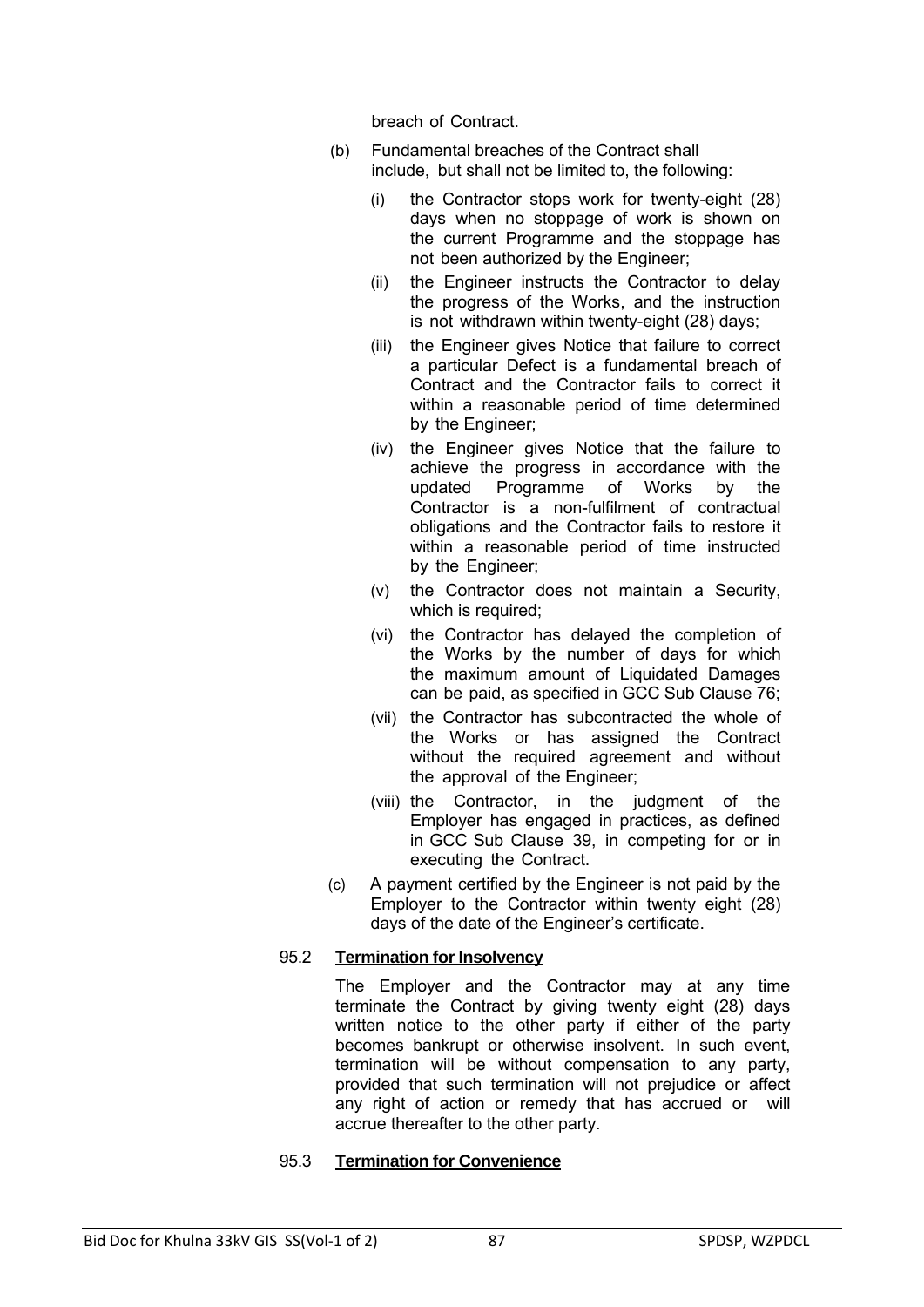- (a) The Employer, by giving twenty eight (28) days written notice sent to the Contractor, may terminate the Contract, in whole or in part, at any time for its convenience. The notice of termination shall specify that termination is for the Employer's convenience, the extent to which performance of the Contractor under the Contract is terminated, and the date upon which such termination becomes effective. The termination shall take effect twenty eight (28) days after the later dates on which the Contractor receives this notice or the Employer returns the Performance Security.
- (b) The Employer shall not terminate the contract under GCC Sub Clause 95.3 (a) in order to execute the Works itself or to arrange for the Works to be executed by another contractor or to avoid a termination of the Contract by the Contractor as stated under GCC Sub Clause 95.1(a).
- 95.4 In the event the Employer terminates the Contract in whole or in part, the Employer shall accept the portion of the Works that are complete and ready for handing over after the Contractor's receipt of notice of termination of the Contract. For the remaining portion of the Works, the Employer may elect:
	- (a) to have any portion completed by the Contractor at the Contract terms and prices; and /or
	- (b) to cancel the remainder and pay to the Contractor an agreed amount for partially completed Works and for materials and parts previously procured by the Contractor, or
	- (c) except in the case of termination for convenience as stated under GCC Sub Clause 95.3 (b), engage another Contractor to complete the Works, and in that case the Contractor shall be liable to the Employer for any cost that may be incurred in excess of the sum that would have been paid to the Contractor, if the work would have been executed and completed by him or her.
	- 95.5 If the Contract is terminated, the Contractor shall stop work immediately, make the Site safe and secure, and leave the Site as soon as is reasonably possible
- **96. Payment upon Termination**  96.1 If the Contract is terminated because of a fundamental breach of Contract under GCC Sub Clause 95.1 by the Contractor, the Engineer shall issue a certificate for the value of the Works done and Plant and Materials ordered less advance payments received up to the date of the issue of the certificate and less the amount from percentage to apply to the contract value of the works not completed, as indicated in the PCC. If the total amount due to the Employer exceeds any payment due to the Contractor, the difference shall be a debt payable to the Employer.
	- 96.2 If the Contract is terminated for the Employer's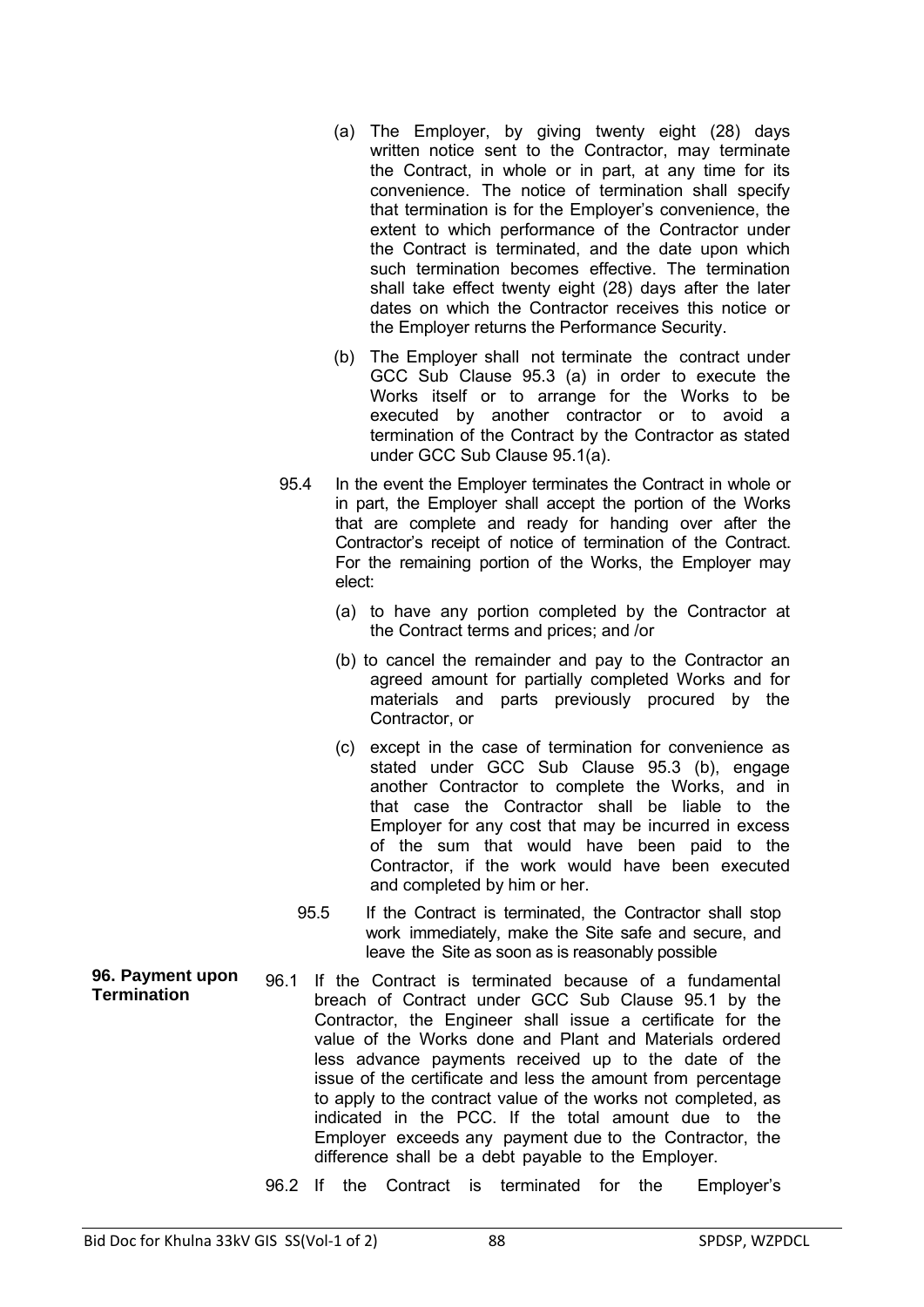|                                   | convenience or because of a fundamental breach of<br>Contract by the Employer, the Engineer shall issue a<br>payment certificate for the value of the work done,<br>Materials ordered, the reasonable cost of removal of<br>Equipment, repatriation of the Contractor's<br>foreign<br>personnel employed solely on the Works and recruited<br>specifically for the Works, and the Contractor's costs of<br>protecting and securing the Works, and less advance<br>payments received up to the date of the certificate.<br>If the Contract is terminated for reasons of Force Majeure, the<br>96.3<br>Engineer shall determine the value of the work done and<br>issue a Payment Certificate which shall include: |
|-----------------------------------|------------------------------------------------------------------------------------------------------------------------------------------------------------------------------------------------------------------------------------------------------------------------------------------------------------------------------------------------------------------------------------------------------------------------------------------------------------------------------------------------------------------------------------------------------------------------------------------------------------------------------------------------------------------------------------------------------------------|
|                                   | the amounts payable for any work carried out for<br>(a)<br>which unit rates or prices are stated in the Contract;                                                                                                                                                                                                                                                                                                                                                                                                                                                                                                                                                                                                |
|                                   | the cost of Plant and Materials ordered for the Works<br>(b)<br>which have been delivered to the Contractor, or of<br>which the Contractor is liable to accept delivery:<br>this Plant and Materials shall become the property<br>of (and be at the risk of) the Employer when paid<br>for by the Employer, and the Contractor shall place<br>the same at the Employer's disposal;                                                                                                                                                                                                                                                                                                                               |
|                                   | other costs or liabilities which in the circumstances<br>(c)<br>were reasonably and necessarily incurred by the<br>Contractor in the expectation of completing the<br>Works;                                                                                                                                                                                                                                                                                                                                                                                                                                                                                                                                     |
|                                   | the cost of removal of Temporary Works and<br>(d)<br>Contractor's Equipment from the Site; and                                                                                                                                                                                                                                                                                                                                                                                                                                                                                                                                                                                                                   |
|                                   | the cost of repatriation of the Contractor's staff and<br>(e)<br>labor employed wholly in connection with the Works<br>at the date of termination.                                                                                                                                                                                                                                                                                                                                                                                                                                                                                                                                                               |
| 97. Property                      | 97.1 All Materials on the Site, Plant, Equipment, Temporary<br>Works, and Works shall be deemed to be the property of<br>the Employer if the Contract is terminated because of the<br>Contractor's default stated under GCC Sub Clause 93.1.                                                                                                                                                                                                                                                                                                                                                                                                                                                                     |
| 98. Frustration                   | 98.1 If the Contract is frustrated by the occurrence of a situation of<br>Force Majeure as defined in GCC Sub Clause88, the<br>Engineer shall certify that the Contract has been frustrated.<br>The Contractor shall make the Site safe and stop work as<br>quickly as possible after receiving this certificate and shall<br>be paid for all works carried out before receiving it and for<br>any work carried out afterwards to which a commitment<br>was made.                                                                                                                                                                                                                                                |
|                                   | G. Claims, Disputes and Arbitration                                                                                                                                                                                                                                                                                                                                                                                                                                                                                                                                                                                                                                                                              |
| 99. Contractor's<br><b>Claims</b> | 99.1<br>If the Contractor considers himself to be entitled to<br>any extension of the Completion Time and/or any<br>payment, under any Clause<br>additional<br>of these<br>Conditions or otherwise<br>in connection<br>with<br>the<br>Contract, the Contractor shall give notice to the<br>Employer, describing the event or circumstance giving<br>rise to the claim. The notice shall be given as soon                                                                                                                                                                                                                                                                                                         |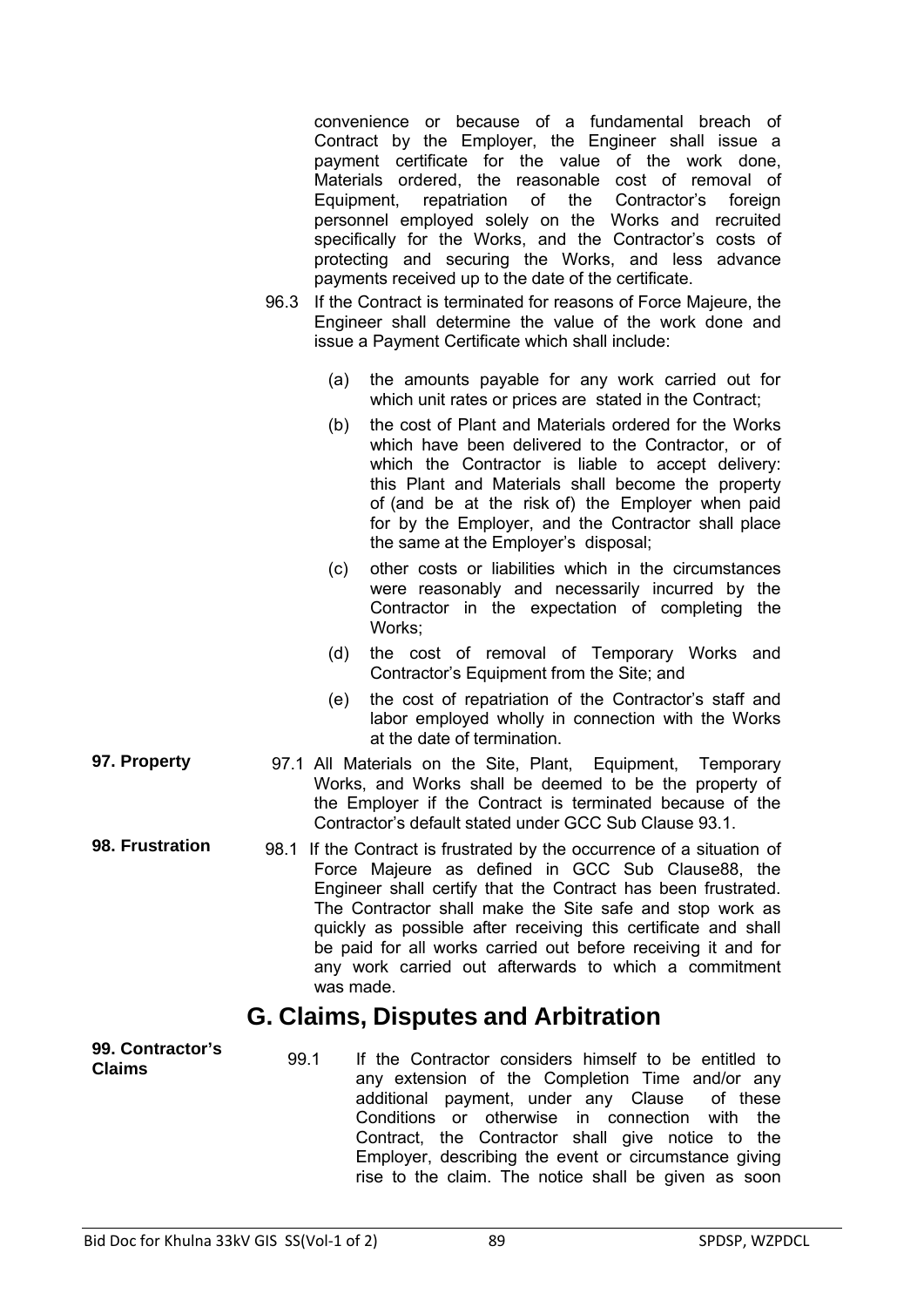as practicable, and not later than twenty eight (28) days after the Contractor became aware, or should have become aware, of the event or circumstance.

- 99.2 If the Contractor fails to give notice of a claim within such period of twenty eight (28) days, the Intended Completion Date shall not be extended, the Contractor shall not be entitled to additional payment, and the Employer shall be discharged from all liability in connection with the claim.
- 99.3 Within forty two (42) days after the Contractor became aware or should have become aware of the event or circumstance giving rise to the claim, or within such other period as may be proposed by the Contractor and approved by the Engineer, the Contractor shall send to the Engineer a fully detailed claim which includes full supporting particulars of the basis of the claim and of the extension of time and/or additional payment claimed, for settlement.

#### **100. Settlement of Disputes Amicable settlement**

100.1 The Employer and the Contractor shall make every effort to resolve amicably by direct informal negotiation any disagreement or dispute arising between them under or in connection with the Contract.

### **Arbitration**

- 100.2 If, after twenty-eight (28) days, the parties have failed to resolve their dispute or difference by such mutual consultation as stated under GCC Clause 100.1, then either the Employer or the Contractor may give notice to the other party of its intention to commence arbitration in accordance with GCC Sub Clause 100.3, as to the matter in dispute, and no arbitration in respect of this matter may be commenced unless such notice is given. Any dispute or difference in respect of which a notice of intention to commence arbitration has been given in accordance with this Clause shall be finally settled by arbitration.
- 100.3 Arbitration shall be commenced prior to or after execution of the Works under the Contract. Arbitration proceedings shall be conducted in accordance with the rules of procedure specified in the PCC.
- 100.4 Notwithstanding any reference to arbitration hereinabove the parties shall continue to perform their respective responsibilities under the Contract unless agreed otherwise and, the Employer shall pay any monies due to the Contractor.
- **101.Packing and Documents** 101.1 The Supplier shall provide such packing of the goods as is required to prevent their damage or deterioration during transit to their final destination, as indicated in the Contract and in accordance with existing industry standards. The packing shall be sufficient to withstand, without limitation,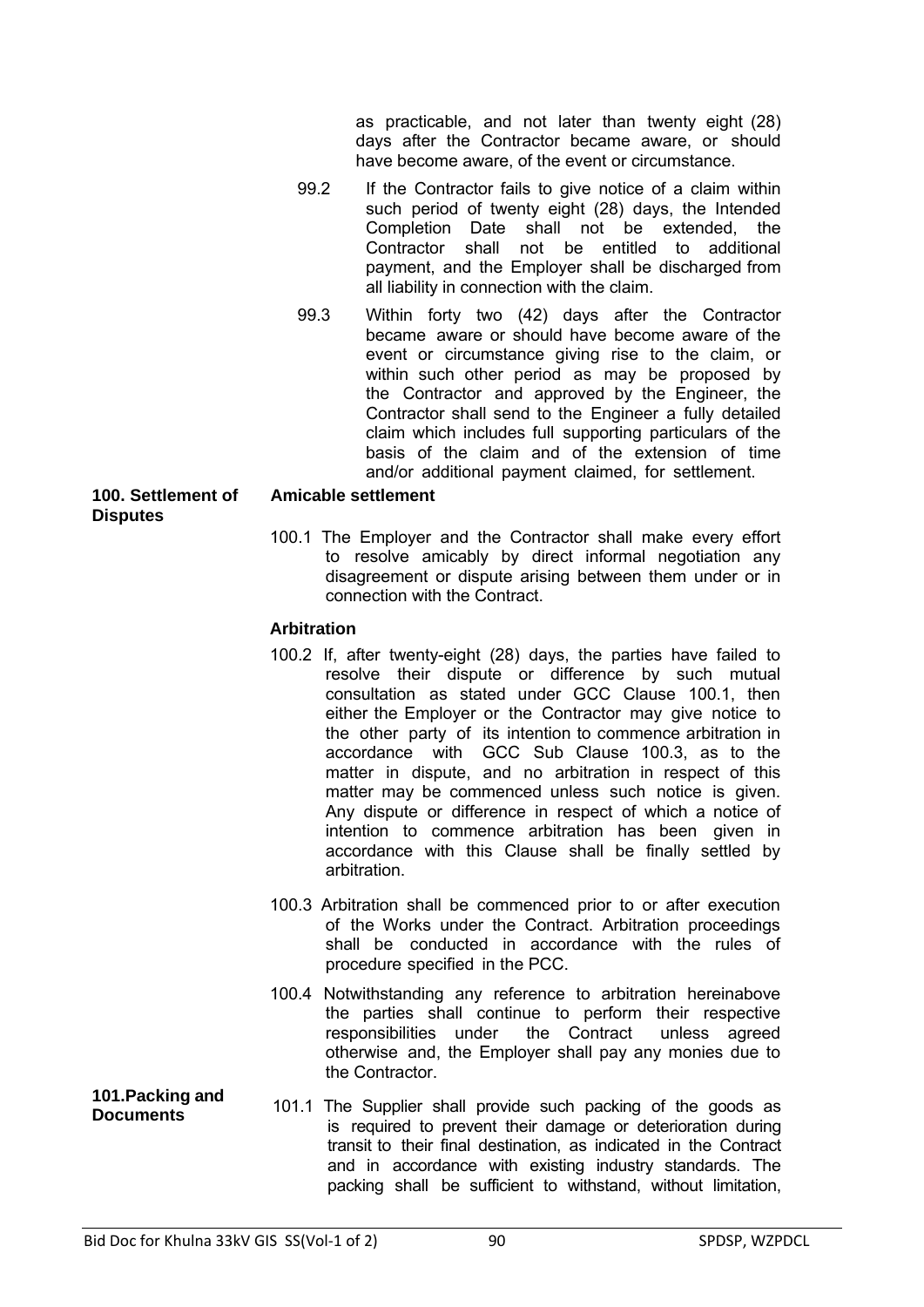rough handling and exposure to extreme temperatures, salt and precipitation, and open storage. Packing case size and weights shall take into consideration, where appropriate, the remoteness of the goods' final destination and the absence of heavy handling facilities at all points in transit.

- 101.2 The packing, marking, and documentation within and outside the packages shall comply strictly with such special requirements as shall be expressly provided for in the Contract as stated under GCC Clause 22.1, including additional requirements, if any, specified in the PCC, and in any subsequent instructions ordered by the Purchaser.
- 101.3 The outer packaging must contain a "Packing List" which must reflect the actual contents of the package.
- **102. Amendment to Order**  102.1 The Purchaser may make an amendment to Order for necessary adjustment within the general scope of the contract in any one or more of the following aspects in order to fully meet the requirement of the Contract:
	- (a) Drawing, design or specifications of the goods, provided that:
		- The goods to be furnished are to be specifically manufactured for the government in accordance therewith;
		- ii. The change is an improvement of the goods and advantageous to the Government;
		- iii. It is done at no extra cost; and
		- iv. It is not prejudicial to the losing Tenderers in the sense that such change/s could not have been foreseen during the conduct of the tendering and would have significantly affected the other tenderer's tender;
	- (b) The place of delivery;
	- (c) The place of performance of the services;
	- (d) Additional items needed and necessary for the protection of the goods procured, which were not included in the original contract.
	- 102.2 Such amendment may or may not result to an increase or a decrease of the contract price, and/or an extension or reduction of the delivery period. However, the amendment should not have the result of changing the subject matter of the contract or the specifications of the goods or services, in any material aspect and to such an extent that, if introduced during the Tendering stage, may have had a significant effect on other Tenderer's tender, because this situation would actually require another tendering activity.
	- 103.1 Subject to GCC Sub-Clause 19, the Delivery of the Goods and completion of the Related Services shall be in accordance with the Delivery and Completion Schedule specified in the Section 6: Schedule of Requirements.
		- 103.2 The details of shipping and other documents to be furnished by the Supplier shall be specified in the PCC, and shall be received by the Purchaser at least one week before arrival of the Goods and, if not received the Supplier shall be

**103. Delivery and Documents**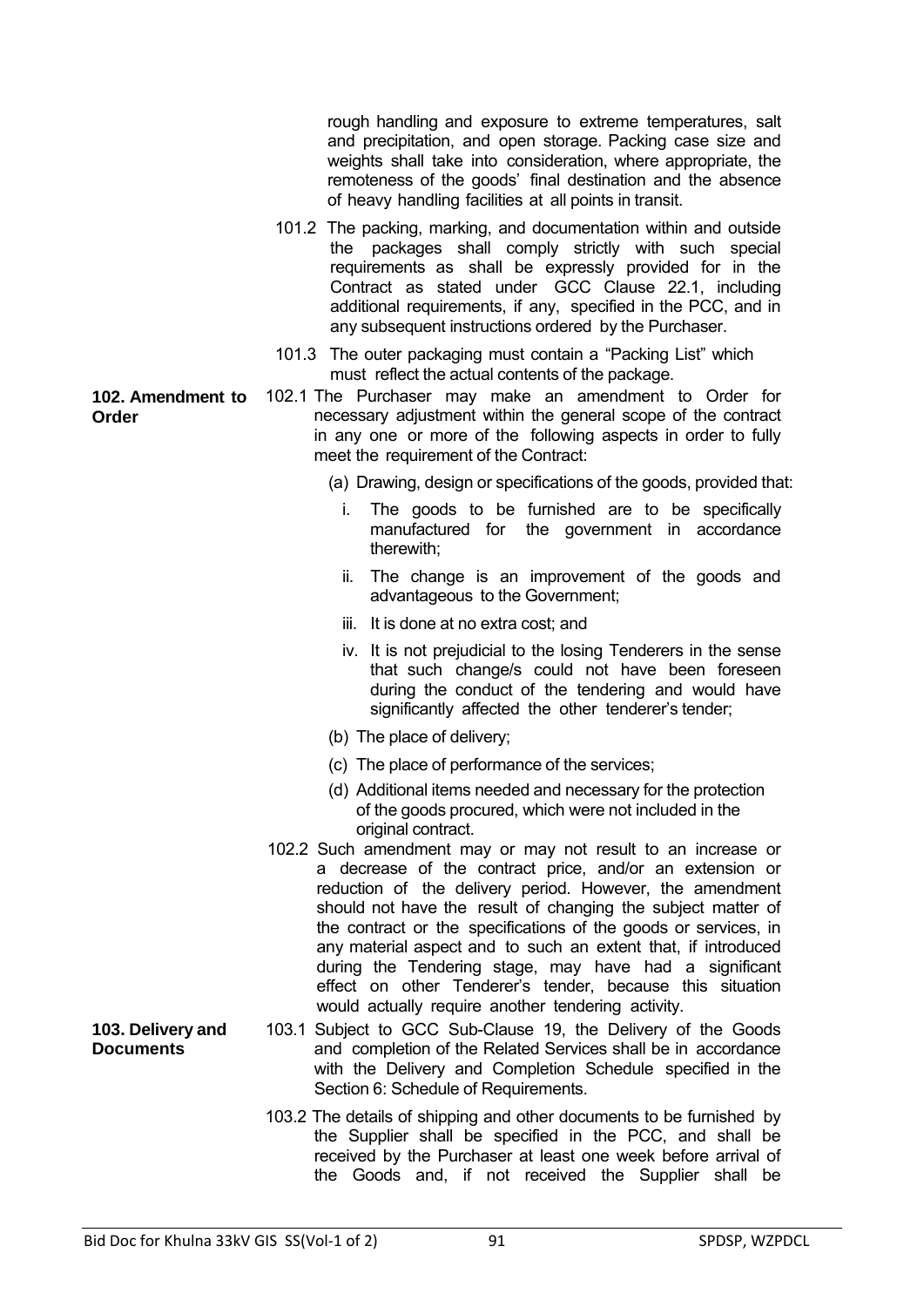responsible for consequent expenses.

- **104.Specifications and Standards**  104.1 The Goods and Related Services supplied under this Contract shall conform to the technical specifications and standards mentioned in Section 7, Technical Specification and in Section 8, Drawings, if any.
	- 104.2 If there is no applicable standard, the goods must conform to the authoritative standards appropriate to the good's country of origin. Such standards must be the latest issued by the concerned institution.
	- 104.3 Subject to the GCC Clause 19, the Supplier shall be entitled to disclaim responsibility for any design, data, drawing, specification or other document, or any modification thereof provided or designed by or on behalf of the Purchaser, by giving a notice of such disclaimer to the Purchaser.
	- 104.4 Wherever references are made in the Contract to codes and standards in accordance with which it shall be executed, the edition or the revised version of such codes and standards shall be those specified in the Technical Specification. During Contract execution, any changes in any such codes and standards shall be applied only after approval by the Purchaser and shall be treated under GCC Clause 19.
- **105. Inspections and Tests**  105.1 The Purchaser shall have the right to test the Goods to confirm their conformity to the Contract specifications. The PCC and Technical specifications shall specify what tests the Purchaser requires and where they are to be conducted. The supplier shall at its own expense and at no cost to the Purchaser, carry out all such tests of the Goods and related services as are specified in the Contract.
	- 105.2 The Supplier shall provide the Purchaser with a report of the results of any such test.
	- 105.3 The Purchaser may engage external agents for the purpose of conducting inspection or pre-shipment inspection of Goods, provided that the Purchaser shall bear all of its costs and expenses.
	- 105.4 The Purchaser or its designated representative as specified shall be entitled to attend the tests and/or inspections under GCC Clause 32.1, provided that the Purchaser shall bear all of its own costs and expenses incurred in connection with such attendance.
	- 105.5 Whenever the Supplier is ready to carry out any such test and inspection, it shall give a reasonable advance notice, including the place and time, to the Purchaser. The Supplier shall obtain from any relevant third party or manufacturer any necessary permission or consent to enable the Purchaser or its designated representative to attend the test and/or inspection.
	- 105.6 The Purchaser may require the Supplier to carry out any test and/or inspection not required by the Contract, but deemed necessary to verify that the characteristics and performance of the Goods comply with the technical specifications, codes and standards under the Contract, provided that the Supplier's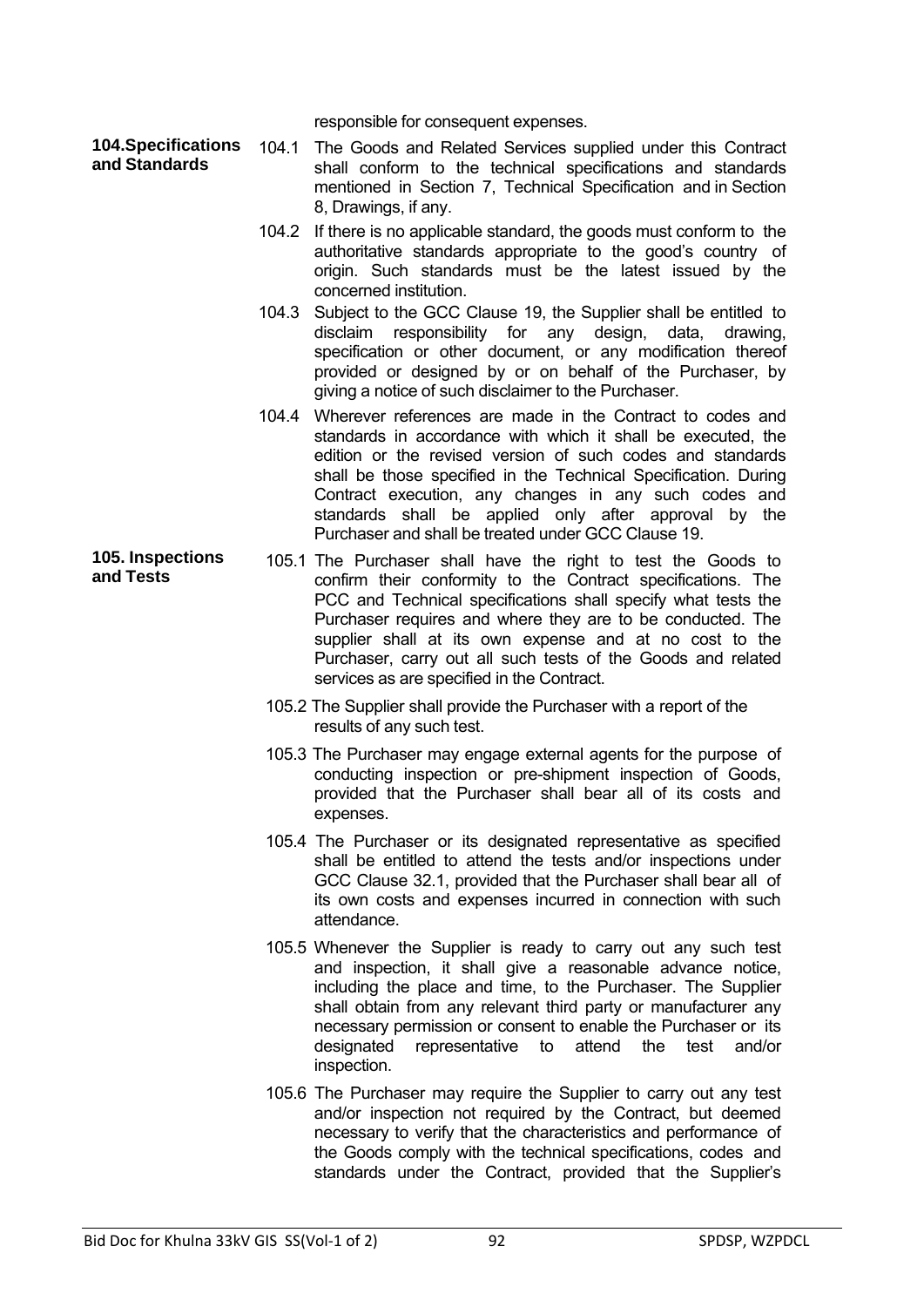reasonable costs and expenses incurred in the carrying out of such test and/or inspection shall be added to the Contract Price. Further, if such test and/or inspection impede the progress of manufacturing and/or the Supplier's performance of its other obligations under the Contract, due allowance will be made in respect of the Delivery Dates and Completion Dates and the other obligations so affected.

- 105.7 The Purchaser may reject any Goods or any part thereof that fail to pass any test and/or inspection or do not conform to the specifications. The Supplier shall either rectify or replace such rejected Goods or parts thereof or make alterations necessary to meet the specifications at no cost to the Purchaser, and shall repeat the test and/or inspection, at no cost to the Purchaser, upon giving a notice under GCC Sub-Clause 32.5.
- 105.8 The Supplier agrees that neither the execution of a test and/or inspection of the Goods or any part thereof, nor the attendance by the Purchaser or its representative, nor the issue of any report as stated under GCC Sub-Clause 32.2, shall relieve the Supplier from any warranties or other obligations under the Contract.
- 106.1 Subject to the PCC, the Goods and Related Services to be supplied shall be as specified in Section 6: Schedule of Requirements.
	- 106.2 Unless otherwise stipulated in the Contract, the Scope of Supply shall include all such items not specifically mentioned in the Contract but that can be reasonably inferred from the Contract as being required for attaining Delivery and Completion of the Goods and Related Services as if such items were expressly mentioned in the Contract.
- **107.Trademark, Patent and Intellectual Property Rights**  107.1 The Purchaser should not be liable for any infringement of intellectual property rights arising from use of the goods procured. In case there are third-party claims of such infringement of patent, trademark, or industrial design rights, the supplier must indemnify and hold the Purchaser free and harmless against such claims and shall not be in contravention of The **Trademark Act, 2009 and The Patents and Designs Act, 1911.**

**106. Scope of** 

**Supply**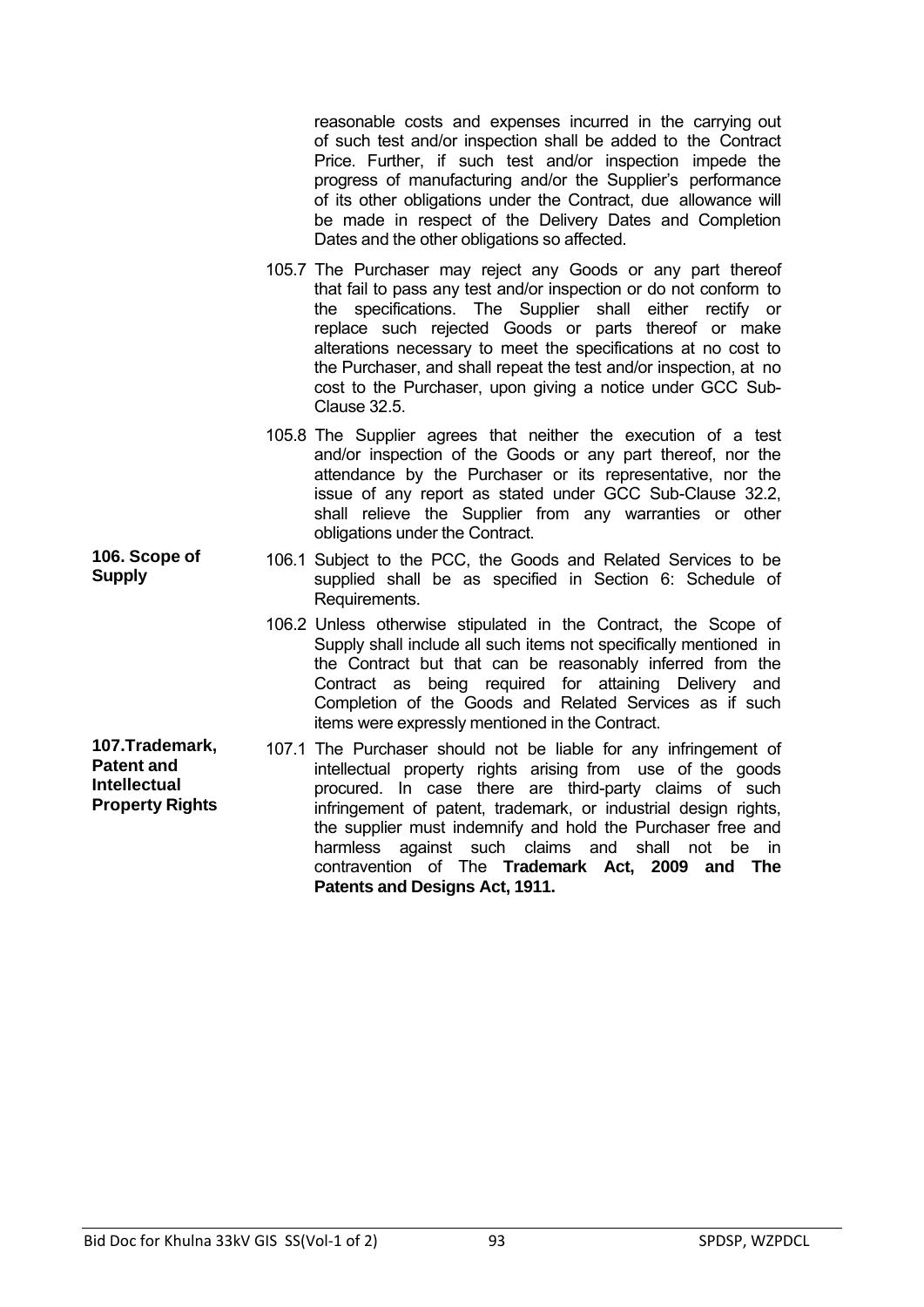# **Section 4. Particular Conditions of Contract**

|                             | Instructions for completing the Particular Conditions of Contract are provided in italics in<br>parenthesis for the relevant GCC Clauses.                                                      |
|-----------------------------|------------------------------------------------------------------------------------------------------------------------------------------------------------------------------------------------|
| <b>GCC</b><br><b>Clause</b> | Amendments of, and Supplements to, Clauses in the General Conditions<br>of Contract                                                                                                            |
| GCC 1.1(I)                  | The Contractor is                                                                                                                                                                              |
|                             | [Name, address, and name of authorized representative]                                                                                                                                         |
| GCC 1.1(v)                  | The Employer is West Zone Power Distribution Co. Ltd. (WZPDCL)                                                                                                                                 |
|                             | Represented by:                                                                                                                                                                                |
|                             | <b>Project Director</b>                                                                                                                                                                        |
|                             | Strengthening Power Distribution System Project (SPDSP), WZPDCL                                                                                                                                |
|                             | Bidyut Bhaban Campus, Boyra Main Road, Khulna                                                                                                                                                  |
|                             | Telephone: +88-041-813803                                                                                                                                                                      |
|                             | Fax No.: +88-041-731786                                                                                                                                                                        |
|                             | <b>Sub-station: Also means Plant.</b>                                                                                                                                                          |
|                             | <b>Supplier:</b> Also means Contractor for the Supply of Goods and related Services.                                                                                                           |
|                             | Subcontractor means a person or corporate body, who has a contract with<br>the Supplier to carry out a part of the work.                                                                       |
| GCC 1.1(w)                  | The Engineer is                                                                                                                                                                                |
|                             | Superintending Engineer, Planning and Development, WZPDCL, HQ, Khulna.                                                                                                                         |
| GCC 1.1(gg)                 | The original Contract price is <i>[insert the amount in the NOA]</i>                                                                                                                           |
| GCC 1.1(dd)                 | The Intended Completion Date for the whole of the Works shall be 240 days from<br>the date of contract signing.                                                                                |
| GCC 1.1(nn)                 | The Site is located at Khulna                                                                                                                                                                  |
| GCC 1.1(qq)                 | The Start Date shall be the Date of contract signing.                                                                                                                                          |
| <b>GCC 1.1(vv)</b>          | The Works consist of                                                                                                                                                                           |
|                             | As mentioned in Section 6. Scope of works and Bill of Quantities. Section<br>7, General Specification (Technical) and Section 8, Guaranteed Technical<br>Particulars (GTP) Section 9, Drawing. |
| GCC 2.5                     | The Sectional Completion Dates are: Not Applicable                                                                                                                                             |
| <b>GCC 3.1</b>              | The Employer's address for the purpose of communications under this contract is :<br>Contact person:<br><b>Project Director</b>                                                                |
|                             | Strengthening Power Distribution System Project (SPDSP), WZPDCL                                                                                                                                |
|                             | Bidyut Bhaban Campus, Boyra Main Road, Khulna                                                                                                                                                  |
|                             | Telephone: +88-041-813803                                                                                                                                                                      |
|                             | Fax No.: + 88-041-731786                                                                                                                                                                       |
|                             | The Contractor's address for the purpose of communications under this contract is<br>: Contact person:<br>Addres                                                                               |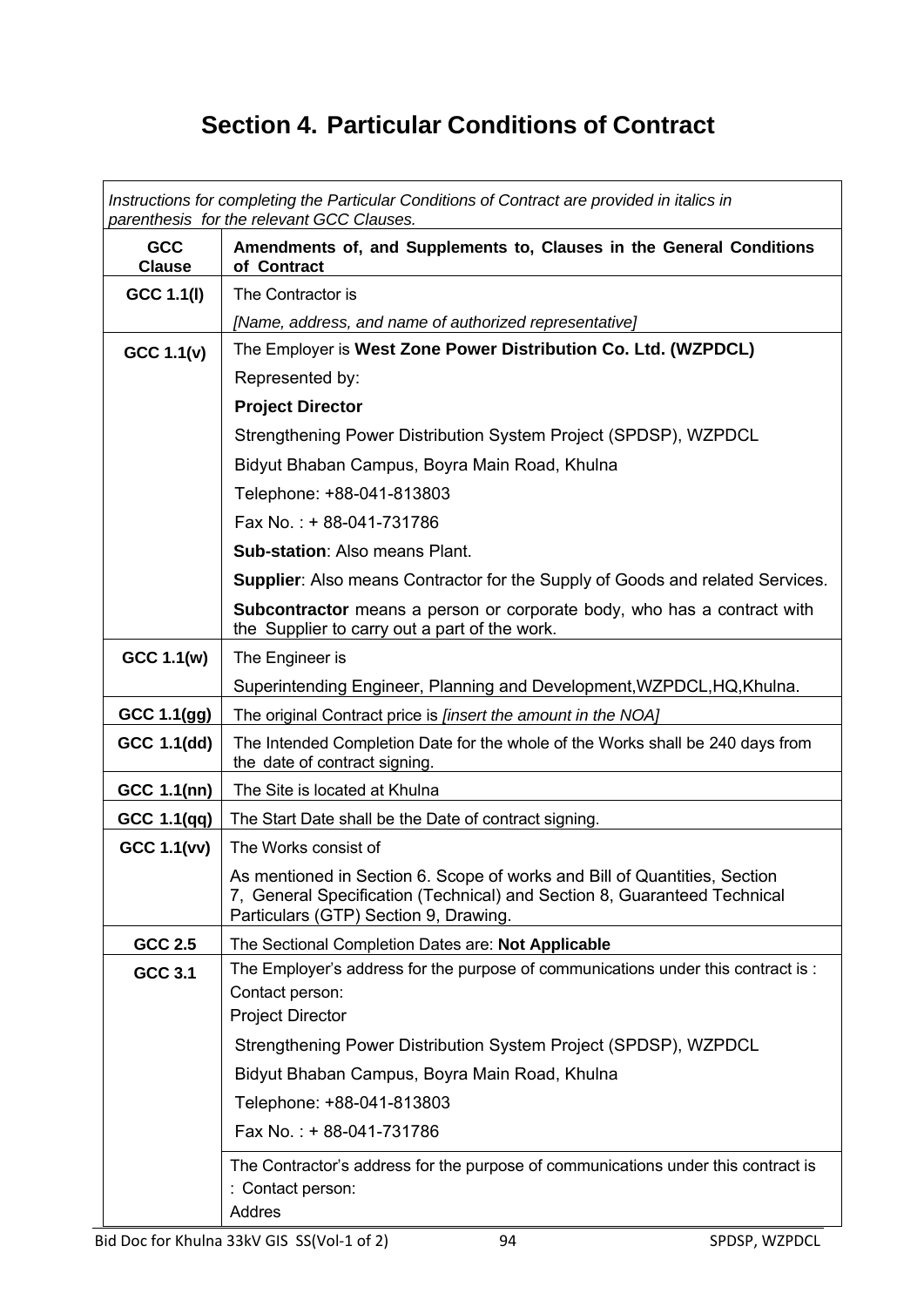|                | s: Tel:                                                                                                                                                                                                                                                                                                                                                                                                                                                                                                                                                                                        |
|----------------|------------------------------------------------------------------------------------------------------------------------------------------------------------------------------------------------------------------------------------------------------------------------------------------------------------------------------------------------------------------------------------------------------------------------------------------------------------------------------------------------------------------------------------------------------------------------------------------------|
|                | Fax:                                                                                                                                                                                                                                                                                                                                                                                                                                                                                                                                                                                           |
|                | e-mail address:                                                                                                                                                                                                                                                                                                                                                                                                                                                                                                                                                                                |
| GCC 6.1 (j)    | Other documents forming part of the Contract are;                                                                                                                                                                                                                                                                                                                                                                                                                                                                                                                                              |
|                | All correspondences between Procuring Entity and contractor prior to sighing of<br>the contract agreement.                                                                                                                                                                                                                                                                                                                                                                                                                                                                                     |
| <b>GCC 9.1</b> | A Contractor or a Subcontractor that is a national of, or registered in, the following<br>countries are not eligible:                                                                                                                                                                                                                                                                                                                                                                                                                                                                          |
|                | Israel and countries having no diplomatic relation with Bangladesh.                                                                                                                                                                                                                                                                                                                                                                                                                                                                                                                            |
| <b>GCC 9.2</b> | Materials, Equipments Plants and supplies shall not have their origin in the following<br>countries:                                                                                                                                                                                                                                                                                                                                                                                                                                                                                           |
|                | Israel and countries having no diplomatic relation with Bangladesh.                                                                                                                                                                                                                                                                                                                                                                                                                                                                                                                            |
| GCC 13.1       | Possession of the Site or part(s) of the Site, to the Contractor shall be given on the<br>following date(s);                                                                                                                                                                                                                                                                                                                                                                                                                                                                                   |
|                | Within 15 days from the date of contract signing.                                                                                                                                                                                                                                                                                                                                                                                                                                                                                                                                              |
| GCC 18.1       | Bangladesh Income tax and VAT for Income Earned in Bangladesh:                                                                                                                                                                                                                                                                                                                                                                                                                                                                                                                                 |
|                | The Contractor shall be entirely liable to pay Income Tax on Contract price for<br>both of Foreign & Local currency (i.e CIF, Works, Service and Erection &<br>Commissioning) according to the Income Tax ordinance 1984 at the prevailing<br>rate (the date of tender submission) of the Govt. (at present 7.5%) which shall be<br>deducted at source at the time of payment of bills for onward deposition of the<br>same into Government Treasury. In case of any change of tax rate on the date of<br>payment that will be in account of employer.                                         |
|                | The contractor shall also be liable to pay VAT arising out of this contract price<br>both foreign and local currency (Except CIF) portions according to the VAT Act.<br>1991 at the prevailing rate (the date of tender submission) of the Government (at<br>present 6%) which shall be deducted at source at the time of payment of bill for<br>onward deposition of the same into Govt. Treasure. In case of any change of Vat<br>rate on the date of payment that will be account of employer.                                                                                              |
|                | The Board shall pay all VAT on CIF portion at the payment stage.                                                                                                                                                                                                                                                                                                                                                                                                                                                                                                                               |
|                | <b>Foreign country Taxes and Permits</b>                                                                                                                                                                                                                                                                                                                                                                                                                                                                                                                                                       |
|                | The Contractor shall pay all sales, income and other taxes and duties, tariffs<br>and imports that can be lawfully assessed against the contractor by the<br>Government or any lawful authority of any country other than the people's<br>Republic of Bangladesh which has jurisdiction over the contractor in connection<br>with this contract and shall pay for all licenses permits and inspection required for<br>the work including the cost or securing all export licenses and permits for<br>materials, equipment, supplies and personnel exported from that country to<br>Bangladesh. |
|                | For Contractor's equipment, materials imported on re-exportable basis                                                                                                                                                                                                                                                                                                                                                                                                                                                                                                                          |
|                | The Contractor shall be entirely responsible for all Bangladesh Custom and<br>Import duties, VAT, taxes and all other levies imposed under applicable law of<br>Bangladesh for Importation of Contractor's Construction equipment, tools and<br>materials required for implementation of the contract in Bangladesh which shall<br>be imported on the condition to be exported after completion of the work, if the<br>same are not exempted from such taxes, VAT & levies. The Board shall assist<br>to the contractor to obtain exemption from NBR [National Board of Revenue]               |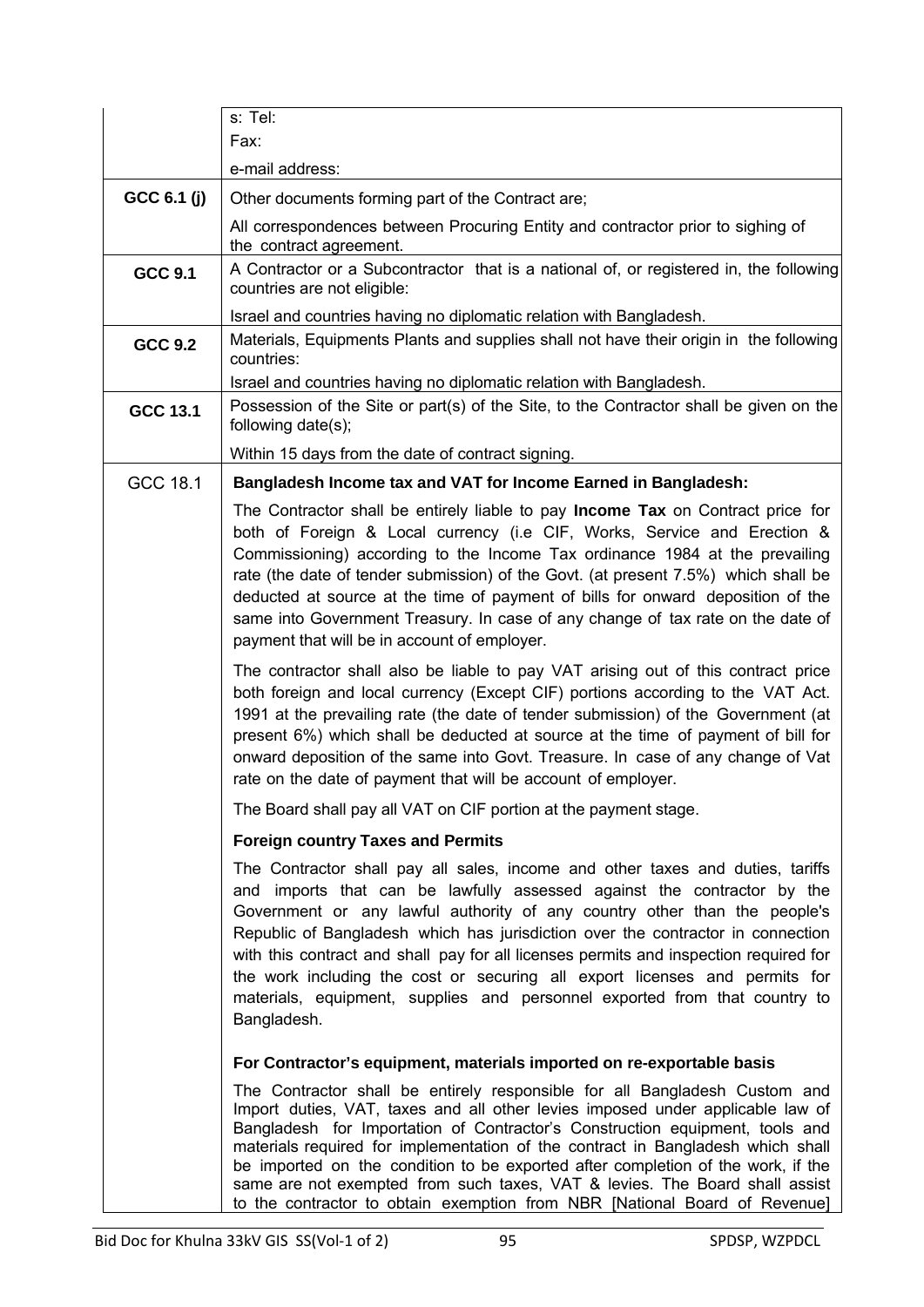|          | for import of the contractor's equipment and materials on the basis of re-export.                                                                                                                                                                                                                                                                                                                                                                                                                                                                                                                                                                                                                                                                                                                                                                                                                                                                                                                                                                                                                                                                                                                                                                                                                                                                                                                                                                                                                                                                                                                                    |
|----------|----------------------------------------------------------------------------------------------------------------------------------------------------------------------------------------------------------------------------------------------------------------------------------------------------------------------------------------------------------------------------------------------------------------------------------------------------------------------------------------------------------------------------------------------------------------------------------------------------------------------------------------------------------------------------------------------------------------------------------------------------------------------------------------------------------------------------------------------------------------------------------------------------------------------------------------------------------------------------------------------------------------------------------------------------------------------------------------------------------------------------------------------------------------------------------------------------------------------------------------------------------------------------------------------------------------------------------------------------------------------------------------------------------------------------------------------------------------------------------------------------------------------------------------------------------------------------------------------------------------------|
|          | Import duty, vat, taxes, levies and other taxes for permanent materials of the<br>project.                                                                                                                                                                                                                                                                                                                                                                                                                                                                                                                                                                                                                                                                                                                                                                                                                                                                                                                                                                                                                                                                                                                                                                                                                                                                                                                                                                                                                                                                                                                           |
|          | The WZPDCL shall pay all Bangladesh Customs and duties, VAT, Taxes, and all<br>other liabilities arising from the Importation of all permanent Materials and<br>equipments under the contract.                                                                                                                                                                                                                                                                                                                                                                                                                                                                                                                                                                                                                                                                                                                                                                                                                                                                                                                                                                                                                                                                                                                                                                                                                                                                                                                                                                                                                       |
|          | The Contractor shall obtain all import permits or licenses required for any part of<br>the work within the terms stated in the program or if not so stated, in reasonable<br>time having regard to the time for delivery of the work and the time for<br>completion. The Board shall pay all Bangladesh customs and import duties,<br>VAT, taxes and all other levies arising from the importation of all<br>permanent materials and equipments (on CIF Value) under the contract, The<br>Board shall provide its extreme effort to pay such taxes in a timely manner to<br>avoid any extra cost thereon. The contractor shall submit to the owner 5 (five)<br>copies of non-negotiable shipping document ahead of shipment for arranging<br>payment of such taxes and clearing the materials in time. The Board shall not<br>bear any expenditure on account of import of cement, if any, by the Contractor.<br>Normally, equipment and materials that will be incorporated in the permanent<br>works shall be transported by vessel. If the Contractor decides to air freight any<br>items, the excess freight beyond freight of vessel or excess inland transportation<br>or any other additional cost on account of air freight shall be borne by the<br>Contractor.                                                                                                                                                                                                                                                                                                                                             |
|          | <b>C&amp;F:</b><br>Manufacturer/supplier/contractor shall be entirely responsible for clearing<br>the<br>material//equipment. through their appointed clearing agent (including necessary<br>payment to them), Submission of tax assessment report from custom authority to<br>Deputy Manager (Accounts), SPDSP, WZPDCL, Khulna ahead of time period to<br>avoid any sorts of demurrage. On presentation of assessment report from custom<br>authority, concerned Deputy Manager (Accounts), SPDSP, WZPDCL, Khulna will<br>make arrangement for payment to custom authority. all charges related to tax<br>assessment & Clearing shall be borne by the contractor if necessary.                                                                                                                                                                                                                                                                                                                                                                                                                                                                                                                                                                                                                                                                                                                                                                                                                                                                                                                                      |
| GCC 19.1 | Following Key Personnel to carry out the functions stated in the Schedule shall be<br>employed by the Contractor;                                                                                                                                                                                                                                                                                                                                                                                                                                                                                                                                                                                                                                                                                                                                                                                                                                                                                                                                                                                                                                                                                                                                                                                                                                                                                                                                                                                                                                                                                                    |
| GCC 21.1 | As mentioned in the offer or Personnel having experience in similar work.<br>a) Nominated Subcontractor named in the Contract shall be entitled to execute<br>the specific components of the Works shall be stated below:<br>1.<br>2.<br>The Contractor shall not be under obligations to employ a Nominated Subcontractor<br>against whom the Contractor raises reasonable objection by notice to the Engineer<br>as soon as practicable, with supporting particulars while there are reasons to believe<br>that the Subcontractor does not have sufficient competence, resources or financial<br>strength, or does not accept to indemnify the Contractor against and from any<br>negligence or misuse of Goods by the nominated Subcontractor, or does not accept<br>to enter into a subcontract which specifies that, for the subcontracted work including<br>design, if any, the Nominated Subcontractor shall undertake to the Contractor such<br>obligations and liabilities as will enable the contractor to discharge his or her liabilities<br>under the Contract. Subcontracting shall in no event relieve the Contractor from<br>any of its obligations, duties, responsibilities, or liability under the Contract and all<br>Subcontractors shall comply with the provisions of all clauses in GCC.<br>b) From the Start Date until the Defects Correction Certificate has been issued the<br>risks of personal injury, death, and loss of or damage to property including<br>without limitation, the Works, Plant, Materials, and Equipment, which are not<br>Employer's risks are Contractor's risks. |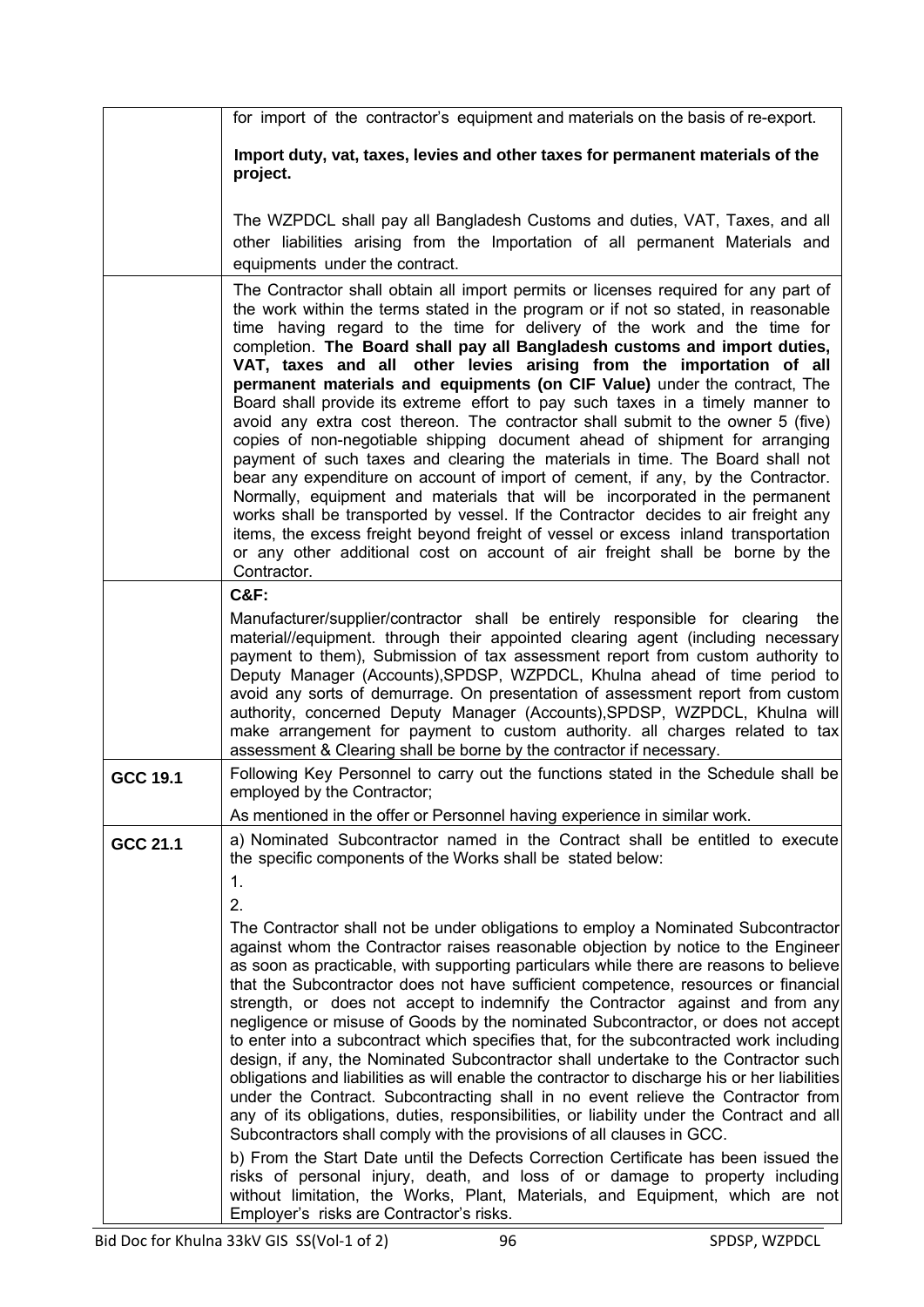|          | d) If, as a result of an examination, inspection, measurement or testing, of Works it is<br>found to be defective or otherwise not in accordance with the Contract, the Engineer<br>may reject the Works by giving notice to the Contractor, with reasons. The Contractor<br>shall then promptly make good the defect and ensure that the rejected Works<br>subsequently complies with the Contract.<br>e) The Contractor Shall be responsible for the proper fencing, lighting, guarding and<br>watching of all the Work on the Site until Taking over and for the proper provision<br>during a like period of temporary roadways, footways, guards, and fences as far as<br>the same may be deemed necessary by reason of the Work for the accommodation<br>and protection of the Board and occupiers of adjacent property, the public and<br>others.                                                                                                                                                                                                                                                                                                                                                                                                                                                                                                                                 |
|----------|-----------------------------------------------------------------------------------------------------------------------------------------------------------------------------------------------------------------------------------------------------------------------------------------------------------------------------------------------------------------------------------------------------------------------------------------------------------------------------------------------------------------------------------------------------------------------------------------------------------------------------------------------------------------------------------------------------------------------------------------------------------------------------------------------------------------------------------------------------------------------------------------------------------------------------------------------------------------------------------------------------------------------------------------------------------------------------------------------------------------------------------------------------------------------------------------------------------------------------------------------------------------------------------------------------------------------------------------------------------------------------------------|
| GCC 23.1 | The Contractual matters between the Procuring Entity and the Contractor shall<br>be decided by Consignee.                                                                                                                                                                                                                                                                                                                                                                                                                                                                                                                                                                                                                                                                                                                                                                                                                                                                                                                                                                                                                                                                                                                                                                                                                                                                               |
| GCC 37.1 | <u>CONTRACTOR'S OBLIGATION TO INSURENCE</u>                                                                                                                                                                                                                                                                                                                                                                                                                                                                                                                                                                                                                                                                                                                                                                                                                                                                                                                                                                                                                                                                                                                                                                                                                                                                                                                                             |
|          | The Contractor shall provide to the Board and the Engineer copies of Policy or<br>policies of insurance, undertaken by the Contractor for detailed<br>scrutiny<br>and<br>approval. The Board may accept or reject any company policy or section<br>thereof which in the Board's opinion does not meet the intent of<br>Clause<br>"INSURANCE". The contractor shall provide<br>draft copies<br>of<br>his<br>proposed<br>contracts of insurance to the Board immediately after such insurance come into<br>effect.                                                                                                                                                                                                                                                                                                                                                                                                                                                                                                                                                                                                                                                                                                                                                                                                                                                                        |
|          | The Board reserves the right to affect the insurance referred to in this Clause<br>at his own cost and under his own arrangement, in which case this Clause<br>shall not be applicable. The Tenderer shall therefore, quote separately the<br>cost of Insurances referred to in the appropriate spaces provided for in the<br>Schedule of Prices.                                                                                                                                                                                                                                                                                                                                                                                                                                                                                                                                                                                                                                                                                                                                                                                                                                                                                                                                                                                                                                       |
|          | In case the Insurances are arranged by the Board, the Contract Price shall<br>be adjusted accordingly. All insurance Policies shall provide<br>that<br>the<br>insurance shall not without approval of the Board, be cancelled reduces,<br>restricted, or changed in any way without "at least fifteen{15) days' written<br>notice being given to the Board and sent by registered mail to the head office<br>of the WZPDCL, in the event of any such cancellation, reduction, restriction or<br>change in any insurance, the Contractor shall immediately replace such<br>insurance. If the Contractor shall fail to effect and keep in force the insurance or<br>any other insurance which he may be required to effect under the term of the<br>Contract or if he should fail to provide evidence of this insurance being kept<br>in effect then and in such case the Board will effect and keep in force any<br>such insurance and pay such premiums as may be necessary for that<br>purpose and from time to time deduct the amount so paid by the Board from<br>any monies due or that may become due to the Contractor or recover the<br>same as a debt due from the Contractor. It is expressly provided that any<br>action on the part of the WZPDCL in this respect will in no way change or<br>reduces the Contractor's responsibilities and liabilities under this Contract. |
|          | The minimum insurance cover shall be 110% (Hundred Ten). The insurance<br>policy would be furnished from Bangladesh Sadharan Bima Corporation.                                                                                                                                                                                                                                                                                                                                                                                                                                                                                                                                                                                                                                                                                                                                                                                                                                                                                                                                                                                                                                                                                                                                                                                                                                          |
|          | The Supplier shall secure and maintain throughout the duration of the<br>contract insurance of such types and in such amounts as may be necessary<br>to protect himself and the interest of Purchaser against hazards of risk or<br>loss at Supplier's cost.                                                                                                                                                                                                                                                                                                                                                                                                                                                                                                                                                                                                                                                                                                                                                                                                                                                                                                                                                                                                                                                                                                                            |
|          | Failure of the Supplier to maintain such coverage shall not relieve him of<br>any contractual responsibility or obligations for transportation and ocean cargo<br>insurance from port of loading to port of unloading and from warehouse to<br>warehouse in Bangladesh.                                                                                                                                                                                                                                                                                                                                                                                                                                                                                                                                                                                                                                                                                                                                                                                                                                                                                                                                                                                                                                                                                                                 |
|          | As Marine insurance as well as Local Insurance shall be from M/S.<br>Bima Corporation, 139, Motijheel Commercial Area, Dhaka,<br>Sadharan<br>Bangladesh and the cost shall be paid by Supplier/Contractor.                                                                                                                                                                                                                                                                                                                                                                                                                                                                                                                                                                                                                                                                                                                                                                                                                                                                                                                                                                                                                                                                                                                                                                              |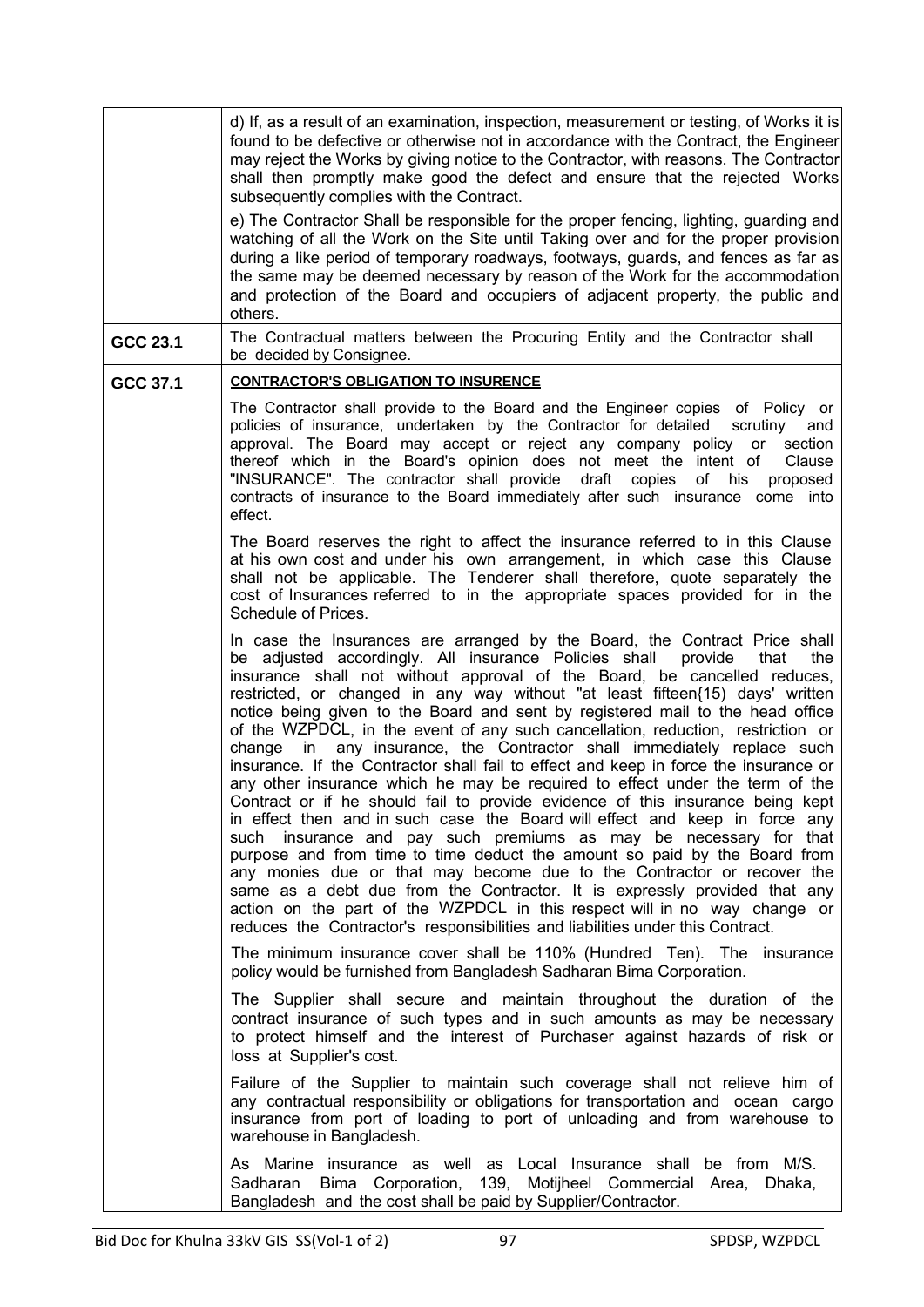|     | Shipment of goods in any chartered vessel over 15(fifteen) years of age and<br>shipment of goods in the Deck are prohibited.                                                                                                                                                                                                                                                                                                                                                                                                                                                                                                                                                                         |
|-----|------------------------------------------------------------------------------------------------------------------------------------------------------------------------------------------------------------------------------------------------------------------------------------------------------------------------------------------------------------------------------------------------------------------------------------------------------------------------------------------------------------------------------------------------------------------------------------------------------------------------------------------------------------------------------------------------------|
|     | <b>1. INSURANCE</b>                                                                                                                                                                                                                                                                                                                                                                                                                                                                                                                                                                                                                                                                                  |
|     | The Contractor shall arrange the following insurance except "Workmen's<br>compensation Insurance for the Contractor's expatriate personnel" from M/S<br>Bangladesh Sadharan Bima Corporation in the joint name of the WZPDCL and<br>Contractor and Policies to be taken in foreign currency and local currency<br>wherever necessary and the payment of premium shall be made by the Contractor.                                                                                                                                                                                                                                                                                                     |
|     | 2. MARINE INSURANCE                                                                                                                                                                                                                                                                                                                                                                                                                                                                                                                                                                                                                                                                                  |
|     | Insurance of equipment/Spare parts/materials/ Vehicles and other goods covering<br>all risks including war, strike, riots, civil commotion from the port of shipment to the<br>port of discharge transit after discharge to the Site, and ware-houses<br>to<br>warehouse anywhere in Bangladesh.                                                                                                                                                                                                                                                                                                                                                                                                     |
|     | The Contractor shall promptly furnish one set of shipping documents, a copy of bill<br>of lading, invoice packing list etc, of each consignment direct to the Deputy<br>Manager (Accounts), SPDSP, WZPDCL, Khulna well in time of the shipment of<br>goods indicating the contract number and name of the insurer. If they fail to<br>comply with this instruction they will be held responsible to compensate the<br>losses if any arising out of the non-compliance of this conditions.                                                                                                                                                                                                            |
|     | <b>3. ERECTION INSURANCE</b>                                                                                                                                                                                                                                                                                                                                                                                                                                                                                                                                                                                                                                                                         |
|     | "Builder's risk Insurance" and "Erection Insurance' and or "Structural Insurance"<br>including third party liabilities wherever considered necessary by the Contractor<br>and approved by the Board.                                                                                                                                                                                                                                                                                                                                                                                                                                                                                                 |
|     | <b>4. TRANSPORT LIABILITY INSURANCE</b>                                                                                                                                                                                                                                                                                                                                                                                                                                                                                                                                                                                                                                                              |
|     | Comprehensive water crafts if necessary automobile insurance on motor vehicles<br>to be used by the Contractor during the working period in Bangladesh.                                                                                                                                                                                                                                                                                                                                                                                                                                                                                                                                              |
|     | <b>5. WORKMEN'S COMPENSATION INSURANCE</b>                                                                                                                                                                                                                                                                                                                                                                                                                                                                                                                                                                                                                                                           |
|     | The Contractor shall procure and maintain Workman's Compensation Insurance<br>for all expatriate personnel employed by the Contractor for services in<br>Bangladesh and shall provide for such employees other insurance benefits<br>such as it customarily provides for overseas assignments of its other employees.                                                                                                                                                                                                                                                                                                                                                                                |
|     | <b>6. REPLACEMENT AND REPAIR UNDER INSURANCE</b>                                                                                                                                                                                                                                                                                                                                                                                                                                                                                                                                                                                                                                                     |
|     | The Contractor shall follow customary insurance claim procedures in seeking to<br>effect recovery under the applicable insurance coverage, of the costs of repair<br>or replacement of any materials lost or damaged in shipment or handling,<br>replacement shipments for materials being replaced or materials that has been<br>returned to the country of origin for repair shall be shipped at no charge to the<br>Board. However, any costs for custom duties, taxes, and import licenses under an<br>insurances claim will be borne by the Contractor. The contractor shall in no way<br>withhold the project works/ supplies / services for finalization of the insurance<br>claimed, if any. |
|     | The minimum insurance cover shall be:                                                                                                                                                                                                                                                                                                                                                                                                                                                                                                                                                                                                                                                                |
| (a) | The maximum deductible for insurance of the Works and of Plant and<br>Materials is 5%                                                                                                                                                                                                                                                                                                                                                                                                                                                                                                                                                                                                                |
| (b) | The minimum cover for insurance of the Works and of Plant and Materials in<br>respect of the Contractor's faulty design is 110% of the value of the works,<br>plant and materials.                                                                                                                                                                                                                                                                                                                                                                                                                                                                                                                   |
| (c) | The minimum cover for loss or damage to Equipment is 110% of the<br>replacement value of the equipment.                                                                                                                                                                                                                                                                                                                                                                                                                                                                                                                                                                                              |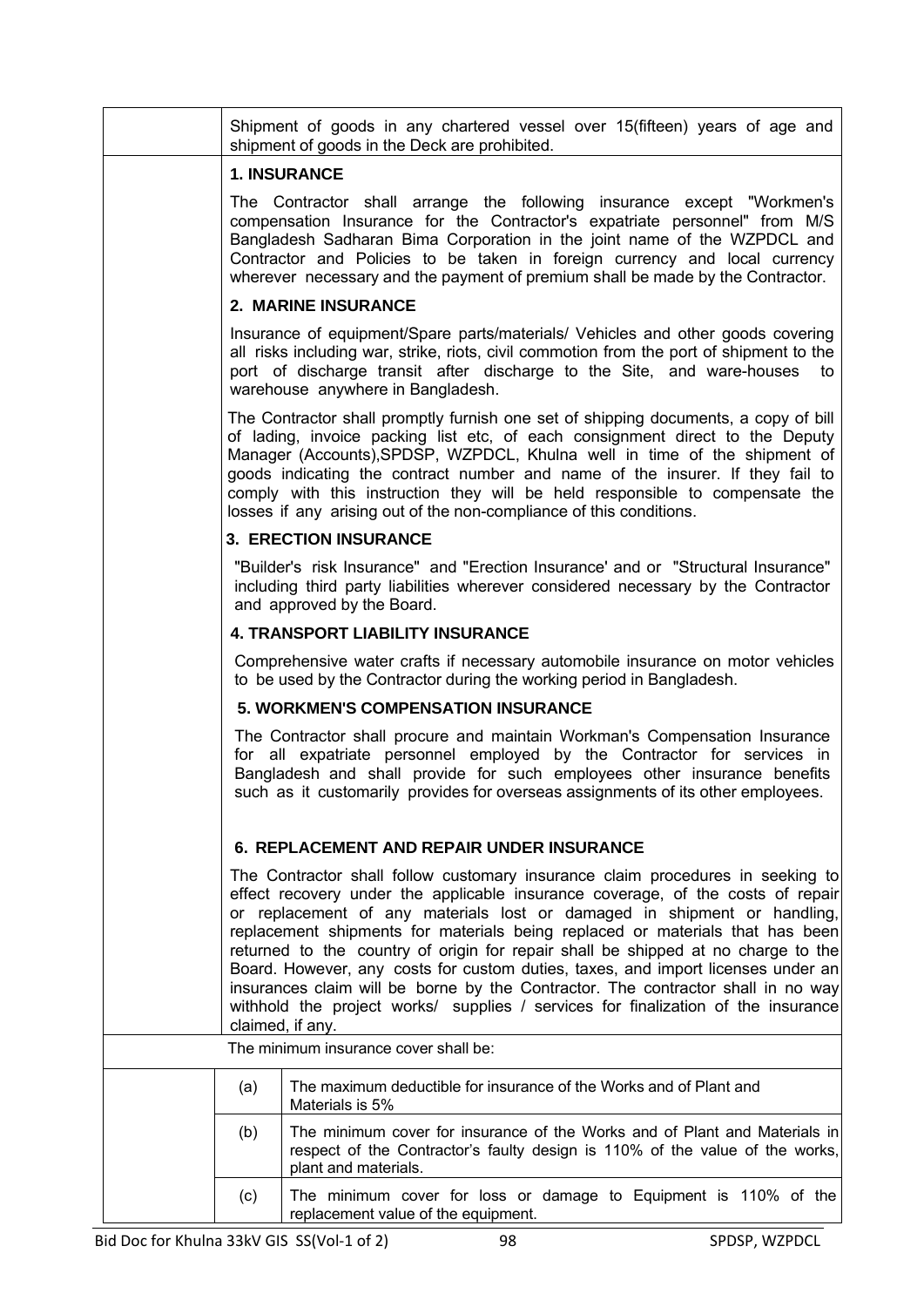|                 | (d)      | The maximum deductible for insurance of Equipment is 7% of the sum<br>Insured.                                                                                                                                                                                                                                                                                                                                                                                                                                                                                                                                                                                                                                                                   |
|-----------------|----------|--------------------------------------------------------------------------------------------------------------------------------------------------------------------------------------------------------------------------------------------------------------------------------------------------------------------------------------------------------------------------------------------------------------------------------------------------------------------------------------------------------------------------------------------------------------------------------------------------------------------------------------------------------------------------------------------------------------------------------------------------|
|                 | (e)      | The minimum cover for other property is 10% of the Contract Price.                                                                                                                                                                                                                                                                                                                                                                                                                                                                                                                                                                                                                                                                               |
|                 | (f)      | The maximum deductible for insurance of other property is 7% of sum<br>insured.                                                                                                                                                                                                                                                                                                                                                                                                                                                                                                                                                                                                                                                                  |
|                 | (g)      | The minimum cover for personal injury or death:                                                                                                                                                                                                                                                                                                                                                                                                                                                                                                                                                                                                                                                                                                  |
|                 |          | (i) For the Contractor's employees is as per the law and common practice<br>in Bangladesh.                                                                                                                                                                                                                                                                                                                                                                                                                                                                                                                                                                                                                                                       |
|                 |          | and for third parties is as per the law and common practice in<br>(i)<br>Bangladesh.                                                                                                                                                                                                                                                                                                                                                                                                                                                                                                                                                                                                                                                             |
| GCC 40.1        | Signing. | Commencement Date of Works shall be as follows; the date of contract                                                                                                                                                                                                                                                                                                                                                                                                                                                                                                                                                                                                                                                                             |
| <b>GCC 42.1</b> |          | The Contractor shall submit a Programme for the Works within 15 (Fifteen) days<br>of signing the Contract.                                                                                                                                                                                                                                                                                                                                                                                                                                                                                                                                                                                                                                       |
| <b>GCC 42.2</b> |          | The period between Programme updates is monthly.                                                                                                                                                                                                                                                                                                                                                                                                                                                                                                                                                                                                                                                                                                 |
| GCC 42.3        |          | The amount to be withheld for late submission of an updated Programme is:<br>As decided by the Consignee.                                                                                                                                                                                                                                                                                                                                                                                                                                                                                                                                                                                                                                        |
| GCC 60.2        |          | The Defects Liability Period is: 24(Twenty four) months from Intended                                                                                                                                                                                                                                                                                                                                                                                                                                                                                                                                                                                                                                                                            |
|                 |          | Completion Date of the Works (the date of issuance of Provisional Acceptance<br>Certificate/ Taking Over Certificate (TOC).                                                                                                                                                                                                                                                                                                                                                                                                                                                                                                                                                                                                                      |
|                 |          | The Defects Liability/ Warranty shall cover the following:                                                                                                                                                                                                                                                                                                                                                                                                                                                                                                                                                                                                                                                                                       |
|                 |          | The contractor warrants that each item of equipment/ Materials and work furnished<br>under this contract will be specified and will be free from defects in design to the<br>extent the contractor is responsible for design, workmanship and material. The<br>warranties contained in the contract document are in lieu of any other warranties<br>made by contractor with respect to the equipment, material & work. If within the<br>warranty period set forth below any part of the material or work fails to meet the<br>warranty WZPDCL will notify the contractor shall promptly correct any defect<br>including non-conformance with specifications by adjustment, repair or replacement<br>of any and all defective parts or materials. |
|                 |          | Unless otherwise specified the Defects liability period/ warranty period hereunder<br>shall begin from the date of issuance of Provisional Acceptance Certificate<br>(PAC)/Taking Over Certificate (TOC) by WZPDCL and shall end after 24 (twenty)<br>months of operation until final acceptance.                                                                                                                                                                                                                                                                                                                                                                                                                                                |
|                 | tools.   | The contractors shall pay all costs for correction of defects including shop and field<br>labour and supervision, transportation, parts, supplies, and all tackles and special                                                                                                                                                                                                                                                                                                                                                                                                                                                                                                                                                                   |
|                 |          | The contractors will be given an opportunity to check the existence of defects and<br>he shall promptly do the correction within reasonable time. This section states the<br>limit of contractors liability for defects for which he is responsible.                                                                                                                                                                                                                                                                                                                                                                                                                                                                                             |
|                 |          | When it is necessary to dismantle the piping, ducts, machinery, equipments or other<br>work furnished or performed by the contractor in order to obtain access to the work,<br>the cost of all such dismantling and reassembling will paid by the contractor.                                                                                                                                                                                                                                                                                                                                                                                                                                                                                    |
|                 | thereof. | The contractor shall extend the provisions of this warranty to cover all repaired and<br>replacement parts furnished under the Warranty provisions for a period of 24<br>(twenty) months of operation from the date of repair, replacement, commissioning                                                                                                                                                                                                                                                                                                                                                                                                                                                                                        |
|                 |          | If within twenty (20) days after WZPDCL gives the Contractor notice of a defect,                                                                                                                                                                                                                                                                                                                                                                                                                                                                                                                                                                                                                                                                 |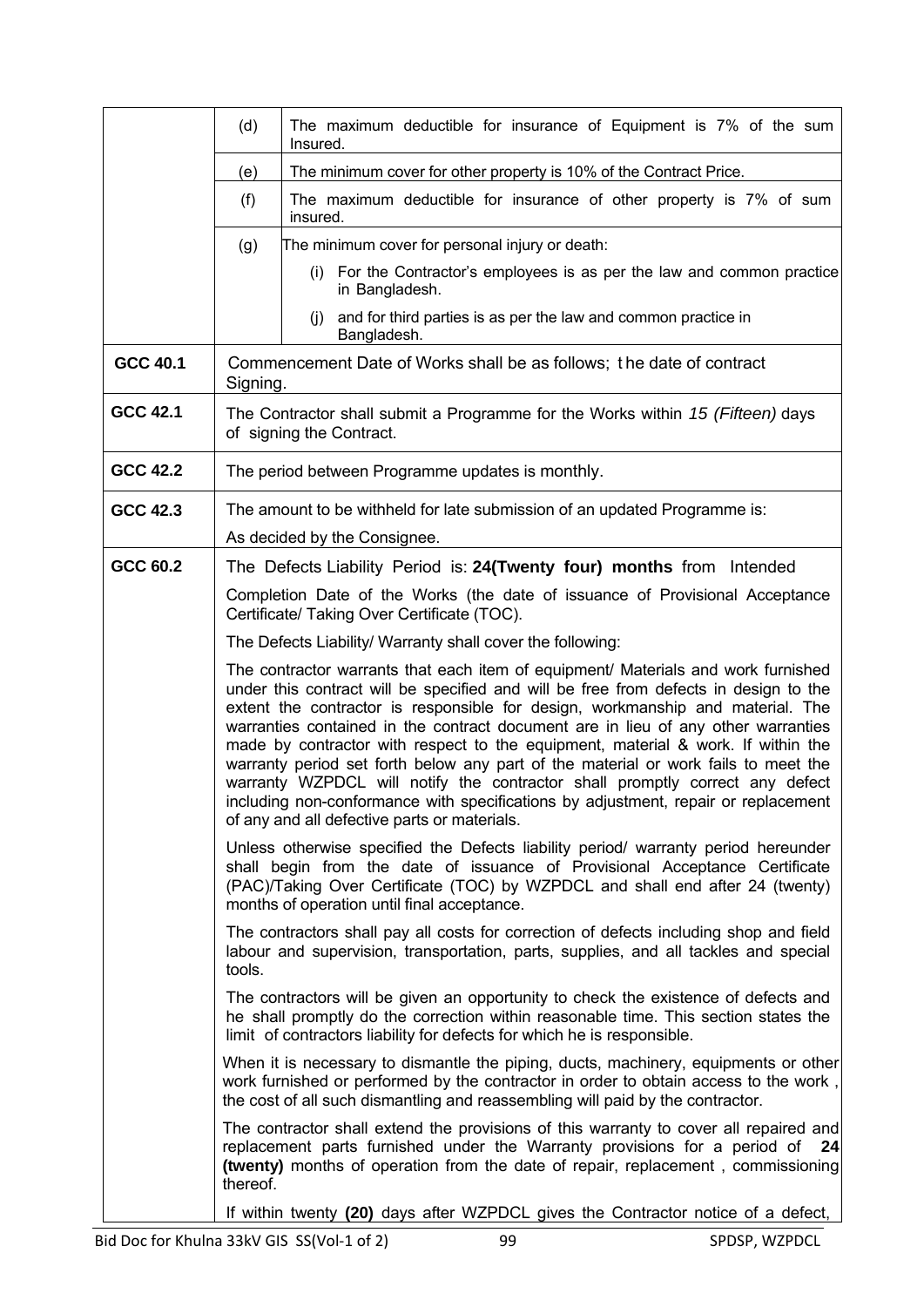|          | the Contractor neglects to make or undertake with due diligence to make the<br>necessary corrections, WZPDCL is hereby authorized to make the corrections<br>himself or order the work to be done by a third party and cost of the corrections<br>shall be paid by the Contractor. WZPDCL will be permitted to make repairs or<br>replacements on equipment without affecting the warranty or without prior notice to<br>the Contractor so long as the repairs or replacements involve the correct installation<br>of spares. WZPDCL shall also be permitted to adjust or test equipment as outlined<br>in instruction manuals provided by the manufacturer.<br>In the case of an emergency where in the judgment of WZPDCL the delay<br>resulting from giving formal notice would cause serious loss or damage which<br>could be prevented by immediate action, defects may be corrected by WZPDCL or<br>a third party chosen by WZPDCL without giving prior notice to the Contractor and<br>cost of corrections shall be paid by the Contractor. In the event, such action is<br>taken by WZPDCL, the Contractor will be notified promptly and the Contractor shall<br>assist wherever possible in making the necessary corrections.<br>The contractor shall extend the provision of the Defects Liability Period to cover all |
|----------|----------------------------------------------------------------------------------------------------------------------------------------------------------------------------------------------------------------------------------------------------------------------------------------------------------------------------------------------------------------------------------------------------------------------------------------------------------------------------------------------------------------------------------------------------------------------------------------------------------------------------------------------------------------------------------------------------------------------------------------------------------------------------------------------------------------------------------------------------------------------------------------------------------------------------------------------------------------------------------------------------------------------------------------------------------------------------------------------------------------------------------------------------------------------------------------------------------------------------------------------------------------------------------------------------------------------------------|
| GCC 62.1 | repaired and replacement parts furnished under the Defects Liability Period.<br><b>The</b><br>Price<br>Contract<br>is<br>USD/GBP/EUR/JPY<br>[insert<br>and/or<br>amount]                                                                                                                                                                                                                                                                                                                                                                                                                                                                                                                                                                                                                                                                                                                                                                                                                                                                                                                                                                                                                                                                                                                                                         |
|          | delete not appropriate<br>BDT<br>[insert amount]                                                                                                                                                                                                                                                                                                                                                                                                                                                                                                                                                                                                                                                                                                                                                                                                                                                                                                                                                                                                                                                                                                                                                                                                                                                                                 |
|          | Delete if not appropriate                                                                                                                                                                                                                                                                                                                                                                                                                                                                                                                                                                                                                                                                                                                                                                                                                                                                                                                                                                                                                                                                                                                                                                                                                                                                                                        |
| GCC 69.1 | [amount shall be the same as stated in the NOA; Form PW5-7]<br>Payments under this Contract shall be effected in the currency of the Tender for                                                                                                                                                                                                                                                                                                                                                                                                                                                                                                                                                                                                                                                                                                                                                                                                                                                                                                                                                                                                                                                                                                                                                                                  |
|          | Foreign Currency and in Taka for local currency.                                                                                                                                                                                                                                                                                                                                                                                                                                                                                                                                                                                                                                                                                                                                                                                                                                                                                                                                                                                                                                                                                                                                                                                                                                                                                 |
|          | Payment of foreign currency portion shall be made through Letter of Credit<br>(a)<br>(L/C) opened in favor of the Supplier in a schedule Bank of Bangladesh. The                                                                                                                                                                                                                                                                                                                                                                                                                                                                                                                                                                                                                                                                                                                                                                                                                                                                                                                                                                                                                                                                                                                                                                 |
|          | charges within Bangladesh for establishment of the L/C shall be borne by                                                                                                                                                                                                                                                                                                                                                                                                                                                                                                                                                                                                                                                                                                                                                                                                                                                                                                                                                                                                                                                                                                                                                                                                                                                         |
|          | WZPDCL but the L/C charges outside Bangladesh shall be borne by                                                                                                                                                                                                                                                                                                                                                                                                                                                                                                                                                                                                                                                                                                                                                                                                                                                                                                                                                                                                                                                                                                                                                                                                                                                                  |
|          | the Contractor. The Contractor shall have to bear all such charges both<br>inside and outside Bangladesh in case of extension of L/C if done at the                                                                                                                                                                                                                                                                                                                                                                                                                                                                                                                                                                                                                                                                                                                                                                                                                                                                                                                                                                                                                                                                                                                                                                              |
|          | request of the contractor.                                                                                                                                                                                                                                                                                                                                                                                                                                                                                                                                                                                                                                                                                                                                                                                                                                                                                                                                                                                                                                                                                                                                                                                                                                                                                                       |
|          | (b)<br>Payment of Local currency portion shall be made direct through transfer of                                                                                                                                                                                                                                                                                                                                                                                                                                                                                                                                                                                                                                                                                                                                                                                                                                                                                                                                                                                                                                                                                                                                                                                                                                                |
|          | fund to Contractor's account or through cheque. Payment shall be made direct<br>through Consignee.                                                                                                                                                                                                                                                                                                                                                                                                                                                                                                                                                                                                                                                                                                                                                                                                                                                                                                                                                                                                                                                                                                                                                                                                                               |
|          | 1. Pavment for Goods supplied from abroad (Form PG4-3B):                                                                                                                                                                                                                                                                                                                                                                                                                                                                                                                                                                                                                                                                                                                                                                                                                                                                                                                                                                                                                                                                                                                                                                                                                                                                         |
|          | <b>Advance Payment : Not Applicable</b><br>i)                                                                                                                                                                                                                                                                                                                                                                                                                                                                                                                                                                                                                                                                                                                                                                                                                                                                                                                                                                                                                                                                                                                                                                                                                                                                                    |
|          | ii) On Shipment: Sixty (60) percent (%) of the foreign currency Price of the Goods<br>shipped shall be paid through letter of credit opened in favour of the Contractor in a<br>bank in its country, upon submission of documents specified in GCC Clause 103.2<br>and issuance of payment advice by the Consignee.                                                                                                                                                                                                                                                                                                                                                                                                                                                                                                                                                                                                                                                                                                                                                                                                                                                                                                                                                                                                              |
|          | iii) On Acceptance:                                                                                                                                                                                                                                                                                                                                                                                                                                                                                                                                                                                                                                                                                                                                                                                                                                                                                                                                                                                                                                                                                                                                                                                                                                                                                                              |
|          | a) On R&I Report: Twenty (20) percent (%) upon presentation of WZPDCL's<br>"Receiving cum Inspection Report" for each consignment delivered at site and a<br>claim bill duly verified by consignee certified by the Engineer and issuance of<br>payment advice by the Consignee.                                                                                                                                                                                                                                                                                                                                                                                                                                                                                                                                                                                                                                                                                                                                                                                                                                                                                                                                                                                                                                                 |
|          | b) On Provisional Acceptance Certificate (PAC): Ten (10) percent (%) upon<br>issuance of Provisional Acceptance Certificate specified in GCC Clause 83.1 and a<br>claim bill duly verified by consignee certified by the Engineer and issuance of<br>payment advice by the Consignee supported by the Provisional Acceptance<br>Certificate.                                                                                                                                                                                                                                                                                                                                                                                                                                                                                                                                                                                                                                                                                                                                                                                                                                                                                                                                                                                     |
|          | c) On Final Acceptance Certificate (FAC): Ten (10) percent (%) upon issuance of                                                                                                                                                                                                                                                                                                                                                                                                                                                                                                                                                                                                                                                                                                                                                                                                                                                                                                                                                                                                                                                                                                                                                                                                                                                  |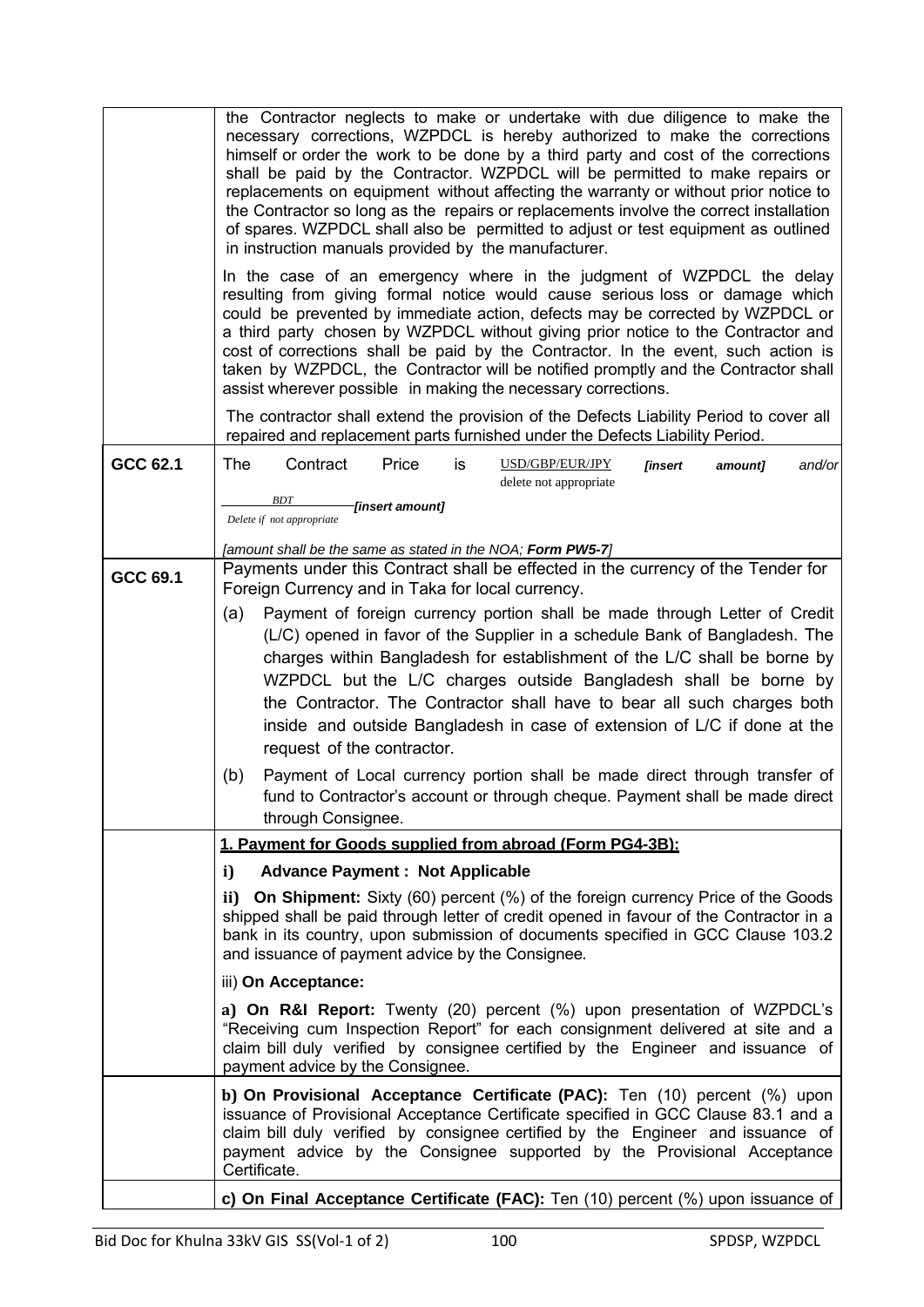| Final Acceptance Certificate specified in GCC Clause 84.1 and a claim bill duly<br>verified by consignee certified by the Engineer and issuance of payment advice by<br>the Consignee supported by the Final Acceptance Certificate (FAC).                                                                                                                                                                                                                                                                                                                                                                                                        |
|---------------------------------------------------------------------------------------------------------------------------------------------------------------------------------------------------------------------------------------------------------------------------------------------------------------------------------------------------------------------------------------------------------------------------------------------------------------------------------------------------------------------------------------------------------------------------------------------------------------------------------------------------|
| • Partial Shipment is allowed. Partial payment against on Shipment is allowed.<br>• Transshipments allowed as and when/where required as per prior approval of<br>the procuring entity.<br>• Third Party B/L shall be allowed as and when/where required as per                                                                                                                                                                                                                                                                                                                                                                                   |
| prior approval of the procuring entity.                                                                                                                                                                                                                                                                                                                                                                                                                                                                                                                                                                                                           |
| Payment for Local currency part of Goods supplied from abroad:<br>Hundred (100) percent (%) Payment of local currency portion shall be made in<br>Bangladesh Taka within thirty (30) days of presentation of claim bill duly verified by<br>consignee, certified by the Engineer and issuance of payment advice by the<br>Consignee supported by the Provisional Acceptance Certificate (PAC) declaring that<br>the Goods have been delivered and that all other contracted Related Services have<br>been performed.<br>Note: The Port handling charges and Inland Transportation shall be paid at actual but not exceeding<br>the quoted amount. |
| 2) Payment of Foreign & Local currency portion of Goods supplied from<br>Bangladesh shall be made in the following manner(PG4-3A):                                                                                                                                                                                                                                                                                                                                                                                                                                                                                                                |
| i) Advance Payment : Not Applicable                                                                                                                                                                                                                                                                                                                                                                                                                                                                                                                                                                                                               |
| ii) On Delivery: Eighty (80) percent (%) of the Contract Price of the Goods delivered<br>shall be paid within thirty (30) days of submission of documents specified in GCC<br>Clause 103.2 and a claim bill duly verified by consignee certified by the Engineer<br>and issuance of payment advice by the Consignee supported by the Satisfactory<br>R&I Report issued by the Consignee.                                                                                                                                                                                                                                                          |
| iii) On Acceptance:                                                                                                                                                                                                                                                                                                                                                                                                                                                                                                                                                                                                                               |
| a) On Provisional Acceptance Certificate (PAC): Ten (10) percent(%) upon<br>issuance of Provisional Acceptance Certificate specified in GCC Clause 83.1 and a<br>claim bill duly verified by consignee certified by the Engineer and issuance of<br>payment advice by the Consignee supported by the Provisional Acceptance<br>Certificate (PAC).                                                                                                                                                                                                                                                                                                 |
| b) On Final Acceptance Certificate (FAC): Ten (10) percent(%) upon issuance of<br>Final Acceptance Certificate specified in GCC Clause 84.1 and a claim bill duly<br>verified by consignee certified by the Engineer and issuance of payment advice by<br>the Consignee supported by the Acceptance Certificate (FAC).                                                                                                                                                                                                                                                                                                                            |
| <b>BANKING CHARGES:</b>                                                                                                                                                                                                                                                                                                                                                                                                                                                                                                                                                                                                                           |
| a) Letter of Credit opening and other charges including amendment charges within<br>Bangladesh shall be borne by WZPDCL and those outside Bangladesh shall be<br>borne by the supplier.                                                                                                                                                                                                                                                                                                                                                                                                                                                           |
| b) The supplier shall have to bear all such charges both inside and outside<br>Bangladesh in case of extension of L/C if done at the request of the supplier.                                                                                                                                                                                                                                                                                                                                                                                                                                                                                     |
| 3) Payment for works and Service (Foreign currency part and local<br>currency part):<br>i) Advance Payment: Not Applicable                                                                                                                                                                                                                                                                                                                                                                                                                                                                                                                        |
| ii) On monthly progress: Eighty (80) percent (%) payment upon monthly progress<br>according to the progress of the service work at site and provided that the Related<br>Services works are performed satisfactorily and in accordance with the stipulations<br>of the Contract documents against submission of invoices/claim bill duly verified by<br>consignee certified by the Engineer and issuance of payment advice by the<br>Consignee.                                                                                                                                                                                                   |
| iii) On Provisional Acceptance Certificate (PAC): 10% (Ten percent) upon issuance                                                                                                                                                                                                                                                                                                                                                                                                                                                                                                                                                                 |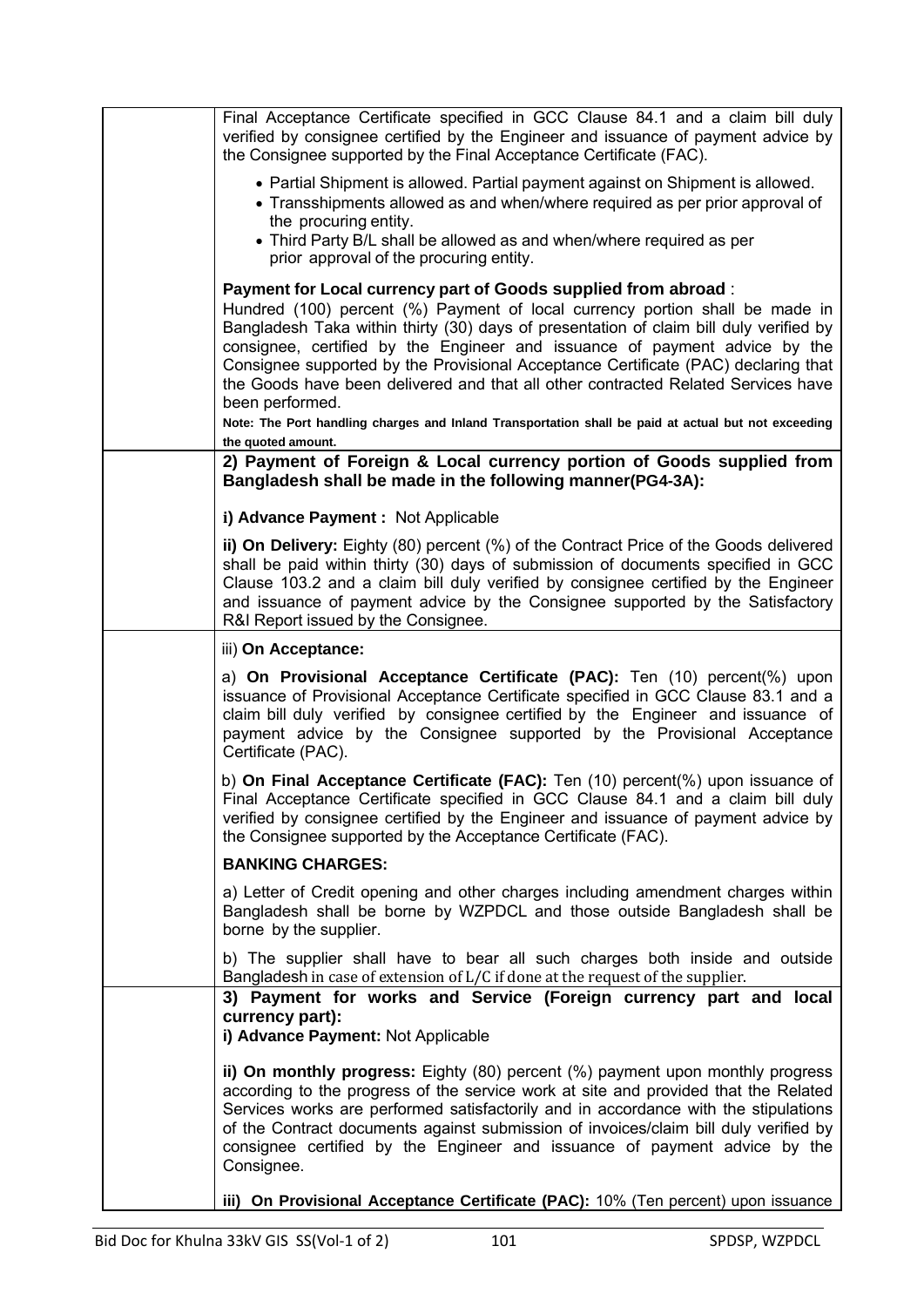|                 | of the Provisional Acceptance Certificate after successful completion of commissioning<br>and handing over against submission of invoices/claim bill duly verified by consignee                                                                                                                                                                                                                                                                                                                                                                                                                                                                                                                                                                                                                                                                                                                                                                                                                                  |
|-----------------|------------------------------------------------------------------------------------------------------------------------------------------------------------------------------------------------------------------------------------------------------------------------------------------------------------------------------------------------------------------------------------------------------------------------------------------------------------------------------------------------------------------------------------------------------------------------------------------------------------------------------------------------------------------------------------------------------------------------------------------------------------------------------------------------------------------------------------------------------------------------------------------------------------------------------------------------------------------------------------------------------------------|
|                 | certified by the Engineer and issuance of payment advice by the Consignee.                                                                                                                                                                                                                                                                                                                                                                                                                                                                                                                                                                                                                                                                                                                                                                                                                                                                                                                                       |
|                 | iv) On Final Acceptance Certificate (FAC): Ten (10) percent (%) upon issuance of<br>Final Acceptance Certificate and a claim bill duly verified by consignee certified by the<br>Engineer and issuance of payment advice by the Consignee.                                                                                                                                                                                                                                                                                                                                                                                                                                                                                                                                                                                                                                                                                                                                                                       |
|                 | <b>BANKING CHARGES:</b><br>a) Letter of Credit opening and other charges including amendment charges within<br>Bangladesh shall be borne by WZPDCL and those outside Bangladesh shall be borne<br>by the supplier. b) The supplier shall have to bear all such charges both inside and<br>outside Bangladesh in case of extension of L/C if done at the request of the supplier.                                                                                                                                                                                                                                                                                                                                                                                                                                                                                                                                                                                                                                 |
|                 | Procedure for progress payment against service                                                                                                                                                                                                                                                                                                                                                                                                                                                                                                                                                                                                                                                                                                                                                                                                                                                                                                                                                                   |
|                 | On or about the first day of each month the contractor will prepare a bill in<br>prescribed form the value (As per Breakdown estimate) of the service done up-to<br>such date. The estimated cost of service which, do not conform to the<br>specification will be deducted from the billed amount. Payment will be made to<br>the contractor as stipulated above. Such intermediate payment shall be regarded<br>as payment by way of advance against the final payment for work actually done<br>and shall not preclude the requiring of bad , unsold and imperfect work to be<br>removed reconstructed. Such payments shall not be considered as admission<br>that the contract performance has been completed nor shall it indicate the<br>accruing or any claim, or shall it conclude, determine or affect in any way the<br>powers of WZPDCL under this Contract to final settlement and adjustment of<br>the account or any other way vary affect the contract.<br><b>Contractor's Breakdown Estimate</b> |
|                 | The Contractor shall prepare and submit to the Consignee for approval a<br>breakdown estimate for and covering each lump-sump price stated in the<br>contract. The break down estimate, showing the value of each kind of service<br>shall be certified by consignee and approved by the engineer before any partial<br>payment estimate is prepared . Such items as bond premium, temporary facilities<br>and plant may be listed separately in the breakdown estimate, provided that their<br>cost can be substantiated.<br>The sum of the items listed in any breakdown estimate shall equal the Contract<br>lump-sum price or prices, overhead and profit shall not be listed as separate<br>items.                                                                                                                                                                                                                                                                                                          |
| GCC 69.3        | The particulars of the Bank Account nominated are as follows:                                                                                                                                                                                                                                                                                                                                                                                                                                                                                                                                                                                                                                                                                                                                                                                                                                                                                                                                                    |
|                 | Title of the Account : [insert title to whom the Contract awarded]<br>Name of the Bank<br>[insert name with code, if any]<br>$\sim$ 1.<br>Name of the Branch:<br>[insert branch name with code, if any]<br><b>Account Number</b><br>[insert number]<br>÷<br><b>Address</b><br>[insert location with district]<br>Tel:<br>Fax:<br>e-mail address:<br>[information furnished by the Contractor shall be substantiated by the concerned Bank and                                                                                                                                                                                                                                                                                                                                                                                                                                                                                                                                                                    |
| <b>GCC 70.2</b> | authenticated by the Employer]<br>The Contractor shall be entitled to receive financing charges for delayed payment                                                                                                                                                                                                                                                                                                                                                                                                                                                                                                                                                                                                                                                                                                                                                                                                                                                                                              |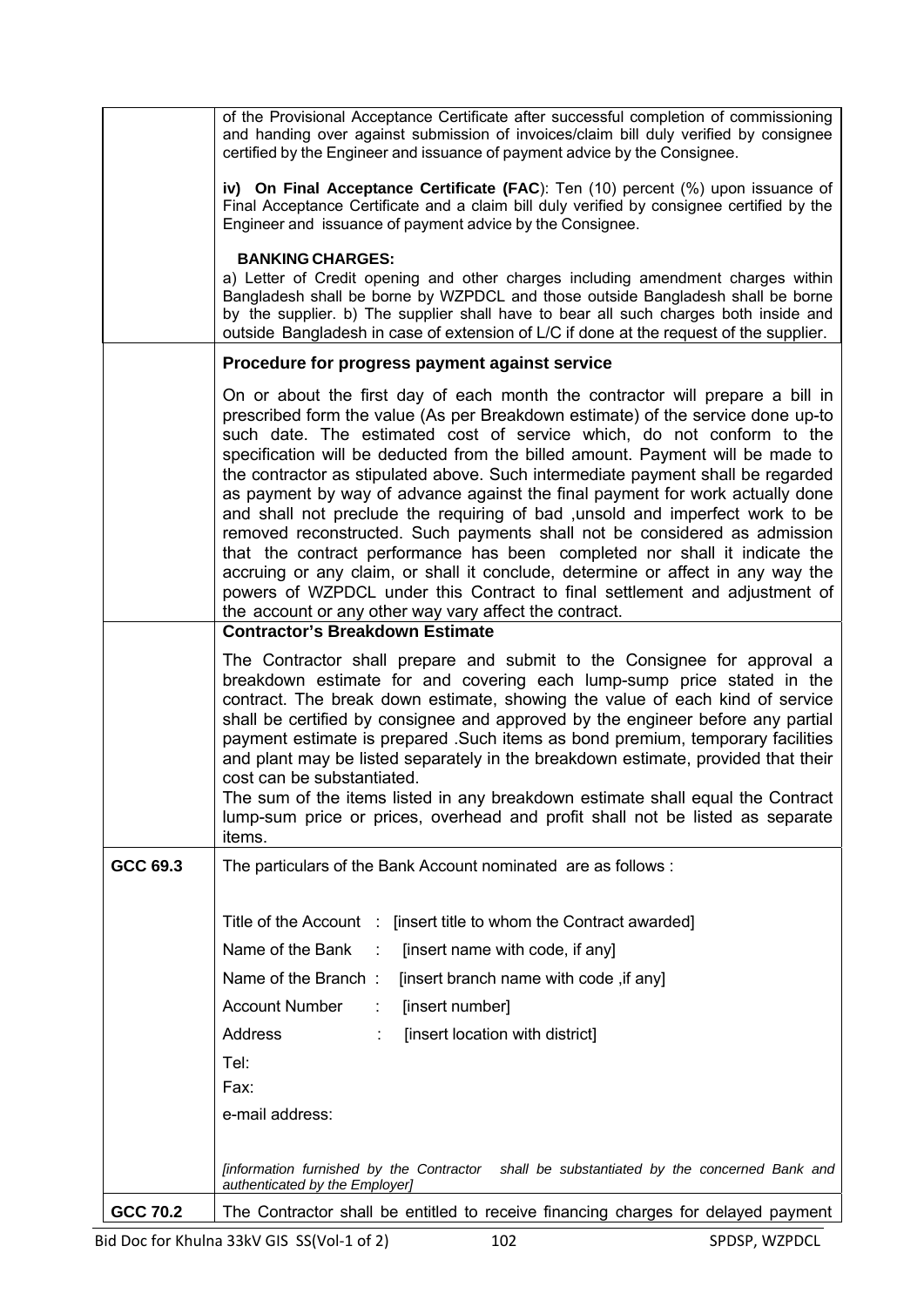|                 | during the period of delay at the annual rate of interest of [insert rate]; Not Applicable                                                                                                                                                                                                                                                                                                                                                                                                                                                                                                                                                                                                                                                                      |
|-----------------|-----------------------------------------------------------------------------------------------------------------------------------------------------------------------------------------------------------------------------------------------------------------------------------------------------------------------------------------------------------------------------------------------------------------------------------------------------------------------------------------------------------------------------------------------------------------------------------------------------------------------------------------------------------------------------------------------------------------------------------------------------------------|
|                 | [usually London Inter Bank Offered Rate (LIBOR) plus 2 percent]                                                                                                                                                                                                                                                                                                                                                                                                                                                                                                                                                                                                                                                                                                 |
| GCC<br>72.1(m)  | The following additional events shall also be the Compensation Events: None                                                                                                                                                                                                                                                                                                                                                                                                                                                                                                                                                                                                                                                                                     |
| GCC 74.1        | The Contract is not subject to price adjustment.                                                                                                                                                                                                                                                                                                                                                                                                                                                                                                                                                                                                                                                                                                                |
| GCC 75.1        | The proportion of payments to be retained is <b>None.</b>                                                                                                                                                                                                                                                                                                                                                                                                                                                                                                                                                                                                                                                                                                       |
| GCC 76.1        | The amount of Liquidated Damages or in other words Delay Damages for the<br>uncompleted Works or any part thereof is $0.10$ of ONE $(1)$ percent of its Contract price<br>per day of delay.                                                                                                                                                                                                                                                                                                                                                                                                                                                                                                                                                                     |
|                 | Guide to application of GCC Sub Clause 76.1 above                                                                                                                                                                                                                                                                                                                                                                                                                                                                                                                                                                                                                                                                                                               |
|                 | [ Liquidated damages is equivalent to an amount to be determined in accordance with the<br>following formula                                                                                                                                                                                                                                                                                                                                                                                                                                                                                                                                                                                                                                                    |
|                 | $T_{LD} = V_{UW}X$ Px n                                                                                                                                                                                                                                                                                                                                                                                                                                                                                                                                                                                                                                                                                                                                         |
|                 | Where;                                                                                                                                                                                                                                                                                                                                                                                                                                                                                                                                                                                                                                                                                                                                                          |
|                 | $T_{LD}$ = Total amount of Liquidated Damages                                                                                                                                                                                                                                                                                                                                                                                                                                                                                                                                                                                                                                                                                                                   |
|                 | $N_{\mathsf{UW}}$ = Value of Uncompleted Works (i.e. works not having been completed as of the expiry of<br>the Intended Completion Date plus the works completed after the expiry of the<br>Intended Completion Date). V <sub>UW</sub> shall be calculated by deducting the value of the<br>completed works under the Contract from the total Contract price                                                                                                                                                                                                                                                                                                                                                                                                   |
|                 | = Percent-rate at which the Liquidated Damages shall be imposed for every day of<br>P<br>delay                                                                                                                                                                                                                                                                                                                                                                                                                                                                                                                                                                                                                                                                  |
|                 | = No of days of delay for completion of works under the Contract]<br>n                                                                                                                                                                                                                                                                                                                                                                                                                                                                                                                                                                                                                                                                                          |
| GCC 76.2        | The maximum amount of Liquidated Damages for the uncompleted Works or any<br>part thereof is 10 (ten) percent of the final Contract price of the whole of the Works.                                                                                                                                                                                                                                                                                                                                                                                                                                                                                                                                                                                            |
| GCC 77.1        | The Bonus for the whole of the Works is None.                                                                                                                                                                                                                                                                                                                                                                                                                                                                                                                                                                                                                                                                                                                   |
|                 | The maximum amount of Bonus for the whole of the Works is None.                                                                                                                                                                                                                                                                                                                                                                                                                                                                                                                                                                                                                                                                                                 |
| GCC 78.1        | The Advance Payment shall be: None.                                                                                                                                                                                                                                                                                                                                                                                                                                                                                                                                                                                                                                                                                                                             |
| <b>GCC 78.4</b> | Repayment of Advance Payment shall be at the rate of [ <i>insert percentage</i> ] from the<br>progressive payments of invoices. Not Applicable                                                                                                                                                                                                                                                                                                                                                                                                                                                                                                                                                                                                                  |
| GCC 80.2        | The percentage for adjustment of Provisional Sums is None.                                                                                                                                                                                                                                                                                                                                                                                                                                                                                                                                                                                                                                                                                                      |
| GCC 83.1        | <b>PROVISIONAL ACCEPTANCE CERTIFICATE (PAC)</b>                                                                                                                                                                                                                                                                                                                                                                                                                                                                                                                                                                                                                                                                                                                 |
|                 | The work shall not be considered as complete until a PAC has been issued for<br>the work, signed and dated by the Acceptance Committee constituted by the<br>WZPDCL and the Engineer and delivered to the Contractor with a copy to<br>the WZPDCL. The PAC will be issued (by the WZPDCL) only after<br>commissioning of each substation (within 12 months) has been carried out by<br>a team of representatives of the Contractor, the Engineer and the members of<br>the acceptance committee of the WZPDCL, and the work has been judged<br>complete and in compliance with the Contract Documents. The test shall be<br>performed as specified in the applicable Technical Requirements. Necessary<br>testing equipment will be supplied by the Contractor. |
| <b>GCC 84.1</b> | FINAL ACCEPTANCE CERTIFICATE (FAC)                                                                                                                                                                                                                                                                                                                                                                                                                                                                                                                                                                                                                                                                                                                              |
|                 | The work shall not be considered as completed until a Final Acceptance<br>Certificate (FAC) is signed and issued by the consignee and the Engineer on the<br>basis of the successful report of FAC committee formed by the competent<br>authority stating that all work has been finally completed to their satisfaction. The<br>Final Acceptance Certificate (FAC) will be given by the consignee latest twenty<br>eight (28) days after the expiration of the Defects liability period or if different                                                                                                                                                                                                                                                        |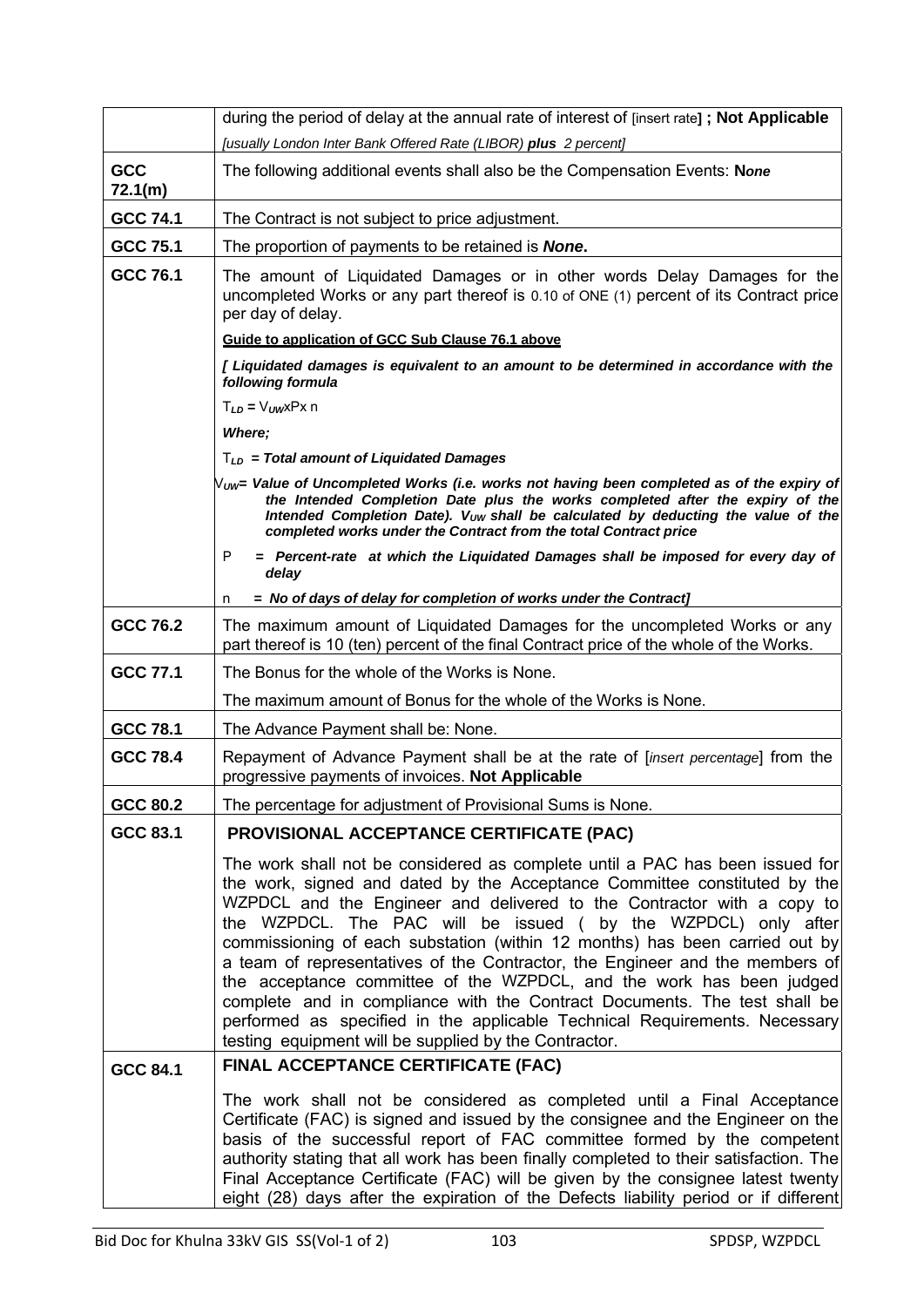|           | guarantee periods shall become applicable to different parts of the work, after the<br>expiration of the latest of such periods and as soon as any and all work to be<br>made good is completed to the satisfaction of the Consignee/Project Manager<br>and the competent Authority.                             |
|-----------|------------------------------------------------------------------------------------------------------------------------------------------------------------------------------------------------------------------------------------------------------------------------------------------------------------------|
| GCC 87.1  | The date by which "as-built" drawings are required is before within one month from<br>the date of PROVISIONAL ACCEPTANCE CERTIFICATE (PAC).                                                                                                                                                                      |
|           | The date by which operating and maintenance manuals are required is: Within one<br>month from the date of PAC. All documents including Drawings/Testing<br>Report/Operational/Maintenance Manual must be submitted in English language.                                                                          |
| GCC 87.2  | The amount to be withheld for failing to produce "as-built" drawings and/or operating<br>and maintenance manuals by the date required is: No money will be withheld but<br>FAC shall not be issued until the submission of "as-built" drawings and/or operating<br>and maintenance manuals.                      |
| GCC 96.1  | The percentage to apply to the contract value of the works not completed,<br>representing the Employer's additional cost for completing the uncompleted Works is<br>twenty (20) percent.                                                                                                                         |
| GCC 100.3 | The rules of procedure for arbitration proceedings shall be as follows:                                                                                                                                                                                                                                          |
|           | i) In the case of a dispute between the Employer and the foreign Contractor,                                                                                                                                                                                                                                     |
|           | Any dispute, controversy or claim arising out of or relating to this Contract, or<br>breach, termination or invalidity thereof, shall be settled by arbitration in<br>accordance with the United Nations Commission on International Trade Law<br>(UNCITRAL) Arbitration Rules of 1976 as at present in force.   |
|           | <b>OR</b>                                                                                                                                                                                                                                                                                                        |
|           | All disputes arising in connection with the present Contract shall be finally<br>settled under the Rules of Conciliation and Arbitration of the International<br><b>Chamber of Commerce</b> by one or more arbitrators in accordance with the<br>said rules.                                                     |
|           | ii) In the case of a dispute between the Employer and the national Contractor, in<br>particular, the arbitration shall be conducted in accordance with the Arbitration<br>Act (Act No 1 of 2001) of Bangladesh as at present in force and in the place<br>President of the Institution of Engineers, Bangladesh. |
| GCC 101.2 | The packing, marking and documentation within and outside the packages shall be:<br>AS per Sub-Section 7.7: Supplementary information, Section; 7: Technical<br>Specification. Other than this the packing, marking and documentation inside and<br>outside the packages shall be:                               |
|           | A complete packing list indicating the content of each package shall be enclosed in<br>a waterproof envelops and shall be secured to the outside of the packing Case. In<br>addition, each package shall be marked with indelible ink/paint in bold letters, as<br>follows:                                      |
|           | Name and address of Procuring Entity                                                                                                                                                                                                                                                                             |
|           | Name of the supplier                                                                                                                                                                                                                                                                                             |
|           | <b>Contract Description</b>                                                                                                                                                                                                                                                                                      |
|           | Final Destination/ Delivery point.                                                                                                                                                                                                                                                                               |
|           | Gross Weight                                                                                                                                                                                                                                                                                                     |
|           | Package number of total number of packages                                                                                                                                                                                                                                                                       |
|           | Brief description of the content                                                                                                                                                                                                                                                                                 |
|           | Any special lifting instructions                                                                                                                                                                                                                                                                                 |
|           | Any special handling instructions                                                                                                                                                                                                                                                                                |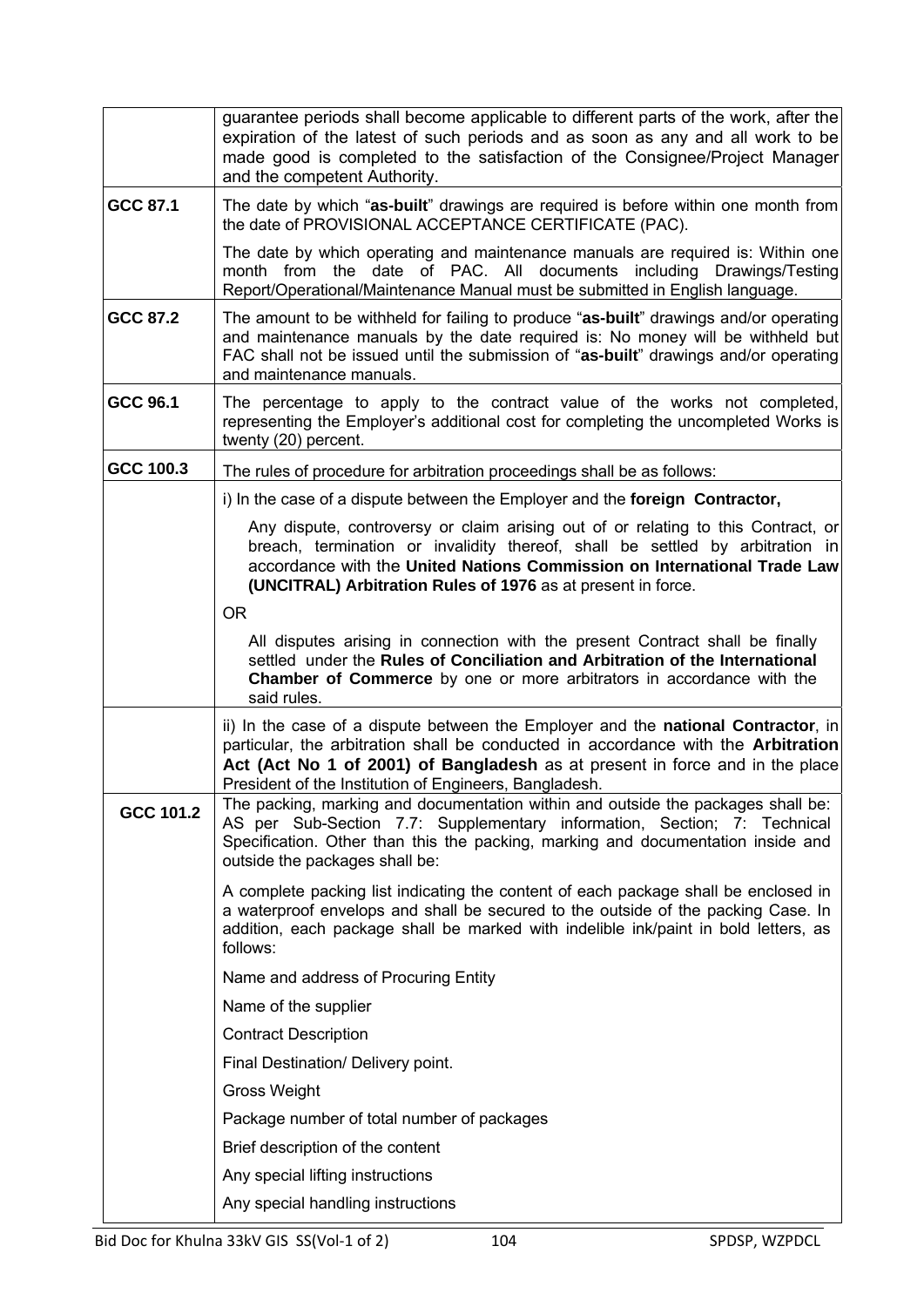| Upright markings, where appropriate, shall be placed on all four vertical sides of the                                                                                                                                                                                                                                                                                                                                                                                                                                                                                                                               |
|----------------------------------------------------------------------------------------------------------------------------------------------------------------------------------------------------------------------------------------------------------------------------------------------------------------------------------------------------------------------------------------------------------------------------------------------------------------------------------------------------------------------------------------------------------------------------------------------------------------------|
| package.                                                                                                                                                                                                                                                                                                                                                                                                                                                                                                                                                                                                             |
| All material used for packing shall be environmentally neutral.                                                                                                                                                                                                                                                                                                                                                                                                                                                                                                                                                      |
| Additional markings and documentation within and outside the packages shall be:                                                                                                                                                                                                                                                                                                                                                                                                                                                                                                                                      |
| 1) The Supplier shall provide such packing of the goods as is required to prevent<br>their damage or deterioration during transit to their final destination as indicated<br>in the Contract. The packing shall be sufficient to withstand, without limitation,<br>rough handling during transit and exposure to extreme temperatures, salt and<br>precipitation during transit and open storage. Packing case size and weights,<br>shall take into consideration, where appropriate, the remoteness of final<br>destination of the supply and the absence of heavy handling facilities at all<br>points in transit. |
| The packing, marking and documentation within and outside the packages shall<br>2)<br>comply strictly with such special requirements as shall be expressly provided for<br>in the Contract and in any subsequent instructions ordered by the Purchaser.                                                                                                                                                                                                                                                                                                                                                              |
| The supplier shall provide such crate for shipment of goods as to protect the<br>3)<br>equipment and materials.                                                                                                                                                                                                                                                                                                                                                                                                                                                                                                      |
| Delivery of the goods shall be made by the Supplier in accordance with the<br>4)<br>terms and conditions of the contract and the goods shall remain at the risk of<br>the Supplier until delivery has been completed. Delivery shall be considered to<br>have been completed when the last consignment to be delivered are accepted<br>and taken over by the Purchaser at the final destination. All transportation,<br>insurance and other costs incurred in delivering the goods to the final<br>destination shall be entered in the Tenderer's price schedule.                                                    |
| The Supplier warrants that the goods supplied under the Contract are new and<br>5)<br>unused of the most recent or current models and incorporate all recent<br>improvements in design and materials unless provided otherwise in the<br>Contract.                                                                                                                                                                                                                                                                                                                                                                   |
| The Supplier further warrants that all goods supplied under this Contract shall<br>6)<br>have no defect arising from design, materials or workmanship (except in so far<br>as the design or material is required by the Purchaser's Specifications) or from<br>any act or omission of the Supplier, that may develop under normal use of the<br>Supplied Goods in the conditions obtaining in the country of final destination.                                                                                                                                                                                      |
| No goods should be shipped, without prior instruction from the Engineer<br>7)                                                                                                                                                                                                                                                                                                                                                                                                                                                                                                                                        |
| Purchaser. In cases, where the goods have been passed inspection but the<br>8)<br>Contractor from the Engineer/Purchaser has not received the instruction of<br>delivery within one month from the date of inspection, the contractor may<br>proceed with the shipment. In case of ex-factory basis delivery for domestic<br>goods, the purchaser shall arrange to lift the goods from the specified place of<br>the factory/warehouse within 30 (thirty) days after the date of inspection/<br>acceptance certificate issued by the Purchaser.                                                                      |
| All air cargoes destined for the site shall be landed at Hazrat Shahjalal<br>8)<br>International airport of Dhaka as specified in Tender Document.                                                                                                                                                                                                                                                                                                                                                                                                                                                                   |
| Any items liable to be damaged in transit shall be effectively protected and<br>9)<br>securely fixed in their cases. All lists of over 1(one) ton shall be marked to<br>show where slings should be placed.                                                                                                                                                                                                                                                                                                                                                                                                          |
| 10) The Contractor shall give complete shipping information concerning the weight,<br>size, content of each package including any other information the Purchaser or                                                                                                                                                                                                                                                                                                                                                                                                                                                 |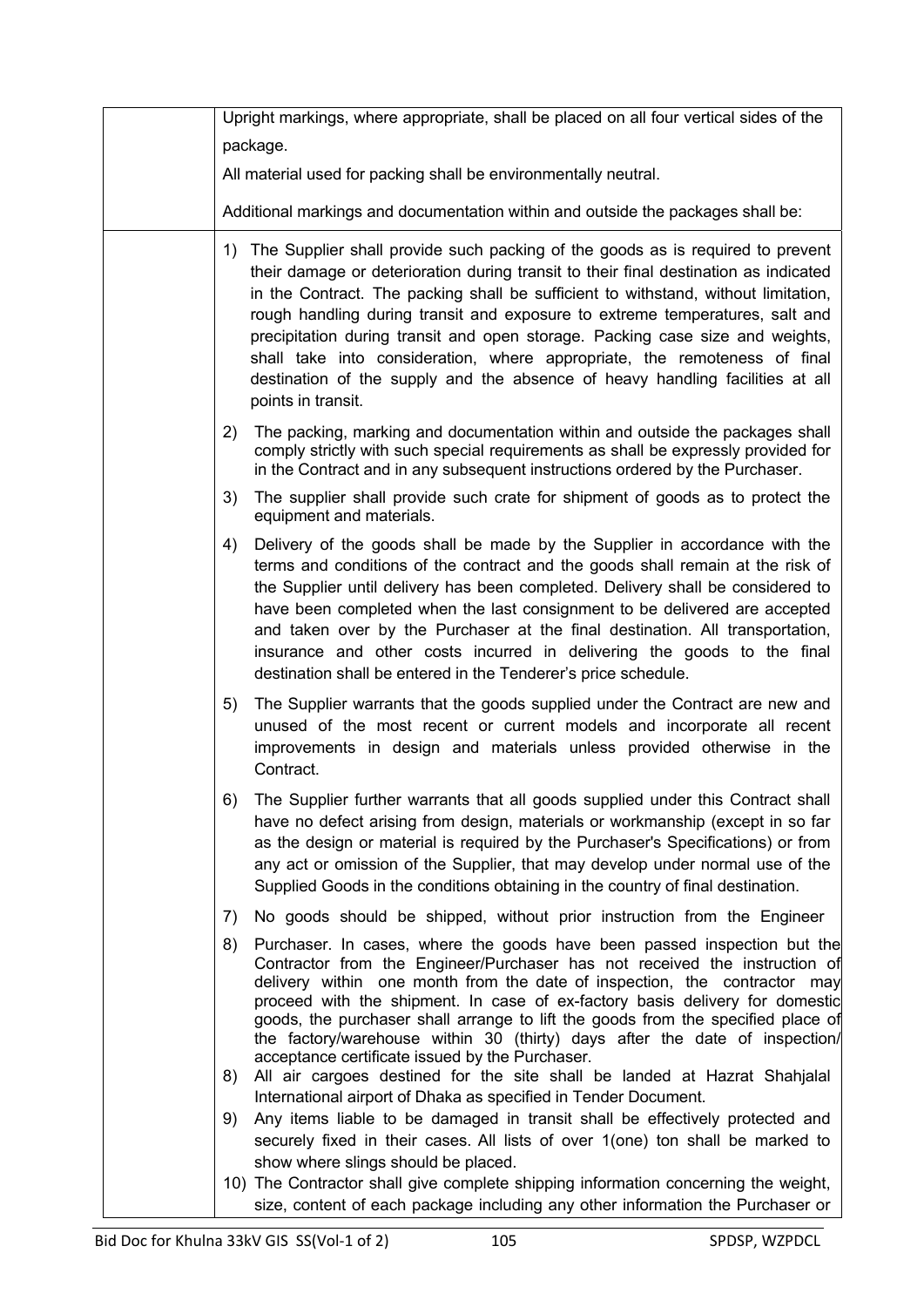| the Engineer may require.<br>11) All materials used in packing are to comply with the relevant Bangladesh<br>regulations. Adequate protection and precautions are to be taken to exclude<br>termites or other vermin, noxious insects, larva or fungus from the packing<br>materials or plant. All contents are to be clearly marked for easy identification<br>against the packing list.<br>12) All galvanized ferrous materials shall, in any case, not be touched with water<br>and shall not be handled with any chemical products during transportation to<br>prevent the corrosive effect to the galvanized surface.                                                                                                                                                                               |
|----------------------------------------------------------------------------------------------------------------------------------------------------------------------------------------------------------------------------------------------------------------------------------------------------------------------------------------------------------------------------------------------------------------------------------------------------------------------------------------------------------------------------------------------------------------------------------------------------------------------------------------------------------------------------------------------------------------------------------------------------------------------------------------------------------|
| 13) The Supplier shall pack and crate all goods for export to a tropical, humid<br>climate and for ocean transport and in accordance with internationally accepted<br>export practice and such a manner as to protect it from damage and<br>deterioration in transit by truck, rail and sea. The contractor shall be held<br>responsible for and make good any and all damages costs involved due to<br>improper and inadequate packing. Each box or other unit of shipment shall be<br>eligible and properly marked in addition to the usual contractor's marking code.<br>Detailed instructions for marking shown are given in tender document and such<br>marking shall be written either on the box itself or on a metallic tag for drums,<br>steel section etc. strongly attached to the Equipment. |
| 14) Two bands red and green, each 25 mm (1 inch) wide or combined width<br>not exceeding one- quarter the length of the package shall be<br>painted<br>around the package as shown in figure.                                                                                                                                                                                                                                                                                                                                                                                                                                                                                                                                                                                                            |
| 15) The following monogram, measuring about one quarter of the side of the<br>package shall also be painted in red on at least two sides of the package.                                                                                                                                                                                                                                                                                                                                                                                                                                                                                                                                                                                                                                                 |
| WEST ZONE POWER DISTRIBUTION CO. LTD.<br>(An Enterprise of Bangladesh Power Development Board)                                                                                                                                                                                                                                                                                                                                                                                                                                                                                                                                                                                                                                                                                                           |
| 16) All equipment are to be packaged in bundles and labelled for the appropriate<br>town according to the list that will be provided to the successful Tenderer<br>for each lot. Any items liable to be damaged in transit shall be effectively<br>protected and securely fixed in their cases. All lifts of over 2 tones shall be<br>marked to show where slings should be placed.<br>All identification marks on the outside of cases are to be waterproof and<br>permanent and as shown in Figures.                                                                                                                                                                                                                                                                                                   |
| 17) All delicate electrical equipment shall be adequately sealed and desiccating<br>agents used where necessary to prevent damage from condensation. All<br>equipment shall be packed and protected bearing in mind that it will be<br>shipped to a tropical zone and that a considerable period may elapse<br>between its arrival on site and its unpacking.                                                                                                                                                                                                                                                                                                                                                                                                                                            |
| 18) Underground cables and overhead conductors shall be delivered wound<br>on strong Aluminum or wooden drums. Drums with an outside<br>diameter not exceeding 2.5 meters and an outside width exceeding 1.4<br>meters shall not be used except with the Engineers approval. The central<br>hole of the drums shall be reinforced to fit an axle size 95mm diameter.<br>The interior of the conductor drums shall be lined with bituminous paper<br>to prevent the conductor from being in contact with the Aluminium<br>or<br>timber. Waterproof paper and felt lining shall overlap at seams by at<br>least 20mm and the seams shall be sealed.                                                                                                                                                        |
| 19) Drums shall be adequately protected by securely fastening substantial<br>wooden battens around the periphery. These battens shall be secured by $\vert$                                                                                                                                                                                                                                                                                                                                                                                                                                                                                                                                                                                                                                              |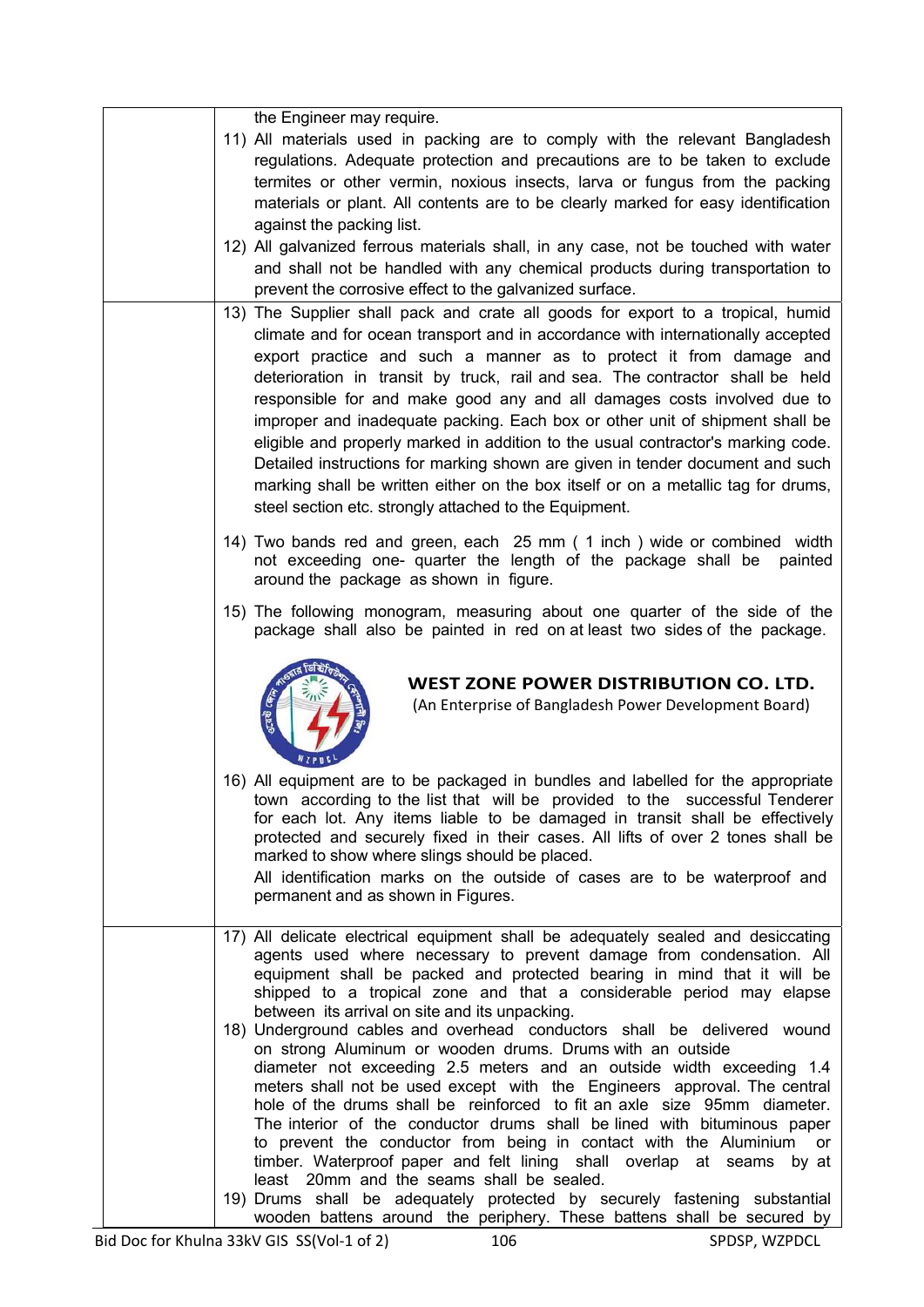|           | means of hoop metal bindings to approval.                                                                                                                                                                                                                                                                                                                                                                                                                                                                                                                                                                                                                         |
|-----------|-------------------------------------------------------------------------------------------------------------------------------------------------------------------------------------------------------------------------------------------------------------------------------------------------------------------------------------------------------------------------------------------------------------------------------------------------------------------------------------------------------------------------------------------------------------------------------------------------------------------------------------------------------------------|
|           | 20) Cables and conductors shall be securely fastened around the periphery of the<br>drum. Cables shall be supplied with both ends properly capped<br>and<br>protected against damage. Each drum and one of each cable length shall<br>bear a metal label detailing manufacturers name, specified voltage<br>and<br>type of conductor. Cables drums shall be treated in an approved manner<br>to resist termite and fungus attacks and shall be suitable for outside<br>storage for a minimum period of five years in an equatorial climate without<br>undue deterioration. The leading end of cable on cable drums shall be the<br>'A' end as defined in BS 6480. |
|           | 21) The inner cable end attached to the drum shall be capped and sealed                                                                                                                                                                                                                                                                                                                                                                                                                                                                                                                                                                                           |
|           | in such a manner that core screening and sheath are able to be measured<br>from the outer cable and without removing the inner end cap. The thread of<br>bolts used to strengthen the cable drums shall be pinned in such a way that<br>the nut can be lightened but cannot be readily removed.<br>22) Other electrical equipment items shall be packed for transport to site so                                                                                                                                                                                                                                                                                  |
|           | that they are protected against the climatic conditions and<br>handling to<br>which they may be subjected in transit and in storage at the site. They<br>shall be enclosed in planked wooden boxes with hoop metal bindings with<br>ends sealed. Bindings shall be of rust less material.                                                                                                                                                                                                                                                                                                                                                                         |
|           | 23) The Supplier shall pack and crate all Equipment for export to a tropical humid<br>climate and for ocean transport and in accordance with internationally accepted<br>export practice and in such a manner as to protect it from damage and<br>deterioration in transit by truck, rail and sea. The supplier shall be held<br>responsible for and make good any and all damage costs involved due to<br>improper and inadequate packing.                                                                                                                                                                                                                       |
|           | 24) Each box or other unit of shipment shall be legible and properly marked in<br>addition to the usual Suppliers marking code. Detailed instruction for marking as<br>shown in Figure shall be written either on the box itself or on a metallic tag for<br>drum, steel section etc. Strongly attached to the Equipment                                                                                                                                                                                                                                                                                                                                          |
|           | 25) Contents of cases are to be bolted securely or fastened in position with<br>struts or cross battens and not with wooden chocks wedged in<br>place<br>unless otherwise firmly fastened. All struts or cross battens are preferably<br>to be supported by cleats fixed to the case, above and below, to form<br>edges on which the batten may rest. Open cases shall not be used. Where<br>parts are required to be bolted to m the sides of the case, large washers<br>are to be used to distribute the pressure and the timber is to be<br>strengthened by means of a pad.                                                                                    |
|           | 26) All cases shall be clearly identified giving particulars of manufacturers name                                                                                                                                                                                                                                                                                                                                                                                                                                                                                                                                                                                |
|           | and type of equipment.                                                                                                                                                                                                                                                                                                                                                                                                                                                                                                                                                                                                                                            |
|           |                                                                                                                                                                                                                                                                                                                                                                                                                                                                                                                                                                                                                                                                   |
|           |                                                                                                                                                                                                                                                                                                                                                                                                                                                                                                                                                                                                                                                                   |
|           |                                                                                                                                                                                                                                                                                                                                                                                                                                                                                                                                                                                                                                                                   |
|           |                                                                                                                                                                                                                                                                                                                                                                                                                                                                                                                                                                                                                                                                   |
|           |                                                                                                                                                                                                                                                                                                                                                                                                                                                                                                                                                                                                                                                                   |
|           |                                                                                                                                                                                                                                                                                                                                                                                                                                                                                                                                                                                                                                                                   |
|           |                                                                                                                                                                                                                                                                                                                                                                                                                                                                                                                                                                                                                                                                   |
|           |                                                                                                                                                                                                                                                                                                                                                                                                                                                                                                                                                                                                                                                                   |
| GCC 103.1 | As specified in section 6, Schedule of requirements and the goods and related                                                                                                                                                                                                                                                                                                                                                                                                                                                                                                                                                                                     |
|           | services mentioned in the price schedules (FromPWG4-3A,3B,3C & 3D),<br>Section 7: Technical section & Section 8: Guaranteed Technical Particulars to                                                                                                                                                                                                                                                                                                                                                                                                                                                                                                              |
|           | complete Sub-station at rated capacity.                                                                                                                                                                                                                                                                                                                                                                                                                                                                                                                                                                                                                           |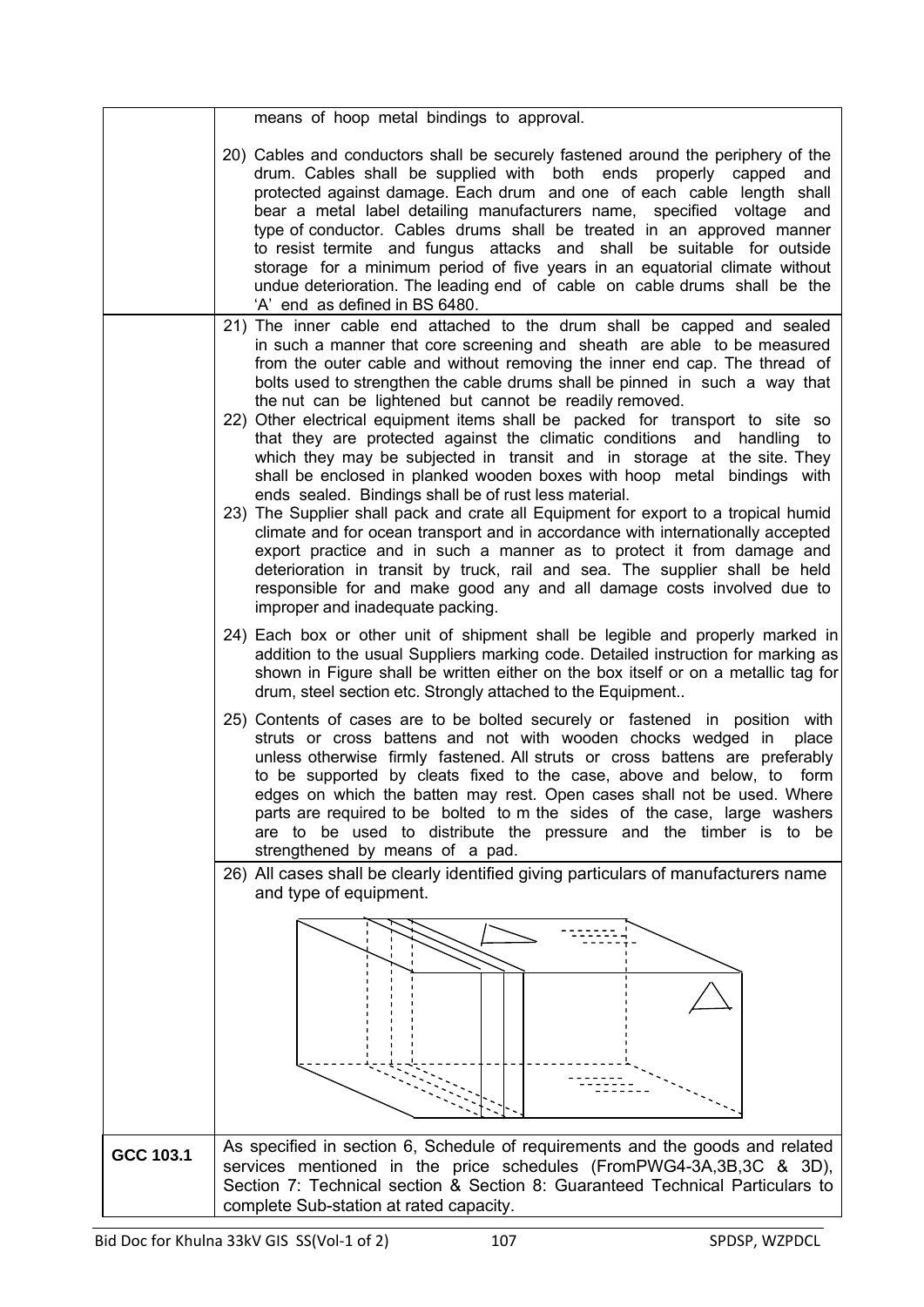|          | For the successful completion to complete Sub-Station at rated capacity in this<br>turnkey contract, if any goods or services are required, which are not included in<br>section-6: Schedule of requirements, Section 7: Technical section & Section 8:<br>Guaranteed Technical Particulars and In the price schedules, the Supplier will be<br>responsible for the delivery of those goods, works and related services within the<br>Contract Price.                                                                                                                                                                                                                                                                                                                                                                                                                                                         |
|----------|---------------------------------------------------------------------------------------------------------------------------------------------------------------------------------------------------------------------------------------------------------------------------------------------------------------------------------------------------------------------------------------------------------------------------------------------------------------------------------------------------------------------------------------------------------------------------------------------------------------------------------------------------------------------------------------------------------------------------------------------------------------------------------------------------------------------------------------------------------------------------------------------------------------|
|          | a) All materials used In packing are to comply with the relevant Bangladesh<br>regulations. Adequate protection and precautions are to be taken to exclude<br>termites or other vermin, noxious insects, larva or fungus from the packing<br>materials or plant. All contents are to be clearly marked for easy identification<br>against the packing list.                                                                                                                                                                                                                                                                                                                                                                                                                                                                                                                                                   |
|          | b) All galvanized ferrous materials shall, in any case, not be touched with<br>water and shall not be handled with any chemical products during transportation<br>to prevent the corrosive effect to the galvanized surface.                                                                                                                                                                                                                                                                                                                                                                                                                                                                                                                                                                                                                                                                                  |
|          | c) The Supplier shall pack and crate all goods for export to a tropical, humid<br>climate and for ocean transport and in accordance with internationally accepted<br>export practice and such a manner as to protect it from damage and<br>deterioration in transit by truck, rail and sea. The contractor shall be held<br>responsible for and make good any and all damages costs Involved due to<br>improper and inadequate packing. Each box or other unit of shipment shall be<br>eligible and properly marked in addition to the usual contractor's marking code.<br>Detailed instructions for marking shown are given in tender document and such<br>marking shall be written either on the box itself or on a metallic tag for drums,<br>steel section etc. strongly attached to the Equipment                                                                                                        |
| GCC103.1 | No goods will be shipped without prior instruction from the Consignee.                                                                                                                                                                                                                                                                                                                                                                                                                                                                                                                                                                                                                                                                                                                                                                                                                                        |
|          | <b>Delivery and Documents:</b>                                                                                                                                                                                                                                                                                                                                                                                                                                                                                                                                                                                                                                                                                                                                                                                                                                                                                |
|          | 1. Delivery of the goods shall be made by the Supplier In accordance with the<br>terms and the goods shall remain at the risk of the Supplier until delivery has<br>been completed. Delivery shall be considered to have been completed when<br>the last consignment to be delivered are accepted and taken over by the<br>Purchaser at the final destination (project site). All transportation, insurance<br>and other costs incurred in delivering the goods to Port of landing up to the<br>final destination is included in the Contract price.                                                                                                                                                                                                                                                                                                                                                          |
|          | <b>Incomplete Delivery:</b>                                                                                                                                                                                                                                                                                                                                                                                                                                                                                                                                                                                                                                                                                                                                                                                                                                                                                   |
|          | i) The Supplier shall be responsible for any shortages in supply when the<br>contents of the cases do not comply with the manifests, for which claim<br>documents will be prepared in the English language by the Purchaser and<br>submitted to the Supplier for the necessary action.                                                                                                                                                                                                                                                                                                                                                                                                                                                                                                                                                                                                                        |
|          | ii) Compliance with specification: Notwithstanding any descriptive literature,<br>drawings or illustrations which may have been submitted with the Tender, all<br>details other than those shown on the Schedule will be deemed to be in<br>accordance with the Specification and the Standard specifications and codes<br>referred to in the Specification. Apart from those shown in the Schedule any<br>departures from the specification are to be made with prior written approval<br>of the Purchaser. The documentary evidence of the equipment's conformity<br>to the Tender Document may be in the form of literature, drawings and date,<br>and shall furnish. A detailed description of the equipment essential technical<br>and performance characteristics like specification, drawings; A list, giving full<br>particulars, including available sources and current prices, of all spare parts, |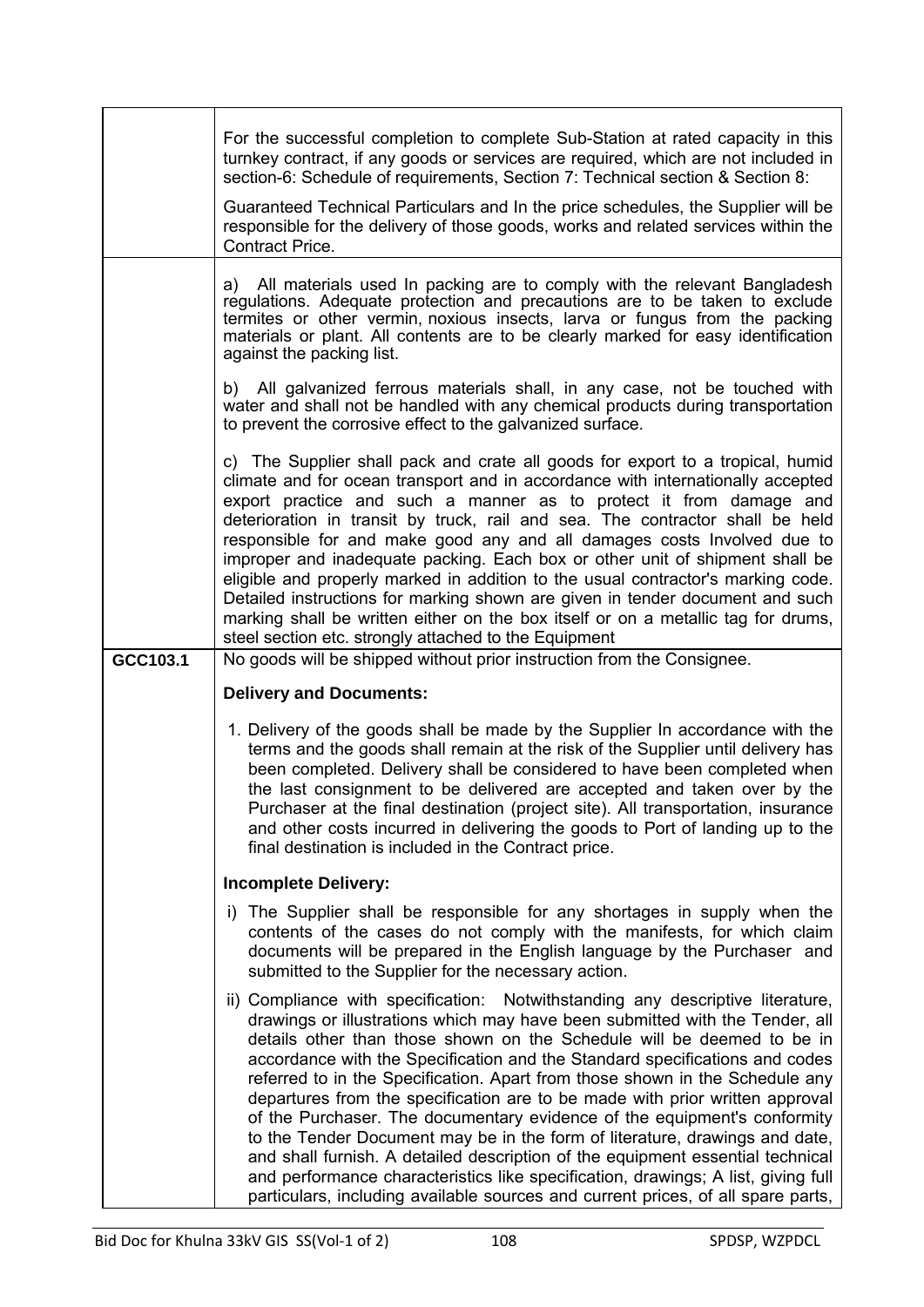|           | special tools, etc., necessary for the proper and continuing of the equipment<br>for a period of 10(ten) years; A clause-by-clause commentary on the<br>specifications demonstrating the equipment's statement of deviations and<br>exceptions to the provisions of the Specifications and Details containing the<br>name of the manufacture of type of trade name, reference of all equipment<br>and materials, which shall be firm. The words "equivalent" "similar" etc. for<br>specifying equipment and materials shall not be considered acceptable.                                                                                                                                                                                                                                                                                 |
|-----------|-------------------------------------------------------------------------------------------------------------------------------------------------------------------------------------------------------------------------------------------------------------------------------------------------------------------------------------------------------------------------------------------------------------------------------------------------------------------------------------------------------------------------------------------------------------------------------------------------------------------------------------------------------------------------------------------------------------------------------------------------------------------------------------------------------------------------------------------|
|           | iii) Storage of the materials: After the goods under this contract arrive in<br>Bangladesh, the Supplier will store Goods, equipment and other equipment &<br>materials to the store designated by Consignee. The storing facilities are the<br>responsibility of the Supplier. Any damage to the equipment facility will be the<br>responsibility of the contractor.                                                                                                                                                                                                                                                                                                                                                                                                                                                                     |
|           | iv) Rejection: In the event any of the Equipment supplied by the Contractor is<br>found defective prior to the issue of $R$ & I report or Provisional Acceptance<br>Certificate (PAC) or otherwise not in conformity with the requirements of the<br>Contract, the Purchaser or the Engineer shall have the right to either reject<br>the Equipment or request the Supplier in writing to rectify replace the<br>equipment. The Supplier shall with utmost diligence and at his own expense<br>replace the defective equipment or rectify the defect as the case may be. If<br>the Supplier fails to comply within 30 (Thirty) days after having been<br>informed, the Purchaser has the option to replace or rectify such defective<br>equipment and charge the Supplier the extra cost plus 15% (fifteen percent)<br>of the total cost. |
|           | (a) In the event the Supplier is not able to rectify or replace the rejected<br>equipment within reasonable time, the Purchaser reserves the right to<br>recover any money due as a result of rejection and to terminate the<br>Contract for default as provided in the contract.                                                                                                                                                                                                                                                                                                                                                                                                                                                                                                                                                         |
|           | (b) Acquire the said Goods at a reduced price considered equitable<br>under the circumstances.                                                                                                                                                                                                                                                                                                                                                                                                                                                                                                                                                                                                                                                                                                                                            |
| GCC 103.2 | Details of shipping and documents to be furnished by the Supplier shall be:                                                                                                                                                                                                                                                                                                                                                                                                                                                                                                                                                                                                                                                                                                                                                               |
|           | "For Goods supplied from abroad as per INCOTERM CIF or CIP":                                                                                                                                                                                                                                                                                                                                                                                                                                                                                                                                                                                                                                                                                                                                                                              |
|           | Upon shipment, the Supplier shall notify the Purchaser and the Insurance<br>Company by fax or telex: the full details of the shipment including Contract<br>number, description of Goods, quantity, the bill of landing number and date,<br>port of loading, date of shipment, port of discharge, etc. The Supplier shall<br>mail the following documents to the Purchaser, with a copy to the Insurance<br>Company:                                                                                                                                                                                                                                                                                                                                                                                                                      |
|           | i)<br>7 (Seven) Copies of the Supplier's invoice showing goods<br>description, quantity, unit price, total amount;                                                                                                                                                                                                                                                                                                                                                                                                                                                                                                                                                                                                                                                                                                                        |
|           | ii)<br>Original and 6 (six) copies of the negotiable, clean, on-board bill of<br>lading marked "freight prepaid and  copies of non-negotiable<br>bill of lading;                                                                                                                                                                                                                                                                                                                                                                                                                                                                                                                                                                                                                                                                          |
|           | 7 (Seven) copies of packing list identifying contents of each<br>iii)<br>package;                                                                                                                                                                                                                                                                                                                                                                                                                                                                                                                                                                                                                                                                                                                                                         |
|           | 7 (Seven) copies of Insurance certificate;<br>iv)                                                                                                                                                                                                                                                                                                                                                                                                                                                                                                                                                                                                                                                                                                                                                                                         |
|           | 7 (Seven) copies Certificate of origin;<br>V)                                                                                                                                                                                                                                                                                                                                                                                                                                                                                                                                                                                                                                                                                                                                                                                             |
|           | 7 (Seven) copies of Manufacturer's or supplier's warranty<br>vi)<br>certificate;                                                                                                                                                                                                                                                                                                                                                                                                                                                                                                                                                                                                                                                                                                                                                          |
|           | vii) 3 (three) copies of Inspection certificate, issued by the nominated                                                                                                                                                                                                                                                                                                                                                                                                                                                                                                                                                                                                                                                                                                                                                                  |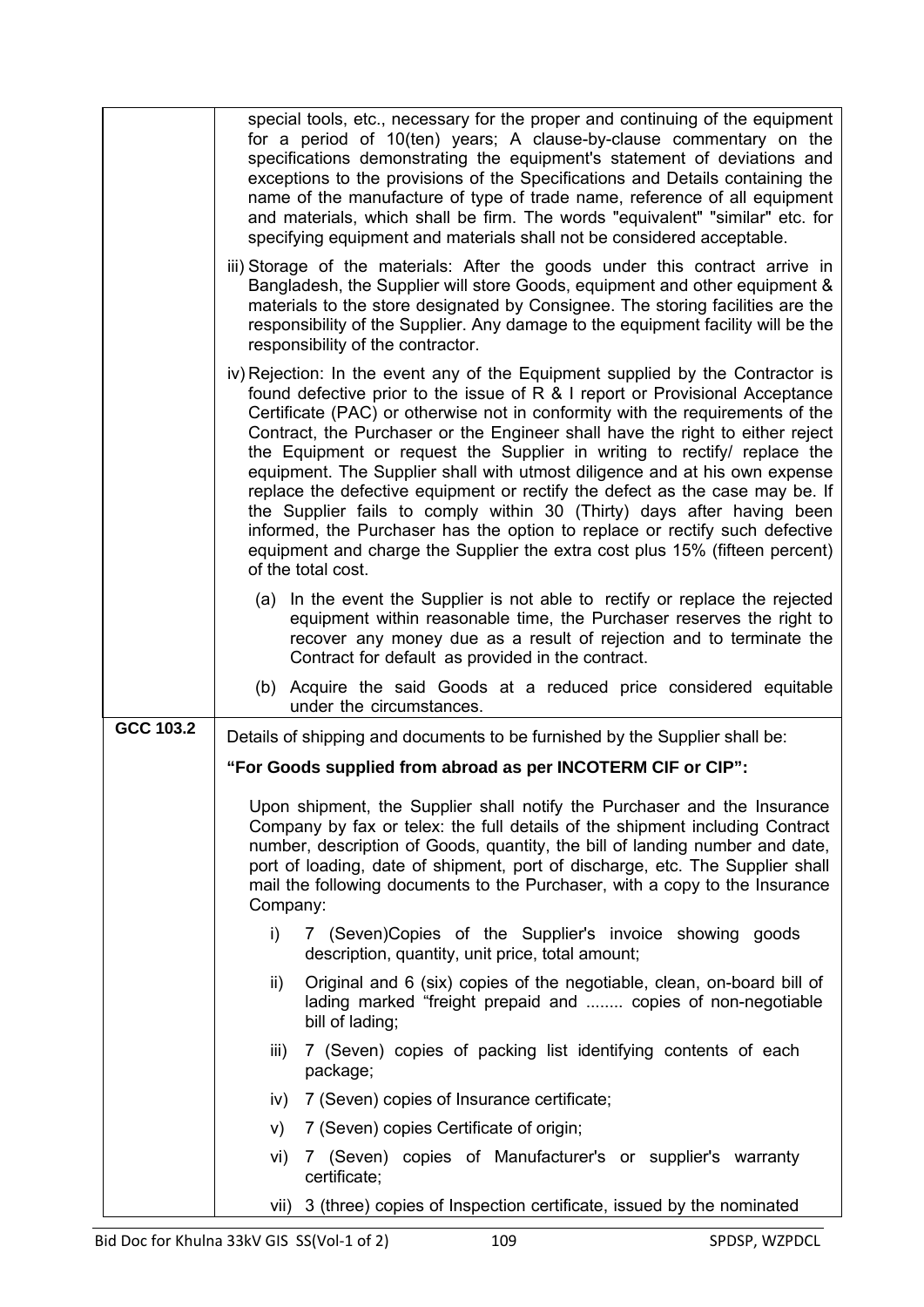| inspection agency and the Supplier's factory inspection report;                                                                                                                                                                  |
|----------------------------------------------------------------------------------------------------------------------------------------------------------------------------------------------------------------------------------|
| viii) Shipping advice issued by the Consignee;                                                                                                                                                                                   |
| ix) Freight Memo/Truck Challan;                                                                                                                                                                                                  |
| The Employer/Consignee shall receive the above documents at least one<br>week before arrival of the goods at the port or place of arrival and, if not<br>received, the Supplier will be responsible for any consequent expenses. |
| The Employer/Consignee shall receive the above documents before the<br>arrival of the goods and, if not received, the Supplier will be responsible for<br>any consequent expenses.                                               |
| The above requirements should<br>[Note<br>2:<br>be<br>reviewed<br>by<br>а<br>Employer/Consignee on a case-by-case basis, with amendments being<br>made necessary.]                                                               |
| 3) The Employer/Consignee shall receive the above documents at least<br>one week before arrival of Goods at the port and, if not received, the<br>Supplier will be responsible for any consequent expenses.                      |
| 4) The negotiable sets of documents shall be originals signed by the<br>Supplier. The Commercial Invoice is to show material value plus freight as<br>applicable.                                                                |
| <b>Shipping Documents</b>                                                                                                                                                                                                        |
| The Employer/Consignee shall receive the shipping documents at the latest<br>one-week before arrival of cargoes at the airport of Dhaka or any sea/land port<br>of entry in Bangladesh.                                          |
| The shipping documents shall be supplied to as follows:                                                                                                                                                                          |
| 1<br>Executive Director (Finanace), WZPDCL, Khulna<br>2 (Two) sets                                                                                                                                                               |
| $\overline{2}$<br><b>Project Director</b><br>2 (Two) sets<br>Strengthening power Distribution System project, , WZPDCL,<br>Khulna                                                                                                |
| Deputy General manager(Accounts), WZPDCL, Khulna<br>2 (Two) sets<br>3<br>4<br>Manager(Accounts), Strengthening power Distribution System<br>2 (Two) sets<br>project, , WZPDCL, Khulna                                            |
| No goods should be shipped or delivered without prior instruction (shipping<br>advice) from the Employer/Consignee.                                                                                                              |
| For Goods from within the Purchaser's country as per INCOTERM EXW:                                                                                                                                                               |
| Upon delivery of the Goods to the transporter, the Supplier shall notify the<br>Employer/Consignee<br>send<br>the<br>following<br>documents<br>the<br>and<br>to<br>Employer/Consignee:                                           |
| 7 copies of the Supplier's invoice showing the description of the<br>(a)<br>Goods, quantity, unit price, and total amount;                                                                                                       |
| 7 copies delivery note, railway receipt, or truck receipt;<br>(b)                                                                                                                                                                |
| 3 copies Manufacturer's or Supplier's warranty certificate;<br>(c)                                                                                                                                                               |
| (d)<br>copies inspection certificate issued by the nominated<br>inspection agency, and the Supplier's factory inspection report;<br>and                                                                                          |
| 7 copies certificate of origin.<br>(e)                                                                                                                                                                                           |
| The Employer/Consignee, shall receive the above documents before the arrival                                                                                                                                                     |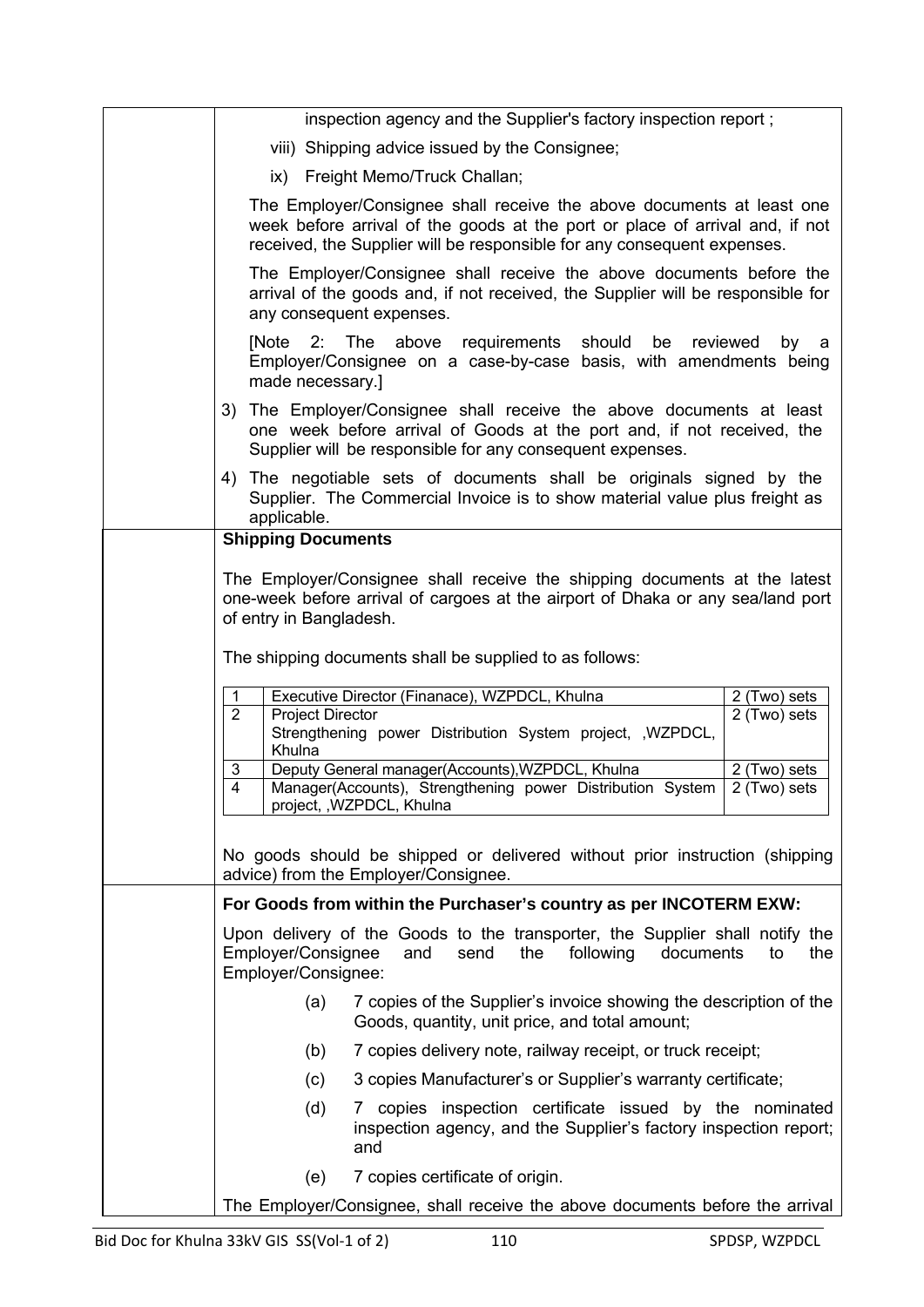|                | of the Goods and, if not received, the Supplier will be responsible for any<br>consequent expenses.                                                                                                                                                                                                                                                                                                                                                                                                                                                                                      |
|----------------|------------------------------------------------------------------------------------------------------------------------------------------------------------------------------------------------------------------------------------------------------------------------------------------------------------------------------------------------------------------------------------------------------------------------------------------------------------------------------------------------------------------------------------------------------------------------------------------|
|                | [Note 2: The above requirements should be reviewed by a Employer/Consignee<br>on a case-by-case basis, with amendments being made necessary.]                                                                                                                                                                                                                                                                                                                                                                                                                                            |
| GCC 105.1      | Witnessing of the manufacturing process and tests of the equipment at<br>manufacturer's works including transfer of technical know-how.                                                                                                                                                                                                                                                                                                                                                                                                                                                  |
|                | During test, transfer of Technology and Technical know-how regarding spares,<br>parameters and testing procedure including familiarization/ testing of equipments<br>to WZPDCL Engineers is to be performed as per Section 7: Technical<br>Section. The supplier shall bear the round air tickets, hotel accommodations,<br>per diem allowances, internal transportations and out of pocket expenses @<br>US\$ 100.00 per person per day for 07 days (excluding travel time) for the<br>witnessing of manufacturing process and tests of concerned equipment at<br>manufacturer's works. |
|                | Two Engineering Team (nominated by the Purchaser) will participate on the<br>quality acceptance test (QAT) for the offered equipment at the manufacturer's<br>plant and confirm their quality as per specification. The Purchaser's<br>nominated "Engineering Team" consists of at least 2 (two) Engineers in each<br>team shall have the witness of the QAT of the goods on the manufacturer's<br>premises.                                                                                                                                                                             |
|                | Such witness/inspection shall not relieve the supplier from any obligation to<br>supply the goods in accordance with contract document. For foreign<br>manufacturer, Invitation letter from the manufacturer should be submitted to<br>the purchaser at least 02(two) months prior to the schedule date of the witness<br>and tests. For manufacturer inside Bangladesh Engineering Teams for<br>Witnessing of the manufacturing process and tests of the Goods at<br>manufacturer's works including transfer of technical know-how shall be same as<br>stated above.                    |
|                | <b>Post Landing Inspection:</b>                                                                                                                                                                                                                                                                                                                                                                                                                                                                                                                                                          |
|                | a) Post Landing Inspection shall be done after arrival of the goods at Final<br>destination. The post landing inspection shall be intimated to the<br>representative of Supplier. The program of such inspection shall be<br>intimated to the representative of contractor/supplier by WZPDCL upon<br>arrival of the goods at Final destination store of WZPDCL. R&I Report will<br>be issued after post landing inspection.                                                                                                                                                             |
|                | b) The purchaser has right to inspect, test and where necessary, reject the<br>Goods arrival in purchaser's store shall in no way be limited or waived by<br>reason of the goods having previously been tested and passed by the<br>manufacturer/ supplier.                                                                                                                                                                                                                                                                                                                              |
|                | Nothing in this clause shall in any way release the supplier from any<br>C)<br>warranty or other obligation under the provisions of the contract/ purchase<br>order.                                                                                                                                                                                                                                                                                                                                                                                                                     |
| <b>GCC 109</b> | Approval of the Design, Drawing, Specification & Guaranteed Technical<br><b>Particulars (GTP):</b>                                                                                                                                                                                                                                                                                                                                                                                                                                                                                       |
|                | Design, Drawing, Specification & GTP/ Engineering Data etc, shall be<br>submitted to the Project Director, SPDSP, WZPDCL by the Supplier for<br>approval, prior to the manufacturing of the goods. The Supplier shall have<br>to submit 3 (three) sets of the same for approval within 15 (fifteen) days from                                                                                                                                                                                                                                                                            |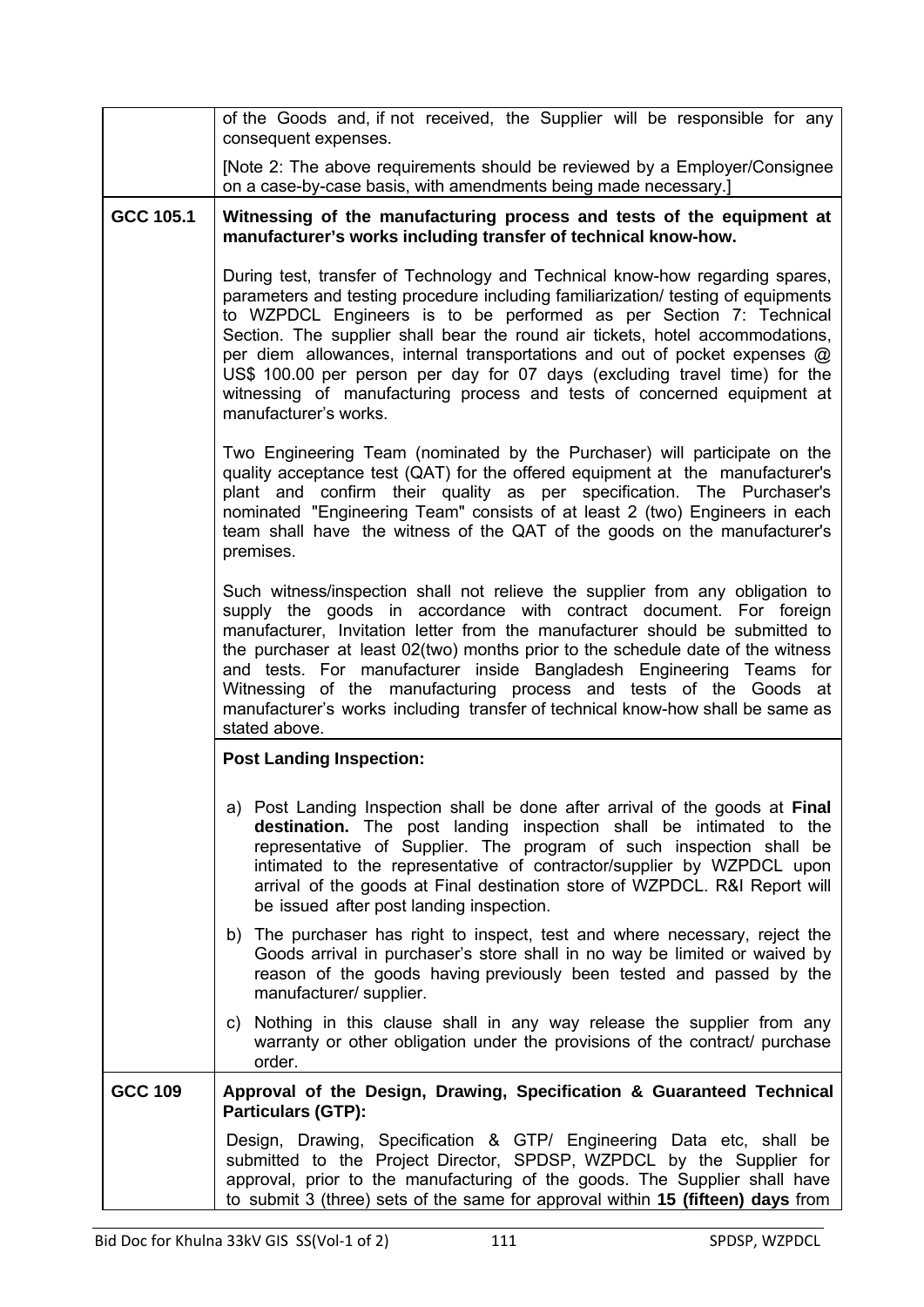|                                                  | the date of signing Contract. Only Original copy shall be submitted<br>(photocopy / scanned copy will not be allowed).                                                                                                                                                                                                                                                                                                                                                                                                                                                                                                                                                                                                                                                                                                                                                                                                                                                                                                                                                  |
|--------------------------------------------------|-------------------------------------------------------------------------------------------------------------------------------------------------------------------------------------------------------------------------------------------------------------------------------------------------------------------------------------------------------------------------------------------------------------------------------------------------------------------------------------------------------------------------------------------------------------------------------------------------------------------------------------------------------------------------------------------------------------------------------------------------------------------------------------------------------------------------------------------------------------------------------------------------------------------------------------------------------------------------------------------------------------------------------------------------------------------------|
|                                                  | One copy of Design, Drawing, Specification & GTP/ Engineering Data shall<br>be returned to the Supplier marked "APPROVED" or "APPROVED AS<br>NOTED" or "RETURNED FOR CORRECTION" within 14 (Fourteen) days<br>after receipt from the Supplier and if not returned within 14 (Fourteen) days<br>after receipt by the Engineer, the Suppliers shall notify Engineer of such fact,<br>and if the Design, Drawing, Specification & GTP/ Engineering Data still have<br>been not returned within 7(Seven) days after notice, the Supplier may<br>proceed as if Design, Drawing, Specification & GTP/ Engineering Data have<br>been returned approved. When the Design, Drawing, Specification & GTP/<br>Engineering Data are returned marked "APPROVED AS NOTED" or<br>"RETURNED FOR CORRECTION" the                                                                                                                                                                                                                                                                         |
|                                                  | corrections or changes shall be made and 3 (three) revised copies shall<br>be submitted to the Engineer. One copy of the revised Design, Drawing,<br>Specification & GTP/ Engineering Data will be returned to the Supplier by<br>7(Seven) days from the receipt of the same with due approval, if re-<br>submitted Design, Drawing, Specification & GTP/ Engineering Data are in<br>line with the earlier comments of the Engineer and satisfy contract<br>specification.                                                                                                                                                                                                                                                                                                                                                                                                                                                                                                                                                                                              |
|                                                  | The Contractor shall submit Specification and Drawings showing the<br>proposed Temporary works to the engineer, who is to approve them, if they<br>comply with the Specification and Drawings.                                                                                                                                                                                                                                                                                                                                                                                                                                                                                                                                                                                                                                                                                                                                                                                                                                                                          |
|                                                  | The Contractor shall be responsible for design of this works.                                                                                                                                                                                                                                                                                                                                                                                                                                                                                                                                                                                                                                                                                                                                                                                                                                                                                                                                                                                                           |
|                                                  | All Drawings prepared by the Contractor for the execution of the Temporary<br>or Permanent works, are subject to prior approval by the Engineer before their<br>use.                                                                                                                                                                                                                                                                                                                                                                                                                                                                                                                                                                                                                                                                                                                                                                                                                                                                                                    |
|                                                  | The Engineer's approval shall not alter the Contractor's responsibility for<br>design of the Temporary works.                                                                                                                                                                                                                                                                                                                                                                                                                                                                                                                                                                                                                                                                                                                                                                                                                                                                                                                                                           |
|                                                  | The Contractor shall obtain approval of third parties to the design of the<br>Temporary Works, where required.                                                                                                                                                                                                                                                                                                                                                                                                                                                                                                                                                                                                                                                                                                                                                                                                                                                                                                                                                          |
| <b>GCC 110</b><br><b>CLEAN UP</b><br>OF SITE     | 110.1 The Contractor shall clean the working areas periodically of all trash and<br>waste Materials and shall maintain the Site in a neat and orderly<br>condition throughout the construction period. The Engineer shall have<br>the right to determine what is waste material or rubbish and the manner<br>and place of disposal. On or before the completion of the Work the<br>Contractor shall, without charge therefore, carefully clean out all pits,<br>pipes, chambers or conduits, and shall tear down and remove all<br>temporary structures built by him, and shall remove all rubbish of every<br>kind from the tracts or grounds which he has occupied and shall leave<br>them in first class condition. In the event that the Contractor fails to<br>comply with the cleanliness requirement or to perform the cleanup work<br>assigned to him by the Board. the Board will reserve the right to hire<br>another contractor to perform the necessary cleaning work and the<br>Contractor shall reimburse the Board or the cost of all such cleanup work. |
| <b>GCC 111</b><br>Release of<br><b>Liability</b> | 111.1 The acceptance by the contractor of the last payment shall operate as,<br>and shall be, a release to the COMPANY and every officer, agent<br>and employee thereof, from all claims and liability hereunder for<br>anything done or furnished for or relating to the work, or for any act or<br>neglect of the COMPANY or of any person relating to or the affecting the<br>work.                                                                                                                                                                                                                                                                                                                                                                                                                                                                                                                                                                                                                                                                                  |
|                                                  | The last payment by the COMPANY to the Contractor shall constitute                                                                                                                                                                                                                                                                                                                                                                                                                                                                                                                                                                                                                                                                                                                                                                                                                                                                                                                                                                                                      |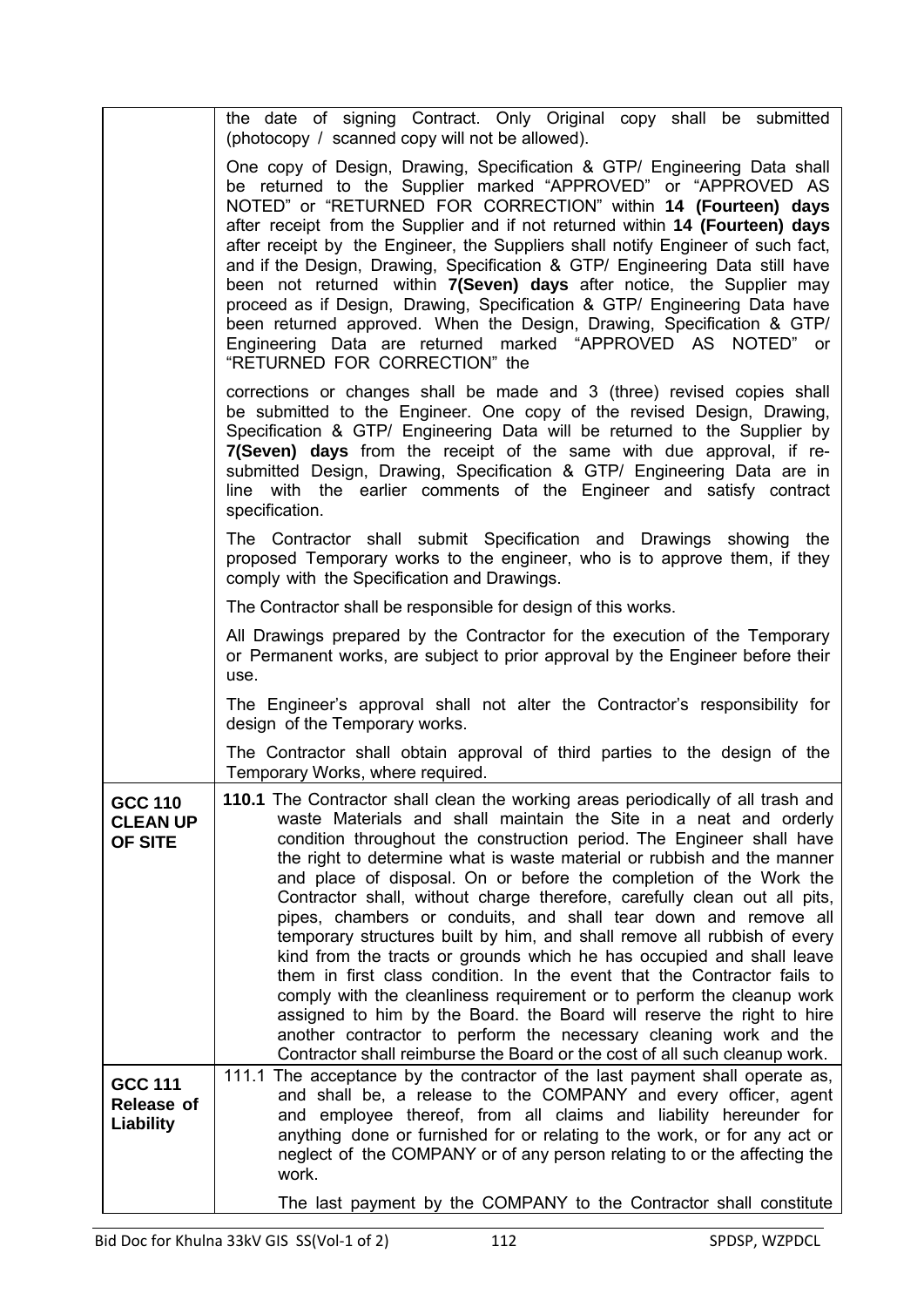| final acceptance of all work performed under this Contract and shall<br>release the Contractor and his surety, from all contractual liabilities<br>and responsibilities to the COMPANY except these liabilities assumed<br>under the warranty clause PCC [GCC 33.3] of these Special Conditions<br>or arising out of hidden defects. |
|--------------------------------------------------------------------------------------------------------------------------------------------------------------------------------------------------------------------------------------------------------------------------------------------------------------------------------------|
| In the event a suit were to be instituted in Bangladesh against the<br>BOARD and the contractor as defendants neither shall be released from<br>his respective liabilities under this contract.                                                                                                                                      |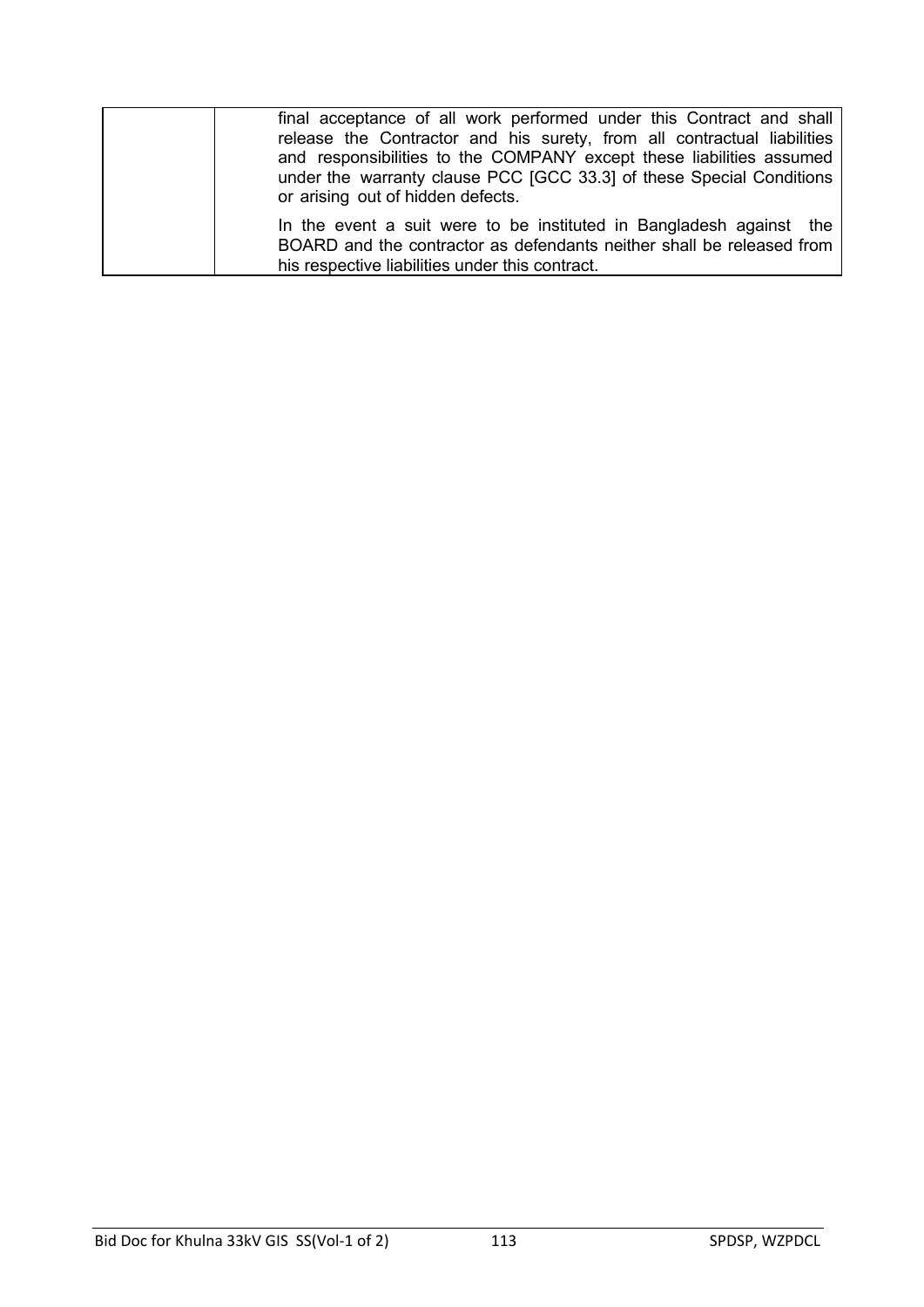# **Appendix to the Tender**

**[In Tables below, the Procuring Entity shall indicate the source and base values with dates of Indexes, unless otherwise instructed to be quoted by the Tenderer, for the different Cost Components and mention its Weightings or Coefficients]** 

#### **Table 1.1: Price Adjustment Data**

**[ITT Sub Clause 23.11: To be provided by the Procuring Entity]**

### **Not Applicable**

| <b>Index Descriptions</b> | <b>Base Value</b> | <b>Sources of Index</b> |
|---------------------------|-------------------|-------------------------|
|                           |                   |                         |
|                           |                   |                         |
|                           |                   |                         |
|                           |                   |                         |
|                           |                   |                         |

**Note:** 

- **1. The sources of Indexes and its values with dates shall be Bangladesh Bureau of Statistics (BBS) unless otherwise mentioned by the Procuring Entity or instructed to be quoted by the Tenderer.**
- **2. The Procuring Entity may require the Tenderer to justify its proposed Indexes, if quoted by the Tenderer.**
- **3. The Base Value of the Indexes shall be those prevailing twenty eight (28) days prior to the deadline for submission of the Tenders.**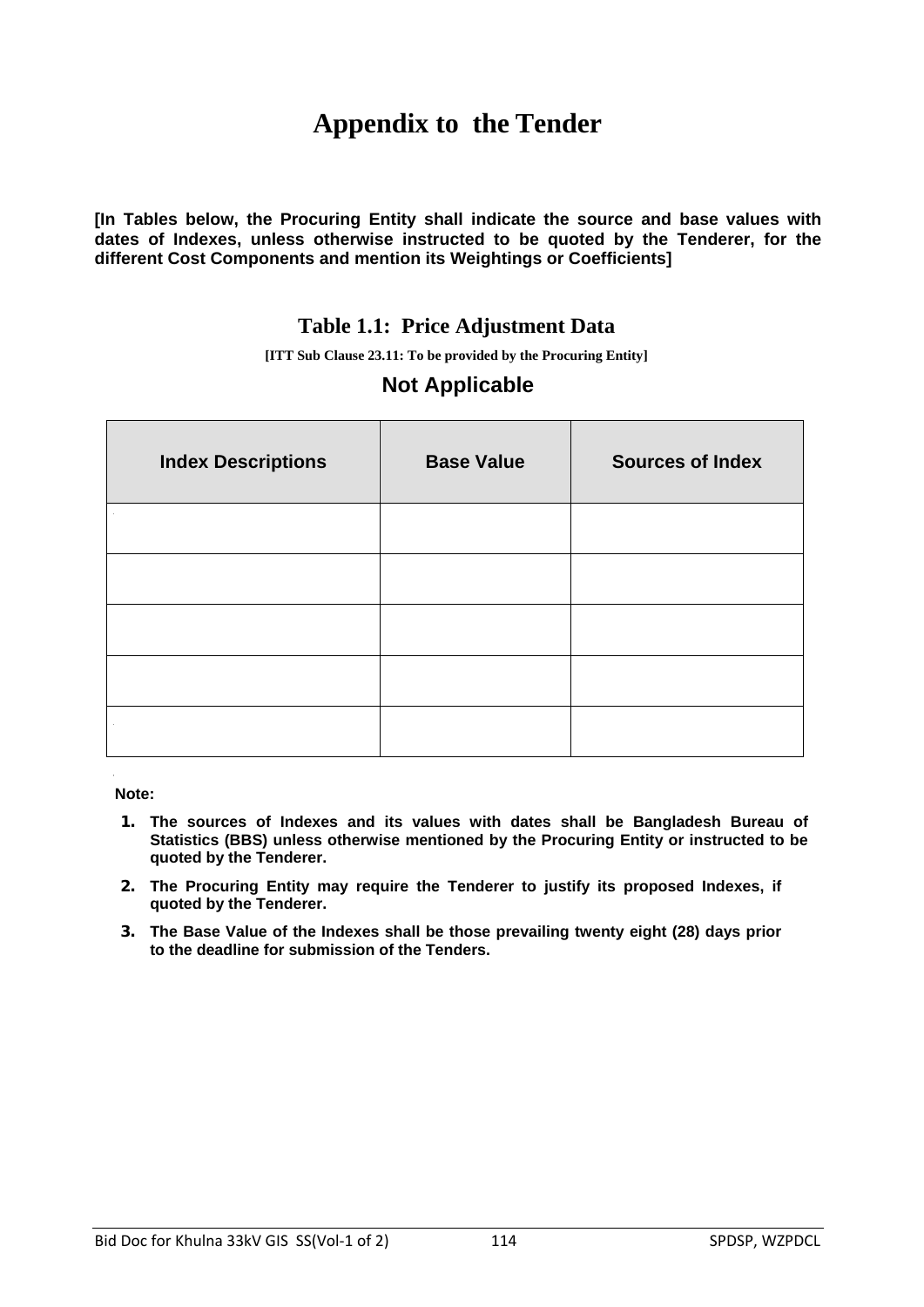## **Table 1.2: Price Adjustment Data**

**[GCC Sub Clause 74.1: To be provided by the Procuring Entity]**

# **Not Applicable**

| Item<br>Group | Bill No. if<br>applicable | Index<br>Descriptions | Coefficients or<br>Weightings for<br>non-<br>adjustable<br>Cost<br>Component |   |         |             |   |           |             | Coefficients or Weightings for adjustable<br><b>Cost Components</b> |                           |   |   |       |
|---------------|---------------------------|-----------------------|------------------------------------------------------------------------------|---|---------|-------------|---|-----------|-------------|---------------------------------------------------------------------|---------------------------|---|---|-------|
|               |                           |                       |                                                                              | a | $\sf b$ | $\mathbf c$ | d | ${\bf e}$ | $\mathsf f$ | g                                                                   | $\boldsymbol{\mathsf{h}}$ | İ | j | Total |
|               |                           |                       |                                                                              |   |         |             |   |           |             |                                                                     |                           |   |   |       |
|               |                           |                       |                                                                              |   |         |             |   |           |             |                                                                     |                           |   |   |       |
|               |                           |                       |                                                                              |   |         |             |   |           |             |                                                                     |                           |   |   |       |
|               |                           |                       |                                                                              |   |         |             |   |           |             |                                                                     |                           |   |   |       |
|               |                           |                       |                                                                              |   |         |             |   |           |             |                                                                     |                           |   |   |       |
|               |                           |                       |                                                                              |   |         |             |   |           |             |                                                                     |                           |   |   |       |

#### **Note:**

**The Weightings or Coefficients of the Cost Components shall be mentioned by the Employer based on the proportion of components involved in the work items caused to be impacted by rise and fall in its prices.**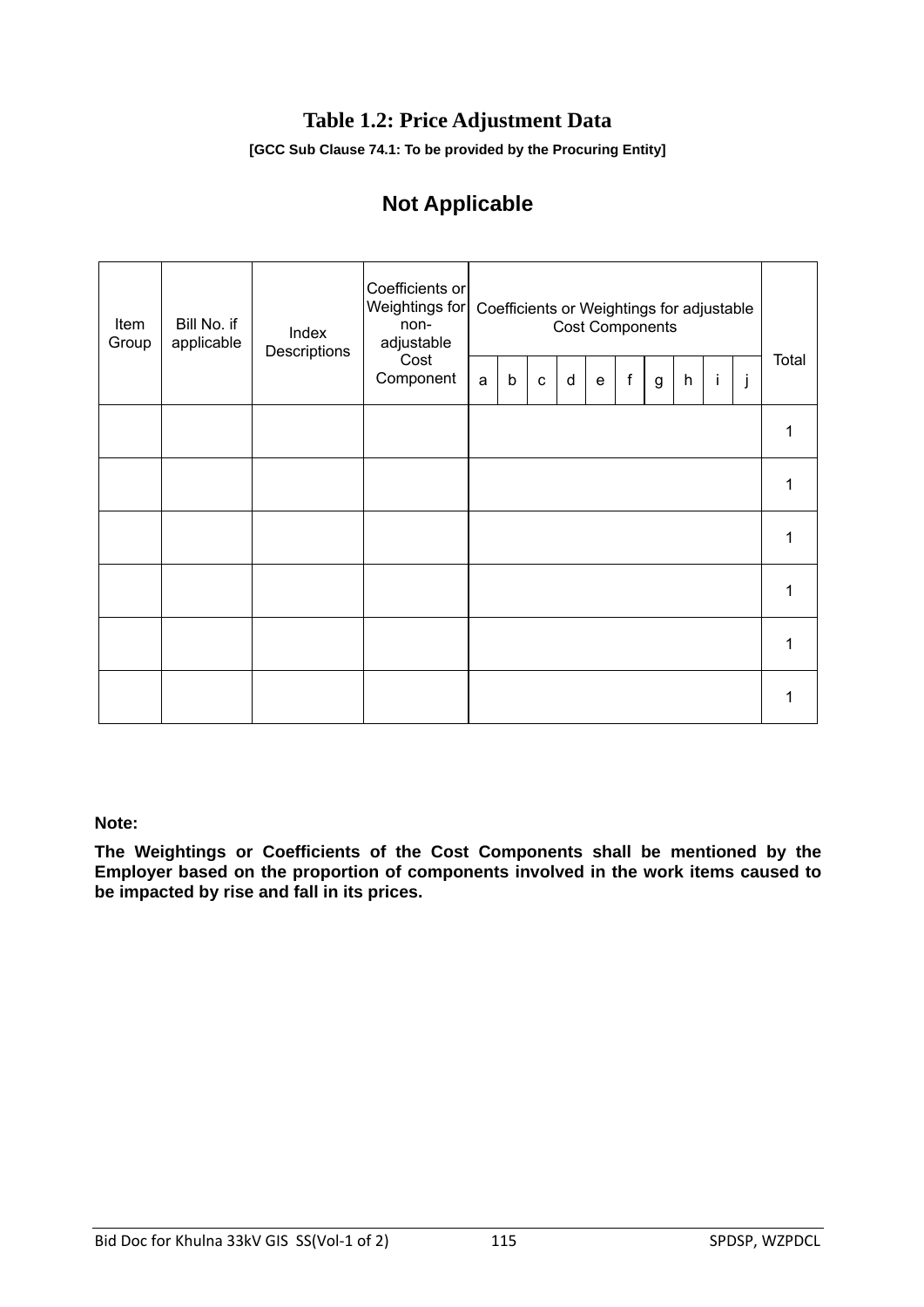# **Section 5. Tender and Contract Forms**

| Form                  | <b>Title</b>                                                                |  |  |
|-----------------------|-----------------------------------------------------------------------------|--|--|
|                       | <b>Tender Forms</b>                                                         |  |  |
| $PW5 - 1A$            | Tender Submission Letter (To be Submitted with Technical Proposal)          |  |  |
| $PW5 - 1B$            | Tender Submission Letter (To be Submitted with Financial Proposal)          |  |  |
| $PW5-2$               | <b>Tenderer Information Sheet</b>                                           |  |  |
| $PW5-3$               | JVCA Partner Information (if applicable)                                    |  |  |
| $PW5-4$               | Subcontractor Information (if applicable)                                   |  |  |
| $PW5-5$               | <b>Personnel Information</b>                                                |  |  |
| $PG4 - 3A,$<br>3B, 3C | <b>Price Schedule for Goods</b>                                             |  |  |
| $PG4 - 3D$            | <b>Price Schedule for Related Services</b>                                  |  |  |
| $PG4 - 4$             | Specifications Submission and Compliance Sheet                              |  |  |
| $PG4-5$               | Manufacturer's Authorisation Letter                                         |  |  |
| <b>PW5 - 6</b>        | <b>Bank Guarantee for Tender Security</b>                                   |  |  |
| $PG4 - 11$            | <b>Deviation List</b>                                                       |  |  |
|                       | <b>Contract Forms</b>                                                       |  |  |
| $PW5-7$               | Notification of Award                                                       |  |  |
| $PW5-8$               | <b>Contract Agreement</b>                                                   |  |  |
| $PW5-9$               | <b>Bank Guarantee for Performance Security</b>                              |  |  |
| $PW5-10$              | Bank Guarantee for Advance Payment (if applicable)                          |  |  |
| <b>PW5-11</b>         | Bank Guarantee for Retention Money Security (when this option is<br>chosen) |  |  |
| <b>PG4 - 12</b>       | <b>Warranty Certificate</b>                                                 |  |  |

Forms **PW5-1** to **PW5 -6, PW5 – 12, PG4 – 3A, 3B, 3C** and **PG4 – 4 – 5, 11** comprises part of the Tender Format and should be completed as stated in ITT Clause 20.

Forms **PW5-7** to **PW5 -11 & PG4 – 12** comprises part of the Contract as stated in GCC Clause 6.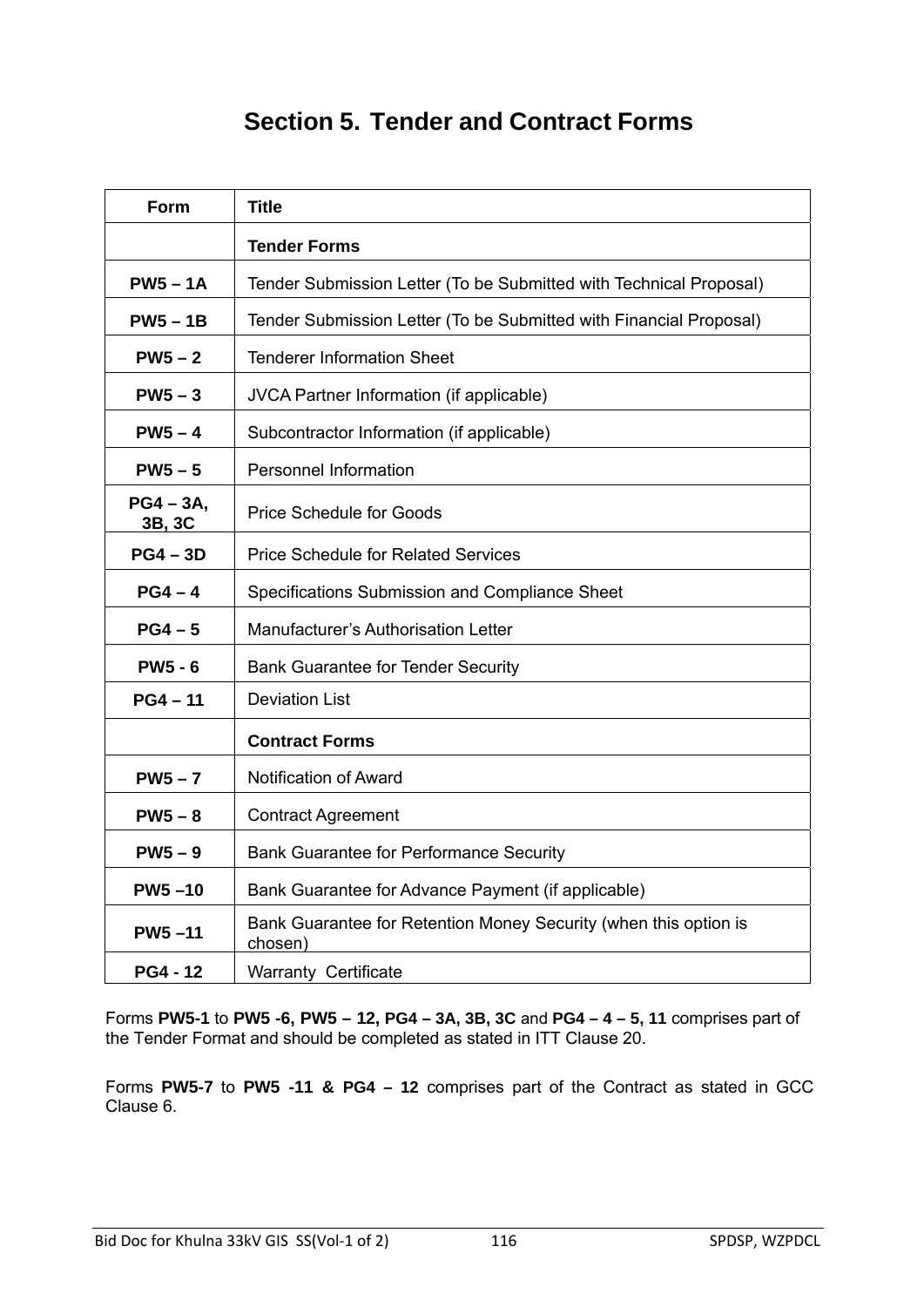### **Tender Submission Letter (Form PW5 – 1A) (To be submitted with technical Proposal)**

*[This letter shall be completed and signed by the Authorised Signatory preferably on the Letter-Head pad of the Tenderer].*

| To:                              | Date:                     |
|----------------------------------|---------------------------|
| [Contact Person]                 |                           |
| [Name of Purchaser]              |                           |
| [Address of Purchaser]           |                           |
| <b>Invitation for Tender No:</b> | [indicate IFT No]         |
| Tender Package No:               | [indicate Package No]     |
| Lot No:                          | [indicate number of Lots] |

We, the undersigned, offer to supply in conformity with the Tender Document the following Goods and related Services:

In signing this letter, and in submitting our Tender, we also confirm that:

- (a) our Tender shall be valid for the period stated in the Tender Data Sheet (ITT Sub Clause 29.2) and it shall remain binding upon us and may be accepted at any time before the expiration of that period;
- (b) a Tender Security is attached in the form of a *bank guarantee* in the amount stated in the Tender Data Sheet (ITT Sub Clause 31.2) and valid for a period of twenty eight (**28**) days beyond the Tender validity date;
- (c) if our Tender is accepted, we commit to furnishing a Performance Security within the time stated under ITT Sub Clause 62.2 in the amount stated in the Tender Data Sheet (ITT SubClauses61.2 and 61.3) and in the form specified in the Tender Data Sheet(ITT Sub Clause 62.1)valid for a period of twenty eight (28) days beyond the date of issue of the Completion Certificate of the Works;
- (d) we have examined and have no reservations to the Tender Document, issued by you on *[insert date];* including Addendum to Tender Document No(s) [*state numbers*] , issued in accordance with the Instructions to Tenderers (ITT Clause 11). *[insert the number and issuing date of each addendum; or delete this sentence if no Addendum has been issued];*
- (e) we, including as applicable, any JVCA partner or Specialist Subcontractor for any part of the contract resulting from this Tender process, have nationalities from eligible countries, in accordance with ITT Clause 5;
- *(f)* we are submitting this Tender as a sole Tenderer in accordance with ITT Sub Clause 36.3
- *or*

we are submitting this Tender as the partners of a JVCA, comprising the following other partners in accordance with ITT Sub Clause 36.4*;*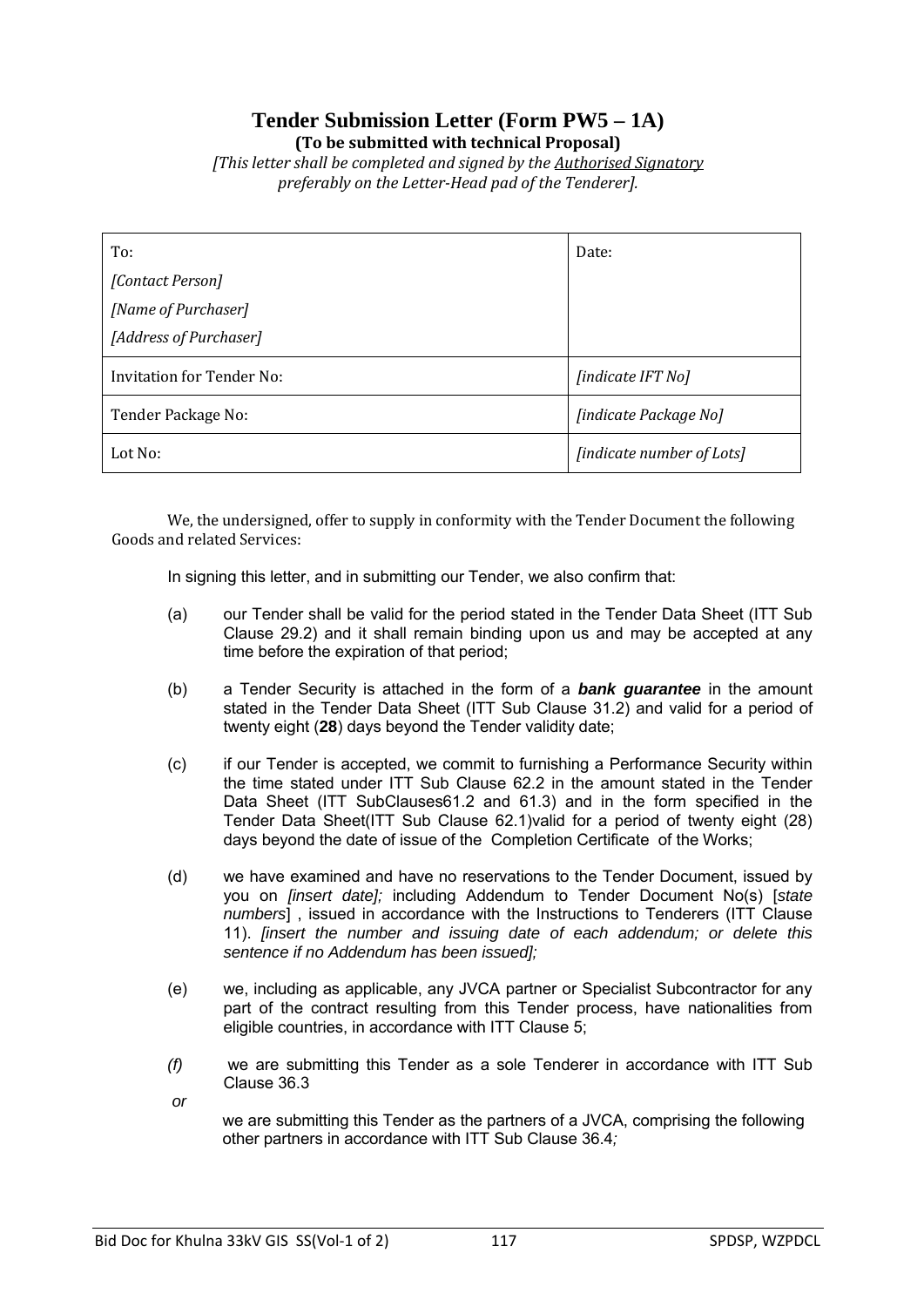| Name of Partner | <b>Address of Partner</b> |
|-----------------|---------------------------|
|                 |                           |
|                 |                           |
|                 |                           |
|                 |                           |

(g) *we are not a Government owned entity as defined in ITT Clause 5.* 

*or*

*we are a Government owned entity, and we meet the requirements of ITT Clause 5.;*

- (h) we, including as applicable any JVCA partner, declare that we are not associated, nor have been associated in the past, directly or indirectly, with a consultant or any other entity that has prepared the design, specifications and other documents in accordance with ITT Clause 5;
- (i) we, including as applicable any JVCA partner or Specialist Subcontractor for any part of the contract resulting from this Tender process, have not been declared ineligible by the Government of Bangladesh on charges of engaging in corrupt, fraudulent, collusive or coercive practices in accordance with ITT Clause 5;
- (j) furthermore, we are aware of ITT Clause 4 concerning such practices and pledge not to indulge in such practices in competing for or in executing the Contract;
- (k) we intend to subcontract an activity or part of the Works, in accordance with ITT Clause 14, to the following Specialist Subcontractor(s);

| Activity or part of the Works | Name of Specialist Subcontractor with<br>Address |
|-------------------------------|--------------------------------------------------|
|                               |                                                  |
|                               |                                                  |
|                               |                                                  |
|                               |                                                  |

- (l) we, including as applicable any JVCA partner, confirm that we do not have a record of poor performance, such as abandoning the works, not properly completing contracts, inordinate delays, or financial failure as stated in ITTClause 5, and that we do not have, or have had, any litigation against us, other than that stated in the Tenderer Information (**Form PW5-2**);
- (m) we are not participating as Tenderers in more than one Tender in this Tendering process. We understand that your written Notification of Award shall constitute the acceptance of our Tender and shall become a binding Contract between us, until a formal Contract is prepared and executed;
- (n) we, including as applicable any JVCA partner, confirm that we do not have a record of insolvency, receivership, bankrupt or being wound up, our business activities were not been suspended, and it was not been the subject of legal proceedings in accordance with ITT Clause 5;
- (o) we, including as applicable any JVCA partner, confirm that we have fulfilled our obligations to pay taxes and social security contributions applicable under the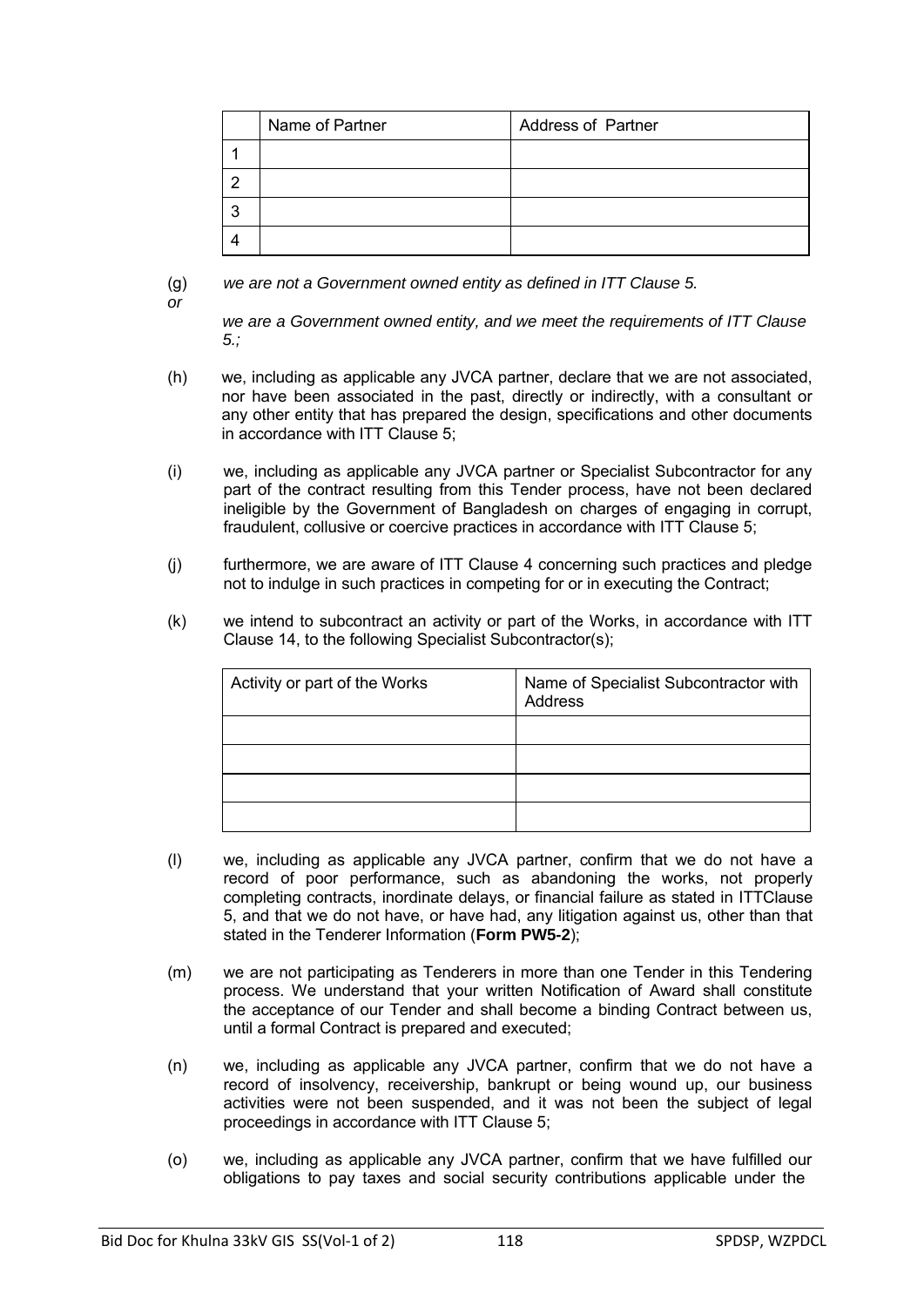relevant national laws and regulations of Bangladesh in accordance with ITT Clause 5;

(p) we understand that you reserve the right to reject all the Tenders or annul the Tender proceedings, without incurring any liability to Tenderers, in accordance with ITT Clause 57.

| Signature:          | [insert signature of authorised representative<br>of the Tenderer] |
|---------------------|--------------------------------------------------------------------|
| Name:               | [insert full name of signatory with National ID<br>Number]         |
| In the capacity of: | [insert capacity of signatory]                                     |

Duly authorised to sign the Tender for and on behalf of the Tenderer

*[If there is more thanone (1) signatory, or in the case of a JVCA, add other boxes and sign accordingly].*

**Attachment 1**: Written confirmation authorising the above signatory(ies) to commit the Tenderer, in accordance with ITT Sub-Clause 34.3;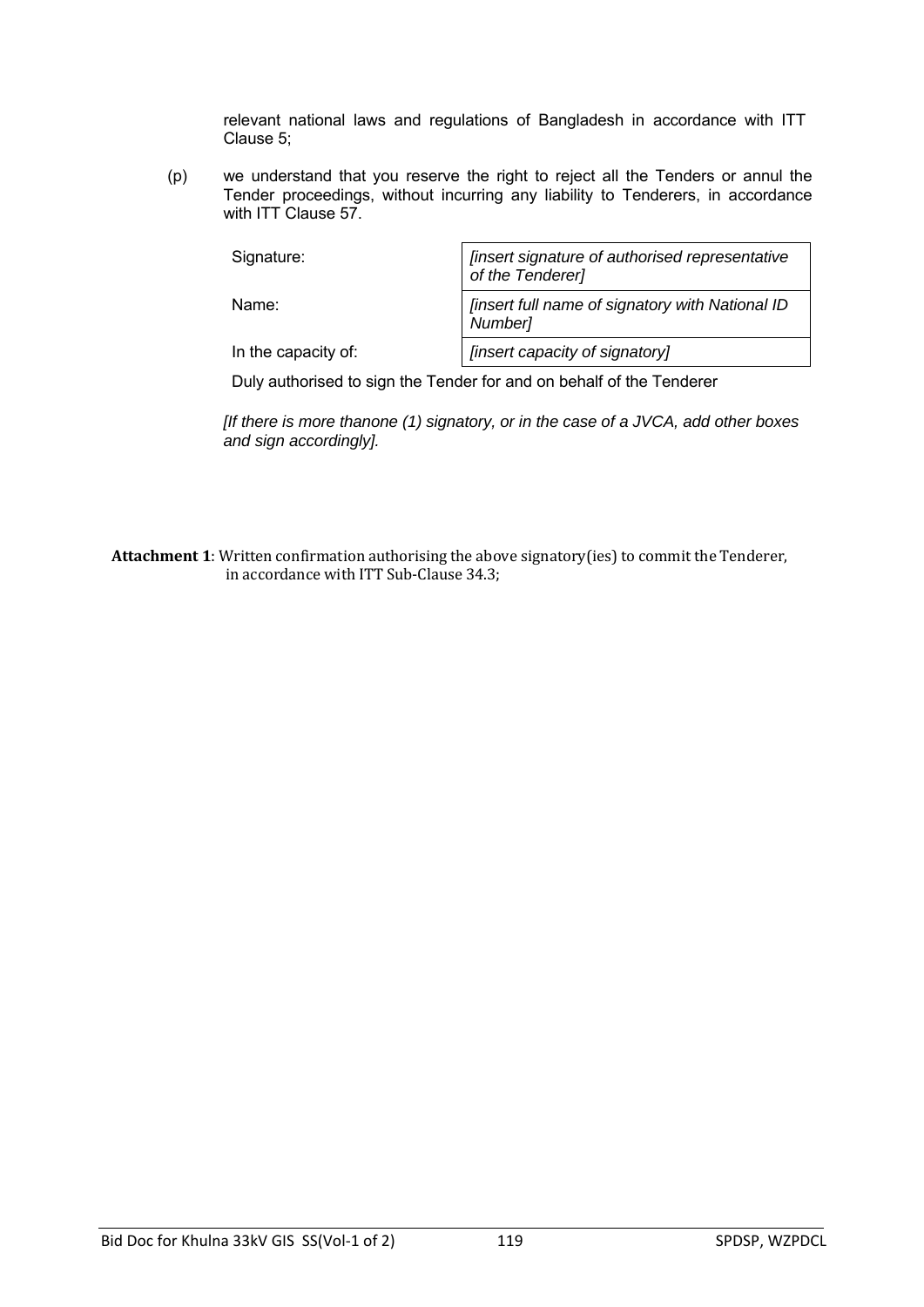### **Tender Submission Letter (Form PW5 – 1B) (To be submitted with Financial Proposal)**

*[This letter shall be completed and signed by the Authorised Signatory preferably on the Letter-Head pad of the Tenderer].*

| To:                       | Date:                     |
|---------------------------|---------------------------|
| [Contact Person]          |                           |
| [Name of Purchaser]       |                           |
| [Address of Purchaser]    |                           |
| Invitation for Tender No: | [indicate IFT No]         |
| Tender Package No:        | [indicate Package No]     |
| Lot No:                   | [indicate number of Lots] |

We, the undersigned, offer to supply in conformity with the Tender Document the following Goods and related Services:

Tender: In accordance with ITT Clauses 22 and 23, the following prices and discounts apply to our

| The Tender Price is:<br>$(ITT Sub-Clause 23.1)$                                                                     | Taka [state amount in figures]<br>and Taka[state amount in words] |
|---------------------------------------------------------------------------------------------------------------------|-------------------------------------------------------------------|
| <b>Mandatory Spare parts Price</b><br>(If economic Factor is applicable)<br>$[1TT Sub-Clause 52.2 (f) & 52.5 (b)]$  | Taka [state amount in figures]<br>and Taka[state amount in words] |
| The unconditional discount for being<br>awarded more than one lot in this<br>package is:<br>$(ITT Sub-Clause 23.8)$ | Taka [state amount in figures]<br>and Taka[state amount in words] |
| The methodology for Application of the<br>discount is:<br>$(ITT Sub-Clause 23.9)$                                   | [state the methodology]                                           |
| The advance payment is:<br>(GCC Sub-Clause 27.1)                                                                    | [state the amount based on<br>percentage of the Tender Price]     |

and we shall accordingly submit an Advance Payment Guarantee in the format shown in Form PG4 - 10.

In signing this letter, and in submitting our Tender, we also confirm that:

- (a) our Tender shall be valid for the period stated in the Tender Data Sheet (ITT Sub-Clause 29.2) and it shall remain binding upon us and may be accepted at any time before the expiration of that period;
- (b) a Tender Security is attached in the form of a *bank guarantee]* in the amount stated in the Tender Data Sheet (ITT Clause 31.2) and valid for a period of 28 days beyond the Tender validity date;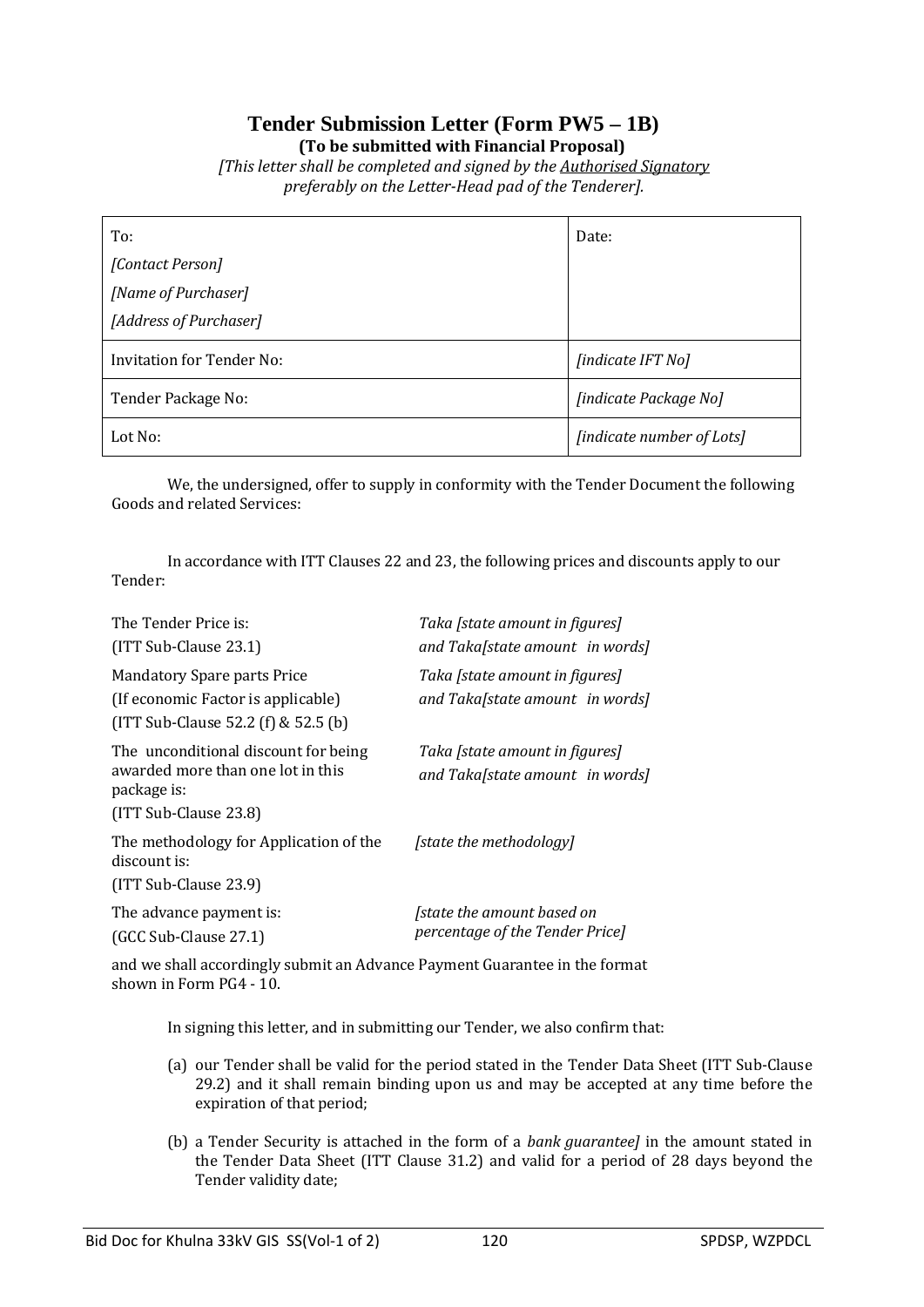- (c) if our Tender is accepted, we commit to furnishing a Performance Security within the time stated under ITT Sub Clause 62.2 in the amount stated in the Tender Data Sheet (ITT SubClauses61.2 and 61.3) and in the form specified in the Tender Data Sheet(ITT Sub Clause 62.1)valid for a period of twenty eight (28) days beyond the date of issue of the Completion Certificate of the Works;
- *(d)* we have examined and have no reservations to the Tender Document, issued by you on *[insert date];* including Addendum to Tender Document No(s) [*state numbers*] , issued in accordance with the Instructions to Tenderers (ITT Clause 11). *[insert the number and issuing date of each addendum; or delete this sentence if no Addendum has been issued];*
- (e) we, including as applicable, subcontractor for any part of the contract resulting from this Tender process, have nationalities from eligible countries, in accordance with ITT Sub-Clause 5;

(f)

we are submitting this Tender as a sole Tenderer in accordance with ITT Sub Clause 36.3

*or*

we are submitting this Tender as the partners of a JVCA, comprising the following other partners in accordance with ITT Sub Clause 36.4*;*

| Name of Partner | <b>Address of Partner</b> |
|-----------------|---------------------------|
|                 |                           |
|                 |                           |
|                 |                           |
|                 |                           |

(g) we are not a Government owned entity as defined in ITT Sub-Clause 5.3

or

we are a Government owned entity, and we meet the requirements of ITT Sub-Clause 5.3];

(*delete one of the above as appropriate)*

- (h) we, declare that we are not associated, nor have been associated in the past, directly or indirectly, with a consultant or any other entity that has prepared the design, specifications and other documents, in accordance with ITT Sub-Clause 5.5;
- (i) we, including as applicable subcontractor have not been declared ineligible by the Government of Bangladesh on charges of engaging in corrupt, fraudulent, collusive or coercive practices, in accordance with ITT Sub-Clause 5.6;
- (j) furthermore, we are aware of ITT Sub Clause 4.3 concerning such practices and pledge not to indulge in such practices in competing for or in executing the Contract;
- (k) we intend to subcontract an activity or part of the Supply, in accordance with ITT Sub-Clause 16.1 to the following Subcontractor(s);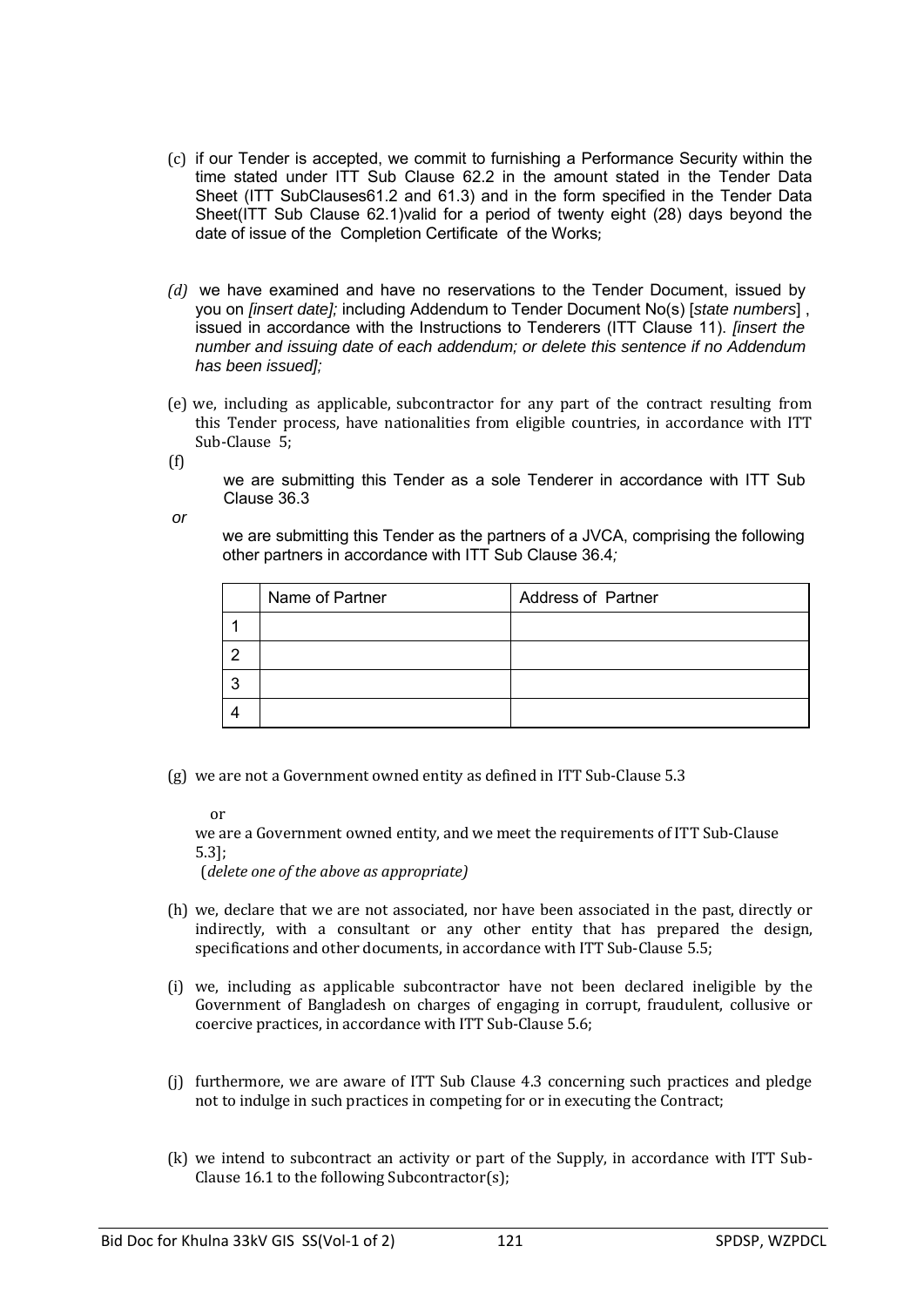| Nature of the Supply or related service | Name and address of Subcontractor |
|-----------------------------------------|-----------------------------------|
|                                         |                                   |
|                                         |                                   |
|                                         |                                   |
|                                         |                                   |

- (l) we, confirm that we do not have a record of poor performance, such as abandoning the Supply, not properly completing contracts, inordinate delays, or financial failure as stated in ITT Sub-Clause 5.8, and that we do not have, or have had, any litigation against us, other than that stated in the Tenderer Information Sheet(Form PG4-2);
- (m) we are not participating as Tenderers in more than one Tender in this Tendering process. We understand that your written Notification of Award shall become a binding Contract between us, until a formal Contract is prepared and executed;
- (n) we understand that you reserve the right to accept or reject any Tender, to cancel the Tender proceedings, or to reject all Tenders, without incurring any liability to Tenderers, in accordance with ITT Clause 58.1.

| Signature:          | [insert signature of authorised representative of<br>the Tenderer] |
|---------------------|--------------------------------------------------------------------|
| Name:               | [insert full name of signatory with National ID]                   |
| In the capacity of: | [insert designation of signatory]                                  |

Duly authorised to sign the Tender for and on behalf of the Tenderer

*[If there is more than one (1) signatory add other boxes and sign accordingly].*

**Attachment 1**: Written confirmation authorising the above signatory(ies) to commit the Tenderer, in accordance with ITT Sub-Clause 34.3;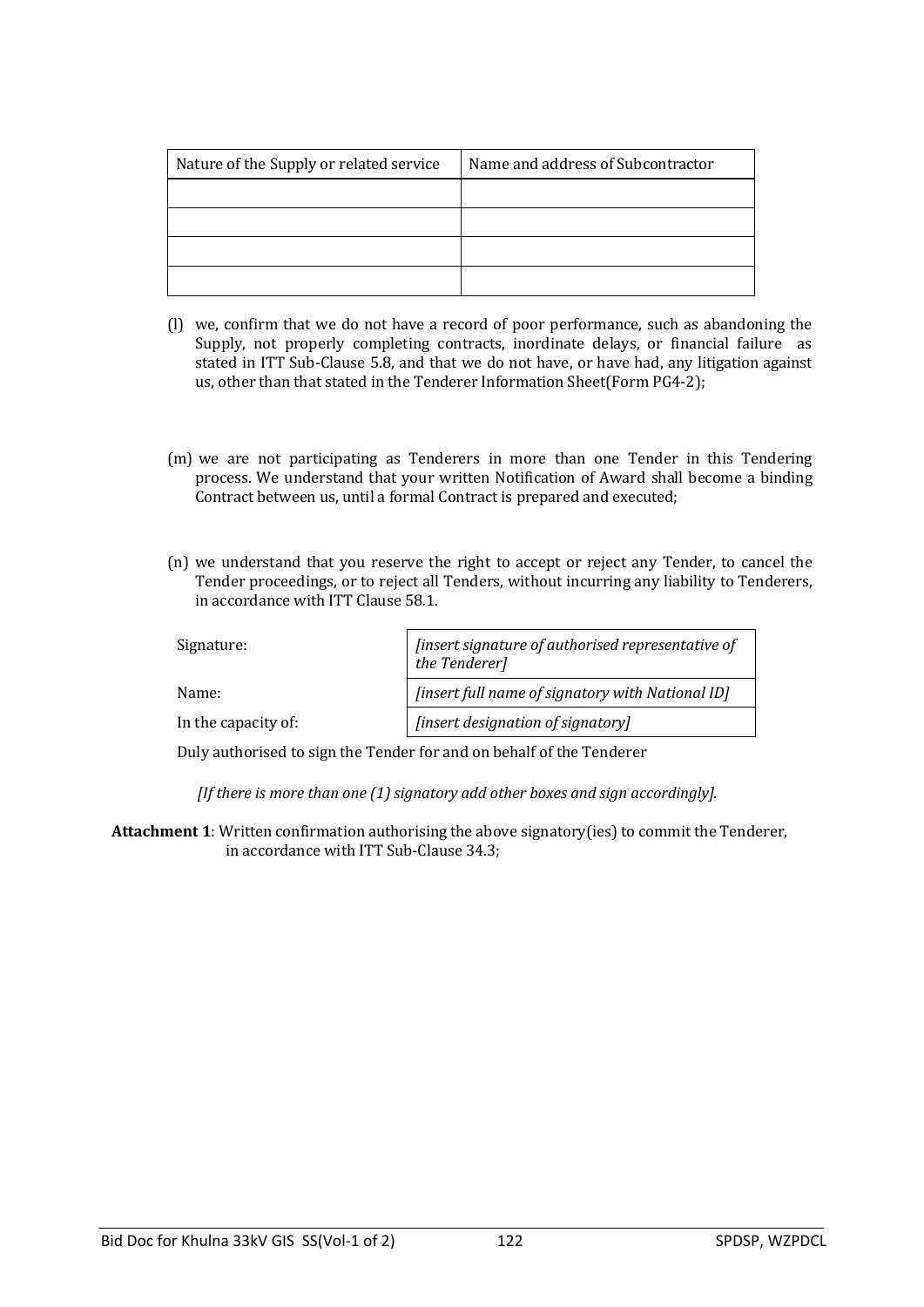## **Tenderer Information (Form PW5-2)**

*[This Form should be completed only by the Tenderer, preferably on its Letter-Head Pad]*

Invitation for Tender No: *[indicate IFT No]*

This Package is divided into the following Number of Lots: *[indicate number ofLot(s)]*

Tender Package No: *[indicate Package No]*

| $\overline{1}$ . | Eligibility Information of the Tenderer [ITT Clauses 5& 25]                    |                                                                                       |
|------------------|--------------------------------------------------------------------------------|---------------------------------------------------------------------------------------|
| 1.1              | Nationality of individual or country<br>of registration                        |                                                                                       |
| 1.2              | Tenderer's legal title                                                         |                                                                                       |
| 1.3              | Tenderer's registered address                                                  |                                                                                       |
| 1.4              | Tenderer's legal status [complete the relevant box]                            |                                                                                       |
|                  | Proprietorship                                                                 |                                                                                       |
|                  | Partnership                                                                    |                                                                                       |
|                  | <b>Limited Liability Concern</b>                                               |                                                                                       |
|                  | Government-owned Enterprise                                                    |                                                                                       |
|                  | <b>Others</b><br>[please describe, if applicable]                              |                                                                                       |
| 1.5              | Tenderer's year of registration                                                |                                                                                       |
| 1.6              | Tenderer's authorised representative details                                   |                                                                                       |
|                  | Name                                                                           |                                                                                       |
|                  | National ID number, if any                                                     |                                                                                       |
|                  | <b>Address</b>                                                                 |                                                                                       |
|                  | Telephone / Fax numbers                                                        |                                                                                       |
|                  | e-mail address                                                                 |                                                                                       |
| 1.7              | Litigation [ITT Cause 13]                                                      |                                                                                       |
|                  |                                                                                | Information on non-performance of contract and pending litigation furnished in PW5-12 |
| 1.8              | Tenderer to attach photocopies of<br>the original documents mentioned<br>aside | [All documents required under ITT Clauses 5 and 25]                                   |
|                  | The following two information are applicable for national Tenderers            |                                                                                       |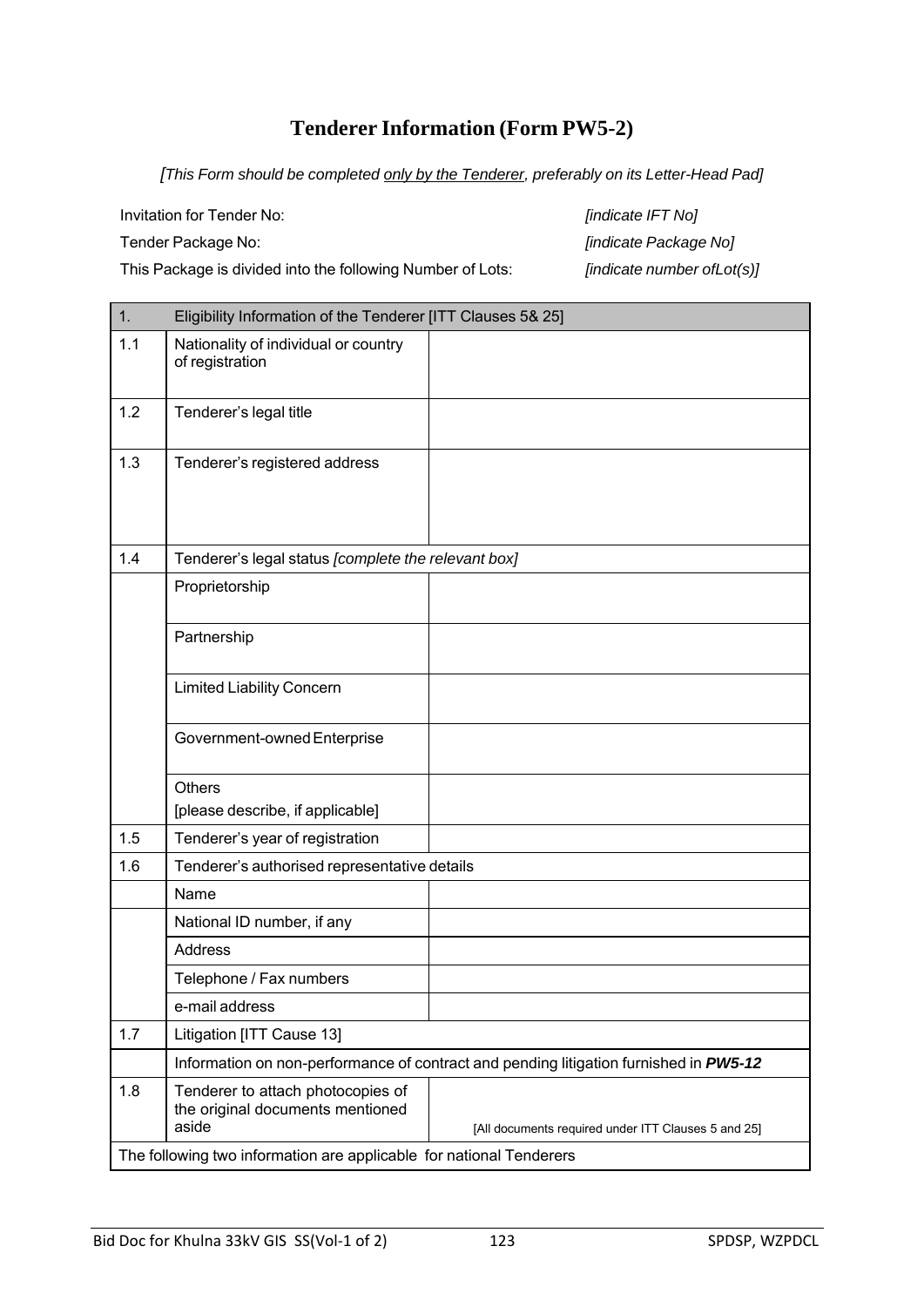| 1.9  | Tenderer's Value Added Tax<br>Registration (VAT) Number                                                                                                               |                                                                            |                   |                                                           |                                                                                                                                                                       |  |                                                                                                                                                                                      |                              |  |
|------|-----------------------------------------------------------------------------------------------------------------------------------------------------------------------|----------------------------------------------------------------------------|-------------------|-----------------------------------------------------------|-----------------------------------------------------------------------------------------------------------------------------------------------------------------------|--|--------------------------------------------------------------------------------------------------------------------------------------------------------------------------------------|------------------------------|--|
| 1.10 | Tenderer's Tax Identification<br>Number(TIN)                                                                                                                          |                                                                            |                   |                                                           |                                                                                                                                                                       |  |                                                                                                                                                                                      |                              |  |
|      | [The foreign Tenderers, in accordance with ITTClause 5, shall provide evidence by a written<br>declaration to that effect to demonstrate that it meets the criterion] |                                                                            |                   |                                                           |                                                                                                                                                                       |  |                                                                                                                                                                                      |                              |  |
| 2.   |                                                                                                                                                                       |                                                                            |                   | Qualification Information of the Tenderer [ITT Clause12]  |                                                                                                                                                                       |  |                                                                                                                                                                                      |                              |  |
| 2.1  |                                                                                                                                                                       |                                                                            |                   | General Experience in Construction Works of Tenderer      |                                                                                                                                                                       |  |                                                                                                                                                                                      |                              |  |
|      | Start<br>Month<br>Year                                                                                                                                                | End<br>Month<br>Year                                                       | Years             |                                                           | <b>Contract No and Name of Contract</b><br>Role of<br>Tenderer<br>Name and Address of Employer<br>[Prime/Sub<br><b>Brief description of Works</b><br>/Managem<br>ent] |  |                                                                                                                                                                                      |                              |  |
|      |                                                                                                                                                                       |                                                                            |                   |                                                           |                                                                                                                                                                       |  |                                                                                                                                                                                      |                              |  |
|      |                                                                                                                                                                       |                                                                            |                   |                                                           |                                                                                                                                                                       |  |                                                                                                                                                                                      |                              |  |
| 2.2  |                                                                                                                                                                       |                                                                            |                   | Specific Experience in Construction Works of Tenderer     |                                                                                                                                                                       |  | Completed Contracts of similar nature, complexity and methods/construction technology                                                                                                |                              |  |
|      | Contract No                                                                                                                                                           |                                                                            |                   |                                                           |                                                                                                                                                                       |  | [insert reference no] of [insert year]                                                                                                                                               |                              |  |
|      |                                                                                                                                                                       | Name of Contract                                                           |                   | [insert name]                                             |                                                                                                                                                                       |  |                                                                                                                                                                                      |                              |  |
|      |                                                                                                                                                                       | Role in Contract<br>[tick relevant box].                                   |                   | <b>Prime Contractor</b>                                   |                                                                                                                                                                       |  | Subcontractor                                                                                                                                                                        | <b>Management Contractor</b> |  |
|      | Award date                                                                                                                                                            |                                                                            |                   | [insert date]                                             |                                                                                                                                                                       |  |                                                                                                                                                                                      |                              |  |
|      |                                                                                                                                                                       | Completion date                                                            |                   | [insert date]                                             |                                                                                                                                                                       |  |                                                                                                                                                                                      |                              |  |
|      |                                                                                                                                                                       | <b>Total Contract Value</b>                                                |                   | [insert amount]                                           |                                                                                                                                                                       |  |                                                                                                                                                                                      |                              |  |
|      | <b>Address</b>                                                                                                                                                        | Procuring Entity's Name                                                    |                   |                                                           |                                                                                                                                                                       |  |                                                                                                                                                                                      |                              |  |
|      | Tel / Fax                                                                                                                                                             |                                                                            |                   |                                                           |                                                                                                                                                                       |  |                                                                                                                                                                                      |                              |  |
|      | e-mail                                                                                                                                                                |                                                                            |                   |                                                           |                                                                                                                                                                       |  |                                                                                                                                                                                      |                              |  |
|      | <b>Brief</b><br>justifications                                                                                                                                        | description<br>οf<br>similarity compared to the<br>Employer's requirements | with<br>the       | proposed works]                                           |                                                                                                                                                                       |  | [state justification in support of its similarity compared to the                                                                                                                    |                              |  |
| 2.3  |                                                                                                                                                                       |                                                                            |                   | Average annual construction turnover [ITT Sub Clause12.2] |                                                                                                                                                                       |  |                                                                                                                                                                                      |                              |  |
|      |                                                                                                                                                                       |                                                                            |                   | Bangladesh Bank on the date reported, if applicable]      |                                                                                                                                                                       |  | [total certified payments received for contracts in progress or completed for each year of<br>works in progress or completed; using selling exchange rate quoted by the source being |                              |  |
|      | Year                                                                                                                                                                  |                                                                            | Amount & Currency |                                                           |                                                                                                                                                                       |  | USD/GBP/EUR/JPY Equivalent<br>delete not appropriate                                                                                                                                 |                              |  |
|      |                                                                                                                                                                       |                                                                            |                   |                                                           |                                                                                                                                                                       |  |                                                                                                                                                                                      |                              |  |
| 2.4  |                                                                                                                                                                       | Existing commitments and works                                             |                   |                                                           |                                                                                                                                                                       |  | [targeted to be completed by the Intended Completion Date of the proposed works; ITT Sub                                                                                             |                              |  |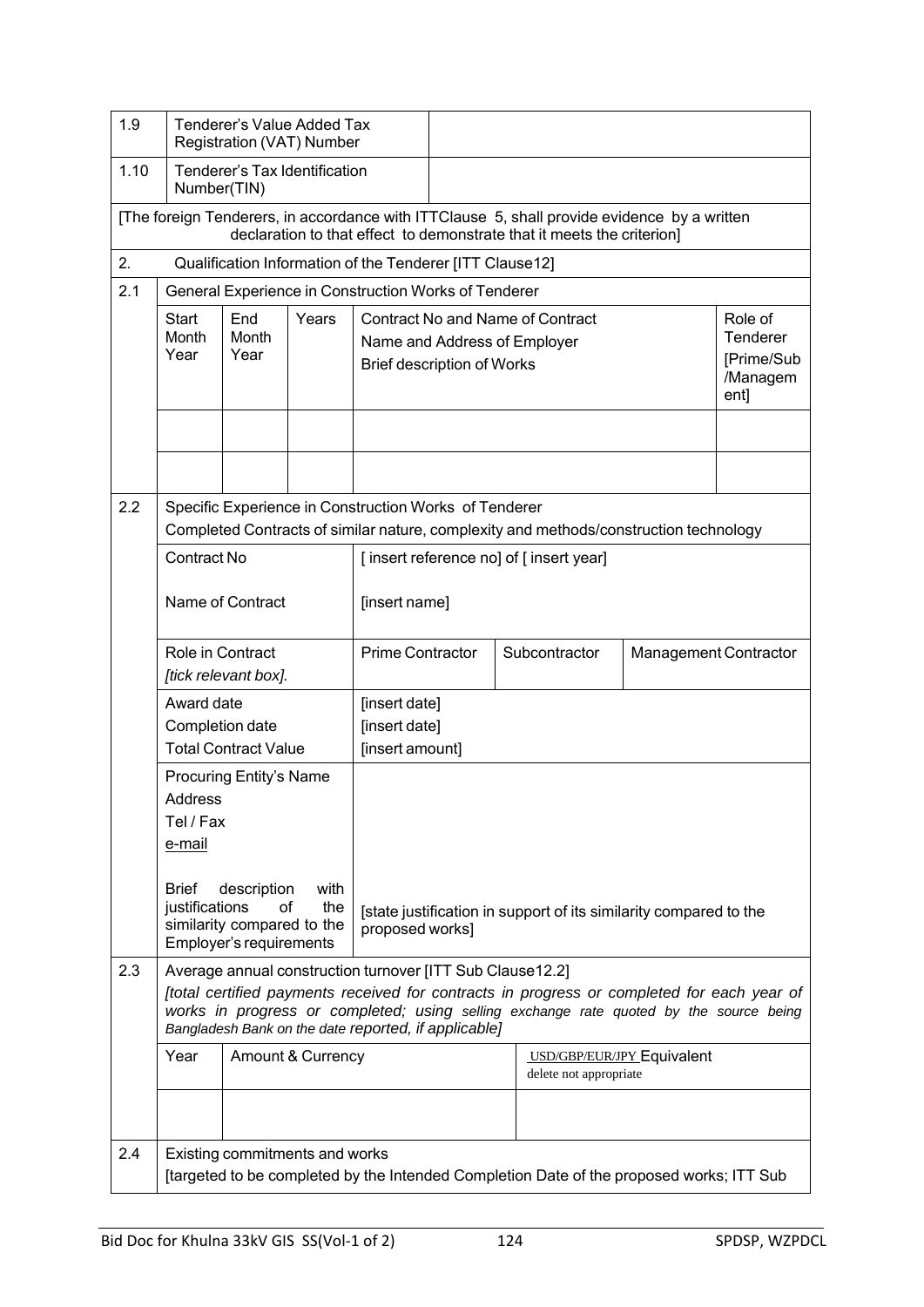|     | <b>Clause 12.2]</b> |                                                                                                                                                              |                                            |                                     |                                                                           |  |  |
|-----|---------------------|--------------------------------------------------------------------------------------------------------------------------------------------------------------|--------------------------------------------|-------------------------------------|---------------------------------------------------------------------------|--|--|
|     |                     | Name of Contract<br>Contract No [reference] of [year]<br>Name of Employer                                                                                    | <b>Target</b><br><b>Completion Date</b>    |                                     | Value of Existing<br><b>Commitments and Works</b>                         |  |  |
|     | Tel/fax<br>e-mail   | <b>Contact Address</b>                                                                                                                                       |                                            | Amount &<br>Currency                | USD/GBP/EUR/JPY<br>delete not appropriate<br>Equivalent                   |  |  |
|     |                     |                                                                                                                                                              |                                            |                                     |                                                                           |  |  |
|     |                     |                                                                                                                                                              |                                            |                                     |                                                                           |  |  |
| 2.5 |                     | Financial Resources available to meet the construction cash flow [ITT Sub Clause 12.2]                                                                       |                                            |                                     |                                                                           |  |  |
|     | No                  | Source of Financing                                                                                                                                          |                                            | <b>Amount Available</b>             |                                                                           |  |  |
|     |                     |                                                                                                                                                              |                                            | Amount &<br>Currency                | USD/GBP/EUR/JPY<br>delete not appropriate<br>Equivalent                   |  |  |
|     |                     |                                                                                                                                                              |                                            |                                     |                                                                           |  |  |
|     |                     |                                                                                                                                                              |                                            |                                     |                                                                           |  |  |
|     |                     | In order to confirm the above statements the Tenderer shall submit, as applicable, the documents<br>mentioned in ITT Clause 28.                              |                                            |                                     |                                                                           |  |  |
| 2.6 |                     | Contact Details [ITT Clause 28]                                                                                                                              |                                            |                                     |                                                                           |  |  |
|     |                     | Name, address, and other contact details of Tenderer Bankers and other Employer(s) that<br>may provide references, if contacted by this Employer             |                                            |                                     |                                                                           |  |  |
| 2.7 |                     | Qualifications and experience of key technical and administrative personnel proposed for<br>Contract administration and management [ITT Clause 28]           |                                            |                                     |                                                                           |  |  |
|     | Name                | Position<br>Years of General Experience                                                                                                                      |                                            | <b>Years of Specific Experience</b> |                                                                           |  |  |
|     |                     |                                                                                                                                                              |                                            |                                     |                                                                           |  |  |
|     |                     |                                                                                                                                                              |                                            |                                     |                                                                           |  |  |
|     |                     | [Tenderer to complete details of as many personnel as are applicable. Each personnel listed<br>above should complete the Personnel Information (Form PW5-5)] |                                            |                                     |                                                                           |  |  |
| 2.8 |                     | Major Construction Equipments proposed to carry out the Contract [ITT Clause 28]                                                                             |                                            |                                     |                                                                           |  |  |
|     | Item of Equipment   |                                                                                                                                                              | Condition<br>(new, good,<br>average, poor) |                                     | Owned, leased or to<br>be purchased<br>(state owner, lessor<br>or seller) |  |  |
|     |                     |                                                                                                                                                              |                                            |                                     |                                                                           |  |  |
|     |                     |                                                                                                                                                              |                                            |                                     |                                                                           |  |  |
|     |                     | [Tenderer to list details of each item of major construction equipment, as applicable]                                                                       |                                            |                                     |                                                                           |  |  |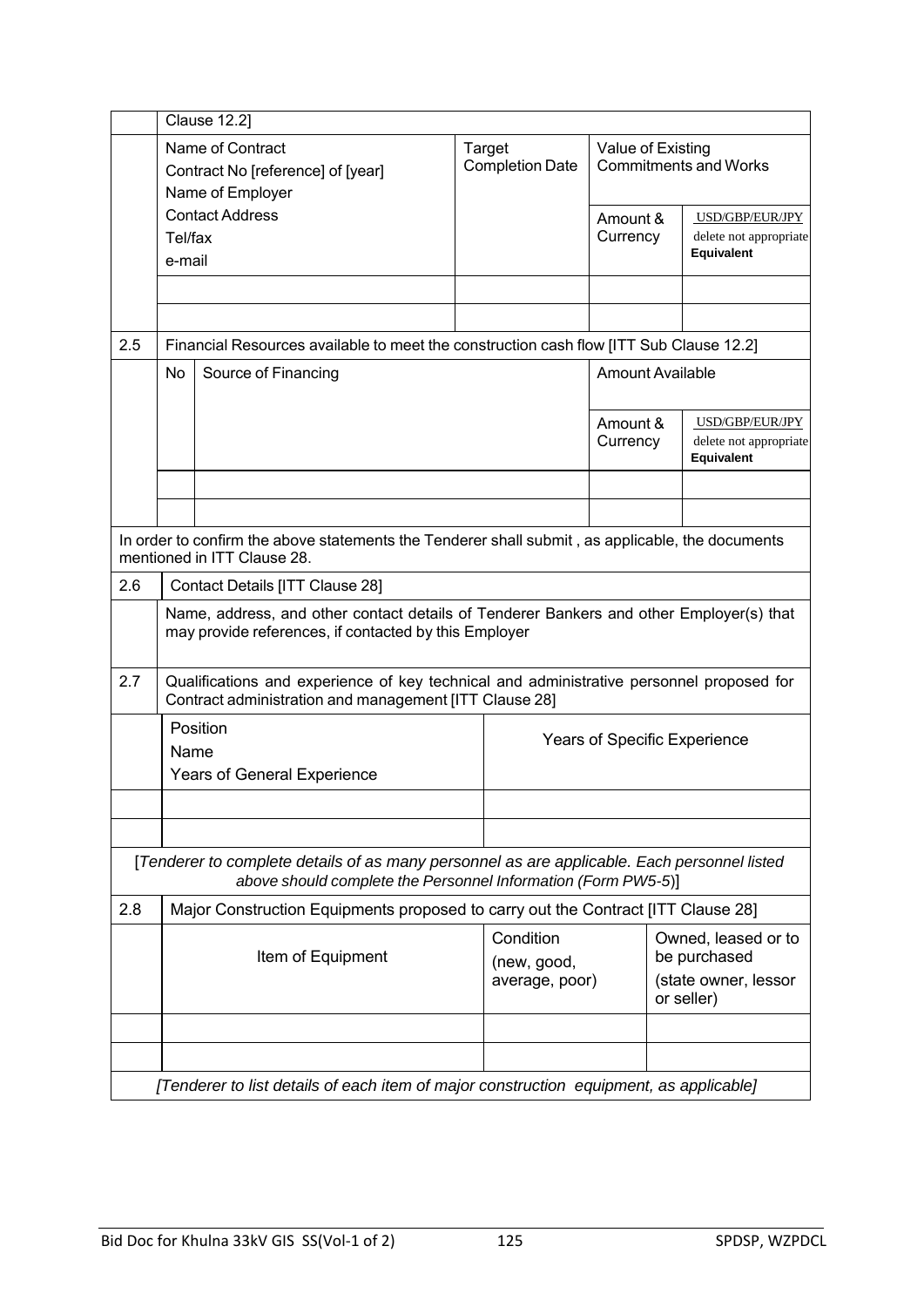## **JVCA Partner Information (Form PW5-3)**

*[This Form should be completed by each JVCA partner].*

Invitation for Tender No: *[indicate IFT No]*

Tender Package No *[indicate Package No]*

This Package is divided into the following Number of Lots *[indicate number of Lot(s)]*

| 1.   | Eligibility Information of the JVCA Partner [ITT Clauses 5& 25]                                                                                                            |                                                                                         |  |  |  |  |  |
|------|----------------------------------------------------------------------------------------------------------------------------------------------------------------------------|-----------------------------------------------------------------------------------------|--|--|--|--|--|
| 1.1  | Nationality of Individual or country<br>of Registration                                                                                                                    |                                                                                         |  |  |  |  |  |
| 1.2  | JVCA Partner's legal title                                                                                                                                                 |                                                                                         |  |  |  |  |  |
| 1.3  | JVCA Partner's registered address                                                                                                                                          |                                                                                         |  |  |  |  |  |
| 1.4  | JVCA Partner's legal status [complete the relevant box]                                                                                                                    |                                                                                         |  |  |  |  |  |
|      | Proprietorship                                                                                                                                                             |                                                                                         |  |  |  |  |  |
|      | Partnership                                                                                                                                                                |                                                                                         |  |  |  |  |  |
|      | <b>Limited Liability Concern</b>                                                                                                                                           |                                                                                         |  |  |  |  |  |
|      | Government-owned Enterprise                                                                                                                                                |                                                                                         |  |  |  |  |  |
|      | Other<br>(please describe, if applicable)                                                                                                                                  |                                                                                         |  |  |  |  |  |
| 1.5  | JVCA Partner's year of registration                                                                                                                                        |                                                                                         |  |  |  |  |  |
| 1.6  | JVCA Partner's authorised representative details                                                                                                                           |                                                                                         |  |  |  |  |  |
|      | Name                                                                                                                                                                       |                                                                                         |  |  |  |  |  |
|      | National ID number, if any                                                                                                                                                 |                                                                                         |  |  |  |  |  |
|      | <b>Address</b>                                                                                                                                                             |                                                                                         |  |  |  |  |  |
|      | Telephone / Fax numbers                                                                                                                                                    |                                                                                         |  |  |  |  |  |
|      | e-mail address                                                                                                                                                             |                                                                                         |  |  |  |  |  |
| 1.7  | Litigation [ITT Cause 13]                                                                                                                                                  |                                                                                         |  |  |  |  |  |
|      | 12                                                                                                                                                                         | Information on non-performance of contract and pending litigation furnished in FormPW3- |  |  |  |  |  |
| 1.8  | JVCA Partner to attach copies of<br>the original documents mentioned<br>aside                                                                                              | [All documents required under ITT Clauses 5 and 25]                                     |  |  |  |  |  |
|      | The following two information are applicable for national JVCA Partners only                                                                                               |                                                                                         |  |  |  |  |  |
| 1.9  | JVCA Partner's Value Added Tax<br>Registration (VAT) Number                                                                                                                |                                                                                         |  |  |  |  |  |
| 1.10 | <b>JVCA Partner's Tax Identification</b><br>Number(TIN)                                                                                                                    |                                                                                         |  |  |  |  |  |
|      | [The foreign JVCA Partners, in accordance with ITT Clause 5, shall provide evidence by a written<br>declaration to that effect to demonstrate that it meets the criterion] |                                                                                         |  |  |  |  |  |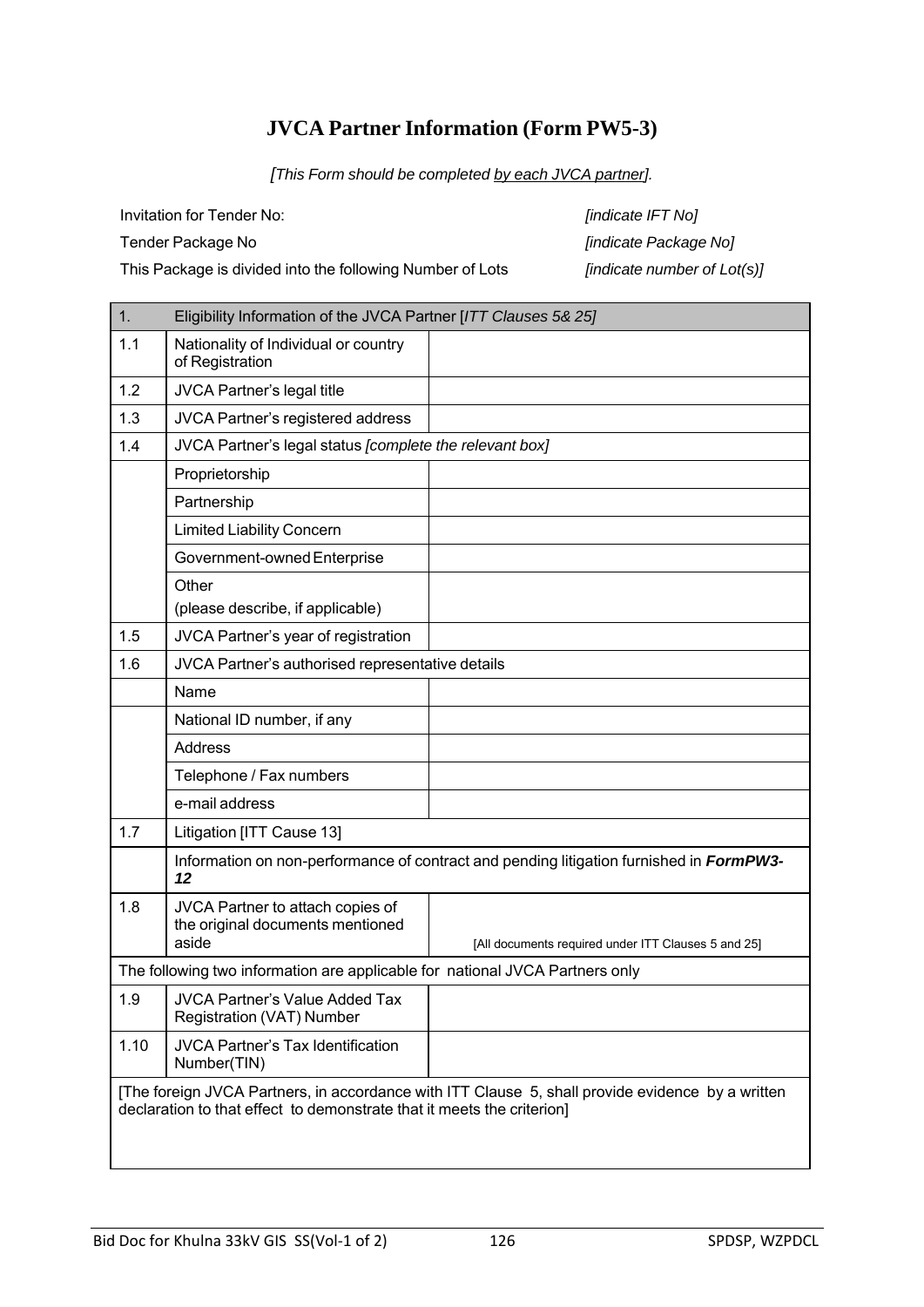| 2.                                                                                                                                                                                                                                                                       |                                         | Key Activity(ies) for which it is intended to be joint ventured [ITT Clause 13]     |                   |                                                                                                                    |                                                                                                                                                    |                                               |                                                                                                                                                                                      |                            |  |  |
|--------------------------------------------------------------------------------------------------------------------------------------------------------------------------------------------------------------------------------------------------------------------------|-----------------------------------------|-------------------------------------------------------------------------------------|-------------------|--------------------------------------------------------------------------------------------------------------------|----------------------------------------------------------------------------------------------------------------------------------------------------|-----------------------------------------------|--------------------------------------------------------------------------------------------------------------------------------------------------------------------------------------|----------------------------|--|--|
|                                                                                                                                                                                                                                                                          |                                         | <b>Elements of Activity</b>                                                         |                   |                                                                                                                    |                                                                                                                                                    | <b>Brief description of Activity</b>          |                                                                                                                                                                                      |                            |  |  |
|                                                                                                                                                                                                                                                                          |                                         |                                                                                     |                   |                                                                                                                    |                                                                                                                                                    |                                               |                                                                                                                                                                                      |                            |  |  |
| 3.                                                                                                                                                                                                                                                                       |                                         | Qualification Information of the JVCA Partner [ITT Clause 12]                       |                   |                                                                                                                    |                                                                                                                                                    |                                               |                                                                                                                                                                                      |                            |  |  |
| 3.1                                                                                                                                                                                                                                                                      |                                         |                                                                                     |                   | General Experience in Construction Works of JVCA Partner                                                           |                                                                                                                                                    |                                               |                                                                                                                                                                                      |                            |  |  |
|                                                                                                                                                                                                                                                                          | <b>Start</b><br>Month<br>Year           | End<br>Month<br>Year                                                                | Years             |                                                                                                                    | Contract No and & Name of Contract<br>Name and Address of Procuring Entity<br><b>Brief description of Works</b>                                    |                                               |                                                                                                                                                                                      |                            |  |  |
| 3.2                                                                                                                                                                                                                                                                      |                                         |                                                                                     |                   |                                                                                                                    | Specific Experience in Construction Works of JVCA Partner<br>Completed Contracts of similar nature, complexity and methods/construction technology |                                               |                                                                                                                                                                                      |                            |  |  |
| <b>Contract No</b><br>[insert reference no] of [insert year]                                                                                                                                                                                                             |                                         |                                                                                     |                   |                                                                                                                    |                                                                                                                                                    |                                               |                                                                                                                                                                                      |                            |  |  |
|                                                                                                                                                                                                                                                                          |                                         | Name of Contract                                                                    |                   | [insert name]                                                                                                      |                                                                                                                                                    |                                               |                                                                                                                                                                                      |                            |  |  |
|                                                                                                                                                                                                                                                                          | Role in Contract<br>[tick relevant box] |                                                                                     |                   | <b>Prime Contractor</b>                                                                                            |                                                                                                                                                    | Subcontractor<br><b>Management Contractor</b> |                                                                                                                                                                                      |                            |  |  |
|                                                                                                                                                                                                                                                                          | Award date                              |                                                                                     |                   | [insert date]                                                                                                      |                                                                                                                                                    |                                               |                                                                                                                                                                                      |                            |  |  |
|                                                                                                                                                                                                                                                                          | Completion date                         | <b>Total Contract Amount</b>                                                        |                   | [insert date]<br>[insert amount]                                                                                   |                                                                                                                                                    |                                               |                                                                                                                                                                                      |                            |  |  |
|                                                                                                                                                                                                                                                                          |                                         | If partner in a JV, specify<br>participation of the total<br><b>Contract Amount</b> |                   | - %                                                                                                                | Amount & Currency<br>[insert amount]<br>USD/GBP/EUR/JPY Equivalent<br>[insert amount]<br>delete not appropriate                                    |                                               |                                                                                                                                                                                      |                            |  |  |
| Employer's Name<br>Address<br>Tel / Fax<br>e-mail<br><b>Brief</b><br>description<br>with<br>justifications<br>of<br>the<br>similarity compared to the<br>[state justification in support of its similarity compared to the<br>Employer's requirements<br>proposed works] |                                         |                                                                                     |                   |                                                                                                                    |                                                                                                                                                    |                                               |                                                                                                                                                                                      |                            |  |  |
| 3.3                                                                                                                                                                                                                                                                      |                                         |                                                                                     |                   | Average annual construction turnover [ITT Sub Clause 12.2]<br>Bangladesh Bank on the date reported, if applicable] |                                                                                                                                                    |                                               | [total certified payments received for contracts in progress or completed for each year of<br>works in progress or completed; using selling exchange rate quoted by the source being |                            |  |  |
|                                                                                                                                                                                                                                                                          | Year                                    |                                                                                     | Amount & Currency |                                                                                                                    |                                                                                                                                                    |                                               | delete not appropriate                                                                                                                                                               | USD/GBP/EUR/JPY Equivalent |  |  |
|                                                                                                                                                                                                                                                                          |                                         |                                                                                     |                   |                                                                                                                    |                                                                                                                                                    |                                               |                                                                                                                                                                                      |                            |  |  |
|                                                                                                                                                                                                                                                                          |                                         |                                                                                     |                   |                                                                                                                    |                                                                                                                                                    |                                               |                                                                                                                                                                                      |                            |  |  |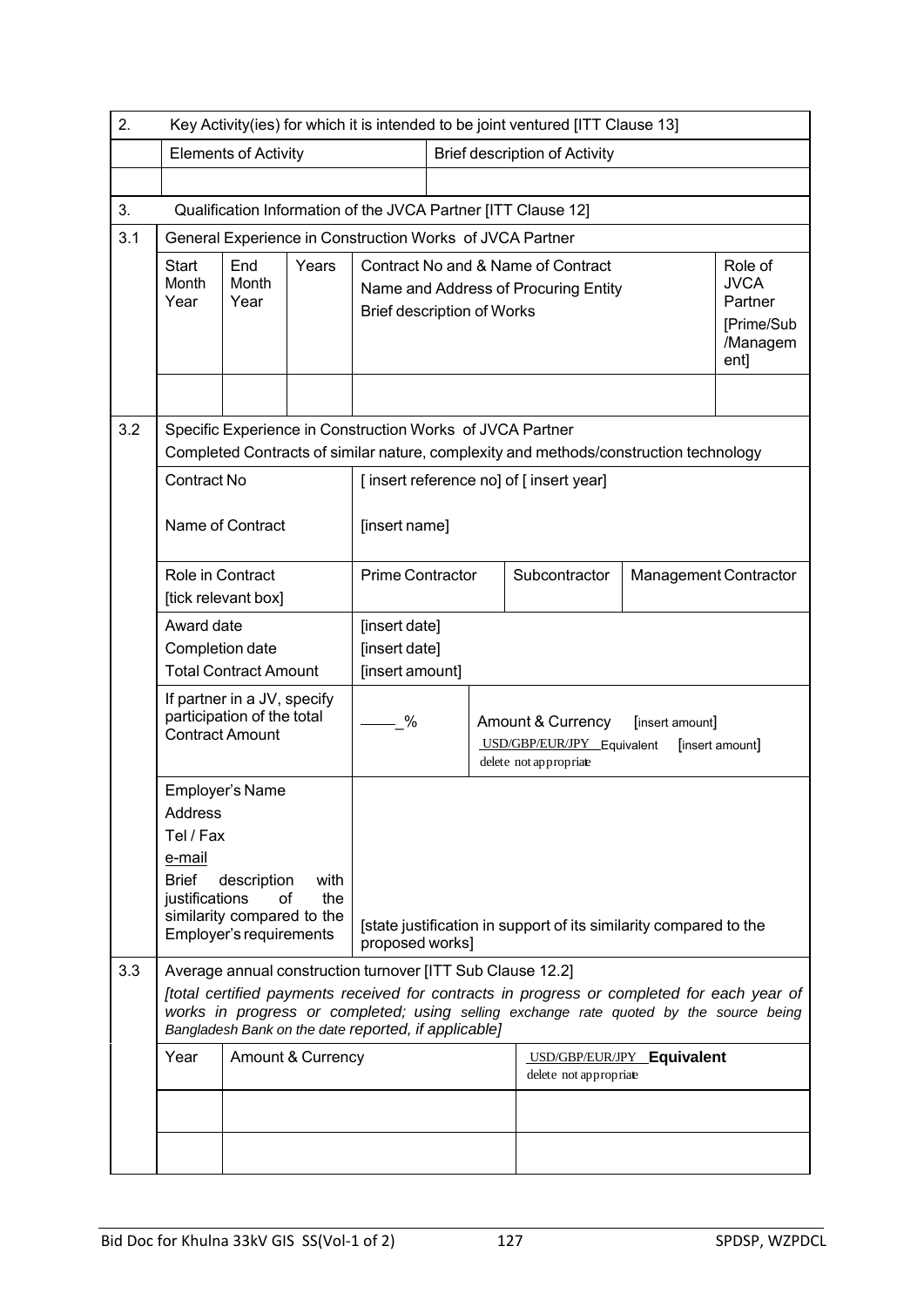| 3.4 | Existing commitments and works<br>[targeted to be completed by the Intended Completion Date of the proposed works; ITT Sub<br><b>Clause 12.2]</b> |                                                                                                                                                              |                                            |                                                   |                                                                           |                                                         |  |  |
|-----|---------------------------------------------------------------------------------------------------------------------------------------------------|--------------------------------------------------------------------------------------------------------------------------------------------------------------|--------------------------------------------|---------------------------------------------------|---------------------------------------------------------------------------|---------------------------------------------------------|--|--|
|     |                                                                                                                                                   | Name of Contract<br>Contract no [reference] of [year]<br>Name of Employer                                                                                    | Target<br>Completion<br>Date               | Value of Existing<br><b>Commitments and Works</b> |                                                                           |                                                         |  |  |
|     | <b>Contact Address</b><br>Tel/fax<br>e-mail                                                                                                       |                                                                                                                                                              |                                            | Amount &<br><b>Currency</b>                       |                                                                           | USD/GBP/EUR/JPY<br>delete not appropriate<br>Equivalent |  |  |
|     |                                                                                                                                                   |                                                                                                                                                              |                                            |                                                   |                                                                           |                                                         |  |  |
| 3.5 |                                                                                                                                                   | Financial Resources available to meet the construction cash flow [ITT Sub Clause 12.2]                                                                       |                                            |                                                   |                                                                           |                                                         |  |  |
|     | No                                                                                                                                                | Source of financing                                                                                                                                          |                                            | Amount available                                  |                                                                           |                                                         |  |  |
|     |                                                                                                                                                   |                                                                                                                                                              |                                            | Amount &<br><b>Currency</b>                       |                                                                           | USD/GBP/EUR/JPY<br>delete not appropriate<br>Equivalent |  |  |
|     |                                                                                                                                                   |                                                                                                                                                              |                                            |                                                   |                                                                           |                                                         |  |  |
|     | In order to confirm the above statements the JVCA Partner shall submit, as applicable, the<br>documents mentioned in ITT Clause 28.               |                                                                                                                                                              |                                            |                                                   |                                                                           |                                                         |  |  |
| 3.6 |                                                                                                                                                   | Contact Details [ITT Clause 28]                                                                                                                              |                                            |                                                   |                                                                           |                                                         |  |  |
|     |                                                                                                                                                   | Name, address, and contact details of Tenderer's Bankers and other Employer(s) that may<br>provide references if contacted by this Employer                  |                                            |                                                   |                                                                           |                                                         |  |  |
| 3.7 |                                                                                                                                                   | Qualifications and experience of key technical and administrative personnel proposed for<br>Contract administration and management [ITT Clause 28]           |                                            |                                                   |                                                                           |                                                         |  |  |
|     |                                                                                                                                                   | Position                                                                                                                                                     | Years of Specific Experience               |                                                   |                                                                           |                                                         |  |  |
|     | Name                                                                                                                                              |                                                                                                                                                              |                                            |                                                   |                                                                           |                                                         |  |  |
|     |                                                                                                                                                   | <b>Years of General Experience</b>                                                                                                                           |                                            |                                                   |                                                                           |                                                         |  |  |
|     |                                                                                                                                                   | [Tenderer to complete details of as many personnel as are applicable. Each personnel<br>listed above should complete the Personnel Information (Form PW5-5)] |                                            |                                                   |                                                                           |                                                         |  |  |
| 3.8 | 28]                                                                                                                                               | Major items of Construction Equipment proposed for carrying out the works [ITT Clause                                                                        |                                            |                                                   |                                                                           |                                                         |  |  |
|     | Item of Equipment                                                                                                                                 |                                                                                                                                                              | Condition<br>(new, good,<br>average, poor) |                                                   | Owned, leased or to<br>be purchased<br>(state owner, leaser<br>or seller) |                                                         |  |  |
|     |                                                                                                                                                   |                                                                                                                                                              |                                            |                                                   |                                                                           |                                                         |  |  |
|     |                                                                                                                                                   | [Tenderer to list details of each item of Major equipment, as applicable]                                                                                    |                                            |                                                   |                                                                           |                                                         |  |  |

**Signature** (Name of Authorized Signatory of the JVCA Partner)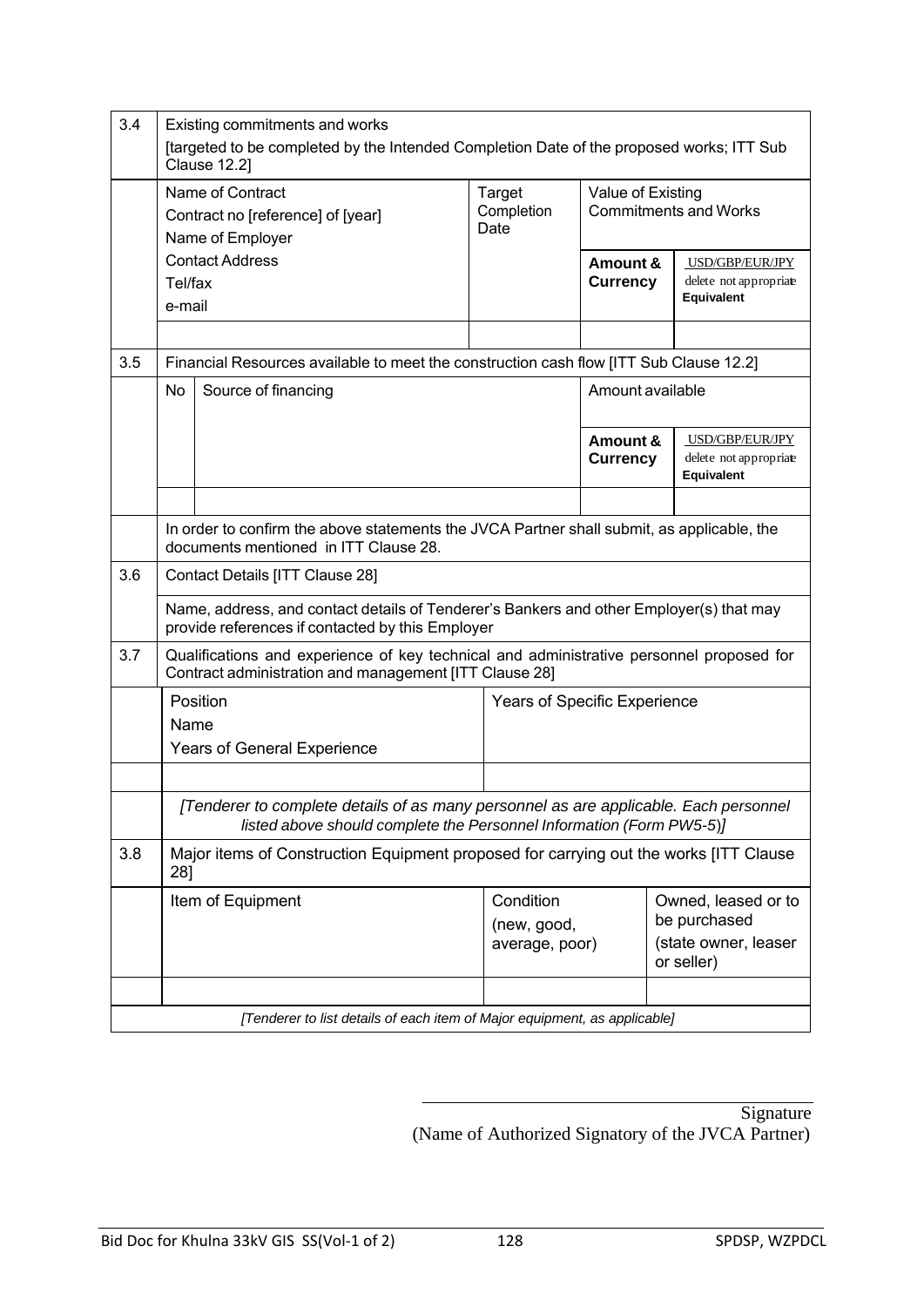# **Specialist Subcontractor Information (Form PW5-4)**

*[This Form should be completed by each Subcontractor, preferably on its Letter-Head Pad]*

| <b>Invitation for Tender No:</b> | <b>findicate IFT No1</b>     |
|----------------------------------|------------------------------|
| Tender Package No                | <b>findicate Package No1</b> |

**Invitation for Tender No:** *[indicate IFT No]*

**This Package is divided into the following Number of Lots** *[indicate number of Lot(s)]*

| 1.  | Eligibility Information of the Subcontractor [ITT-Clauses 5& 25]                                                                                                            |                                                                                                    |                                      |  |  |  |  |  |
|-----|-----------------------------------------------------------------------------------------------------------------------------------------------------------------------------|----------------------------------------------------------------------------------------------------|--------------------------------------|--|--|--|--|--|
| 1.1 | Nationality of Individual or country of Registration                                                                                                                        |                                                                                                    |                                      |  |  |  |  |  |
| 1.2 | Subcontractor's legal title                                                                                                                                                 |                                                                                                    |                                      |  |  |  |  |  |
| 1.3 | Subcontractor's registered address                                                                                                                                          |                                                                                                    |                                      |  |  |  |  |  |
| 1.4 | Subcontractor's legal status [complete the relevant box]                                                                                                                    |                                                                                                    |                                      |  |  |  |  |  |
|     | Proprietorship                                                                                                                                                              |                                                                                                    |                                      |  |  |  |  |  |
|     | Partnership                                                                                                                                                                 |                                                                                                    |                                      |  |  |  |  |  |
|     | <b>Limited Liability Concern</b>                                                                                                                                            |                                                                                                    |                                      |  |  |  |  |  |
|     | <b>Government-owned Enterprise</b>                                                                                                                                          |                                                                                                    |                                      |  |  |  |  |  |
|     | Other                                                                                                                                                                       |                                                                                                    |                                      |  |  |  |  |  |
|     | (please describe)                                                                                                                                                           |                                                                                                    |                                      |  |  |  |  |  |
| 1.5 | Subcontractor's year of registration                                                                                                                                        |                                                                                                    |                                      |  |  |  |  |  |
| 1.6 | Subcontractor's authorised representative details                                                                                                                           |                                                                                                    |                                      |  |  |  |  |  |
|     | <b>Name</b>                                                                                                                                                                 |                                                                                                    |                                      |  |  |  |  |  |
|     | <b>Address</b>                                                                                                                                                              |                                                                                                    |                                      |  |  |  |  |  |
|     | Telephone / Fax numbers                                                                                                                                                     |                                                                                                    |                                      |  |  |  |  |  |
|     | e-mail address                                                                                                                                                              |                                                                                                    |                                      |  |  |  |  |  |
| 1.7 | Attach copies of the following original documents                                                                                                                           | All documents to the extent relevant<br>to ITT Clause 5 and 25 in support<br>of its qualifications |                                      |  |  |  |  |  |
|     | The following two information are applicable for national Subcontractors                                                                                                    |                                                                                                    |                                      |  |  |  |  |  |
| 1.8 | Subcontractor's Value Added Tax Registration (VAT)<br><b>Number</b>                                                                                                         |                                                                                                    |                                      |  |  |  |  |  |
| 1.9 | <b>Subcontractor's Tax Identification Number(TIN)</b>                                                                                                                       |                                                                                                    |                                      |  |  |  |  |  |
|     | [The foreign Subcontractors, in accordance with ITT Clause 5, shall provide evidence by a written declaration to<br>that effect to demonstrate that it meets the criterion] |                                                                                                    |                                      |  |  |  |  |  |
|     | 2. Key Activity(ies) for which it is intended to be Subcontracted [ITT Clause 14]                                                                                           |                                                                                                    |                                      |  |  |  |  |  |
| 2.1 | <b>Elements of Activity</b>                                                                                                                                                 |                                                                                                    | <b>Brief description of Activity</b> |  |  |  |  |  |
|     |                                                                                                                                                                             |                                                                                                    |                                      |  |  |  |  |  |
| 2.2 | List of Similar Contracts in which the proposed Subcontractor had been engaged                                                                                              |                                                                                                    |                                      |  |  |  |  |  |
|     | Name of Contract and Year of Execution                                                                                                                                      |                                                                                                    |                                      |  |  |  |  |  |
|     | <b>Value of Contract</b>                                                                                                                                                    |                                                                                                    |                                      |  |  |  |  |  |
|     | Name of Employer                                                                                                                                                            |                                                                                                    |                                      |  |  |  |  |  |
|     | <b>Contact Person and Contact details</b>                                                                                                                                   |                                                                                                    |                                      |  |  |  |  |  |
|     | <b>Type of Work Performed</b>                                                                                                                                               |                                                                                                    |                                      |  |  |  |  |  |
|     |                                                                                                                                                                             |                                                                                                    |                                      |  |  |  |  |  |

Signature and Name of Authorized Signatory of the Proposed Sub-Contractor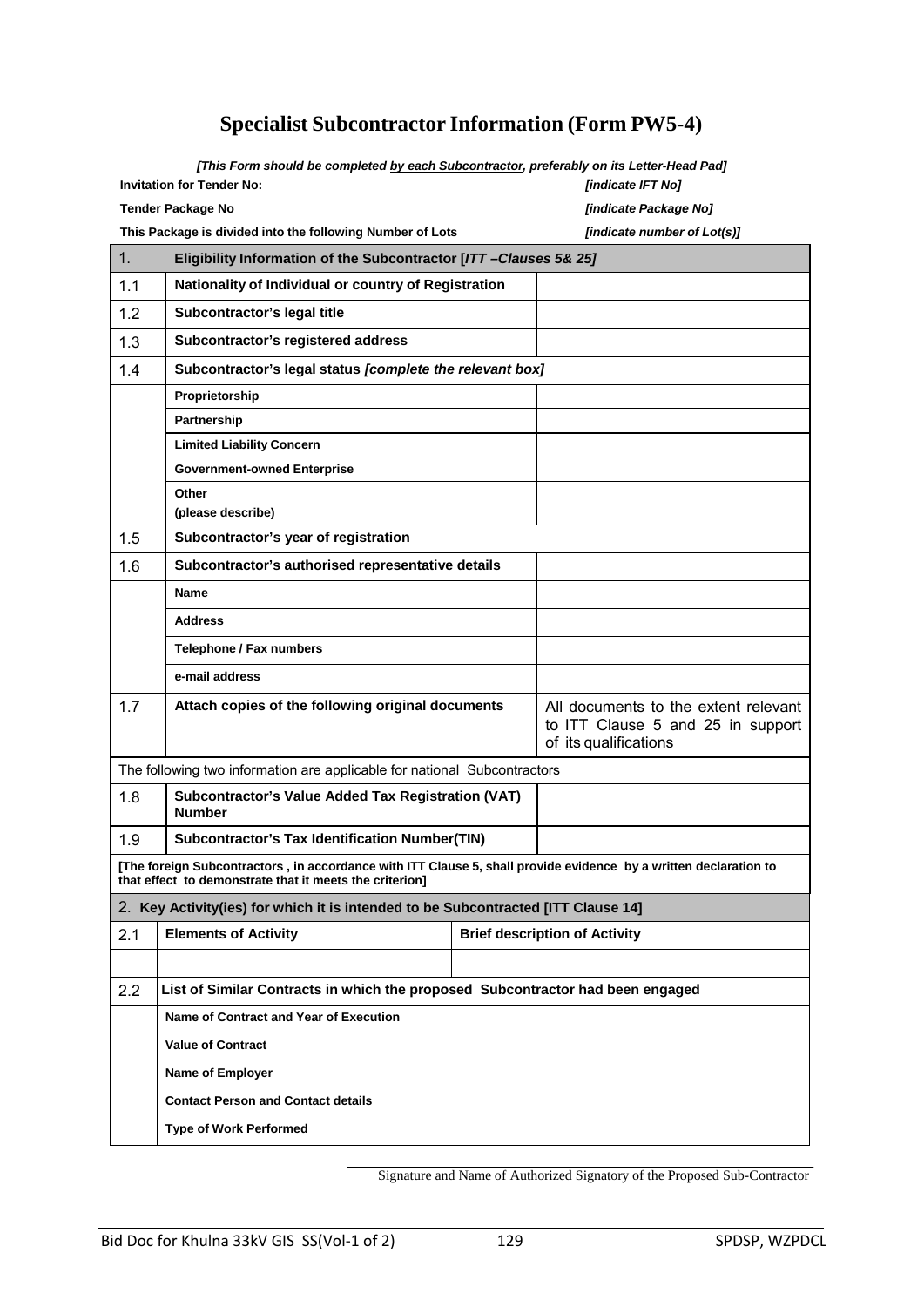# **Personnel Information (Form PW5-5)**

*[This Form should be completed for each person proposed by the Tenderer on Form PW5-2& PW5-3, where applicable]*

| Name of the Tenderer:                                     | <b><i><u>Iinsert Titlel</u></i></b>         |
|-----------------------------------------------------------|---------------------------------------------|
| <b>Invitation for Tender No:</b>                          | <b>findicate IFT Nol</b>                    |
| Tender Package No                                         | <b><i><u>lindicate Package Noll</u></i></b> |
| This Package is divided into the following Number of Lots | <i>lindicate number of Lot(s)l</i>          |

| А. |                |                                     |                      | Proposed Position (tick the relevant box) |              |                                                                           |                                                                                                             |
|----|----------------|-------------------------------------|----------------------|-------------------------------------------|--------------|---------------------------------------------------------------------------|-------------------------------------------------------------------------------------------------------------|
|    | $\Box$         |                                     |                      | <b>Construction Engineer</b>              | Н            | <b>Prime Candidate</b>                                                    | <b>Alternative Candidate</b>                                                                                |
|    | П              |                                     | <b>Key Personnel</b> |                                           | $\mathsf{L}$ | <b>Prime Candidate</b>                                                    | <b>Alternative Candidate</b>                                                                                |
| В. |                | <b>Personal Data</b>                |                      |                                           |              |                                                                           |                                                                                                             |
|    | Name:          |                                     |                      |                                           |              |                                                                           |                                                                                                             |
|    | Date of Birth: |                                     |                      |                                           |              |                                                                           |                                                                                                             |
|    |                | Years overall experience:           |                      |                                           |              |                                                                           |                                                                                                             |
|    |                | <b>National ID Number:</b>          |                      |                                           |              |                                                                           |                                                                                                             |
|    |                |                                     |                      | Years of employment with the Tenderer:    |              |                                                                           |                                                                                                             |
|    |                | <b>Professional Qualifications:</b> |                      |                                           |              |                                                                           |                                                                                                             |
| 1. |                |                                     |                      |                                           |              |                                                                           |                                                                                                             |
| C. |                |                                     |                      |                                           |              | Present Employment [to be completed only if not employed by the Tenderer] |                                                                                                             |
|    |                | Name of the Employer:               |                      |                                           |              |                                                                           |                                                                                                             |
|    |                | <b>Address of the Employer:</b>     |                      |                                           |              |                                                                           |                                                                                                             |
|    |                | <b>Present Job Title:</b>           |                      |                                           |              |                                                                           |                                                                                                             |
|    |                |                                     |                      | Years with the present Employer:          |              |                                                                           |                                                                                                             |
|    | <b>Tel No:</b> |                                     |                      |                                           | Fax No:      |                                                                           | e-mail address:                                                                                             |
|    |                |                                     |                      | Contact [manager/personnel officer]:      |              |                                                                           |                                                                                                             |
| D. |                |                                     |                      | <b>Professional Experience</b>            |              |                                                                           |                                                                                                             |
|    |                |                                     |                      |                                           |              | particular technical and managerial experience relevant to the project.   | Summarise professional experience over the last twenty (20) years, in reverse chronological order. Indicate |
|    | From           |                                     | To                   |                                           |              |                                                                           | Company / Project / Position / Relevant technical and management experience.                                |
| 1  |                |                                     |                      |                                           |              |                                                                           |                                                                                                             |

(Name and Signature of the Proposed Personnel)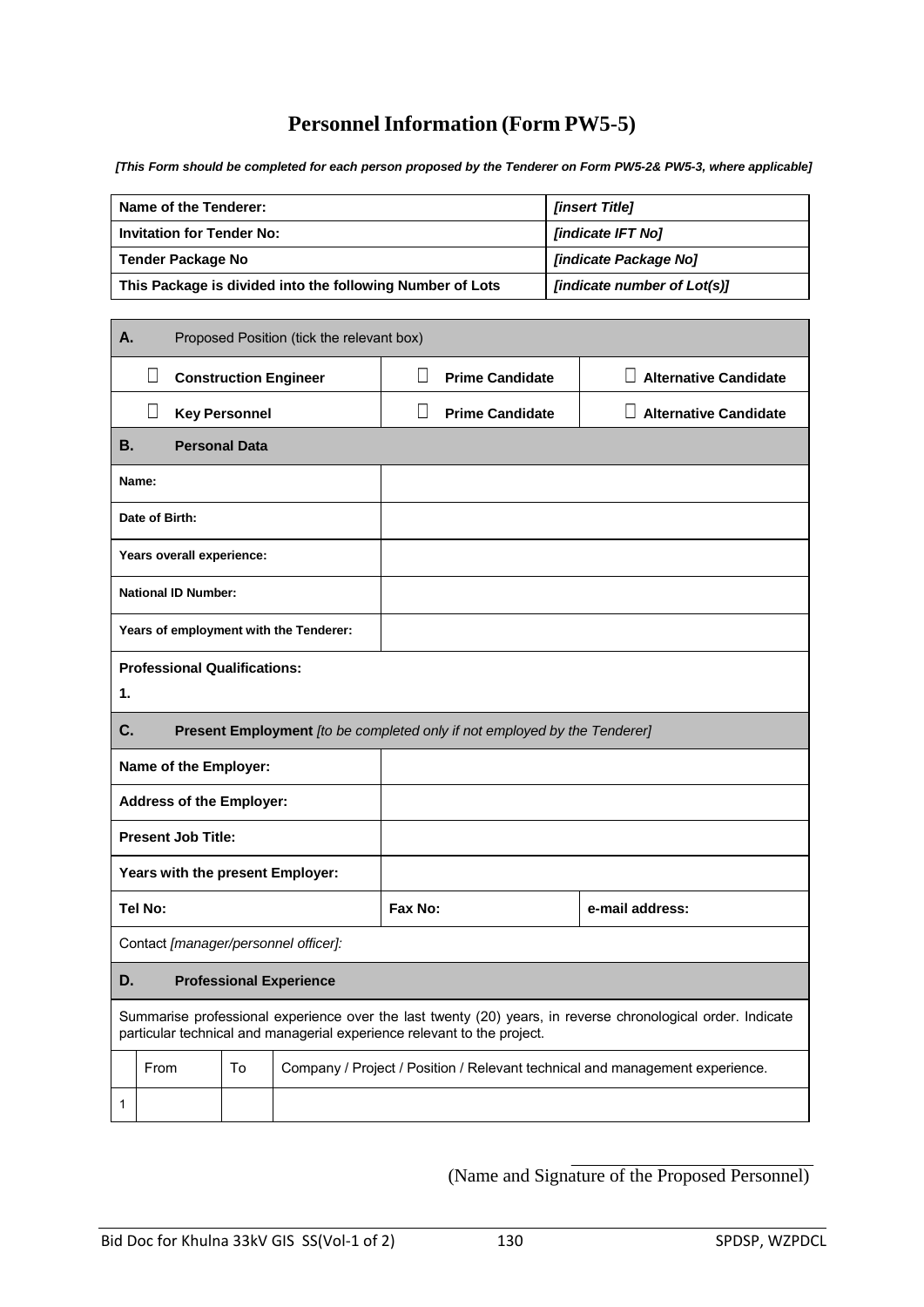#### **Price Schedule for Goods (Form PG4-3A) for Khulna GIS SS**

#### *[ Group A Tenders: Goods Manufactured in Bangladesh ]*

| <b>Invitation for Tender No: 27.22.4785.700.50.040.18.1112</b> | Date: 31.12.2018            |                                                                                                                                         |
|----------------------------------------------------------------|-----------------------------|-----------------------------------------------------------------------------------------------------------------------------------------|
| <b>Tender Package No: GD14</b>                                 | <b>Package Description:</b> | Supply, Delivery, Installation, Testing and Commissioning of<br>Khulna 33/11 kV, 2x20/26.66 MVA GIS new Substation<br>on Turnkey basis. |
| <b>Tender Lot No:</b>                                          | <b>Lot Description:</b>     | N/A                                                                                                                                     |

**Name of The Work :** Supply, Delivery, Installation, Testing and Commissioning of **Khulna 33/11 kV, 2x20/26.66 MVA GIS** new Substation on Turnkey basis.

| $\mathbf{1}$   |                                                                                                                                                                                                                                                                                                                                                                                                                                                                     | $\overline{\mathbf{3}}$ | 4              | 5          | 6                    | $\overline{\mathbf{z}}$ | 8             | 9           |           | 10                 |
|----------------|---------------------------------------------------------------------------------------------------------------------------------------------------------------------------------------------------------------------------------------------------------------------------------------------------------------------------------------------------------------------------------------------------------------------------------------------------------------------|-------------------------|----------------|------------|----------------------|-------------------------|---------------|-------------|-----------|--------------------|
| Line           | Description of Item                                                                                                                                                                                                                                                                                                                                                                                                                                                 | Unit of                 | Quanti         | Unit       | EXW price            | Inland                  | Cost of local | <b>VAT</b>  |           | <b>Total Price</b> |
| Item           |                                                                                                                                                                                                                                                                                                                                                                                                                                                                     | Measur                  | ty             | price      | per Line             | transportation,         | labour, raw   | Payable on  |           | per line item      |
| No.            |                                                                                                                                                                                                                                                                                                                                                                                                                                                                     | ement                   |                | <b>EXW</b> | <b>Item</b>          | Insurance and           | materials     | account of  |           |                    |
|                |                                                                                                                                                                                                                                                                                                                                                                                                                                                                     |                         |                |            |                      | other local             | and           | Supplier if |           | $(Col. 6+7)$       |
|                |                                                                                                                                                                                                                                                                                                                                                                                                                                                                     |                         |                |            | (Col. $4 \times 5$ ) | costs for the           | components    | the         |           |                    |
|                |                                                                                                                                                                                                                                                                                                                                                                                                                                                                     |                         |                |            | [FC or               | delivery of the         | from with     | Contract is | <b>FC</b> | Taka               |
|                |                                                                                                                                                                                                                                                                                                                                                                                                                                                                     |                         |                | [FC or     | Taka.]               | Goods to their<br>final | origin in     | awarded     |           |                    |
|                |                                                                                                                                                                                                                                                                                                                                                                                                                                                                     |                         |                | Taka.]     |                      | destination             | Bangladesh    | [Taka]      |           |                    |
|                |                                                                                                                                                                                                                                                                                                                                                                                                                                                                     |                         |                |            |                      | [Taka]                  |               |             |           |                    |
|                | Supply of 33/11 kV, 20/26.66 MVA Power Transformer complete with<br>all accessories (As per Scope of Works, Technical Specification and<br>GTP)                                                                                                                                                                                                                                                                                                                     | Set                     | $\overline{2}$ |            |                      |                         |               |             |           |                    |
| $\overline{2}$ | Supply of 33 kV, GIS Indoor Switchgear 06 units with 2500A bus<br>having breaker and cubicles for 02 Incoming & 01 Outgoing (1600A)<br>feeder with Line PT, Bus Coupler with Riser-1no. (2000A),<br>Transformer feeder- 2 nos. (1250A) and cubicles for 33 kV Bus PT-<br>2sets, Station Auxiliary Transformer panel -01 sets with 33 kV<br>Protection Control and Metering (PCM) in same 33kV GIS Panel (As<br>per Scope of Works, Technical Specification and GTP) | Set                     | $\mathbf 1$    |            |                      |                         |               |             |           |                    |
|                | a) 33kV Line Incoming (1600A) feeder with Line PT- 2 Nos.                                                                                                                                                                                                                                                                                                                                                                                                           |                         |                |            |                      |                         |               |             |           |                    |
|                | b) 33kV Line Outgoing (1600A) feeder with Line PT-1 No.                                                                                                                                                                                                                                                                                                                                                                                                             |                         |                |            |                      |                         |               |             |           |                    |
|                | c) 33kV Bus Coupler with Riser (2000A)- 1 No.                                                                                                                                                                                                                                                                                                                                                                                                                       |                         |                |            |                      |                         |               |             |           |                    |
|                | d) 33kV Transformer feeder (1250A)- 2 Nos.                                                                                                                                                                                                                                                                                                                                                                                                                          |                         |                |            |                      |                         |               |             |           |                    |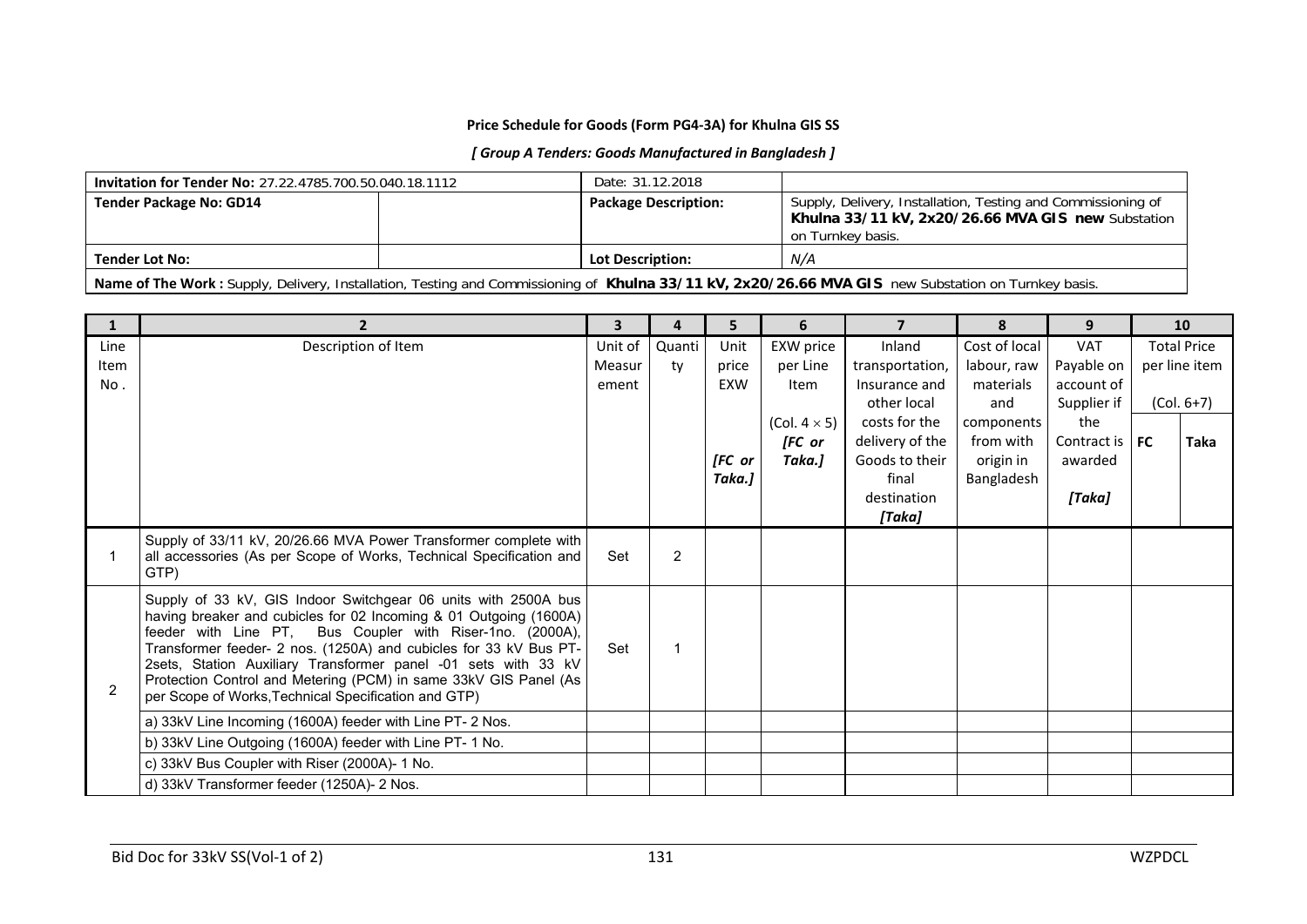| $\mathbf{1}$ | $2^{\circ}$                                                                                                                                                                                                                                                                                                                                             | $\overline{\mathbf{3}}$ | $\overline{a}$ | 5 | 6 | $\overline{7}$ | 8 | 9 <sup>°</sup> | 10 |
|--------------|---------------------------------------------------------------------------------------------------------------------------------------------------------------------------------------------------------------------------------------------------------------------------------------------------------------------------------------------------------|-------------------------|----------------|---|---|----------------|---|----------------|----|
| 3            | Supply of 11kV GIS Switchgear panel of 2500A bus along with 13<br>units breaker and cubicles 2 incoming (2000A) including 11kV Bus<br>PT-2 sets, 01 bus coupler with riser (2000A), 10 outgoing feeder<br>(630A) breaker, 11kV Protection Control and metering in the same<br>breaker panel (As per Scope of Works, Technical Specification and<br>GTP) | Set                     |                |   |   |                |   |                |    |
|              | a) 11kV Line Incoming (2000A) feeder with Line PT- 2 Nos.                                                                                                                                                                                                                                                                                               |                         |                |   |   |                |   |                |    |
|              | b) 11kV Bus Coupler with Riser (2000A)- 1 No.                                                                                                                                                                                                                                                                                                           |                         |                |   |   |                |   |                |    |
|              | c) 11kV Outgoing feeder (630A)- 10 Nos.                                                                                                                                                                                                                                                                                                                 |                         |                |   |   |                |   |                |    |
| 4            | Supply of Station Auxiliary Transformer 33/0.4 kV, 200kVA (As per<br>Scope of Works, Technical Specification and GTP)                                                                                                                                                                                                                                   | Nos.                    | $\mathbf 1$    |   |   |                |   |                |    |
| 5            | Supply of AC Distribution Panel with interlocking (As per Scope of<br>Works, Technical Specification and GTP)                                                                                                                                                                                                                                           | Set                     | $\mathbf{1}$   |   |   |                |   |                |    |
| 6            | Supply of DC Distribution Panel along with all necessary accessories<br>(As per Scope of Works, Technical Specification and GTP)                                                                                                                                                                                                                        | Set                     | -1             |   |   |                |   |                |    |
|              | Supply of Battery 200AH, NiCd, 92 Cell, 110V and supported Battery<br>Charger (110 V) (As per Scope of Works, Technical Specification and<br>GTP)                                                                                                                                                                                                       | Set                     |                |   |   |                |   |                |    |
| 8            | Supply of 33 kV 1x500 Sq. mm XLPE (Cu) Cable (As per Scope of<br>Works, Technical Specification and GTP)                                                                                                                                                                                                                                                | M                       | 1200           |   |   |                |   |                |    |
| 9            | Supply of 11 kV 2x1cx500 Sq.mm XLPE (Cu) Cable incoming from<br>Power transformer (As per Scope of Works, Technical Specification<br>and GTP)                                                                                                                                                                                                           | M                       | 400            |   |   |                |   |                |    |
| 10           | Supply of 11 kV, 3 core XLPE copper cable 185 Sq.mm XLPE (CU)<br>Cable for Outgoing feeder for 10 nos. feeder each 50 m length or<br>more required (As per Scope of Works, Technical Specification and<br>GTP)                                                                                                                                          | M                       | 500            |   |   |                |   |                |    |
| 11           | Supply of 33 kV 3Cx95 Sq.mm XLPE (Cu) Cable for Station<br>Transformer (As per Scope of Works, Technical Specification and<br>GTP)                                                                                                                                                                                                                      | м                       | 50             |   |   |                |   |                |    |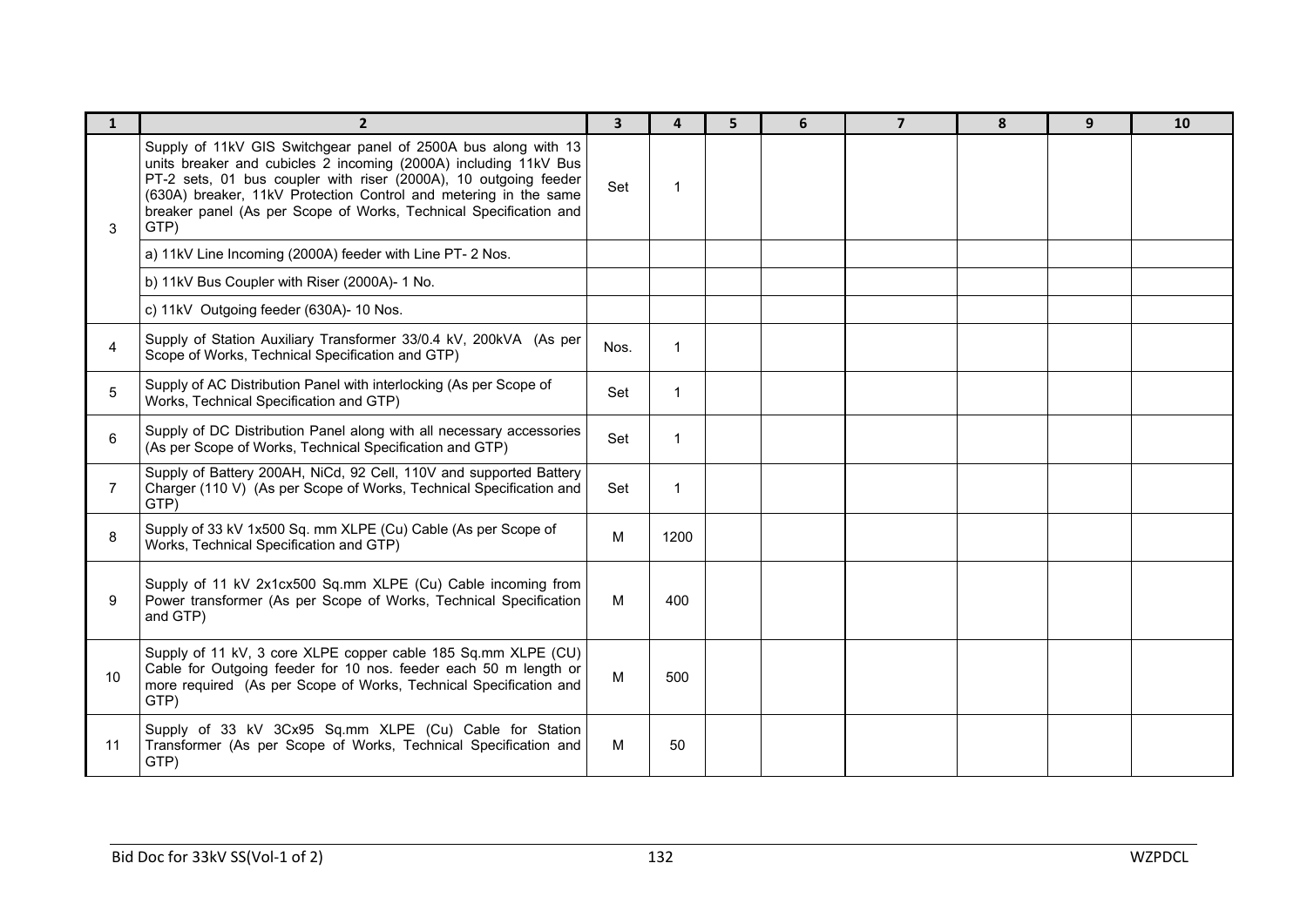| $\mathbf{1}$ | $\overline{2}$                                                                                                                                                                                                                                                                     | $\overline{\mathbf{3}}$ | 4            | 5 | 6 | $\overline{7}$ | 8 | 9 | 10 |
|--------------|------------------------------------------------------------------------------------------------------------------------------------------------------------------------------------------------------------------------------------------------------------------------------------|-------------------------|--------------|---|---|----------------|---|---|----|
| 12           | Supply of Single-core, 95 mm2 PVC insulated and PVC sheathed<br>copper cable between station transformer to AC distribution panel<br>along with LV MCCB and all necessary accessories (As per Scope of<br>works, Technical Specification and GTP)                                  | Lot                     | 1            |   |   |                |   |   |    |
| 13           | Supply of All Cable termination Kit (33 kV and 11 kV) all as per<br>requirement                                                                                                                                                                                                    | Lot                     | $\mathbf{1}$ |   |   |                |   |   |    |
| 14           | Supply of All necessary Control Cable and LV Power Cables (As per<br>Scope of Works, Technical Specification and GTP)                                                                                                                                                              | Lot                     | $\mathbf{1}$ |   |   |                |   |   |    |
| 15           | Supply of All Materials for Grounding System. Earthing mesh with<br>Earthing Electrode (Copper, annealed soft-drawn/ Copper,<br>Commercial hard-drawn). The Substation Earthing Resistance shall<br>be Maximum 0.25ohm (As per Scope of Works, Technical<br>Specification and GTP) | Lot                     | -1           |   |   |                |   |   |    |
| 16           | Supply of 33 kV Surge Arrester including Supporting Steel Structure<br>(As per Scope of Works, Technical Specification and GTP)                                                                                                                                                    | Set (3<br>Nos.)         | 5            |   |   |                |   |   |    |
| 17           | Supply of 11 kV Surge Arrester including Supporting Steel Structure<br>(As per Scope of Works, Technical Specification and GTP)                                                                                                                                                    | Set(3)<br>Nos.)         | 2            |   |   |                |   |   |    |
| 18           | Supply of Split type Air Conditioner of capacity 48000 BTU/ Hr<br>including MCB and all other accessories as required (As per Scope of<br>Works, Technical Specification and GTP)                                                                                                  | Nos.                    | 8            |   |   |                |   |   |    |
| 19           | Supply of Outdoor and indoor Lighting System (As per Scope of<br>Works, Technical Specification and GTP)                                                                                                                                                                           | Lot                     | $\mathbf{1}$ |   |   |                |   |   |    |
| 20           | Supply of All Steel Supporting Structures of Equipment as Applicable<br>(As per Scope of Works, Technical Specification and GTP)                                                                                                                                                   | Lot                     | 1            |   |   |                |   |   |    |
| 21           | Supply of Fire Fighting Equipment (CO <sub>2</sub> , Foam type & Dry Chemical<br>type) (As per Scope of Works, Technical Specification and GTP)                                                                                                                                    | Each<br>$(2$ Nos.)      | 8            |   |   |                |   |   |    |
| 22           | Supply of Exhaust Fan for Transformer Room (250 Watt) with<br>accessories (As per Scope of Works, Technical Specification and<br>GTP)                                                                                                                                              | Nos.                    | 4            |   |   |                |   |   |    |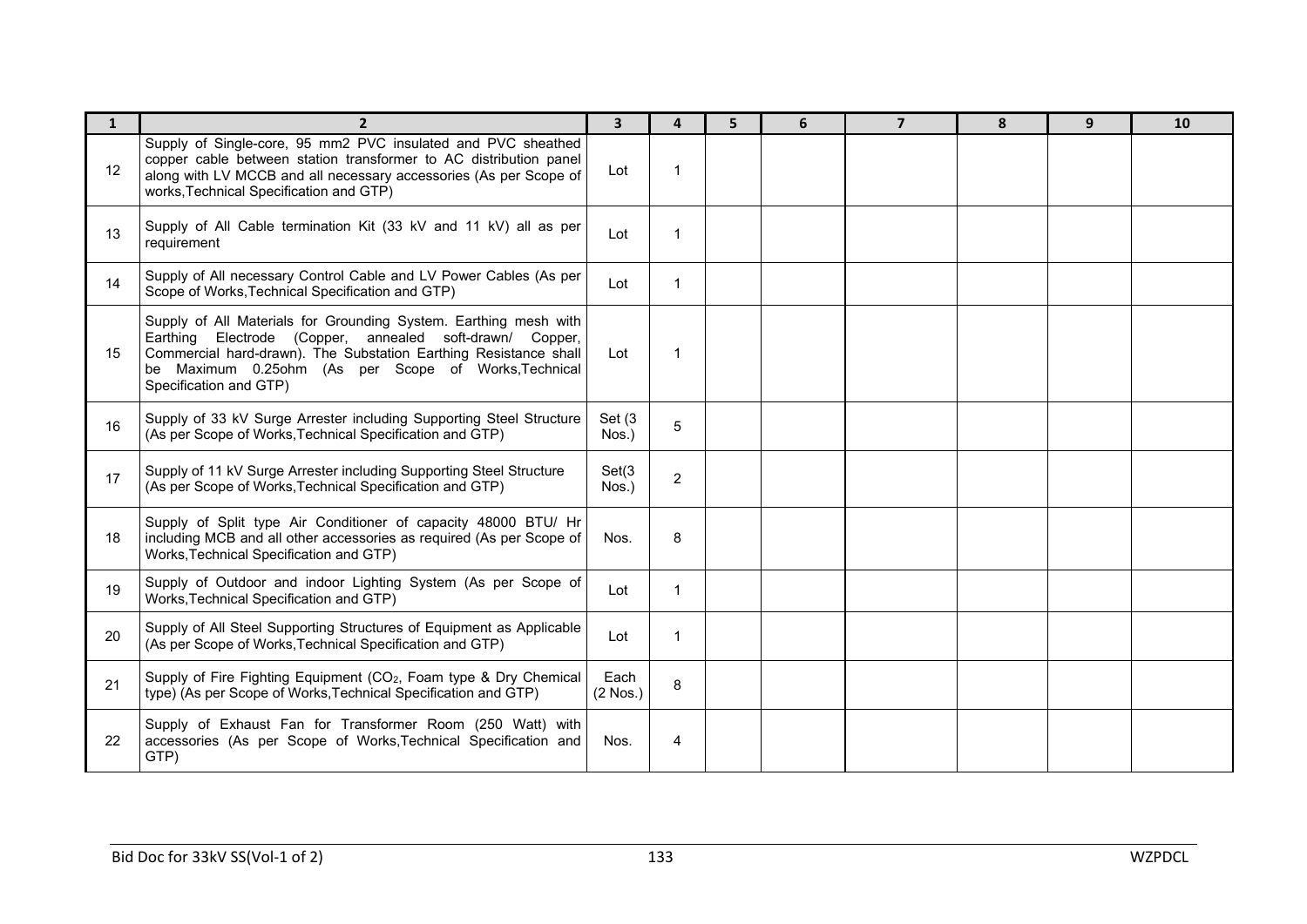|                                                                 |                                                                                                                                                                                                             |     |                                                    |  |  |  |                            |  | 10 |
|-----------------------------------------------------------------|-------------------------------------------------------------------------------------------------------------------------------------------------------------------------------------------------------------|-----|----------------------------------------------------|--|--|--|----------------------------|--|----|
| 23                                                              | Supply of PC with Scanner & Printer, Television [LED, 32inch]<br>including supply of Control Room Furniture (As per Scope of<br>Works, Technical Specification and GTP)                                     | Set |                                                    |  |  |  |                            |  |    |
| 24                                                              | Supply & Installation of CCTV Camera(10 Nos) including all<br>accessories (Such as HD CCTV, DVR HD, Hard Disk, Power Cable,<br>Video Cable etc) (As per Scope of Works, Technical Specification and<br>GTP) | Lot |                                                    |  |  |  |                            |  |    |
| 25                                                              | Supply of Substation Automation system for 33kV & 11kV System. (As<br>per Scope of Works, Technical Specification and GTP)                                                                                  | Lot |                                                    |  |  |  |                            |  |    |
| 26                                                              | Supply of Mandatory Spare Parts as per requirement of WZPDCL(<br>mentioned in Tender Document)                                                                                                              | Lot |                                                    |  |  |  |                            |  |    |
| 27                                                              | Installation of Complete S/S including Testing, commissioning,<br>Inspection & Training. (As per Scope of Works, Technical Specification<br>and GTP)                                                        | Lot |                                                    |  |  |  |                            |  |    |
| Note : Price offered in foreign currency (FC) & Bangladesh Taka |                                                                                                                                                                                                             |     |                                                    |  |  |  | <b>Total Price for Lot</b> |  |    |
| Point of Delivery as per Schedule of Requirement:               |                                                                                                                                                                                                             |     | Period of Delivery as per Schedule of Requirement: |  |  |  |                            |  |    |

| Name:                                                                | [insert full name of signatory]   | Signature with Date and Seal |  |  |  |  |  |  |
|----------------------------------------------------------------------|-----------------------------------|------------------------------|--|--|--|--|--|--|
| In the capacity of:                                                  | [insert designation of signatory] | `Sign]                       |  |  |  |  |  |  |
| Duly authorised to sign the Tender for and on behalf of the Tenderer |                                   |                              |  |  |  |  |  |  |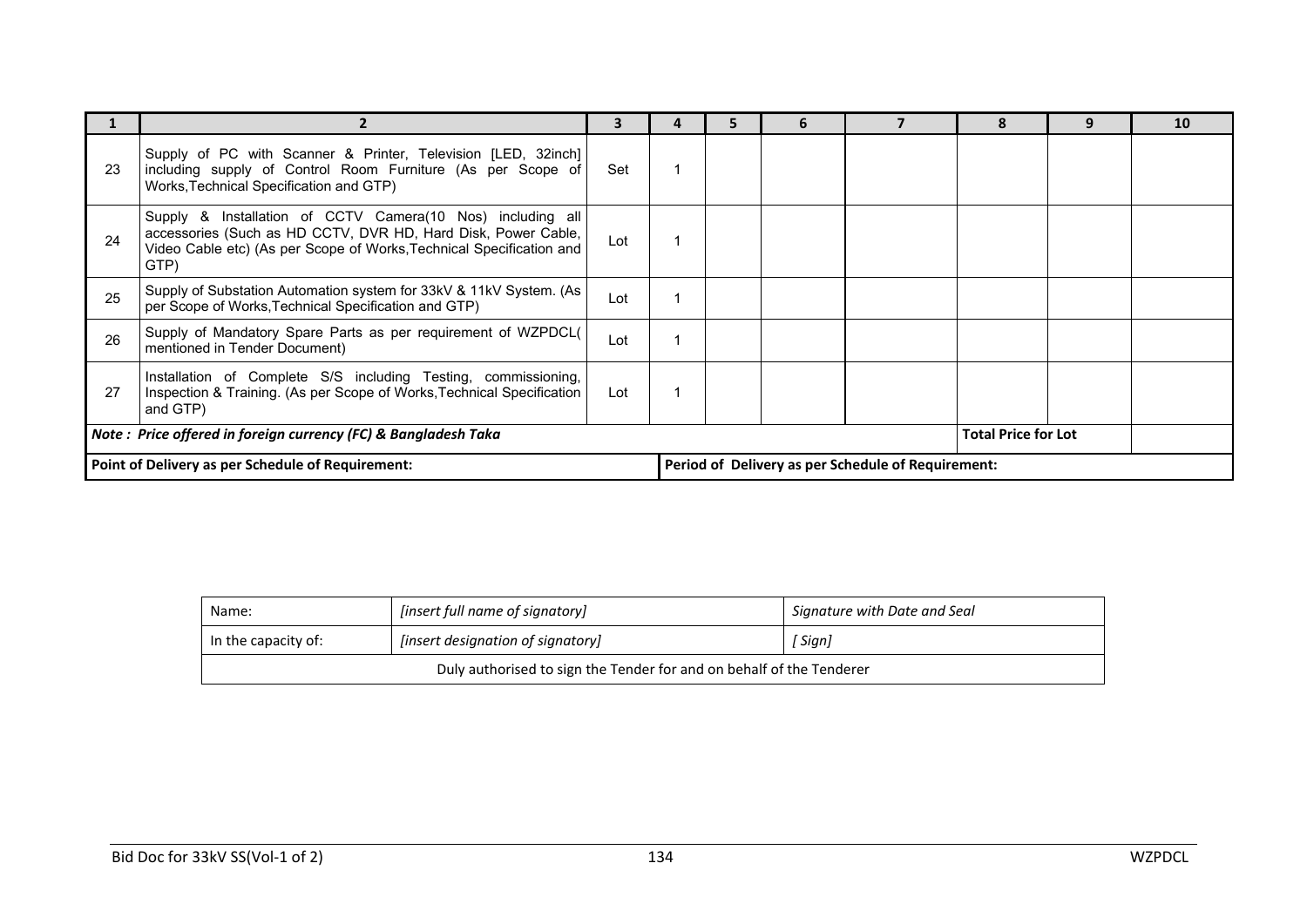# **Price Schedule for Goods (Form PG4-3B) for Khulna GIS SS**

# *[Group B Tenders: Goods Manufactured outside Bangladesh, to be imported]*

| <b>Invitation for Tender No: 27.22.4785.700.50.040.18.1112</b>                                                                                      | Date: 31.12.2018            |                                                                                                                                         |  |  |  |  |  |  |
|-----------------------------------------------------------------------------------------------------------------------------------------------------|-----------------------------|-----------------------------------------------------------------------------------------------------------------------------------------|--|--|--|--|--|--|
| <b>Tender Package No: GD14</b>                                                                                                                      | <b>Package Description:</b> | Supply, Delivery, Installation, Testing and Commissioning of<br>Khulna 33/11 kV, 2x20/26.66 MVA GIS new Substation<br>on Turnkey basis. |  |  |  |  |  |  |
| N/A<br><b>Lot Description:</b><br><b>Tender Lot No:</b>                                                                                             |                             |                                                                                                                                         |  |  |  |  |  |  |
| Name of The Work: Supply, Delivery, Installation, Testing and Commissioning of Khulna 33/11 kV, 2x20/26.66 MVA GIS new Substation on Turnkey basis. |                             |                                                                                                                                         |  |  |  |  |  |  |

|                     |                                                                                                                                                                                                                                                                                                                                                                                                                                                                       | 3                       | 4                          |          | 6                                                                                                                |                                                                  |                                                                                                                                                    |                                                                                     | 10 <sup>1</sup>                                                         |      |
|---------------------|-----------------------------------------------------------------------------------------------------------------------------------------------------------------------------------------------------------------------------------------------------------------------------------------------------------------------------------------------------------------------------------------------------------------------------------------------------------------------|-------------------------|----------------------------|----------|------------------------------------------------------------------------------------------------------------------|------------------------------------------------------------------|----------------------------------------------------------------------------------------------------------------------------------------------------|-------------------------------------------------------------------------------------|-------------------------------------------------------------------------|------|
| Line<br>Item<br>No. | Description of Item                                                                                                                                                                                                                                                                                                                                                                                                                                                   | Country<br>οf<br>Origin | Unit of<br>Measur<br>ement | Quantity | Unit price<br>CIP <i>[insert</i><br>place of<br>destination]<br>Or CIFfinsert<br>port of<br>destination]<br>[FC] | CIF/CIP<br>price per<br>Line Item<br>$(Col. 5 \times 6)$<br>[FC] | Inland<br>transportation<br>, Insurance<br>and other<br>local costs for<br>the delivery<br>of the Goods<br>to their final<br>destination<br>[Taka] | VAT Payable<br>on account of<br>Supplier if the<br>Contract is<br>awarded<br>[Taka] | <b>Total Price</b><br>per line item<br>(Col. 7+ Col.<br>8)<br><b>FC</b> | Taka |
|                     | Supply of 33/11 kV, 20/26.66 MVA Power Transformer complete<br>with all accessories (As per Scope of Works, Technical<br>Specification and GTP)                                                                                                                                                                                                                                                                                                                       |                         | Set                        | 2        |                                                                                                                  |                                                                  |                                                                                                                                                    |                                                                                     |                                                                         |      |
|                     | Supply of 33 kV, GIS Indoor Switchgear 06 units with 2500A bus<br>having breaker and cubicles for 02 Incoming & 01 Outgoing<br>(1600A) feeder with Line PT, Bus Coupler with Riser-1no.<br>(2000A), Transformer feeder- 2 nos. (1250A) and cubicles for 33<br>kV Bus PT-2sets, Station Auxiliary Transformer panel -01 sets<br>with 33 kV Protection Control and Metering (PCM) in same 33kV<br>GIS Panel (As per Scope of Works, Technical Specification and<br>GTP) |                         | Set                        |          |                                                                                                                  |                                                                  |                                                                                                                                                    |                                                                                     |                                                                         |      |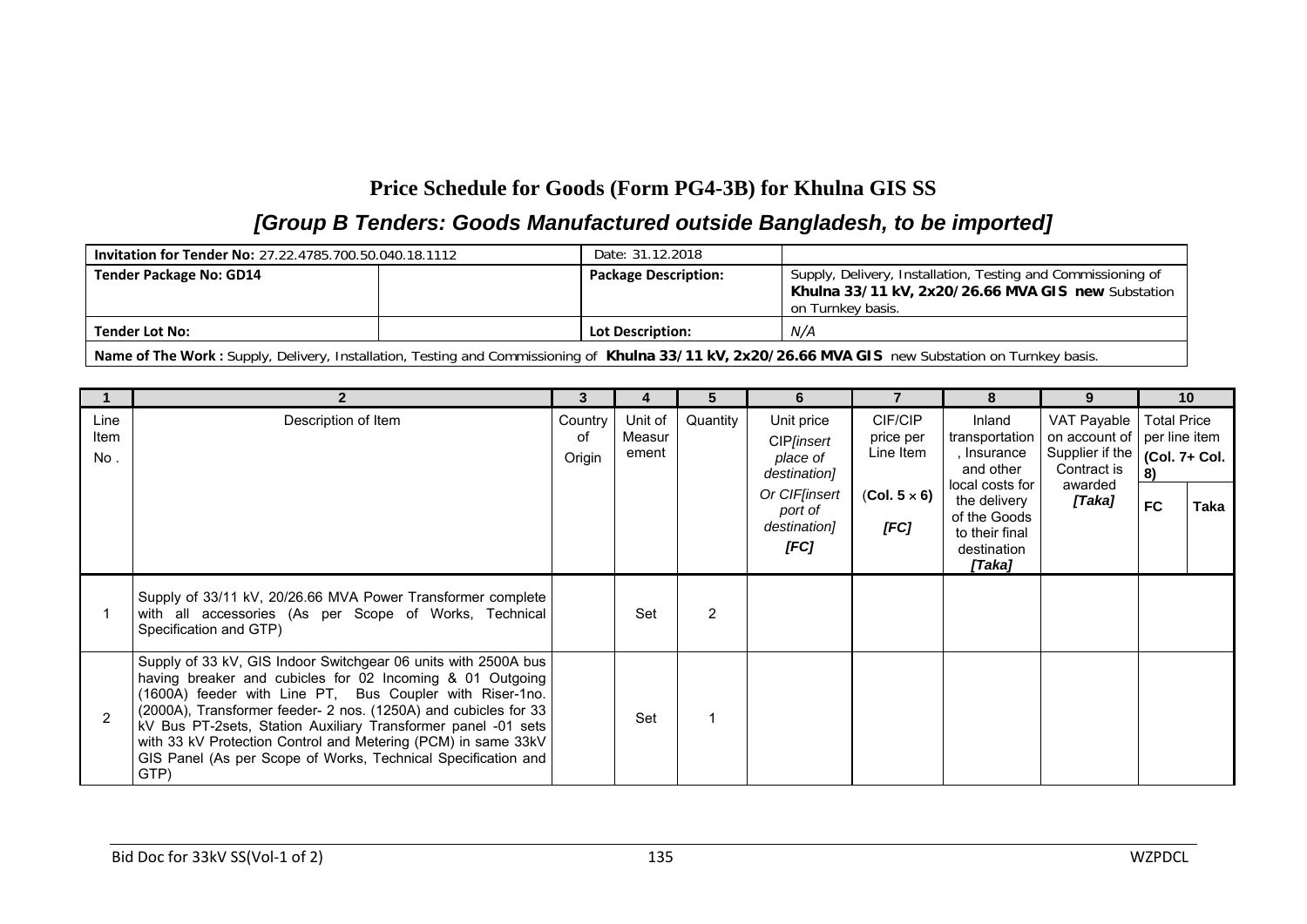|                | $\overline{2}$                                                                                                                                                                                                                                                                                                                                          | 3 | $\overline{\mathbf{4}}$ | 5                       | 6 | $\overline{7}$ | 8 | 9 | 10 |
|----------------|---------------------------------------------------------------------------------------------------------------------------------------------------------------------------------------------------------------------------------------------------------------------------------------------------------------------------------------------------------|---|-------------------------|-------------------------|---|----------------|---|---|----|
|                | a) 33kV Line Incoming (1600A) feeder with Line PT- 2 Nos.                                                                                                                                                                                                                                                                                               |   |                         |                         |   |                |   |   |    |
|                | b) 33kV Line Outgoing (1600A) feeder with Line PT-1 No.                                                                                                                                                                                                                                                                                                 |   |                         |                         |   |                |   |   |    |
|                | c) 33kV Bus Coupler with Riser (2000A)- 1 No.                                                                                                                                                                                                                                                                                                           |   |                         |                         |   |                |   |   |    |
|                | d) 33kV Transformer feeder (1250A)- 2 Nos.                                                                                                                                                                                                                                                                                                              |   |                         |                         |   |                |   |   |    |
| 3              | Supply of 11kV GIS Switchgear panel of 2500A bus along with 13<br>units breaker and cubicles 2 incoming (2000A) including 11kV<br>Bus PT-2 sets, 01 bus coupler with riser (2000A), 10 outgoing<br>feeder (630A) breaker, 11kV Protection Control and metering in<br>the same breaker panel (As per Scope of Works, Technical<br>Specification and GTP) |   | Set                     | $\overline{\mathbf{1}}$ |   |                |   |   |    |
|                | a) 11kV Line Incoming (2000A) feeder with Line PT- 2 Nos.                                                                                                                                                                                                                                                                                               |   |                         |                         |   |                |   |   |    |
|                | b) 11kV Bus Coupler with Riser (2000A)- 1 No.                                                                                                                                                                                                                                                                                                           |   |                         |                         |   |                |   |   |    |
|                | c) 11kV Outgoing feeder (630A)- 10 Nos.                                                                                                                                                                                                                                                                                                                 |   |                         |                         |   |                |   |   |    |
| $\overline{4}$ | Supply of Station Auxiliary Transformer 33/0.4 kV, 200kVA (As<br>per Scope of Works, Technical Specification and GTP)                                                                                                                                                                                                                                   |   | Nos.                    | $\overline{\mathbf{1}}$ |   |                |   |   |    |
| 5              | Supply of AC Distribution Panel with interlocking (As per Scope of<br>Works, Technical Specification and GTP)                                                                                                                                                                                                                                           |   | Set                     | $\overline{1}$          |   |                |   |   |    |
| 6              | Supply of DC Distribution Panel along with all necessary<br>accessories (As per Scope of Works, Technical Specification and<br>GTP)                                                                                                                                                                                                                     |   | Set                     | $\overline{\mathbf{1}}$ |   |                |   |   |    |
| $\overline{7}$ | Supply of Battery 200AH, NiCd, 92 Cell, 110V and supported<br>Battery Charger (110 V) (As per Scope of Works, Technical<br>Specification and GTP)                                                                                                                                                                                                       |   | Set                     | $\mathbf 1$             |   |                |   |   |    |
| 8              | Supply of 33 kV 1x500 Sq. mm XLPE (Cu) Cable (As per Scope<br>of Works, Technical Specification and GTP)                                                                                                                                                                                                                                                |   | M                       | 1200                    |   |                |   |   |    |
| 9              | Supply of 11 kV 2x1cx500 Sq.mm XLPE (Cu) Cable incoming<br>from Power transformer (As per Scope of Works, Technical<br>Specification and GTP)                                                                                                                                                                                                           |   | M                       | 400                     |   |                |   |   |    |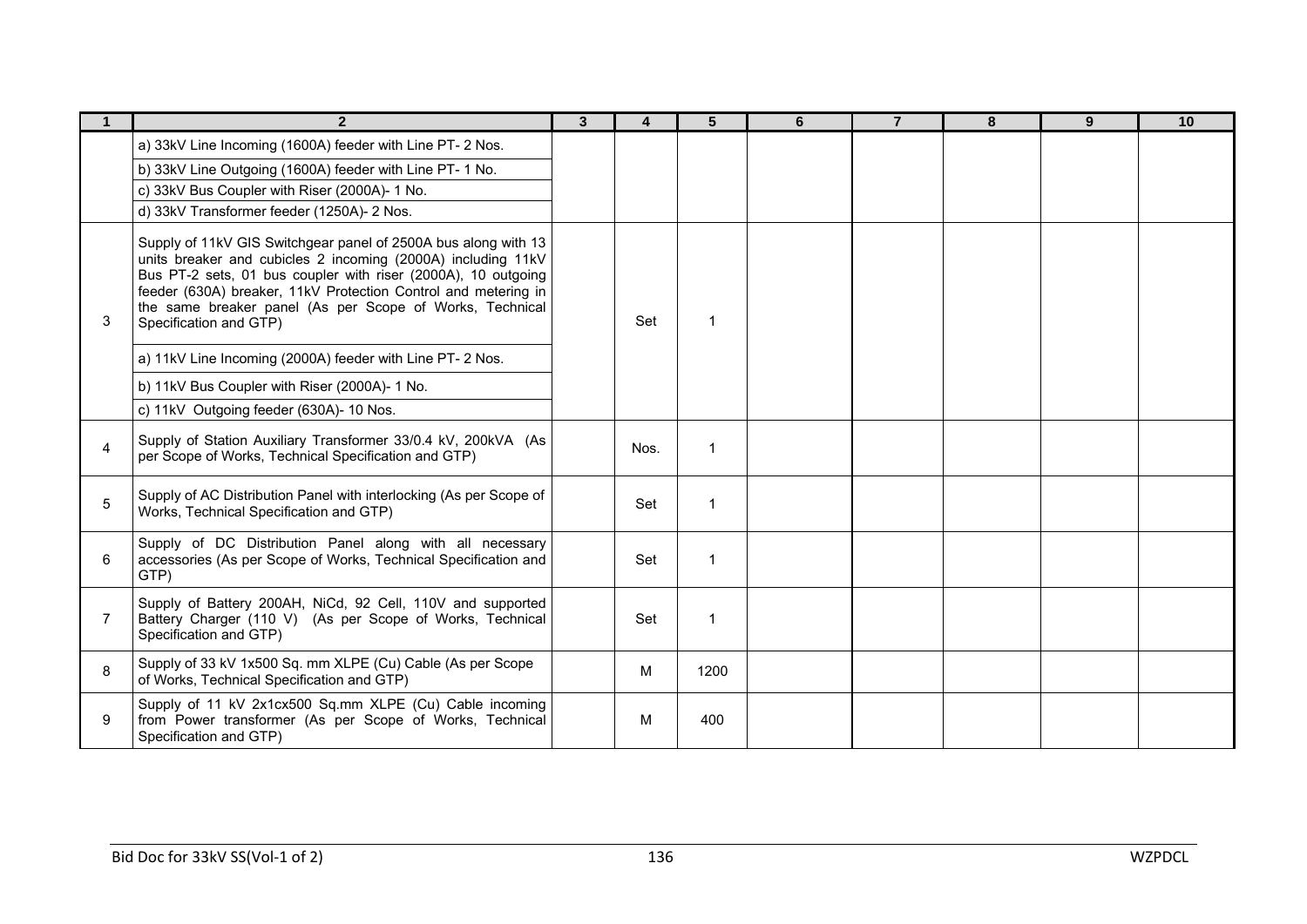|    | $\overline{2}$                                                                                                                                                                                                                                                                     | $\mathbf{3}$ | 4               | 5              | 6 | $\overline{7}$ | 8 | 9 | 10 |
|----|------------------------------------------------------------------------------------------------------------------------------------------------------------------------------------------------------------------------------------------------------------------------------------|--------------|-----------------|----------------|---|----------------|---|---|----|
| 10 | Supply of 11 kV, 3 core XLPE copper cable 185 Sq.mm XLPE<br>(CU) Cable for Outgoing feeder for 10 nos. feeder each 50 m<br>length or more required (As per Scope of Works, Technical<br>Specification and GTP)                                                                     |              | M               | 500            |   |                |   |   |    |
| 11 | Supply of 33 kV 3Cx95 Sq.mm XLPE (Cu) Cable for Station<br>Transformer (As per Scope of Works, Technical Specification and<br>GTP)                                                                                                                                                 |              | M               | 50             |   |                |   |   |    |
| 12 | Supply of Single-core, 95 mm2 PVC insulated and PVC sheathed<br>copper cable between station transformer to AC distribution panel<br>along with LV MCCB and all necessary accessories (As per<br>Scope of works, Technical Specification and GTP)                                  |              | Lot             | 1              |   |                |   |   |    |
| 13 | Supply of All Cable termination Kit (33 kV and 11 kV) all as per<br>requirement                                                                                                                                                                                                    |              | Lot             | 1              |   |                |   |   |    |
| 14 | Supply of All necessary Control Cable and LV Power Cables (As<br>per Scope of Works, Technical Specification and GTP)                                                                                                                                                              |              | Lot             | $\mathbf 1$    |   |                |   |   |    |
| 15 | Supply of All Materials for Grounding System. Earthing mesh with<br>Earthing Electrode (Copper, annealed soft-drawn/ Copper,<br>Commercial hard-drawn). The Substation Earthing Resistance<br>shall be Maximum 0.25ohm (As per Scope of Works, Technical<br>Specification and GTP) |              | Lot             | 1              |   |                |   |   |    |
| 16 | Supply of 33 kV Surge Arrester including Supporting Steel<br>Structure (As per Scope of Works, Technical Specification and<br>GTP)                                                                                                                                                 |              | Set (3<br>Nos.) | 5              |   |                |   |   |    |
| 17 | Supply of 11 kV Surge Arrester including Supporting Steel<br>Structure (As per Scope of Works, Technical Specification and<br>GTP)                                                                                                                                                 |              | Set(3)<br>Nos.) | $\overline{2}$ |   |                |   |   |    |
| 18 | Supply of Split type Air Conditioner of capacity 48000 BTU/ Hr<br>including MCB and all other accessories as required (As per<br>Scope of Works, Technical Specification and GTP)                                                                                                  |              | Nos.            | 8              |   |                |   |   |    |
| 19 | Supply of Outdoor and indoor Lighting System (As per Scope of<br>Works, Technical Specification and GTP)                                                                                                                                                                           |              | Lot             | 1              |   |                |   |   |    |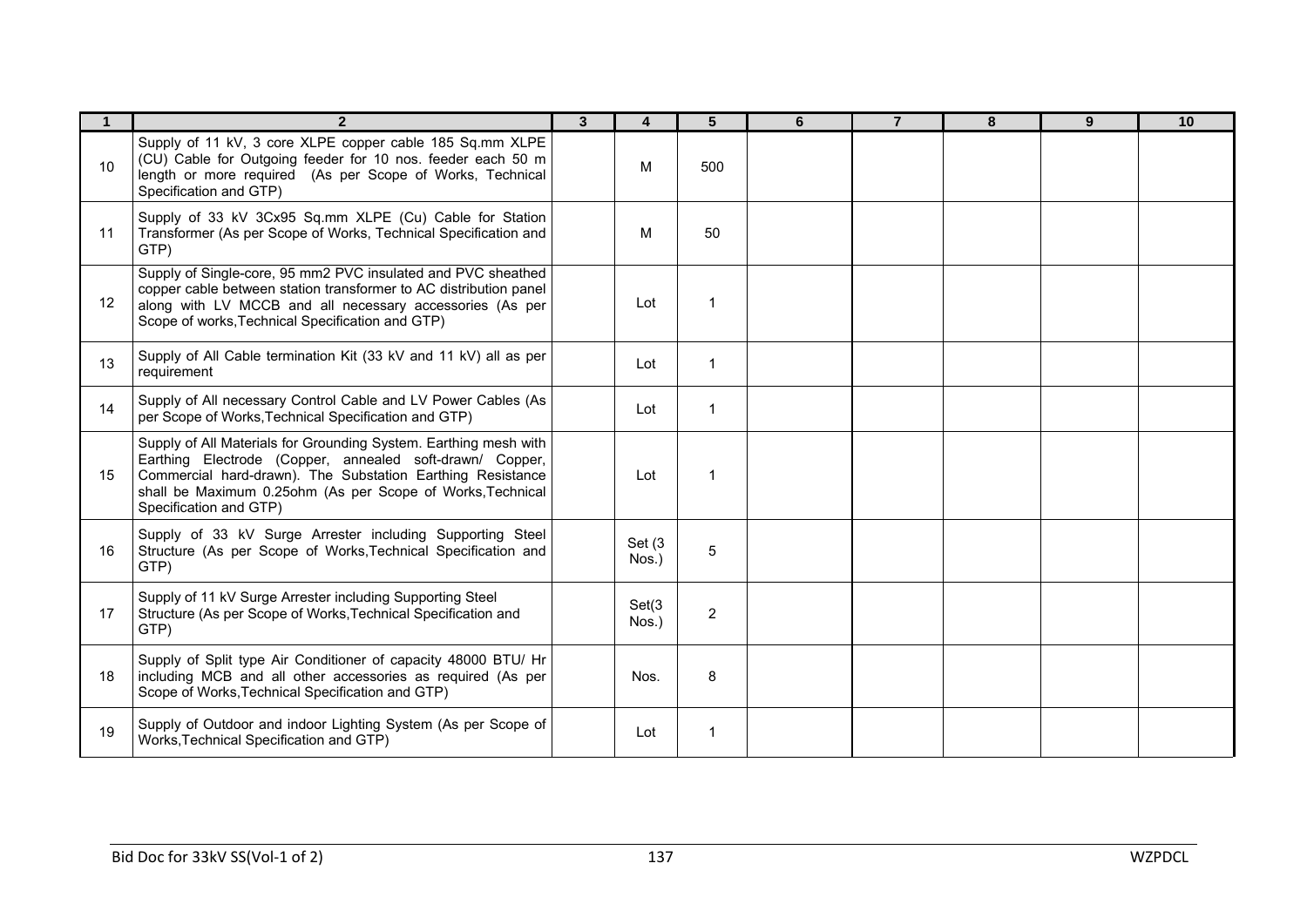|                                                                                                                                                                   | $\overline{2}$                                                                                                                                                                                              | 3 | Δ                  |    | 6 | 8                          | 9 | 10 |
|-------------------------------------------------------------------------------------------------------------------------------------------------------------------|-------------------------------------------------------------------------------------------------------------------------------------------------------------------------------------------------------------|---|--------------------|----|---|----------------------------|---|----|
| 20                                                                                                                                                                | Supply of All Steel Supporting Structures of Equipment as<br>Applicable (As per Scope of Works, Technical Specification and<br>GTP)                                                                         |   | Lot                |    |   |                            |   |    |
| 21                                                                                                                                                                | Supply of Fire Fighting Equipment (CO <sub>2</sub> , Foam type & Dry<br>Chemical type) (As per Scope of Works, Technical Specification<br>and GTP)                                                          |   | Each<br>$(2$ Nos.) | 8  |   |                            |   |    |
| 22                                                                                                                                                                | Supply of Exhaust Fan for Transformer Room (250 Watt) with<br>accessories (As per Scope of Works, Technical Specification and<br>GTP)                                                                       |   | Nos.               | 4  |   |                            |   |    |
| 23                                                                                                                                                                | Supply of PC with Scanner & Printer, Television [LED, 32inch]<br>including supply of Control Room Furniture (As per Scope of<br>Works, Technical Specification and GTP)                                     |   | Set                | -1 |   |                            |   |    |
| 24                                                                                                                                                                | Supply & Installation of CCTV Camera(10 Nos) including all<br>accessories (Such as HD CCTV, DVR HD, Hard Disk, Power<br>Cable, Video Cable etc) (As per Scope of Works, Technical<br>Specification and GTP) |   | Lot                |    |   |                            |   |    |
| 25                                                                                                                                                                | Supply of Substation Automation system for 33kV & 11kV<br>System. (As per Scope of Works, Technical Specification and<br>GTP)                                                                               |   | Lot                |    |   |                            |   |    |
| 26                                                                                                                                                                | Supply of Mandatory Spare Parts as per requirement of<br>WZPDCL(mentioned in Tender Document)                                                                                                               |   | Lot                | -1 |   |                            |   |    |
| Installation of Complete S/S including Testing, commissioning,<br>Inspection & Training. (As per Scope of Works, Technical<br>Lot<br>27<br>Specification and GTP) |                                                                                                                                                                                                             |   |                    |    |   |                            |   |    |
| Note: Price offered in foreign currency (FC) & Bangladesh Taka                                                                                                    |                                                                                                                                                                                                             |   |                    |    |   | <b>Total Price for Lot</b> |   |    |
| Point of Delivery as per Schedule of Requirement:<br>Period of Delivery as per Schedule of Requirement:                                                           |                                                                                                                                                                                                             |   |                    |    |   |                            |   |    |

*[Note: The Purchaser may also use other INCOTERMs, if deemed necessary, In such case Form PG4-3B, will require to be customized by the Purchaser]*

| Name:<br><i>linsert full name of signatory]</i>                      |                                   | Signature with Date and Seal |  |  |  |
|----------------------------------------------------------------------|-----------------------------------|------------------------------|--|--|--|
| In the capacity of:                                                  | [insert designation of signatory] | `Sign]                       |  |  |  |
| Duly authorized to sign the Tender for and on behalf of the Tenderer |                                   |                              |  |  |  |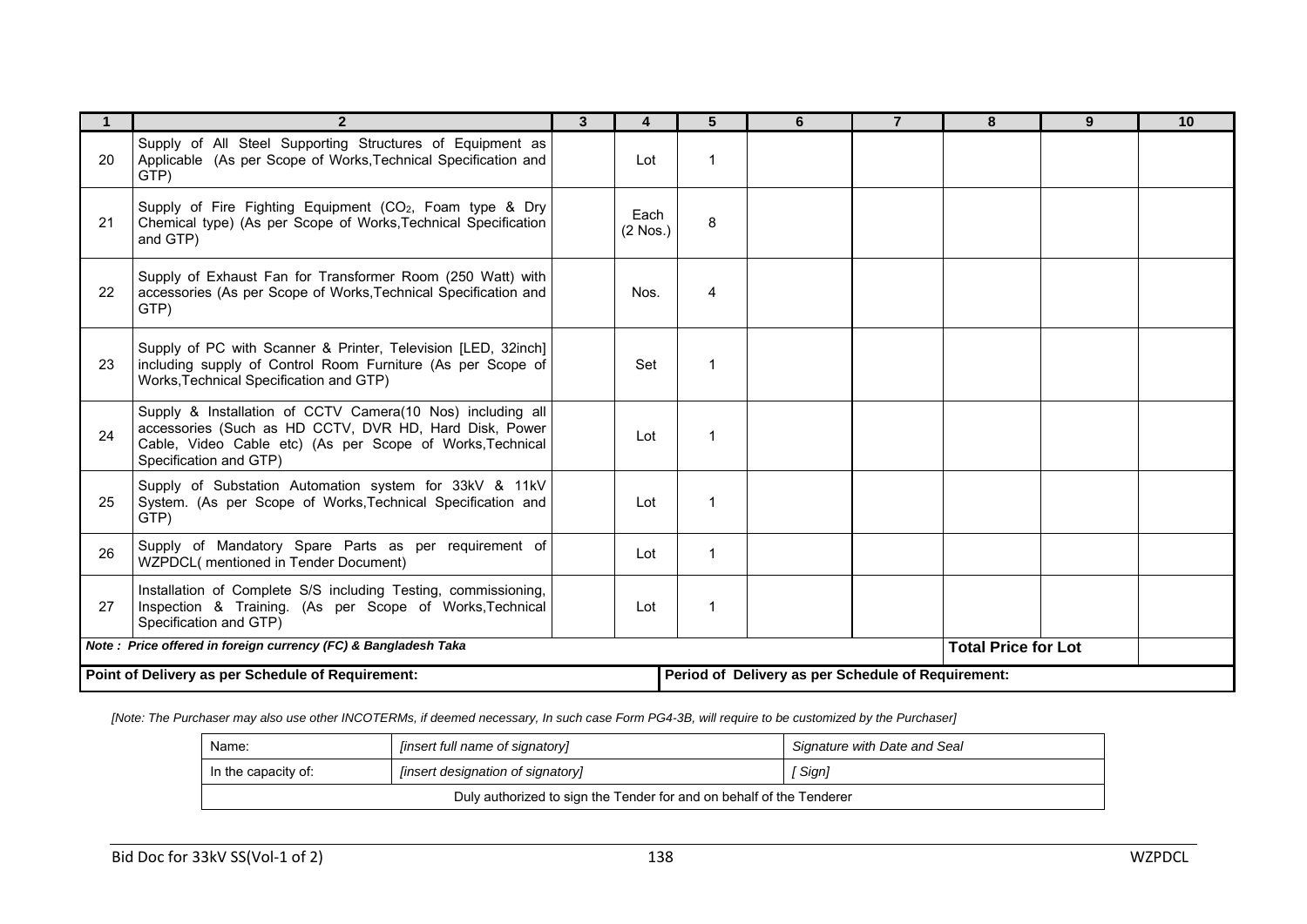## **Price and Completion Schedule - Related Services (Form PG4-3C) for Khulna GIS SS**

| <b>Invitation for Tender No: 27.22.4785.700.50.040.18.1112</b>                                                                                      | Date: 31.12.2018            |                                                                                                                                         |  |  |
|-----------------------------------------------------------------------------------------------------------------------------------------------------|-----------------------------|-----------------------------------------------------------------------------------------------------------------------------------------|--|--|
| <b>Tender Package No: GD14</b>                                                                                                                      | <b>Package Description:</b> | Supply, Delivery, Installation, Testing and Commissioning of<br>Khulna 33/11 kV, 2x20/26.66 MVA GIS new Substation<br>on Turnkey basis. |  |  |
| <b>Tender Lot No:</b>                                                                                                                               | <b>Lot Description:</b>     | N/A                                                                                                                                     |  |  |
| Name of The Work: Supply, Delivery, Installation, Testing and Commissioning of Khulna 33/11 kV, 2x20/26.66 MVA GIS new Substation on Turnkey basis. |                             |                                                                                                                                         |  |  |

|                | $\mathbf{2}$                                                                                                                                                                          | 3                       | $\overline{\mathbf{4}}$    | 5              | 6                                             | $\overline{7}$                                    | 8                                                              |                                                     | 9           |
|----------------|---------------------------------------------------------------------------------------------------------------------------------------------------------------------------------------|-------------------------|----------------------------|----------------|-----------------------------------------------|---------------------------------------------------|----------------------------------------------------------------|-----------------------------------------------------|-------------|
| Service<br>No. | Description of Services (excludes inland<br>transportation and other services required in<br>Bangladesh to convey the goods to their final<br>destination)                            | Country<br>οf<br>Origin | Unit of<br>Measur<br>ement | Quantity       | Unit price<br>of service<br>[FC] or<br>[Taka] | Price per line<br>item of<br>service              | VAT Payable<br>on account of<br>Supplier if the<br>Contract is | Total Price per line<br>item of service<br>(Col. 7) |             |
|                |                                                                                                                                                                                       |                         |                            |                |                                               | (Col. 5 X)<br><b>Col. 6)</b><br>[FC] or<br>[Taka] | awarded<br>[Taka]                                              | <b>FC</b>                                           | <b>Taka</b> |
| 28             | Civil Works:                                                                                                                                                                          |                         |                            |                |                                               |                                                   |                                                                |                                                     |             |
| a)             | new 2-storied Sub-station<br>Construction of<br>Building including Switch Gear Room, Control<br>Room, Office Room with foundation of 10<br>storied building, 1 passenger lifts having |                         | Sq. ft.                    | 7359           |                                               |                                                   |                                                                |                                                     |             |
| b)             | <b>Foundation for Power transformers</b>                                                                                                                                              |                         | Nos.                       | $\overline{2}$ |                                               |                                                   |                                                                |                                                     |             |
| c)             | Construction of Fire Protection Wall between<br>power transformers                                                                                                                    |                         | Nos.                       |                |                                               |                                                   |                                                                |                                                     |             |
| d)             | Foundation for Station transformers                                                                                                                                                   |                         | Nos.                       | 1              |                                               |                                                   |                                                                |                                                     |             |
| e)             | Foundation for Supporting structures                                                                                                                                                  |                         | Lot                        |                |                                               |                                                   |                                                                |                                                     |             |
| f)             | Boundary Wall, Main Gates (Decorative) with<br>Electronic Signboard and guard post building<br>and Drainage System                                                                    |                         | Rm                         | 90             |                                               |                                                   |                                                                |                                                     |             |
| g)             | Switchyard Fencing with Barbed wire with gate                                                                                                                                         |                         | m                          | 0              |                                               |                                                   |                                                                |                                                     |             |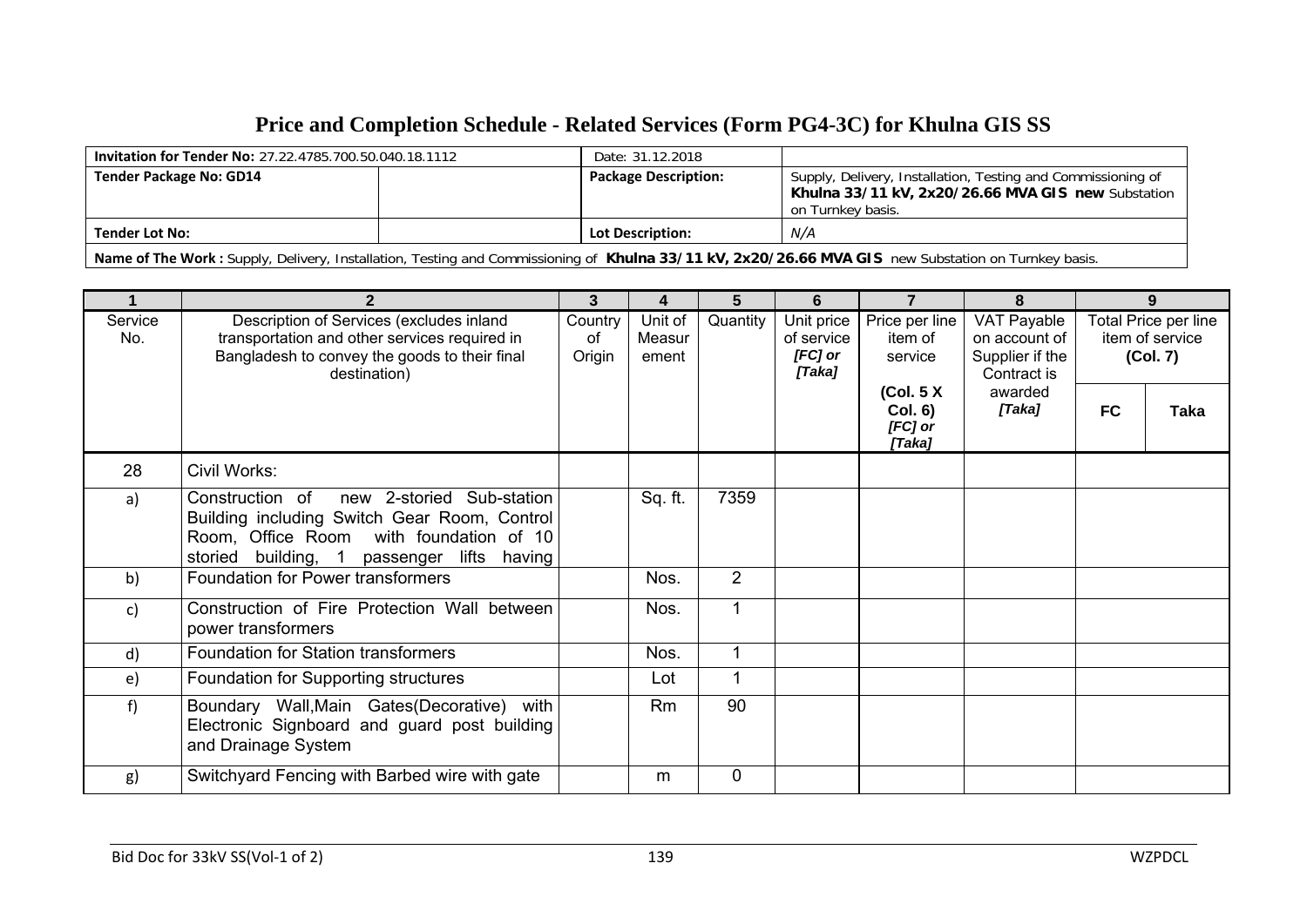|                                                               |                                                                                                        |  |      | 5  | 6 |                                                    |                            |  |
|---------------------------------------------------------------|--------------------------------------------------------------------------------------------------------|--|------|----|---|----------------------------------------------------|----------------------------|--|
| h)                                                            | Construction of Approach & Internal Road                                                               |  | Sq.m | 14 |   |                                                    |                            |  |
| i)                                                            | Construction of Power & Control Cable<br><b>Trenches</b>                                               |  | m    | 40 |   |                                                    |                            |  |
|                                                               | Dismantling of the old control building                                                                |  | Lot  |    |   |                                                    |                            |  |
| k)                                                            | Operation Key Board, Table, Chair, Steel<br>Almirah, File Cabinet, Ceiling Fans etc.                   |  | Lot  |    |   |                                                    |                            |  |
|                                                               | Tree plantation, Gardening and Beautification.                                                         |  | Lot  |    |   |                                                    |                            |  |
| 29                                                            | Inland transportation, Insurance and Other local<br>costs for the delivery of the Goods to their final |  | Lot  |    |   |                                                    |                            |  |
| Note Price offered in foreign currency (FC) & Bangladesh Taka |                                                                                                        |  |      |    |   |                                                    | <b>Total Price for Lot</b> |  |
| Point of Delivery as per Schedule of Requirement:             |                                                                                                        |  |      |    |   | Period of Delivery as per Schedule of Requirement: |                            |  |

| Name:                                                                | [insert full name of signatory]   | Signature with Date and Seal |  |  |
|----------------------------------------------------------------------|-----------------------------------|------------------------------|--|--|
| In the capacity of:                                                  | [insert designation of signatory] | Sign]                        |  |  |
| Duly authorised to sign the Tender for and on behalf of the Tenderer |                                   |                              |  |  |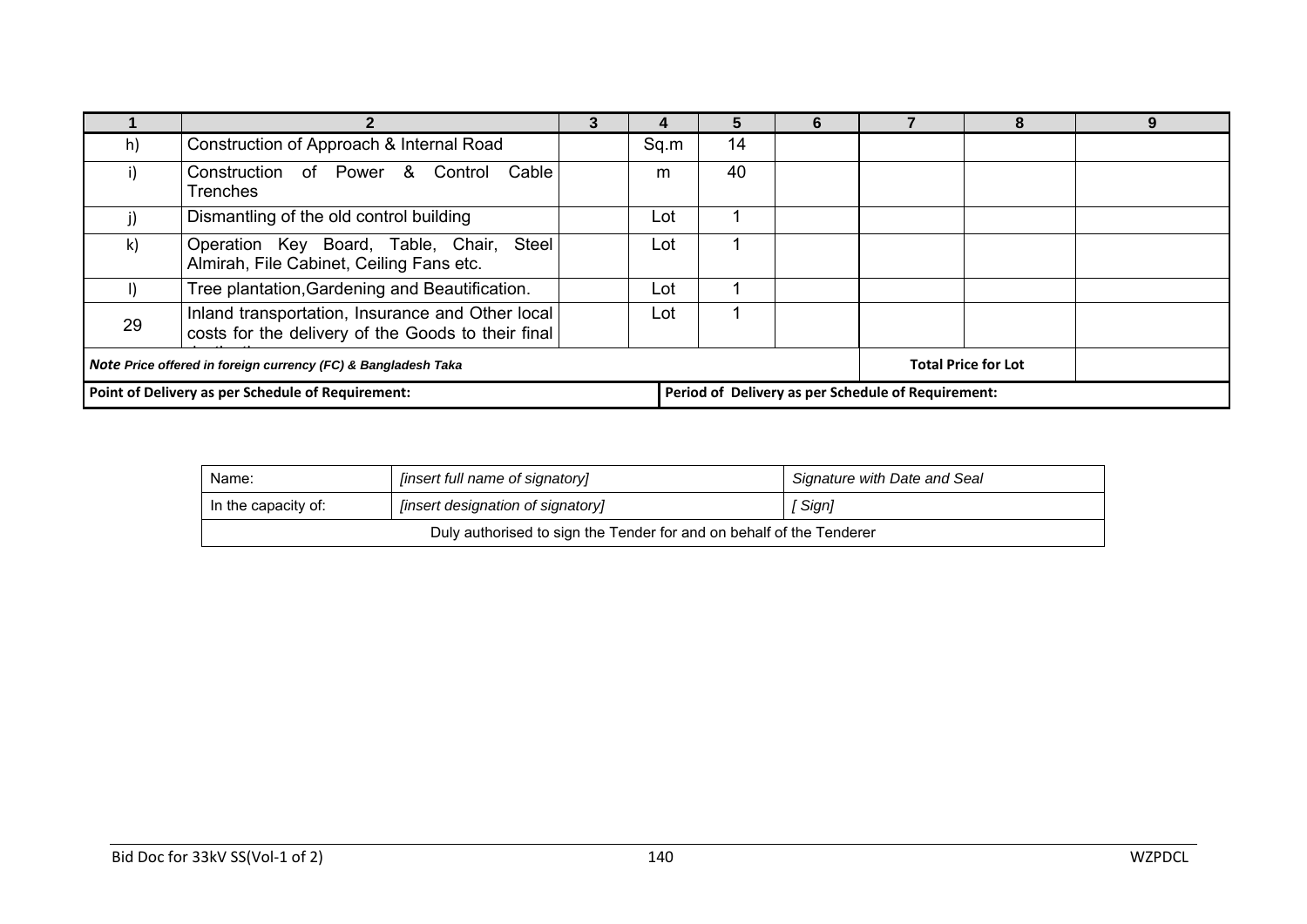# **Schedule No. D1: Summary of the Prices for Khulna GIS substation**

| <b>Invitation for Tender No: 27.22.4785.700.50.040.18.1112</b>                                                                                      | Date: 31.12.2018            |                                                                                                                                         |  |  |
|-----------------------------------------------------------------------------------------------------------------------------------------------------|-----------------------------|-----------------------------------------------------------------------------------------------------------------------------------------|--|--|
| <b>Tender Package No: GD14</b>                                                                                                                      | <b>Package Description:</b> | Supply, Delivery, Installation, Testing and Commissioning of<br>Khulna 33/11 kV, 2x20/26.66 MVA GIS new Substation<br>on Turnkey basis. |  |  |
| Tender Lot No:                                                                                                                                      | <b>Lot Description:</b>     | N/A                                                                                                                                     |  |  |
| Name of The Work: Supply, Delivery, Installation, Testing and Commissioning of Khulna 33/11 kV, 2x20/26.66 MVA GIS new Substation on Turnkey basis. |                             |                                                                                                                                         |  |  |

| Schedule No.                    | <b>Description</b>                                  | <b>Foreign Currency (FC)</b> | <b>Local Currency (Taka)</b> |
|---------------------------------|-----------------------------------------------------|------------------------------|------------------------------|
| Schedule No. A1                 | Supply of Equipment manufactured in<br>Bangladesh   |                              |                              |
| Schedule No. B1                 | Supply of Equipment from abroad – to be<br>imported |                              |                              |
| Schedule No. C1                 | <b>Works and Services</b>                           |                              |                              |
| Total for individual substation |                                                     |                              |                              |

| [insert full name of signatory]<br>Name:                             |  | Signature with Date and Seal |  |  |  |  |
|----------------------------------------------------------------------|--|------------------------------|--|--|--|--|
| [insert designation of signatory]<br>In the capacity of:             |  | [ Sign]                      |  |  |  |  |
| Duly authorised to sign the Tender for and on behalf of the Tenderer |  |                              |  |  |  |  |
|                                                                      |  |                              |  |  |  |  |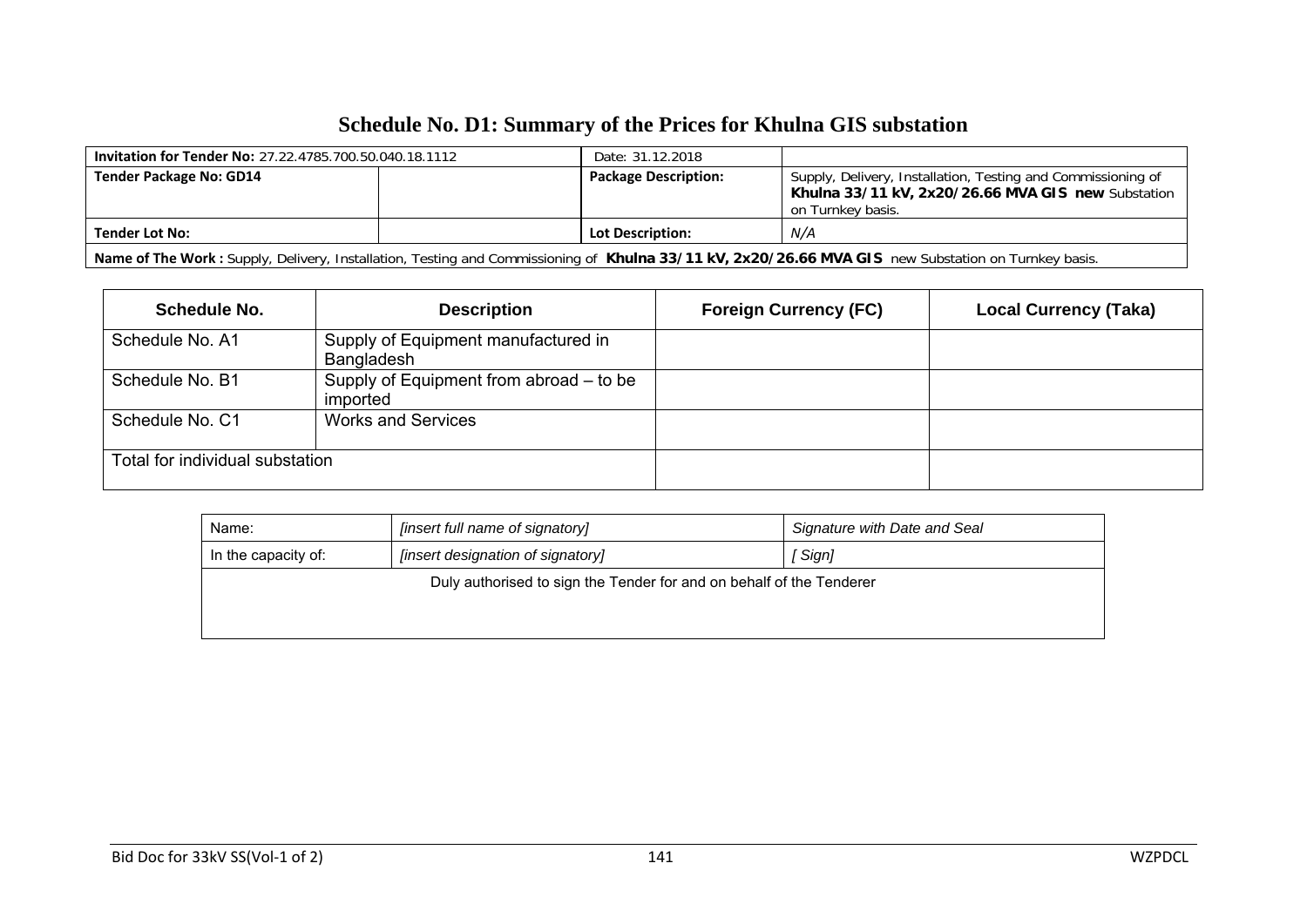# **Schedule No. E: Grand Summary of Total Contract**

| <b>Invitation for Tender No: 27.22.4785.700.50.040.18.1112</b> |  | Date: 31.12.2018            |                                                                                                                                         |
|----------------------------------------------------------------|--|-----------------------------|-----------------------------------------------------------------------------------------------------------------------------------------|
| <b>Tender Package No: GD14</b>                                 |  | <b>Package Description:</b> | Supply, Delivery, Installation, Testing and Commissioning of<br>Khulna 33/11 kV, 2x20/26.66 MVA GIS new Substation<br>on Turnkey basis. |
| <b>Tender Lot No:</b>                                          |  | <b>Lot Description:</b>     | N/A                                                                                                                                     |

|                    | <b>Schedule No.</b> | <b>Description</b>         | Total (FC) | <b>Total (Taka)</b> |
|--------------------|---------------------|----------------------------|------------|---------------------|
|                    |                     | Schedule No. D1 for Khulna |            |                     |
| <b>Grand Total</b> |                     |                            |            |                     |

| [insert full name of signatory]<br>Name:                             |                                   | Signature with Date and Seal |  |  |  |
|----------------------------------------------------------------------|-----------------------------------|------------------------------|--|--|--|
| In the capacity of:                                                  | [insert designation of signatory] | Sign]                        |  |  |  |
| Duly authorised to sign the Tender for and on behalf of the Tenderer |                                   |                              |  |  |  |
|                                                                      |                                   |                              |  |  |  |
|                                                                      |                                   |                              |  |  |  |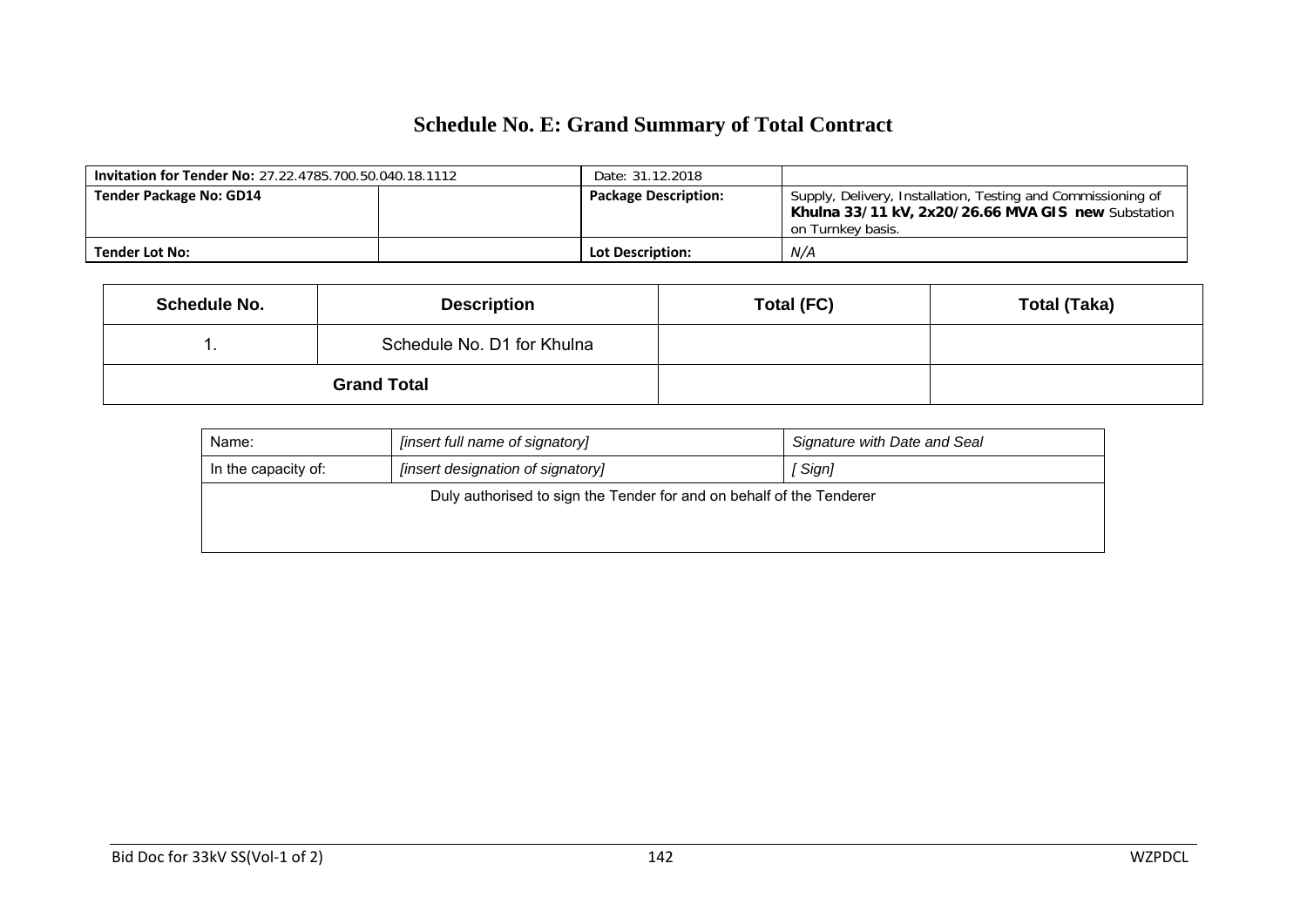### **Specifications Submission and Compliance Sheet (Form PWG4-4)**

Invitation for Tender No: Tender Package No: Package

Date:

Tender Lot No: Lot Lot No:

Description: *[enter description as specified in Section 6]* Description: *[enter description as specified in Section 6]*

| <b>Item</b><br>No. | <b>Name of Goods</b><br>or Related Service | <b>Country of</b><br>Origin | <b>Make and Model</b><br>(when applicable) | <b>Full Technical</b><br><b>Specifications and</b><br><b>Standards</b> |
|--------------------|--------------------------------------------|-----------------------------|--------------------------------------------|------------------------------------------------------------------------|
| 1                  | $\mathbf{2}$                               | 3                           | 4                                          | 5                                                                      |
|                    | <b>FOR GOODS</b>                           |                             |                                            | Note 1                                                                 |
|                    |                                            |                             |                                            |                                                                        |
|                    |                                            |                             |                                            |                                                                        |
|                    | <b>FOR SERVICES</b><br>and works           |                             |                                            |                                                                        |
|                    |                                            |                             |                                            |                                                                        |
|                    |                                            |                             |                                            |                                                                        |

*[The Tenderer should complete all the columns as required]*

Signature: *[insert signature of authorised representative of the Tenderer]* Name: *lack insert full name of signatory* In the capacity of: *[insert designation of signatory]*

Duly authorised to sign the Tender for and on behalf of the Tenderer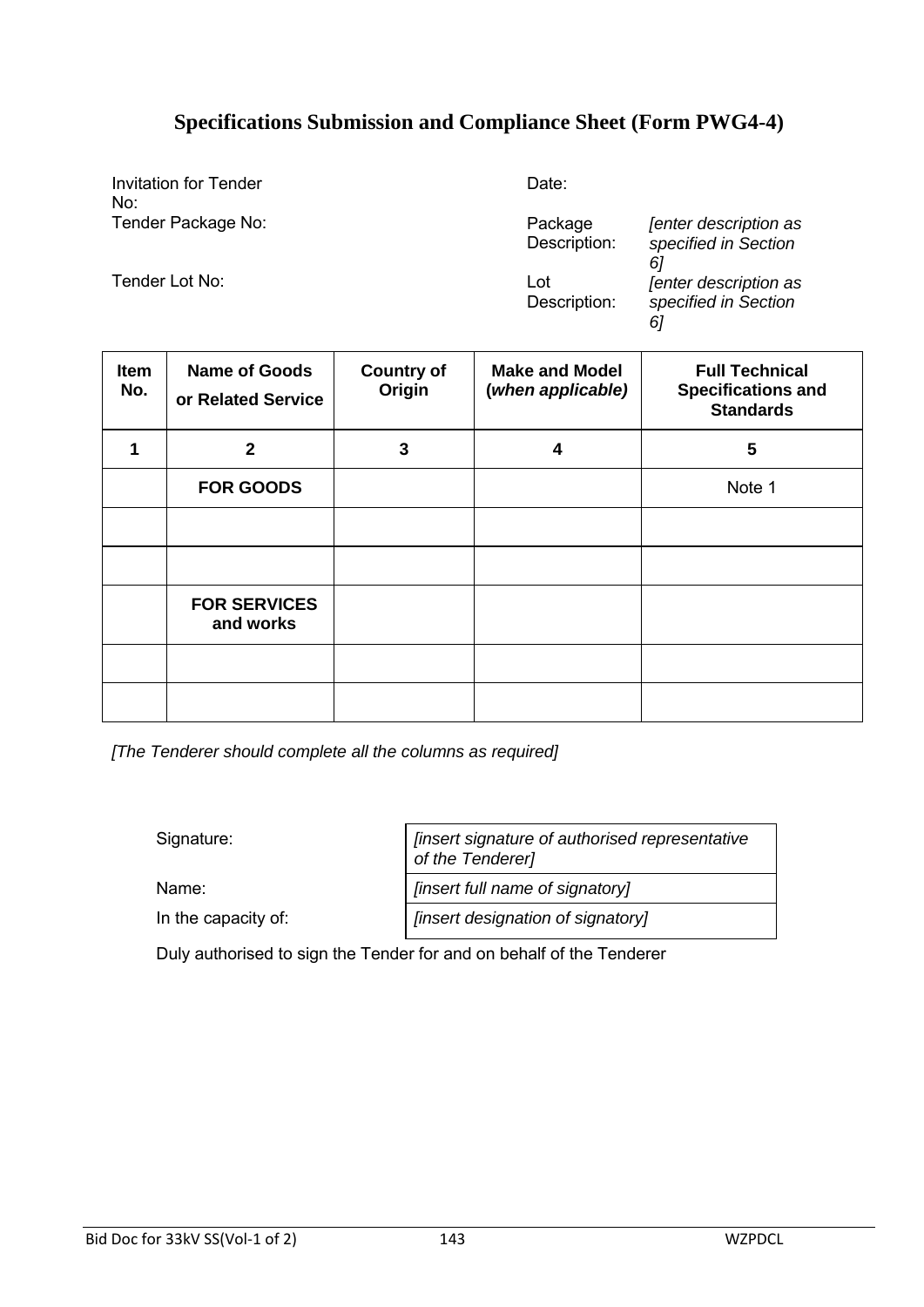### **Manufacturer's Authorisation Letter (Form PWG4 - 5)**

*[The Tenderer shall require the Manufacturer to fill in this Form in accordance with the instructions indicated. This letter of authorization should be on the letterhead of the Manufacturer and should be signed by a person with the proper authority to sign documents that are binding on the Manufacturer. The Tenderer shall include it in its tender, if so indicated in the TDS as stated under ITT Sub-Clause 26.1(b)]*

| <b>Invitation for Tender No:</b>      | Date: |
|---------------------------------------|-------|
| Tender Package No:                    |       |
| Tender Lot No:                        |       |
| To:<br>Name and address of Purchaser] |       |

#### WHEREAS

We *[insert complete name of Manufacturer],*

who are official manufacturers of *[insert type of goods manufactured],* having factories at

*[insert full address of Manufacturer's factories]*, do hereby

authorize *[insert complete name of Tenderer]* to supply the following Goods, manufactured by us *[insert name and or brief description of the Goods]*.

We hereby extend our full guarantee and warranty as stated under GCC Clause 33 of the General Conditions of Contract, with respect to the Goods offered by the above Tenderer.

Signed: *[insert signature(s) of authorized representative(s) of the Manufacturer]*

Name: *[insert complete name(s) of authorized representative(s) of the Manufacturer]* Address: *[insert full address including Fax and e-mail]* Title: *[insert title]*

Date: *[insert date of signing]*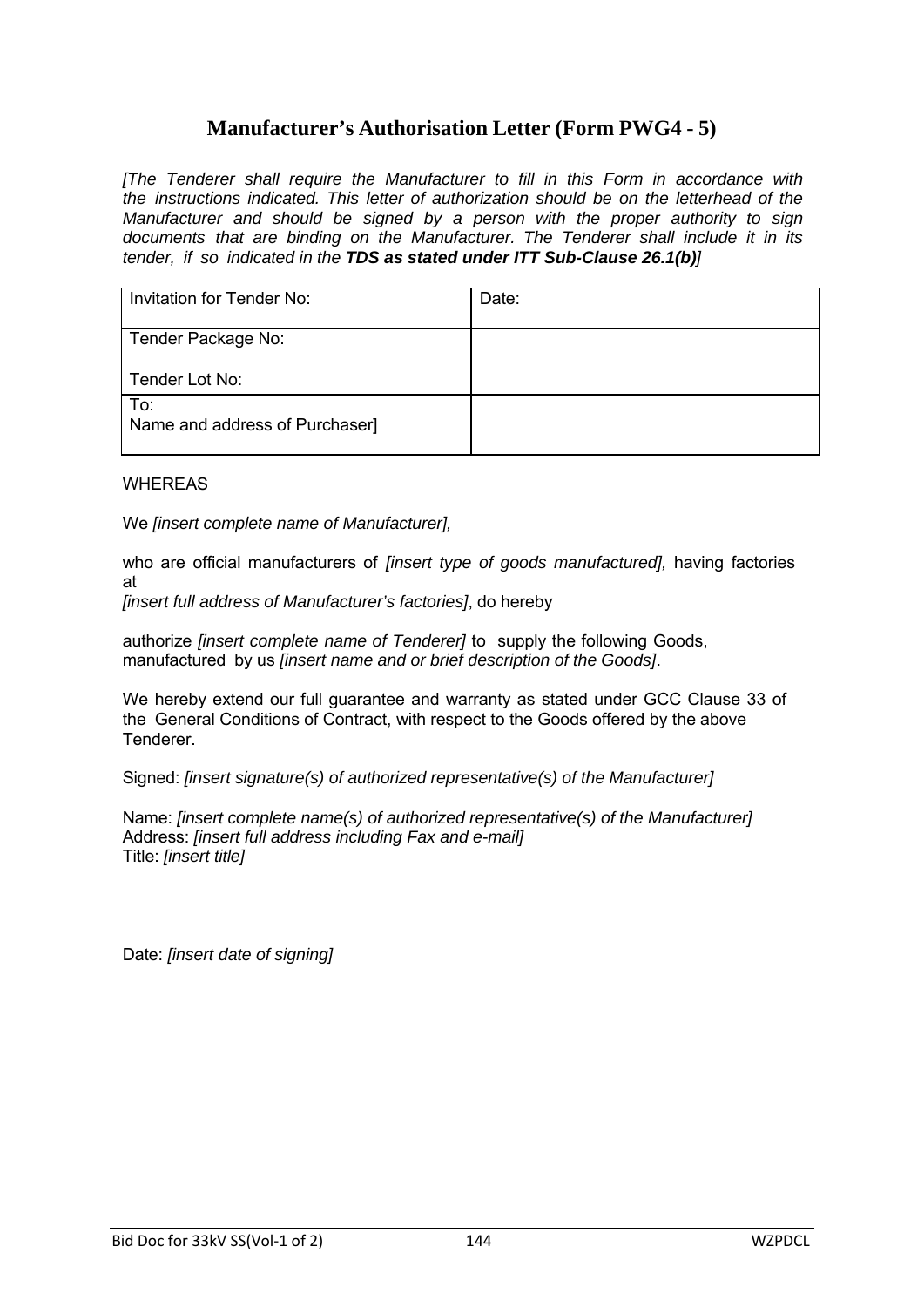### **Bank Guarantee for Tender Security (Form PW5-6)**

*[This is the format for the Tender Security to be issued by an internationally reputable Bank which has a correspondent Bank located in Bangladesh in accordance with ITT Clause 31 & 32]*

Invitation for Tender No: **Date:** Date:

Tender Package No:

To:

**[**Name and address of the Employer**]** 

#### **TENDER GUARANTEE No:**

We have been informed that *[name of Tenderer]* (hereinafter called "the Tenderer") intends to submit to you its Tender dated *[date of Tender]* (hereinafter called "the Tender") for the execution of the Works of *[description of works]* under the above Invitation for Tenders (hereinafter called "the IFT").

Furthermore, we understand that, according to your conditions, the Tender must be supported by a Bank Guarantee for Tender Security.

At the request of the Tenderer, we *[name of bank]* hereby irrevocably undertake to pay you, without cavil or argument, any sum or sums not exceeding in total an amount of USD/GBP/EUR/JPY delete not appropriate

*[insert amount in figures and words]* and/or *deleteif not appropriate BangladeshTaka [insert amount in figures and* 

*words]* upon receipt by us of your first written demand accompanied by a written statement that the Tenderer is in breach of its obligation(s) under the Tender conditions, because the Tenderer:

- a. has withdrawn its Tender after opening of Tenders but within the validity of the Tender Security; or
- b. refused to accept the Notification of Award (NOA) within the period as stated under ITT; or
- c. failed to furnish Performance Security within the period stipulated in the NOA; or
- d. refused to sign the Contract Agreement by the time specified in the NOA; or
- e. did not accept the correction of the Tender price following the correction of the arithmetic errors as stated under ITT.

This guarantee will expire

- (a) if the Tenderer is the successful Tenderer, upon our receipt of a copy of the Contract Agreement signed by the Tenderer or a copy of the Performance Security issued to you in accordance with the ITT; or
- (b) if the Tenderer is not the successful Tenderer, twenty eight (28) days after the expiration of the Tenderer's Tender validity period, being *[date of expiration of the Tender validity plus twenty eight (28) days ].*

Consequently, we must receive at the above-mentioned office any demand for payment under this guarantee on or before that date.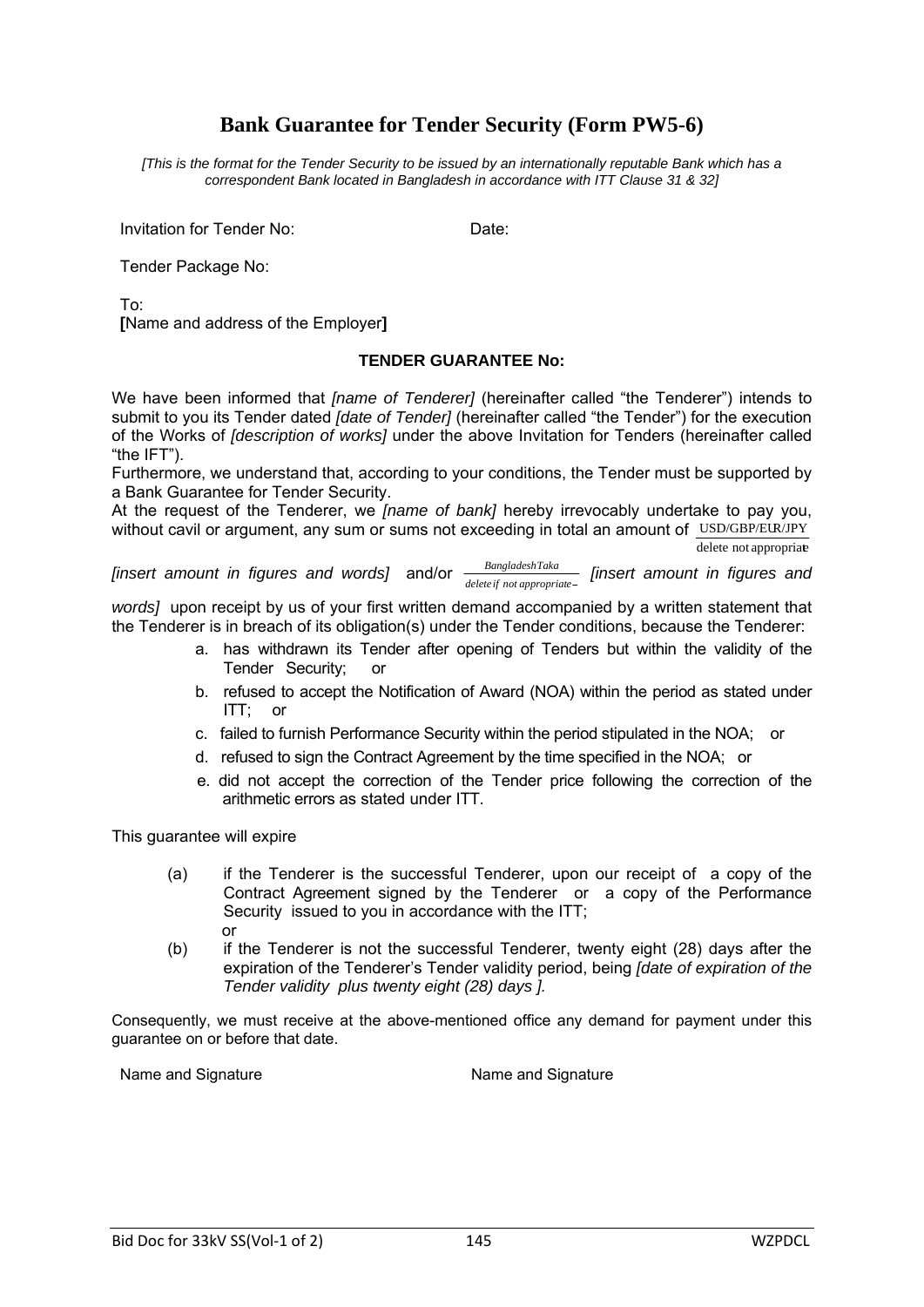### **Deviation List (Form PG4 – 11)**

[*If Tenderer has any reservation on terms and conditions, Tenderer has to mention his reservations in Deviation list*]

| Sl. No. | Reference No./ Clause No. | <b>Proposed Deviation</b> | <b>Remarks</b> |
|---------|---------------------------|---------------------------|----------------|
|         |                           |                           |                |
|         |                           |                           |                |

[ *Add rows if necessary*]

| Signature:          | <i>finsert signature of authorised</i>                               |
|---------------------|----------------------------------------------------------------------|
|                     | <i>representative of the Tenderer]</i>                               |
| Name:               | [insert full name of signatory]                                      |
| In the capacity of: | [insert designation of signatory]                                    |
|                     | Duly authorised to sign the Tender for and on behalf of the Tenderer |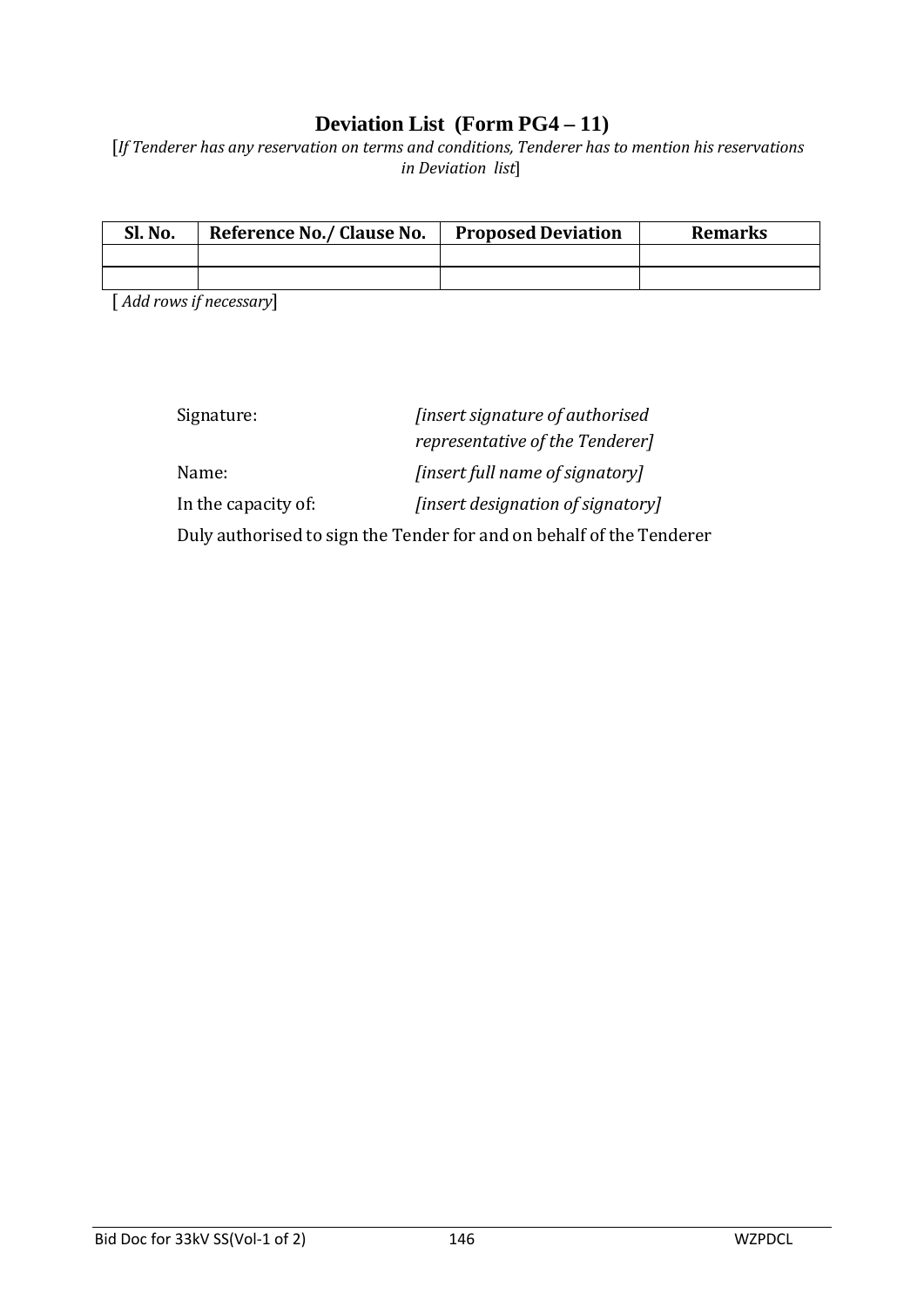### **Notification of Award (Form PW5-7)**

Contract No: Date: To:

*[Name of Contractor]*

This is to notify you that your Tender dated *[insert date]* for the execution of the Works for *[name of project/Contract]* for the Contract Price of USD/GBP/EUR/JPY *[insert amount in figures and* delete not appropriate

words] and  $\frac{Banglades/klas}{deleteif~notappropriae}$  [insert amount in figures and in words], as corrected and modified

in accordance with the Instructions to Tenderers, has been approved by *[name of Employer].*

You are thus requested to take following actions:

- i. accept in writing the Notification of Award within seven (7) working days of its issuance pursuant to ITT SubClause 60.4
- ii. furnish a Performance Security in the form of a Bank Guarantee as specified and in the amount of USD/GBP/EUR/JPY *[insert amount in figures and words]* delete not appropriate

*and BangladeshTaka deleteif notappropriate [insert amount in figures and words],*within twenty eight (28)

days of issuance of this Notification of Award but not later than *(specify date),* in accordance with ITT Clause 63.2.

iii. sign the Contract within twenty eight (28) days of issuance of this Notification of Award but not later than *(specify date),* in accordance with ITTSub Clause 65.2.

You may proceed with the execution of the Works only upon completion of the above tasks. You may also please note that this Notification of Award shall constitute the formation of this Contract which shall become binding upon you.

We attach the draft Contract and all other documents for your perusal and signature.

**Signed** 

Duly authorised to sign for and on behalf of *[name of Employer]*

Date: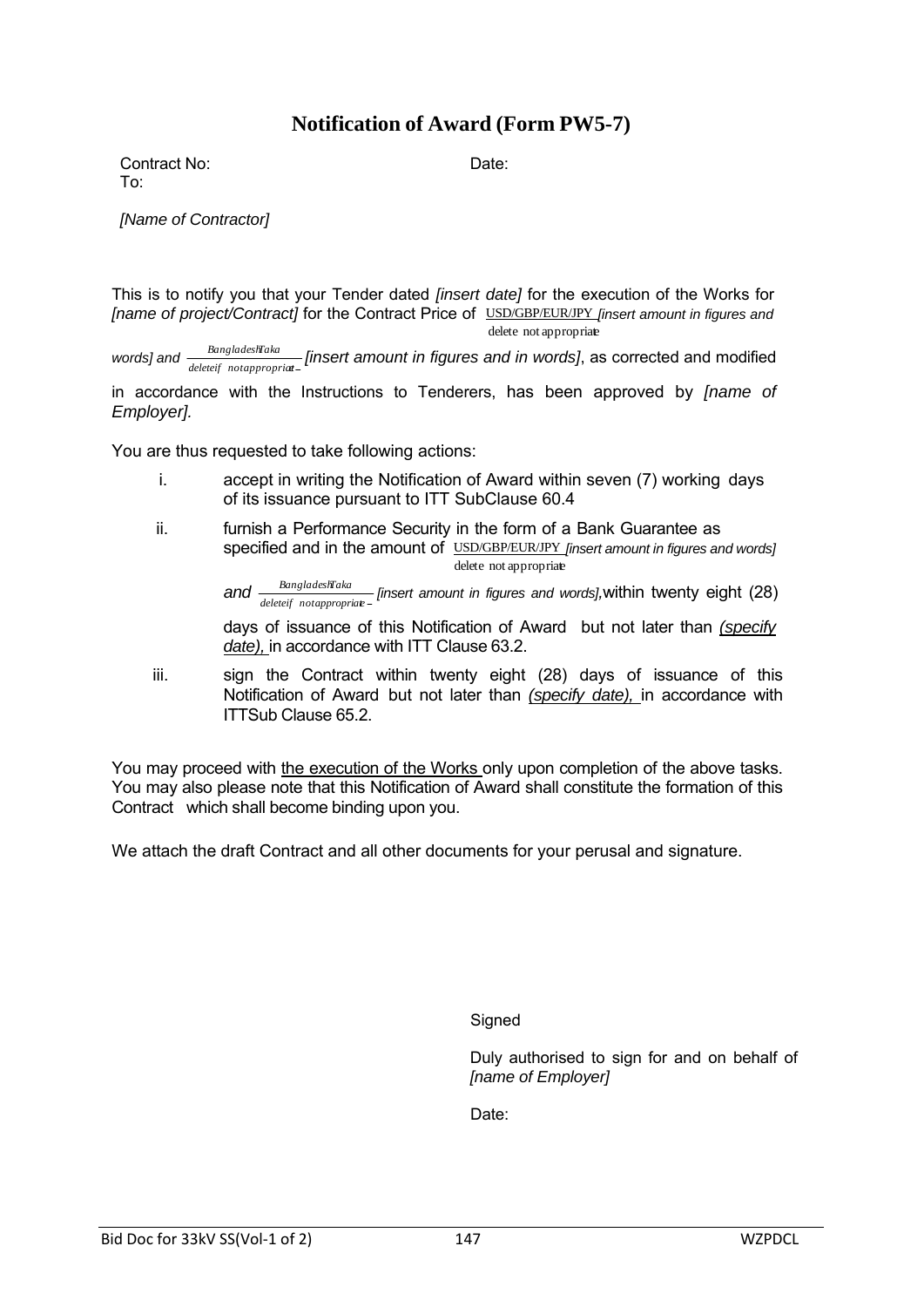### **Contract Agreement (Form PW5-8)**

THIS AGREEMENT made on this *[day]* day of *[month][year]* between *[name and address of Employer]* (hereinafter called "the Employer") of the one part and *[name and address of Contractor]* (hereinafter called "the Contractor") of the other part:

WHEREAS the Procuring Entityinvited Tenders for certain works named *[brief description of works]* and has accepted the Tendersubmitted by the Tenderer for the execution of those works

in the sum of USD/GBP/EUR/JPY *[insert amount]and/or BangladeshTaka* delete not appropriate *deleteif notappropriaet [insertamount][Contract price in*

*figures and in words]* (hereinafter called "the Contract Price").

NOW THIS AGREEMENT WITNESSETH AS FOLLOWS:

- 1. In this Agreement words and expressions shall have the same meanings as are respectively assigned to them in the General Conditions of Contract hereafter referred to.
- 2. The documents forming the Contract shall be interpreted in the following order of priority:
	- (a) the signed Contract Agreement
	- (b) the Notification of Award
	- (c) the completed Tender and the appendices to the Tender
	- (d) the Particular Conditions of Contract
	- (e) the General Conditions of Contract
	- (f) the Technical Specifications
	- (g) the General Specifications
	- (h) the Drawings
	- (i) the priced Bill of Quantities and the Schedules
	- (j) any other document listed in the PCC forming part of the Contract.
- 3. In consideration of the payments to be made by the Procuring Entityto the Contractor as hereinafter mentioned, the Contractor hereby covenants with the Employer to execute and complete the works and to remedy any defects therein in conformity in all respects with the provisions of the Contract.
- 4. The Procuring Entityhereby covenants to pay the Contractor in consideration of the execution and completion of the works and the remedying of defects therein, the Contract Price or such other sum as may become payable under the provisions of the Contract at the times and in the manner prescribed by the Contract.

IN WITNESS whereof the parties hereto have caused this Agreement to be executed in accordance with the laws of Bangladesh on the day, month and year first written above.

For the Procuring Entity For the Contractor

**Signature** 

Name National I ) No. **Title** In the pr sence of Name **Address**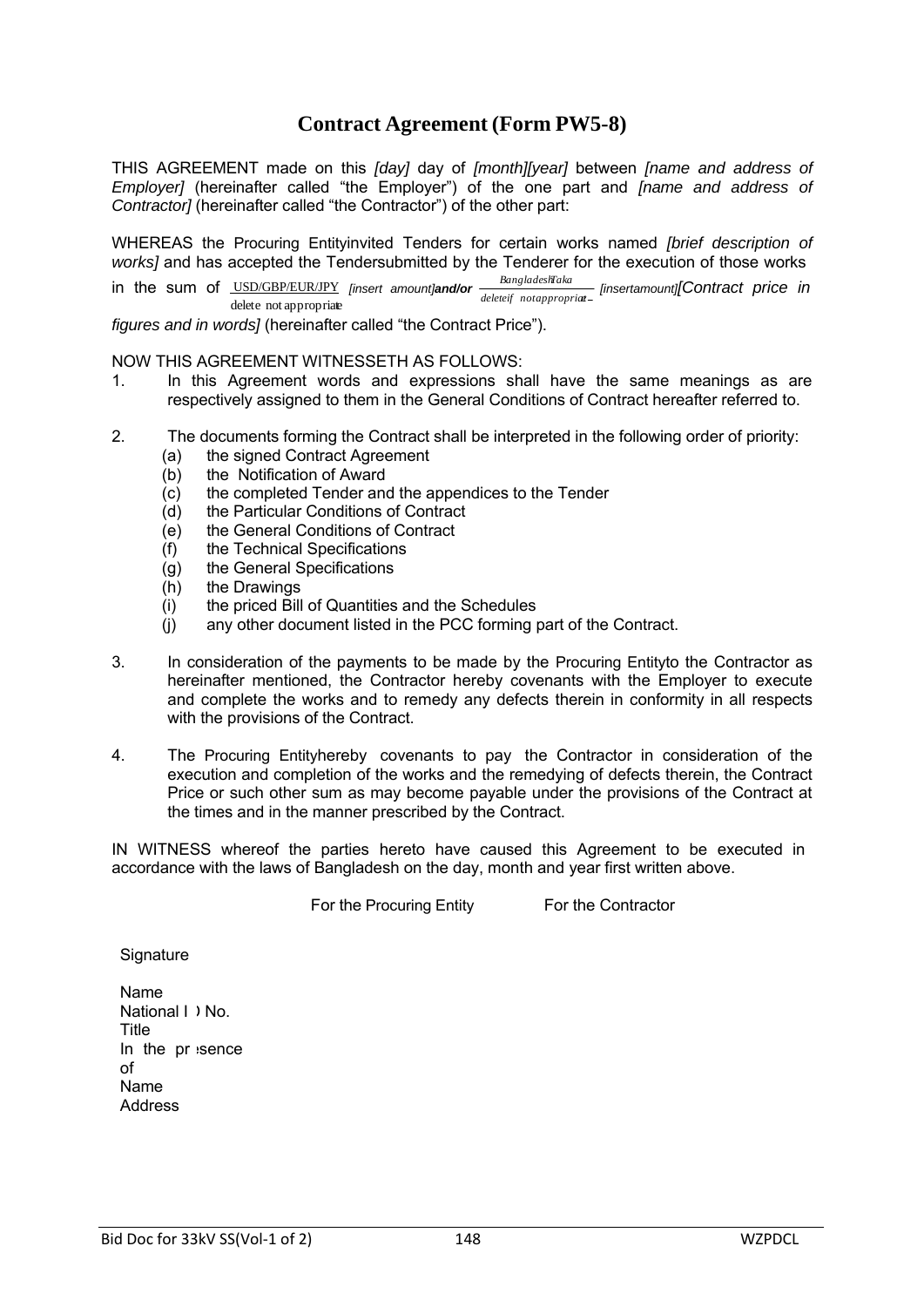### **Bank Guarantee for Performance Security (Form PW5-9)**

*[This is the format for the Performance Security to be issued by an internationally reputable Bank which has a correspondent Bank located inBangladesh in accordance with ITTClause 61, 62& 63]*

Contract No: linsert reference numberl Date: linsert datel

To:

[ insert Name and address of Procuring Entity]

#### **PERFORMANCE GUARANTEE No:**

We have been informed that *[name of Contractor]* (hereinafter called "the Contractor") has undertaken, pursuant to Contract No *[insert reference number of Contract]* dated *[insert date of Contract]* (hereinafter called "the Contract"), the execution of works *[description of works]* under the Contract.

Furthermore, we understand that, according to your conditions, the Contract must be supported by a Bank Guarantee for Performance Security.

At the request of the Contractor, we *[name of bank]* hereby irrevocably undertake to pay you, without cavil or argument, any sum or sums not exceeding in total an amount of  $\frac{BanzladesHaka}{\text{Area}}$ 

USD/GBP/EUR/JPY/BDT and/or *BangladeshTaka deleteif notappropriaet [insert amount in figures and in words]* upon receipt delete not appropriate

by us of your first written demand accompanied by a written statement that the Contractor is in breach of its obligation(s) under the Contract conditions, without you needing to prove or show grounds or reasons for your demand of the sum specified therein.

This guarantee is valid until *[date of validity of guarantee]*, consequently, we must receive at the above-mentioned office any demand for payment under this guarantee on or before that date.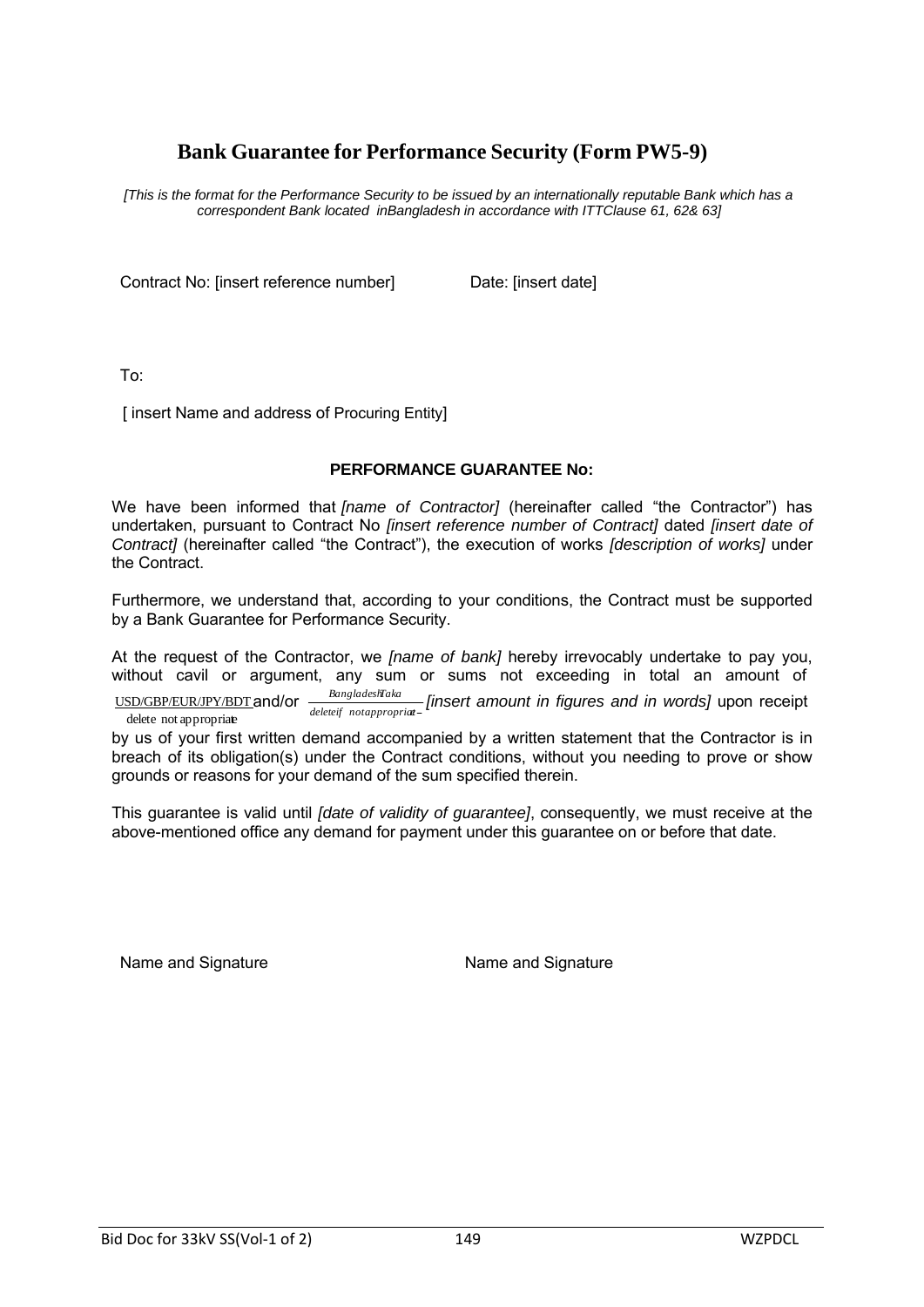### **Bank Guarantee for Advance Payment (Form PW5-10)**

*[This is the format for the Advance Payment Guarantee to be issued byan internationally reputable Bank which has a correspondent Banklocated inBangladesh in accordance with GCC Clause 78]*

Contract No: [insert reference number] Date: [insert date]

To:

[insert Name and address of the Procuring Entity]

#### **ADVANCE PAYMENT GUARANTEE No:**

We have been informed that *[name of Contractor]* (hereinafter called "the Contractor") has undertaken, pursuant to Contract No *[insert reference number of Contract]* dated *[insert date of Contract]* (hereinafter called "the Contract"), the execution of works *[description of works]* under the Contract.

Furthermore, we understand that, according to your Conditions of Contract under GCC Clause 78, the Advance Payment on Contract must be supported by a Bank Guarantee.

At the request of the Contractor, we *[insert name of bank]* hereby irrevocably undertake to pay you, without cavil or argument, any sum or sums not exceeding in total an amount of

USD/GBP/EUR/JPY/BDT and/or delete not appropriate *BangladeshTaka deleteif notappropriaet [insert amount in figures and in words]* upon receipt

by us of your first written demand accompanied by a written statement that the Contractor is in breach of its obligation(s) under the Contract conditions, without you needing to prove or show grounds or reasons for your demand of the sum specified therein.

We further agree that no change, addition or other modification of the terms of the Contract to be performed, or of any of the Contract documents which may be made between the Employer and the Contractor, shall in any way release us from any liability under this guarantee, and we hereby waive notice of any such change, addition or modification.

This guarantee is valid until *[insert date of validity of guarantee]*, consequently, we must receive at the above-mentioned office any demand for payment under this guarantee on or before that date.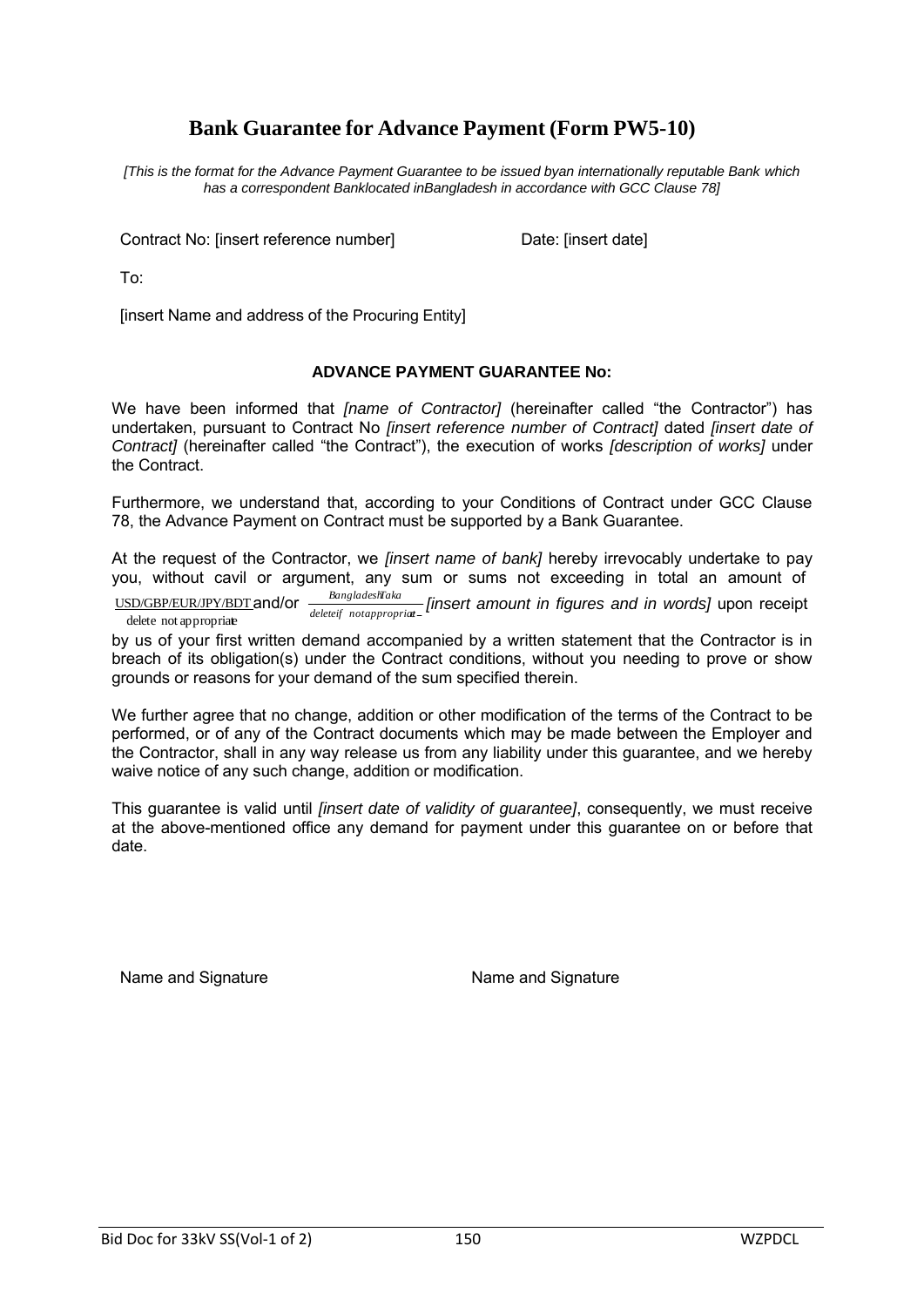### **Bank Guarantee for Retention Money Security (Form PW5-11)**

*[This is the format for the Retention Money Guarantee to be issued by an internationally reputable Bank which has a correspondent Bank located in Bangladesh in accordance with GCC Sub Clause 75.3]*

#### **Demand Guarantee**

[Bank's Name, and Address of Issuing Branch or Office]

**Beneficiary:**[insert Name and Address of the Procuring Entity]

**Date:** [insert date]

#### **RETENTION MONEY GUARANTEE No.: [insert number]**

We have been informed that linsert name of Contractor (hereinafter called "the Contractor") has entered into Contract Number linsert reference number of the Contractl dated linsert datel with you, for the execution of [insert name of Contract and brief description of Works] (hereinafter called "the Contract").

Furthermore, we understand that, according to the conditions of the Contract, when the Taking-Over Certificate has been issued for the Works and the first half of the Retention Money has been certified for payment, payment of [insert the amount of the second half of the Retention Money] which becomes due after the Defects Liability Period has passed and certified in the form of Defects Correction Certificate, is to be made against a Retention Money Guarantee.

At the request of the Contractor, we [insert name of Bank] hereby irrevocably undertake to pay you any sum or sums not exceeding in total an amount of USD/GBP/EUR/JPY/BDT and/or delete not appropriate

*BangladesFIaka*<br>*deleteif notappropriat*-<br>*deleteif notappropriat*-

writing accompanied by a written statement stating that the Contractor is in breach of its obligation under the Contract because the Contractor failed to properly correct the defects duly notified in respect of the Works.

It is a condition for any claim and payment under this guarantee to be made that the payment of the second half of the Retention Money referred to above must have been received by the Contractor on its account number[insert A/C no] at [name and address of Bank].

This guarantee is valid until [insert the date of validity of Guaranteethat being twenty eight (28) days beyond the Defects Liability Period].Consequently, we must receive at the abovementioned office any demand for payment under this guarantee on or before that date.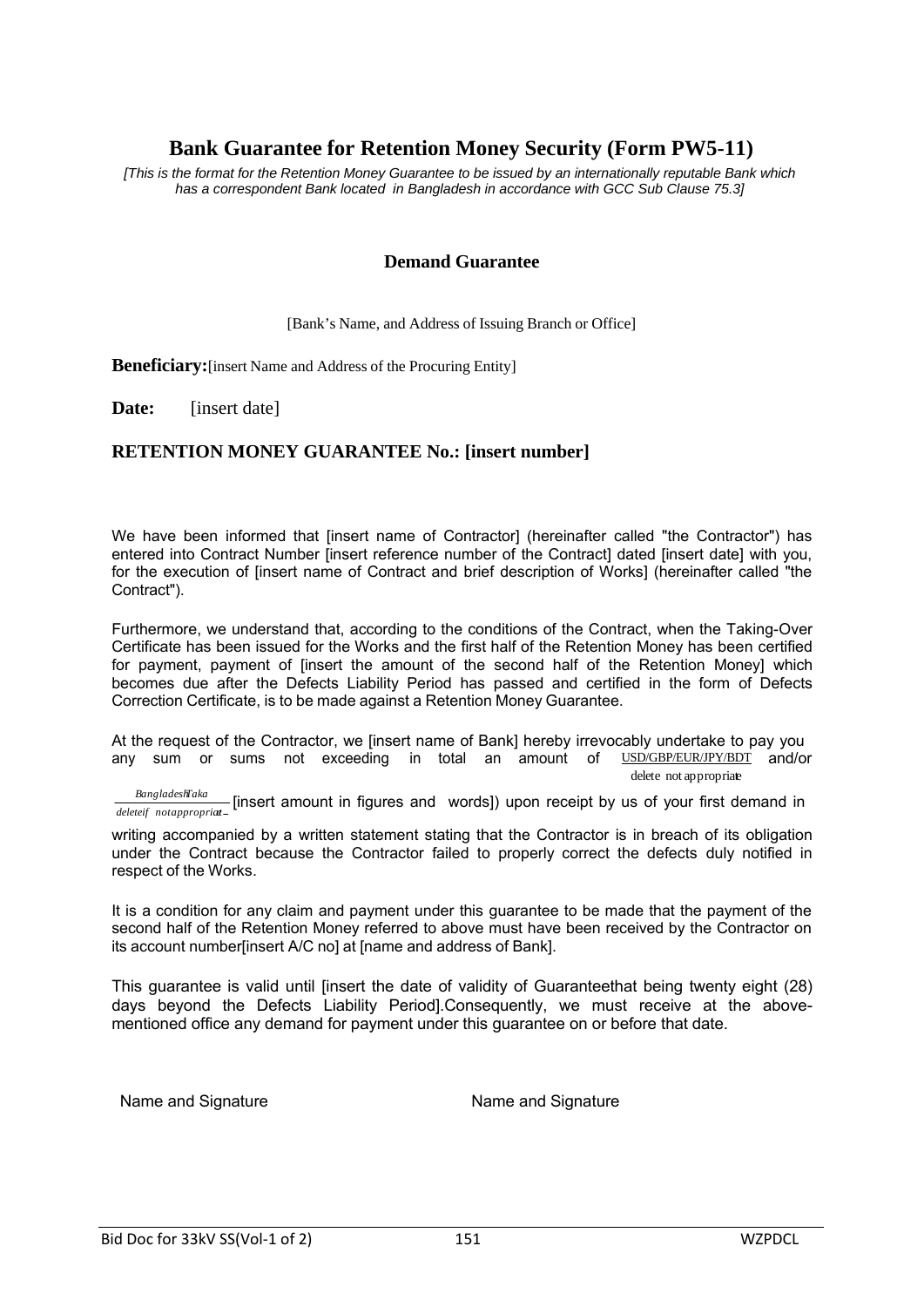### **Warranty Certificate (Form PWG4 - 12)**

*[The Tenderer shall require to fill in this Form in accordance with the instructions indicated. This Certificate should be on the official pad of the Tenderer and should be signed by a person with the proper authority to sign documents.]*

*[The Tenderer shall include it in its Tender, if so indicated in the TDS as stated under ITT Sub Clause 21.1 (q)]*

| Invitation for Tender No:                     | Date: |
|-----------------------------------------------|-------|
| Tender Package No:                            |       |
| Tender Lot No(when applicable):               |       |
| To:<br>[Name and address of Procuring Entity] |       |

#### WHEREAS

We *[insert complete name of Tenderer],*

who are authorized Supplier of *[insert type of goods to be Supplied],* having registered office at *[insert full address of Tenderer's registered office]* do hereby warrants that all the Goods [*insert name and brief description of the Goods*] will be supplied by us and extend our full guarantee and warranty as stated under GCC Clause 33 of the General Conditions of Contract with respect to the Goods offered by us under this contract.

Signed: *[insert signature(s) of authorized representative(s) of the Tenderer]*

Name: *[insert complete name(s) of authorized representative(s) of the Tenderer]* Address: *[insert full address including Fax and e-mail]* Title: *[insert title]* Date: *[insert date of signing]*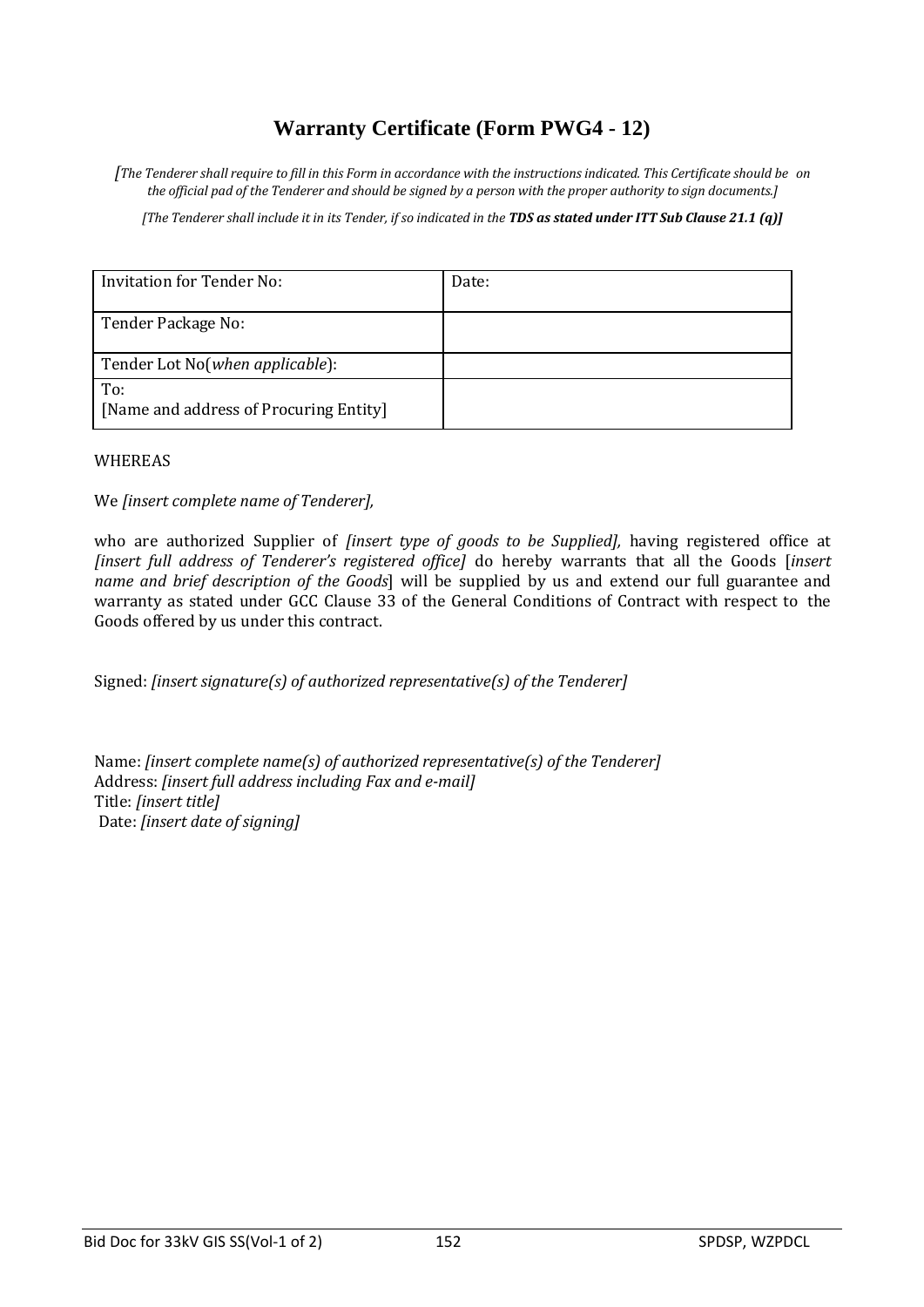**Section 6. Schedule of Requirements & Bill of Quantities**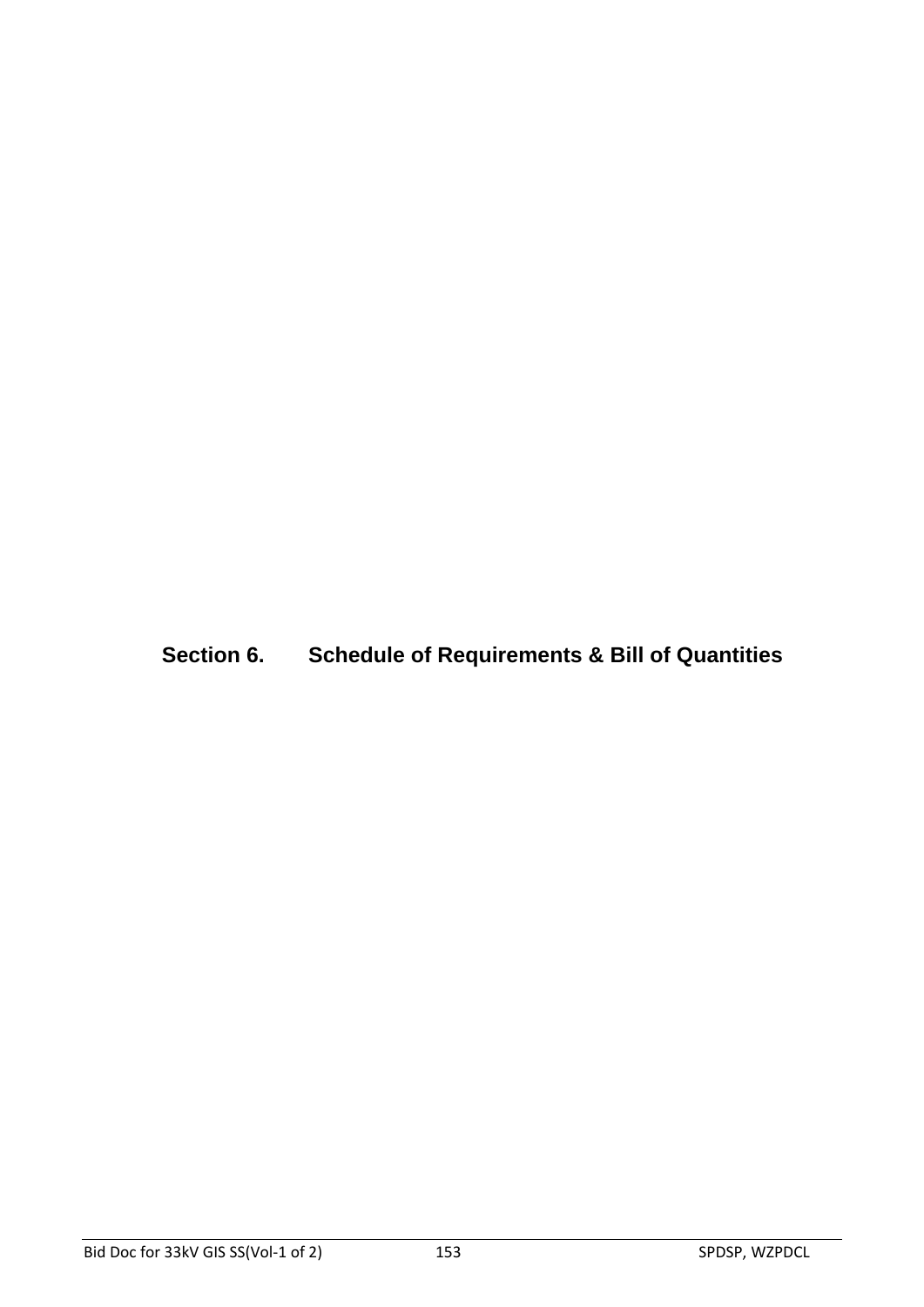### **A. List of Goods and Delivery Schedule**

When completing Form PG4-3A, 3B & 3C the Tenderer shall quote prices and contract delivery dates for each lot separately, as specified in the List of Goods and Delivery Schedule.

| <b>Item</b><br>No.                                                      | <b>Description of Item</b>                                              | Unit of<br><b>Measurement</b> | Quantity | Point of<br><b>Delivery</b><br>[Final (Project<br><b>Site) Destination</b><br>as specified in<br>TDS] | <b>Delivery Date Required</b><br>(in weeks) |                                                |  |
|-------------------------------------------------------------------------|-------------------------------------------------------------------------|-------------------------------|----------|-------------------------------------------------------------------------------------------------------|---------------------------------------------|------------------------------------------------|--|
|                                                                         |                                                                         |                               |          |                                                                                                       | <b>Earliest</b><br><b>Delivery</b><br>Date  | Latest<br><b>Delivery</b><br>Date              |  |
|                                                                         | $\mathbf 2$                                                             | 3                             | 4        | 5                                                                                                     | 6                                           | 7                                              |  |
|                                                                         |                                                                         |                               |          |                                                                                                       |                                             |                                                |  |
|                                                                         | Purchaser's Option for delivery terms is:                               |                               |          |                                                                                                       |                                             | 240 Days from the date<br>of Signing contract. |  |
|                                                                         | Lot No 1: [enter description]                                           |                               |          |                                                                                                       |                                             |                                                |  |
|                                                                         | [add as many rows and details as there are individual items in the Lot] |                               |          |                                                                                                       |                                             |                                                |  |
|                                                                         |                                                                         |                               |          |                                                                                                       |                                             |                                                |  |
| Lot No 2: [enter description]                                           |                                                                         |                               |          |                                                                                                       |                                             |                                                |  |
| [add as many rows and details as there are individual items in the Lot] |                                                                         |                               |          |                                                                                                       |                                             |                                                |  |

*Note: This Section provides the List of Goods and Delivery Schedule and List of Related Services and Completion Schedule and must be carefully prepared by a Purchaser for each object of procurement The Purchaser may include the delivery of a limited supply of fast-moving and/or hard-to-find spare parts in this Schedule of Requirement. This is to ensure the continued use or operation of the equipment.*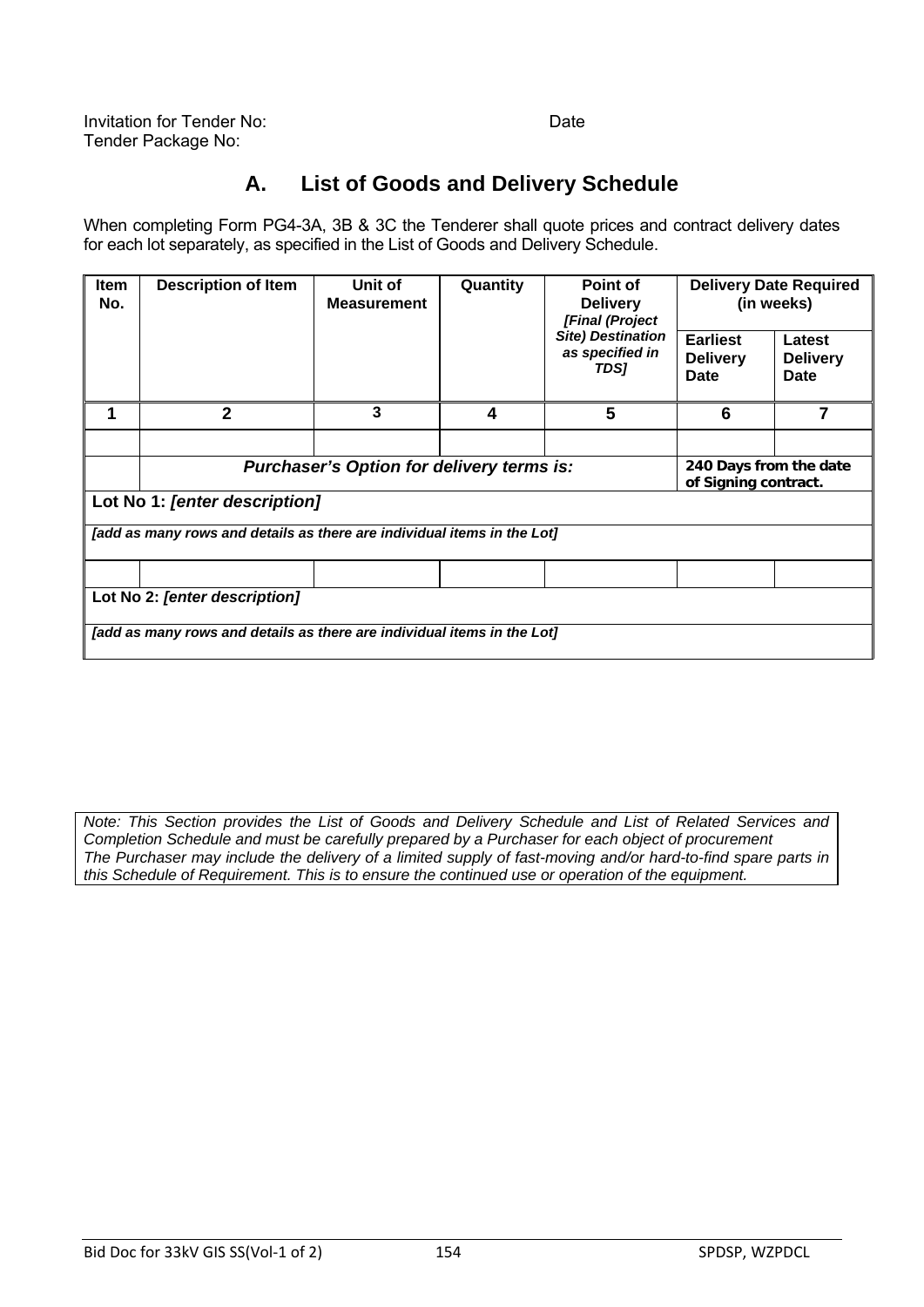### **B. List of Related Services and Completion Schedule**

When completing Form PG4-3D, the Tenderer shall quote prices and Completion date for services for each item against each lot

| Item<br>No.                   | <b>Description of Item</b>                                              | Unit of<br><b>Measurement</b> | Quantity | <b>Place where</b><br>Services shall be<br>performed | <b>Final Completion</b><br>Date(s) of Services                          |  |  |
|-------------------------------|-------------------------------------------------------------------------|-------------------------------|----------|------------------------------------------------------|-------------------------------------------------------------------------|--|--|
| 1                             | $\overline{2}$                                                          | 3                             | 4        | 5                                                    | 6                                                                       |  |  |
|                               |                                                                         |                               |          |                                                      | 240<br>Days<br>from<br>the<br>date<br>of<br><b>Signing</b><br>contract. |  |  |
|                               |                                                                         |                               |          |                                                      |                                                                         |  |  |
|                               | Lot No 1: [enter description]                                           |                               |          |                                                      |                                                                         |  |  |
|                               | [add as many rows and details as there are individual items in the Lot] |                               |          |                                                      |                                                                         |  |  |
|                               |                                                                         |                               |          |                                                      |                                                                         |  |  |
| Lot No 2: [enter description] |                                                                         |                               |          |                                                      |                                                                         |  |  |
|                               | [add as many rows and details as there are individual items in the Lot] |                               |          |                                                      |                                                                         |  |  |

### **Notes on Related Services**

*The Purchaser shall clearly specify the related services/Incidental services, other than inland transportation and other services required to convey the Goods to their final destination, in this Schedule of requirement. In particular, these services may refer to any of the following but not limited to:* 

- *(a) performance or supervision of on-site assembly and/or start-up of the supplied Goods;*
- *(b) performance or supervision or maintenance and/or repair of the supplied Goods, for a period of time as specified, provided that this service shall not relieve the Supplier of any warranty obligations under this Contract; and*
- *(c) training of the Purchaser's personnel, at the Supplier's plant and/or on-site, in assembly, start-up, operation, maintenance, and/or repair of the supplied Goods*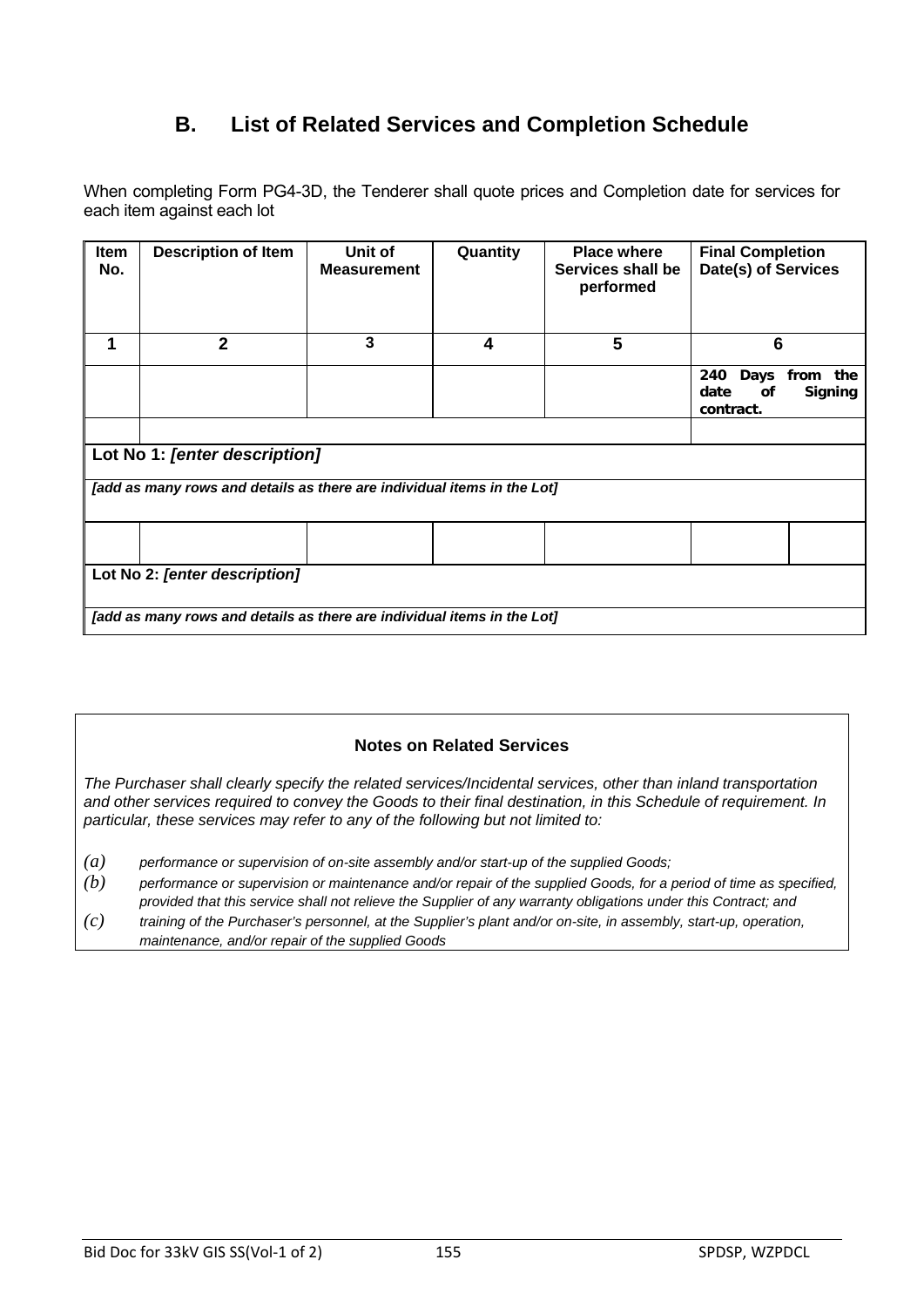# **6.1 Scope of Supply of Plant & Services**

**West Zone Power Distribution Co. Ltd. (WZPDCL**) has undertaken a project for Strengthening Power Distribution System of WZPDCL**,** named **"Strengthening Power Distribution System Project (SPDSP)"**. **WZPDCL** have planned **to** construct 3 (Three) new 33/11kV sub-stations and augment/renovate 11 (Eleven) 33/11kV existing sub-stations in different areas under the project. In this particular package, one new 33/11kV 20/26.66MVA GIS substations will be constructed at Khulna.

Construction of the above new substation shall be carried out by the reputed contractors on the **Turn Key** basis.

The works include supply, installation, testing and commissioning and inspection of the above 33/11 kV Substations under the jurisdiction of WZPDCL on Turn Key basis.

The scope of plant and services include design, manufacture, quality assurance, inspection & testing, packing for export, insurance & shipment to site, complete construction & installation, jointing, terminating, bonding, earthing, painting, transportation, setting to work, site testing & commissioning of all the equipment necessary for operation of the sub-stations.

The scope also includes imparting training to WZPDCL's Engineers on offered system.

The contractor is responsible for ensuring that all and any items of work required for the safe efficient and satisfactory completion and functioning of the works are included in the Bid price whether they will be described in the specification or not.

The Bidder must visit the site and assess the works before tender submission.

This will be a new Sub-station to be installed with indoor Single Bus (2000A, 25kA for 3 sec) Gas Insulated. Not limited to but at least the following works to be done by the turnkey contractor:

| a) | Incoming & Outgoing Feeders (1600 A)      | ÷ | 3 Nos.                                          |
|----|-------------------------------------------|---|-------------------------------------------------|
| b) | Bus coupler with Riser (2000 A)           |   | 1N <sub>o</sub>                                 |
| C) | Power Transformer Feeders (1250A)         |   | 2 Nos.                                          |
| d) | 33 KV Bus Potential Transformers<br>panel | t | 2 Sets.                                         |
| e) | Protection, Metering and control panel    | ÷ | 6 Sets (Shall be accommodated<br>-in<br>the GIS |
|    | Control for OLTC                          |   | 2 Sets (On Transformer's panel)                 |
| g  | Station Transformer Panel (LVS or CB)     | ٠ | 1 Set                                           |

### :**Indoor 33 kV GIS Switchgear Panel having:**

#### **Indoor 11 kV GIS Switchgear Panels having:**

| a) | Incoming Feeders (2000 A)        | 2 Nos.  |
|----|----------------------------------|---------|
| b) | Outgoing Feeders (630A)          | 10 Nos. |
| C) | Bus Coupler with Riser (2000 A)  | 1 No.   |
| d) | 11 KV Bus Potential Transformers | 2 Sets. |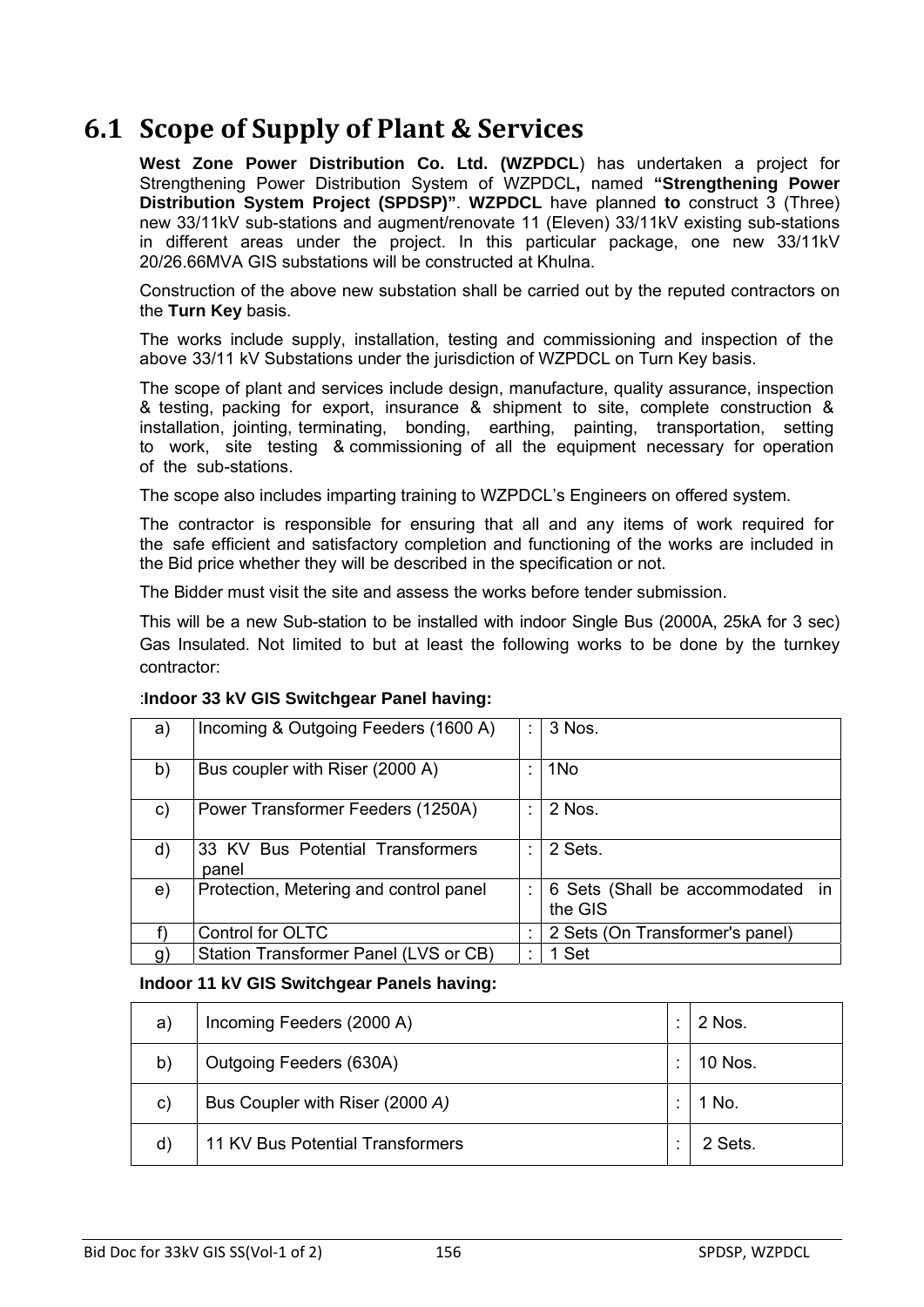All the 33 KV and 11 KV Switchgears will be of Gas Insulated Type with circuit breakers. They will be installed on the 1st floor of the proposed substation building. 02 (Two) Nos. 33/11 KV, 20/26.66 MVA ONAN / ONAF Transformers including all 33KV and 11KV cable shall be accommodated in the ground floor of the substation building with steel structure cable trenches. There shall be adequate space to both end of 33kV GIS panel for future extension.

02 (Two) Nos. 33/11 KV, 20/26.66 MVA ONAN / ONAF Transformers shall be connected to the 33 kV Switchgear and 11 kV Switchgear panels (described above) and by single core XLPE cable of required voltage and size. The volume of the transformers shall be such that these are accommodated in the space available by keeping safe electrical clearance. Both the Transformers are to be identical and from the same manufacturer. Provision for running the transformers in parallel is to be provided. Tap position indicator and raise lower switch shall be provided in the transformer control panel.

The indoor 33KV cables will be connected to 33KV GIS panel by requisite cable termination kit. The outdoor cable terminations of the 33 KV cables will be heat shrink type and supported by steel structure.

In the same way the 11KV cables indoor type terminations will be heat shrink type being supported by steel structure. The indoor terminations of the 11 KV cables with the 11 KV switchgear panel will be as per arrangement provided there. All the 33kV and 11kV cables shall be unarmored and cu-wire screened.

The conventional protections to transformer feeders, line feeders and bus coupler are to be provided. However, total protection scheme is to be implemented on approval from WZPDCL Authority.

Meters for monitoring three phase Current and voltage are to be installed in each panel.

All 33 KV & 11 KV panels (except the bus couplers) are to be provided with separate high class Digital energy meter of 0.2 class having provision of remote communication facilities.

Both mechanical and electrical interlocks are to be provided along with the breakers, isolators and earth switches of various feeders as per normal convention.

Grounding mesh of copper conductor of requisite earth resistance (shall be <0.25ohm) will be installed for grounding the neutrals of the power transformers, station transformers, their bodies, the lightning arrestor sets, the steel supporting structure, all indoor & outdoor panels etc. The grounding system is to be implemented on approval of the design from WZPDCL Authority.

02 (two) Nos. 33/0.4 KV 200 KVA Station Transformers will be installed separately by 33 KV cable terminations. The LV sides of the station transformer will be connected to the LV AC distribution Panel by LV cables of appropriate size. Single sources of DC supply with 02 sets of 110 V battery (Ni-Cd) and battery charger shall be installed and connected to the DC distribution panel by LV cables of appropriate size.

AC and DC distribution panels, Battery sets with battery chargers shall be accommodated on the same floor of 33 kV and 11 kV switchgear panels

The 33 KV incoming feeders (to come from other substation) shall be connected to the incoming of the 33 KV switchgear panel and the 33 KV Switchgear panel will be commissioned. Simultaneously the 33/11 KV power transformers and the 33/0.4 KV station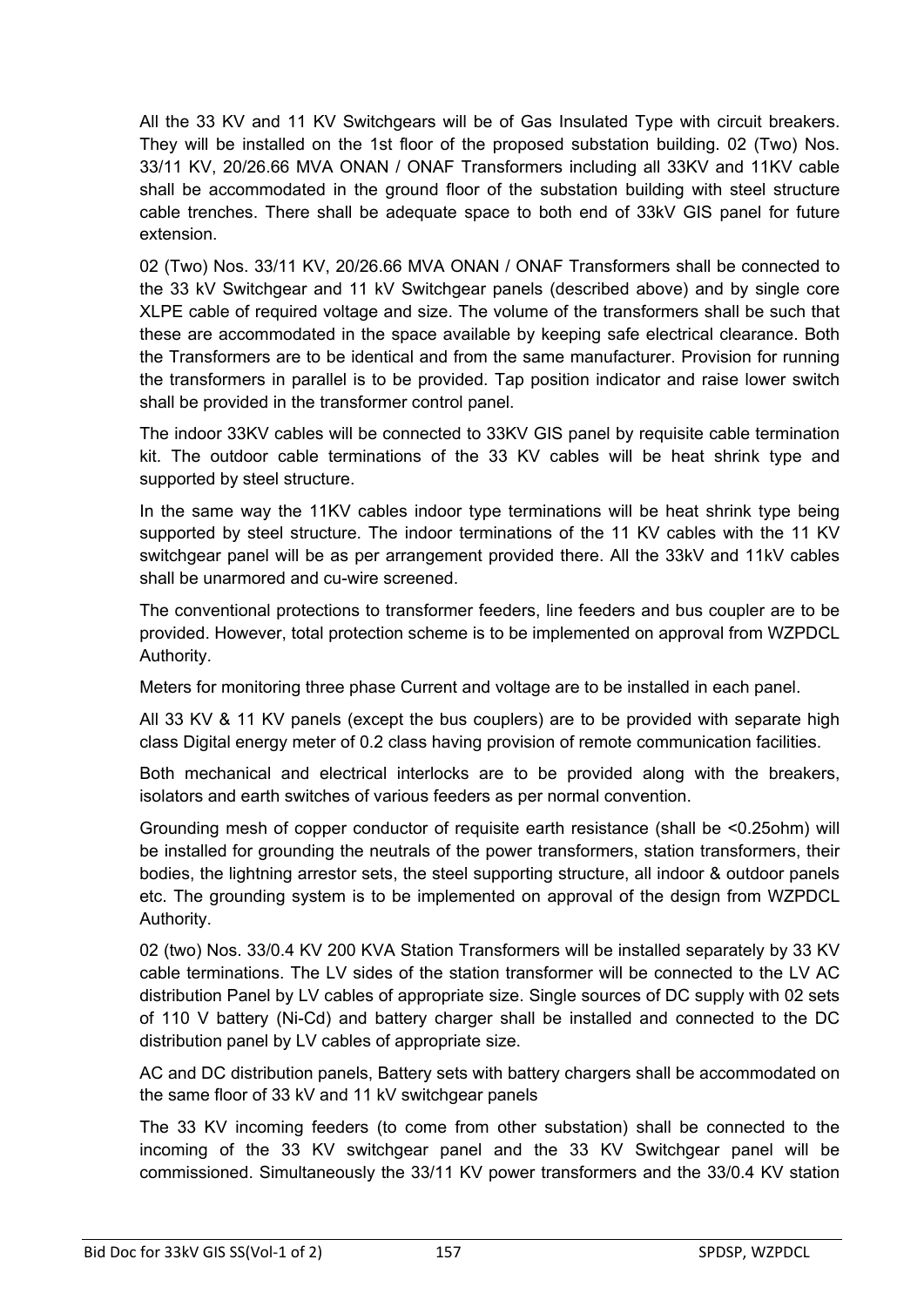transformers will also be energized. The 11 KV sides of the 02 (Two) 33/11 KV power transformers will then be connected (by 11 KV cables) to the 11 KV incoming cubicles.

The 11 KV incoming connection from the transformer to the breaker will be made by 06(six) Nos. of single core 500mm<sup>2</sup> XLPE Cu cable. Transformer Neutral will also be connected to ground by copper cable of  $2x$  120mm<sup>2</sup>. The requisite termination kits are to be supplied and installed. The 11KV outgoing feeder of the substation from the 11KV outgoing breaker shall be connected by 3Cx185rm XLPE Cable.

Supply and installation of office room, Control room indoor illumination. Lighting levels within the building must be generally designed to meet the requirements of IEC Standards, and in particular, meet the following specific lighting levels:

- 400 lux between rows at switchgear front panels within the Control Building;
- 400 lux at the front of control panel within the Control Building;
- 160 lux to the rear of switchgear in the Control building
- 160 lux adjacent to the Battery Storage, Load Management Equipment, AC and DC panels

Supply and installation of decorative LED street lighting after every 15 meter interval (distance). LED Street lighting has the feature of Multiple Mounting Options Available, Rugged Precision Cast Aluminum Housing, Perforated Air Flow Venting, High Surface Area Extruded Aluminum Heat Sinks, High Output White LED Diode, Decorative Lens Cover Seals the Electrical/Optical Chamber to IP66, Electronic Driver. The pole shall be stylish, non-corrosive, easy to install and have longer service life.

All civil works and necessary indoor & outdoor lighting (Energy efficient (CFL & LED) and automated) are required within the scope of the Tender. The substation control room building shall have the emergency automated dc lighting system in case of power failure.

The scope shall include fire extinguishing equipment such as Trolley mounted fire extinguisher with foam type chemical for B type Fire (15kg), Wall mounted fire extinguisher with dry type chemical for A, B and C type Fire (5kg) and Wall mounted fire extinguisher with  $CO<sub>2</sub>$  type chemical for A, B and C type Fire (2kg). The scope shall also include Air conditioning Equipment for substation.

Fire-wall shall be constructed between one and the next power transformer. Adequate free air passage space shall be maintained.

Design and Construction of new 7359 square feet 2 storied substation building with foundation of 10 stories, installation of one passenger lift having capacity of 12 persons, power transformer foundation, cable trenches with their RCC covers, earthing, construction of internal road and boundary walls, retaining wall (if required), land development (1 meter above the existing road level) work, Drains, construction of the septic tank and soak pit, underground water reservoir tank and all allied civil works deemed necessary are included in the Bid.

Employer will provide all lands filled by sand (if necessary) up to Ground Level. Soil testing for soil resistivity and soil bearing capacity before designing final leveling, consolidation,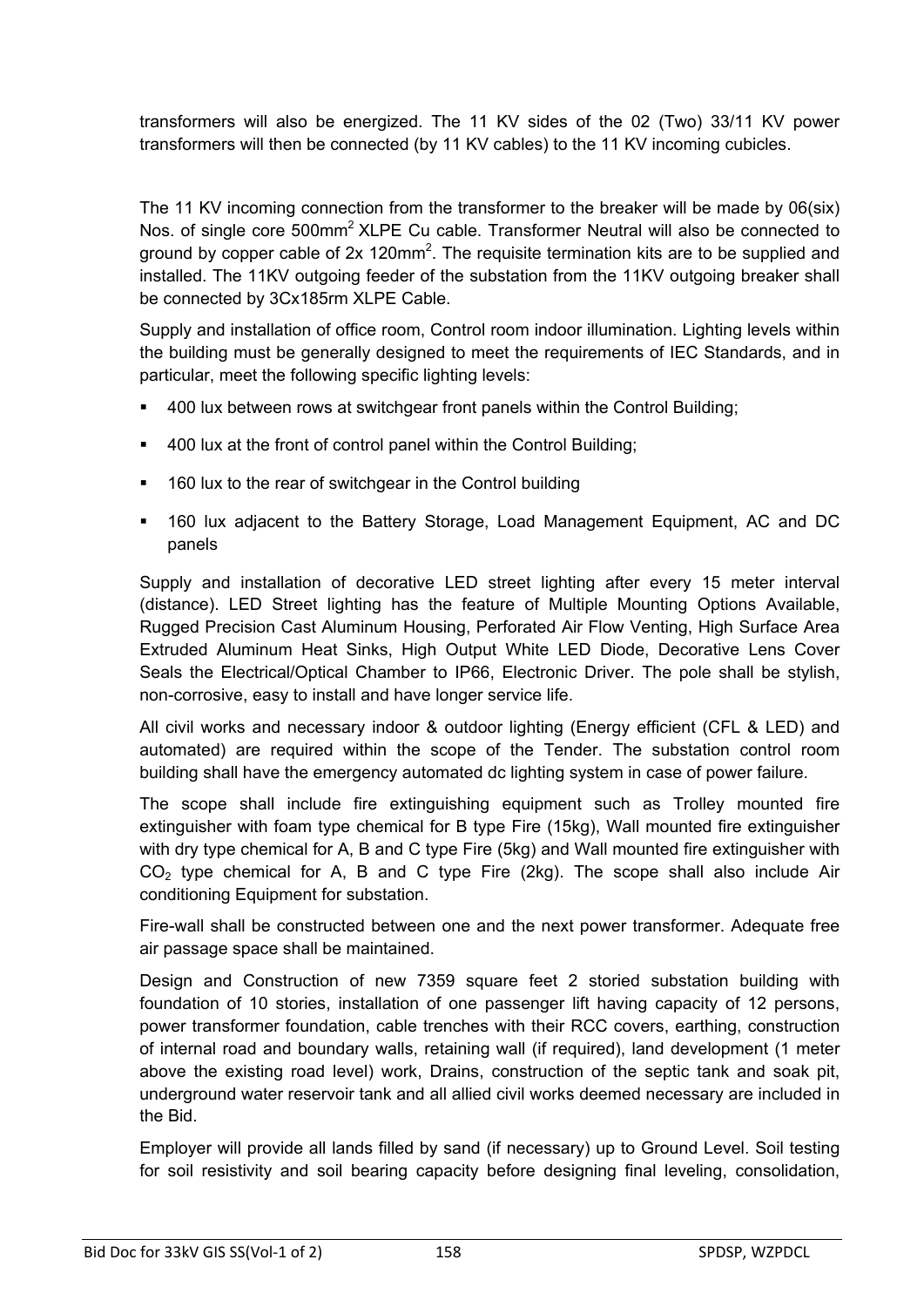surfacing and compaction of entire switchyard area with crushed rock (where required) to cater for the ultimate development of the substation. Construction of approach road from the main gate to the switchyard & Control Room entrance and internal road for whole sub-station area and parking area (shall be carpeting / RCC flooring) as required. The roads inside the switch yard & at the periphery shall be of 3.75m wide & the road inside switch yard shall be of concrete road as per technical specification. The other roads main and approach road shall be 7.0m wide and shall be bitumen grading. Road in front of transformer shall be 7.0m wide concrete road.

Construction of septic tank, soak well, inspections pits, sewerage piping by PVC 6 inches dia. Pipe, toilet/ bathroom / lavatory located in the control room building & office building having facilities of wash basin, bath shower towel rod, soap case, auzo wash, glass rack, looking mirror, pan fitting with low-down, swan neck pillar cock, extra long bib cock, interior walls and floor finished by tiles and all allied civil works deemed necessary are included in the Bid complete in all respect. Overhead water tank on the top of the control room building & office building, underground water reservoir (tank), water lifting pump, installation of deep tube wall with 300 meter depth to get saline and arsenic free water (in municipal water supply is not available), suction pump and portable water supply system complete in all respect (Design shall be based on use of 20 persons per day for overhead water tank),

A Sample Design with Drawings (Plan Layout, Elevation for Different floor heights) are attached with documents for General Guideline.

Outdoor lightning protection system for the substation building shall be installed.

Contractor shall supply and install 32 inch LED Television, 01 set of Laptop Computer with Printer, Scanner, digital sign board (electronic sign board) and complete furniture for the substation control room & office building.

Supply and installation of Split type Air conditioner [At least 48,000 (Forty Eight Thousand) BTU per hr. capacity including MCB, switch, male female plug socket complete] BTU per hr.- 8 nos. in 33kV switchgear and 11kV SWITCHGEAR room.

Supply and installation of CCTV system (10 nos. cameras including all accessories).

Supply of substation automation system for 33kV and 11kV system. The Substation Automation System (SAS) shall comprise full station and bay protection, control, monitoring and communication facilities. It shall enable local station control via PC by means of Human Machine Interface (HMI) and control software package and perform the necessary system control and data acquisition functions.

Mandatory spares for substation equipment (attached list) to be supplied under this contract

Transportation of all equipment and materials, all installations, connections and testing, commissioning, inspection are within the scope of the Bid.

One electronic copy (soft copy in a CD) of all relevant As-built drawings together with operation and maintenance manual, relevant IEC standards of the installed equipment shall be submitted for WZPDCL, Khulna.

5 (Five) sets of As-built drawings together with operation and maintenance manual, relevant IEC standards of the installed equipment shall be submitted.

Contractor shall supply Gas filling device, multifunctional diagnosis device, relay tester and other necessary tools as per Section 7: technical specification and section: 8 GTP.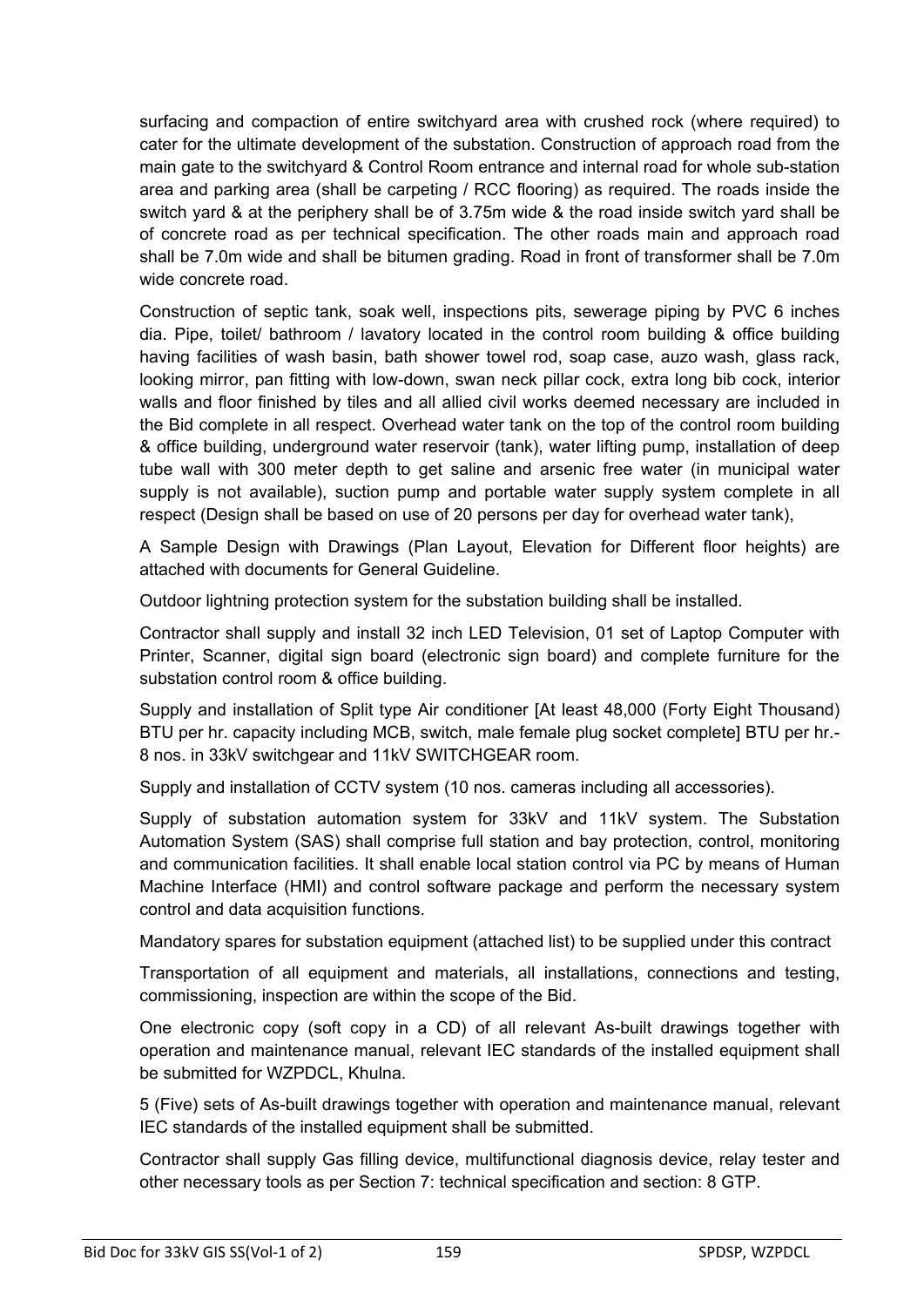Landscaping work and gardening of the whole sub-station area shall be performed by the bidder as per section 7: technical specification.

The Bidder must visit the site and assess the works before tender submission.

Location plan, Layout Plan, Layout & elevation of control building, and Single Line Diagram of this substation is given in **Annex 9.1 under Section-9: Drawings.** 

# **6.2 Bill of Quantities (BOQ):**

The scopes of works include Design, Manufacture, Supply, Installation/ Erection, Construction, Testing and commissioning and so on of the following 33/11kV substation. In the Bill of Quantities, the quantities given are only estimated. The actual quantity will be supplied by the contractor to complete the work. If the additional quantity is required (for complete the work) no extra payment will be made. If the quantity is less than the estimated quantity, this will be deducted from the bill or be delivered to WZPDCL's store. The Bill of Quantities of the 33/11kV substation is given below:

| SI.<br>No.     | Description of Item                                                                                                                                                                                                                                                                                                                                                                                                                                                   | Unit | Quantity |
|----------------|-----------------------------------------------------------------------------------------------------------------------------------------------------------------------------------------------------------------------------------------------------------------------------------------------------------------------------------------------------------------------------------------------------------------------------------------------------------------------|------|----------|
| $\mathbf{1}$   | Supply of 33/11 kV, 20/26.66 MVA Power Transformer complete<br>with all accessories (As per Scope of Works, Technical<br>Specification and GTP)                                                                                                                                                                                                                                                                                                                       |      | 2        |
| $\overline{2}$ | Supply of 33 kV, GIS Indoor Switchgear 06 units with 2500A bus<br>having breaker and cubicles for 02 Incoming & 01 Outgoing<br>(1600A) feeder with Line PT, Bus Coupler with Riser-1no.<br>(2000A), Transformer feeder- 2 nos. (1250A) and cubicles for 33<br>kV Bus PT-2sets, Station Auxiliary Transformer panel -01 sets<br>with 33 kV Protection Control and Metering (PCM) in same 33kV<br>GIS Panel (As per Scope of Works, Technical Specification and<br>GTP) | Set  | 1        |
|                | a) 33kV Line Incoming (1600A) feeder with Line PT- 2 Nos.                                                                                                                                                                                                                                                                                                                                                                                                             |      |          |
|                | b) 33kV Line Outgoing (1600A) feeder with Line PT- 1 No.                                                                                                                                                                                                                                                                                                                                                                                                              |      |          |
|                | c) 33kV Bus Coupler with Riser (2000A)- 1 No.                                                                                                                                                                                                                                                                                                                                                                                                                         |      |          |
|                | d) 33kV Transformer feeder (1250A)- 2 Nos.                                                                                                                                                                                                                                                                                                                                                                                                                            |      |          |
| 3              | Supply of 11kV GIS Switchgear panel of 2500A bus along with<br>13 units breaker and cubicles 2 incoming (2000A) including<br>11kV Bus PT-2 sets, 01 bus coupler with riser (2000A), 10<br>outgoing feeder (630A) breaker, 11kV Protection Control and<br>metering in the same breaker panel (As per Scope of Works,<br><b>Technical Specification and GTP)</b>                                                                                                        | Set  | 1        |
|                | a) 11kV Line Incoming (2000A) feeder with Line PT- 2 Nos.                                                                                                                                                                                                                                                                                                                                                                                                             |      |          |
|                | b) 11kV Bus Coupler with Riser (2000A)- 1 No.                                                                                                                                                                                                                                                                                                                                                                                                                         |      |          |
|                | c) 11kV Outgoing feeder (630A)- 10 Nos.                                                                                                                                                                                                                                                                                                                                                                                                                               |      |          |
| 4              | Supply of Station Auxiliary Transformer 33/0.4 kV, 200kVA (As<br>per Scope of Works, Technical Specification and GTP)                                                                                                                                                                                                                                                                                                                                                 | Nos. | 1        |

#### **6.2.1 Khulna 33/11kV, 2X20/26.66 MVA GIS New Sub-station:**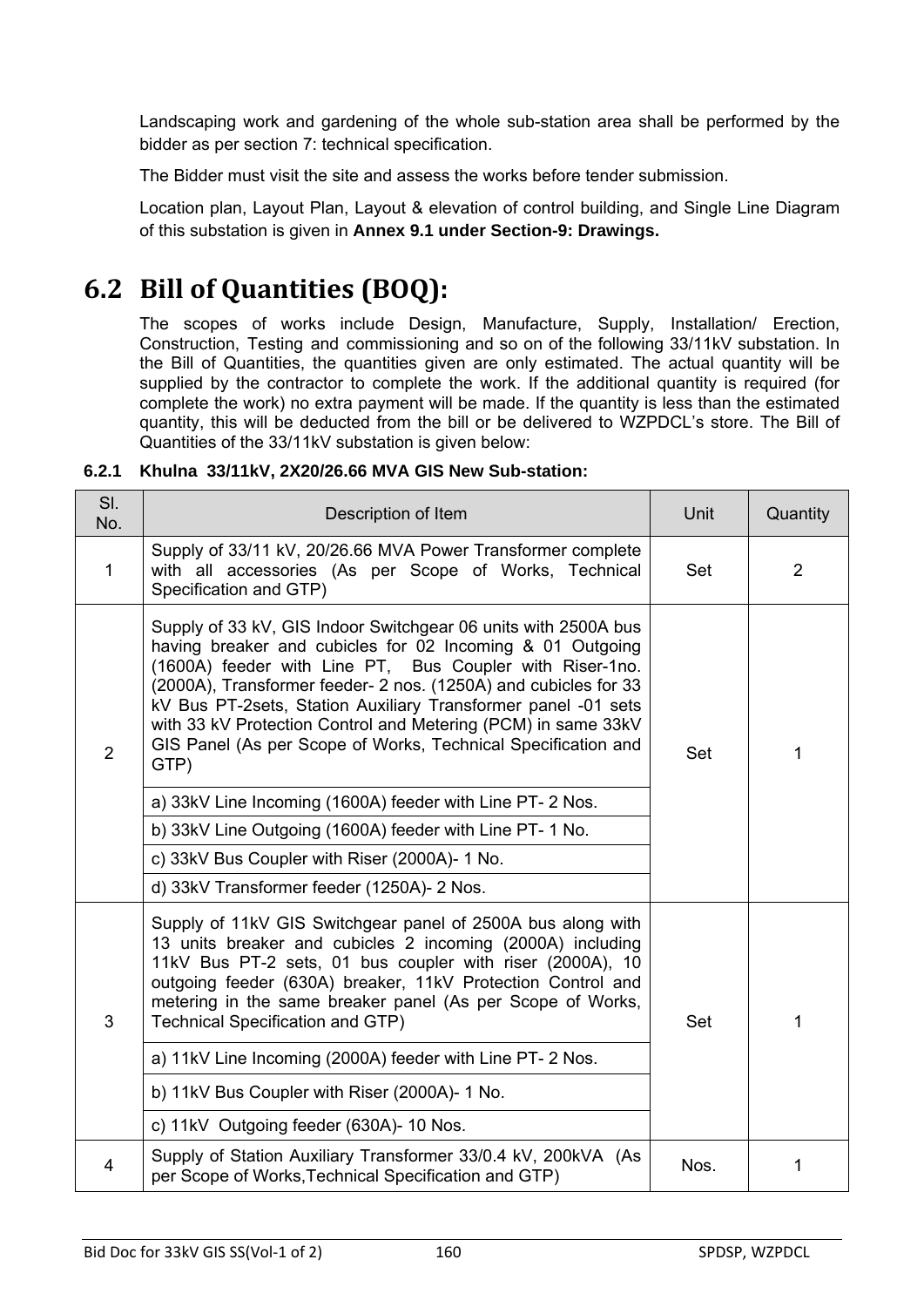| SI.<br>No.     | Description of Item                                                                                                                                                                                                                                                                | Unit            | Quantity       |
|----------------|------------------------------------------------------------------------------------------------------------------------------------------------------------------------------------------------------------------------------------------------------------------------------------|-----------------|----------------|
| 5              | Supply of AC Distribution Panel with interlocking (As per Scope<br>of Works, Technical Specification and GTP)                                                                                                                                                                      | Set             | 1              |
| 6              | Supply of DC Distribution Panel along with all necessary<br>accessories (As per Scope of Works, Technical Specification and<br>GTP)                                                                                                                                                | Set             | 1              |
| $\overline{7}$ | Supply of Battery 200AH, NiCd, 92 Cell, 110V and supported<br>Battery Charger (110 V) (As per Scope of Works, Technical<br>Specification and GTP)                                                                                                                                  | Set             | 1              |
| 8              | Supply of 33 kV 1x500 Sq. mm XLPE (Cu) Cable (As per Scope<br>of Works, Technical Specification and GTP)                                                                                                                                                                           | M               | 1200           |
| 9              | Supply of 11 kV 2x1cx500 Sq.mm XLPE (Cu) Cable incoming<br>from Power transformer (As per Scope of Works, Technical<br>Specification and GTP)                                                                                                                                      | M               | 400            |
| 10             | Supply of 11 kV, 3 core XLPE copper cable 185 Sq.mm XLPE<br>(CU) Cable for Outgoing feeder for 10 nos. feeder each 50 m<br>length or more required (As per Scope of Works, Technical<br>Specification and GTP)                                                                     | M               | 500            |
| 11             | Supply of 33 kV 3Cx95 Sq.mm XLPE (Cu) Cable for Station<br>Transformer (As per Scope of Works, Technical Specification<br>and GTP)                                                                                                                                                 | M               | 50             |
| 12             | Supply of Single-core, 95 mm2 PVC insulated and PVC<br>sheathed copper cable between station transformer to AC<br>distribution panel along with LV MCCB and all necessary<br>accessories (As per Scope of works, Technical Specification and<br>GTP)                               | Lot             | 1              |
| 13             | Supply of All Cable termination Kit (33 kV and 11 kV) all as per<br>requirement                                                                                                                                                                                                    | Lot             | 1              |
| 14             | Supply of All necessary Control Cable and LV Power Cables (As<br>per Scope of Works, Technical Specification and GTP)                                                                                                                                                              | Lot             |                |
| 15             | Supply of All Materials for Grounding System. Earthing mesh<br>with Earthing Electrode (Copper, annealed soft-drawn/ Copper,<br>Commercial hard-drawn). The Substation Earthing Resistance<br>shall be Maximum 0.25ohm (As per Scope of Works, Technical<br>Specification and GTP) | Lot             | 1              |
| 16             | Supply of 33 kV Surge Arrester including Supporting Steel<br>Structure (As per Scope of Works, Technical Specification and<br>GTP)                                                                                                                                                 | Set(3)<br>Nos.) | 5              |
| 17             | Supply of 11 kV Surge Arrester including Supporting Steel<br>Structure (As per Scope of Works, Technical Specification and<br>GTP)                                                                                                                                                 | Set(3)<br>Nos.) | $\overline{2}$ |
| 18             | Supply of Split type Air Conditioner of capacity 48000 BTU/ Hr<br>including MCB and all other accessories as required (As per<br>Scope of Works, Technical Specification and GTP)                                                                                                  | Nos.            | 8              |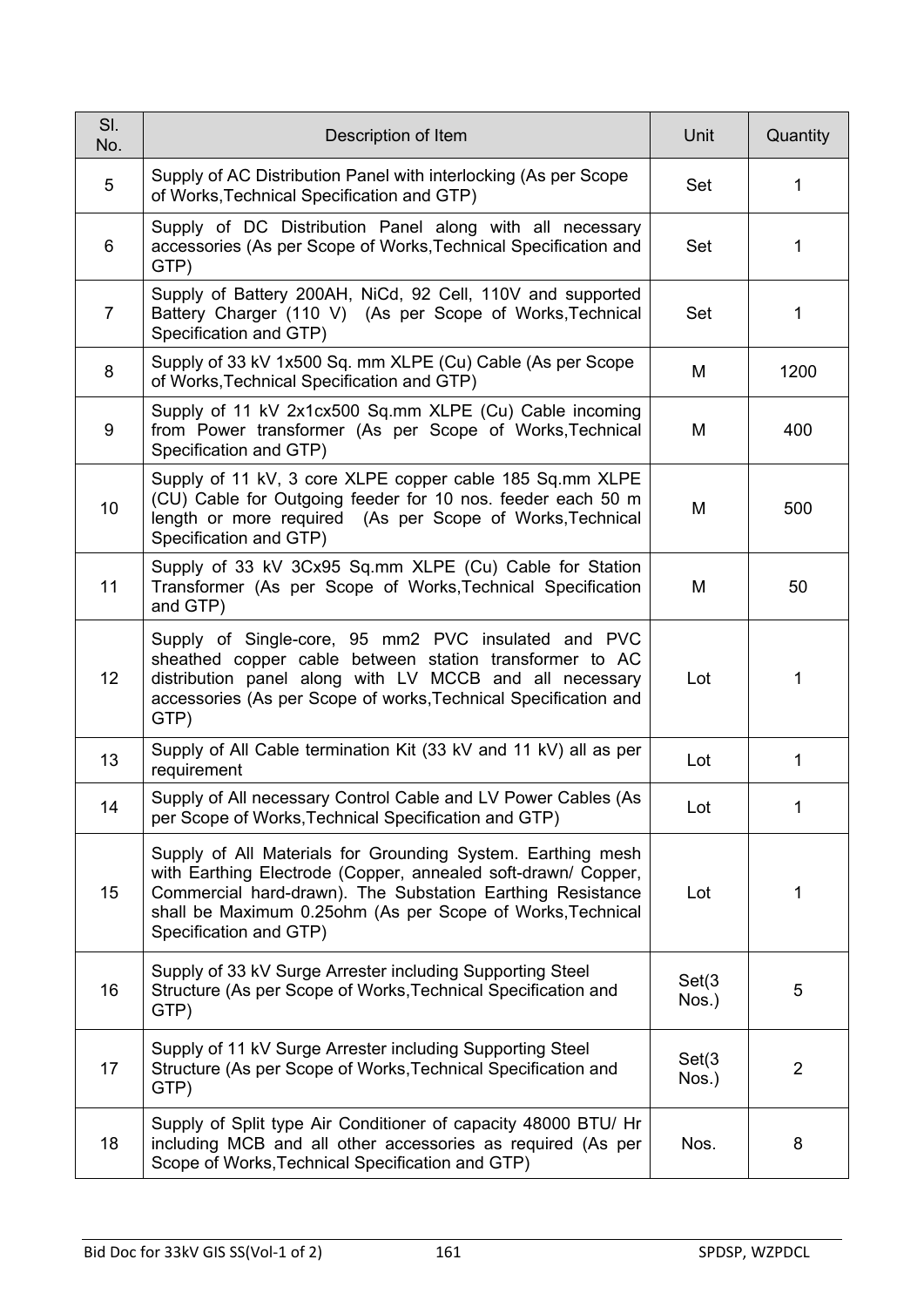| SI.<br>No. | Description of Item                                                                                                                                                                                                                                                                                   | Unit               | Quantity       |
|------------|-------------------------------------------------------------------------------------------------------------------------------------------------------------------------------------------------------------------------------------------------------------------------------------------------------|--------------------|----------------|
| 19         | Supply of Outdoor and indoor Lighting System (As per Scope of<br>Works, Technical Specification and GTP)                                                                                                                                                                                              | Lot                | $\mathbf{1}$   |
| 20         | Supply of All Steel Supporting Structures of Equipment as<br>Applicable (As per Scope of Works, Technical Specification and<br>GTP)                                                                                                                                                                   | Lot                | $\mathbf{1}$   |
| 21         | Supply of Fire Fighting Equipment $(CO_2, Foam$ type & Dry<br>Chemical type) (As per Scope of Works, Technical Specification<br>and GTP)                                                                                                                                                              | Each<br>$(2$ Nos.) | 8              |
| 22         | Supply of Exhaust Fan for Transformer Room (250 Watt) with<br>accessories (As per Scope of Works, Technical Specification and<br>GTP)                                                                                                                                                                 | Nos.               | 4              |
| 23         | Supply of PC with Scanner & Printer, Television [LED, 32inch]<br>including supply of Control Room Furniture (As per Scope of<br>Works, Technical Specification and GTP)                                                                                                                               | Set                | 1              |
| 24         | Supply & Installation of CCTV Camera(10 Nos) including all<br>accessories (Such as HD CCTV, DVR HD, Hard Disk, Power<br>Cable, Video Cable etc) (As per Scope of Works, Technical<br>Specification and GTP)                                                                                           | Lot                | 1              |
| 25         | Supply of Substation Automation system for 33kV & 11kV<br>System. (As per Scope of Works, Technical Specification and<br>GTP)                                                                                                                                                                         | Lot                | 1              |
| 26         | Supply of Mandatory Spare Parts as per requirement of<br>WZPDCL(mentioned in Tender Document)                                                                                                                                                                                                         | Lot                | 1              |
| 27         | Installation of Complete S/S including Testing, commissioning,<br>Inspection & Training. (As per Scope of Works, Technical<br>Specification and GTP)                                                                                                                                                  | Lot                | 1              |
| 28         | Civil Works:                                                                                                                                                                                                                                                                                          |                    |                |
| a)         | Construction of new 2-storied Sub-station Building including<br>Switch Gear Room, Control Room, Office Room with foundation<br>of 10 storied building, 1 passenger lifts having capacity of 8<br>persons, water supply, sewerage & drainage system, internal<br>wiring etc. complete in all respects. | Sq. ft.            | 7359           |
| b)         | <b>Foundation for Power transformers</b>                                                                                                                                                                                                                                                              | Nos.               | $\overline{2}$ |
| c)         | Construction of Fire Protection Wall between power transformers                                                                                                                                                                                                                                       | Nos.               | 1              |
| d)         | <b>Foundation for Station transformers</b>                                                                                                                                                                                                                                                            | Nos.               | 1              |
| e)         | Foundation for Supporting structures                                                                                                                                                                                                                                                                  | Lot                | 1              |
| f)         | Main Gates(Decorative)<br>Wall,<br>Boundary<br>with<br>Electronic<br>Signboard and guard post building and Drainage System                                                                                                                                                                            | Rm                 | 90             |
| g)         | Switchyard Fencing with Barbed wire with gate                                                                                                                                                                                                                                                         | m                  | 0              |
| h)         | Construction of Approach & Internal Road                                                                                                                                                                                                                                                              | Sq.m               | 14             |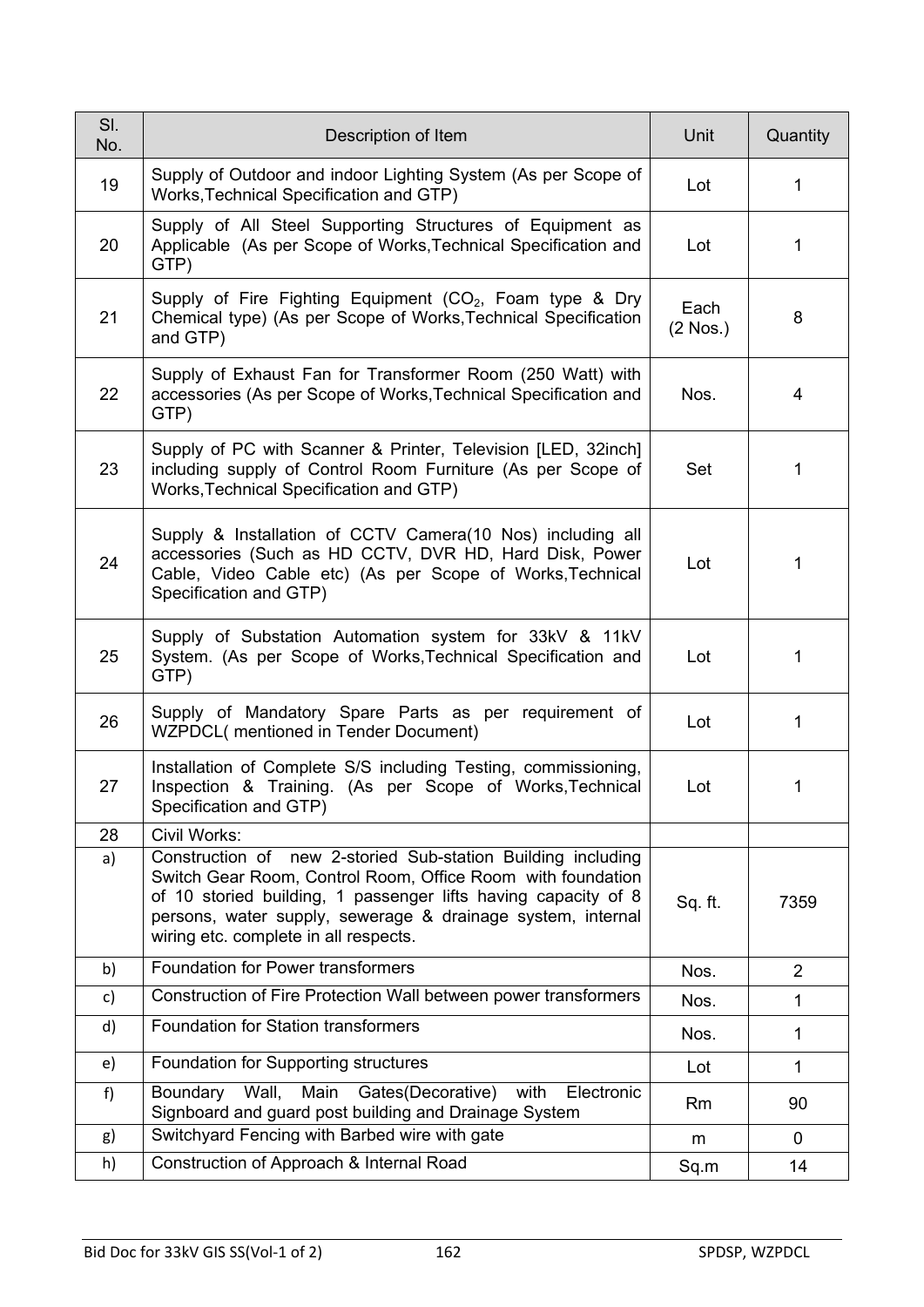| SI.<br>No.   | Description of Item                                                                                                | Unit | Quantity |
|--------------|--------------------------------------------------------------------------------------------------------------------|------|----------|
|              | <b>Construction of Power &amp; Control Cable Trenches</b>                                                          | m    | 40       |
|              | Dismantling of the old control building                                                                            | Lot  |          |
| $\mathsf{k}$ | Operation Key Board, Table, Chair, Steel Almirah, File Cabinet,<br>Ceiling Fans etc.                               | Lot  |          |
| $\vert$      | Tree plantation, Gardening and Beautification.                                                                     | Lot  |          |
| 29           | Inland transportation, Insurance and Other local costs for the<br>delivery of the Goods to their final destination | Lot  |          |

## **6.3 Supply of Tools & Accessories**

The following mandatory Tools and Accessories shall be supplied under this package ( As per item no 26 of Price Schedule of Goods (Form PG4-3A&B ) for Khulna (GIS) substation.

| <b>Item</b>    | Description                                                                                                                                                  | Unit        | Quantity       |
|----------------|--------------------------------------------------------------------------------------------------------------------------------------------------------------|-------------|----------------|
| $\mathbf{1}$   | 33kV Tester and phasing Rod                                                                                                                                  | <b>Sets</b> | $\mathbf{1}$   |
| $\overline{2}$ | 11kV Tester and phasing Rod                                                                                                                                  | Sets        | $\overline{2}$ |
| 3              | Earthing and short circuiting devices                                                                                                                        | <b>Sets</b> | $\overline{2}$ |
| 4              | Hydraulic Compressing (Crimping) Tools with dies upto 630mm <sup>2</sup>                                                                                     | Sets        | $\mathbf{1}$   |
| 5              | Hand operated Compressing tools and dies                                                                                                                     | <b>Sets</b> | $\mathbf{1}$   |
| 6              | Power saw for tree trimming                                                                                                                                  | Nos.        | $\mathbf{1}$   |
| $\overline{7}$ | Safety Belt wth rope and accessories                                                                                                                         | Nos.        | $\mathbf{1}$   |
| 8              | Insulation Resistance Tester 500V to 5kV                                                                                                                     | Nos.        | $\mathbf{1}$   |
| 9              | Multifunctional Diagnosis Equipment                                                                                                                          | <b>Sets</b> | $\mathbf{1}$   |
| 10             | Multifunction Transformer Diagnosis Equipment                                                                                                                | <b>Sets</b> | $\mathbf{1}$   |
| 11             | Gas Filling Device with auxiliary equipment for GIS                                                                                                          | <b>Sets</b> | $\mathbf{1}$   |
| 12             | Programmable Protective Relay Testing System (Type-1)                                                                                                        | Sets        | $\mathbf{1}$   |
| 13             | Programmable Protective Relay Testing System (Type-2)                                                                                                        | Sets        | $\mathbf{1}$   |
| 14             | <b>Current Transformer Testing Equipment</b>                                                                                                                 | Sets        | $\mathbf{1}$   |
| 15             | Portable Vacuum Bottle Tester                                                                                                                                | Sets        | $\mathbf{1}$   |
| 16             | Portable Cable Fault Detector                                                                                                                                | Sets        | $\mathbf{1}$   |
|                | Impulse Generator-1 No.<br>Cable Fault Analyzer - 1 No.<br>Portable Locator- 1 No.<br>Pin Detector/ Surge detector- 2 Nos.<br>Necessary Cable and Cords etc. |             |                |
| 17             | Thermo vision Camera                                                                                                                                         | Sets        | $\mathbf{1}$   |
| 18             | <b>Infrared Thermometer</b>                                                                                                                                  | Sets        | $\mathbf{1}$   |
| 19             | <b>Transformer Oil Centrifuging Machine</b>                                                                                                                  | Sets        | $\mathbf{1}$   |
| 20             | Transformer Oil Storage Tank                                                                                                                                 | Sets        | $\mathbf{1}$   |
| 21             | Circuit Breaker Analyzer                                                                                                                                     | Nos.        | $\mathbf{1}$   |
| 22             | <b>Contact Resistance Tester</b>                                                                                                                             | Nos.        | $\mathbf{1}$   |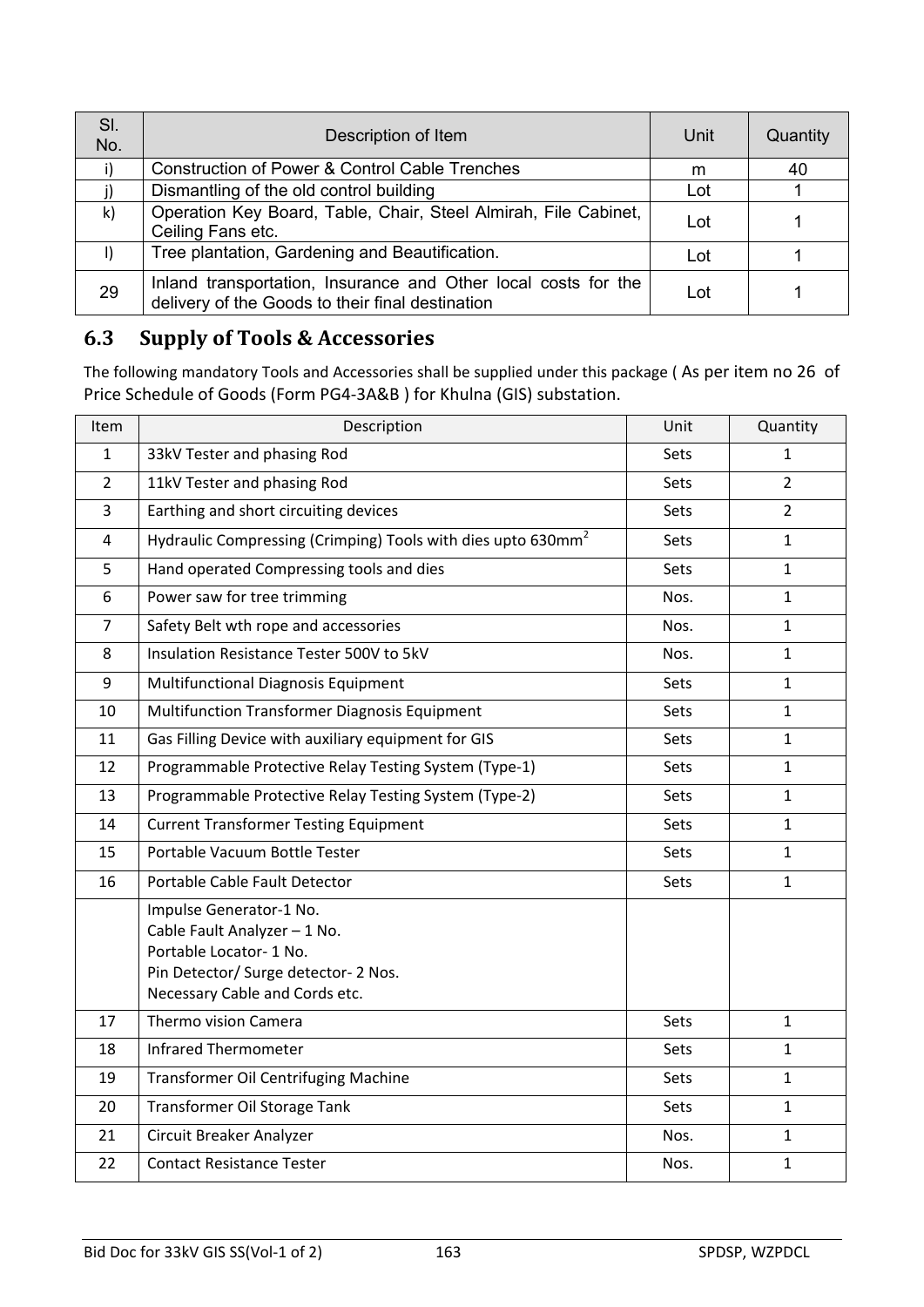| <b>Item</b> | Description                              | Unit | Quantity |
|-------------|------------------------------------------|------|----------|
| 23          | Gas refilling cart for GIS               | No.  |          |
| 24          | Sweep Frequency Response Analyzer (SFRA) | Nos. |          |
| 25          | Very Low Frequency Tester for cable      | No.  |          |
| 26          | Earth Resistance Tester                  | Nos. |          |
| 27          | <b>AC/DC HIPOT</b>                       | Nos. |          |
| 28          | Transformer Oil Breakdown Voltage Tester | Nos. |          |
| 29          | Mobile Oil Testing Lab                   | No.  |          |

| Item                    | Description                                                              | Unit         | Quantity                |
|-------------------------|--------------------------------------------------------------------------|--------------|-------------------------|
| $\mathbf{1}$            | 33kV Tester and phasing Rod                                              | <b>Sets</b>  | 4                       |
| $\overline{2}$          | Insulation Resistance Tester 500V to 5kV                                 | Nos.         | $\overline{\mathbf{4}}$ |
| $\overline{3}$          | Multifunction Transformer Diagnosis Equipment                            | <b>Sets</b>  | 1                       |
| $\overline{\mathbf{4}}$ | Portable Cable Fault Detector                                            |              |                         |
|                         | Impulse Generator-1 No.                                                  |              |                         |
| 5                       | Cable Fault Analyzer - 1 No.                                             | <b>Sets</b>  | 1                       |
|                         | Portable Locator- 1 No.                                                  |              |                         |
|                         | Pin Detector/ Surge detector- 2 Nos.                                     |              |                         |
|                         | Necessary Cable and Cords etc.                                           |              |                         |
| 6                       | Thermo vision Camera                                                     | <b>Sets</b>  | 1                       |
| $\overline{7}$          | <b>Circuit Breaker Analyzer</b>                                          | Nos.         | $\mathbf 1$             |
| 8                       | <b>Contact Resistance Tester</b>                                         | Nos.         | $\mathbf 1$             |
| $\overline{9}$          | Earth Resistance Tester                                                  | Nos.         | $\overline{2}$          |
| 10                      | <b>Trip Coils</b>                                                        | Nos.         | 12                      |
| 11                      | Close coils                                                              | Nos.         | 12                      |
| 12                      | 11kV Interrupter (630A)                                                  | Sets (3nos.) | $\overline{4}$          |
| 13                      | 11kV Interrupter (1600A)                                                 | Sets (3nos.) | $\overline{4}$          |
| 14                      | <b>CB Charging Motor</b>                                                 | Nos.         | 8                       |
|                         | 3 O/C + 1 E/F Digital relay with communication facilities along with all |              |                         |
| 15                      | accessories .(As per Scope of Works, Technical Specification and         | Nos.         | 4                       |
|                         | GTP)(Communication Standard IEC 61850)                                   |              |                         |
| 16                      | Master Trip Relay (MVAJ-13)                                              | Nos.         | $\overline{2}$          |
| 17                      | Trip Circuit Supervision Relay (MVAS-31)                                 | Nos.         | $\overline{2}$          |
|                         | 33 KV Isolator 1250A, 25KA for 3 sec with Earth Blade Gang Operated      |              |                         |
| 18                      | Vertical Mounted Vertical Break with Supporting Structure with Necessary | Nos.         | $\overline{2}$          |
|                         | Connectors & Accessories as Required                                     |              |                         |
|                         | 11KV Isolator 800A, 25KA for 3 sec Earth blade gang operated vertical    |              |                         |
| 19                      | mounted vertical break with supporting structure with necessary          | Nos.         | $\overline{2}$          |
|                         | connectors & accessories as required                                     |              |                         |
|                         | 33 KV Isolator 1250A, 25KA for 3 sec without Earth Blade Gang Operated   |              |                         |
| 20                      | Vertical Mounted Vertical Break with Supporting Structure with Necessary | Nos.         | $\overline{2}$          |
|                         | Connectors & Accessories as Required                                     |              |                         |
| 21                      | 33KV single phase LA (ZNO-type) along with supporting structure and bi-  | Sets (3 Nos) | $\overline{2}$          |
|                         | metallic connectors and accessories as required                          |              |                         |
| 22                      | 11KV Isolator 800A, 25KA for 3 sec Earth blade gang operated vertical    |              |                         |
|                         | mounted vertical break with supporting structure with necessary          | Nos.         | $\overline{2}$          |
|                         | connectors & accessories as required                                     |              |                         |
| 23                      | 11KV Voltage Transformer panel including 11KV bus bars HV & LV           | Nos.         | $\overline{2}$          |